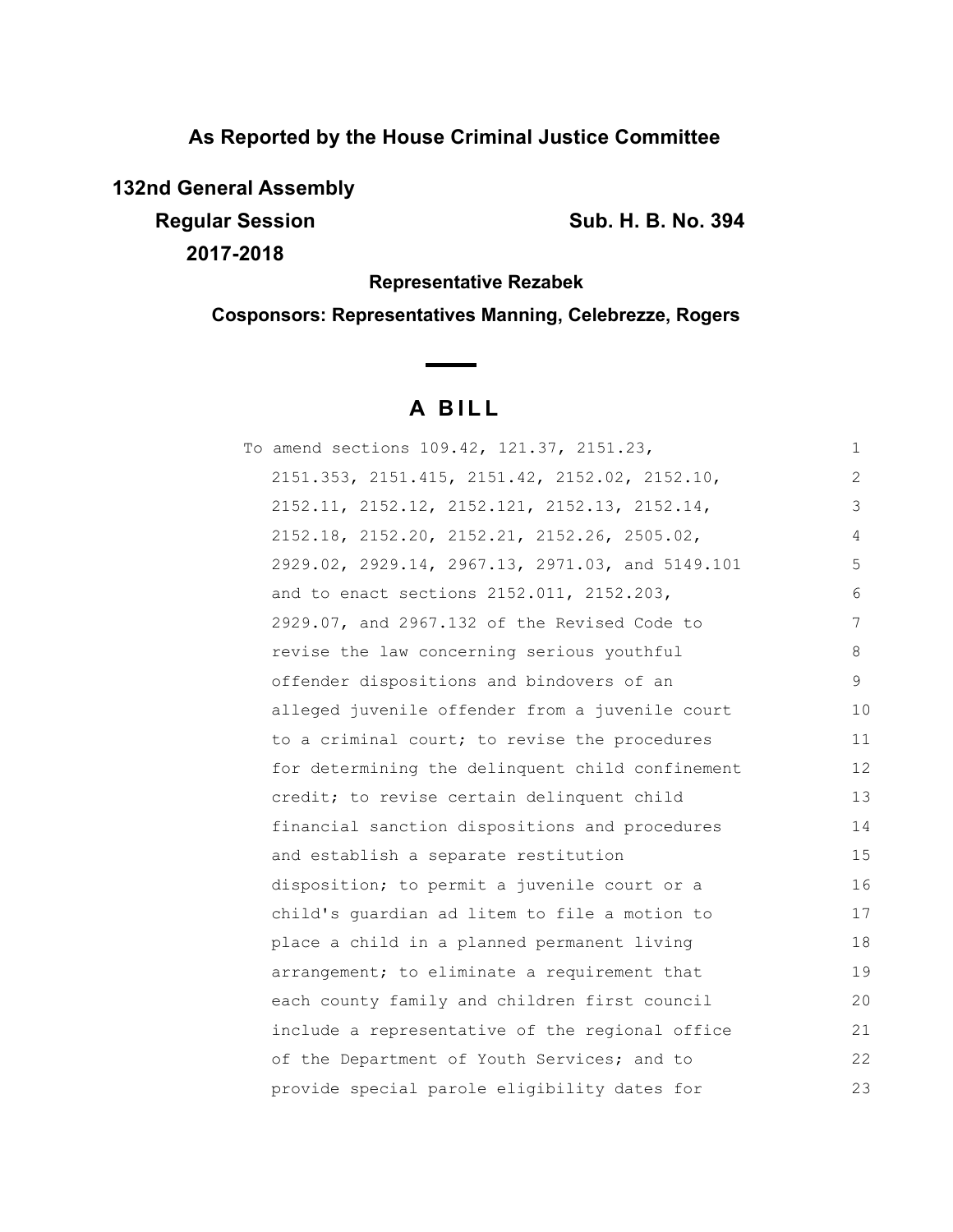| persons with an indefinite or life sentence      | 24 |
|--------------------------------------------------|----|
| imposed for an offense committed when the person | 25 |
| was under age 18 and special Parole Board        | 26 |
| procedures in those cases.                       | 27 |

## **BE IT ENACTED BY THE GENERAL ASSEMBLY OF THE STATE OF OHIO:**

| Section 1. That sections 109.42, 121.37, 2151.23,                | 28 |
|------------------------------------------------------------------|----|
| 2151.353, 2151.415, 2151.42, 2152.02, 2152.10, 2152.11, 2152.12, | 29 |
| 2152.121, 2152.13, 2152.14, 2152.18, 2152.20, 2152.21, 2152.26,  | 30 |
| 2505.02, 2929.02, 2929.14, 2967.13, 2971.03, and 5149.101 be     | 31 |
| amended and sections 2152.011, 2152.203, 2929.07, and 2967.132   | 32 |
| of the Revised Code be enacted to read as follows:               | 33 |
| Sec. 109.42. (A) The attorney general shall prepare and          | 34 |
| have printed a pamphlet that contains a compilation of all       | 35 |
| statutes relative to victim's rights in which the attorney       | 36 |
| general lists and explains the statutes in the form of a         | 37 |
| victim's bill of rights. The attorney general shall distribute   | 38 |
| the pamphlet to all sheriffs, marshals, municipal corporation    | 39 |
| and township police departments, constables, and other law       | 40 |
| enforcement agencies, to all prosecuting attorneys, city         | 41 |
| directors of law, village solicitors, and other similar chief    | 42 |
| legal officers of municipal corporations, and to organizations   | 43 |
| that represent or provide services for victims of crime. The     | 44 |
| victim's bill of rights set forth in the pamphlet shall contain  | 45 |
| a description of all of the rights of victims that are provided  | 46 |
| for in Chapter 2930. or in any other section of the Revised Code | 47 |
| and shall include, but not be limited to, all of the following:  | 48 |
| (1) The right of a victim or a victim's representative to        | 49 |

(1) The right of a victim or a victim's representative to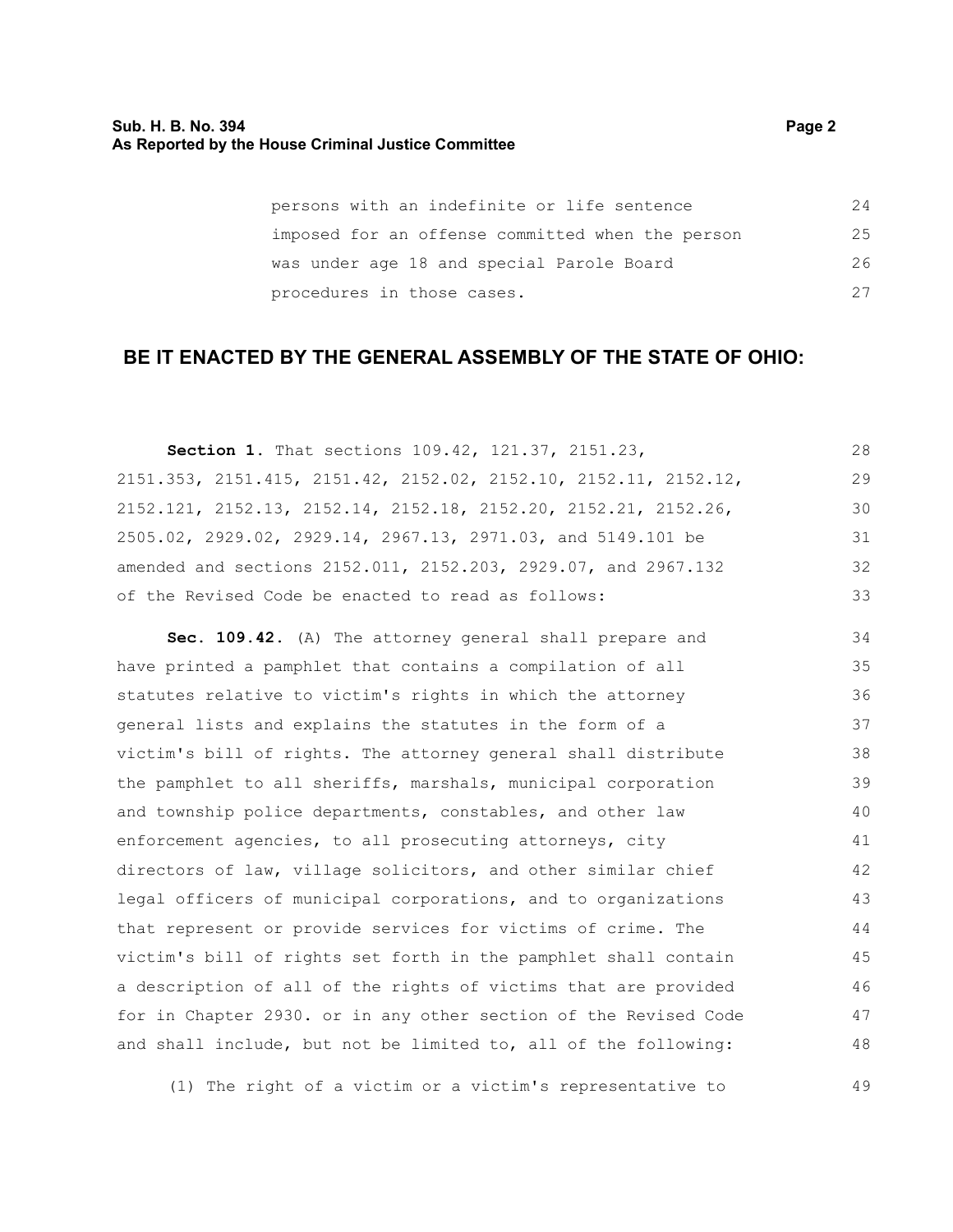#### **Sub. H. B. No. 394 Page 3 As Reported by the House Criminal Justice Committee**

attend a proceeding before a grand jury, in a juvenile case, or in a criminal case pursuant to a subpoena without being discharged from the victim's or representative's employment, having the victim's or representative's employment terminated, having the victim's or representative's pay decreased or withheld, or otherwise being punished, penalized, or threatened as a result of time lost from regular employment because of the victim's or representative's attendance at the proceeding pursuant to the subpoena, as set forth in section 2151.211, 2930.18, 2939.121, or 2945.451 of the Revised Code; 50 51 52 53 54 55 56 57 58 59

(2) The potential availability pursuant to section 2151.359 or 2152.61 of the Revised Code of a forfeited recognizance to pay damages caused by a child when the delinquency of the child or child's violation of probation or community control is found to be proximately caused by the failure of the child's parent or guardian to subject the child to reasonable parental authority or to faithfully discharge the conditions of probation or community control; 60 61 62 63 64 65 66 67

(3) The availability of awards of reparations pursuant to sections 2743.51 to 2743.72 of the Revised Code for injuries caused by criminal offenses;

(4) The right of the victim in certain criminal or juvenile cases or a victim's representative to receive, pursuant to section 2930.06 of the Revised Code, notice of the date, time, and place of the trial or delinquency proceeding in the case or, if there will not be a trial or delinquency proceeding, information from the prosecutor, as defined in section 2930.01 of the Revised Code, regarding the disposition of the case; 71 72 73 74 75 76 77

(5) The right of the victim in certain criminal or juvenile cases or a victim's representative to receive, pursuant 78 79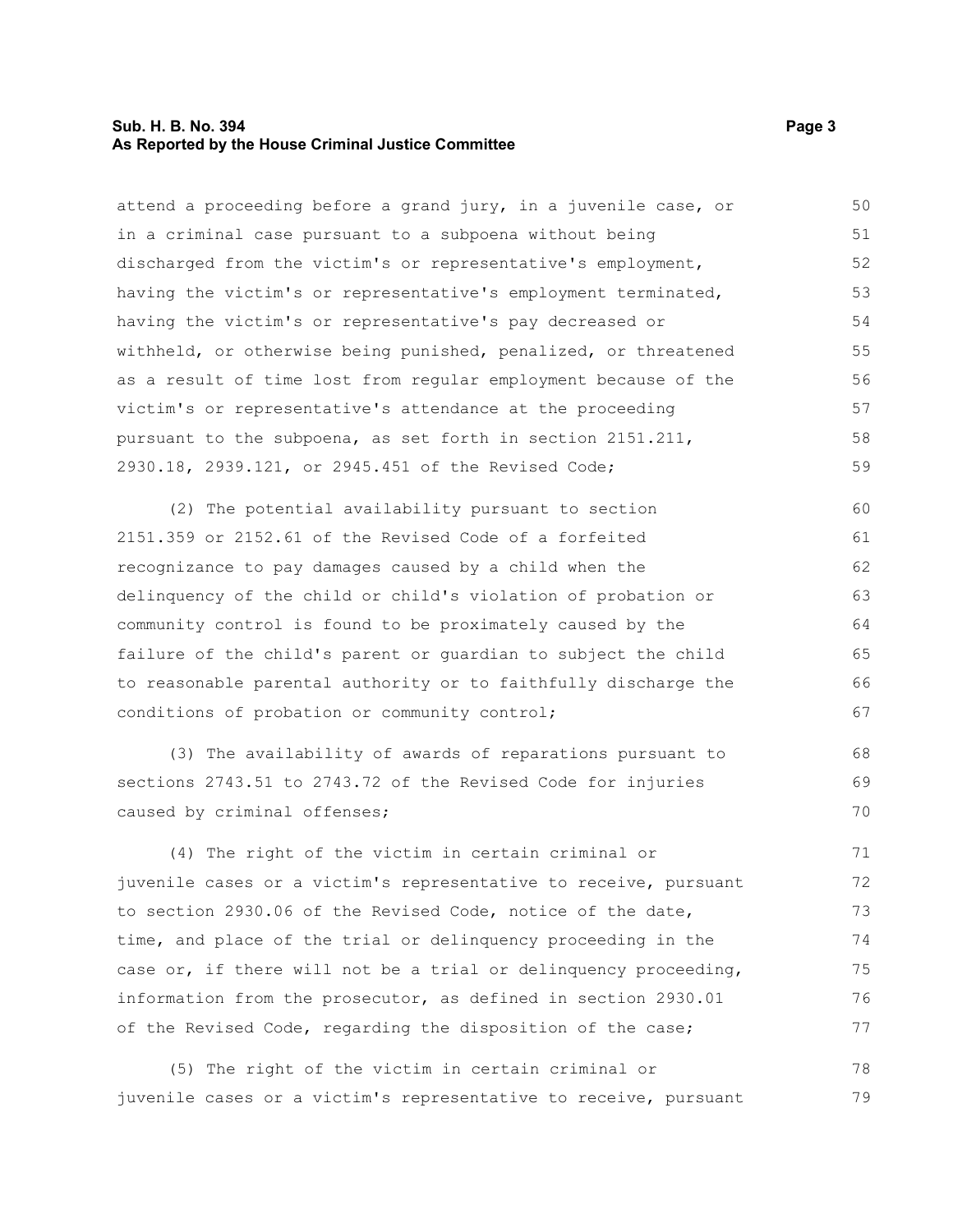#### **Sub. H. B. No. 394 Page 4 As Reported by the House Criminal Justice Committee**

to section 2930.04, 2930.05, or 2930.06 of the Revised Code, notice of the name of the person charged with the violation, the case or docket number assigned to the charge, and a telephone number or numbers that can be called to obtain information about the disposition of the case; 80 81 82 83 84

(6) The right of the victim in certain criminal or juvenile cases or of the victim's representative pursuant to section 2930.13 or 2930.14 of the Revised Code, subject to any reasonable terms set by the court as authorized under section 2930.14 of the Revised Code, to make a statement about the victimization and, if applicable, a statement relative to the sentencing or disposition of the offender;

(7) The opportunity to obtain a court order, pursuant to section 2945.04 of the Revised Code, to prevent or stop the commission of the offense of intimidation of a crime victim or witness or an offense against the person or property of the complainant, or of the complainant's ward or child;

(8) The right of the victim in certain criminal or juvenile cases or a victim's representative pursuant to sections 2151.38, 2929.20, 2930.10, 2930.16, and 2930.17 of the Revised Code to receive notice of a pending motion for judicial release, release pursuant to section 2967.19 of the Revised Code, or other early release of the person who committed the offense against the victim, to make an oral or written statement at the court hearing on the motion, and to be notified of the court's decision on the motion; 97 98 99 100 101 102 103 104 105

(9) The right of the victim in certain criminal or juvenile cases or a victim's representative pursuant to section 2930.16, 2967.12, 2967.26, or 5139.56 of the Revised Code to receive notice of any pending commutation, pardon, parole, 106 107 108 109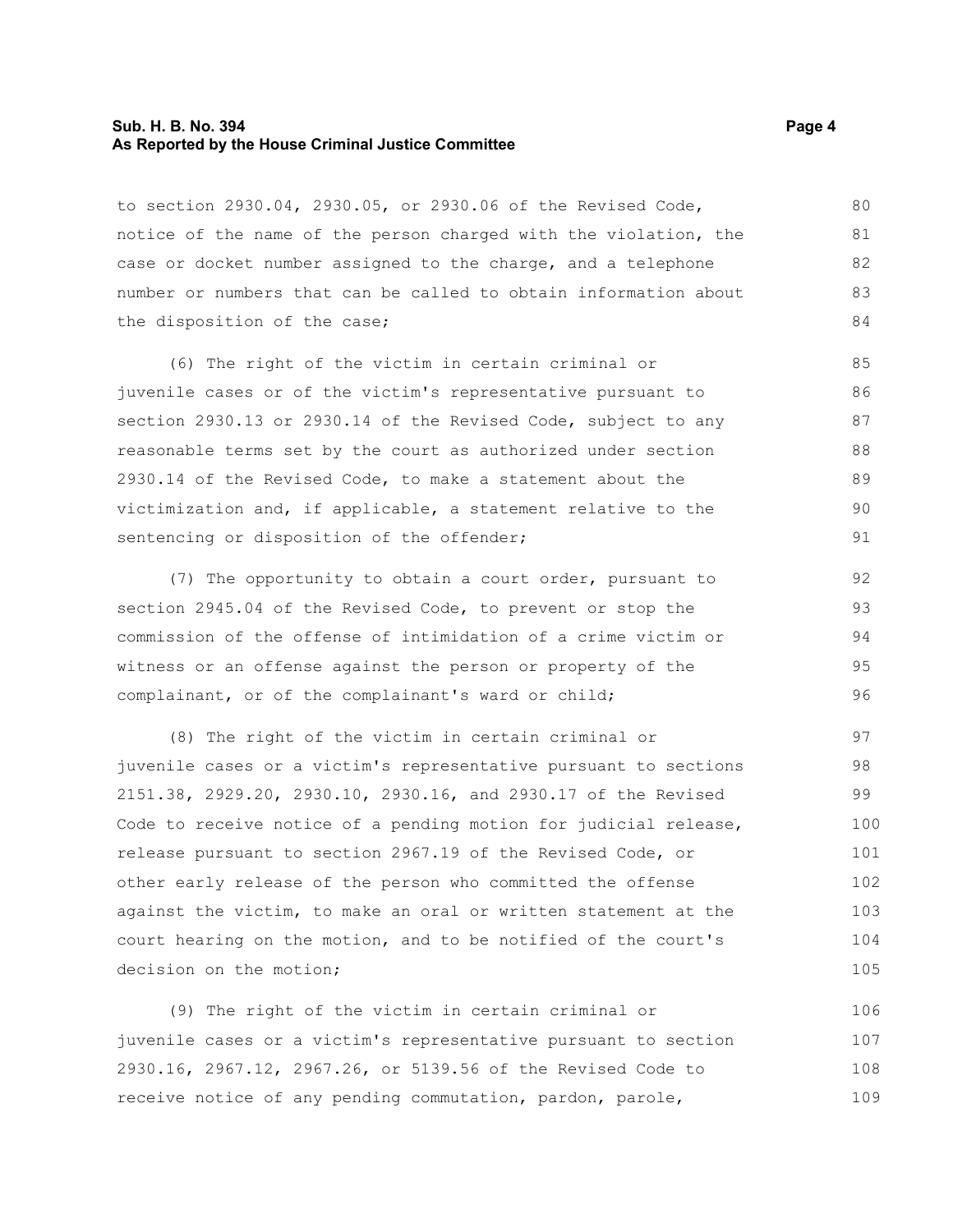#### **Sub. H. B. No. 394 Page 5 As Reported by the House Criminal Justice Committee**

transitional control, discharge, other form of authorized release, post-release control, or supervised release for the person who committed the offense against the victim or any application for release of that person and to send a written statement relative to the victimization and the pending action to the adult parole authority or the release authority of the department of youth services; 110 111 112 113 114 115 116

(10) The right of the victim to bring a civil action pursuant to sections 2969.01 to 2969.06 of the Revised Code to obtain money from the offender's profit fund; 117 118 119

(11) The right, pursuant to section 3109.09 of the Revised Code, to maintain a civil action to recover compensatory damages not exceeding ten thousand dollars and costs from the parent of a minor who willfully damages property through the commission of an act that would be a theft offense, as defined in section 2913.01 of the Revised Code, if committed by an adult; 120 121 122 123 124 125

(12) The right, pursuant to section 3109.10 of the Revised Code, to maintain a civil action to recover compensatory damages not exceeding ten thousand dollars and costs from the parent of a minor who willfully and maliciously assaults a person; 126 127 128 129

(13) The possibility of receiving restitution from an offender or a delinquent child pursuant to section sections 2152.20, 2152.203, 2929.18, or 2929.28 of the Revised Code; 130 131 132

(14) The right of the victim in certain criminal or juvenile cases or a victim's representative, pursuant to section 2930.16 of the Revised Code, to receive notice of the escape from confinement or custody of the person who committed the offense, to receive that notice from the custodial agency of the person at the victim's last address or telephone number provided 133 134 135 136 137 138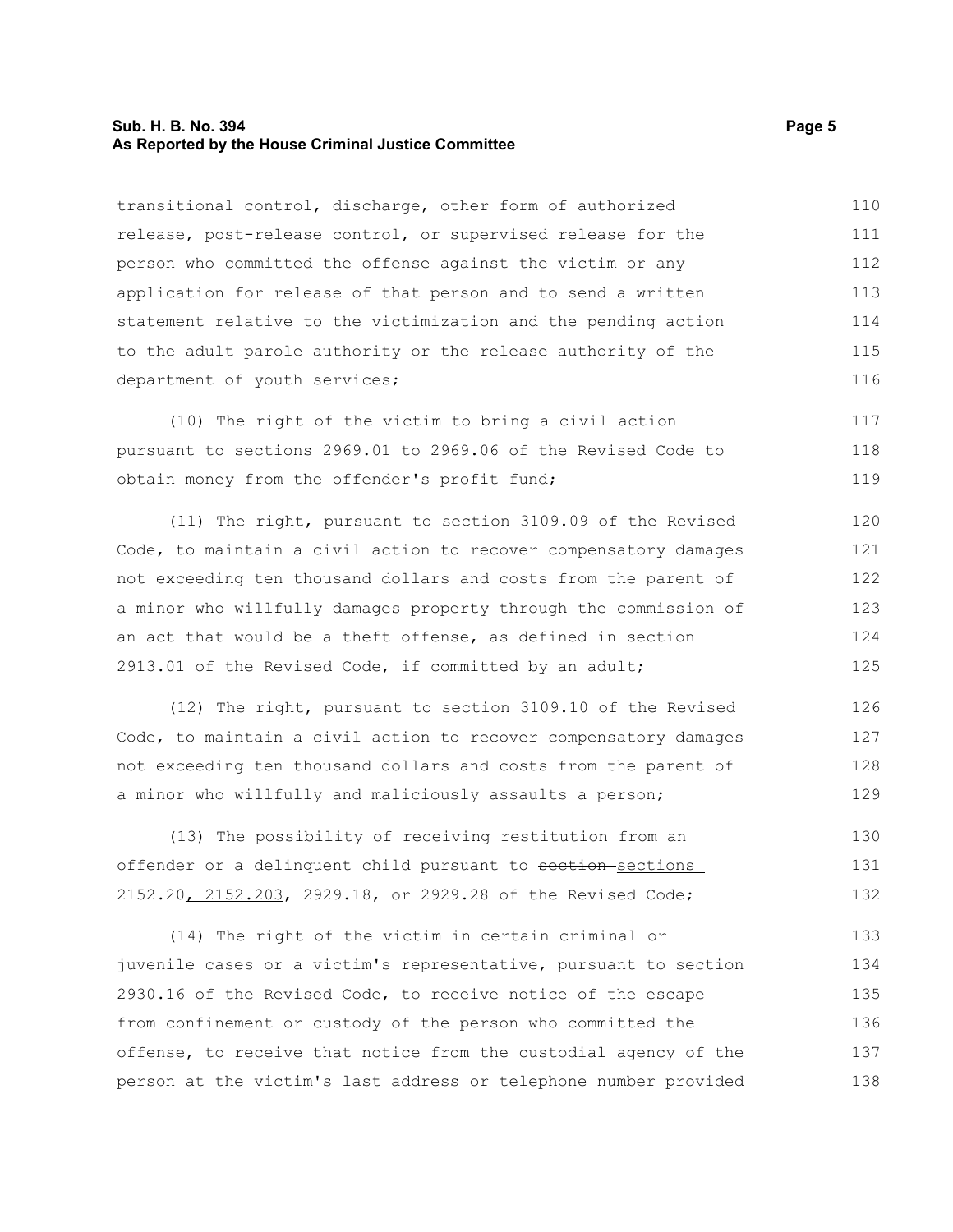#### **Sub. H. B. No. 394 Page 6 As Reported by the House Criminal Justice Committee**

to the custodial agency, and to receive notice that, if either the victim's address or telephone number changes, it is in the victim's interest to provide the new address or telephone number to the custodial agency; 139 140 141 142

(15) The right of a victim of domestic violence to seek the issuance of a civil protection order pursuant to section 3113.31 of the Revised Code, the right of a victim of a violation of section 2903.14, 2909.06, 2909.07, 2911.12, 2911.211, or 2919.22 of the Revised Code, a violation of a substantially similar municipal ordinance, or an offense of violence who is a family or household member of the offender at the time of the offense to seek the issuance of a temporary protection order pursuant to section 2919.26 of the Revised Code, and the right of both types of victims to be accompanied by a victim advocate during court proceedings; 143 144 145 146 147 148 149 150 151 152 153

(16) The right of a victim of a sexually oriented offense or of a child-victim oriented offense that is committed by a person who is convicted of, pleads guilty to, or is adjudicated a delinquent child for committing the offense and who is in a category specified in division (B) of section 2950.10 of the Revised Code to receive, pursuant to that section, notice that the person has registered with a sheriff under section 2950.04, 2950.041, or 2950.05 of the Revised Code and notice of the person's name, the person's residence that is registered, and the offender's school, institution of higher education, or place of employment address or addresses that are registered, the person's photograph, and a summary of the manner in which the victim must make a request to receive the notice. As used in this division, "sexually oriented offense" and "child-victim oriented offense" have the same meanings as in section 2950.01 of the Revised Code. 154 155 156 157 158 159 160 161 162 163 164 165 166 167 168 169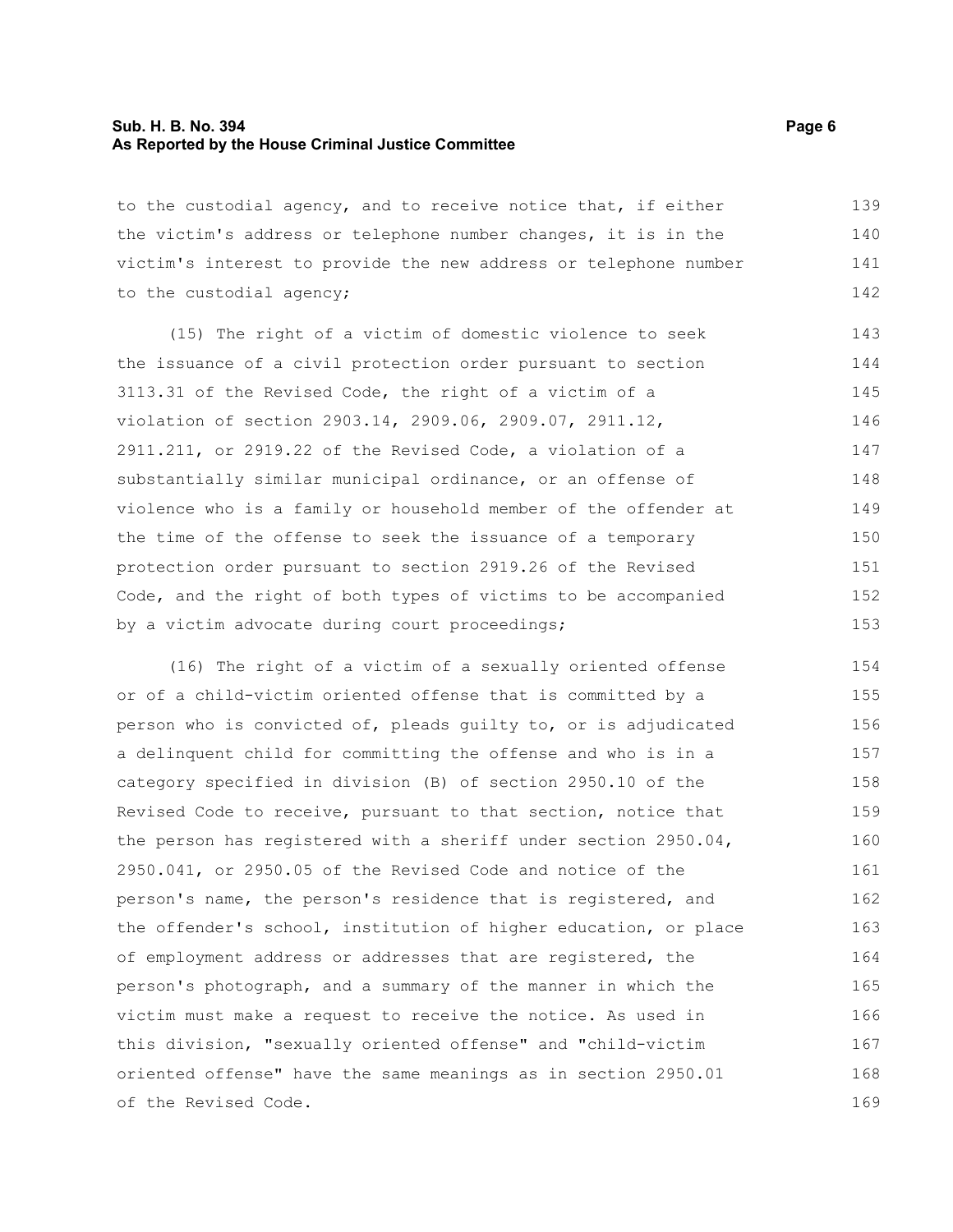#### **Sub. H. B. No. 394 Page 7 As Reported by the House Criminal Justice Committee**

(17) The right of a victim of certain sexually violent offenses committed by an offender who also is convicted of or pleads guilty to a sexually violent predator specification and who is sentenced to a prison term pursuant to division (A)(3) of section 2971.03 of the Revised Code, of a victim of a violation of division (A)(1)(b) of section 2907.02 of the Revised Code committed on or after January 2, 2007, by an offender who is sentenced for the violation pursuant to division  $(B) (1) (a), (b),$ or (c) of section 2971.03 of the Revised Code, of a victim of an attempted rape committed on or after January 2, 2007, by an offender who also is convicted of or pleads guilty to a specification of the type described in section 2941.1418, 2941.1419, or 2941.1420 of the Revised Code and is sentenced for the violation pursuant to division  $(B)$   $(2)$   $(a)$ ,  $(b)$ , or  $(c)$  of section 2971.03 of the Revised Code, and of a victim of an offense that is described in division  $(B)$   $(3)$   $(a)$ ,  $(b)$ ,  $(c)$ , or (d) of section 2971.03 of the Revised Code and is committed by an offender who is sentenced pursuant to one of those divisions to receive, pursuant to section 2930.16 of the Revised Code, notice of a hearing to determine whether to modify the requirement that the offender serve the entire prison term in a state correctional facility, whether to continue, revise, or revoke any existing modification of that requirement, or whether to terminate the prison term. As used in this division, "sexually violent offense" and "sexually violent predator specification" have the same meanings as in section 2971.01 of the Revised Code. 170 171 172 173 174 175 176 177 178 179 180 181 182 183 184 185 186 187 188 189 190 191 192 193 194 195 196 197

(B)(1)(a) Subject to division (B)(1)(c) of this section, a prosecuting attorney, assistant prosecuting attorney, city director of law, assistant city director of law, village solicitor, assistant village solicitor, or similar chief legal 198 199 200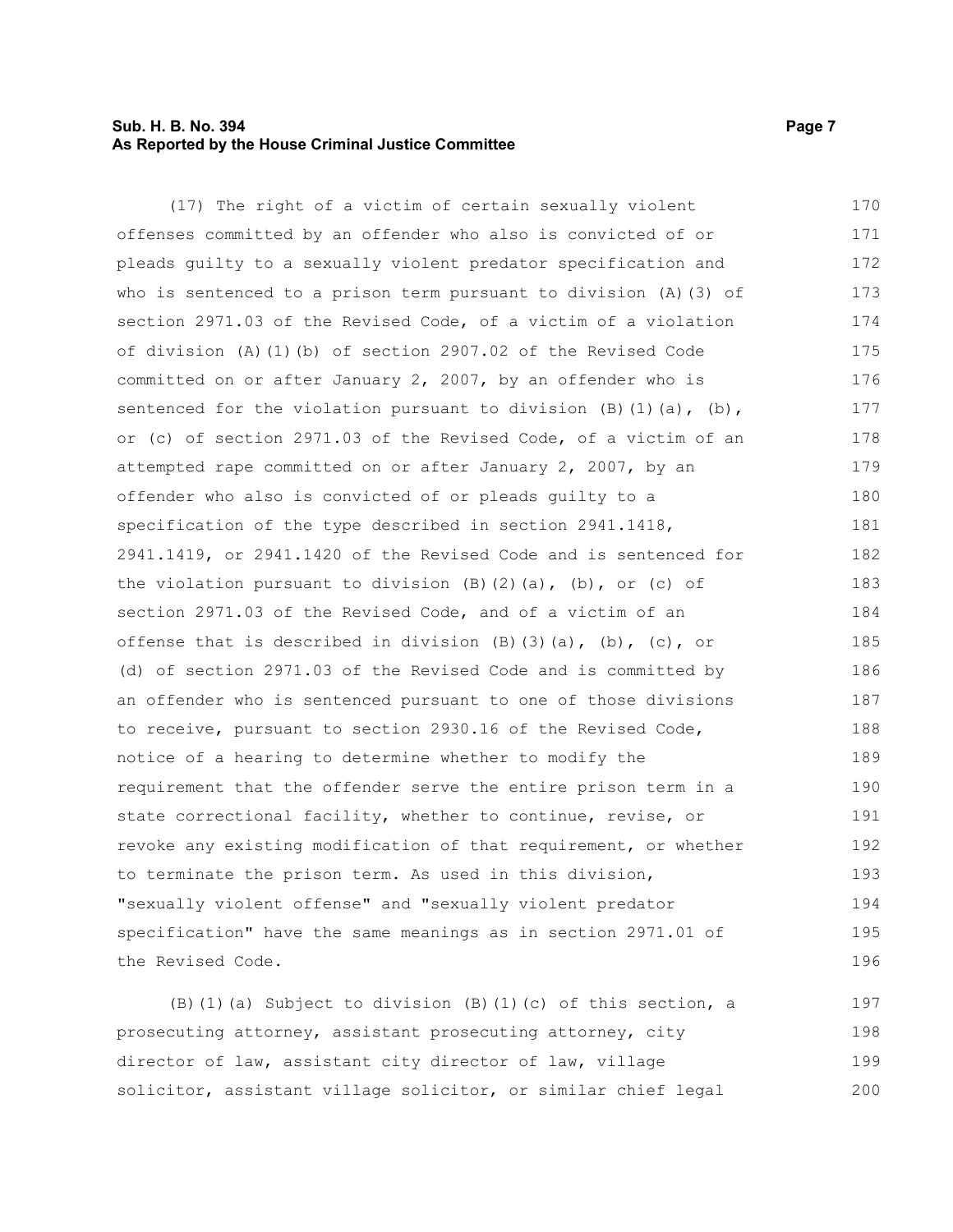#### **Sub. H. B. No. 394 Page 8 As Reported by the House Criminal Justice Committee**

officer of a municipal corporation or an assistant of any of those officers who prosecutes an offense committed in this state, upon first contact with the victim of the offense, the victim's family, or the victim's dependents, shall give the victim, the victim's family, or the victim's dependents a copy of the pamphlet prepared pursuant to division (A) of this section and explain, upon request, the information in the pamphlet to the victim, the victim's family, or the victim's dependents. 201 202 203 204 205 206 207 208 209

(b) Subject to division (B)(1)(c) of this section, a law enforcement agency that investigates an offense or delinquent act committed in this state shall give the victim of the offense or delinquent act, the victim's family, or the victim's dependents a copy of the pamphlet prepared pursuant to division (A) of this section at one of the following times: 210 211 212 213 214 215

(i) Upon first contact with the victim, the victim's family, or the victim's dependents;

(ii) If the offense or delinquent act is an offense of violence, if the circumstances of the offense or delinquent act and the condition of the victim, the victim's family, or the victim's dependents indicate that the victim, the victim's family, or the victim's dependents will not be able to understand the significance of the pamphlet upon first contact with the agency, and if the agency anticipates that it will have an additional contact with the victim, the victim's family, or the victim's dependents, upon the agency's second contact with the victim, the victim's family, or the victim's dependents. 218 219 220 221 222 223 224 225 226 227

If the agency does not give the victim, the victim's family, or the victim's dependents a copy of the pamphlet upon first contact with them and does not have a second contact with 228 229 230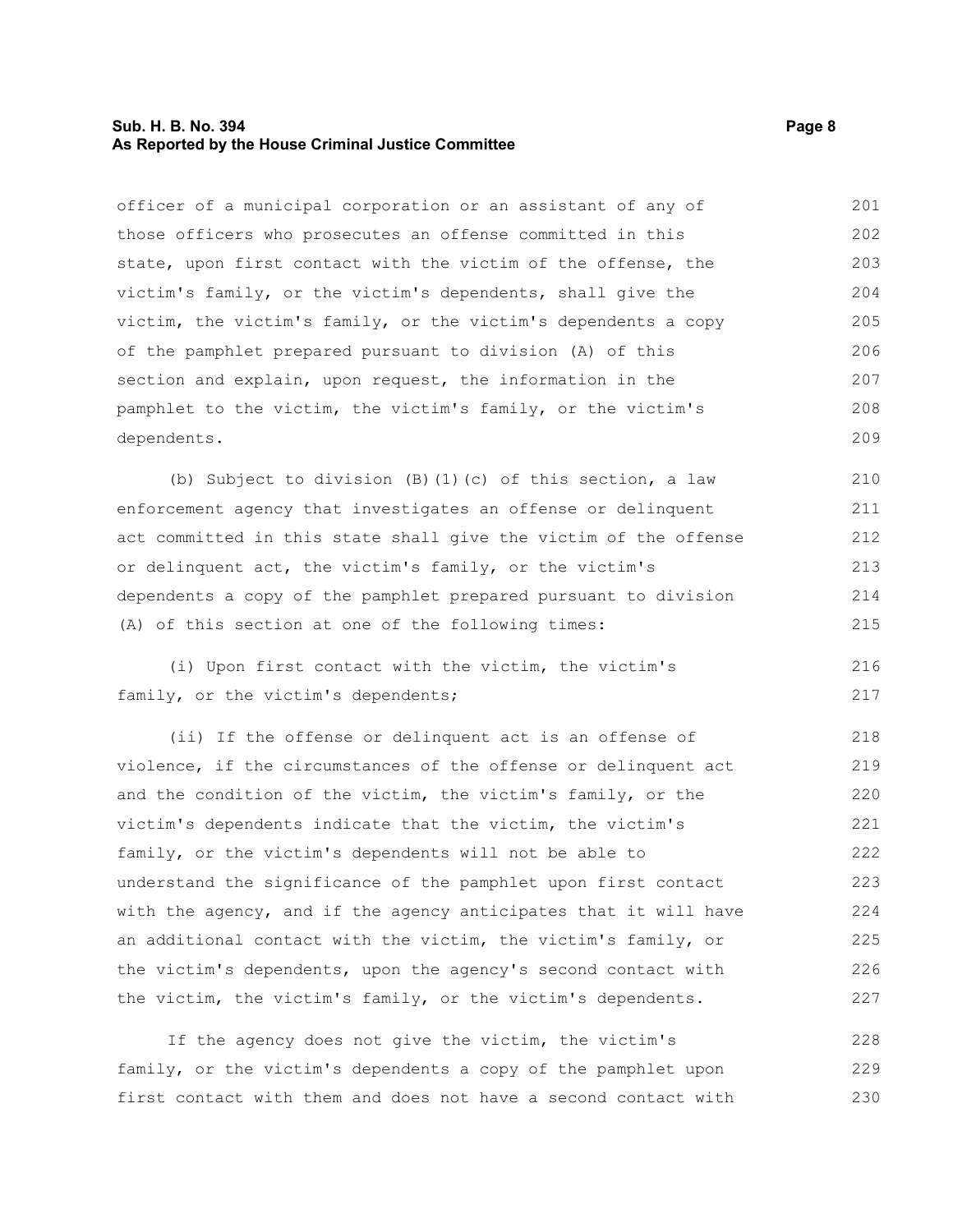#### **Sub. H. B. No. 394 Page 9 As Reported by the House Criminal Justice Committee**

the victim, the victim's family, or the victim's dependents, the agency shall mail a copy of the pamphlet to the victim, the victim's family, or the victim's dependents at their last known address. 231 232 233 234

(c) In complying on and after December 9, 1994, with the duties imposed by division (B)(1)(a) or (b) of this section, an official or a law enforcement agency shall use copies of the pamphlet that are in the official's or agency's possession on December 9, 1994, until the official or agency has distributed all of those copies. After the official or agency has distributed all of those copies, the official or agency shall use only copies of the pamphlet that contain at least the information described in divisions (A)(1) to (17) of this section. 235 236 237 238 239 240 241 242 243 244

(2) The failure of a law enforcement agency or of a prosecuting attorney, assistant prosecuting attorney, city director of law, assistant city director of law, village solicitor, assistant village solicitor, or similar chief legal officer of a municipal corporation or an assistant to any of those officers to give, as required by division (B)(1) of this section, the victim of an offense or delinquent act, the victim's family, or the victim's dependents a copy of the pamphlet prepared pursuant to division (A) of this section does not give the victim, the victim's family, the victim's dependents, or a victim's representative any rights under section 2743.51 to 2743.72, 2945.04, 2967.12, 2969.01 to 2969.06, 3109.09, or 3109.10 of the Revised Code or under any other provision of the Revised Code and does not affect any right under those sections. 245 246 247 248 249 250 251 252 253 254 255 256 257 258 259

(3) A law enforcement agency, a prosecuting attorney or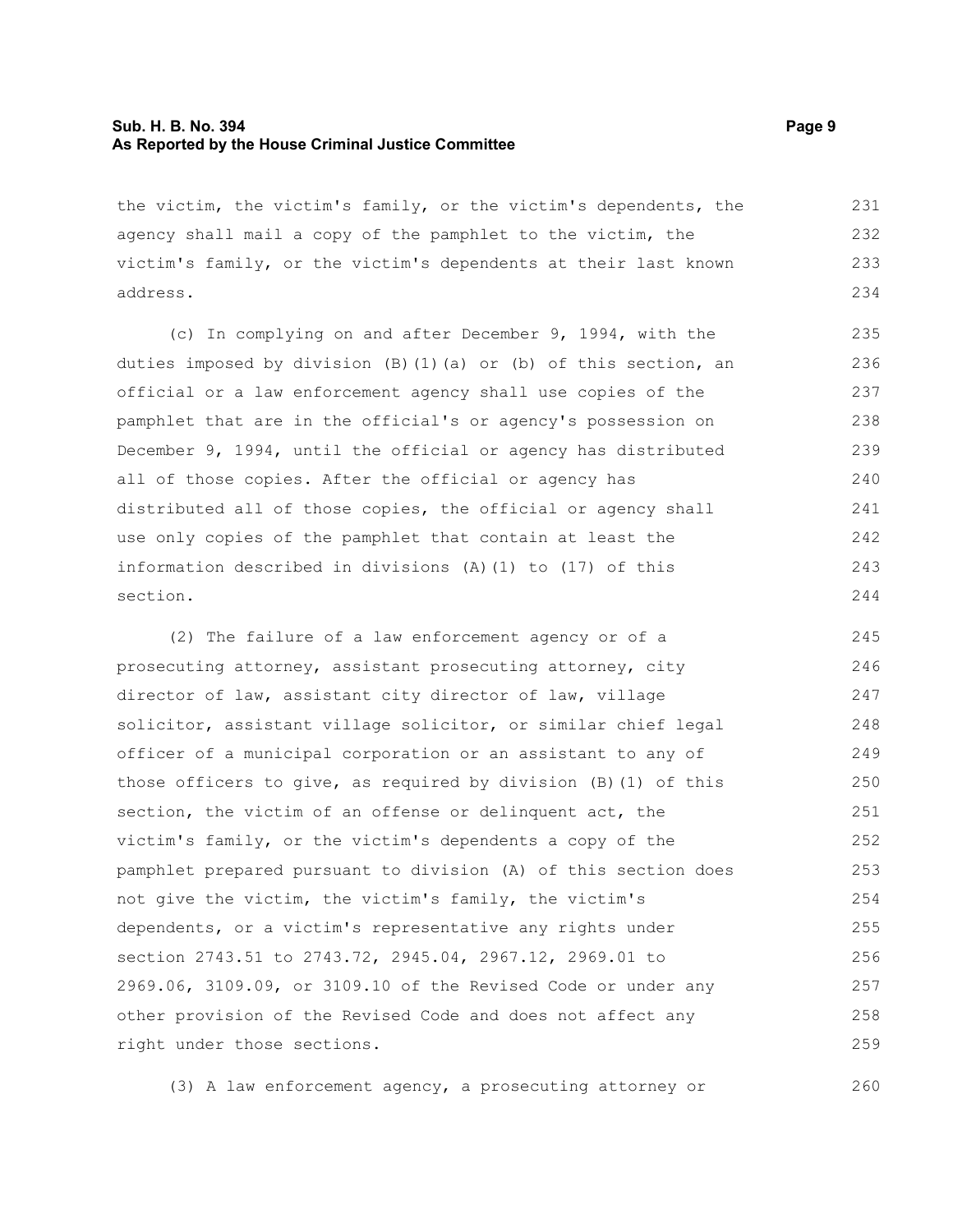#### **Sub. H. B. No. 394 Page 10 As Reported by the House Criminal Justice Committee**

assistant prosecuting attorney, or a city director of law, assistant city director of law, village solicitor, assistant village solicitor, or similar chief legal officer of a municipal corporation that distributes a copy of the pamphlet prepared pursuant to division (A) of this section shall not be required to distribute a copy of an information card or other printed material provided by the clerk of the court of claims pursuant to section 2743.71 of the Revised Code. (C) The cost of printing and distributing the pamphlet prepared pursuant to division (A) of this section shall be paid out of the reparations fund, created pursuant to section 2743.191 of the Revised Code, in accordance with division (D) of that section. (D) As used in this section: (1) "Victim's representative" has the same meaning as in section 2930.01 of the Revised Code; (2) "Victim advocate" has the same meaning as in section 2919.26 of the Revised Code. Sec. 121.37. (A) (1) There is hereby created the Ohio family and children first cabinet council. The council shall be composed of the superintendent of public instruction, the executive director of the opportunities for Ohioans with disabilities agency, the medicaid director, and the directors of youth services, job and family services, mental health and addiction services, health, developmental disabilities, aging, rehabilitation and correction, and budget and management. The chairperson of the council shall be the governor or the governor's designee and shall establish procedures for the council's internal control and management. 261 262 263 264 265 266 267 268 269 270 271 272 273 274 275 276 277 278 279 280 281 282 283 284 285 286 287 288 289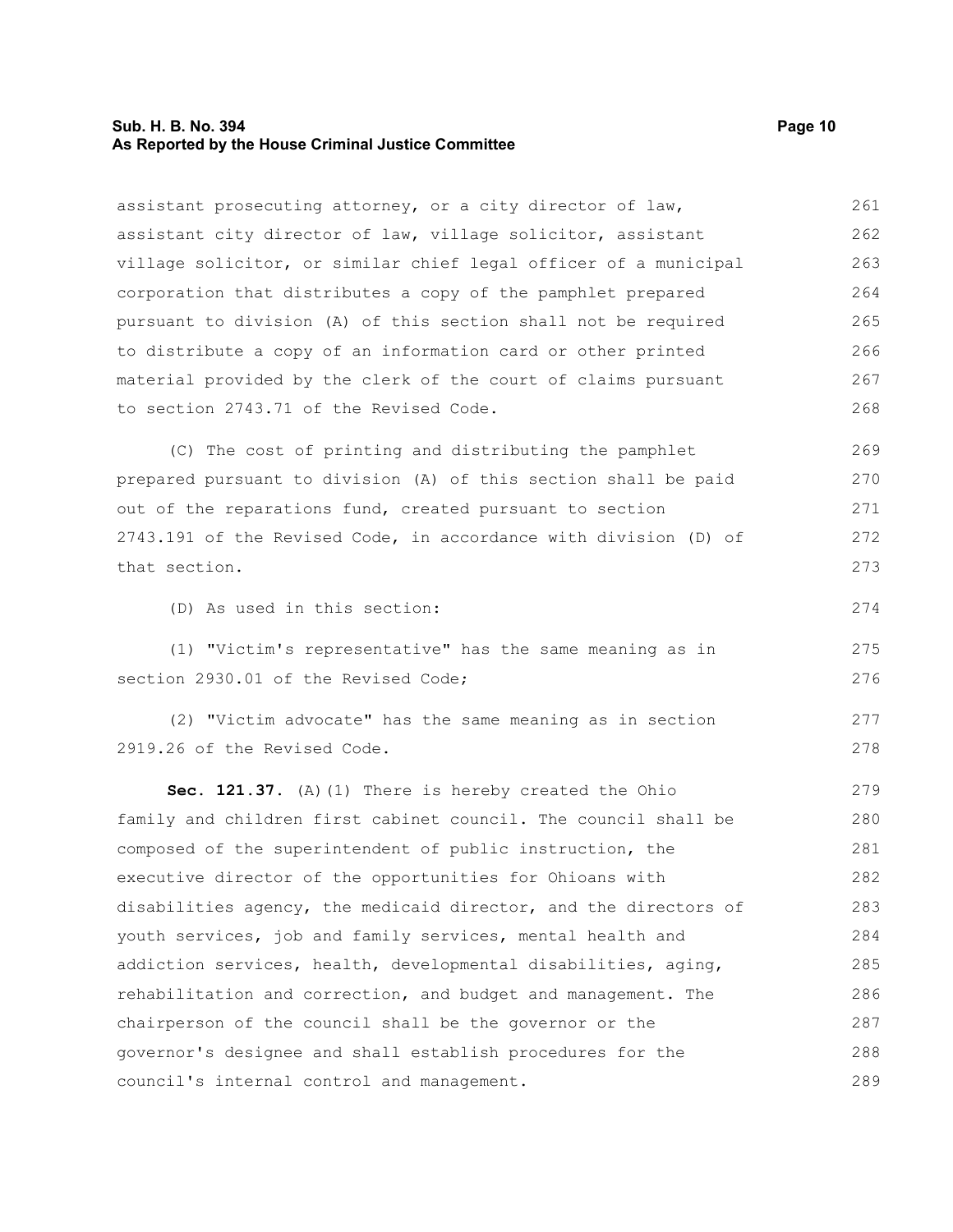### **Sub. H. B. No. 394 Page 11 As Reported by the House Criminal Justice Committee**

| The purpose of the cabinet council is to help families          | 290 |
|-----------------------------------------------------------------|-----|
| seeking government services. This section shall not be          | 291 |
| interpreted or applied to usurp the role of parents, but solely | 292 |
| to streamline and coordinate existing government services for   | 293 |
| families seeking assistance for their children.                 | 294 |
| (2) In seeking to fulfill its purpose, the council may do       | 295 |
| any of the following:                                           | 296 |
| (a) Advise and make recommendations to the governor and         | 297 |
| general assembly regarding the provision of services to         | 298 |
| children;                                                       | 299 |
| (b) Advise and assess local governments on the                  | 300 |
| coordination of service delivery to children;                   | 301 |
| (c) Hold meetings at such times and places as may be            | 302 |
| prescribed by the council's procedures and maintain records of  | 303 |
| the meetings, except that records identifying individual        | 304 |
| children are confidential and shall be disclosed only as        | 305 |
| provided by law;                                                | 306 |
| (d) Develop programs and projects, including pilot              | 307 |
| projects, to encourage coordinated efforts at the state and     | 308 |
| local level to improve the state's social service delivery      | 309 |
| system;                                                         | 310 |
| (e) Enter into contracts with and administer grants to          | 311 |
| county family and children first councils, as well as other     | 312 |
| county or multicounty organizations to plan and coordinate      | 313 |
| service delivery between state agencies and local service       | 314 |
| providers for families and children;                            | 315 |
| (f) Enter into contracts with and apply for grants from         | 316 |
| federal agencies or private organizations;                      | 317 |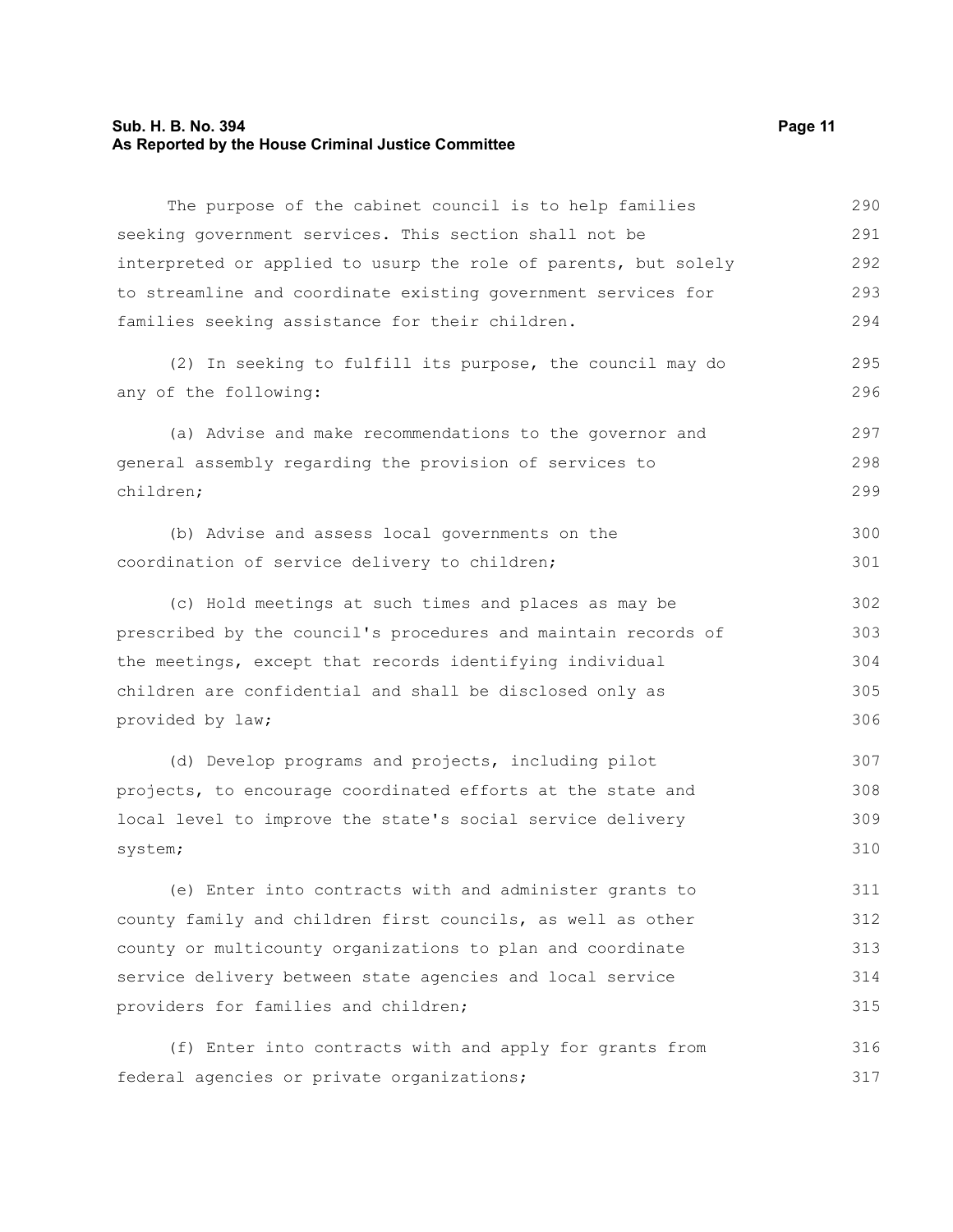#### **Sub. H. B. No. 394 Page 12 As Reported by the House Criminal Justice Committee**

(g) Enter into interagency agreements to encourage coordinated efforts at the state and local level to improve the state's social service delivery system. The agreements may include provisions regarding the receipt, transfer, and expenditure of funds; 318 319 320 321 322

(h) Identify public and private funding sources for services provided to alleged or adjudicated unruly children and children who are at risk of being alleged or adjudicated unruly children, including regulations governing access to and use of the services; 323 324 325 326 327

(i) Collect information provided by local communities regarding successful programs for prevention, intervention, and treatment of unruly behavior, including evaluations of the programs; 328 329 330 331

(j) Identify and disseminate publications regarding alleged or adjudicated unruly children and children who are at risk of being alleged or adjudicated unruly children and regarding programs serving those types of children; 332 333 334 335

(k) Maintain an inventory of strategic planning facilitators for use by government or nonprofit entities that serve alleged or adjudicated unruly children or children who are at risk of being alleged or adjudicated unruly children. 336 337 338 339

(3) The cabinet council shall provide for the following: 340

(a) Reviews of service and treatment plans for children for which such reviews are requested; 341 342

(b) Assistance as the council determines to be necessary to meet the needs of children referred by county family and children first councils; 343 344 345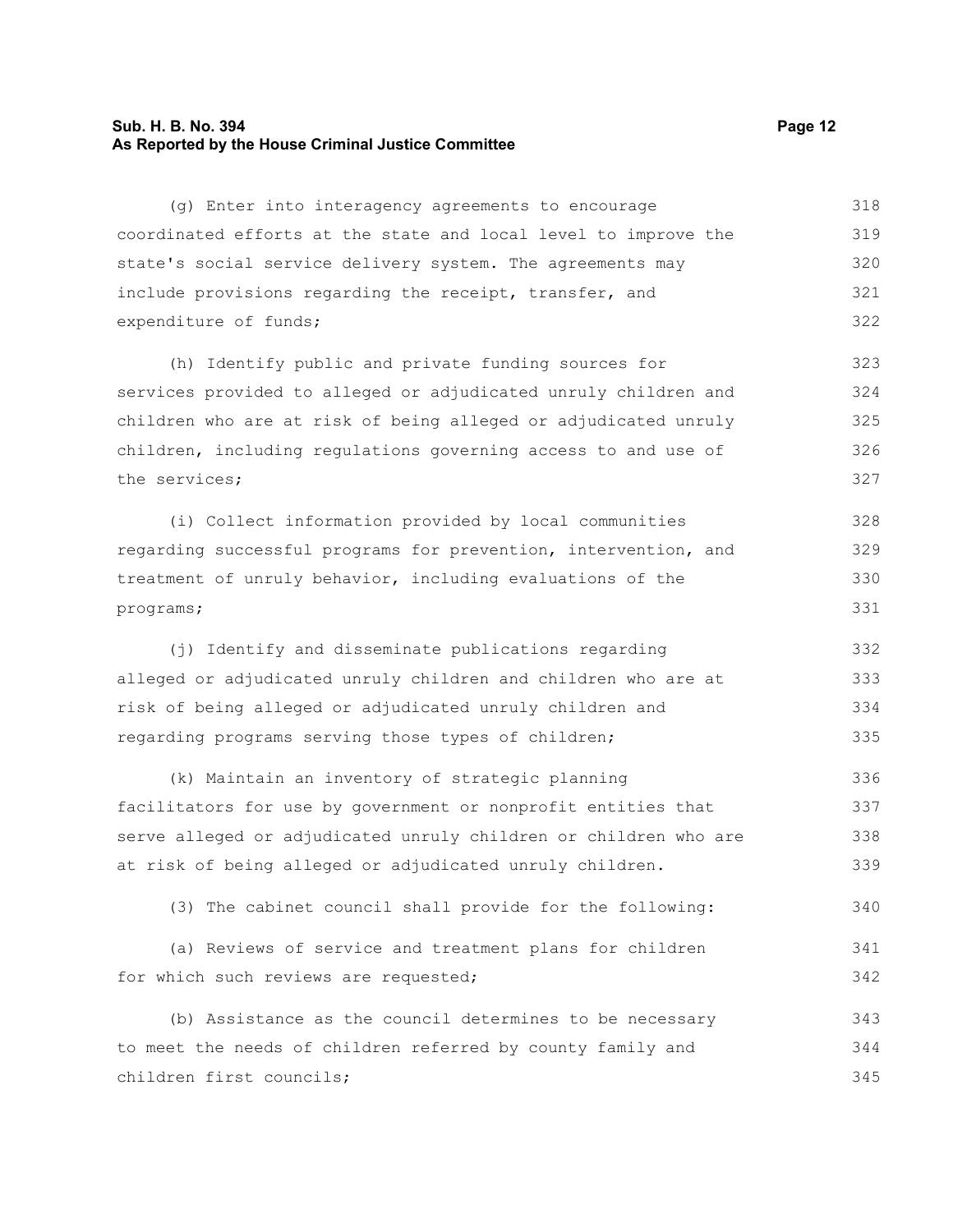#### **Sub. H. B. No. 394 Page 13 As Reported by the House Criminal Justice Committee**

(c) Monitoring and supervision of a statewide, comprehensive, coordinated, multi-disciplinary, interagency system for infants and toddlers with developmental disabilities or delays and their families, as established pursuant to federal grants received and administered by the department of health for early intervention services under the "Individuals with Disabilities Education Act of 2004," 118 Stat. 2744, 20 U.S.C.A. 1400, as amended. 346 347 348 349 350 351 352 353

(4) The cabinet council shall develop and implement the following: 354 355

(a) An interagency process to select the indicators that will be used to measure progress toward increasing child wellbeing in the state and to update the indicators on an annual basis. The indicators shall focus on expectant parents and newborns thriving; infants and toddlers thriving; children being ready for school; children and youth succeeding in school; youth choosing healthy behaviors; and youth successfully transitioning into adulthood. 356 357 358 359 360 361 362 363

(b) An interagency system to offer guidance and monitor progress toward increasing child well-being in the state and in each county;

(c) An annual plan that identifies state-level agency efforts taken to ensure progress towards increasing child wellbeing in the state. 367 368 369

On an annual basis, the cabinet council shall submit to the governor and the general assembly a report on the status of efforts to increase child well-being in the state. This report shall be made available to any other person on request. 370 371 372 373

(B)(1) Each board of county commissioners shall establish 374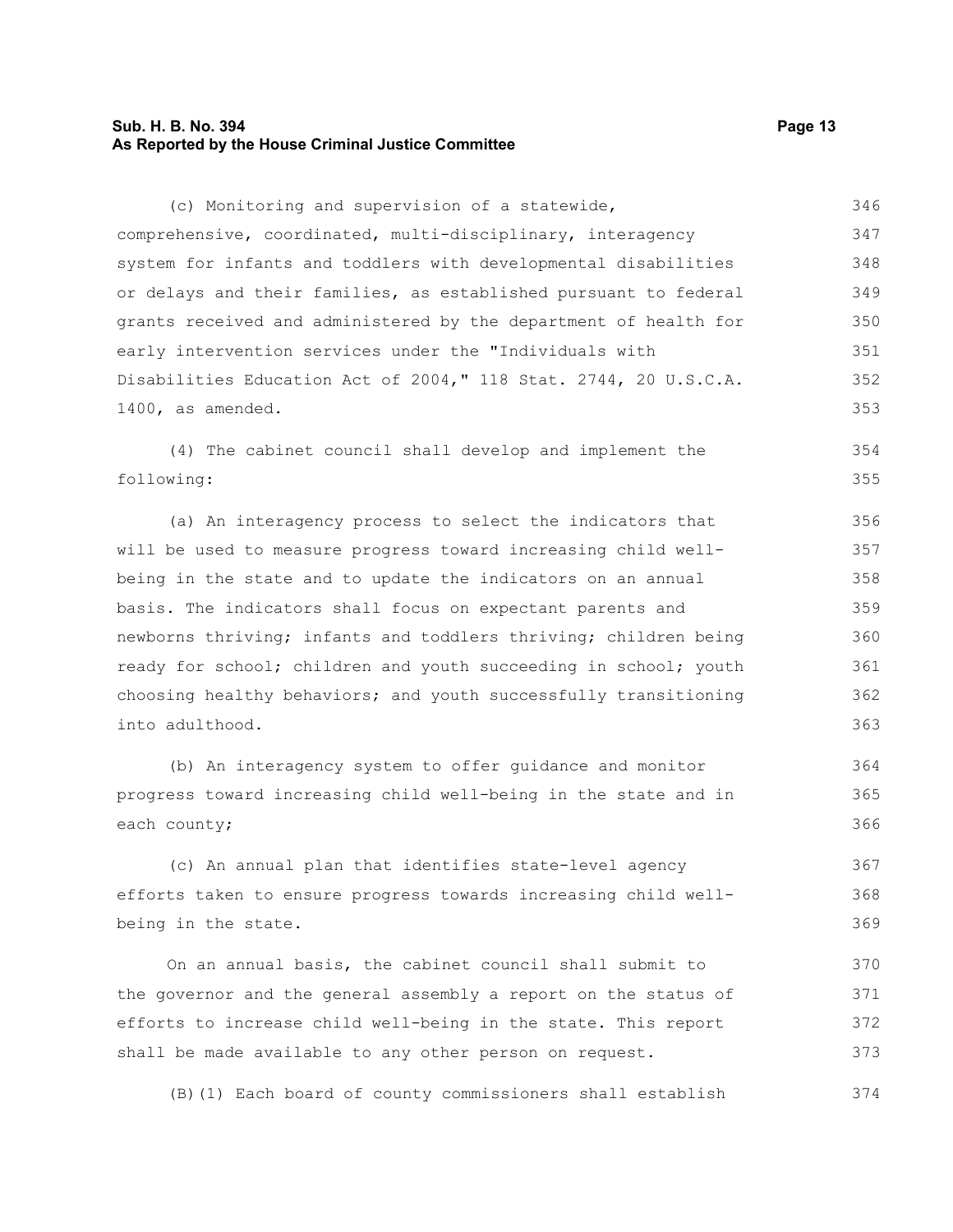#### **Sub. H. B. No. 394 Page 14 As Reported by the House Criminal Justice Committee**

a county family and children first council. The board may invite any local public or private agency or group that funds, advocates, or provides services to children and families to have a representative become a permanent or temporary member of its county council. Each county council must include the following individuals: 375 376 377 378 379 380

(a) At least three individuals who are not employed by an agency represented on the council and whose families are or have received services from an agency represented on the council or another county's council. Where possible, the number of members representing families shall be equal to twenty per cent of the council's membership. 381 382 383 384 385 386

(b) The director of the board of alcohol, drug addiction, and mental health services that serves the county, or, in the case of a county that has a board of alcohol and drug addiction services and a community mental health board, the directors of both boards. If a board of alcohol, drug addiction, and mental health services covers more than one county, the director may designate a person to participate on the county's council. 387 388 389 390 391 392 393

(c) The health commissioner, or the commissioner's designee, of the board of health of each city and general health district in the county. If the county has two or more health districts, the health commissioner membership may be limited to the commissioners of the two districts with the largest populations. 394 395 396 397 398 399

(d) The director of the county department of job and family services; 400 401

(e) The executive director of the public children services agency; 402 403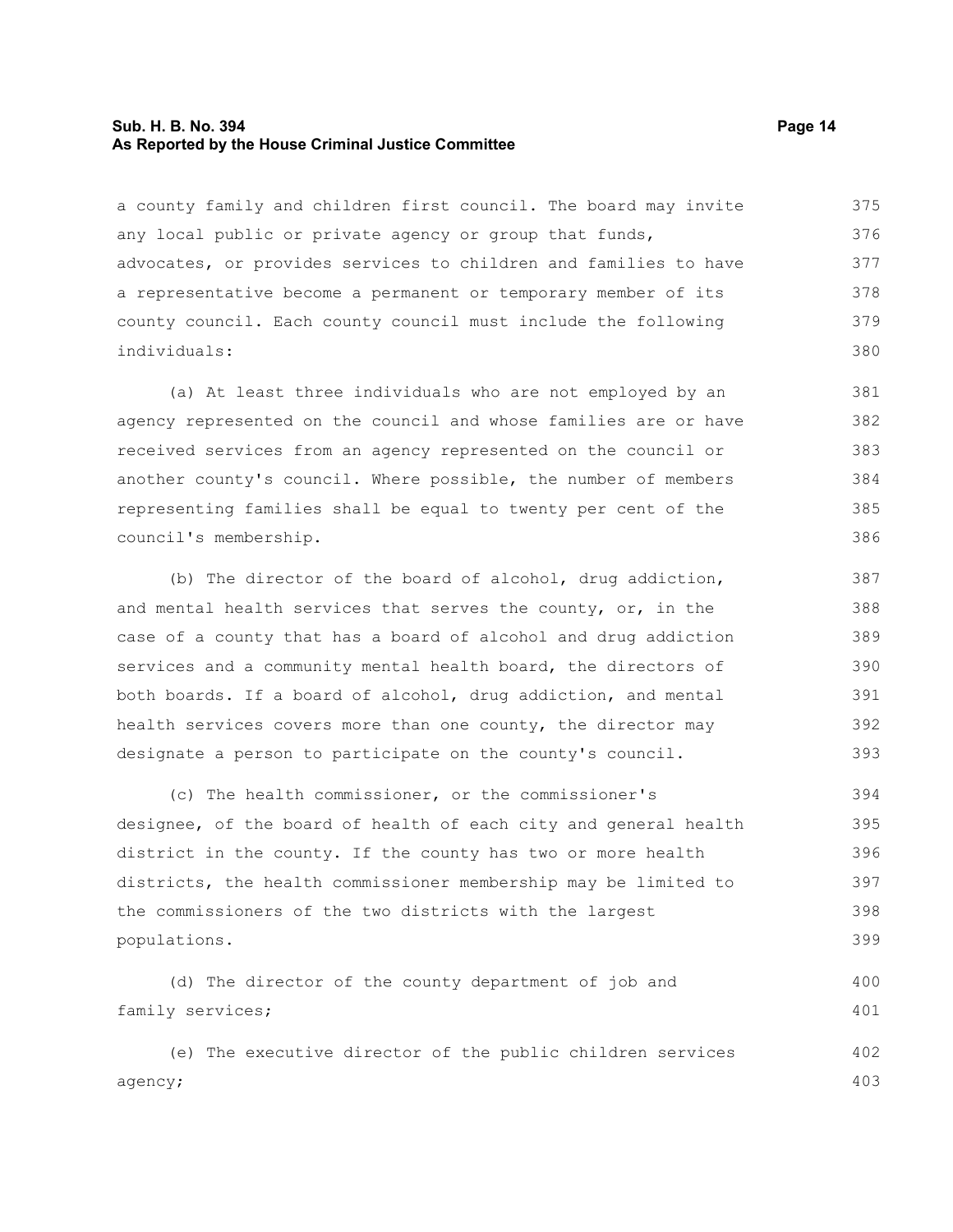#### **Sub. H. B. No. 394 Page 15 As Reported by the House Criminal Justice Committee**

(f) The superintendent of the county board of developmental disabilities or, if the superintendent serves as superintendent of more than one county board of developmental disabilities, the superintendent's designee; (g) The superintendent of the city, exempted village, or local school district with the largest number of pupils residing in the county, as determined by the department of education, which shall notify each board of county commissioners of its determination at least biennially; (h) A school superintendent representing all other school districts with territory in the county, as designated at a biennial meeting of the superintendents of those districts; (i) A representative of the municipal corporation with the largest population in the county; (j) The president of the board of county commissioners or an individual designated by the board; (k) A representative of the regional office of the department of youth services;  $\{1\}$  A representative of the county's head start agencies, as defined in section 3301.32 of the Revised Code;  $\frac{m}{1}$  A representative of the county's early intervention collaborative established pursuant to the federal early intervention program operated under the "Individuals with Disabilities Education Act of 2004";  $(m)$  A representative of a local nonprofit entity that funds, advocates, or provides services to children and families. Notwithstanding any other provision of law, the public members of a county council are not prohibited from serving on 404 405 406 407 408 409 410 411 412 413 414 415 416 417 418 419 420 421 422 423 424 425 426 427 428 429 430 431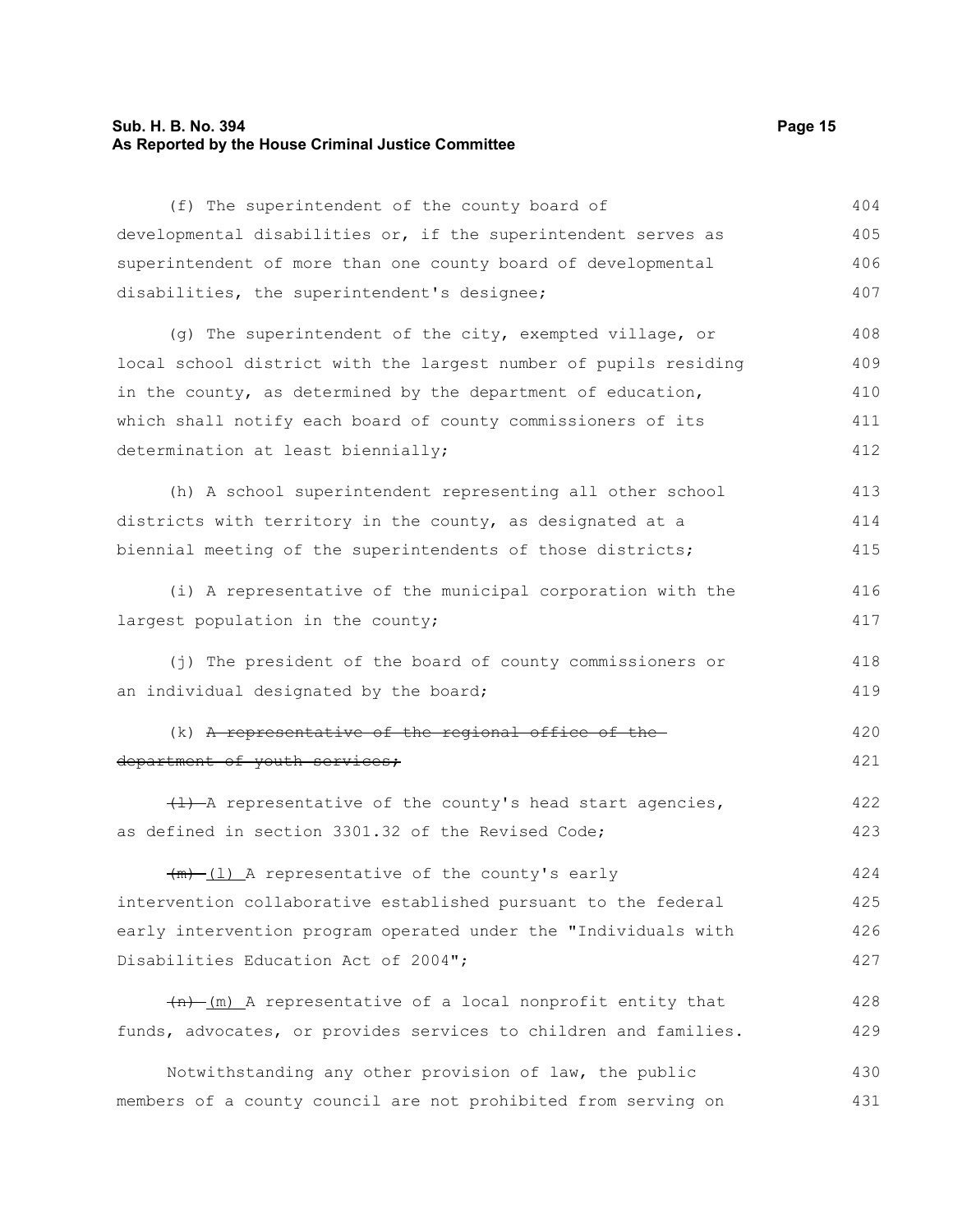#### **Sub. H. B. No. 394 Page 16 As Reported by the House Criminal Justice Committee**

the council and making decisions regarding the duties of the council, including those involving the funding of joint projects and those outlined in the county's service coordination mechanism implemented pursuant to division (C) of this section. 432 433 434 435

The cabinet council shall establish a state appeals process to resolve disputes among the members of a county council concerning whether reasonable responsibilities as members are being shared. The appeals process may be accessed only by a majority vote of the council members who are required to serve on the council. Upon appeal, the cabinet council may order that state funds for services to children and families be redirected to a county's board of county commissioners. 436 437 438 439 440 441 442 443

The county's juvenile court judge senior in service or another judge of the juvenile court designated by the administrative judge or, where there is no administrative judge, by the judge senior in service shall serve as the judicial advisor to the county family and children first council. The judge may advise the county council on the court's utilization of resources, services, or programs provided by the entities represented by the members of the county council and how those resources, services, or programs assist the court in its administration of justice. Service of a judge as a judicial advisor pursuant to this section is a judicial function. 444 445 446 447 448 449 450 451 452 453 454

(2) The purpose of the county council is to streamline and coordinate existing government services for families seeking services for their children. In seeking to fulfill its purpose, a county council shall provide for the following: 455 456 457 458

(a) Referrals to the cabinet council of those children for whom the county council cannot provide adequate services; 459 460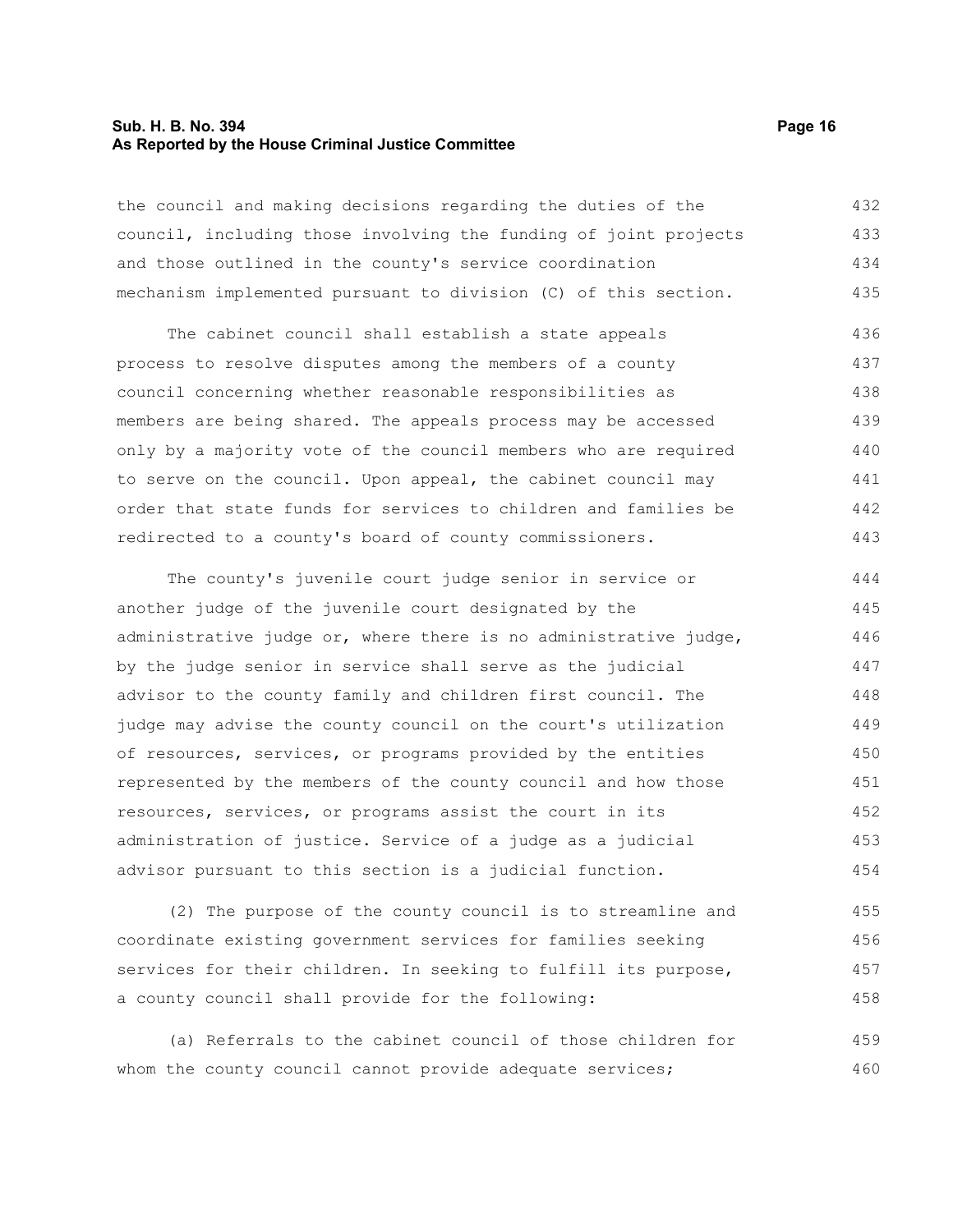#### **Sub. H. B. No. 394 Page 17 As Reported by the House Criminal Justice Committee**

| (b) Development and implementation of a process that             | 461 |
|------------------------------------------------------------------|-----|
| annually evaluates and prioritizes services, fills service gaps  | 462 |
| where possible, and invents new approaches to achieve better     | 463 |
| results for families and children;                               | 464 |
| (c) Participation in the development of a countywide,            | 465 |
| comprehensive, coordinated, multi-disciplinary, interagency      | 466 |
| system for infants and toddlers with developmental disabilities  | 467 |
| or delays and their families, as established pursuant to federal | 468 |
| grants received and administered by the department of health for | 469 |
| early intervention services under the "Individuals with          | 470 |
| Disabilities Education Act of 2004";                             | 471 |
| (d) Maintenance of an accountability system to monitor the       | 472 |
| county council's progress in achieving results for families and  | 473 |
| children;                                                        | 474 |
| (e) Establishment of a mechanism to ensure ongoing input         | 475 |
| from a broad representation of families who are receiving        | 476 |
| services within the county system.                               | 477 |
| (3) A county council shall develop and implement the             | 478 |
| following:                                                       | 479 |
| (a) An interagency process to establish local indicators         | 480 |
| and monitor the county's progress toward increasing child well-  | 481 |
| being in the county;                                             | 482 |
| (b) An interagency process to identify local priorities to       | 483 |
| increase child well-being. The local priorities shall focus on   | 484 |
| expectant parents and newborns thriving; infants and toddlers    | 485 |

thriving; children being ready for school; children and youth succeeding in school; youth choosing healthy behaviors; and youth successfully transitioning into adulthood and take into account the indicators established by the cabinet council under 486 487 488 489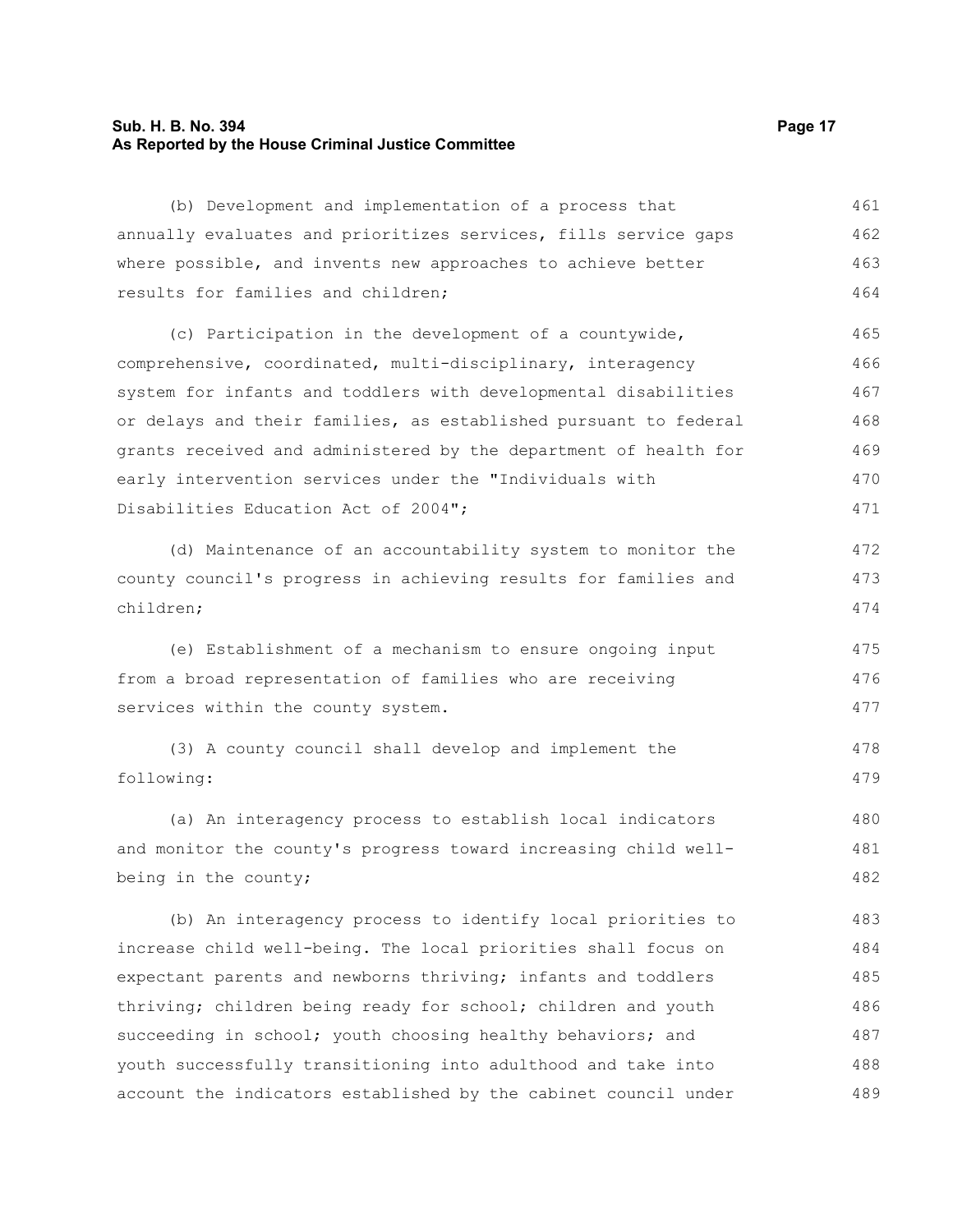#### **Sub. H. B. No. 394 Page 18 As Reported by the House Criminal Justice Committee**

division (A)(4)(a) of this section.

(c) An annual plan that identifies the county's interagency efforts to increase child well-being in the county. 491 492

On an annual basis, the county council shall submit a report on the status of efforts by the county to increase child well-being in the county to the county's board of county commissioners and the cabinet council. This report shall be made available to any other person on request. 493 494 495 496 497

(4)(a) Except as provided in division (B)(4)(b) of this section, a county council shall comply with the policies, procedures, and activities prescribed by the rules or interagency agreements of a state department participating on the cabinet council whenever the county council performs a function subject to those rules or agreements. 498 499 500 501 502 503

(b) On application of a county council, the cabinet council may grant an exemption from any rules or interagency agreements of a state department participating on the council if an exemption is necessary for the council to implement an alternative program or approach for service delivery to families and children. The application shall describe the proposed program or approach and specify the rules or interagency agreements from which an exemption is necessary. The cabinet council shall approve or disapprove the application in accordance with standards and procedures it shall adopt. If an application is approved, the exemption is effective only while the program or approach is being implemented, including a reasonable period during which the program or approach is being evaluated for effectiveness. 504 505 506 507 508 509 510 511 512 513 514 515 516 517

(5)(a) Each county council shall designate an

490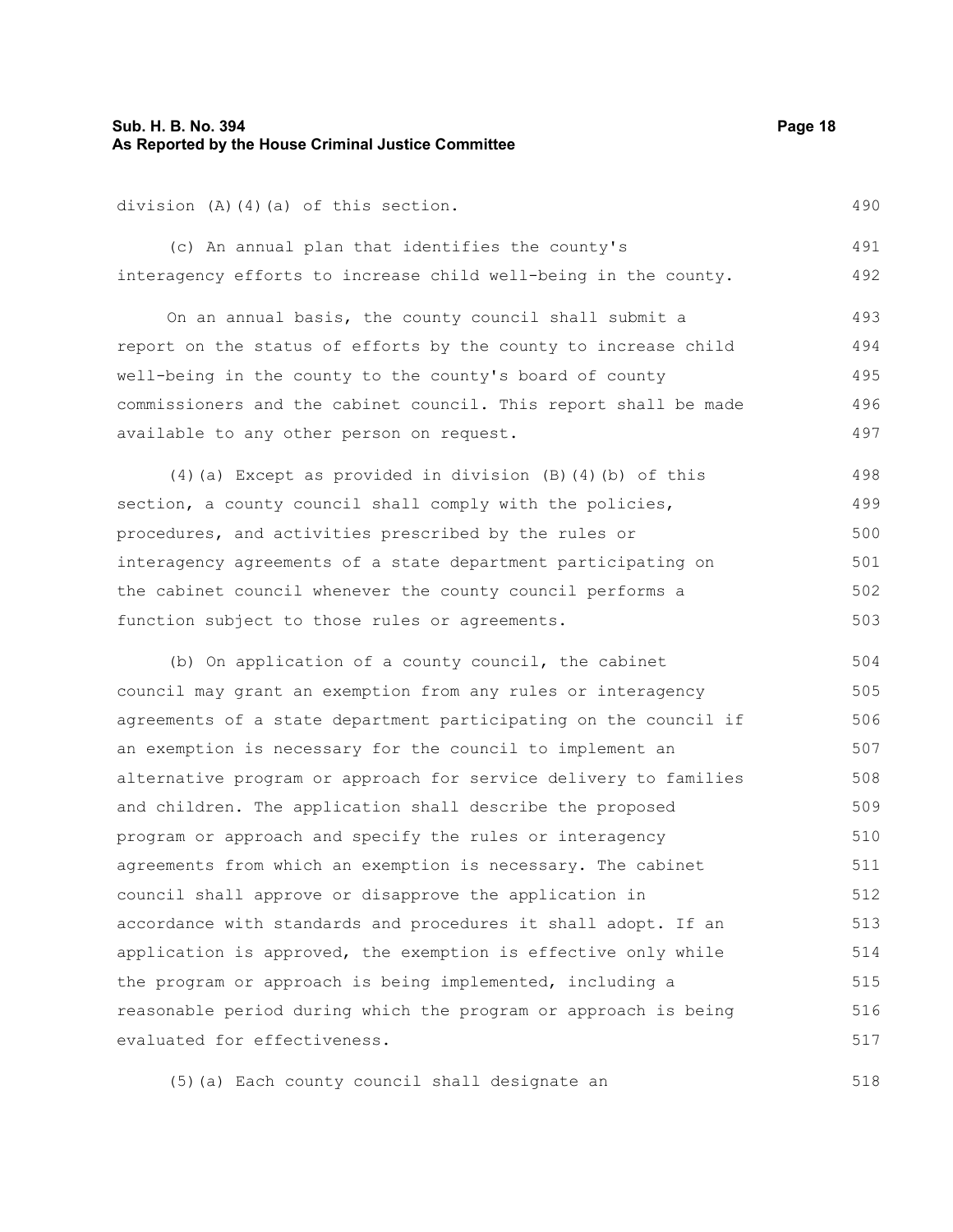#### **Sub. H. B. No. 394 Page 19 As Reported by the House Criminal Justice Committee**

administrative agent for the council from among the following public entities: the board of alcohol, drug addiction, and mental health services, including a board of alcohol and drug addiction or a community mental health board if the county is served by separate boards; the board of county commissioners; any board of health of the county's city and general health districts; the county department of job and family services; the county agency responsible for the administration of children services pursuant to section 5153.15 of the Revised Code; the county board of developmental disabilities; any of the county's boards of education or governing boards of educational service centers; or the county's juvenile court. Any of the foregoing public entities, other than the board of county commissioners, may decline to serve as the council's administrative agent. 519 520 521 522 523 524 525 526 527 528 529 530 531 532

A county council's administrative agent shall serve as the council's appointing authority for any employees of the council. The council shall file an annual budget with its administrative agent, with copies filed with the county auditor and with the board of county commissioners, unless the board is serving as the council's administrative agent. The council's administrative agent shall ensure that all expenditures are handled in accordance with policies, procedures, and activities prescribed by state departments in rules or interagency agreements that are applicable to the council's functions. 533 534 535 536 537 538 539 540 541 542

The administrative agent of a county council shall send notice of a member's absence if a member listed in division (B) (1) of this section has been absent from either three consecutive meetings of the county council or a county council subcommittee, or from one-quarter of such meetings in a calendar year, whichever is less. The notice shall be sent to the board of county commissioners that establishes the county council and, 543 544 545 546 547 548 549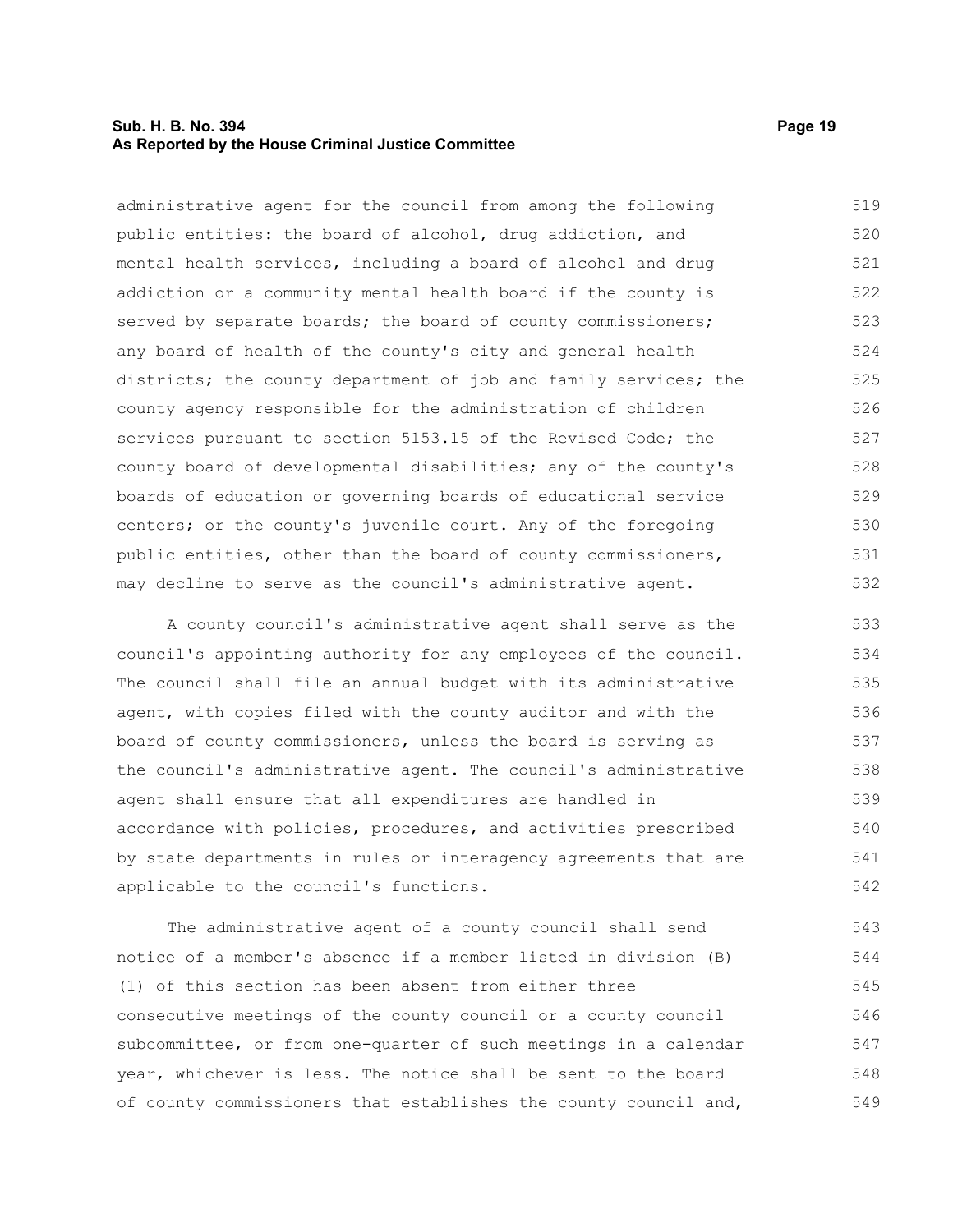#### **Sub. H. B. No. 394 Page 20 As Reported by the House Criminal Justice Committee**

for the members listed in divisions  $(B)(1)(b)$ ,  $(c)$ ,  $(e)$ , and  $\overline{(t)}$  (k) of this section, to the governing board overseeing the respective entity; for the member listed in division (B)(1)(f) of this section, to the county board of developmental disabilities that employs the superintendent; for a member listed in division (B)(1)(g) or (h) of this section, to the school board that employs the superintendent; for the member listed in division (B)(1)(i) of this section, to the mayor of the municipal corporation; for the member listed in division (B) (1)(k) of this section, to the director of youth services; and for the member listed in division (B)(1) $\frac{+}{n}$  (m) of this section, to that member's board of trustees. The administrative agent for a county council may do any of the following on behalf of the council: (i) Enter into agreements or administer contracts with public or private entities to fulfill specific council business. Such agreements and contracts are exempt from the competitive bidding requirements of section 307.86 of the Revised Code if they have been approved by the county council and they are for the purchase of family and child welfare or child protection services or other social or job and family services for families and children. The approval of the county council is not required to exempt agreements or contracts entered into under section 5139.34, 5139.41, or 5139.43 of the Revised Code from the competitive bidding requirements of section 307.86 of the Revised Code. (ii) As determined by the council, provide financial stipends, reimbursements, or both, to family representatives for expenses related to council activity; (iii) Receive by gift, grant, devise, or bequest any 550 551 552 553 554 555 556 557 558 559 560 561 562 563 564 565 566 567 568 569 570 571 572 573 574 575 576 577 578 579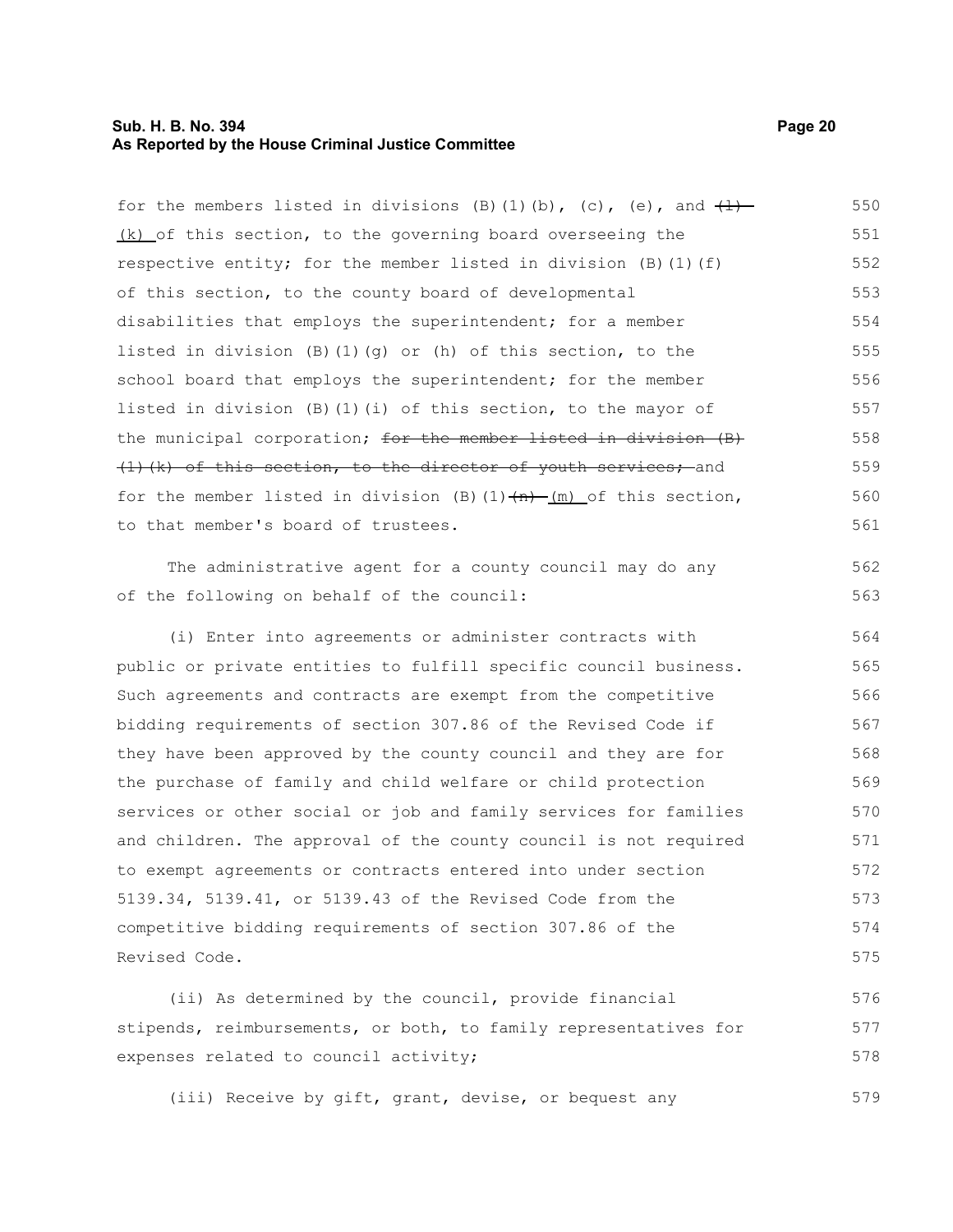#### **Sub. H. B. No. 394 Page 21 As Reported by the House Criminal Justice Committee**

moneys, lands, or other property for the purposes for which the council is established. The agent shall hold, apply, and dispose of the moneys, lands, or other property according to the terms of the gift, grant, devise, or bequest. Any interest or earnings shall be treated in the same manner and are subject to the same terms as the gift, grant, devise, or bequest from which it accrues. 580 581 582 583 584 585 586

(b)(i) If the county council designates the board of county commissioners as its administrative agent, the board may, by resolution, delegate any of its powers and duties as administrative agent to an executive committee the board establishes from the membership of the county council. The board shall name to the executive committee at least the individuals described in divisions  $(B)(1)(b)$  to  $(h)$  of this section and may appoint the president of the board or another individual as the chair of the executive committee. The executive committee must include at least one family county council representative who does not have a family member employed by an agency represented on the council. 587 588 589 590 591 592 593 594 595 596 597 598

(ii) The executive committee may, with the approval of the board, hire an executive director to assist the county council in administering its powers and duties. The executive director shall serve in the unclassified civil service at the pleasure of the executive committee. The executive director may, with the approval of the executive committee, hire other employees as necessary to properly conduct the county council's business. 599 600 601 602 603 604 605

(iii) The board may require the executive committee to submit an annual budget to the board for approval and may amend or repeal the resolution that delegated to the executive committee its authority as the county council's administrative 606 607 608 609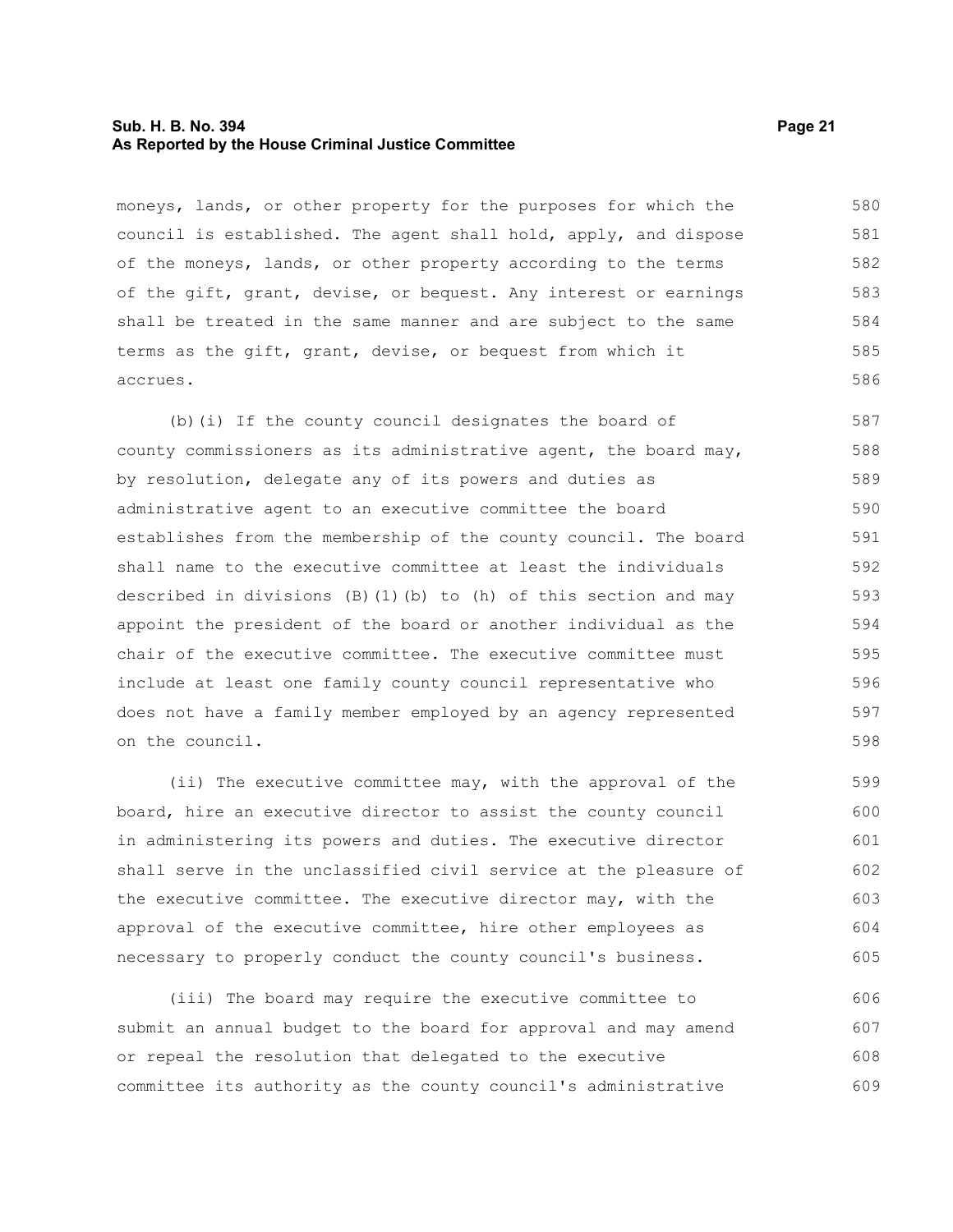#### **Sub. H. B. No. 394 Page 22 As Reported by the House Criminal Justice Committee**

610

agent.

(6) Two or more county councils may enter into an agreement to administer their county councils jointly by creating a regional family and children first council. A regional council possesses the same duties and authority possessed by a county council, except that the duties and authority apply regionally rather than to individual counties. Prior to entering into an agreement to create a regional council, the members of each county council to be part of the regional council shall meet to determine whether all or part of the members of each county council will serve as members of the regional council. 611 612 613 614 615 616 617 618 619 620 621

(7) A board of county commissioners may approve a resolution by a majority vote of the board's members that requires the county council to submit a statement to the board each time the council proposes to enter into an agreement, adopt a plan, or make a decision, other than a decision pursuant to section 121.38 of the Revised Code, that requires the expenditure of funds for two or more families. The statement shall describe the proposed agreement, plan, or decision. 622 623 624 625 626 627 628 629

Not later than fifteen days after the board receives the statement, it shall, by resolution approved by a majority of its members, approve or disapprove the agreement, plan, or decision. Failure of the board to pass a resolution during that time period shall be considered approval of the agreement, plan, or decision. 630 631 632 633 634 635

An agreement, plan, or decision for which a statement is required to be submitted to the board shall be implemented only if it is approved by the board. 636 637 638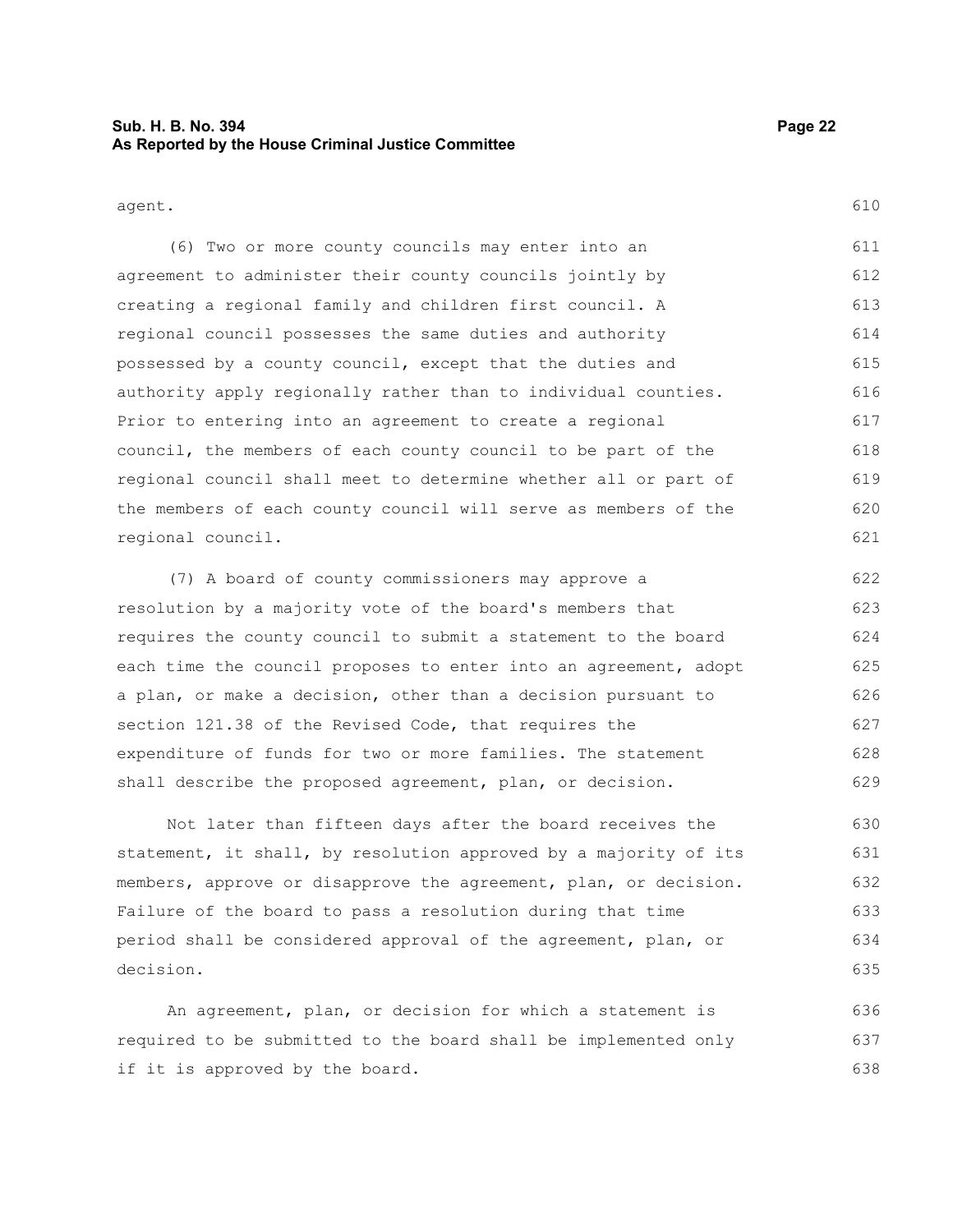#### **Sub. H. B. No. 394 Page 23 As Reported by the House Criminal Justice Committee**

(C) Each county shall develop a county service coordination mechanism. The county service coordination mechanism shall serve as the guiding document for coordination of services in the county. For children who also receive services under the help me grow program, the service coordination mechanism shall be consistent with rules adopted by the department of health under section 3701.61 of the Revised Code. All family service coordination plans shall be developed in accordance with the county service coordination mechanism. The mechanism shall be developed and approved with the participation of the county entities representing child welfare; developmental disabilities; alcohol, drug addiction, and mental health services; health; juvenile judges; education; the county family and children first council; and the county early intervention collaborative established pursuant to the federal early intervention program operated under the "Individuals with Disabilities Education Act of 2004." The county shall establish an implementation schedule for the mechanism. The cabinet council may monitor the implementation and administration of each county's service coordination mechanism. 639 640 641 642 643 644 645 646 647 648 649 650 651 652 653 654 655 656 657 658

Each mechanism shall include all of the following:

(1) A procedure for an agency, including a juvenile court, or a family voluntarily seeking service coordination, to refer the child and family to the county council for service coordination in accordance with the mechanism; 660 661 662 663

(2) A procedure ensuring that a family and all appropriate staff from involved agencies, including a representative from the appropriate school district, are notified of and invited to participate in all family service coordination plan meetings; 664 665 666 667

(3) A procedure that permits a family to initiate a 668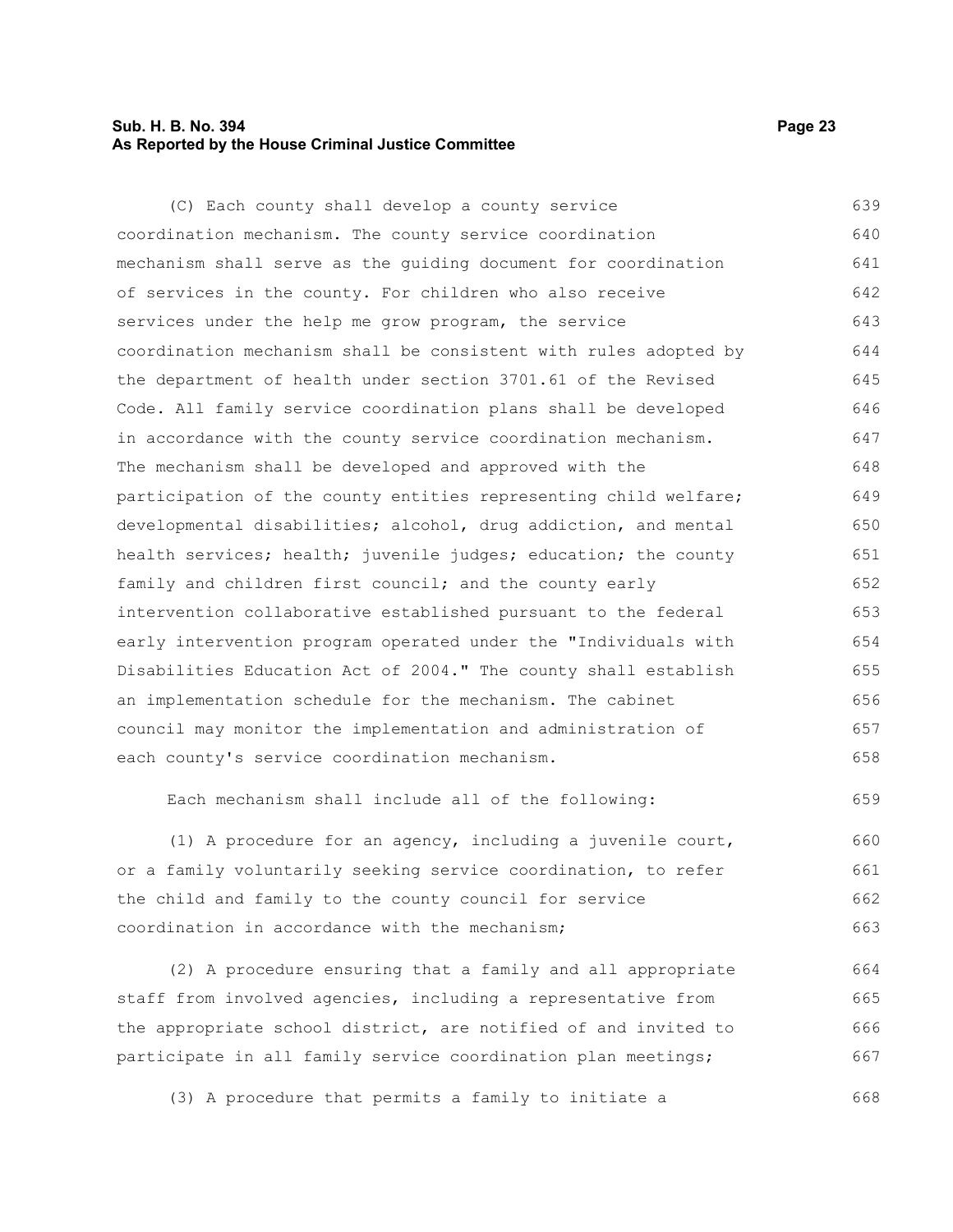#### **Sub. H. B. No. 394 Page 24 As Reported by the House Criminal Justice Committee**

meeting to develop or review the family's service coordination plan and allows the family to invite a family advocate, mentor, or support person of the family's choice to participate in any such meeting; 669 670 671 672

(4) A procedure for ensuring that a family service coordination plan meeting is conducted for each child who receives service coordination under the mechanism and for whom an emergency out-of-home placement has been made or for whom a nonemergency out-of-home placement is being considered. The meeting shall be conducted within ten days of an emergency outof-home placement. The meeting shall be conducted before a nonemergency out-of-home placement. The family service coordination plan shall outline how the county council members will jointly pay for services, where applicable, and provide services in the least restrictive environment. 673 674 675 676 677 678 679 680 681 682 683

(5) A procedure for monitoring the progress and tracking the outcomes of each service coordination plan requested in the county including monitoring and tracking children in out-of-home placements to assure continued progress, appropriateness of placement, and continuity of care after discharge from placement with appropriate arrangements for housing, treatment, and education; 684 685 686 687 688 689 690

(6) A procedure for protecting the confidentiality of all personal family information disclosed during service coordination meetings or contained in the comprehensive family service coordination plan; 691 692 693 694

(7) A procedure for assessing the needs and strengths of any child or family that has been referred to the council for service coordination, including a child whose parent or custodian is voluntarily seeking services, and for ensuring that 695 696 697 698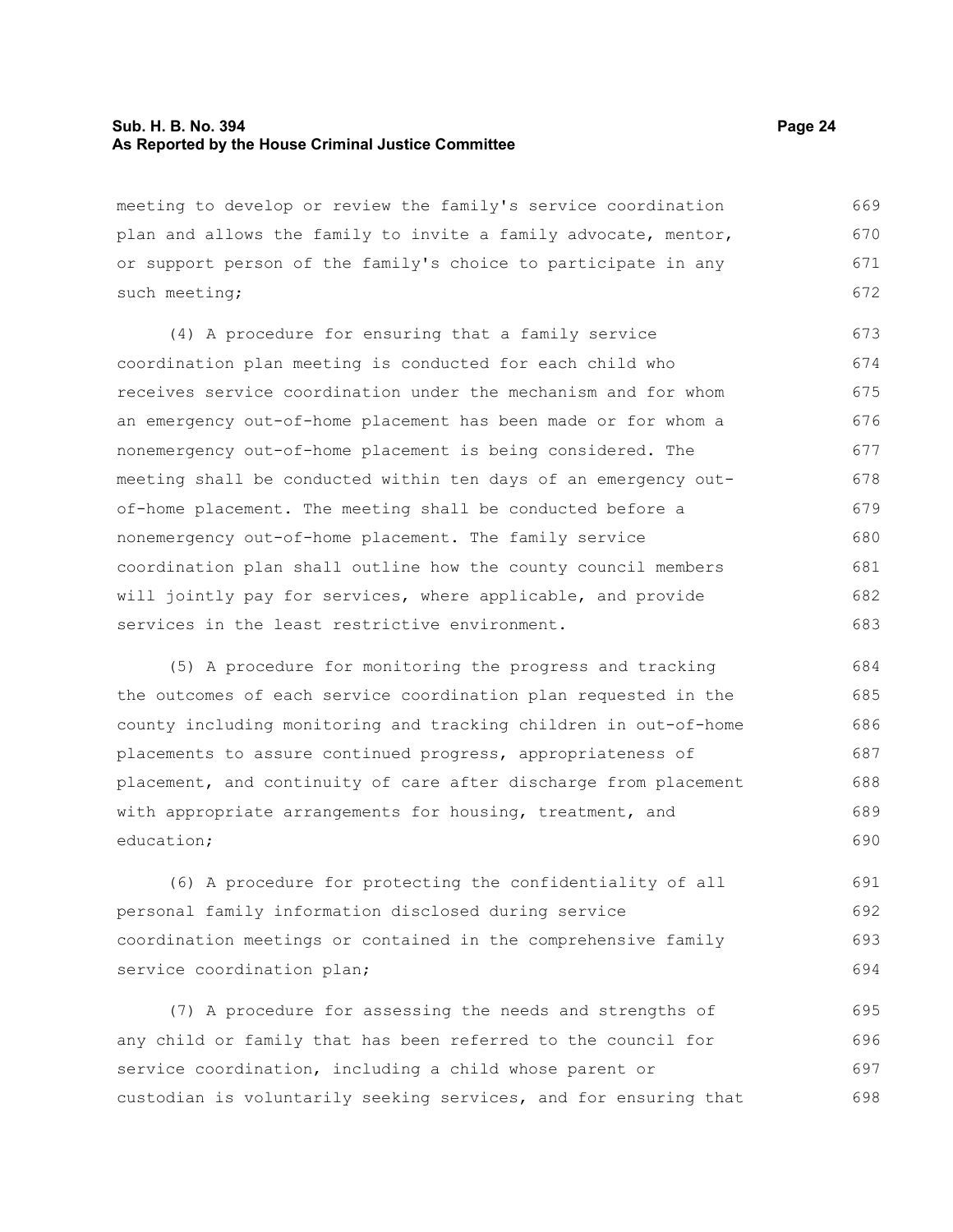#### **Sub. H. B. No. 394 Page 25 As Reported by the House Criminal Justice Committee**

parents and custodians are afforded the opportunity to participate; 699 700

(8) A procedure for development of a family service coordination plan described in division (D) of this section; 701 702

(9) A local dispute resolution process to serve as the process that must be used first to resolve disputes among the agencies represented on the county council concerning the provision of services to children, including children who are abused, neglected, dependent, unruly, alleged unruly, or delinquent children and under the jurisdiction of the juvenile court and children whose parents or custodians are voluntarily seeking services. The local dispute resolution process shall comply with sections 121.38, 121.381, and 121.382 of the Revised Code. The local dispute resolution process shall be used to resolve disputes between a child's parents or custodians and the county council regarding service coordination. The county council shall inform the parents or custodians of their right to use the dispute resolution process. Parents or custodians shall use existing local agency grievance procedures to address disputes not involving service coordination. The dispute resolution process is in addition to and does not replace other rights or procedures that parents or custodians may have under other sections of the Revised Code. 703 704 705 706 707 708 709 710 711 712 713 714 715 716 717 718 719 720 721

The cabinet council shall adopt rules in accordance with Chapter 119. of the Revised Code establishing an administrative review process to address problems that arise concerning the operation of a local dispute resolution process. 722 723 724 725

Nothing in division (C)(4) of this section shall be interpreted as overriding or affecting decisions of a juvenile court regarding an out-of-home placement, long-term placement, 726 727 728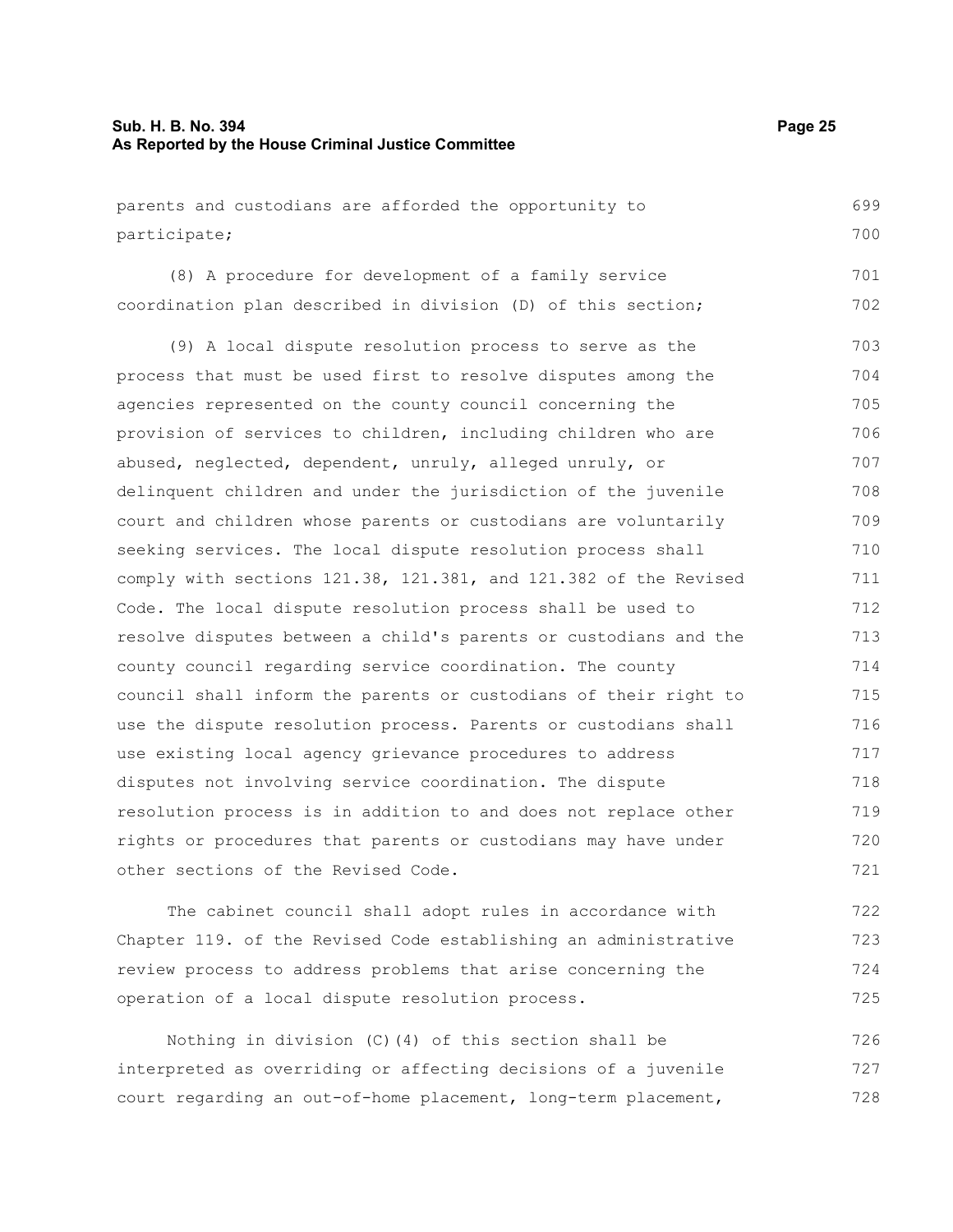#### **Sub. H. B. No. 394 Page 26 As Reported by the House Criminal Justice Committee**

or emergency out-of-home placement.

|  | (D) Each county shall develop a family service    | 730 |
|--|---------------------------------------------------|-----|
|  | coordination plan that does all of the following: | 731 |

(1) Designates service responsibilities among the various state and local agencies that provide services to children and their families, including children who are abused, neglected, dependent, unruly, or delinquent children and under the jurisdiction of the juvenile court and children whose parents or custodians are voluntarily seeking services; 732 733 734 735 736 737

(2) Designates an individual, approved by the family, to track the progress of the family service coordination plan, schedule reviews as necessary, and facilitate the family service coordination plan meeting process; 738 739 740 741

(3) Ensures that assistance and services to be provided are responsive to the strengths and needs of the family, as well as the family's culture, race, and ethnic group, by allowing the family to offer information and suggestions and participate in decisions. Identified assistance and services shall be provided in the least restrictive environment possible. 742 743 744 745 746 747

(4) Includes a process for dealing with a child who is alleged to be an unruly child. The process shall include methods to divert the child from the juvenile court system; 748 749 750

(5) Includes timelines for completion of goals specified in the plan with regular reviews scheduled to monitor progress toward those goals; 751 752 753

(6) Includes a plan for dealing with short-term crisis situations and safety concerns. 754 755

(E)(1) The process provided for under division (D)(4) of 756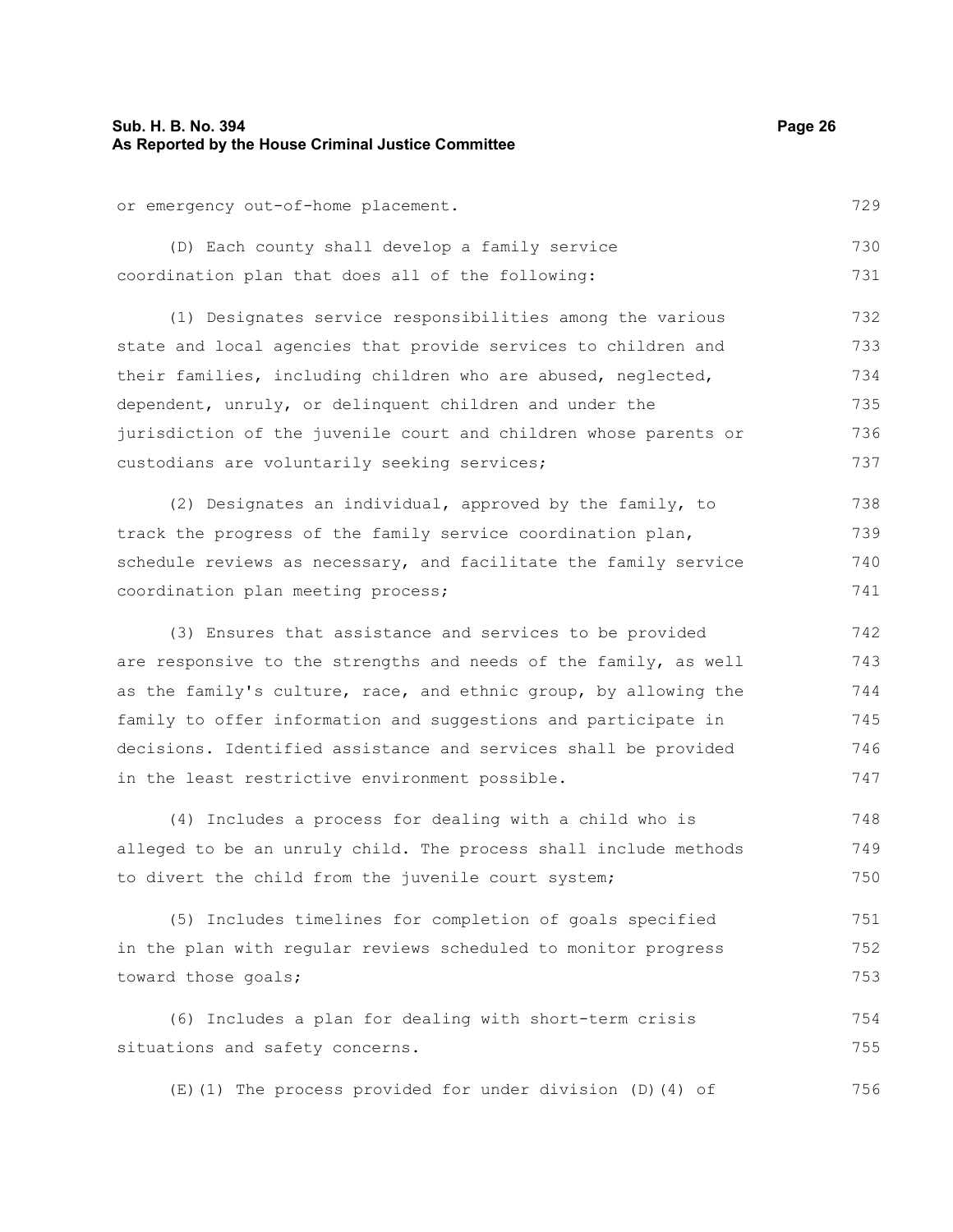#### **Sub. H. B. No. 394 Page 27 As Reported by the House Criminal Justice Committee**

this section may include, but is not limited to, the following: (a) Designation of the person or agency to conduct the assessment of the child and the child's family as described in division (C)(7) of this section and designation of the instrument or instruments to be used to conduct the assessment; (b) An emphasis on the personal responsibilities of the child and the parental responsibilities of the parents, guardian, or custodian of the child; (c) Involvement of local law enforcement agencies and officials. (2) The method to divert a child from the juvenile court system that must be included in the service coordination process may include, but is not limited to, the following: (a) The preparation of a complaint under section 2151.27 of the Revised Code alleging that the child is an unruly child and notifying the child and the parents, guardian, or custodian that the complaint has been prepared to encourage the child and the parents, guardian, or custodian to comply with other methods to divert the child from the juvenile court system; (b) Conducting a meeting with the child, the parents, guardian, or custodian, and other interested parties to 757 758 759 760 761 762 763 764 765 766 767 768 769 770 771 772 773 774 775 776 777

determine the appropriate methods to divert the child from the juvenile court system; 778 779

(c) A method to provide to the child and the child's family a short-term respite from a short-term crisis situation involving a confrontation between the child and the parents, guardian, or custodian; 780 781 782 783

(d) A program to provide a mentor to the child or the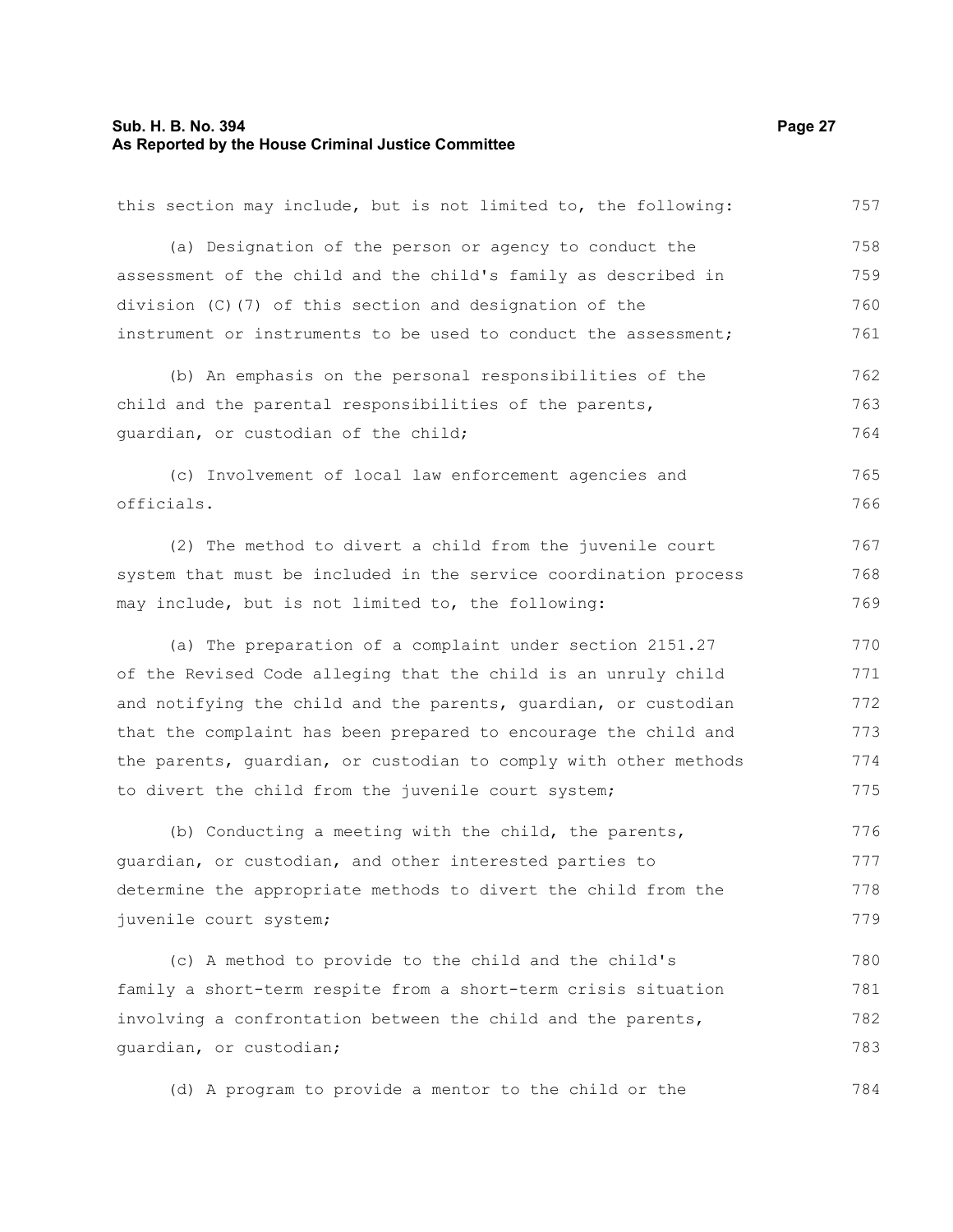| parents, guardian, or custodian;                                 | 785 |
|------------------------------------------------------------------|-----|
| (e) A program to provide parenting education to the              | 786 |
| parents, guardian, or custodian;                                 | 787 |
| (f) An alternative school program for children who are           | 788 |
| truant from school, repeatedly disruptive in school, or          | 789 |
| suspended or expelled from school;                               | 790 |
| (q) Other appropriate measures, including, but not limited       | 791 |
| to, any alternative methods to divert a child from the juvenile  | 792 |
| court system that are identified by the Ohio family and children | 793 |
| first cabinet council.                                           | 794 |
| (F) Each county may review and revise the service                | 795 |
| coordination process described in division (D) of this section   | 796 |
| based on the availability of funds under Title IV-A of the       | 797 |
| "Social Security Act," 110 Stat. 2113 (1996), 42 U.S.C.A. 601,   | 798 |
| as amended, or to the extent resources are available from any    | 799 |
| other federal, state, or local funds.                            | 800 |
| Sec. 2151.23. (A) The juvenile court has exclusive               | 801 |
| original jurisdiction under the Revised Code as follows:         | 802 |
| (1) Concerning any child who on or about the date                | 803 |
| specified in the complaint, indictment, or information is        | 804 |
| alleged to have violated section 2151.87 of the Revised Code or  | 805 |
| an order issued under that section or to be a juvenile traffic   | 806 |
| offender or a delinquent, unruly, abused, neglected, or          | 807 |
| dependent child and, based on and in relation to the allegation  | 808 |
| pertaining to the child, concerning the parent, quardian, or     | 809 |
| other person having care of a child who is alleged to be an      | 810 |
| unruly child for being an habitual truant or who is alleged to   | 811 |
| be a delinquent child for violating a court order regarding the  | 812 |
| child's prior adjudication as an unruly child for being an       | 813 |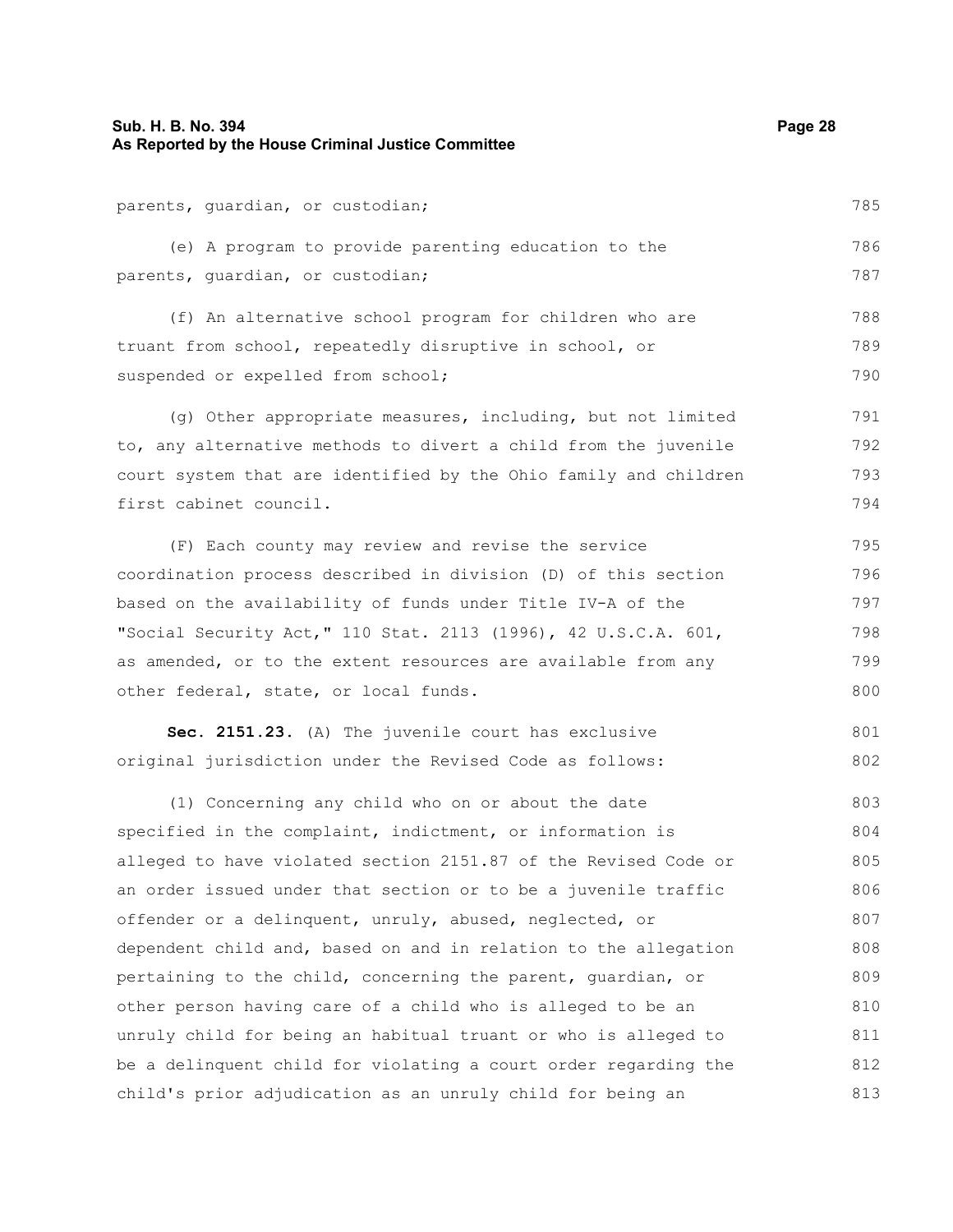#### **Sub. H. B. No. 394 Page 29 As Reported by the House Criminal Justice Committee**

section 5122.01 of the Revised Code;

habitual truant; (2) Subject to divisions (G), (K), and (V) of section 2301.03 of the Revised Code, to determine the custody of any child not a ward of another court of this state; (3) To hear and determine any application for a writ of habeas corpus involving the custody of a child; (4) To exercise the powers and jurisdiction given the probate division of the court of common pleas in Chapter 5122. of the Revised Code, if the court has probable cause to believe that a child otherwise within the jurisdiction of the court is a

(5) To hear and determine all criminal cases charging adults with the violation of any section of this chapter; 826 827

mentally ill person subject to court order, as defined in

(6) To hear and determine all criminal cases in which an adult is charged with a violation of division (C) of section 2919.21, division (B)(1) of section 2919.22, section 2919.222, division (B) of section 2919.23, or section 2919.24 of the Revised Code, provided the charge is not included in an indictment that also charges the alleged adult offender with the commission of a felony arising out of the same actions that are the basis of the alleged violation of division (C) of section 2919.21, division (B)(1) of section 2919.22, section 2919.222, division (B) of section 2919.23, or section 2919.24 of the Revised Code; 828 829 830 831 832 833 834 835 836 837 838

(7) Under the interstate compact on juveniles in section 2151.56 of the Revised Code;

(8) Concerning any child who is to be taken into custody pursuant to section 2151.31 of the Revised Code, upon being 841 842

814

815 816 817

818 819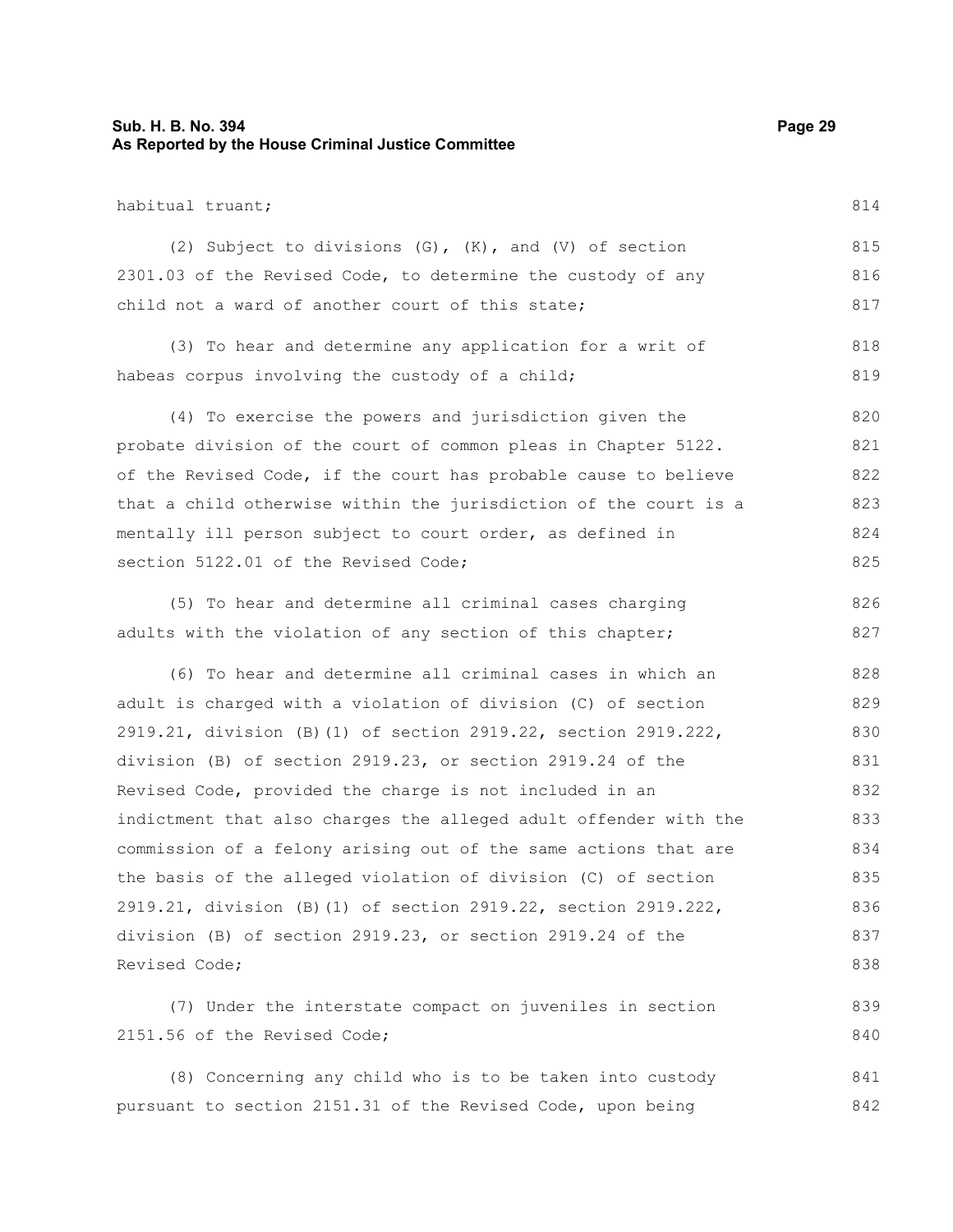#### **Sub. H. B. No. 394 Page 30 As Reported by the House Criminal Justice Committee**

notified of the intent to take the child into custody and the reasons for taking the child into custody; (9) To hear and determine requests for the extension of temporary custody agreements, and requests for court approval of permanent custody agreements, that are filed pursuant to section 5103.15 of the Revised Code; (10) To hear and determine applications for consent to marry pursuant to section 3101.04 of the Revised Code; (11) Subject to divisions (G), (K), and (V) of section 2301.03 of the Revised Code, to hear and determine a request for an order for the support of any child if the request is not ancillary to an action for divorce, dissolution of marriage, annulment, or legal separation, a criminal or civil action involving an allegation of domestic violence, or an action for support brought under Chapter 3115. of the Revised Code; (12) Concerning an action commenced under section 121.38 of the Revised Code; (13) To hear and determine violations of section 3321.38 of the Revised Code; (14) To exercise jurisdiction and authority over the parent, guardian, or other person having care of a child alleged to be a delinquent child, unruly child, or juvenile traffic offender, based on and in relation to the allegation pertaining to the child; (15) To conduct the hearings, and to make the determinations, adjudications, and orders authorized or required under sections 2152.82 to 2152.86 and Chapter 2950. of the Revised Code regarding a child who has been adjudicated a 843 844 845 846 847 848 849 850 851 852 853 854 855 856 857 858 859 860 861 862 863 864 865 866 867 868 869 870

delinquent child and to refer the duties conferred upon the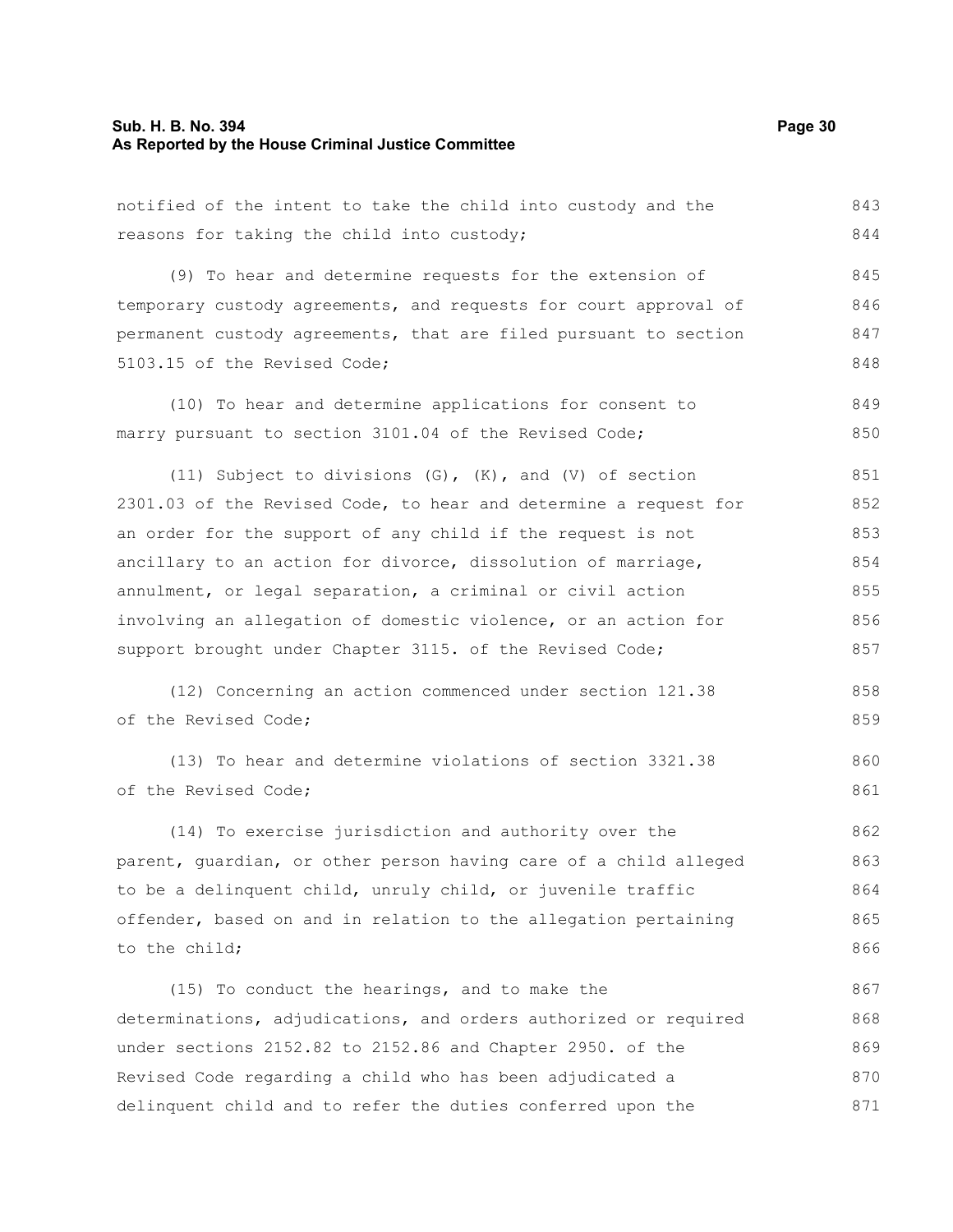#### **Sub. H. B. No. 394 Page 31 As Reported by the House Criminal Justice Committee**

juvenile court judge under sections 2152.82 to 2152.86 and Chapter 2950. of the Revised Code to magistrates appointed by the juvenile court judge in accordance with Juvenile Rule 40; (16) To hear and determine a petition for a protection order against a child under section 2151.34 or 3113.31 of the Revised Code and to enforce a protection order issued or a consent agreement approved under either section against a child until a date certain but not later than the date the child attains nineteen years of age. (B) Except as provided in divisions (G) and (I) of section 2301.03 of the Revised Code, the juvenile court has original jurisdiction under the Revised Code: (1) To hear and determine all cases of misdemeanors charging adults with any act or omission with respect to any child, which act or omission is a violation of any state law or any municipal ordinance; (2) To determine the paternity of any child alleged to have been born out of wedlock pursuant to sections 3111.01 to 3111.18 of the Revised Code; (3) Under the uniform interstate family support act in Chapter 3115. of the Revised Code; (4) To hear and determine an application for an order for the support of any child, if the child is not a ward of another court of this state; (5) To hear and determine an action commenced under section 3111.28 of the Revised Code; 872 873 874 875 876 877 878 879 880 881 882 883 884 885 886 887 888 889 890 891 892 893 894 895 896 897

(6) To hear and determine a motion filed under section 3119.961 of the Revised Code; 898 899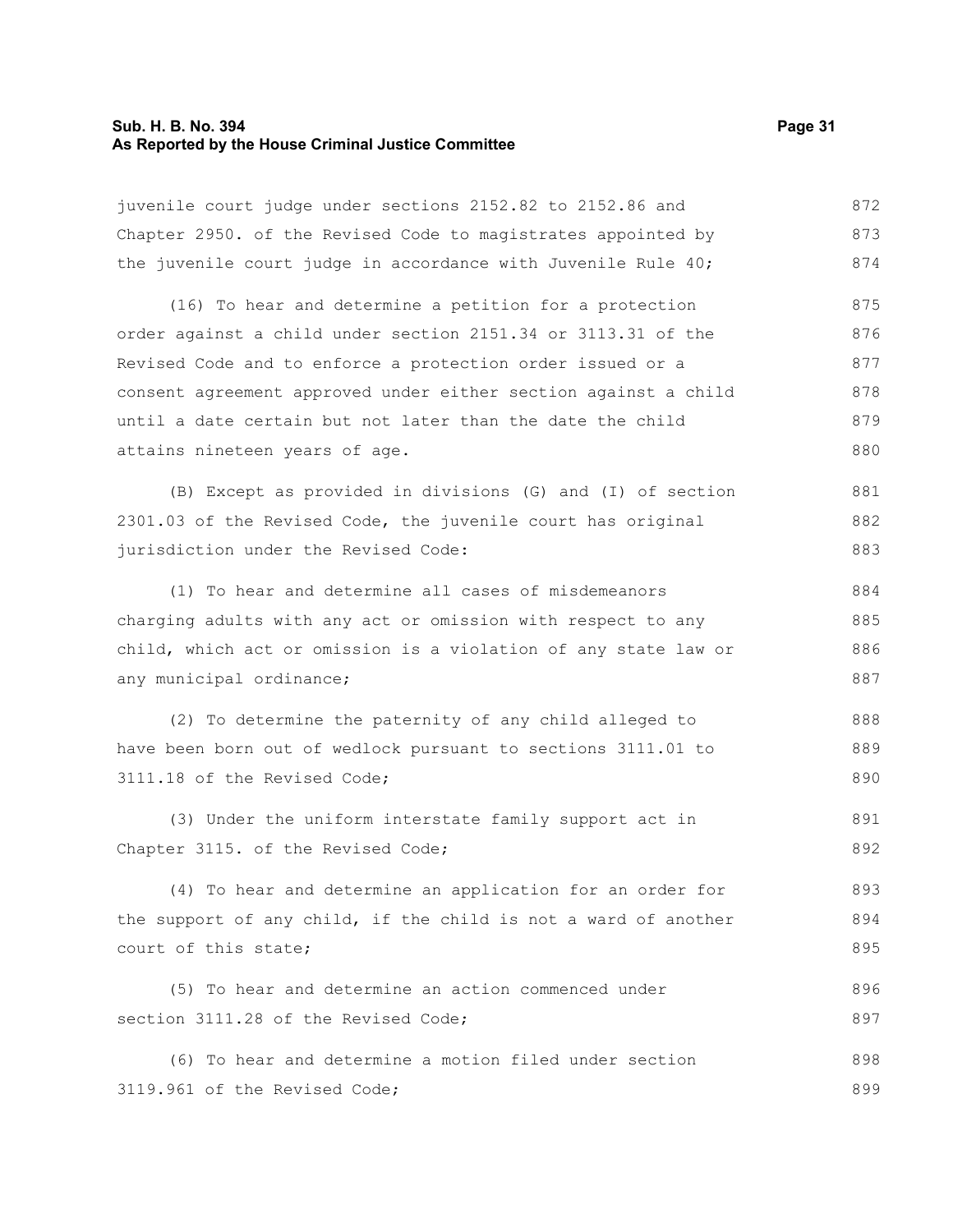#### **Sub. H. B. No. 394 Page 32 As Reported by the House Criminal Justice Committee**

(7) To receive filings under section 3109.74 of the Revised Code, and to hear and determine actions arising under sections 3109.51 to 3109.80 of the Revised Code. 900 901 902

(8) To enforce an order for the return of a child made under the Hague Convention on the Civil Aspects of International Child Abduction pursuant to section 3127.32 of the Revised Code; 903 904 905

(9) To grant any relief normally available under the laws of this state to enforce a child custody determination made by a court of another state and registered in accordance with section 3127.35 of the Revised Code. 906 907 908 909

(C) The juvenile court, except as to juvenile courts that are a separate division of the court of common pleas or a separate and independent juvenile court, has jurisdiction to hear, determine, and make a record of any action for divorce or legal separation that involves the custody or care of children and that is filed in the court of common pleas and certified by the court of common pleas with all the papers filed in the action to the juvenile court for trial, provided that no certification of that nature shall be made to any juvenile court unless the consent of the juvenile judge first is obtained. After a certification of that nature is made and consent is obtained, the juvenile court shall proceed as if the action originally had been begun in that court, except as to awards for spousal support or support due and unpaid at the time of certification, over which the juvenile court has no jurisdiction. 910 911 912 913 914 915 916 917 918 919 920 921 922 923 924 925

(D) The juvenile court, except as provided in divisions (G) and (I) of section 2301.03 of the Revised Code, has jurisdiction to hear and determine all matters as to custody and support of children duly certified by the court of common pleas 926 927 928 929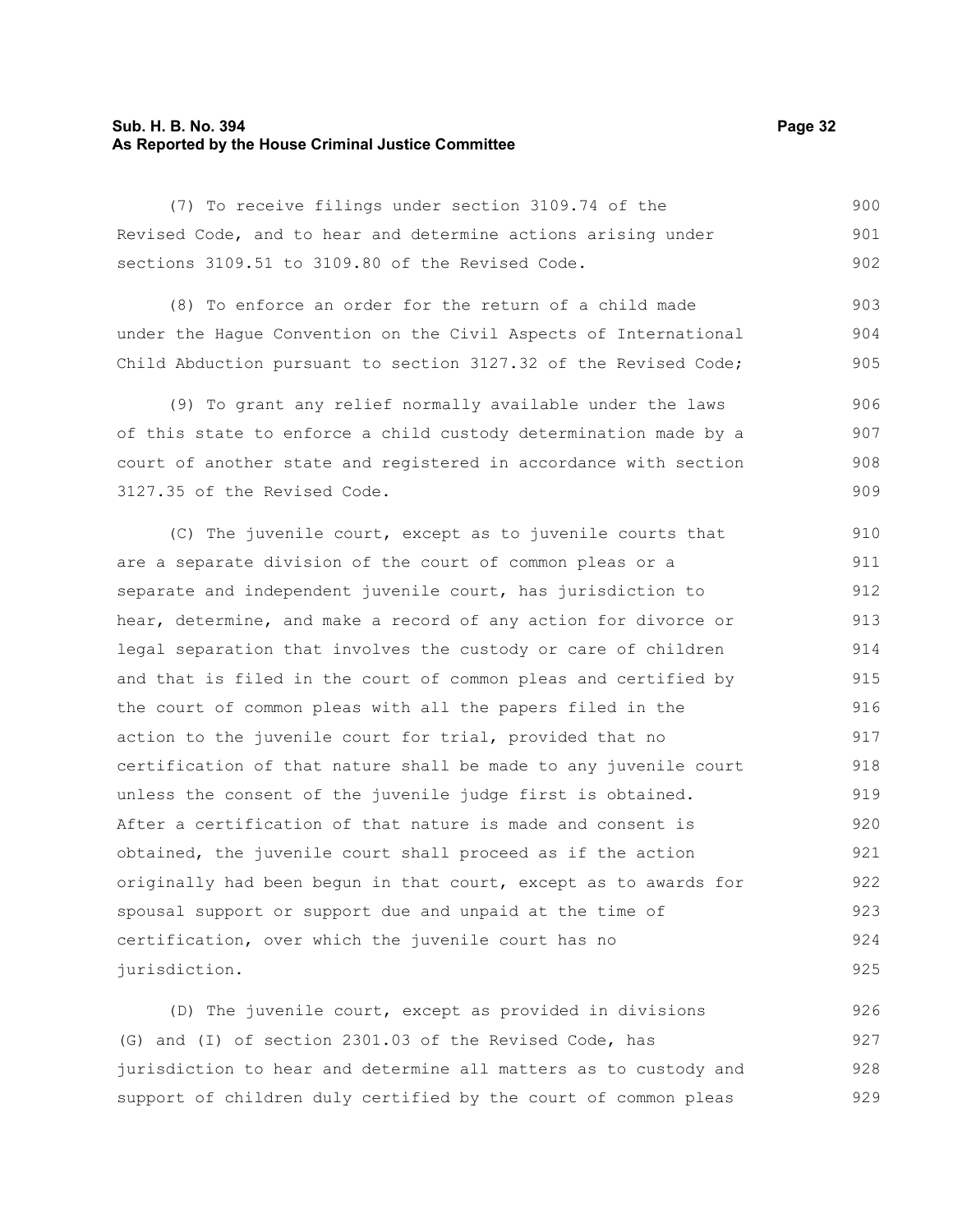#### **Sub. H. B. No. 394 Page 33 As Reported by the House Criminal Justice Committee**

to the juvenile court after a divorce decree has been granted, including jurisdiction to modify the judgment and decree of the court of common pleas as the same relate to the custody and support of children. 930 931 932 933

(E) The juvenile court, except as provided in divisions (G) and (I) of section 2301.03 of the Revised Code, has jurisdiction to hear and determine the case of any child certified to the court by any court of competent jurisdiction if the child comes within the jurisdiction of the juvenile court as defined by this section. 934 935 936 937 938 939

(F)(1) The juvenile court shall exercise its jurisdiction in child custody matters in accordance with sections 3109.04 and 3127.01 to 3127.53 of the Revised Code and, as applicable, sections 5103.20 to 5103.22 or 5103.23 to 5103.237 of the Revised Code. 940 941 942 943 944

(2) The juvenile court shall exercise its jurisdiction in child support matters in accordance with section 3109.05 of the Revised Code.

(G) Any juvenile court that makes or modifies an order for child support shall comply with Chapters 3119., 3121., 3123., and 3125. of the Revised Code. If any person required to pay child support under an order made by a juvenile court on or after April 15, 1985, or modified on or after December 1, 1986, is found in contempt of court for failure to make support payments under the order, the court that makes the finding, in addition to any other penalty or remedy imposed, shall assess all court costs arising out of the contempt proceeding against the person and require the person to pay any reasonable attorney's fees of any adverse party, as determined by the court, that arose in relation to the act of contempt. 948 949 950 951 952 953 954 955 956 957 958 959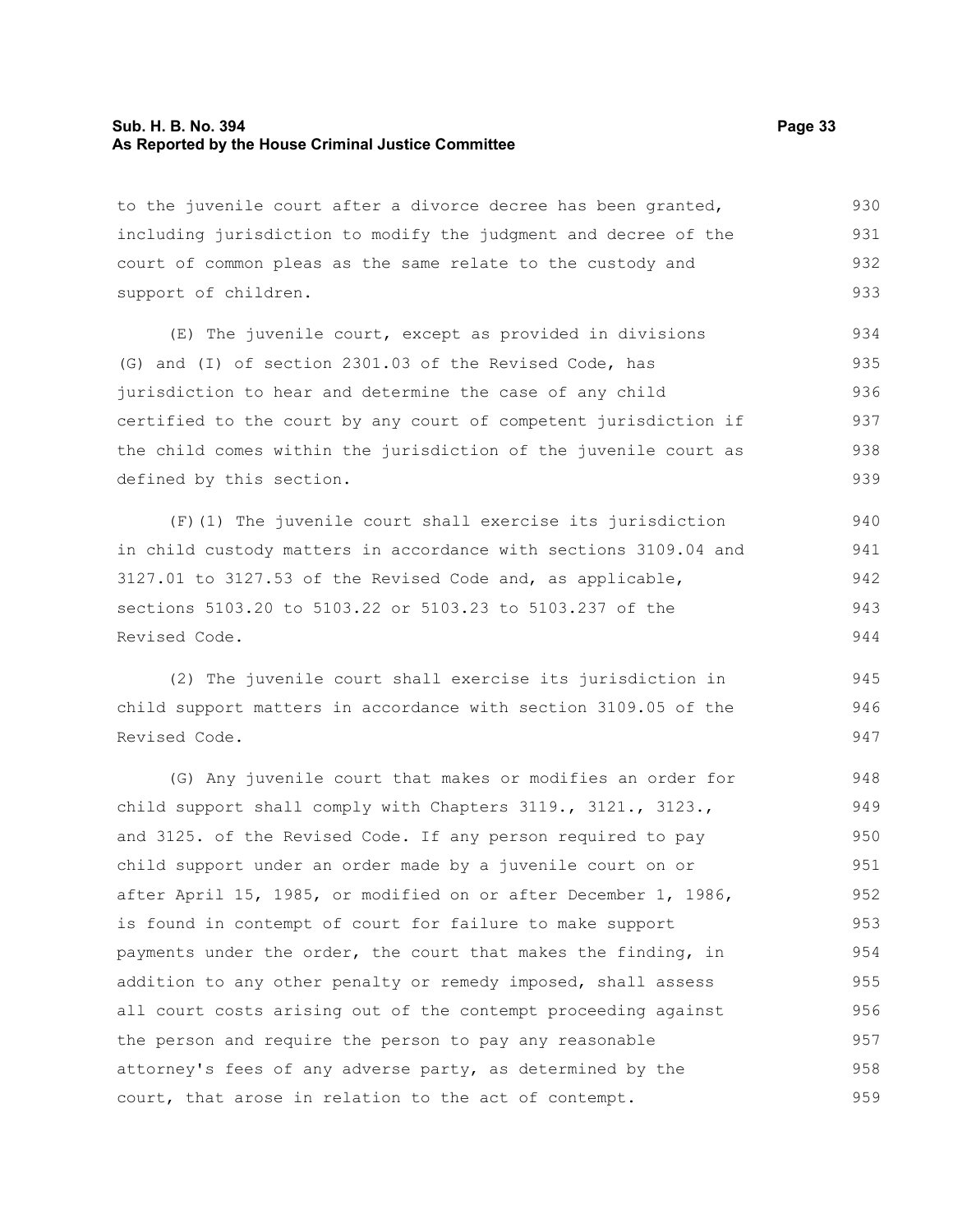#### **Sub. H. B. No. 394 Page 34 As Reported by the House Criminal Justice Committee**

(H) If a child who is charged with an act that would be an offense if committed by an adult was fourteen years of age or older and under eighteen years of age at the time of the alleged act and if the case is transferred for criminal prosecution pursuant to section 2152.12 of the Revised Code, except as provided in section 2152.121 of the Revised Code, the juvenile court does not have jurisdiction to hear or determine the case subsequent to the transfer. The court to which the case is transferred for criminal prosecution pursuant to that section has jurisdiction subsequent to the transfer to hear and determine the case in the same manner as if the case originally had been commenced in that court, subject to section 2152.121 of the Revised Code, including, but not limited to, jurisdiction to accept a plea of guilty or another plea authorized by Criminal Rule 11 or another section of the Revised Code and jurisdiction to accept a verdict and to enter a judgment of conviction pursuant to the Rules of Criminal Procedure against the child for the commission of the offense that was the basis of the transfer of the case for criminal prosecution, whether the conviction is for the same degree or a lesser degree of the offense charged, for the commission of a lesser-included offense, or for the commission of another offense that is different from the offense charged. However, notwithstanding any other provision of the Revised Code to the contrary, the court shall not impose on the child a sentence of life imprisonment without parole for any offense committed by the child on or after the effective date of this amendment. 960 961 962 963 964 965 966 967 968 969 970 971 972 973 974 975 976 977 978 979 980 981 982 983 984 985 986

(I) If a person under eighteen years of age allegedly commits an act that would be a felony if committed by an adult and if the person is not taken into custody or apprehended for that act until after the person attains twenty-one years of age, 987 988 989 990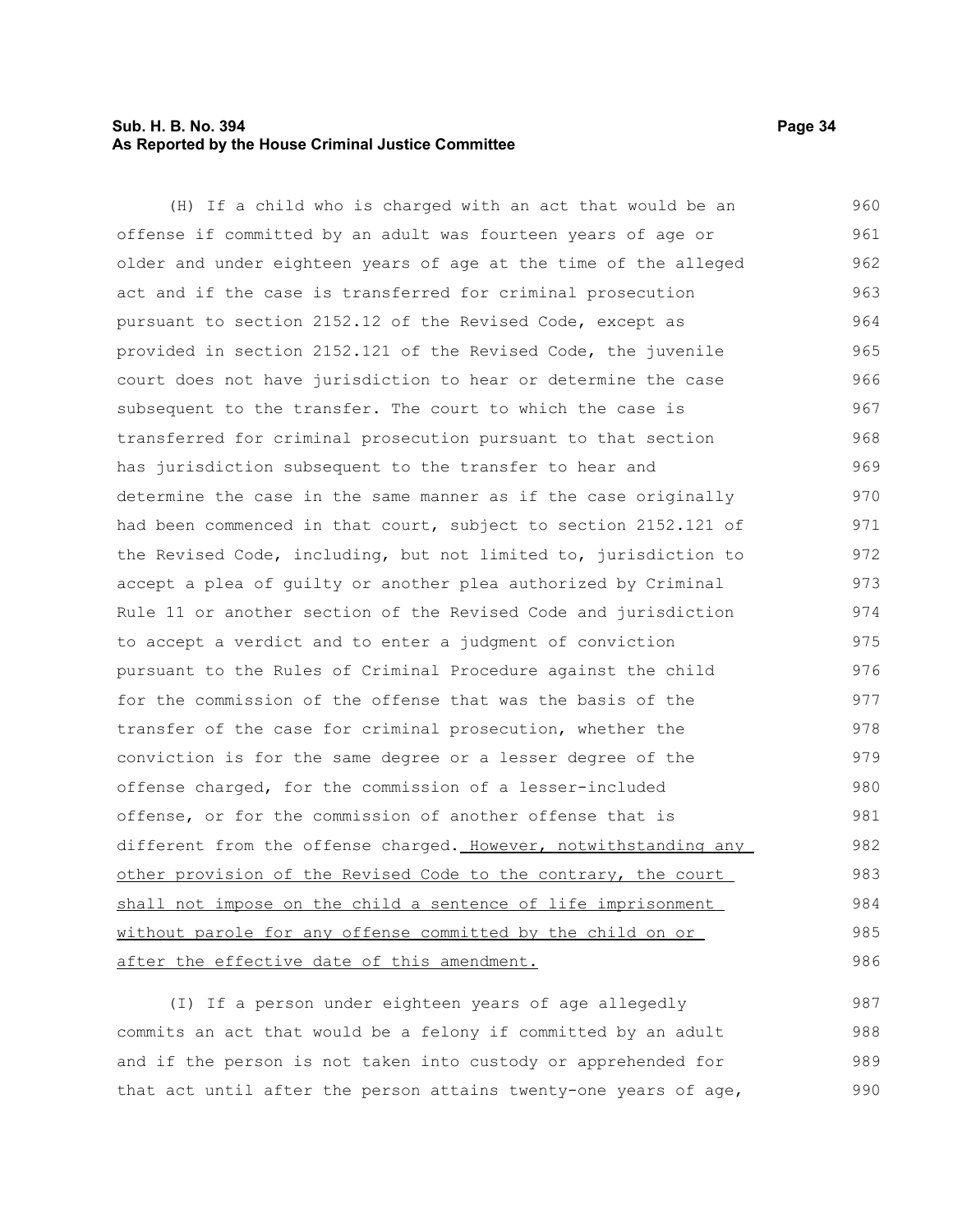#### **Sub. H. B. No. 394 Page 35 As Reported by the House Criminal Justice Committee**

the juvenile court does not have jurisdiction to hear or determine any portion of the case charging the person with committing that act. In those circumstances, divisions (A) and (B) of section 2152.12 of the Revised Code do not apply regarding the act, and the case charging the person with committing the act shall be a criminal prosecution commenced and heard in the appropriate court having jurisdiction of the offense as if the person had been eighteen years of age or older when the person committed the act, except that the court shall not impose a sentence of life imprisonment without parole for any offense committed on or after the effective date of this amendment when the person was under eighteen years of age. All proceedings pertaining to the act shall be within the jurisdiction of the court having jurisdiction of the offense, and that court has all the authority and duties in the case that it has in other criminal cases in that court. 991 992 993 994 995 996 997 998 999 1000 1001 1002 1003 1004 1005 1006

(J) In exercising its exclusive original jurisdiction under division (A)(16) of this section with respect to any proceedings brought under section 2151.34 or 3113.31 of the Revised Code in which the respondent is a child, the juvenile court retains all dispositionary powers consistent with existing rules of juvenile procedure and may also exercise its discretion to adjudicate proceedings as provided in sections 2151.34 and 3113.31 of the Revised Code, including the issuance of protection orders or the approval of consent agreements under those sections. 1007 1008 1009 1010 1011 1012 1013 1014 1015 1016

**Sec. 2151.353.** (A) If a child is adjudicated an abused, neglected, or dependent child, the court may make any of the following orders of disposition: 1017 1018 1019

(1) Place the child in protective supervision;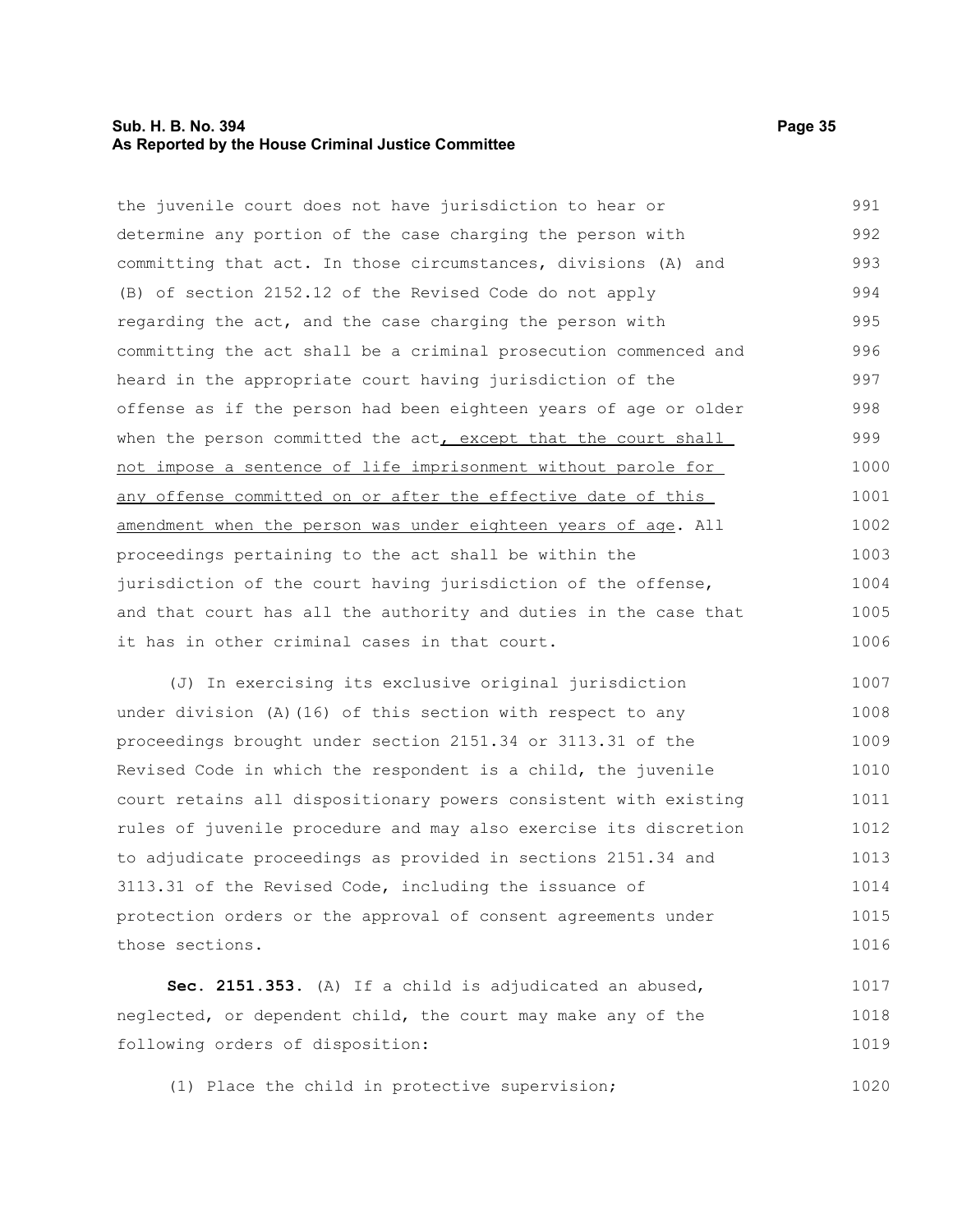#### **Sub. H. B. No. 394 Page 36 As Reported by the House Criminal Justice Committee**

(2) Commit the child to the temporary custody of any of the following: (a) A public children services agency; (b) A private child placing agency; (c) Either parent; (d) A relative residing within or outside the state; (e) A probation officer for placement in a certified foster home; (f) Any other person approved by the court. (3) Award legal custody of the child to either parent or to any other person who, prior to the dispositional hearing, files a motion requesting legal custody of the child or is identified as a proposed legal custodian in a complaint or motion filed prior to the dispositional hearing by any party to the proceedings. A person identified in a complaint or motion filed by a party to the proceedings as a proposed legal custodian shall be awarded legal custody of the child only if 1021 1022 1023 1024 1025 1026 1027 1028 1029 1030 1031 1032 1033 1034 1035 1036 1037

the person identified signs a statement of understanding for legal custody that contains at least the following provisions: 1038 1039

(a) That it is the intent of the person to become the legal custodian of the child and the person is able to assume legal responsibility for the care and supervision of the child; 1040 1041 1042

(b) That the person understands that legal custody of the child in question is intended to be permanent in nature and that the person will be responsible as the custodian for the child until the child reaches the age of majority. Responsibility as custodian for the child shall continue beyond the age of majority if, at the time the child reaches the age of majority, 1043 1044 1045 1046 1047 1048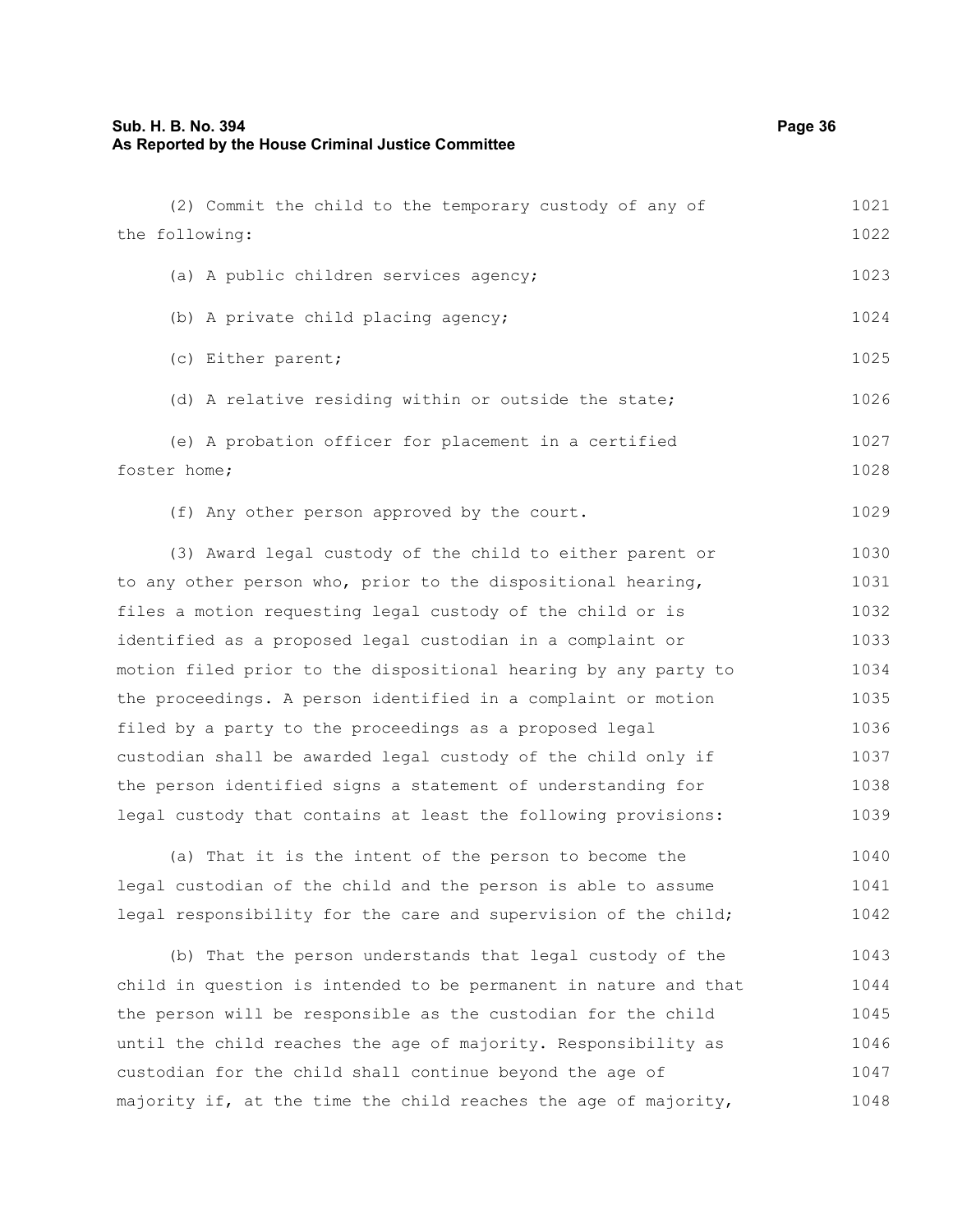### **Sub. H. B. No. 394 Page 37 As Reported by the House Criminal Justice Committee**

the child is pursuing a diploma granted by the board of education or other governing authority, successful completion of the curriculum of any high school, successful completion of an individualized education program developed for the student by any high school, or an age and schooling certificate. Responsibility beyond the age of majority shall terminate when the child ceases to continuously pursue such an education, completes such an education, or is excused from such an education under standards adopted by the state board of education, whichever occurs first. 1049 1050 1051 1052 1053 1054 1055 1056 1057 1058

(c) That the parents of the child have residual parental rights, privileges, and responsibilities, including, but not limited to, the privilege of reasonable visitation, consent to adoption, the privilege to determine the child's religious affiliation, and the responsibility for support; 1059 1060 1061 1062 1063

(d) That the person understands that the person must be present in court for the dispositional hearing in order to affirm the person's intention to become legal custodian, to affirm that the person understands the effect of the custodianship before the court, and to answer any questions that the court or any parties to the case may have. 1064 1065 1066 1067 1068 1069

(4) Commit the child to the permanent custody of a public children services agency or private child placing agency, if the court determines in accordance with division (E) of section 2151.414 of the Revised Code that the child cannot be placed with one of the child's parents within a reasonable time or should not be placed with either parent and determines in accordance with division (D)(1) of section 2151.414 of the Revised Code that the permanent commitment is in the best interest of the child. If the court grants permanent custody 1070 1071 1072 1073 1074 1075 1076 1077 1078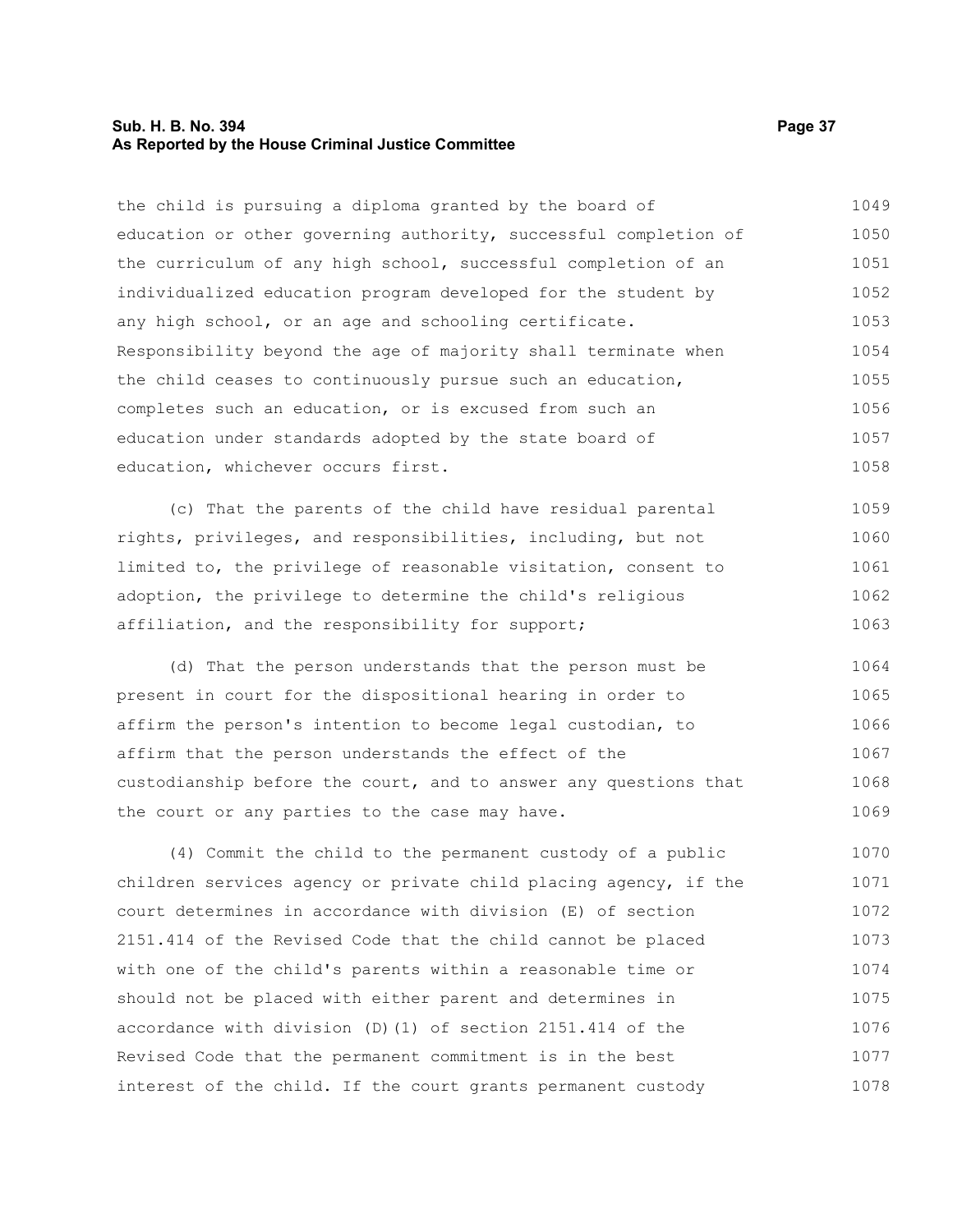### **Sub. H. B. No. 394 Page 38 As Reported by the House Criminal Justice Committee**

under this division, the court, upon the request of any party, shall file a written opinion setting forth its findings of fact and conclusions of law in relation to the proceeding. 1079 1080 1081

(5) Place the child in a planned permanent living arrangement with a public children services agency or private child placing agency, if a public children services agency- $o_{r-1}$ private child placing agency, or the child's quardian ad litem requests the court, or the court, on its own motion, seeks to place the child in a planned permanent living arrangement and if the court finds, by clear and convincing evidence, that a planned permanent living arrangement is in the best interest of the child, that the child is sixteen years of age or older, and that one of the following exists: 1082 1083 1084 1085 1086 1087 1088 1089 1090 1091

(a) The child, because of physical, mental, or psychological problems or needs, is unable to function in a family-like setting and must remain in residential or institutional care now and for the foreseeable future beyond the date of the dispositional hearing held pursuant to section 2151.35 of the Revised Code. 1092 1093 1094 1095 1096 1097

(b) The parents of the child have significant physical, mental, or psychological problems and are unable to care for the child because of those problems, adoption is not in the best interest of the child, as determined in accordance with division (D)(1) of section 2151.414 of the Revised Code, and the child retains a significant and positive relationship with a parent or relative. 1098 1099 1100 1101 1102 1103 1104

(c) The child has been counseled on the permanent placement options available to the child, and is unwilling to accept or unable to adapt to a permanent placement. 1105 1106 1107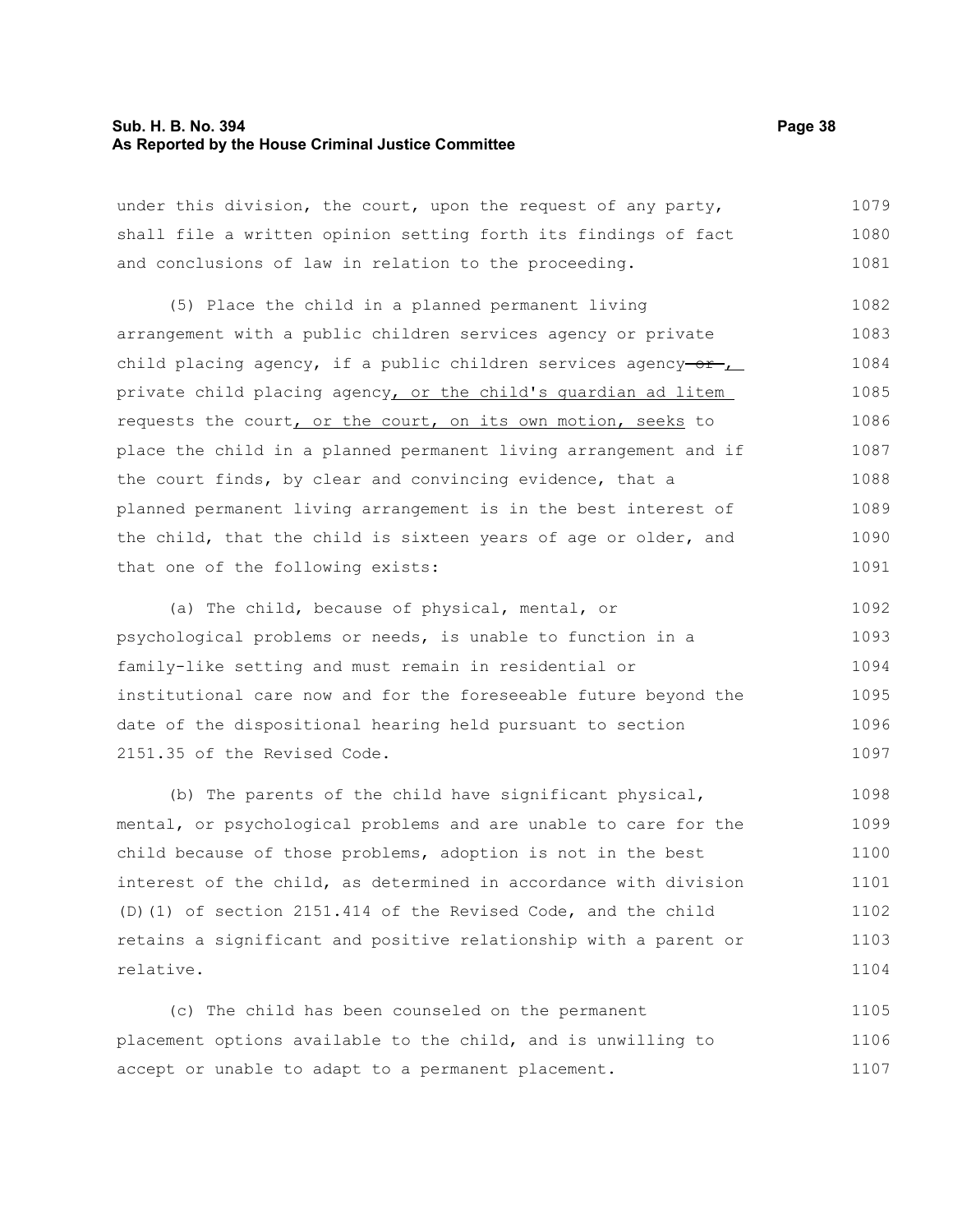### **Sub. H. B. No. 394 Page 39 As Reported by the House Criminal Justice Committee**

(6) Order the removal from the child's home until further order of the court of the person who committed abuse as described in section 2151.031 of the Revised Code against the child, who caused or allowed the child to suffer neglect as described in section 2151.03 of the Revised Code, or who is the parent, guardian, or custodian of a child who is adjudicated a dependent child and order any person not to have contact with the child or the child's siblings. 1108 1109 1110 1111 1112 1113 1114 1115

(B)(1) When making a determination on whether to place a child in a planned permanent living arrangement pursuant to division (A)(5)(b) or (c) of this section, the court shall consider all relevant information that has been presented to the court, including information gathered from the child, the child's guardian ad litem, and the public children services agency or private child placing agency. 1116 1117 1118 1119 1120 1121 1122

(2) A child who is placed in a planned permanent living arrangement pursuant to division  $(A)$  (5)(b) or (c) of this section shall be placed in an independent living setting or in a family setting in which the caregiver has been provided by the agency that has custody of the child with a notice that addresses the following: 1123 1124 1125 1126 1127 1128

(a) The caregiver understands that the planned permanent living arrangement is intended to be permanent in nature and that the caregiver will provide a stable placement for the child through the child's emancipation or until the court releases the child from the custody of the agency, whichever occurs first. 1129 1130 1131 1132 1133

(b) The caregiver is expected to actively participate in the youth's independent living case plan, attend agency team meetings and court hearings as appropriate, complete training, as provided in division (B) of section 5103.035 of the Revised 1134 1135 1136 1137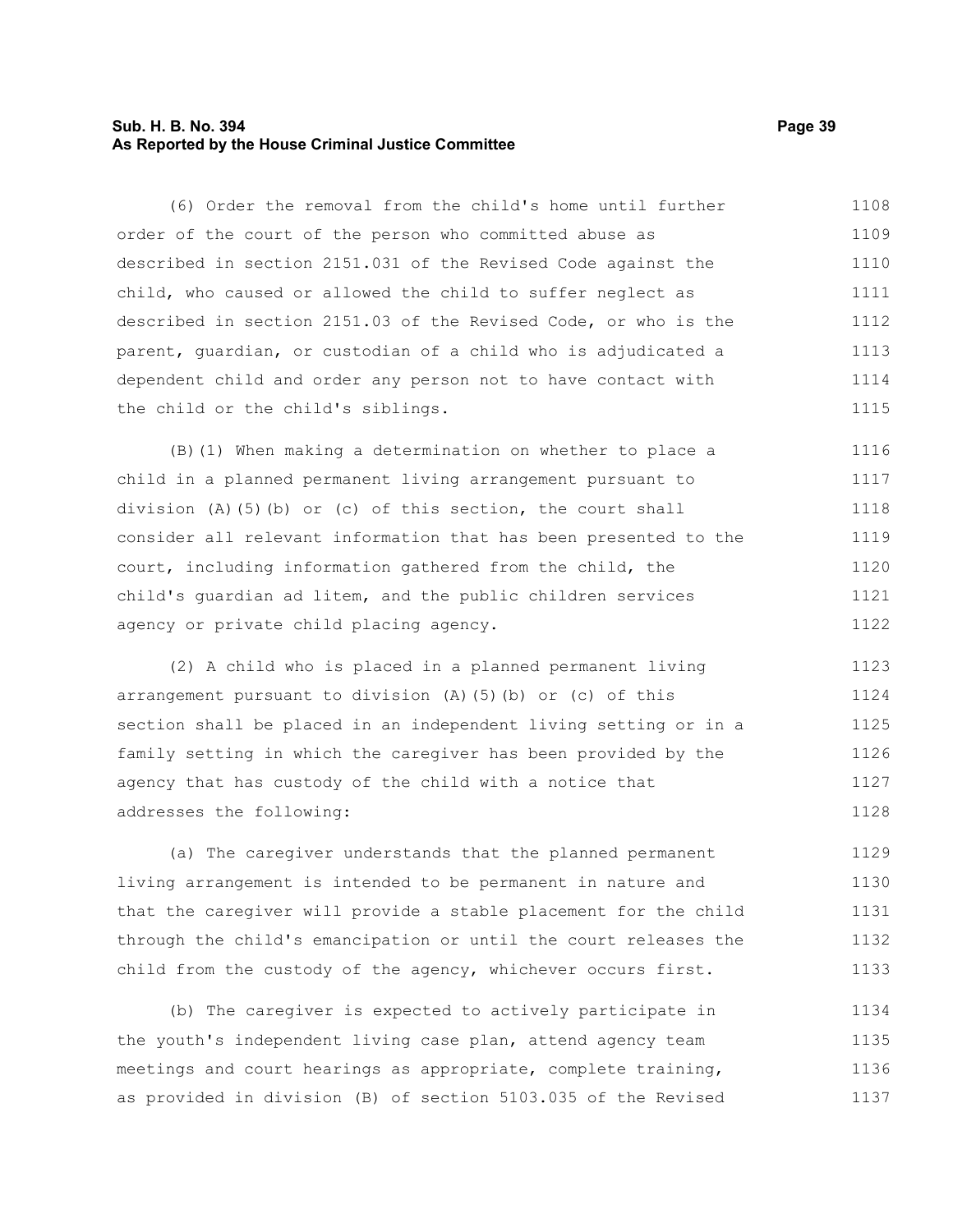#### **Sub. H. B. No. 394 Page 40 As Reported by the House Criminal Justice Committee**

Code, related to providing the child independent living services, and assist in the child's transition into adulthood. 1138 1139

(3) The department of job and family services shall develop a model notice to be provided by an agency that has custody of a child to a caregiver under division (B)(2) of this section. The agency may modify the model notice to apply to the needs of the agency. 1140 1141 1142 1143 1144

(C) No order for permanent custody or temporary custody of a child or the placement of a child in a planned permanent living arrangement shall be made pursuant to this section unless the complaint alleging the abuse, neglect, or dependency contains a prayer requesting permanent custody, temporary custody, or the placement of the child in a planned permanent living arrangement as desired, the summons served on the parents of the child contains as is appropriate a full explanation that the granting of an order for permanent custody permanently divests them of their parental rights, a full explanation that an adjudication that the child is an abused, neglected, or dependent child may result in an order of temporary custody that will cause the removal of the child from their legal custody until the court terminates the order of temporary custody or permanently divests the parents of their parental rights, or a full explanation that the granting of an order for a planned permanent living arrangement will result in the removal of the child from their legal custody if any of the conditions listed in divisions (A)(5)(a) to (c) of this section are found to exist, and the summons served on the parents contains a full explanation of their right to be represented by counsel and to have counsel appointed pursuant to Chapter 120. of the Revised Code if they are indigent. 1145 1146 1147 1148 1149 1150 1151 1152 1153 1154 1155 1156 1157 1158 1159 1160 1161 1162 1163 1164 1165 1166 1167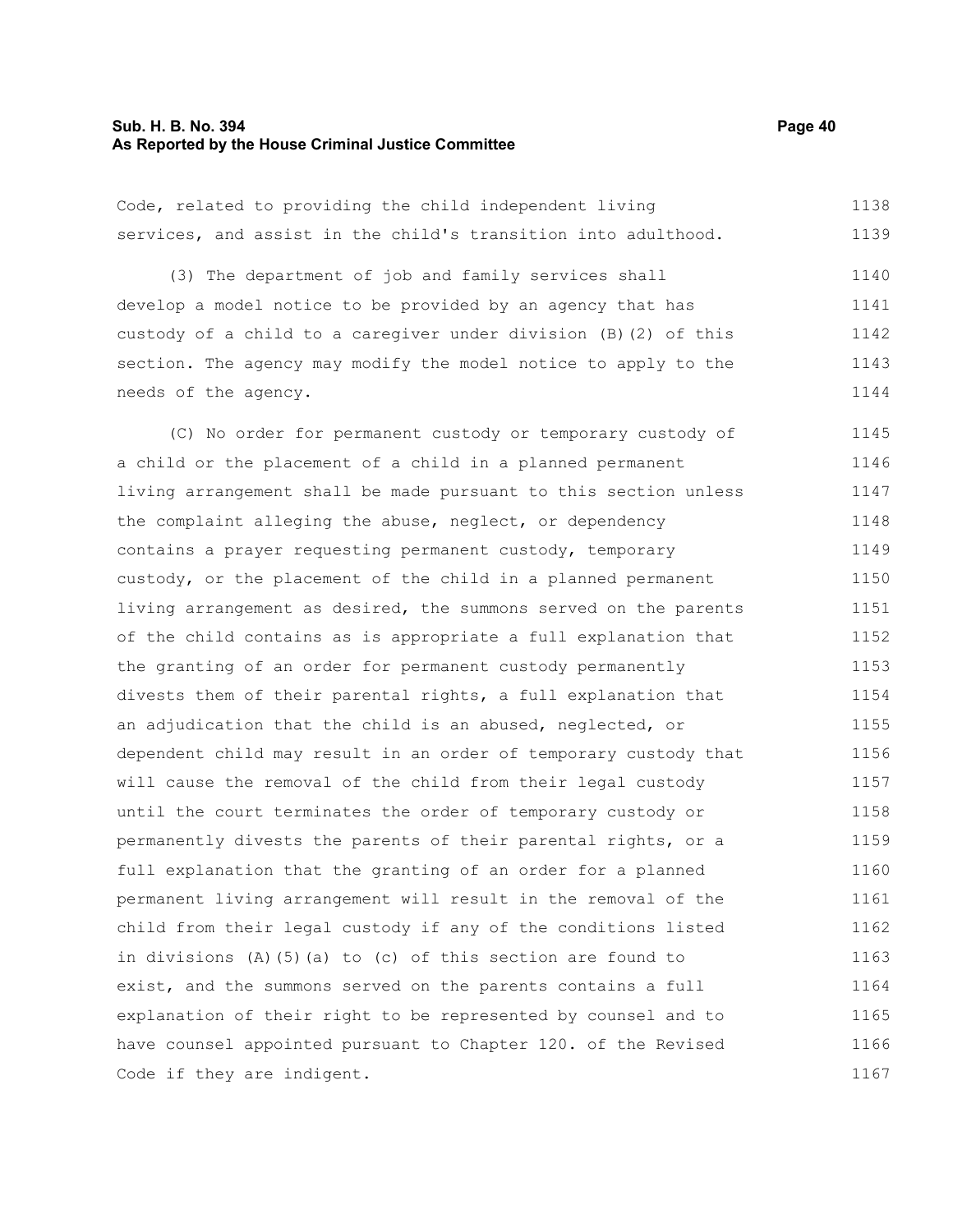### **Sub. H. B. No. 394 Page 41 As Reported by the House Criminal Justice Committee**

If after making disposition as authorized by division (A) (2) of this section, a motion is filed that requests permanent custody of the child, the court may grant permanent custody of the child to the movant in accordance with section 2151.414 of the Revised Code. 1168 1169 1170 1171 1172

(D) If the court issues an order for protective supervision pursuant to division (A)(1) of this section, the court may place any reasonable restrictions upon the child, the child's parents, guardian, or custodian, or any other person, including, but not limited to, any of the following: 1173 1174 1175 1176 1177

(1) Order a party, within forty-eight hours after the issuance of the order, to vacate the child's home indefinitely or for a specified period of time; 1178 1179 1180

(2) Order a party, a parent of the child, or a physical custodian of the child to prevent any particular person from having contact with the child; 1181 1182 1183

(3) Issue an order restraining or otherwise controlling the conduct of any person which conduct would not be in the best interest of the child. 1184 1185 1186

(E) As part of its dispositional order, the court shall journalize a case plan for the child. The journalized case plan shall not be changed except as provided in section 2151.412 of the Revised Code. 1187 1188 1189 1190

(F)(1) The court shall retain jurisdiction over any child for whom the court issues an order of disposition pursuant to division (A) of this section or pursuant to section 2151.414 or 2151.415 of the Revised Code until the child attains the age of eighteen years if the child is not mentally retarded, developmentally disabled, or physically impaired, the child 1191 1192 1193 1194 1195 1196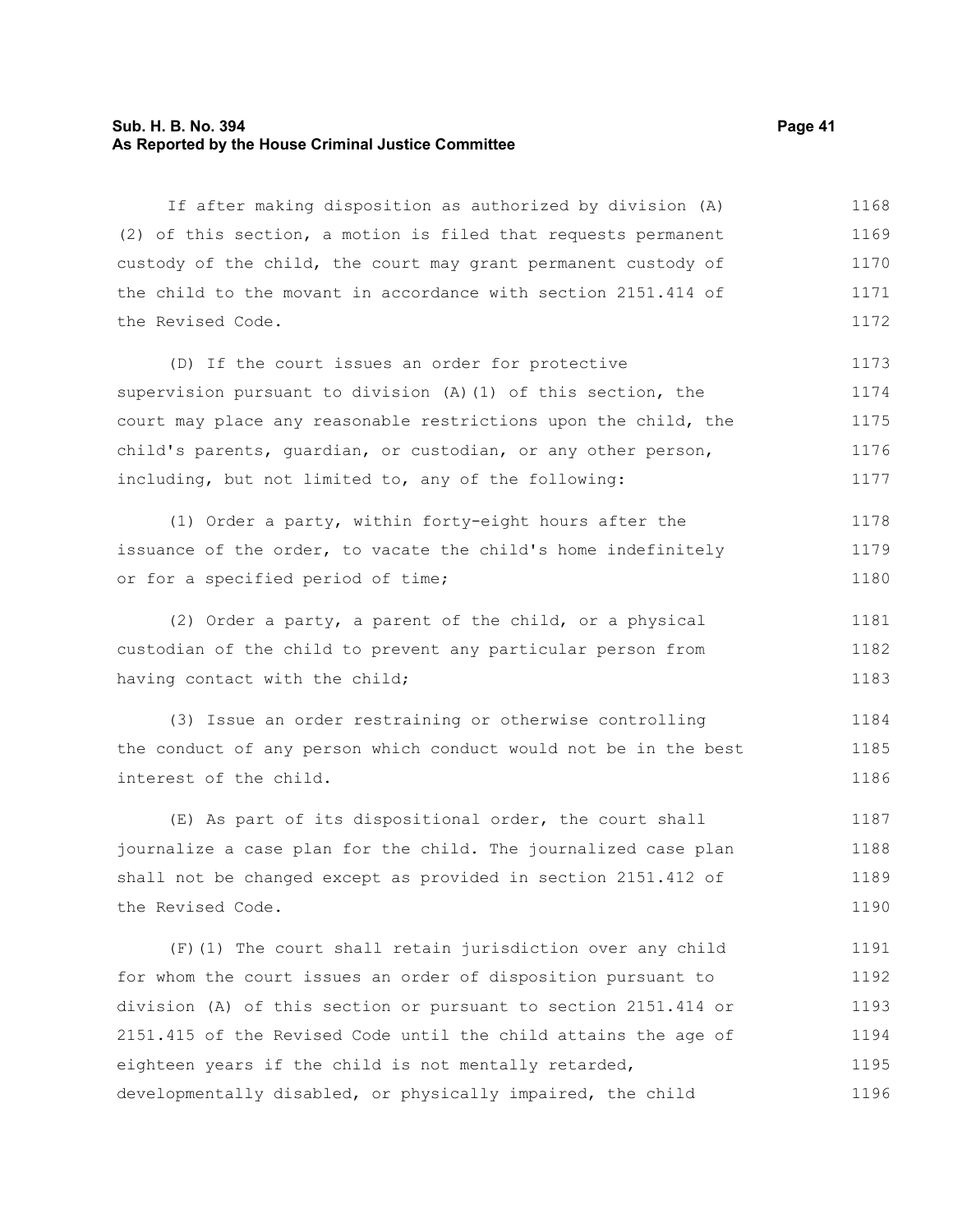### **Sub. H. B. No. 394 Page 42 As Reported by the House Criminal Justice Committee**

attains the age of twenty-one years if the child is mentally retarded, developmentally disabled, or physically impaired, or the child is adopted and a final decree of adoption is issued, except that the court may retain jurisdiction over the child and continue any order of disposition under division (A) of this section or under section 2151.414 or 2151.415 of the Revised Code for a specified period of time to enable the child to graduate from high school or vocational school. The court shall retain jurisdiction over a person who meets the requirements described in division (A)(1) of section 5101.1411 of the Revised Code and who is subject to a voluntary participation agreement that is in effect. The court shall make an entry continuing its jurisdiction under this division in the journal. 1197 1198 1199 1200 1201 1202 1203 1204 1205 1206 1207 1208 1209

(2) Any public children services agency, any private child placing agency, the department of job and family services, or any party, other than any parent whose parental rights with respect to the child have been terminated pursuant to an order issued under division (A)(4) of this section, by filing a motion with the court, may at any time request the court to modify or terminate any order of disposition issued pursuant to division (A) of this section or section 2151.414 or 2151.415 of the Revised Code. The court shall hold a hearing upon the motion as if the hearing were the original dispositional hearing and shall give all parties to the action and the guardian ad litem notice of the hearing pursuant to the Juvenile Rules. If applicable, the court shall comply with section 2151.42 of the Revised Code. 1210 1211 1212 1213 1214 1215 1216 1217 1218 1219 1220 1221 1222

(G) Any temporary custody order issued pursuant to division (A) of this section shall terminate one year after the earlier of the date on which the complaint in the case was filed or the child was first placed into shelter care, except that, upon the filing of a motion pursuant to under section 2151.415 1223 1224 1225 1226 1227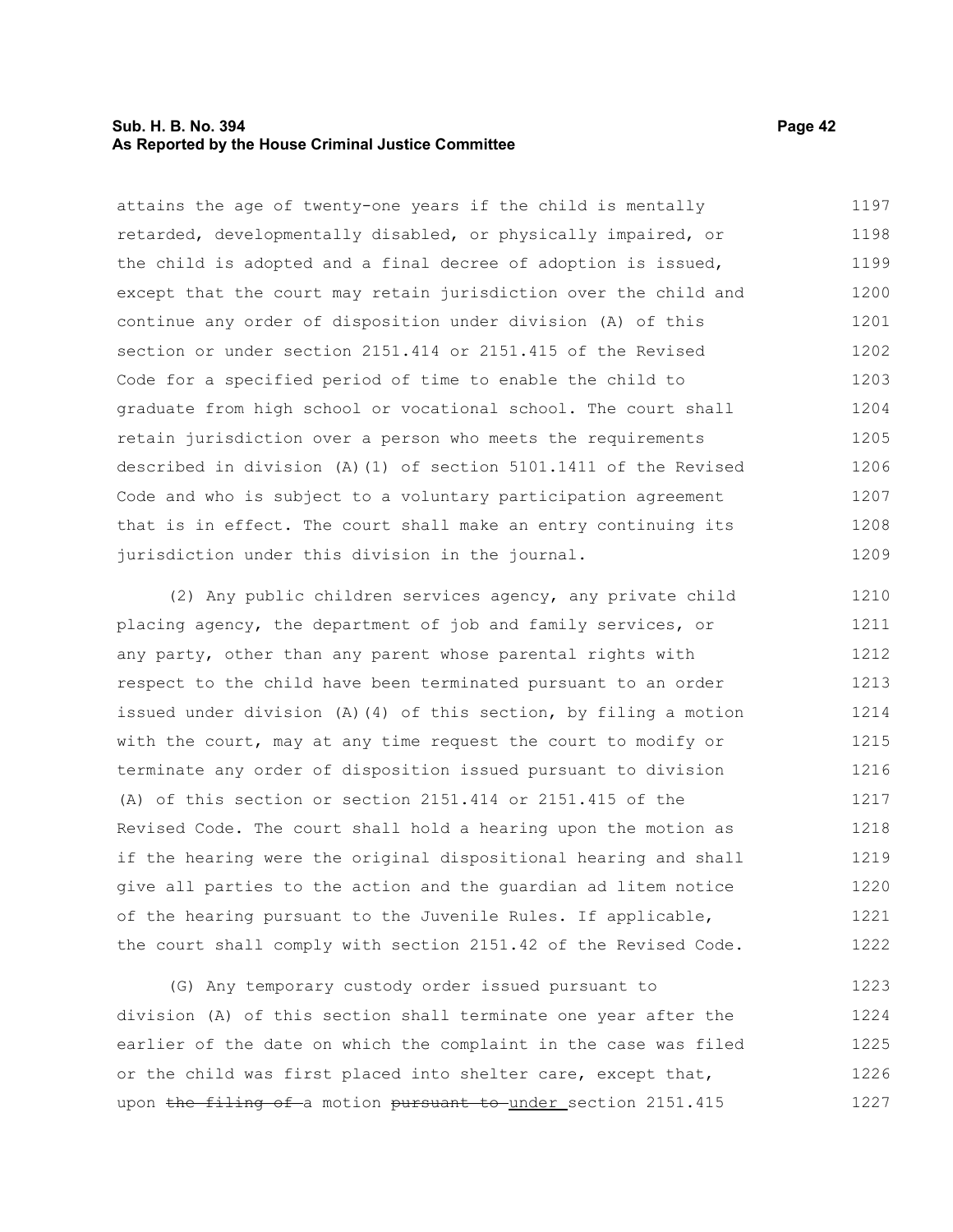### **Sub. H. B. No. 394 Page 43 As Reported by the House Criminal Justice Committee**

of the Revised Code, the temporary custody order shall continue and not terminate until the court issues a dispositional order under that section. In resolving the motion, the court shall not order an existing temporary custody order to continue beyond two years after the date on which the complaint was filed or the child was first placed into shelter care, whichever date is earlier, regardless of whether any extensions have been previously ordered pursuant to division (D) of section 2151.415 of the Revised Code. 1228 1229 1230 1231 1232 1233 1234 1235 1236

(H)(1) No later than one year after the earlier of the date the complaint in the case was filed or the child was first placed in shelter care, a party may ask the court to extend an order for protective supervision for six months or to terminate the order. A party requesting extension or termination of the order shall file a written request for the extension or termination with the court and give notice of the proposed extension or termination in writing before the end of the day after the day of filing it to all parties and the child's guardian ad litem. If a public children services agency or private child placing agency requests termination of the order, the agency shall file a written status report setting out the facts supporting termination of the order at the time it files the request with the court. If no party requests extension or termination of the order, the court shall notify the parties that the court will extend the order for six months or terminate it and that it may do so without a hearing unless one of the parties requests a hearing. All parties and the guardian ad litem shall have seven days from the date a notice is sent pursuant to this division to object to and request a hearing on the proposed extension or termination. 1237 1238 1239 1240 1241 1242 1243 1244 1245 1246 1247 1248 1249 1250 1251 1252 1253 1254 1255 1256 1257

(a) If it receives a timely request for a hearing, the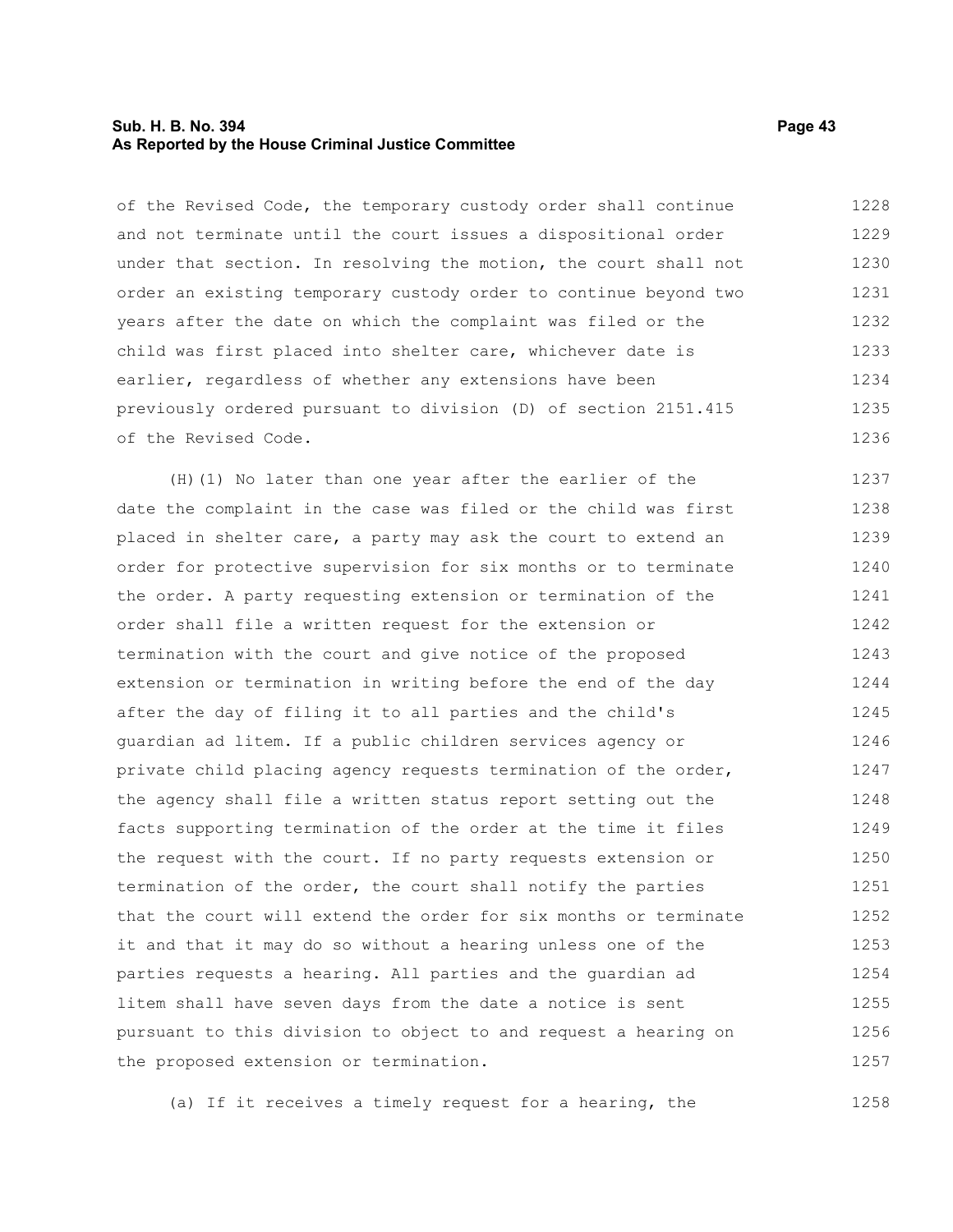### **Sub. H. B. No. 394 Page 44 As Reported by the House Criminal Justice Committee**

court shall schedule a hearing to be held no later than thirty days after the request is received by the court. The court shall give notice of the date, time, and location of the hearing to all parties and the guardian ad litem. At the hearing, the court shall determine whether extension or termination of the order is in the child's best interest. If termination is in the child's best interest, the court shall terminate the order. If extension is in the child's best interest, the court shall extend the order for six months. 1259 1260 1261 1262 1263 1264 1265 1266 1267

(b) If it does not receive a timely request for a hearing, the court may extend the order for six months or terminate it without a hearing and shall journalize the order of extension or termination not later than fourteen days after receiving the request for extension or termination or after the date the court notifies the parties that it will extend or terminate the order. If the court does not extend or terminate the order, it shall schedule a hearing to be held no later than thirty days after the expiration of the applicable fourteen-day time period and give notice of the date, time, and location of the hearing to all parties and the child's guardian ad litem. At the hearing, the court shall determine whether extension or termination of the order is in the child's best interest. If termination is in the child's best interest, the court shall terminate the order. If extension is in the child's best interest, the court shall issue an order extending the order for protective supervision six months. 1268 1269 1270 1271 1272 1273 1274 1275 1276 1277 1278 1279 1280 1281 1282 1283 1284

(2) If the court grants an extension of the order for protective supervision pursuant to division (H)(1) of this section, a party may, prior to termination of the extension, file with the court a request for an additional extension of six months or for termination of the order. The court and the 1285 1286 1287 1288 1289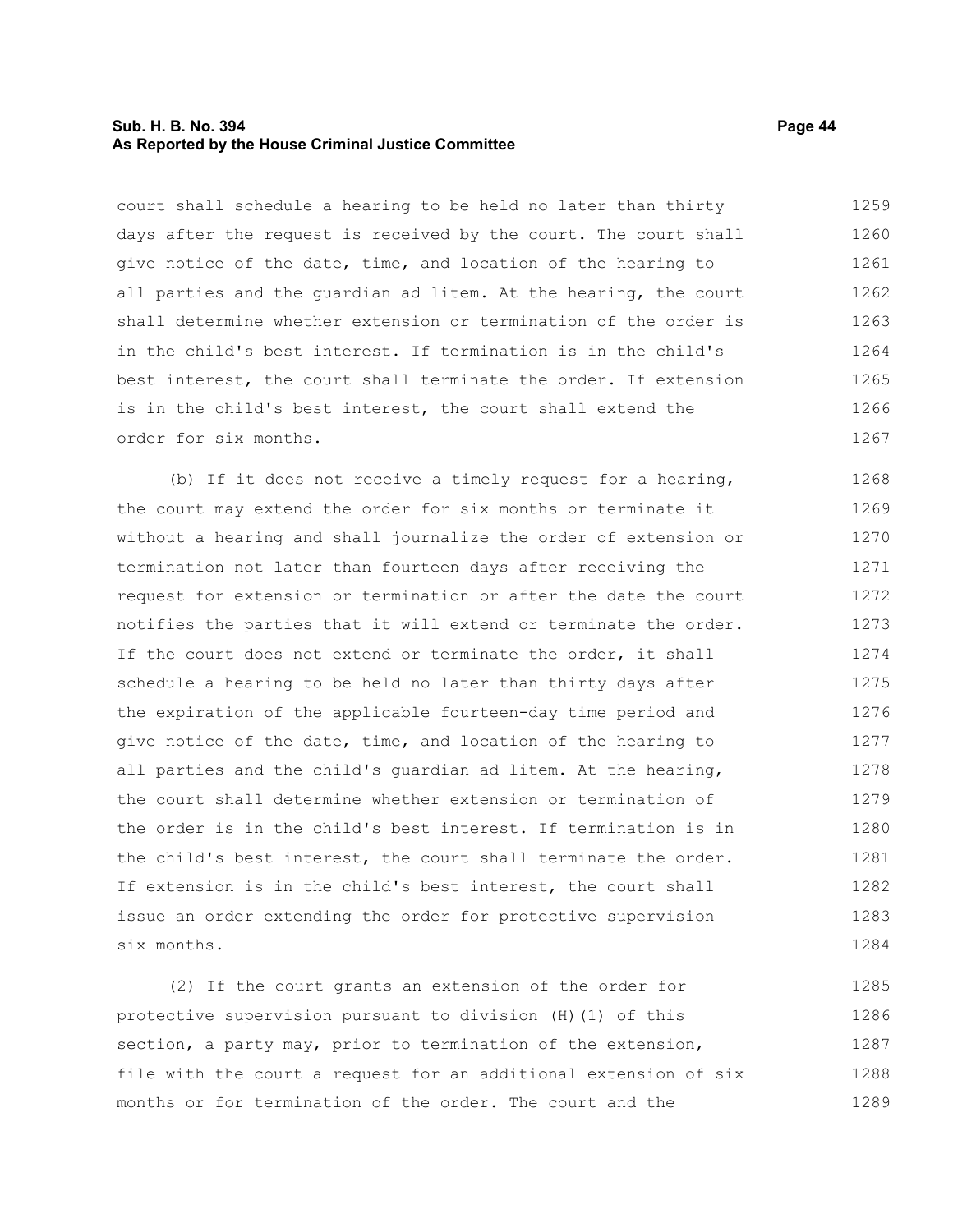#### **Sub. H. B. No. 394 Page 45 As Reported by the House Criminal Justice Committee**

parties shall comply with division (H)(1) of this section with respect to extending or terminating the order. 1290 1291

(3) If a court grants an extension pursuant to division (H)(2) of this section, the court shall terminate the order for protective supervision at the end of the extension. 1292 1293 1294

(I) The court shall not issue a dispositional order pursuant to division (A) of this section that removes a child from the child's home unless the court complies with section 2151.419 of the Revised Code and includes in the dispositional order the findings of fact required by that section. 1295 1296 1297 1298 1299

(J) If a motion or application for an order described in division (A)(6) of this section is made, the court shall not issue the order unless, prior to the issuance of the order, it provides to the person all of the following: 1300 1301 1302 1303

(1) Notice and a copy of the motion or application; 1304

(2) The grounds for the motion or application;

```
(3) An opportunity to present evidence and witnesses at a
hearing regarding the motion or application; 
                                                                           1306
                                                                           1307
```
(4) An opportunity to be represented by counsel at the hearing. 1308 1309

(K) The jurisdiction of the court shall terminate one year after the date of the award  $or$ , if the court takes any further action in the matter subsequent to the award, the date of the latest further action subsequent to the award, if the court awards legal custody of a child to either of the following: 1310 1311 1312 1313 1314

(1) A legal custodian who, at the time of the award of legal custody, resides in a county of this state other than the county in which the court is located; 1315 1316 1317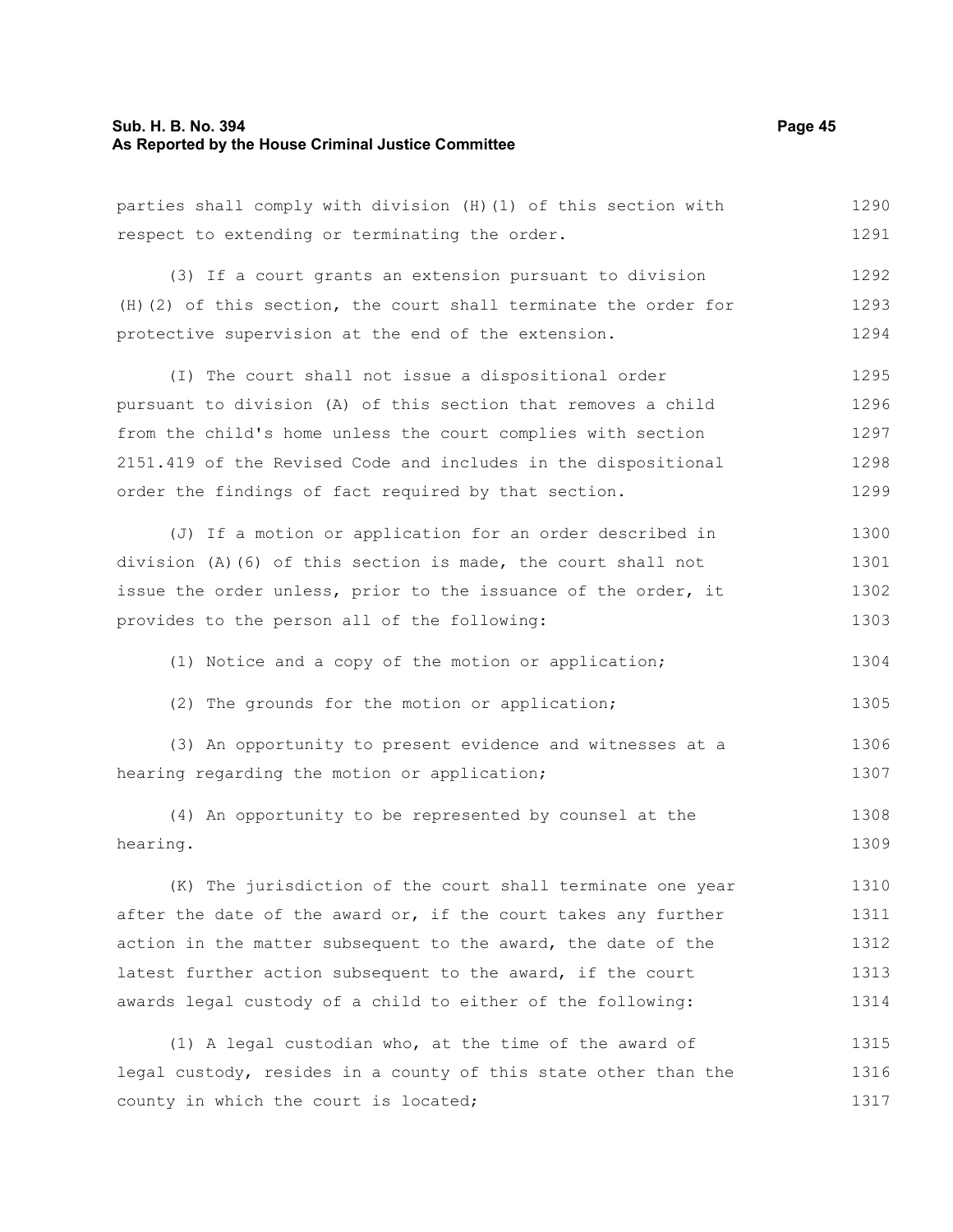### **Sub. H. B. No. 394 Page 46 As Reported by the House Criminal Justice Committee**

(2) A legal custodian who resides in the county in which the court is located at the time of the award of legal custody, but moves to a different county of this state prior to one year after the date of the award or, if the court takes any further action in the matter subsequent to the award, one year after the date of the latest further action subsequent to the award. 1318 1319 1320 1321 1322 1323

The court in the county in which the legal custodian resides then shall have jurisdiction in the matter. 1324 1325

**Sec. 2151.415.** (A) Except for cases in which a motion for permanent custody described in division (D)(1) of section  $2151.413$  of the Revised Code is required to be made, a publicchildren services agency or private child placing agency that has been given temporary custody of a child pursuant to section 2151.353 of the Revised Code, and not later than thirty days prior to the earlier of the date for the termination of the-a temporary custody order pursuant to division (H) of section 2151.353 of the Revised Code or the date set at the dispositional hearing for the hearing to be held pursuant to this section $\tau$ : 1326 1327 1328 1329 1330 1331 1332 1333 1334 1335 1336

(1) A public children services agency or private child placing agency that has temporary custody shall file a motion with the court that issued the temporary custody order  $ef$ disposition-requesting that any of the following orders of disposition of the child be issued by the court: 1337 1338 1339 1340 1341

 $(1)$  (a) An order that the child be returned home and the custody of the child's parents, guardian, or custodian without any restrictions;  $(2)$  (b) An order for protective supervision; 1342 1343 1344 1345

 $(3)$  (c) An order that the child be placed in the legal 1346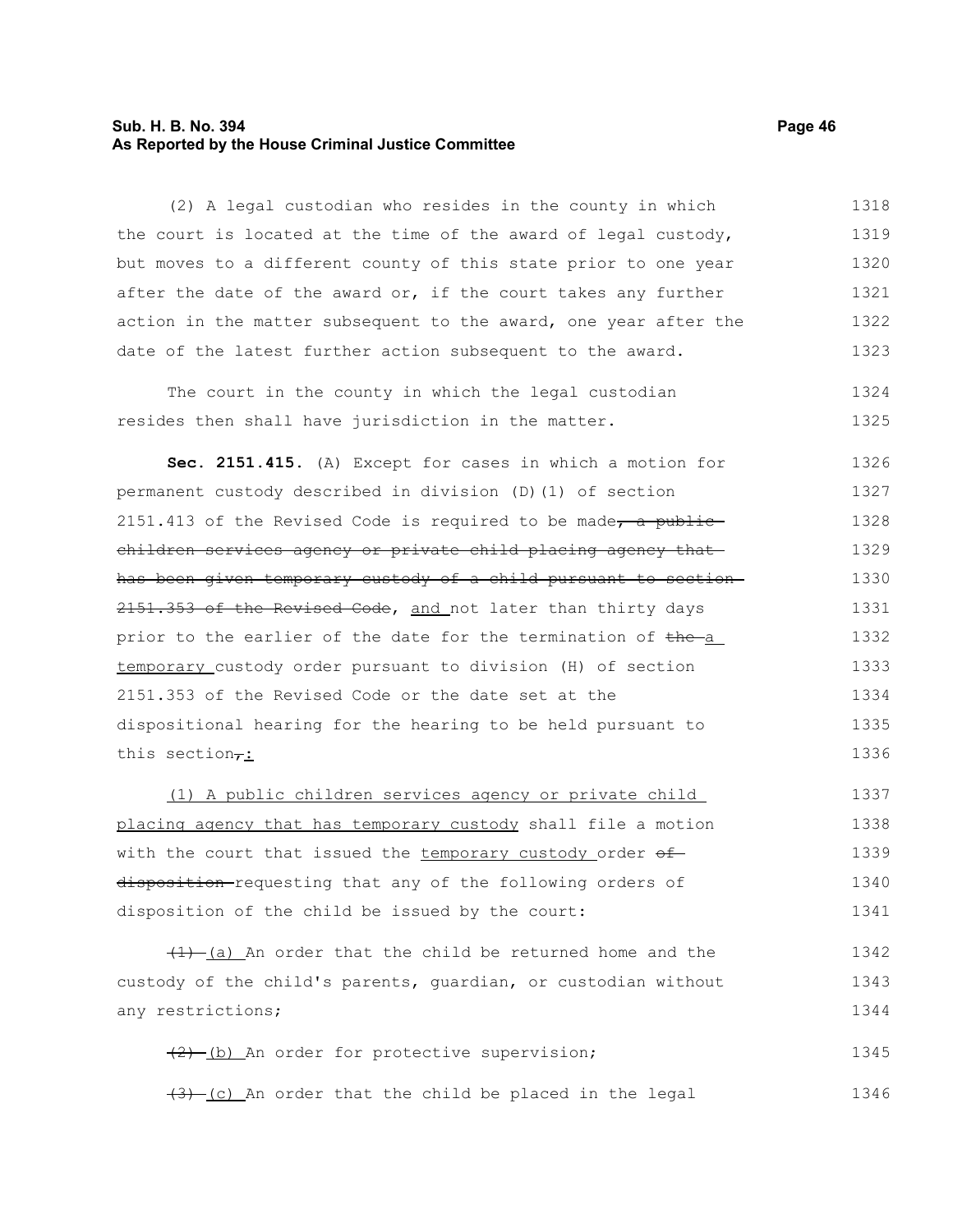Revised Code.

custody of a relative or other interested individual; (4) (d) An order permanently terminating the parental rights of the child's parents;  $(5)$  (e) An order that the child be placed in a planned permanent living arrangement;  $(6)$  (f) In accordance with division (D) of this section, an order for the extension of temporary custody; and (2) A child's guardian ad litem may file a motion with the court that issued the temporary custody order requesting the court to place the child, or the court, on its own motion, may seek to place the child, in a planned permanent living arrangement. (B) Upon the filing of a motion pursuant to under division (A) of this section, the court shall hold a dispositional hearing on the date set at the dispositional hearing held pursuant to section 2151.35 of the Revised Code, with notice to all parties to the action in accordance with the Juvenile Rules. After the dispositional hearing or at a date after the dispositional hearing that is not later than one year after the earlier of the date on which the complaint in the case was filed or the child was first placed into shelter care, the court, in accordance with the best interest of the child as supported by the evidence presented at the dispositional hearing, shall issue an order of disposition as set forth in division (A) of this section, except that all orders for permanent custody shall be made in accordance with sections 2151.413 and 2151.414 of the Revised Code. In issuing an order of disposition under this 1347 1348 1349 1350 1351 1352 1353 1354 1355 1356 1357 1358 1359 1360 1361 1362 1363 1364 1365 1366 1367 1368 1369 1370 1371 1372 1373

section, the court shall comply with section 2151.42 of the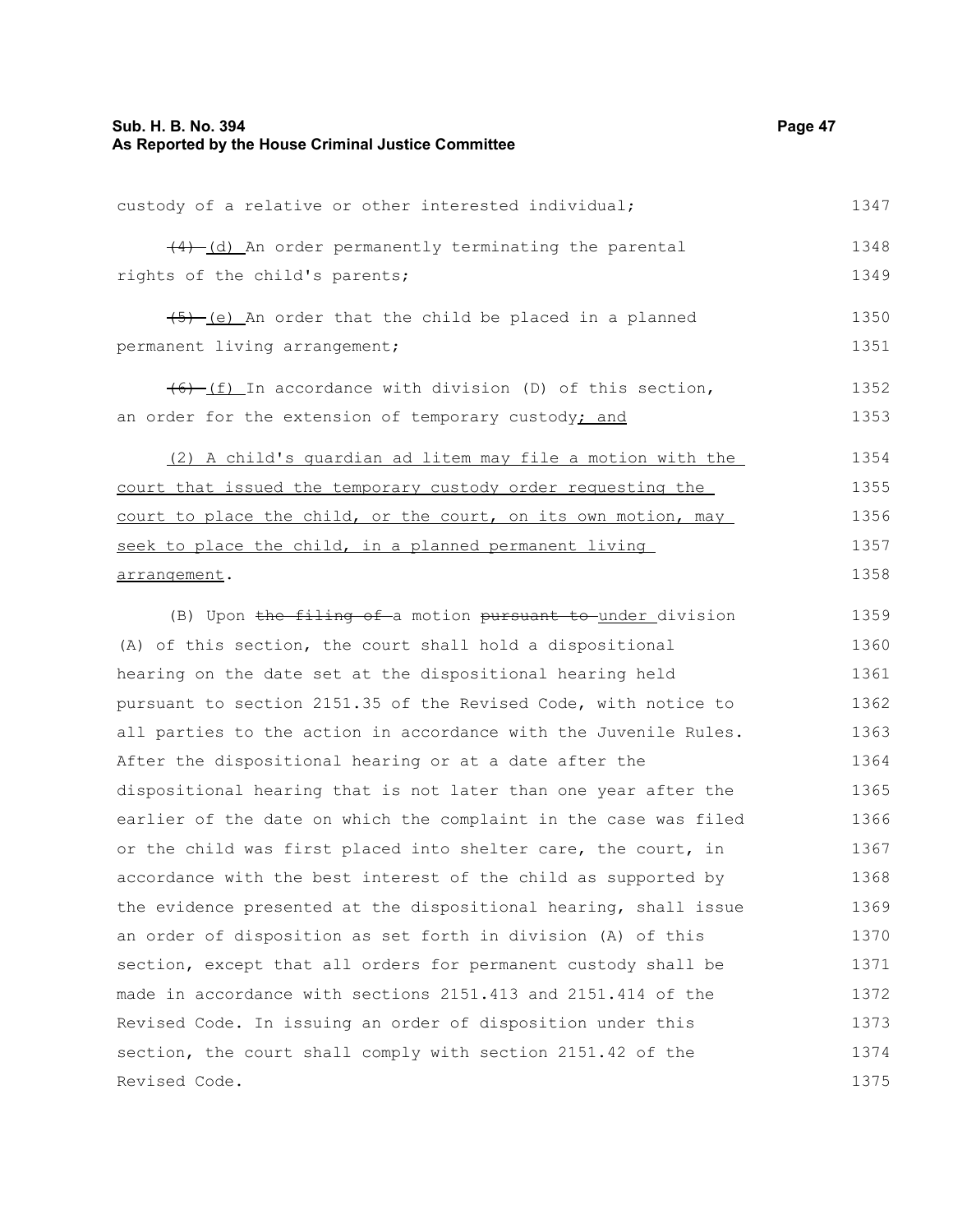## **Sub. H. B. No. 394 Page 48 As Reported by the House Criminal Justice Committee**

one of the following exists:

(C)(1) If an agency or guardian ad litem, or a court on its own motion, pursuant to division (A) of this section, requests the court to place a child to be placed into a planned permanent living arrangement, the agency, guardian ad litem, or court shall present evidence to indicate why a planned permanent living arrangement is appropriate for the child, including, butnot limited to, evidence that the . The agency also shall present evidence that it has tried or considered all other possible dispositions for the child. A court shall not place a child in a planned permanent living arrangement, unless it finds, by clear and convincing evidence, that a planned permanent living arrangement is in the best interest of the 1376 1377 1378 1379 1380 1381 1382 1383 1384 1385 1386 1387

(a) The child, because of physical, mental, or psychological problems or needs, is unable to function in a family-like setting and must remain in residential or institutional care. 1390 1391 1392 1393

child, that the child is sixteen years of age or older, and that

(b) The parents of the child have significant physical, mental, or psychological problems and are unable to care for the child because of those problems, adoption is not in the best interest of the child, as determined in accordance with division (D)(1) of section 2151.414 of the Revised Code, and the child retains a significant and positive relationship with a parent or relative; 1394 1395 1396 1397 1398 1399 1400

(c) The child has been counseled on the permanent placement options available, is unwilling to accept or unable to adapt to a permanent placement, and is in an agency program preparing for independent living. 1401 1402 1403 1404

(2) If the court issues an order placing a child in a 1405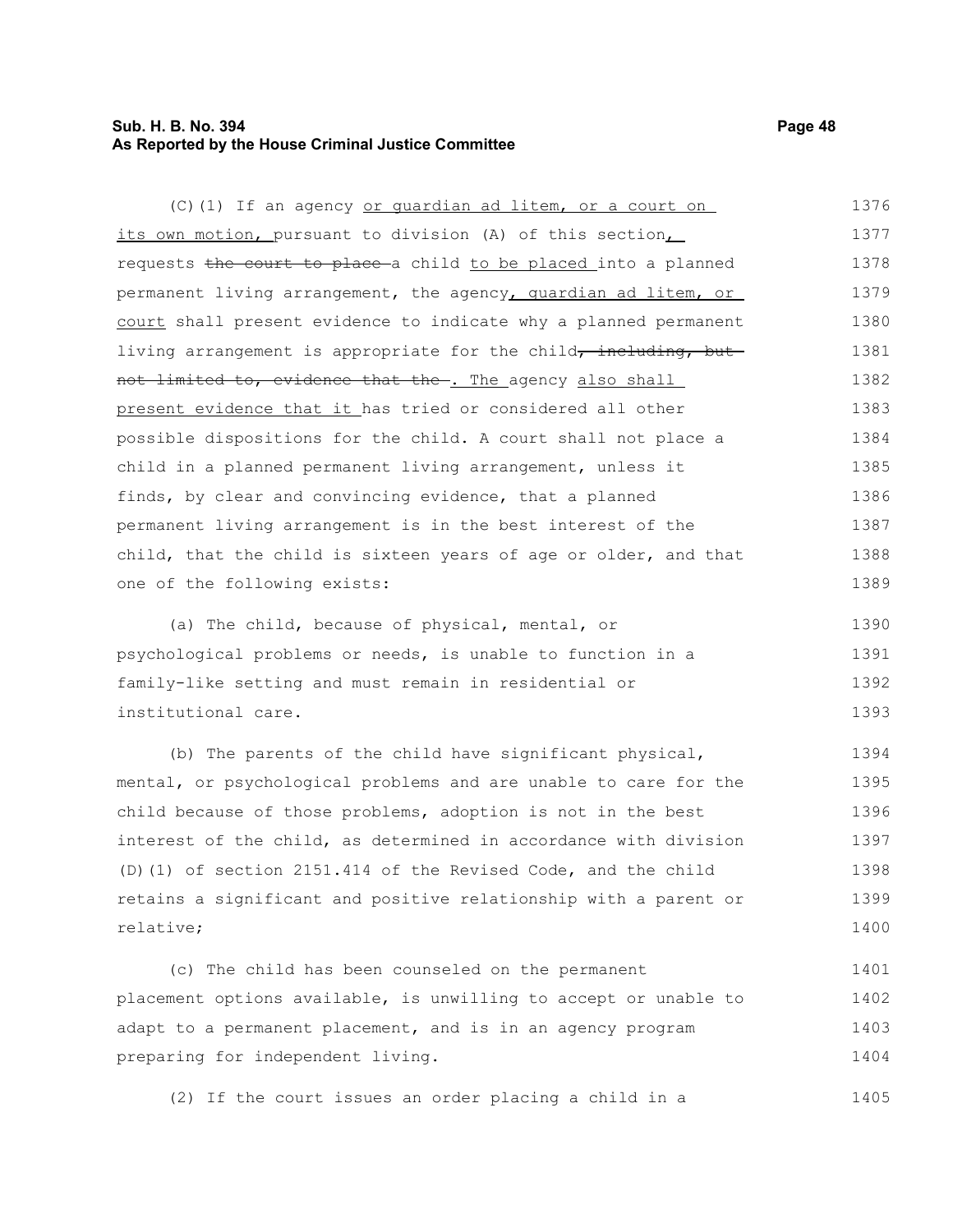## **Sub. H. B. No. 394 Page 49 As Reported by the House Criminal Justice Committee**

planned permanent living arrangement, both of the following

apply: (a) The court shall issue a finding of fact setting forth the reasons for its finding; (b) The agency may make any appropriate placement for the child and shall develop a case plan for the child that is designed to assist the child in finding a permanent home outside of the home of the parents. (D)(1) If an agency pursuant to division (A) of this section requests the court to grant an extension of temporary custody for a period of up to six months, the agency shall include in the motion an explanation of the progress on the case plan of the child and of its expectations of reunifying the child with the child's family, or placing the child in a permanent placement, within the extension period. The court shall schedule a hearing on the motion, give notice of its date, time, and location to all parties and the guardian ad litem of the child, and at the hearing consider the evidence presented by the parties and the guardian ad litem. The court may extend the temporary custody order of the child for a period of up to six months, if it determines at the hearing, by clear and convincing evidence, that the extension is in the best interest of the child, there has been significant progress on the case plan of the child, and there is reasonable cause to believe that the child will be reunified with one of the parents or otherwise permanently placed within the period of extension. In determining whether to extend the temporary custody of the child pursuant to this division, the court shall comply with section 1407 1408 1409 1410 1411 1412 1413 1414 1415 1416 1417 1418 1419 1420 1421 1422 1423 1424 1425 1426 1427 1428 1429 1430 1431 1432 1433

2151.42 of the Revised Code. If the court extends the temporary custody of the child pursuant to this division, upon request it

1406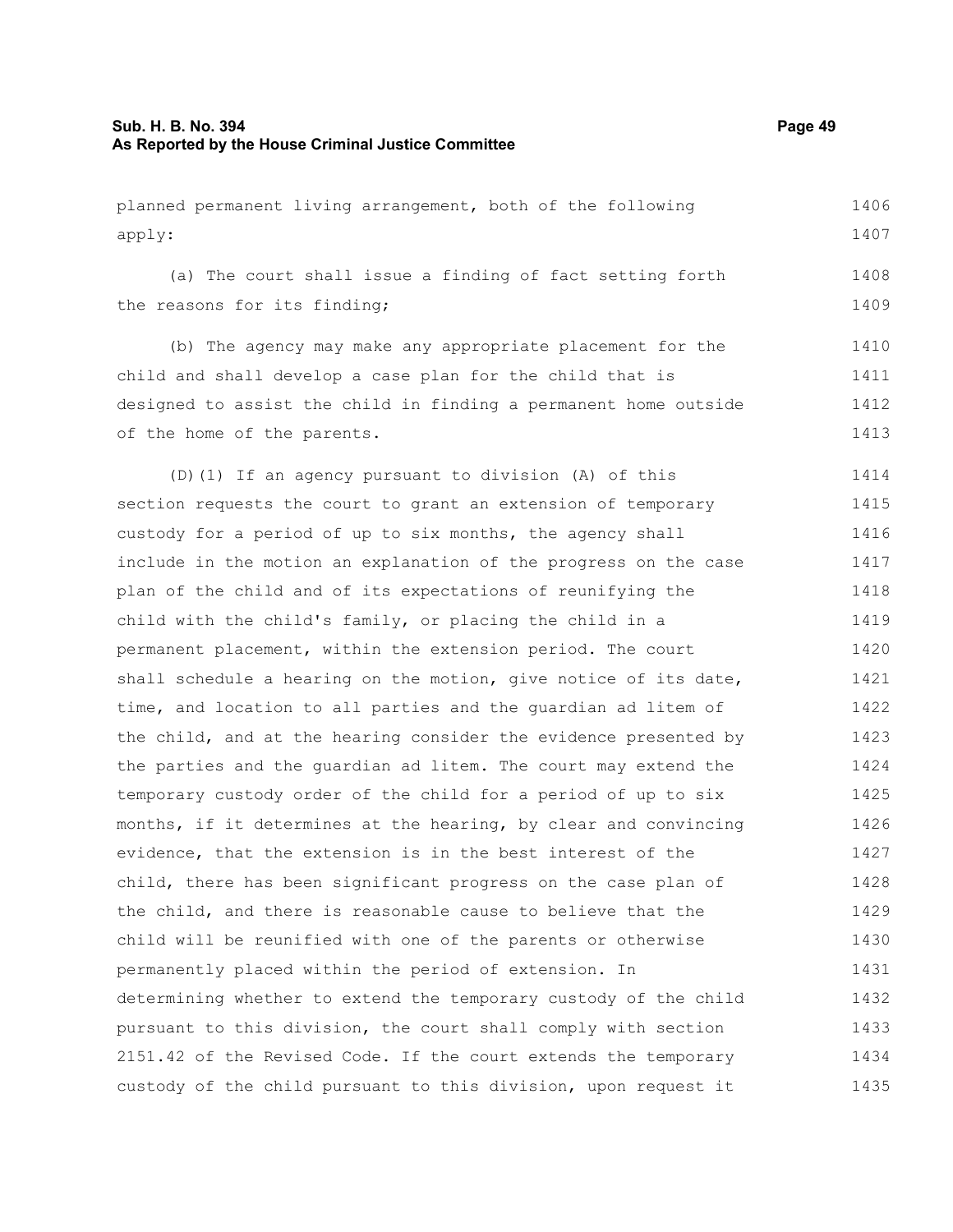### **Sub. H. B. No. 394 Page 50 As Reported by the House Criminal Justice Committee**

shall issue findings of fact.

(2) Prior to the end of the extension granted pursuant to division (D)(1) of this section, the agency that received the extension shall file a motion with the court requesting the issuance of one of the orders of disposition set forth in divisions (A)(1) to (5) of this section or requesting the court to extend the temporary custody order of the child for an additional period of up to six months. If the agency requests the issuance of an order of disposition under divisions (A)(1) to (5) of this section or does not file any motion prior to the expiration of the extension period, the court shall conduct a hearing in accordance with division (B) of this section and issue an appropriate order of disposition. In issuing an order of disposition, the court shall comply with section 2151.42 of the Revised Code. 1437 1438 1439 1440 1441 1442 1443 1444 1445 1446 1447 1448 1449 1450

If the agency requests an additional extension of up to six months of the temporary custody order of the child, the court shall schedule and conduct a hearing in the manner set forth in division (D)(1) of this section. The court may extend the temporary custody order of the child for an additional period of up to six months if it determines at the hearing, by clear and convincing evidence, that the additional extension is in the best interest of the child, there has been substantial additional progress since the original extension of temporary custody in the case plan of the child, there has been substantial additional progress since the original extension of temporary custody toward reunifying the child with one of the parents or otherwise permanently placing the child, and there is reasonable cause to believe that the child will be reunified with one of the parents or otherwise placed in a permanent setting before the expiration of the additional extension 1451 1452 1453 1454 1455 1456 1457 1458 1459 1460 1461 1462 1463 1464 1465 1466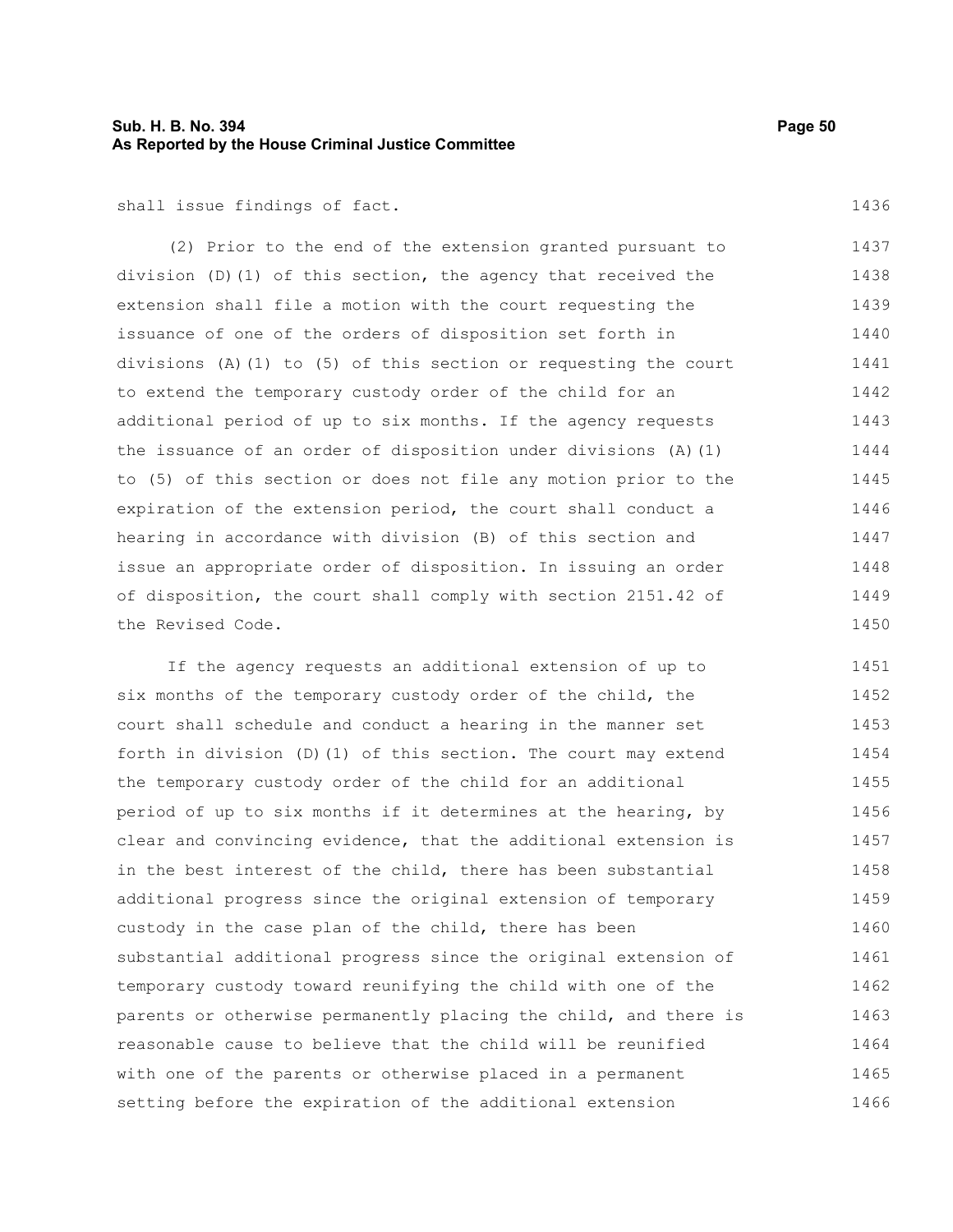#### **Sub. H. B. No. 394 Page 51 As Reported by the House Criminal Justice Committee**

period. In determining whether to grant an additional extension, the court shall comply with section 2151.42 of the Revised Code. If the court extends the temporary custody of the child for an additional period pursuant to this division, upon request it shall issue findings of fact. 1467 1468 1469 1470 1471

(3) Prior to the end of the extension of a temporary custody order granted pursuant to division (D)(2) of this section, the agency that received the extension shall file a motion with the court requesting the issuance of one of the orders of disposition set forth in divisions (A)(1) to (5) of this section. Upon the filing of the motion by the agency or, if the agency does not file the motion prior to the expiration of the extension period, upon its own motion, the court, prior to the expiration of the extension period, shall conduct a hearing in accordance with division (B) of this section and issue an appropriate order of disposition. In issuing an order of disposition, the court shall comply with section 2151.42 of the Revised Code. 1472 1473 1474 1475 1476 1477 1478 1479 1480 1481 1482 1483 1484

(4) No court shall grant an agency more than two extensions of temporary custody pursuant to division (D) of this section and the court shall not order an existing temporary custody order to continue beyond two years after the date on which the complaint was filed or the child was first placed into shelter care, whichever date is earlier, regardless of whether any extensions have been previously ordered pursuant to division (D) of this section. 1485 1486 1487 1488 1489 1490 1491 1492

(E) After the issuance of an order pursuant to division (B) of this section, the court shall retain jurisdiction over the child until the child attains the age of eighteen if the child does not have a developmental disability or physical 1493 1494 1495 1496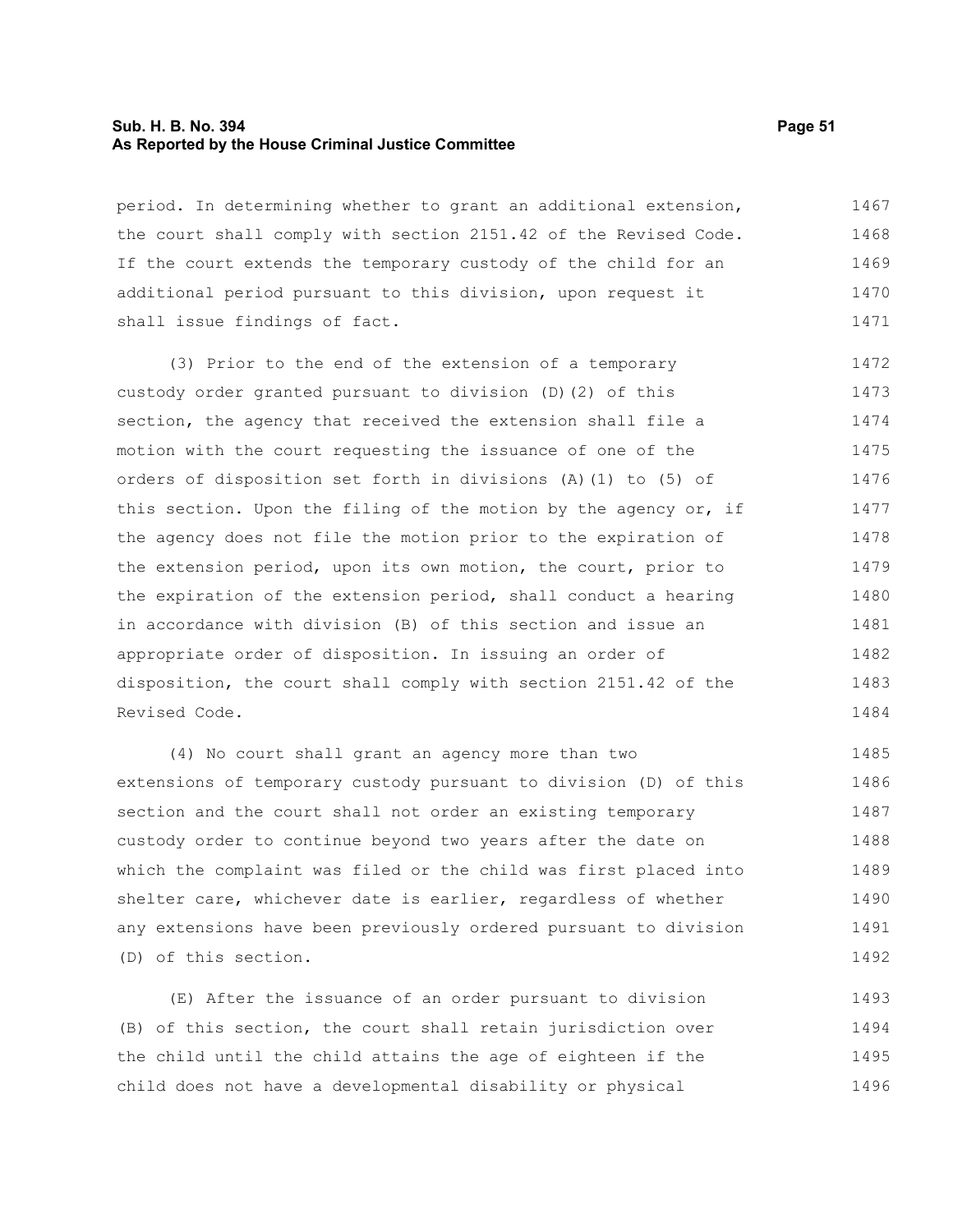### **Sub. H. B. No. 394 Page 52 As Reported by the House Criminal Justice Committee**

impairment, the child attains the age of twenty-one if the child has a developmental disability or physical impairment, or the child is adopted and a final decree of adoption is issued, unless the court's jurisdiction over the child is extended pursuant to division (F) of section 2151.353 of the Revised Code. 1497 1498 1499 1500 1501 1502

(F) The court, on its own motion or the motion of the agency or person with legal custody of the child, the child's guardian ad litem, or any other party to the action, may conduct a hearing with notice to all parties to determine whether any order issued pursuant to this section should be modified or terminated or whether any other dispositional order set forth in divisions (A)(1) to (5) of this section should be issued. After the hearing and consideration of all the evidence presented, the court, in accordance with the best interest of the child, may modify or terminate any order issued pursuant to this section or issue any dispositional order set forth in divisions (A)(1) to (5) of this section. In rendering a decision under this division, the court shall comply with section 2151.42 of the Revised Code. 1503 1504 1505 1506 1507 1508 1509 1510 1511 1512 1513 1514 1515 1516

(G) If the court places a child in a planned permanent living arrangement with a public children services agency or a private child placing agency pursuant to this section, the agency with which the child is placed in a planned permanent living arrangement shall not remove the child from the residential placement in which the child is originally placed pursuant to the case plan for the child or in which the child is placed with court approval pursuant to this division, unless the court and the guardian ad litem are given notice of the intended removal and the court issues an order approving the removal or unless the removal is necessary to protect the child from 1517 1518 1519 1520 1521 1522 1523 1524 1525 1526 1527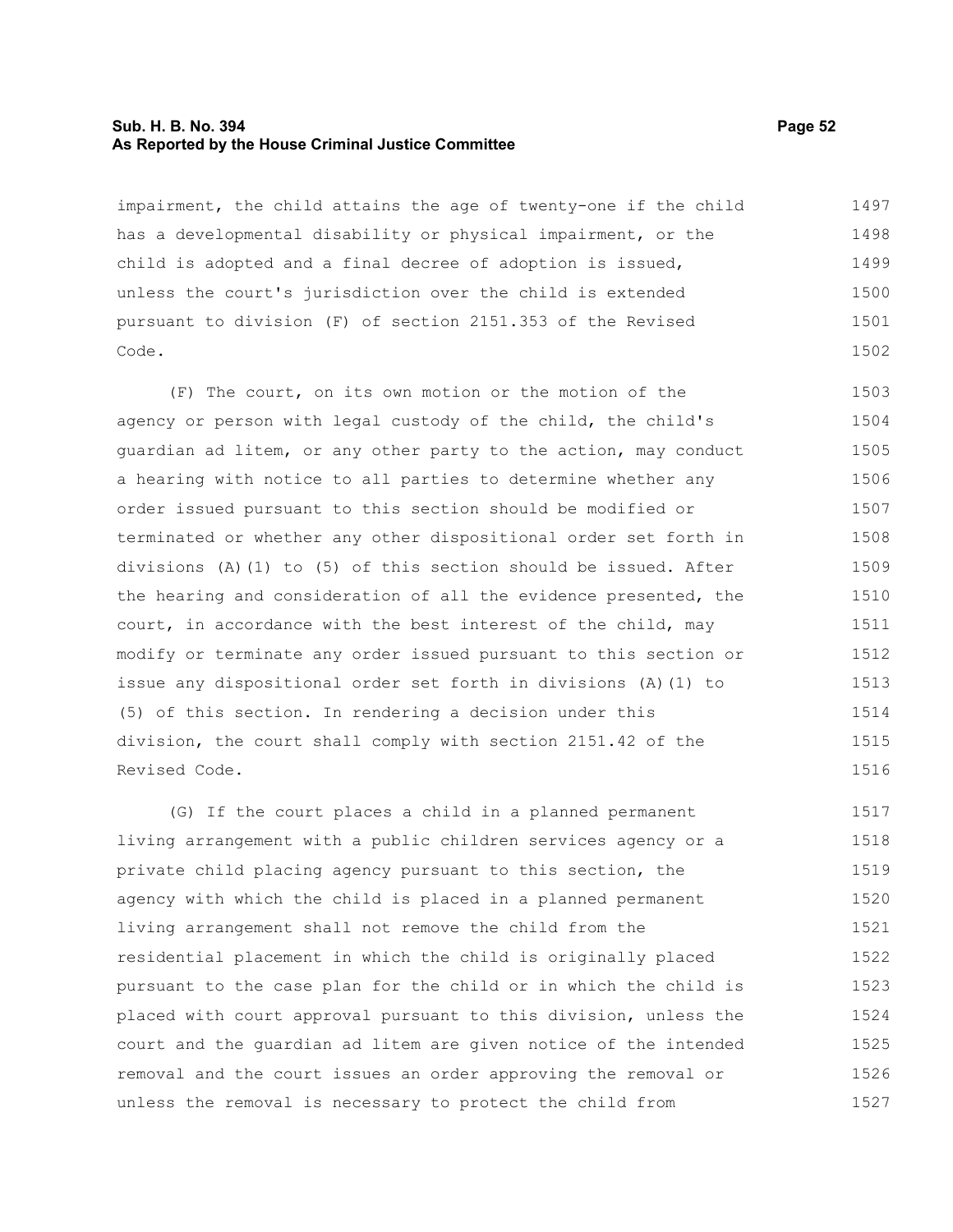#### **Sub. H. B. No. 394 Page 53 As Reported by the House Criminal Justice Committee**

appropriateness of the child's placement;

physical or emotional harm and the agency gives the court notice of the removal and of the reasons why the removal is necessary to protect the child from physical or emotional harm immediately after the removal of the child from the prior setting. (H) If the hearing held under this section takes the place of an administrative review that otherwise would have been held under section 2151.416 of the Revised Code, the court at the hearing held under this section shall do all of the following in addition to any other requirements of this section: (1) Determine the continued necessity for and the 1528 1529 1530 1531 1532 1533 1534 1535 1536 1537

(2) Determine the extent of compliance with the child's case plan; 1539 1540

(3) Determine the extent of progress that has been made toward alleviating or mitigating the causes necessitating the child's placement in foster care; 1541 1542 1543

(4) Project a likely date by which the child may be returned to the child's home or placed for adoption or legal guardianship; 1544 1545 1546

(5) Approve the permanency plan for the child consistent with section 2151.417 of the Revised Code. 1547 1548

**Sec. 2151.42.** (A) At any hearing in which a court is asked to modify or terminate an order of disposition issued under section 2151.353, 2151.415, or 2151.417 of the Revised Code, the court, in determining whether to return the child to the child's parents, shall consider whether it is in the best interest of the child. 1549 1550 1551 1552 1553 1554

(B) An order of disposition issued under division (A)(3) 1555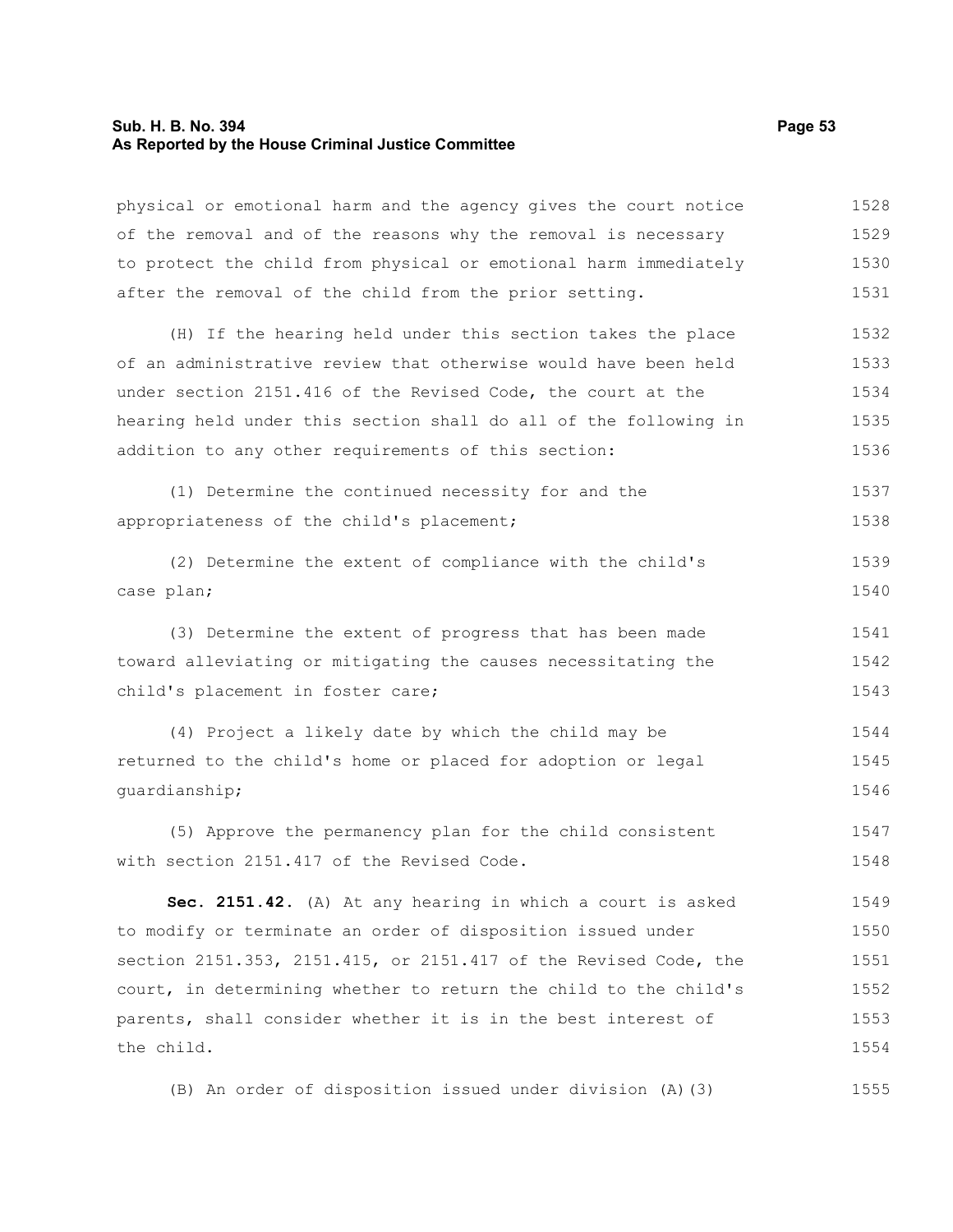### **Sub. H. B. No. 394 Page 54 As Reported by the House Criminal Justice Committee**

of section 2151.353, division (A) $(3)$  (1)(c) of section 2151.415, or section 2151.417 of the Revised Code granting legal custody of a child to a person is intended to be permanent in nature. A court shall not modify or terminate an order granting legal custody of a child unless it finds, based on facts that have arisen since the order was issued or that were unknown to the court at that time, that a change has occurred in the circumstances of the child or the person who was granted legal custody, and that modification or termination of the order is necessary to serve the best interest of the child. 1556 1557 1558 1559 1560 1561 1562 1563 1564 1565

 **Sec. 2152.011.** The amendments to divisions (H) and (I) of section 2151.23, to divisions  $(F)$ ,  $(H)$ , and  $(P)$  to  $(Z)$  of section 2152.02, and to sections 2152.10, 2152.11, 2152.12, 2152.13, and 2505.02 of the Revised Code made in this act apply with respect to all alleged violations of law committed on or after the effective date of this section. Divisions (H) and (I) of section 2151.23, divisions  $(F)$ ,  $(H)$ , and  $(P)$  to  $(Z)$  of section 2152.02, and sections 2152.10, 2152.11, 2152.12, 2152.13, and 2505.02 of the Revised Code as they existed immediately prior to the effective date of this section apply with respect to any alleged violation of law committed prior to the effective date of this section. 1566 1567 1568 1569 1570 1571 1572 1573 1574 1575 1576 1577

**Sec. 2152.02.** As used in this chapter:

(A) "Act charged" means the act that is identified in a complaint, indictment, or information alleging that a child is a delinquent child. 1579 1580 1581

(B) "Admitted to a department of youth services facility" includes admission to a facility operated, or contracted for, by the department and admission to a comparable facility outside this state by another state or the United States. 1582 1583 1584 1585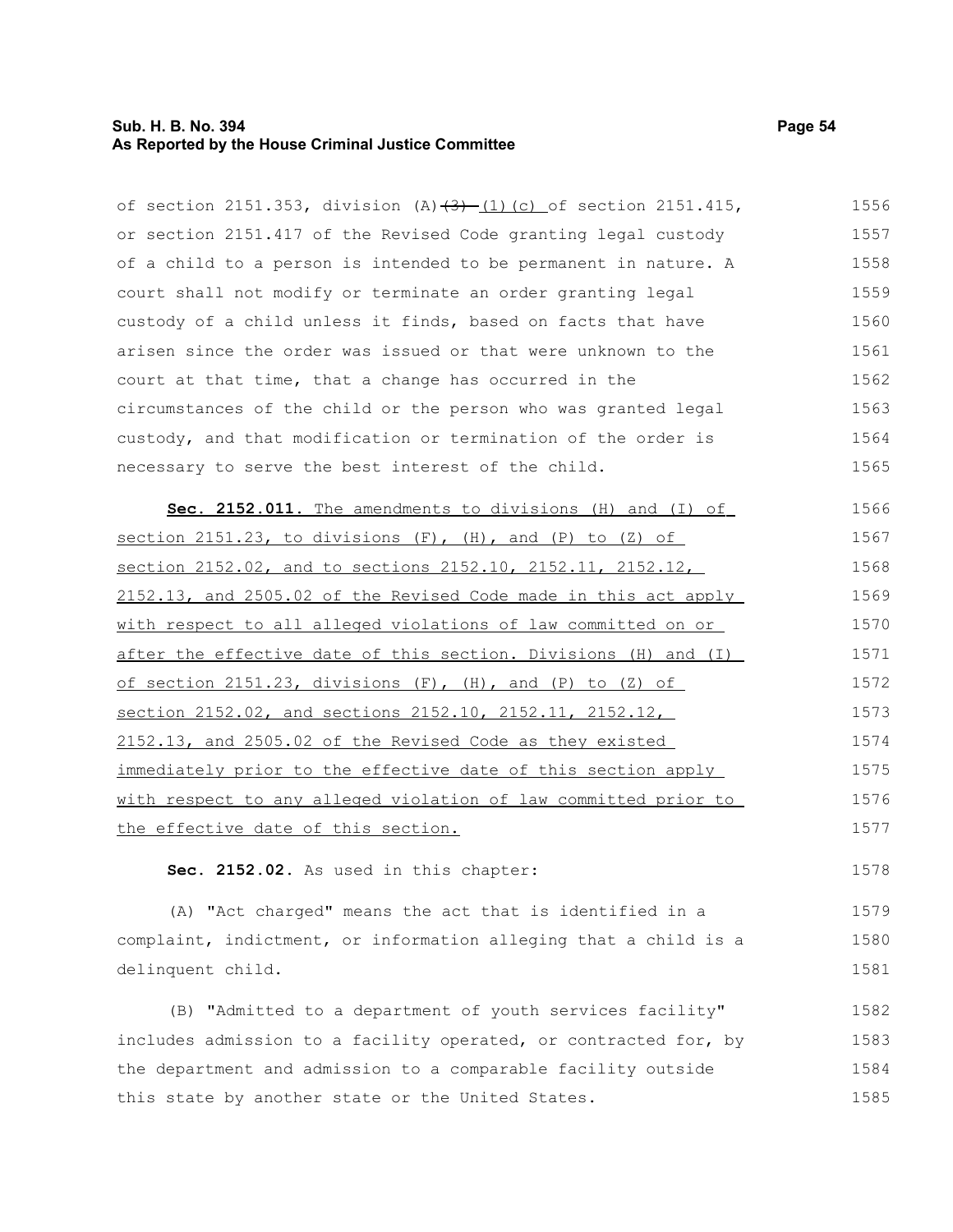### **Sub. H. B. No. 394 Page 55 As Reported by the House Criminal Justice Committee**

(C)(1) "Child" means a person who is under eighteen years of age, except as otherwise provided in divisions (C)(2) to (8) of this section. 1586 1587

(2) Subject to division (C)(3) of this section, any person who violates a federal or state law or a municipal ordinance prior to attaining eighteen years of age shall be deemed a "child" irrespective of that person's age at the time the complaint with respect to that violation is filed or the hearing on the complaint is held. 1589 1590 1591 1592 1593 1594

(3) Any person who, while under eighteen years of age, commits an act that would be a felony if committed by an adult and who is not taken into custody or apprehended for that act until after the person attains twenty-one years of age is not a child in relation to that act. 1595 1596 1597 1598 1599

(4) Except as otherwise provided in divisions (C)(5) and (7) of this section, any person whose case is transferred for criminal prosecution pursuant to section 2152.12 of the Revised Code shall be deemed after the transfer not to be a child in the transferred case. 1600 1601 1602 1603 1604

(5) Any person whose case is transferred for criminal prosecution pursuant to section 2152.12 of the Revised Code and who subsequently is convicted of or pleads guilty to a felony in that case, unless a serious youthful offender dispositional sentence is imposed on the child for that offense under division (B)(2) or (3) of section 2152.121 of the Revised Code and the adult portion of that sentence is not invoked pursuant to section 2152.14 of the Revised Code, and any person who is adjudicated a delinquent child for the commission of an act, who has a serious youthful offender dispositional sentence imposed for the act pursuant to section 2152.13 of the Revised Code, and 1605 1606 1607 1608 1609 1610 1611 1612 1613 1614 1615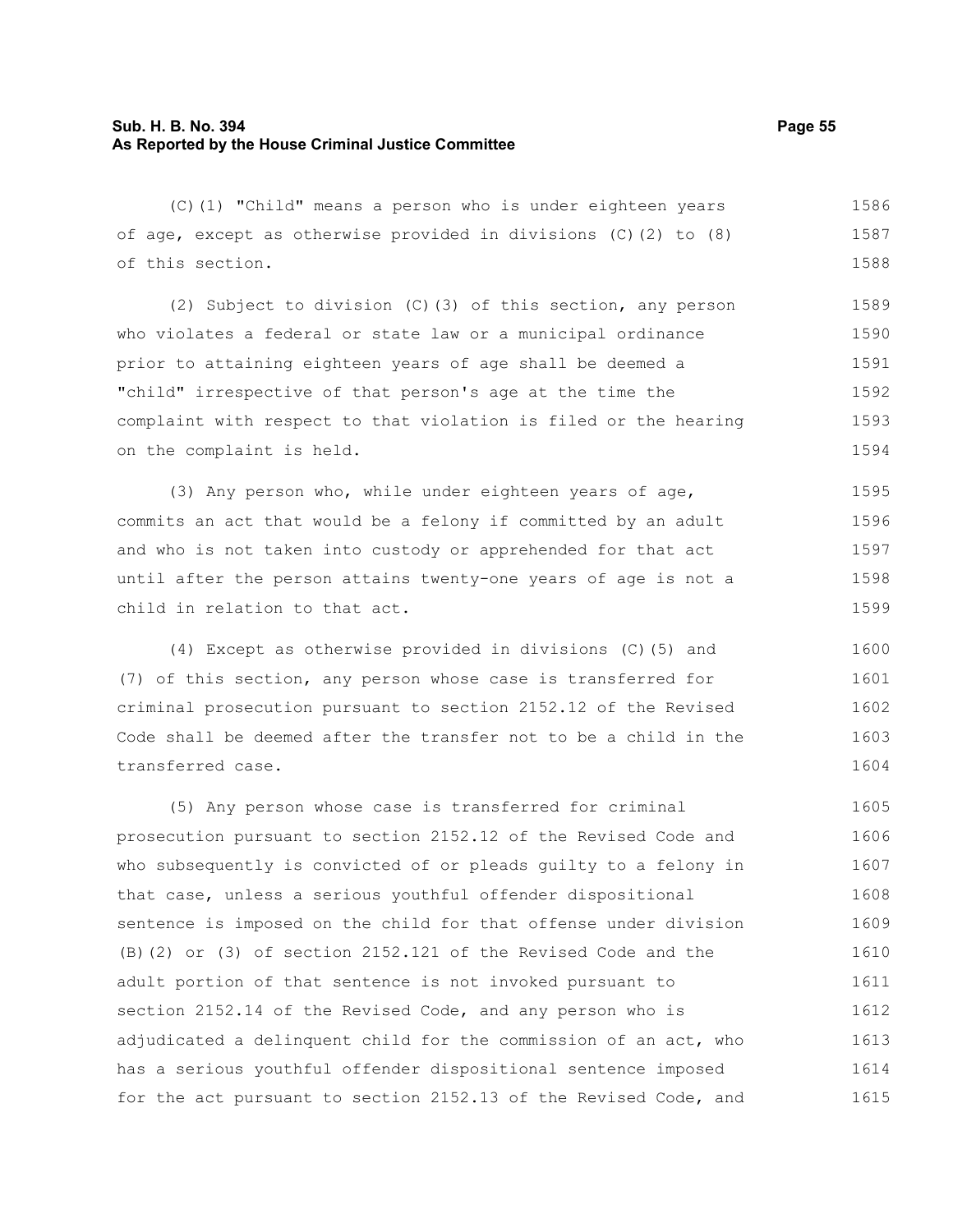#### **Sub. H. B. No. 394 Page 56 As Reported by the House Criminal Justice Committee**

whose adult portion of the dispositional sentence is invoked pursuant to section 2152.14 of the Revised Code, shall be deemed after the conviction, plea, or invocation not to be a child in any case in which a complaint is filed against the person. 1616 1617 1618 1619

(6) The juvenile court has jurisdiction over a person who is adjudicated a delinquent child or juvenile traffic offender prior to attaining eighteen years of age until the person attains twenty-one years of age, and, for purposes of that jurisdiction related to that adjudication, except as otherwise provided in this division, a person who is so adjudicated a delinquent child or juvenile traffic offender shall be deemed a "child" until the person attains twenty-one years of age. If a person is so adjudicated a delinquent child or juvenile traffic offender and the court makes a disposition of the person under this chapter, at any time after the person attains twenty-one years of age, the places at which the person may be held under that disposition are not limited to places authorized under this chapter solely for confinement of children, and the person may be confined under that disposition, in accordance with division (F)(2) of section 2152.26 of the Revised Code, in places other than those authorized under this chapter solely for confinement of children. 1620 1621 1622 1623 1624 1625 1626 1627 1628 1629 1630 1631 1632 1633 1634 1635 1636 1637

(7) The juvenile court has jurisdiction over any person whose case is transferred for criminal prosecution solely for the purpose of detaining the person as authorized in division (F)(1) or (4) of section 2152.26 of the Revised Code unless the person is convicted of or pleads guilty to a felony in the adult court. 1638 1639 1640 1641 1642 1643

(8) Any person who, while eighteen years of age, violates division (A)(1) or (2) of section 2919.27 of the Revised Code by 1644 1645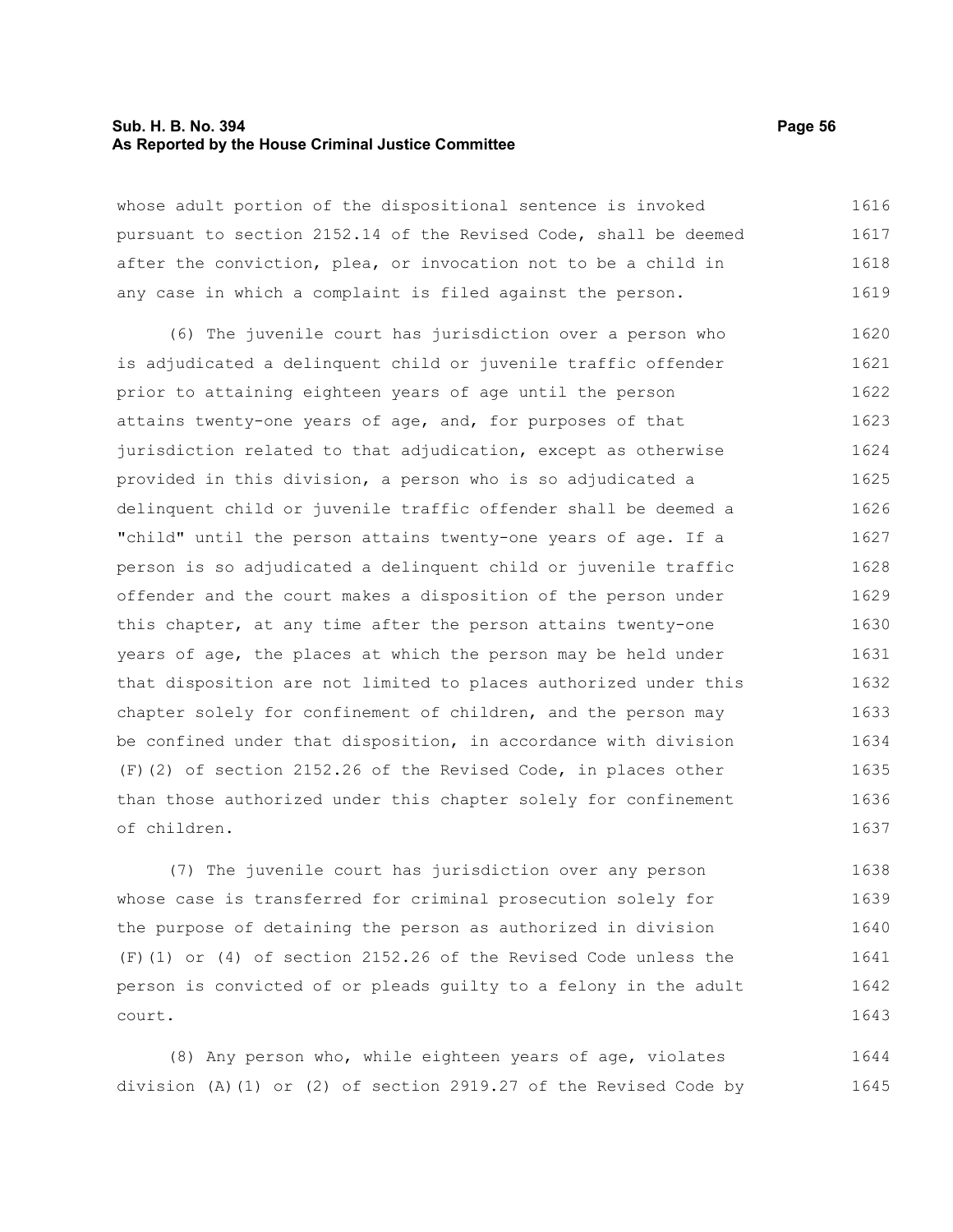### **Sub. H. B. No. 394 Page 57 As Reported by the House Criminal Justice Committee**

violating a protection order issued or consent agreement approved under section 2151.34 or 3113.31 of the Revised Code shall be considered a child for the purposes of that violation of section 2919.27 of the Revised Code. 1646 1647 1648 1649

(D) "Community corrections facility," "public safety beds," "release authority," and "supervised release" have the same meanings as in section 5139.01 of the Revised Code. 1650 1651 1652

(E) "Delinquent child" includes any of the following:

(1) Any child, except a juvenile traffic offender, who violates any law of this state or the United States, or any ordinance of a political subdivision of the state, that would be an offense if committed by an adult; 1654 1655 1656 1657

(2) Any child who violates any lawful order of the court made under this chapter, including a child who violates a court order regarding the child's prior adjudication as an unruly child for being an habitual truant; 1658 1659 1660 1661

(3) Any child who violates any lawful order of the court made under Chapter 2151. of the Revised Code other than an order issued under section 2151.87 of the Revised Code; 1662 1663 1664

(4) Any child who violates division (C) of section 2907.39, division (A) of section 2923.211, or division (C)(1) or (D) of section 2925.55 of the Revised Code. 1665 1666 1667

(F) "Discretionary serious youthful offender" means a person who is eligible for a discretionary SYO and who is not transferred to adult court under a mandatory or discretionary transfer. 1668 1669 1670 1671

(G) "Discretionary SYO" means a case in which the juvenile court, in the juvenile court's discretion, may impose a serious 1672 1673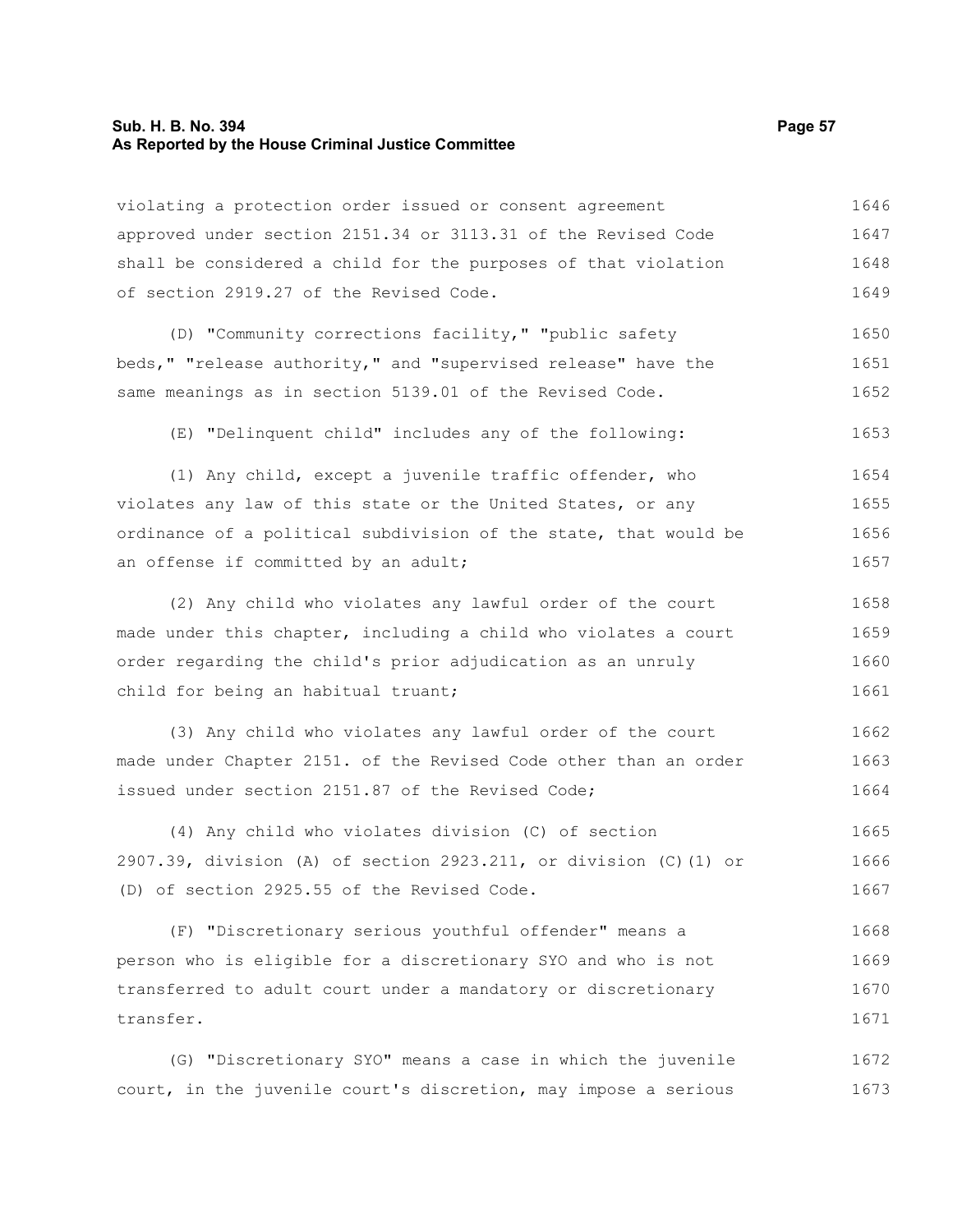youthful offender disposition under section 2152.13 of the

| Revised Code.                                                    | 1675 |
|------------------------------------------------------------------|------|
| (H) "Discretionary transfer" means that the juvenile court       | 1676 |
| has discretion to transfer a case for criminal prosecution under | 1677 |
| division (B) of section 2152.12 of the Revised Code.             | 1678 |
| (I) "Drug abuse offense," "felony drug abuse offense," and       | 1679 |
| "minor drug possession offense" have the same meanings as in     | 1680 |
| section 2925.01 of the Revised Code.                             | 1681 |
| (J) "Electronic monitoring" and "electronic monitoring           | 1682 |
| device" have the same meanings as in section 2929.01 of the      | 1683 |
| Revised Code.                                                    | 1684 |
| (K) "Economic loss" means any economic detriment suffered        | 1685 |
| by a victim of a delinquent act or juvenile traffic offense as a | 1686 |
| direct and proximate result of the delinquent act or juvenile    | 1687 |
| traffic offense and includes any loss of income due to lost time | 1688 |
| at work because of any injury caused to the victim and any       | 1689 |
| property loss, medical cost, or funeral expense incurred as a    | 1690 |
| result of the delinquent act or juvenile traffic offense.        | 1691 |
| "Economic loss" does not include non-economic loss or any        | 1692 |
| punitive or exemplary damages.                                   | 1693 |
| (L) "Firearm" has the same meaning as in section 2923.11         | 1694 |
| of the Revised Code.                                             | 1695 |
| (M) "Intellectual disability" has the same meaning as in         | 1696 |
| section 5123.01 of the Revised Code.                             | 1697 |
| (N) "Juvenile traffic offender" means any child who              | 1698 |
| violates any traffic law, traffic ordinance, or traffic          | 1699 |
| requlation of this state, the United States, or any political    | 1700 |
| subdivision of this state, other than a resolution, ordinance,   | 1701 |
| or regulation of a political subdivision of this state the       | 1702 |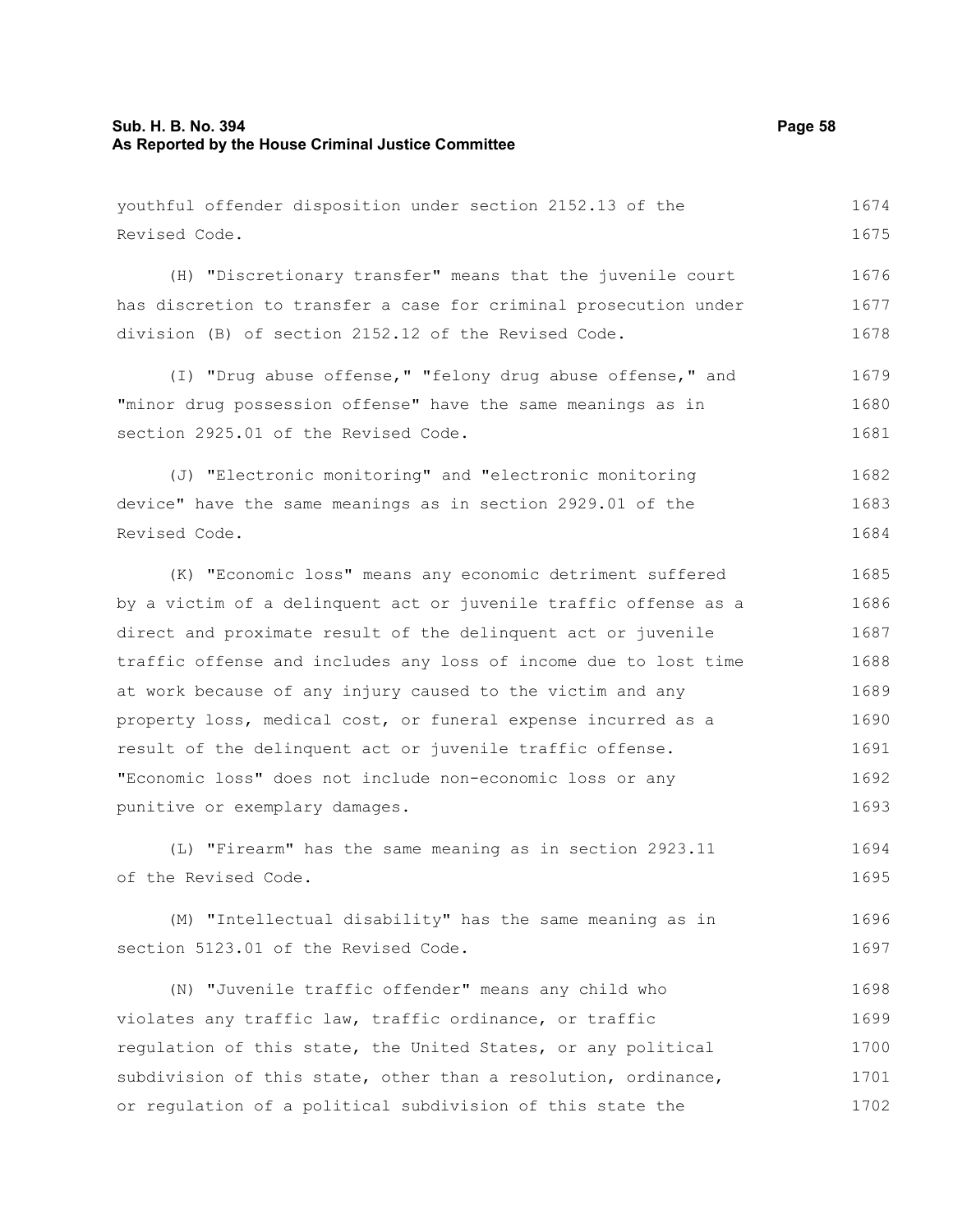violation of which is required to be handled by a parking violations bureau or a joint parking violations bureau pursuant to Chapter 4521. of the Revised Code. 1703 1704 1705

(O) A "legitimate excuse for absence from the public school the child is supposed to attend" has the same meaning as in section 2151.011 of the Revised Code. 1706 1707 1708

(P) "Mandatory serious youthful offender" means a personwho is eligible for a mandatory SYO and who is not transferred to adult court under a mandatory or discretionary transfer and also includes, for purposes of imposition of a mandatory seriousyouthful dispositional sentence under section 2152.13 of the Revised Code, a person upon whom a juvenile court is required to impose such a sentence mandatory serious youthful offender disposition under division (B)(3) of section 2152.121 of the Revised Code. 1709 1710 1711 1712 1713 1714 1715 1716 1717

(Q) "Mandatory SYO" means a case in which the juvenile court is required to impose a mandatory serious youthful offender disposition under section 2152.13 of the Revised Code. 1718 1719 1720

(R) "Mandatory transfer" means that a case is required to be transferred for criminal prosecution under division (A) of section 2152.12 of the Revised Code. 1721 1722 1723

 $(5)$  (R) "Mental illness" has the same meaning as in section 5122.01 of the Revised Code. 1724 1725

(T) (S) "Monitored time" and "repeat violent offender" have the same meanings as in section 2929.01 of the Revised Code. 1726 1727 1728

(U) (T) "Of compulsory school age" has the same meaning as in section 3321.01 of the Revised Code. 1729 1730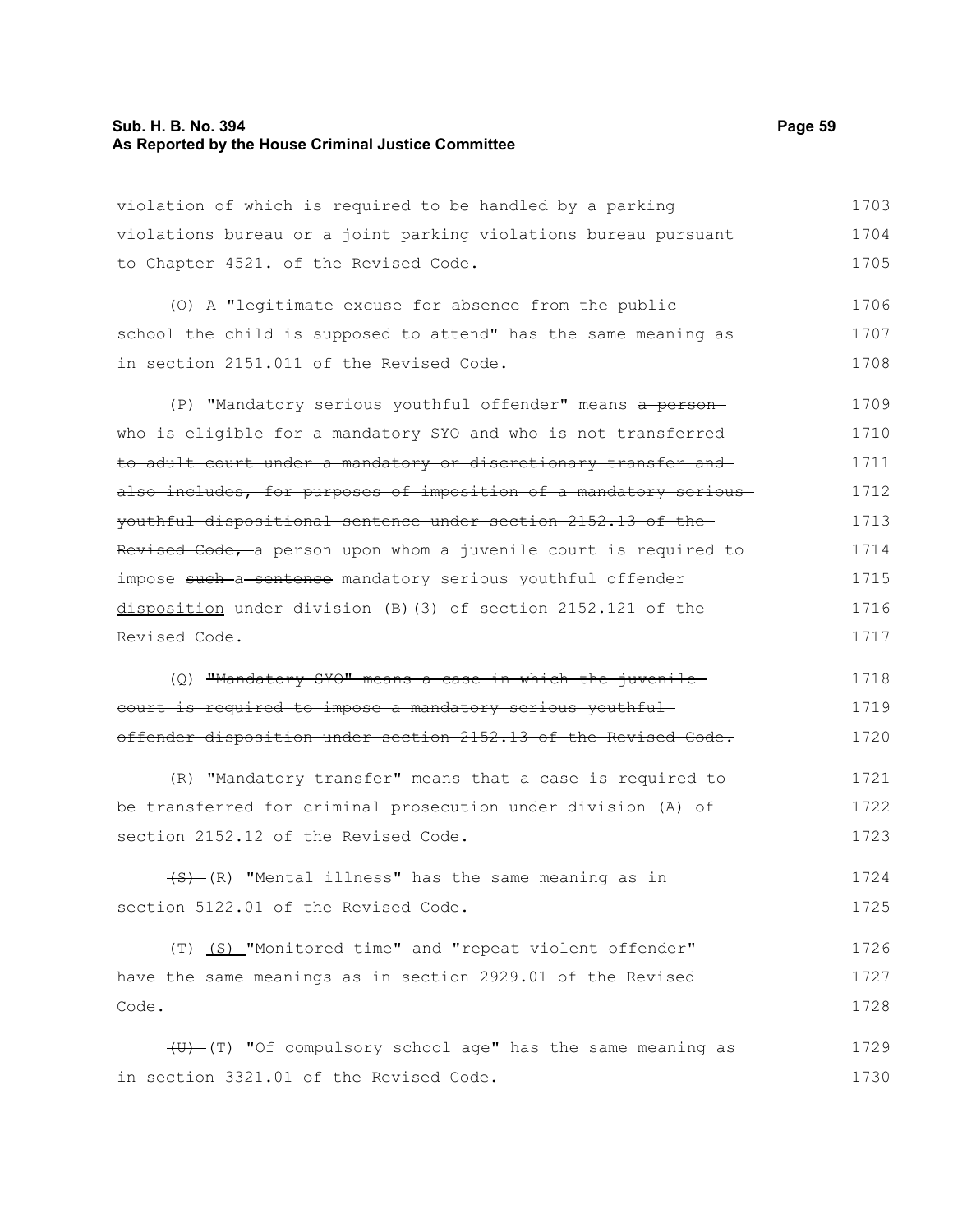## **Sub. H. B. No. 394 Page 60 As Reported by the House Criminal Justice Committee**

| $\overline{(V) - (U)}$ "Public record" has the same meaning as in section | 1731 |
|---------------------------------------------------------------------------|------|
| 149.43 of the Revised Code.                                               | 1732 |
| (W) (V) "Serious youthful offender" means a person who is                 | 1733 |
| eligible for a mandatory SYO or discretionary SYO but who is not          | 1734 |
| transferred to adult court under a mandatory or discretionary             | 1735 |
| transfer and also includes, for purposes of imposition of a               | 1736 |
| mandatory serious youthful dispositional sentence under section           | 1737 |
| $2152.13$ of the Revised Code, a person upon whom a juvenile court        | 1738 |
| is required to impose such a sentence mandatory serious youthful          | 1739 |
| offender disposition under division (B) (3) of section 2152.121           | 1740 |
| of the Revised Code.                                                      | 1741 |
| (X) (W) "Sexually oriented offense," "juvenile offender                   | 1742 |
| registrant," "child-victim oriented offense," "tier I sex                 | 1743 |
| offender/child-victim offender," "tier II sex offender/child-             | 1744 |
| victim offender," "tier III sex offender/child-victim offender,"          | 1745 |
| and "public registry-qualified juvenile offender registrant"              | 1746 |
| have the same meanings as in section 2950.01 of the Revised               | 1747 |
| Code.                                                                     | 1748 |
| $\frac{49}{4}$ (X) "Traditional juvenile" means a case that is not        | 1749 |
| transferred to adult court under a mandatory or discretionary             | 1750 |
| transfer, that is eligible for a disposition under sections               | 1751 |
| 2152.16, 2152.17, 2152.19, and 2152.20 of the Revised Code, and           | 1752 |
| that is not eligible for a disposition under section 2152.13 of           | 1753 |
| the Revised Code.                                                         | 1754 |
| $\overline{2}$ (Y) "Transfer" means the transfer for criminal             | 1755 |
| prosecution of a case involving the alleged commission by a               | 1756 |
| child of an act that would be an offense if committed by an               | 1757 |
| adult from the juvenile court to the appropriate court that has           | 1758 |
| jurisdiction of the offense.                                              | 1759 |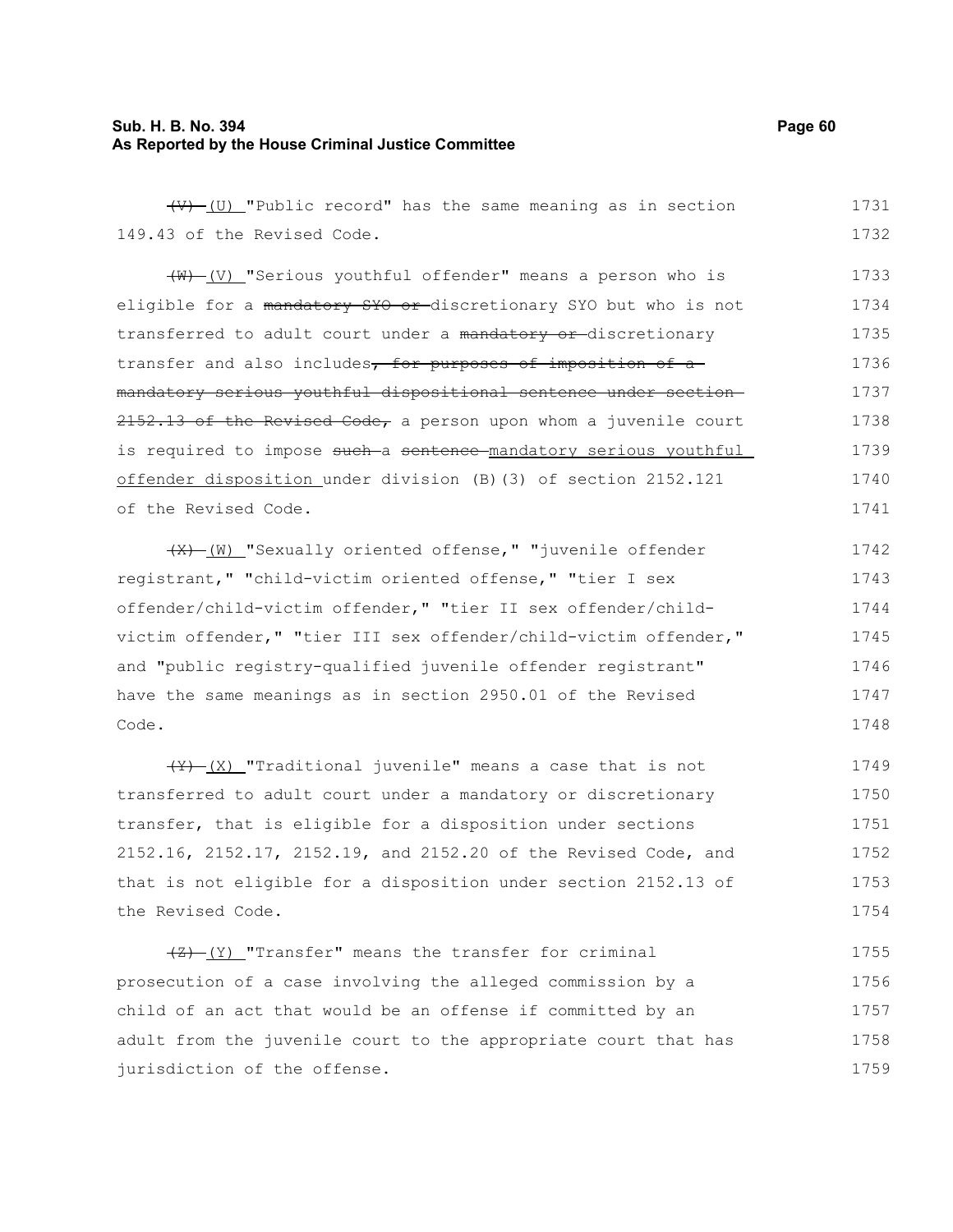## **Sub. H. B. No. 394 Page 61 As Reported by the House Criminal Justice Committee**

 $\overline{(AA)}$  (Z) "Category one offense" means any of the following: (1) A violation of section 2903.01 or 2903.02 of the Revised Code; (2) A violation of section 2923.02 of the Revised Code involving an attempt to commit aggravated murder or murder. (BB) (AA) "Category two offense" means any of the following: (1) A violation of section 2903.03, 2905.01, 2907.02, 2909.02, 2911.01, or 2911.11 of the Revised Code; (2) A violation of section 2903.04 of the Revised Code that is a felony of the first degree; (3) A violation of section 2907.12 of the Revised Code as it existed prior to September 3, 1996. (CC) (BB) "Non-economic loss" means nonpecuniary harm suffered by a victim of a delinquent act or juvenile traffic offense as a result of or related to the delinquent act or juvenile traffic offense, including, but not limited to, pain and suffering; loss of society, consortium, companionship, care, assistance, attention, protection, advice, guidance, counsel, instruction, training, or education; mental anguish; and any other intangible loss. **Sec. 2152.10.** (A) A child who is alleged to be a delinquent child is eligible for mandatory transfer and shall be transferred as provided in section 2152.12 of the Revised Code in any of if the following circumstances:  $(1)$  The-child is charged with a category one offense aggravated murder in violation of section 2903.01 of the Revised 1760 1761 1762 1763 1764 1765 1766 1767 1768 1769 1770 1771 1772 1773 1774 1775 1776 1777 1778 1779 1780 1781 1782 1783 1784 1785 1786 1787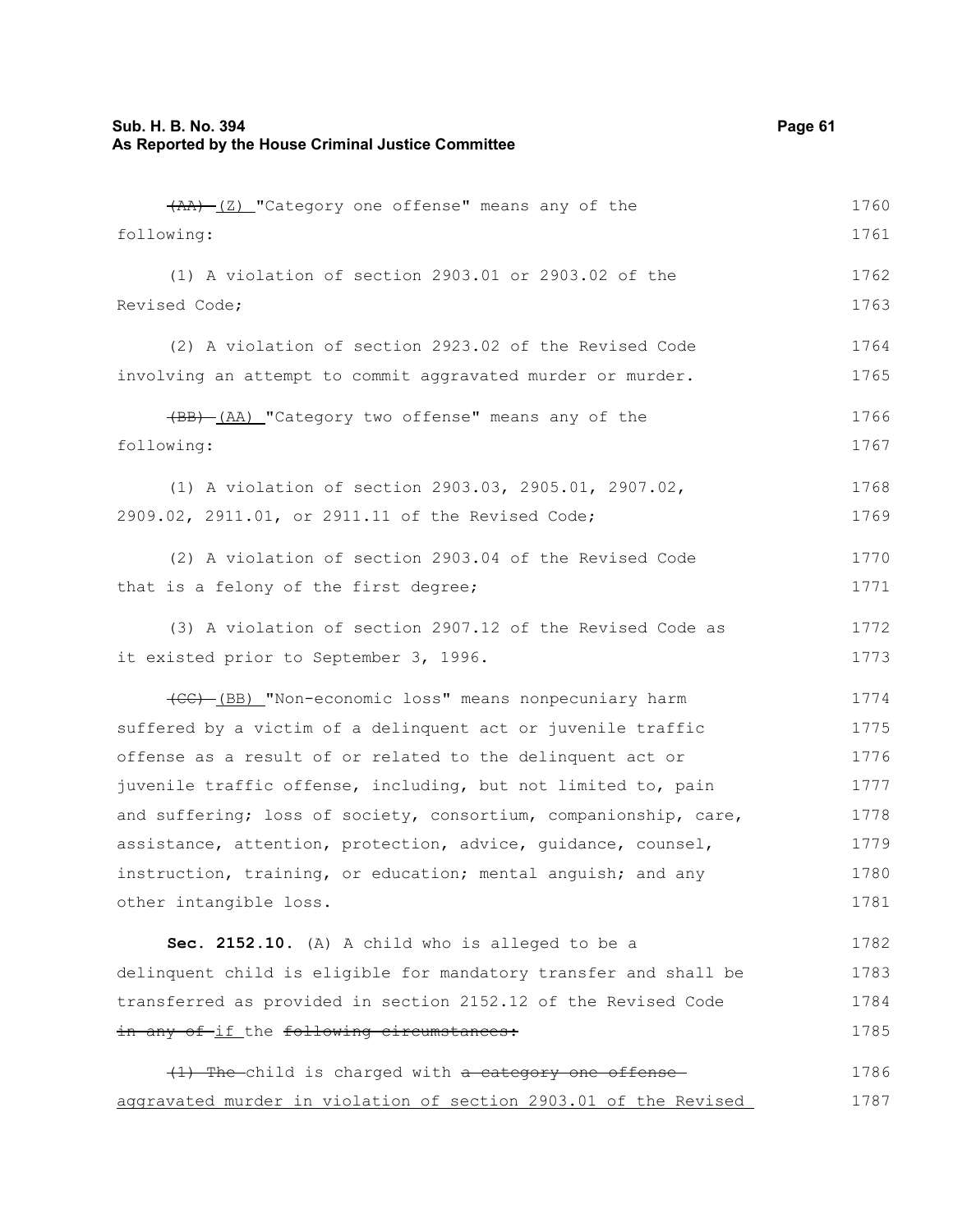## **Sub. H. B. No. 394 Page 62 As Reported by the House Criminal Justice Committee**

| Code and either of the following apply:                                    | 1788 |
|----------------------------------------------------------------------------|------|
| (a) The the child was sixteen years of age or older at the                 | 1789 |
| time of the act charged.                                                   | 1790 |
| (b) The child was fourteen or fifteen years of age at the                  | 1791 |
| <u>time of the act charged and previously was adjudicated a-</u>           | 1792 |
| delinquent child for committing an act that is a category one or-          | 1793 |
| category two offense and was committed to the legal custody of-            | 1794 |
| the department of youth services upon the basis of that-                   | 1795 |
| <del>adjudication.</del>                                                   | 1796 |
| (2) The child is charged with a category two offense,                      | 1797 |
| other than a violation of section 2905.01 of the Revised Code, -           | 1798 |
| the child was sixteen years of age or older at the time of the-            | 1799 |
| commission of the act charged, and either or both of the-                  | 1800 |
| following apply:                                                           | 1801 |
| (a) The child previously was adjudicated a delinquent                      | 1802 |
| child for committing an act that is a category one or a category-          | 1803 |
| <del>two offense and was committed to the legal custody of the-</del>      | 1804 |
| <del>department of youth services on the basis of that adjudication.</del> | 1805 |
| (b) The child is alleged to have had a firearm on or about                 | 1806 |
| the child's person or under the child's control while committing           | 1807 |
| the act charged and to have displayed the firearm, brandished-             | 1808 |
| the firearm, indicated possession of the firearm, or used the-             | 1809 |
| firearm to facilitate the commission of the act charged.                   | 1810 |
| $(3)$ Division $(A)$ $(2)$ of section 2152.12 of the Revised Code-         | 1811 |
| <del>applies.</del>                                                        | 1812 |
| (B) Unless the child is subject to mandatory transfer, if                  | 1813 |
| a child is fourteen years of age or older at the time of the act           | 1814 |
| charged and if the child is charged with an act that would be a            | 1815 |
| felony if committed by an adult, the child is eligible for                 | 1816 |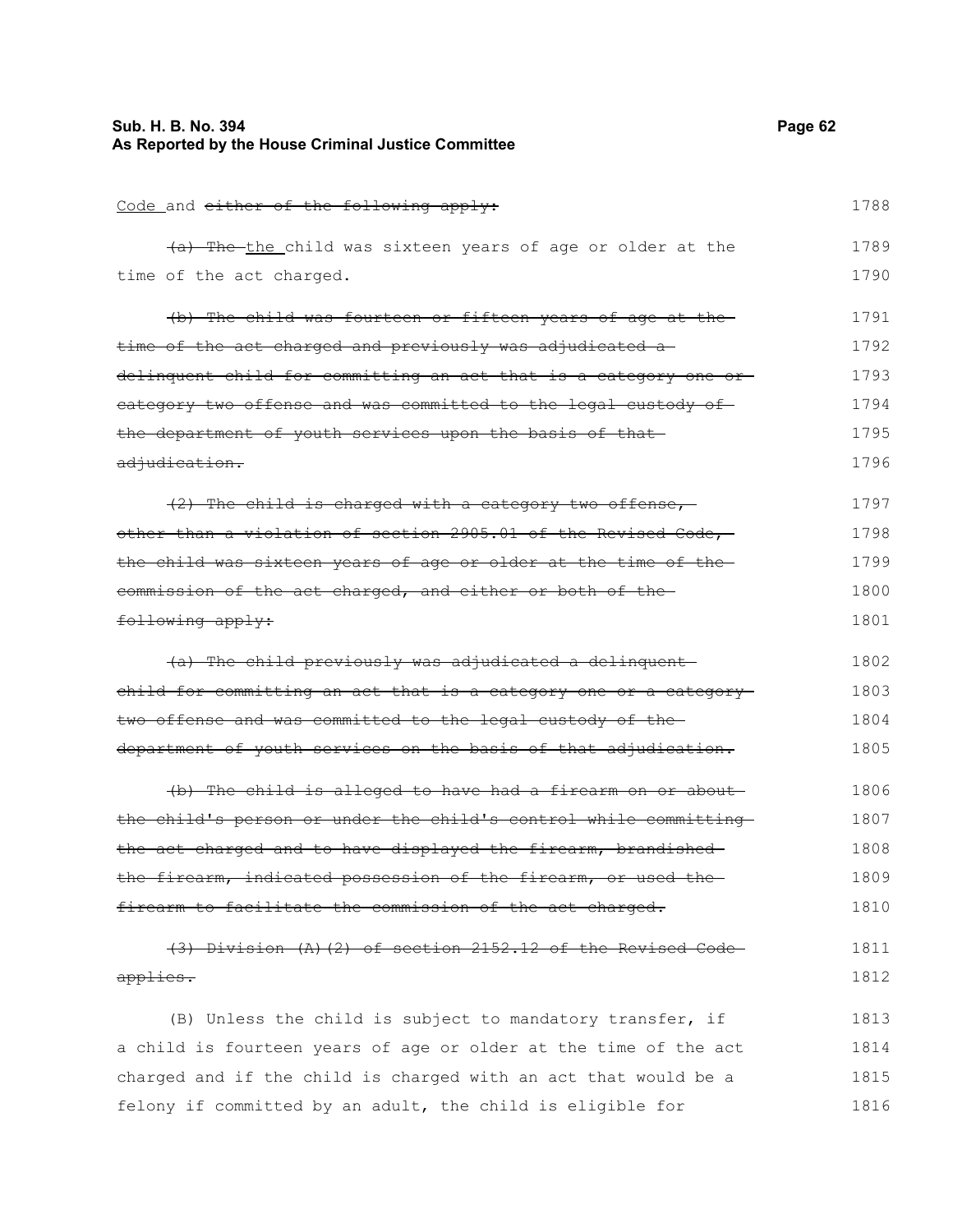### **Sub. H. B. No. 394 Page 63 As Reported by the House Criminal Justice Committee**

discretionary transfer to the appropriate court for criminal prosecution. In determining whether to transfer the child for criminal prosecution, the juvenile court shall follow the procedures in-section 2152.12 of the Revised Code this chapter. If the court does not transfer the child and if the court adjudicates the child to be a delinquent child for the act charged, the court shall issue an order of disposition in accordance with section 2152.11 of the Revised Code this chapter. 1817 1818 1819 1820 1821 1822 1823 1824 1825

**Sec. 2152.11.** (A) A child who is adjudicated a delinquent child for committing an act that would be a felony if committed by an adult is eligible for a particular type of disposition under this section if the child was not transferred under section 2152.12 of the Revised Code. If the complaint, indictment, or information charging the act includes one or more of the following factors, the act is considered to be enhanced, and the child is eligible for a more restrictive disposition under this section: 1826 1827 1828 1829 1830 1831 1832 1833 1834

(1) The act charged against the child would be an offense of violence if committed by an adult.

(2) During the commission of the act charged, the child used a firearm, displayed a firearm, brandished a firearm, or indicated that the child possessed a firearm and actually possessed a firearm. 1837 1838 1839 1840

(3) The child previously was admitted to a department of youth services facility for the commission of an act that would have been aggravated murder, murder, a felony of the first or second degree if committed by an adult, or an act that would have been a felony of the third degree and an offense of violence if committed by an adult. 1841 1842 1843 1844 1845 1846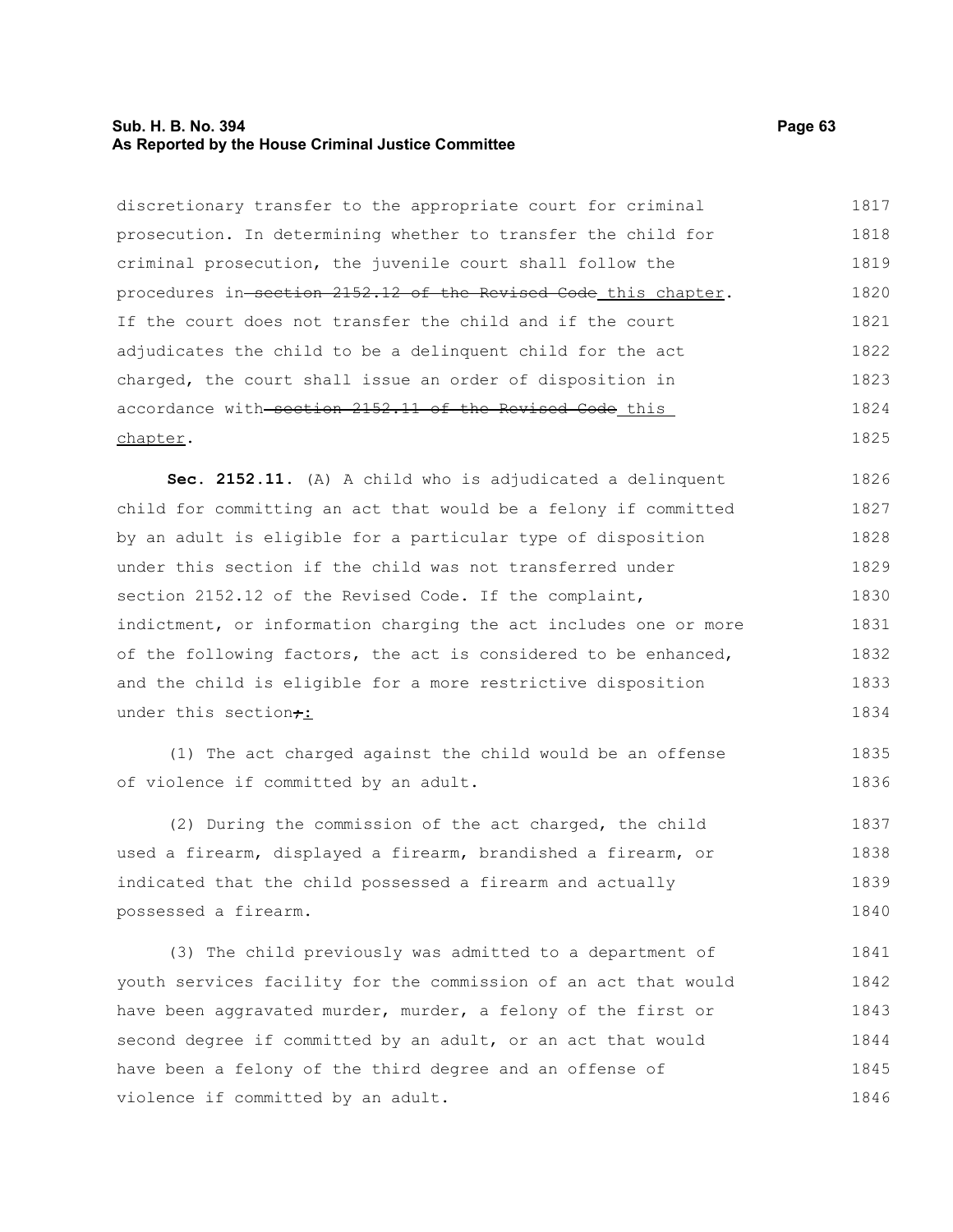### **Sub. H. B. No. 394 Page 64 As Reported by the House Criminal Justice Committee**

(B) If a child is adjudicated a delinquent child for committing an act that would be aggravated murder- $o$ r, murder, attempted aggravated murder, or attempted murder if committed by an adult, the child is eligible for whichever-either of the following-is appropriate: (1) Mandatory Discretionary SYO, if the act allegedly was committed when the child was fourteen or fifteen ten years of age or older; (2) Discretionary SYO, if the act was committed when the child was ten, eleven, twelve, or thirteen years of age; (3) Traditional juvenile, if divisions division (B)(1) and  $(2)$  of this section  $do$  does not apply. (C) If a child is adjudicated a delinquent child for committing an act that would be attempted aggravated murder or attempted murder if committed by an adult, the child is eligible for whichever of the following is appropriate: (1) Mandatory SYO, if the act allegedly was committed when the child was fourteen or fifteen years of age; (2) Discretionary SYO, if the act was committed when the child was ten, eleven, twelve, or thirteen years of age; 1847 1848 1849 1850 1851 1852 1853 1854 1855 1856 1857 1858 1859 1860 1861 1862 1863 1864 1865 1866

(3) Traditional juvenile, if divisions (C)(1) and (2) of this section do not apply. 1867 1868

(D) If a child is adjudicated a delinquent child for committing an act that would be a felony of the first degree if committed by an adult, the child is eligible for whichevereither of the following-is appropriate: 1869 1870 1871 1872

(1) Mandatory SYO, if the act allegedly was committed when the child was sixteen or seventeen years of age, and the act is-1873 1874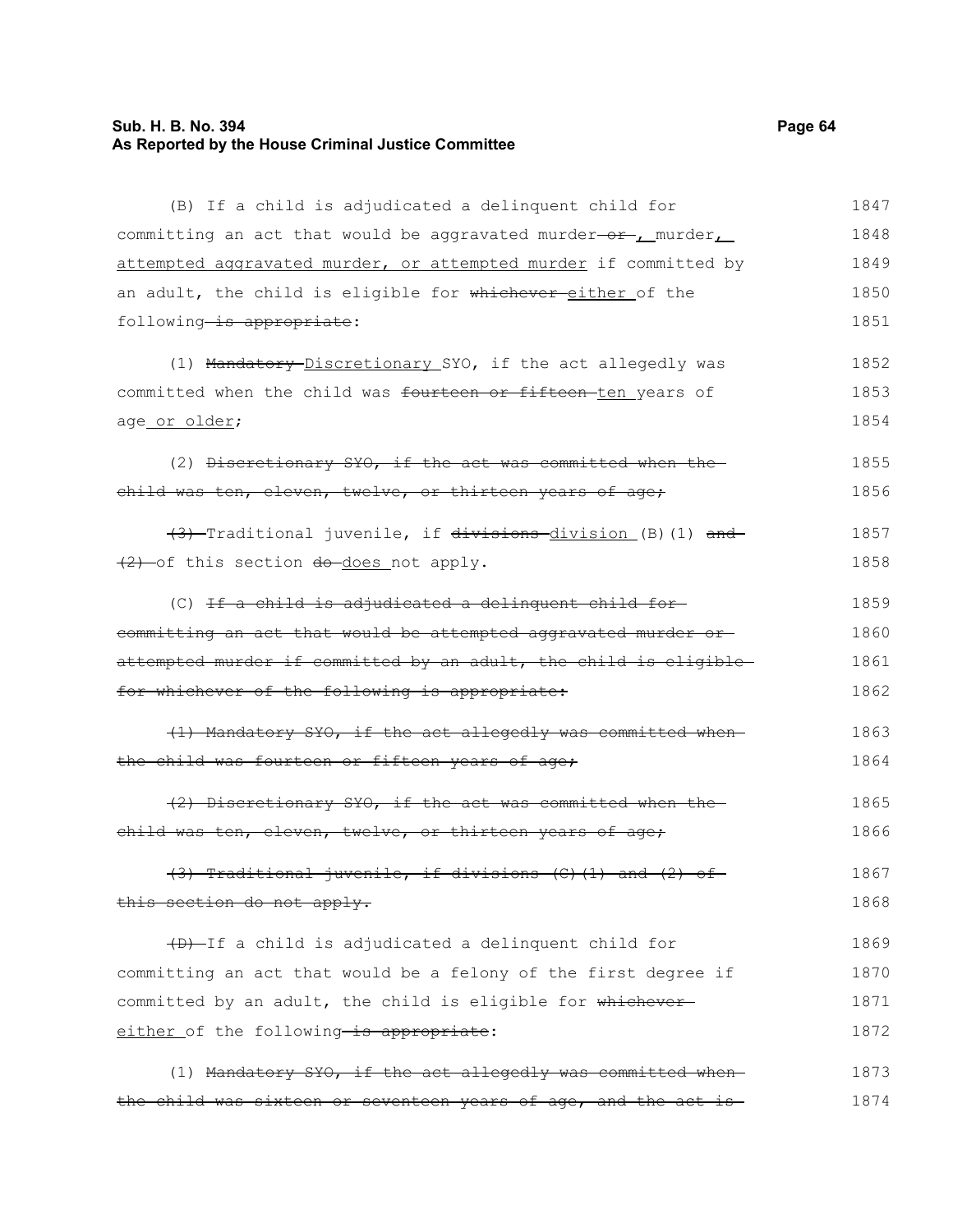## **Sub. H. B. No. 394 Page 65 As Reported by the House Criminal Justice Committee**

| enhanced by the factors described in division (A)(1) and either-            | 1875 |
|-----------------------------------------------------------------------------|------|
| division (A)(2) or (3) of this section;                                     | 1876 |
| (2) Discretionary SYO, if any of the following applies:                     | 1877 |
| (a) The act allegedly was committed when the child was                      | 1878 |
| sixteen or seventeen-ten years of age_or older, and-division (D)            | 1879 |
| (1) of this section does not apply the act is enhanced by the               | 1880 |
| factors described in division (A) (1) of this section and either            | 1881 |
| division (A)(2) or (3) of this section.                                     | 1882 |
| (b) The act was committed when the child was fourteen or                    | 1883 |
| <del>fifteen years of age.</del>                                            | 1884 |
| (e) The act was committed when the child was twelve or-                     | 1885 |
| thirteen years of age, and the act is enhanced by any factor                | 1886 |
| described in division $(A)$ $(1)$ , $(2)$ , or $(3)$ of this section.       | 1887 |
| (d) The act was committed when the child was ten or eleven-                 | 1888 |
| years of age, and the act is enhanced by the factors described-             | 1889 |
| in division (A)(1) and either division (A)(2) or (3) of this-               | 1890 |
| <del>section.</del>                                                         | 1891 |
| (3) (2) Traditional juvenile, if divisions (D) division                     | 1892 |
| (C)(1) and (2) of this section do does not apply.                           | 1893 |
| $\frac{1}{12}$ (D) If a child is adjudicated a delinquent child for         | 1894 |
| committing an act that would be a felony of the second degree if            | 1895 |
| committed by an adult, the child is eligible for whichever of               | 1896 |
| the following is appropriate:                                               | 1897 |
| (1) Discretionary SYO, if the act was committed when the                    | 1898 |
| child was fourteen, fifteen, sixteen, or seventeen years of age;            | 1899 |
| (2) Discretionary SYO, if the act was committed when the                    | 1900 |
| child was twelve or thirteen years of age, and the act is                   | 1901 |
| enhanced by any factor described in division $(A)$ $(1)$ , $(2)$ , or $(3)$ | 1902 |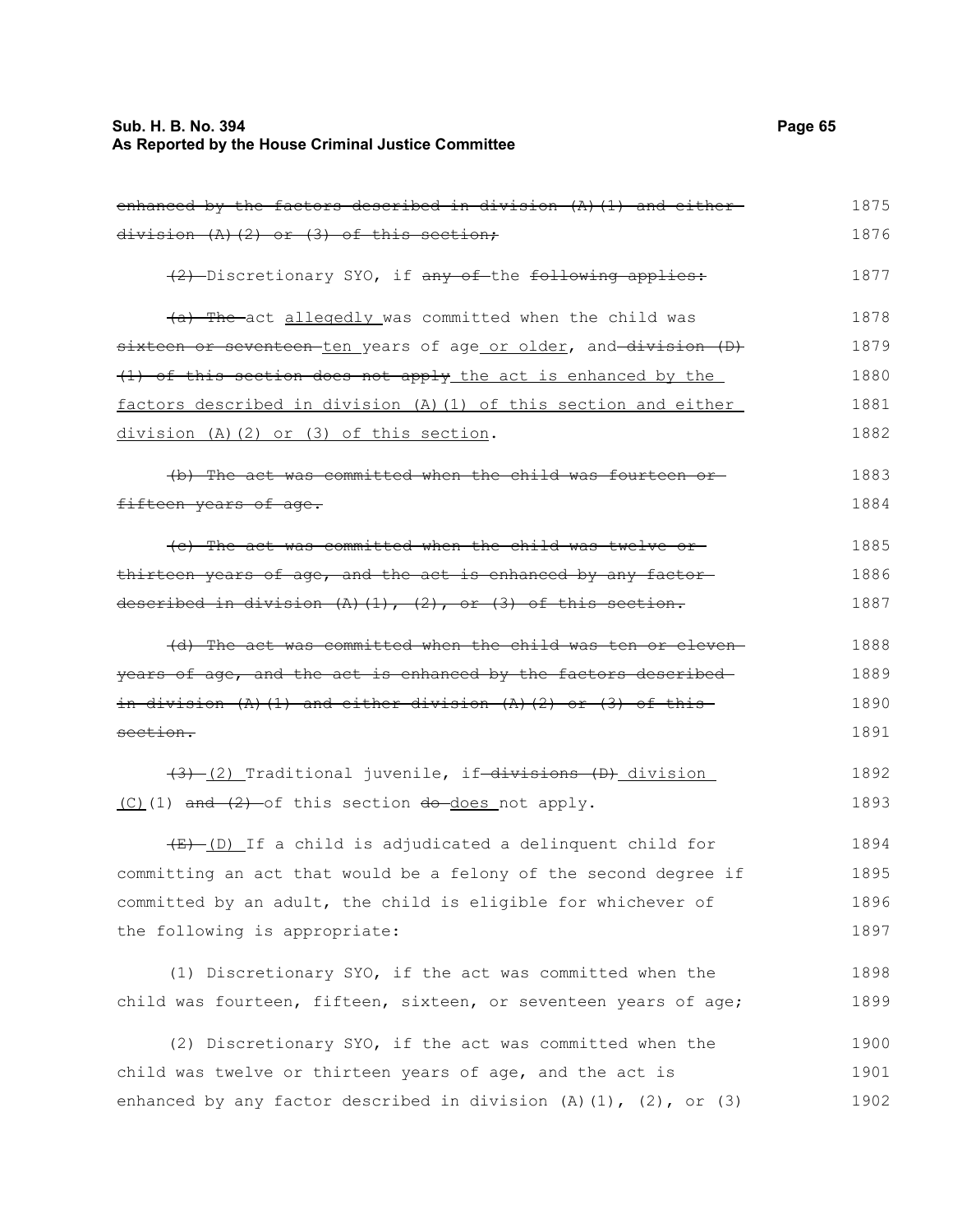#### **Sub. H. B. No. 394 Page 66 As Reported by the House Criminal Justice Committee** of this section; (3) Traditional juvenile, if divisions  $\overline{E}$  (D)(1) and (2) of this section do not apply.  $(F)$  (E) If a child is adjudicated a delinquent child for committing an act that would be a felony of the third degree if committed by an adult, the child is eligible for whichever of the following is appropriate: (1) Discretionary SYO, if the act was committed when the child was sixteen or seventeen years of age; (2) Discretionary SYO, if the act was committed when the child was fourteen or fifteen years of age, and the act is enhanced by any factor described in division  $(A)$   $(1)$ ,  $(2)$ , or  $(3)$ of this section; (3) Traditional juvenile, if divisions  $\overline{F}(E)(1)$  and (2) of this section do not apply.  $\overline{f}$  (F) If a child is adjudicated a delinguent child for committing an act that would be a felony of the fourth or fifth degree if committed by an adult, the child is eligible for whichever of the following dispositions is appropriate: (1) Discretionary SYO, if the act was committed when the child was sixteen or seventeen years of age, and the act is enhanced by any factor described in division  $(A)$   $(1)$ ,  $(2)$ , or  $(3)$ of this section; (2) Traditional juvenile, if division  $\overline{(G)_{\Gamma} (1)}$  of this section does not apply. (H) The following table describes the dispositions that a juvenile court may impose on a delinquent child: 1903 1904 1905 1906 1907 1908 1909 1910 1911 1912 1913 1914 1915 1916 1917 1918 1919 1920 1921 1922 1923 1924 1925 1926 1927 1928 1929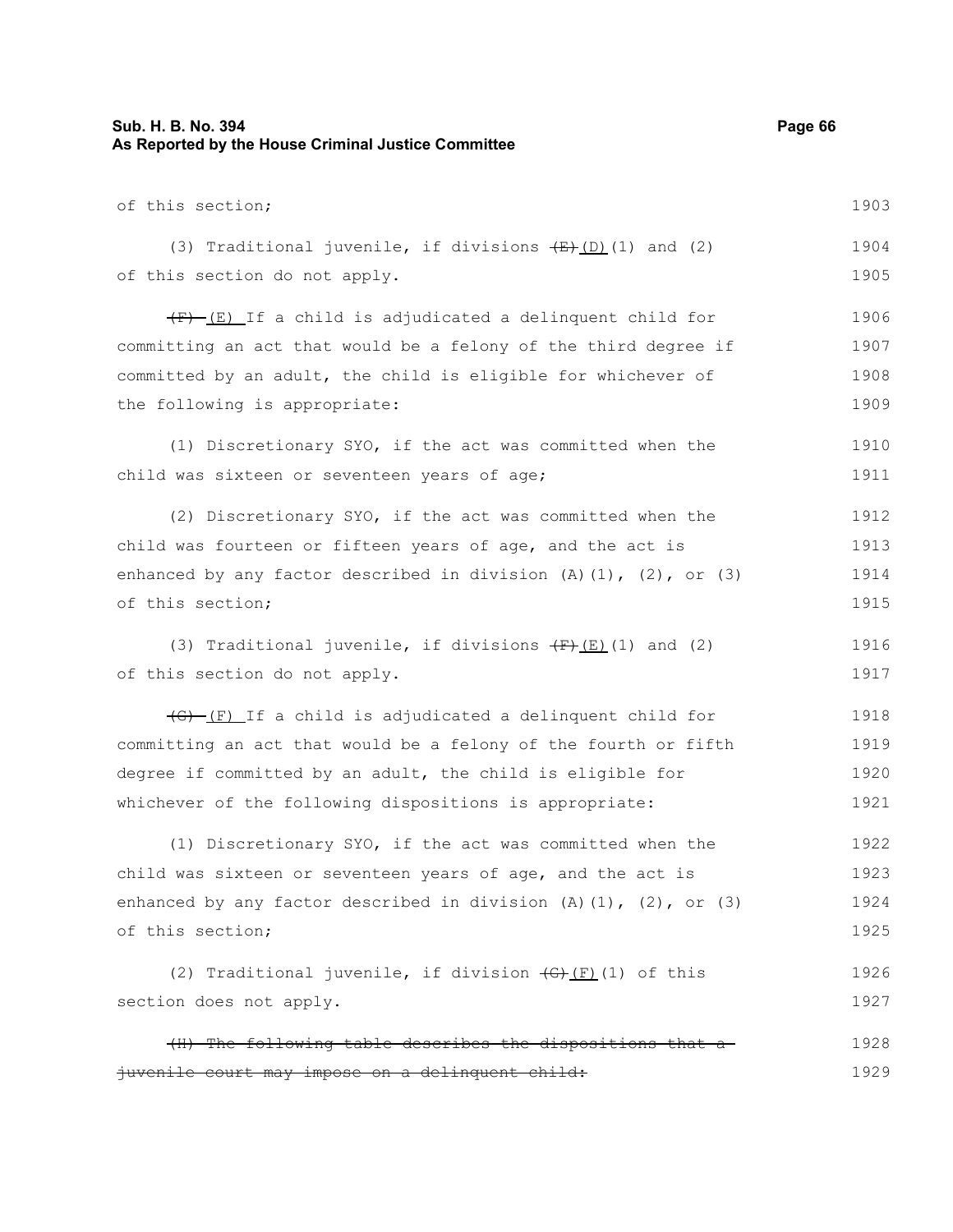# **Sub. H. B. No. 394 Page 67 As Reported by the House Criminal Justice Committee**

| - OFFENSE CATEGORY - AGE AGE                         |                                                           | $-AGE$                    | $-AGE$          | 1930 |
|------------------------------------------------------|-----------------------------------------------------------|---------------------------|-----------------|------|
|                                                      |                                                           |                           |                 | 1931 |
| Murder/aggravated murder - N/A MSYO, DSYO, DSYO,     |                                                           |                           |                 | 1932 |
|                                                      |                                                           | - <del>TJ - TJ - TJ</del> |                 | 1933 |
| Attempted murder/attempted - N/A - MSYO, DSYO, DSYO, |                                                           |                           |                 | 1934 |
| aggravated murder and the TJ TJ TJ TJ                |                                                           |                           |                 | 1935 |
| F1 (Enhanced by offense MSYO, DSYO, DSYO, DSYO,      |                                                           |                           |                 | 1936 |
| of violence factor and TJ TJ TJ TJ TJ                |                                                           |                           | $-\overline{+}$ | 1937 |
| either disposition                                   |                                                           |                           |                 | 1938 |
| firearm factor or previous                           |                                                           |                           |                 | 1939 |
| DYS admission factor)                                |                                                           |                           |                 | 1940 |
| F1 (Enhanced by any single DSYO, DSYO, DSYO, THJ     |                                                           |                           |                 | 1941 |
| or other combination of TJ TJ TJ                     |                                                           | -85                       |                 | 1942 |
| enhancement factors)                                 |                                                           |                           |                 | 1943 |
| F1 (Not enhanced) BSYO, BSYO, TJ T-                  |                                                           |                           |                 | 1944 |
|                                                      | $-\text{--}\text{--}\text{--}\text{--}\text{--}\text{--}$ |                           |                 | 1945 |
| F2 (Enhanced by any Table DSYO, DSYO, DSYO, TJ-      |                                                           |                           |                 | 1946 |
| enhancement factor) TJ TJ TJ TJ                      |                                                           |                           |                 | 1947 |
| F2 (Not enhanced) BSYO, BSYO, TJ                     |                                                           |                           | — <del>TJ</del> | 1948 |
|                                                      |                                                           |                           |                 | 1949 |
| F3 (Enhanced by any The DSYO, DSYO, TJ THE TH        |                                                           |                           |                 | 1950 |
| enhancement factor) TJ TJ                            |                                                           |                           |                 | 1951 |
| F3 (Not enhanced) BSYO, TJ TJ TJ TJ                  |                                                           |                           |                 | 1952 |
|                                                      | $-\frac{1}{1}$                                            |                           |                 | 1953 |
| F4 (Enhanced by any BSYO, TJ TJ TJ TJ                |                                                           |                           |                 | 1954 |
| enhancement factor) TJ                               |                                                           |                           |                 | 1955 |
| F4 (Not enhanced) -                                  | $T - T$                                                   |                           |                 | 1956 |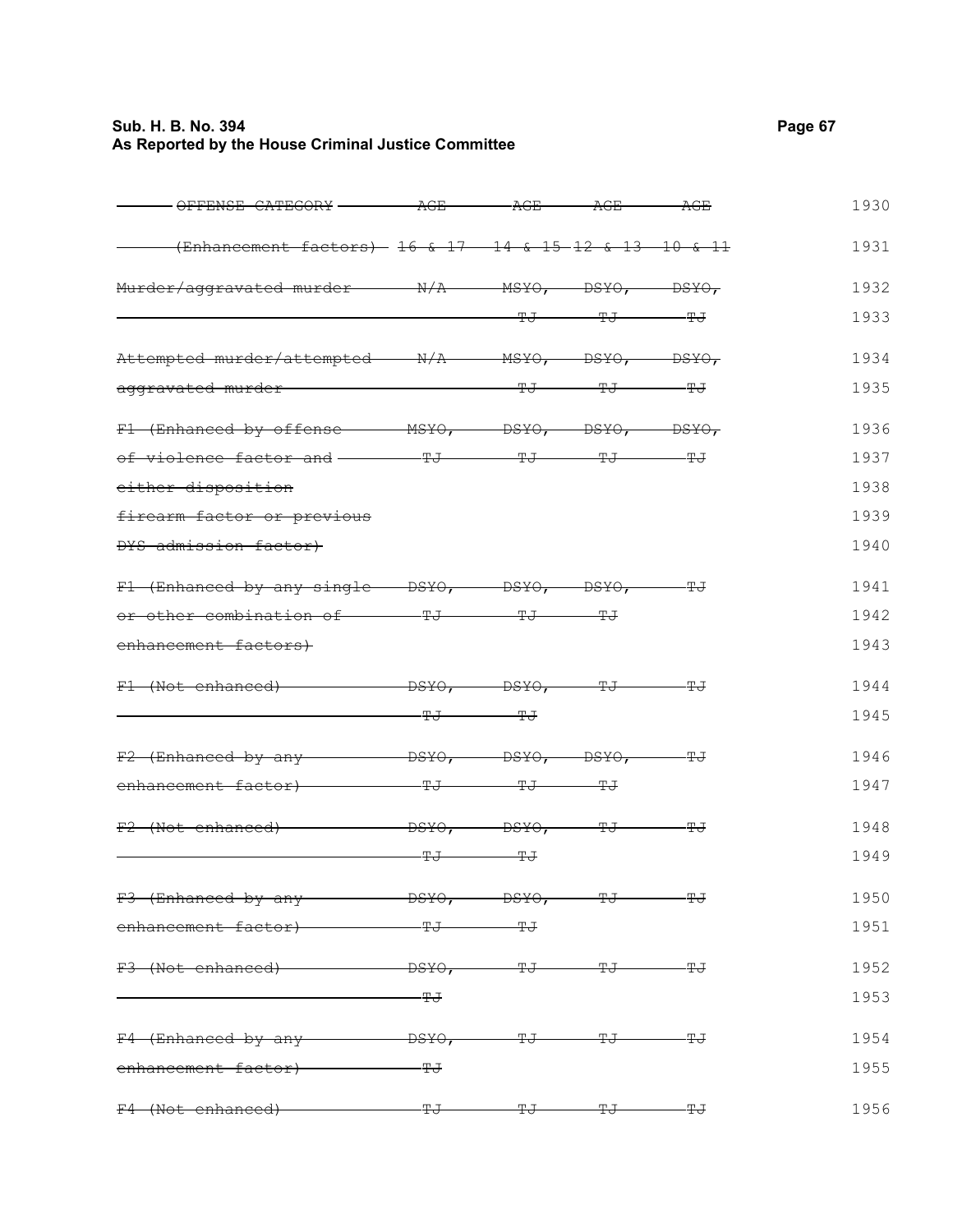## **Sub. H. B. No. 394 Page 68 As Reported by the House Criminal Justice Committee**

| F5 (Enhanced by any Tangle DSYO, TJ TJ TJ TJ                                |  |  | 1957 |
|-----------------------------------------------------------------------------|--|--|------|
| enhancement factor) - TJ                                                    |  |  | 1958 |
| $F5$ (Not enhanced) $TJ$ $TJ$ $TJ$ $TJ$ $TJ$                                |  |  | 1959 |
| (I) The table in division (H) of this section is for-                       |  |  | 1960 |
| illustrative purposes only. If the table conflicts with any                 |  |  | 1961 |
| provision of divisions $(A)$ to $(G)$ of this section, divisions $(A)$      |  |  | 1962 |
| to (G) of this section shall control.                                       |  |  | 1963 |
| (J) Key for table in division (H) of this section:                          |  |  | 1964 |
| (1) "Any enhancement factor" applies when the criteria-                     |  |  | 1965 |
| described in division $(A)$ $(1)$ , $(2)$ , or $(3)$ of this section apply. |  |  | 1966 |
| (2) The "disposition firearm factor" applies when the                       |  |  | 1967 |
| eriteria described in division $(A)$ (2) of this section apply.             |  |  | 1968 |
| (3) "DSYO" refers to discretionary serious youthful-                        |  |  | 1969 |
| offender disposition.                                                       |  |  | 1970 |
| (4) "F1" refers to an act that would be a felony of the                     |  |  | 1971 |
| first degree if committed by an adult.                                      |  |  | 1972 |
| (5) "F2" refers to an act that would be a felony of the                     |  |  | 1973 |
| second degree if committed by an adult.                                     |  |  | 1974 |
| (6) "F3" refers to an act that would be a felony of the-                    |  |  | 1975 |
| third degree if committed by an adult.                                      |  |  | 1976 |
| (7) "F4" refers to an act that would be a felony of the                     |  |  | 1977 |
| fourth degree if committed by an adult.                                     |  |  | 1978 |
| (8) "F5" refers to an act that would be a felony of the-                    |  |  | 1979 |
| fifth degree if committed by an adult.                                      |  |  | 1980 |
| (9) "MSYO" refers to mandatory serious youthful offender-                   |  |  | 1981 |
| disposition.                                                                |  |  | 1982 |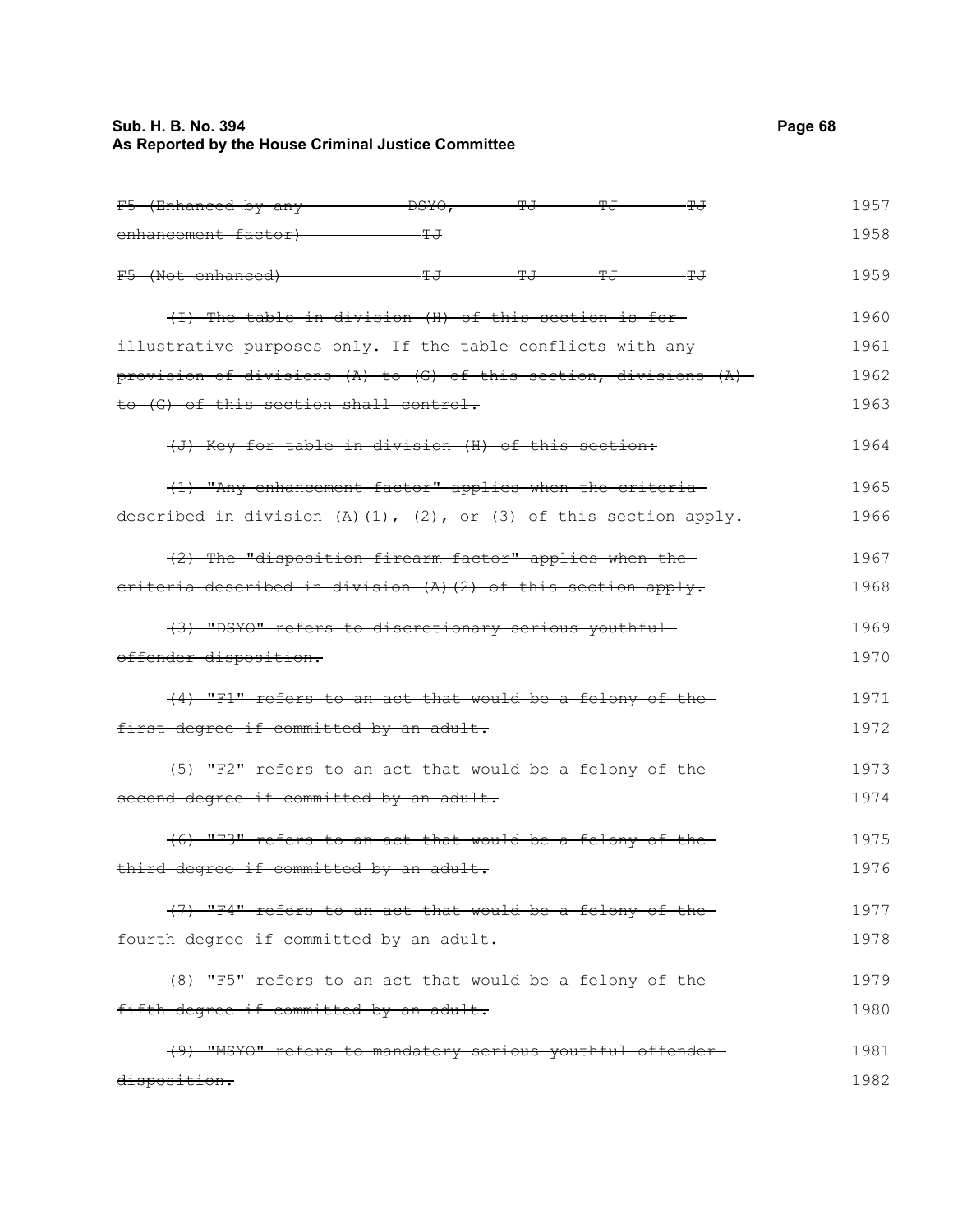## **Sub. H. B. No. 394 Page 69 As Reported by the House Criminal Justice Committee**

| (10) The "offense of violence factor" applies when the             | 1983 |
|--------------------------------------------------------------------|------|
| $criterion$ described in division $(A)$ (1) of this section apply. | 1984 |
| (11) The "previous DYS admission factor" applies when the          | 1985 |
| eriteria described in division (A) (3) of this section apply.      | 1986 |
| (12) "TJ" refers to traditional juvenile.                          | 1987 |
| Sec. 2152.12. (A) $(1)$ $(a)$ After a complaint has been filed     | 1988 |
| alleging that a child is a delinquent child for committing an      | 1989 |
| act that would be aggravated murder, murder, attempted-            | 1990 |
| aggravated murder, or attempted murder if committed by an adult,   | 1991 |
| the juvenile court at a hearing shall transfer the case if         | 1992 |
| either of the following applies:                                   | 1993 |
| (i) The child was sixteen or seventeen years of age at the         | 1994 |
| time of the act charged and there is probable cause to believe     | 1995 |
| that the child committed the act charged.                          | 1996 |
| (ii) The child was fourteen or fifteen years of age at the         | 1997 |
| time of the act charged, section 2152.10 of the Revised Code-      | 1998 |
| provides that the child is eligible for mandatory transfer, and    | 1999 |
| there is probable cause to believe that the child committed the-   | 2000 |
| act charged.                                                       | 2001 |
| (b) After a complaint has been filed alleging that a child-        | 2002 |
| is a delinquent child by reason of committing a category two-      | 2003 |
| offense, the juvenile court at a hearing shall transfer the case   | 2004 |
| if the child was sixteen or seventeen years of age at the time-    | 2005 |
| of the act charged and either of the following applies:            | 2006 |
| $(i)$ Division (A)(2)(a) of section 2152.10 of the Revised         | 2007 |
| Code requires the mandatory transfer of the case, and there is-    | 2008 |
| probable cause to believe that the child committed the act-        | 2009 |
| <del>charged.</del>                                                | 2010 |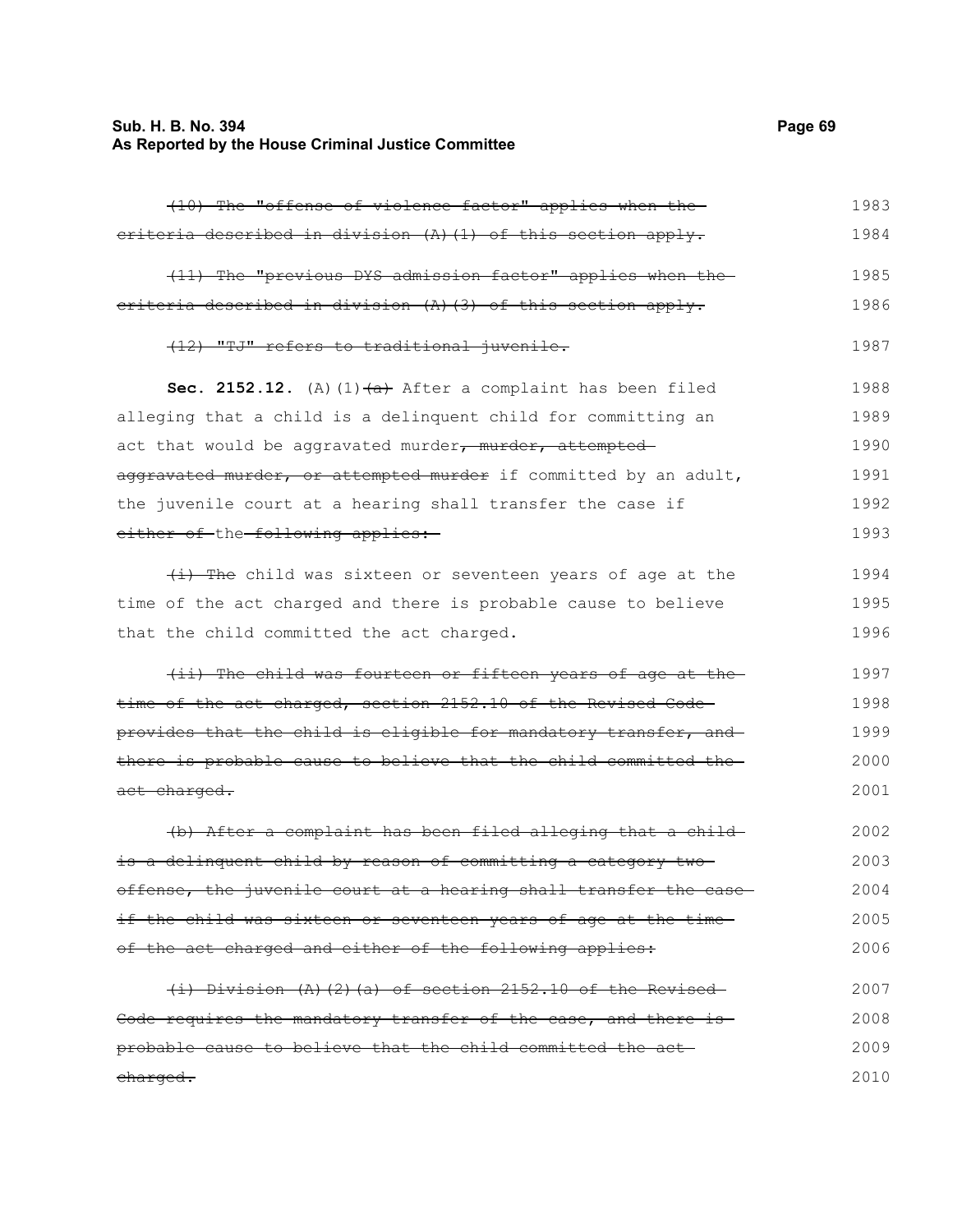### **Sub. H. B. No. 394 Page 70 As Reported by the House Criminal Justice Committee**

(ii) Division (A)(2)(b) of section 2152.10 of the Revised Code requires the mandatory transfer of the case, and there isprobable cause to believe that the child committed the act charged. (2) The juvenile court also shall transfer a case in the circumstances described in division (C)(5) of section 2152.02 of the Revised Code or if either of the following applies: (a) A complaint is filed against a child who is eligible for a discretionary transfer under section 2152.10 of the Revised Code and who previously was convicted of or pleaded guilty to a felony in a case that was transferred to a criminal court. (b) A complaint is filed against a child who is domiciled in another state alleging that the child is a delinguent childfor committing an act that would be a felony if committed by an adult, and, if the act charged had been committed in that otherstate, the child would be subject to criminal prosecution as anadult under the law of that other state without the need for a transfer of jurisdiction from a juvenile, family, or similar noncriminal court to a criminal court.  $(3)$ -If a complaint is filed against a child alleging that the child is a delinquent child and the case is transferred 2011 2012 2013 2014 2015 2016 2017 2018 2019 2020 2021 2022 2023 2024 2025 2026 2027 2028 2029 2030 2031 2032

pursuant to division (A)(1) $\left(\frac{a}{b}\right)\left(\frac{b}{c}\right)\left(\frac{c}{c}\right)$  (A)(1)  $\left(\frac{b}{c}\right)\left(\frac{c}{d}\right)$  of this section and if the child subsequently is convicted of or pleads guilty to an offense in that case, the sentence to be imposed or disposition to be made of the child shall be determined in accordance with section 2152.121 of the Revised Code. 2033 2034 2035 2036 2037

(B) Except as provided in division (A) of this section, after a complaint has been filed alleging that a child is a 2038 2039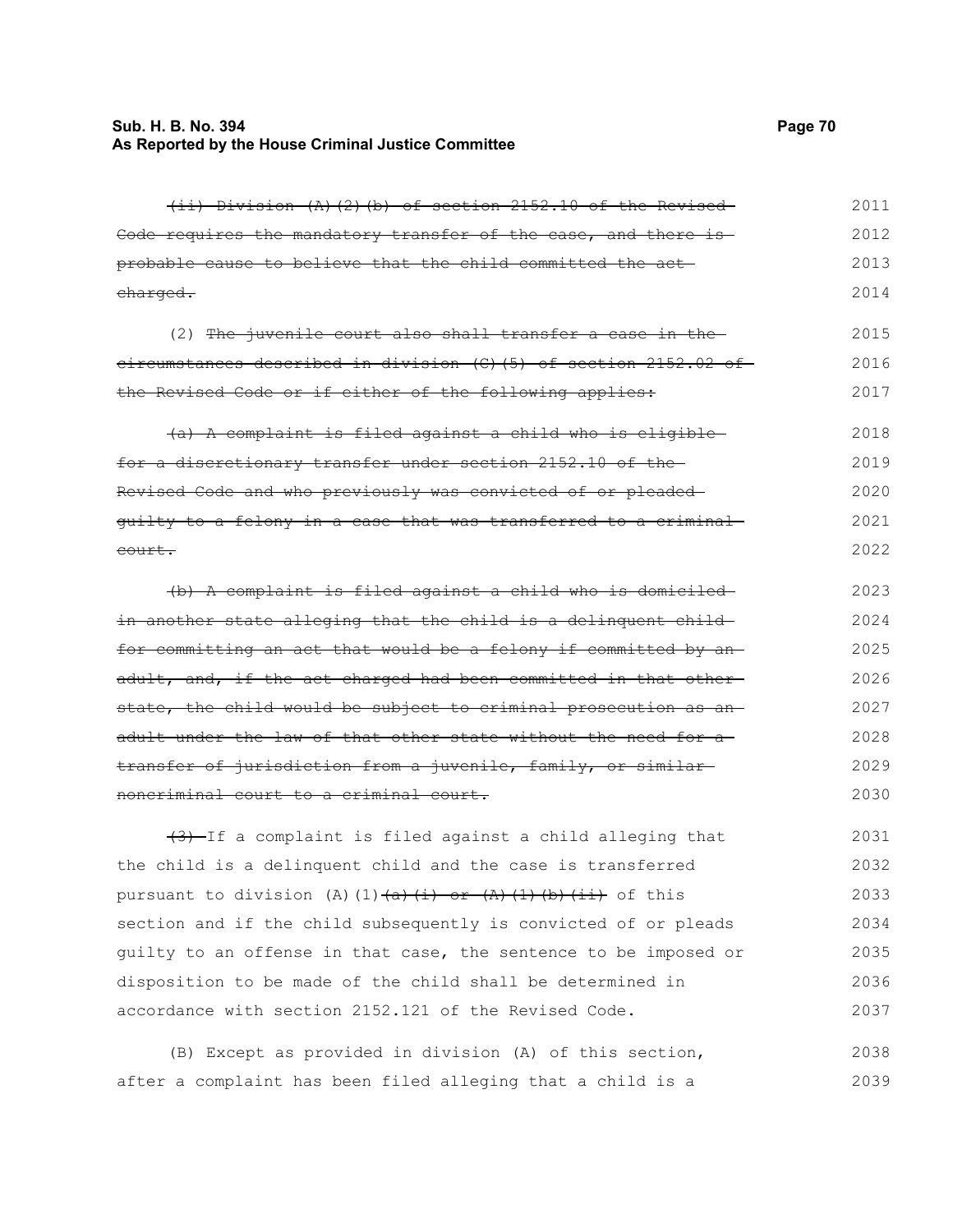#### **Sub. H. B. No. 394 Page 71 As Reported by the House Criminal Justice Committee**

delinquent child for committing an act that would be a felony if committed by an adult, the juvenile court at a hearing may transfer the case if the court finds all of the following: 2040 2041 2042

(1) The child was fourteen years of age or older at the time of the act charged. 2043 2044

(2) There is probable cause to believe that the child committed the act charged. 2045 2046

(3) The child is not amenable to care or rehabilitation within the juvenile system, and the safety of the community may require that the child be subject to adult sanctions. In making its decision under this division, the court shall consider whether the applicable factors under division (D) of this section indicating that the case should be transferred outweigh the applicable factors under division (E) of this section indicating that the case should not be transferred. The recordshall indicate the specific factors that were applicable and that the court weighed. 2047 2048 2049 2050 2051 2052 2053 2054 2055 2056

(C) Before considering a transfer under division (B) of this section, the juvenile court shall order an investigation into the child's social history, education, family situation, and any other factor bearing on whether the child is amenable to juvenile rehabilitation, including a mental examination of the child by a public or private agency or a person qualified to make the examination. The investigation shall be completed and a report on the investigation shall be submitted to the court as soon as possible but not more than forty-five calendar days after the court orders the investigation. The court may grant one or more extensions for a reasonable length of time. The child may waive the examination required by this division if the court finds that the waiver is competently and intelligently 2057 2058 2059 2060 2061 2062 2063 2064 2065 2066 2067 2068 2069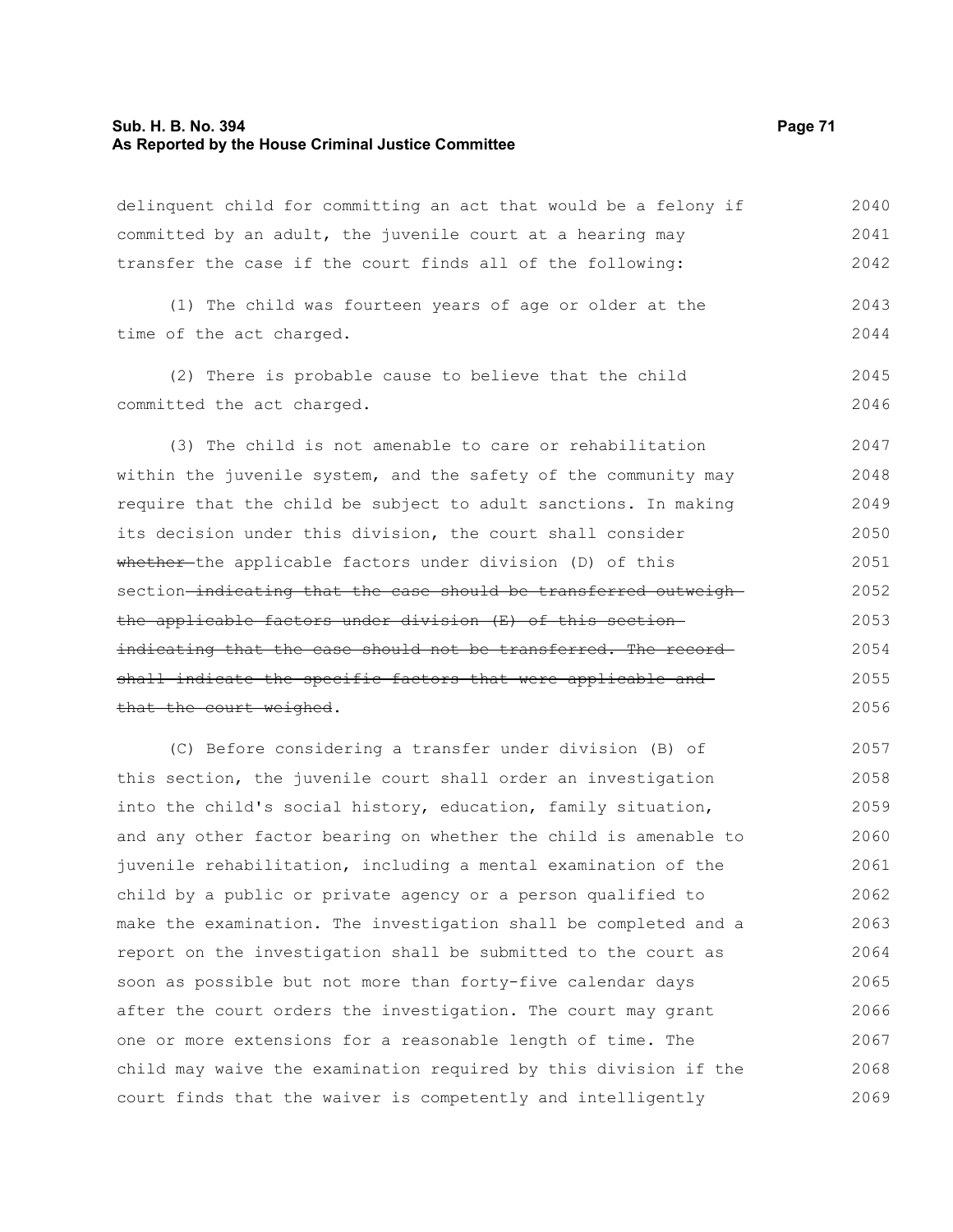## **Sub. H. B. No. 394 Page 72 As Reported by the House Criminal Justice Committee**

| made. Refusal to submit to a mental examination by the child      | 2070 |
|-------------------------------------------------------------------|------|
| constitutes a waiver of the examination.                          | 2071 |
| No report on an investigation conducted pursuant to this          | 2072 |
| division shall include details of the alleged offense as          | 2073 |
|                                                                   |      |
| reported by the child.                                            | 2074 |
| (D) In considering whether to transfer a child under              | 2075 |
| division (B) of this section, the juvenile court shall consider   | 2076 |
| the following relevant factors, and any other relevant factors,   | 2077 |
| in favor of a transfer under that division:                       | 2078 |
| (1) The victim of the act charged suffered physical or-           | 2079 |
| psychological harm, or serious economic harm, as a result of the- | 2080 |
| <del>alleged act.</del>                                           | 2081 |
| (2) The physical or psychological harm suffered by the-           | 2082 |
| victim due to the alleged act of the child was exacerbated-       | 2083 |
| because of the physical or psychological vulnerability or the-    | 2084 |
| age of the victim.                                                | 2085 |
| (3) The child's relationship with the victim facilitated          | 2086 |
| the act charged.                                                  | 2087 |
| (4) The child allegedly committed the act charged for hire-       | 2088 |
| or as a part of a gang or other organized criminal activity.      | 2089 |
| (5) The child had a firearm on or about the child's person-       | 2090 |
| or under the child's control at the time of the act charged, the  | 2091 |
| act charged is not a violation of section 2923.12 of the Revised- | 2092 |
| Code, and the child, during the commission of the act charged,    | 2093 |
| allegedly used or displayed the firearm, brandished the firearm,  | 2094 |
| or indicated that the child possessed a firearm.                  | 2095 |
| (6) At the time of the act charged, the child was awaiting        | 2096 |
|                                                                   |      |

adjudication or disposition as a delinquent child, was under a 2097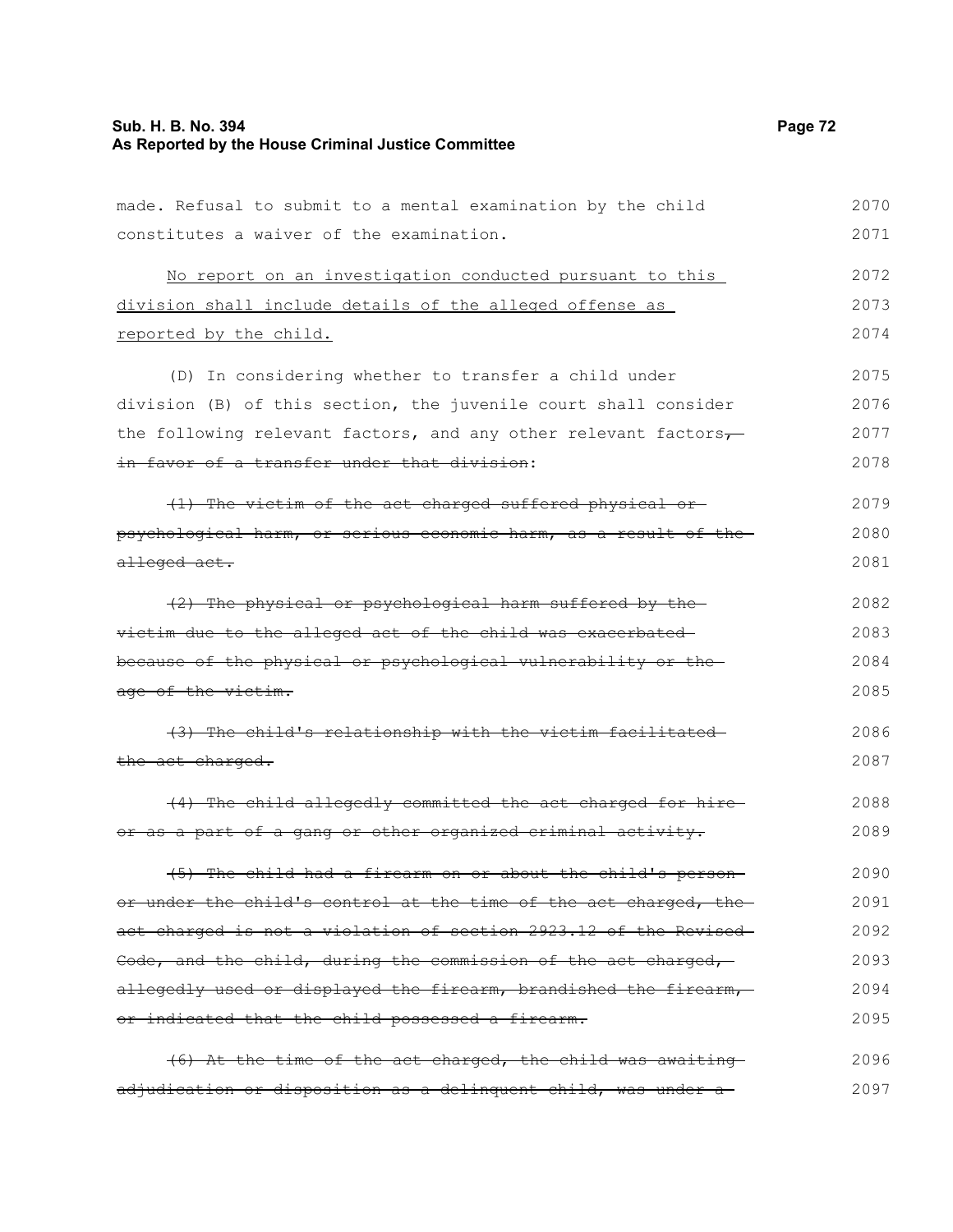# **Sub. H. B. No. 394 Page 73 As Reported by the House Criminal Justice Committee**

| community control sanction, or was on parole for a prior-         | 2098 |
|-------------------------------------------------------------------|------|
| delinquent child adjudication or conviction.                      | 2099 |
| (7) The results of any previous juvenile sanctions and            | 2100 |
| programs indicate that rehabilitation of the child will not-      | 2101 |
| occur in the juvenile system.                                     | 2102 |
| (8) The child is emotionally, physically, or-                     | 2103 |
| psychologically mature enough for the transfer.                   | 2104 |
| (9) There is not sufficient time to rehabilitate the child-       | 2105 |
| within the juvenile system.                                       | 2106 |
| (E) In considering whether to transfer a child under-             | 2107 |
| division (B) of this section, the juvenile court shall consider   | 2108 |
| the following relevant factors, and any other relevant factors,   | 2109 |
| against a transfer under that division:                           | 2110 |
| (1) The victim induced or facilitated the act charged.            | 2111 |
| (2) The child acted under provocation in allegedly-               | 2112 |
| committing the act charged.                                       | 2113 |
| (3) The child was not the principal actor in the act              | 2114 |
| charged, or, at the time of the act charged, the child was under- | 2115 |
| the negative influence or coercion of another person.             | 2116 |
| (4) The child did not cause physical harm to any person or        | 2117 |
| property, or have reasonable cause to believe that harm of that   | 2118 |
| nature would occur, in allegedly committing the act charged.      | 2119 |
| (5) The child previously has not been adjudicated a-              | 2120 |
| delinquent child.                                                 | 2121 |
| (6) The child is not emotionally, physically, or-                 | 2122 |
| psychologically mature enough for the transfer.                   | 2123 |
| (7) The child has a mental illness or intellectual-               | 2124 |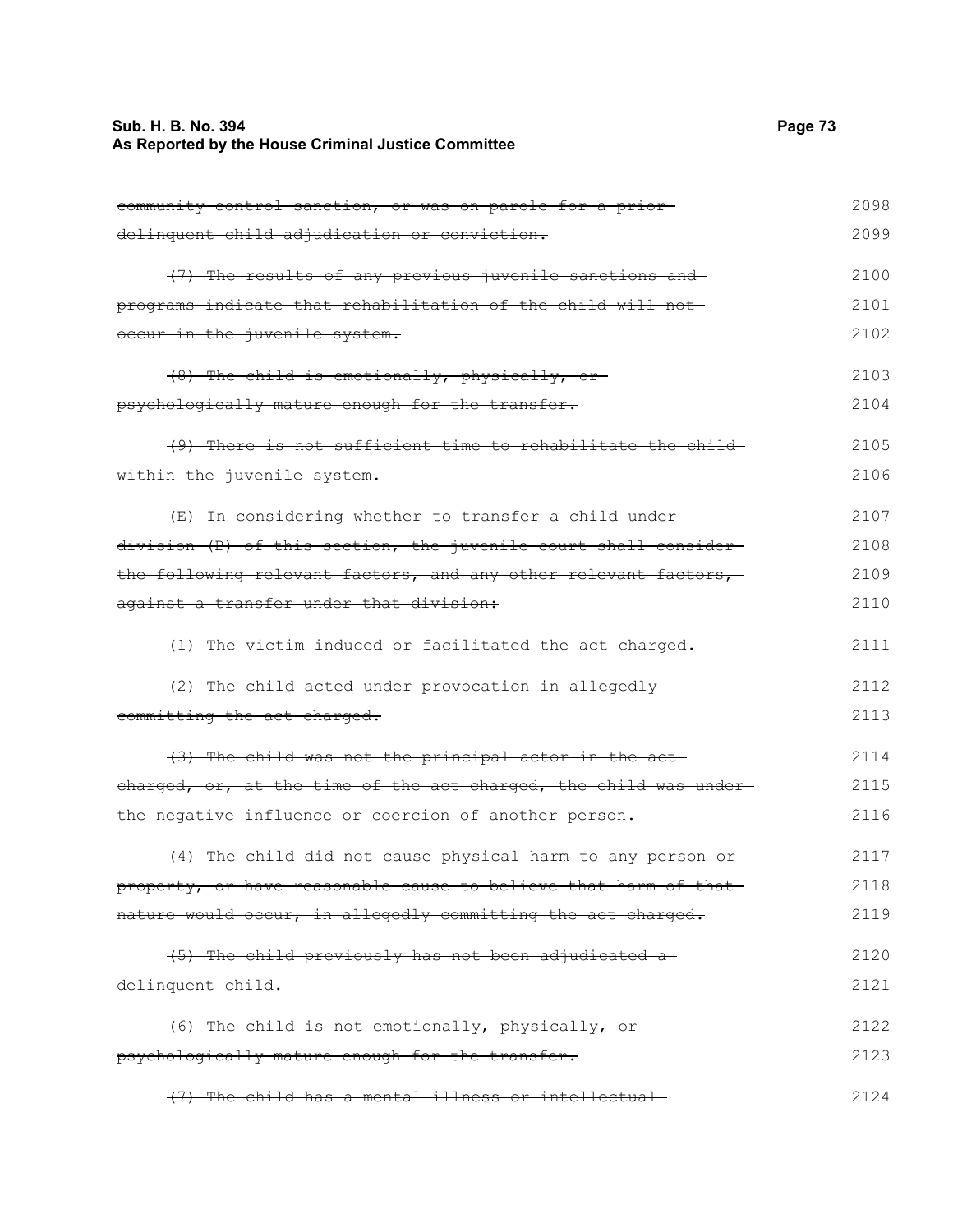# **Sub. H. B. No. 394 Page 74 As Reported by the House Criminal Justice Committee**

| disability.                                                       | 2125 |
|-------------------------------------------------------------------|------|
| (8) There is sufficient time to rehabilitate the child-           | 2126 |
| within the juvenile system and the level of security available-   | 2127 |
| in the juvenile system provides a reasonable assurance of public- | 2128 |
| safety.                                                           | 2129 |
|                                                                   |      |
| (F) If one or more complaints are filed alleging that a           | 2130 |
| child is a delinguent child for committing two or more acts that  | 2131 |
| would be offenses if committed by an adult, if a motion is made-  | 2132 |
| alleging that division (A) of this section applies and requires-  | 2133 |
| that the case or cases involving one or more of the acts charged  | 2134 |
| be transferred, and if a motion also is made requesting that the- | 2135 |
| ease or cases involving one or more of the acts charged be        | 2136 |
| transferred pursuant to division (B) of this section, the         | 2137 |
| juvenile court, in deciding the motions, shall proceed in the-    | 2138 |
| following manner:                                                 | 2139 |
|                                                                   | 2140 |
| (1) Initially, the court shall decide the motion alleging-        |      |
| that division (A) of this section applies and requires that the   | 2141 |
| ease or cases involving one or more of the acts charged be        | 2142 |
| transferred.                                                      | 2143 |
| (2) If the court determines that division (A) of this-            | 2144 |
| section applies and requires that the case or cases involving     | 2145 |
| one or more of the acts charged be transferred, the court shall-  | 2146 |
| transfer the case or cases in accordance with that division.      | 2147 |
| After the transfer pursuant to division (A) of this section, the  | 2148 |
| eourt shall decide, in accordance with division (B) of this-      | 2149 |
| section, whether to grant the motion requesting that the case or  | 2150 |
| eases involving one or more of the acts charged be transferred-   | 2151 |
| pursuant to that division. Notwithstanding division (B) of this-  | 2152 |
| section, prior to transferring a case pursuant to division (A)    | 2153 |
| of this section, the court is not required to consider any        | 2154 |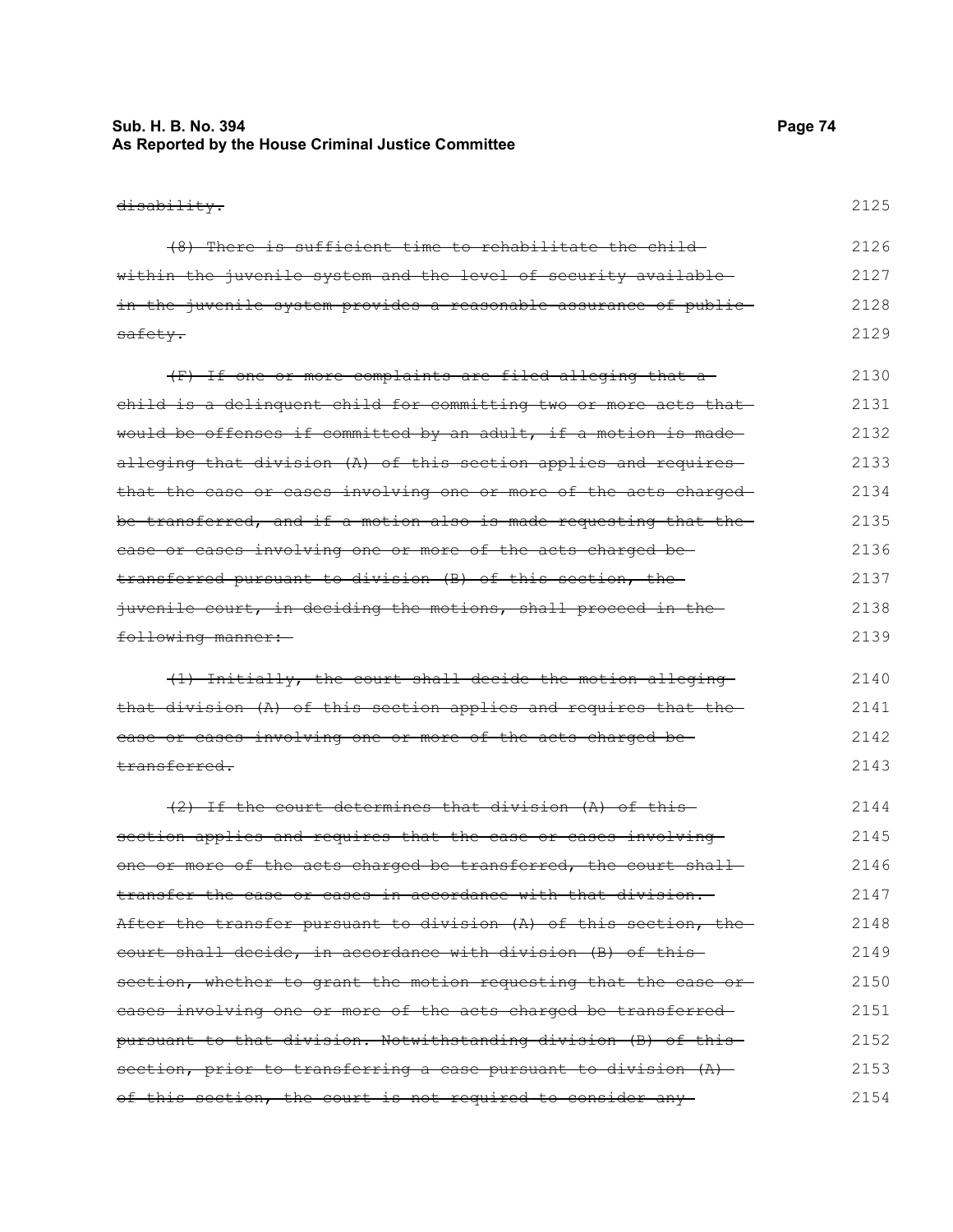# **Sub. H. B. No. 394 Page 75 As Reported by the House Criminal Justice Committee**

| factor specified in division (D) or (E) of this section or to-    | 2155 |
|-------------------------------------------------------------------|------|
| eonduct an investigation under division (C) of this section.      | 2156 |
| (3) If the court determines that division (A) of this-            | 2157 |
| section does not require that the case or cases involving one or- | 2158 |
| more of the acts charged be transferred, the court shall decide-  | 2159 |
| in accordance with division (B) of this section whether to grant  | 2160 |
| the motion requesting that the case or cases involving one or-    | 2161 |
| more of the acts charged be transferred pursuant to that-         | 2162 |
| division.                                                         | 2163 |
| (4) No report on an investigation conducted pursuant to           | 2164 |
| division (C) of this section shall include details of the-        | 2165 |
| alleged offense as reported by the child.                         | 2166 |
| (G) (1) The risk level of the child as determined by an           | 2167 |
| evidence-based risk assessment tool, which may be such a tool     | 2168 |
| developed by the court, such a tool endorsed by the department    | 2169 |
| of youth services under division (J) of this section, or any      | 2170 |
| other such tool the court determines to be appropriate, that is   | 2171 |
| administered by a trained court professional;                     | 2172 |
| (2) The level of harm to the victim in the alleged act of         | 2173 |
| the child, including the following:                               | 2174 |
| (a) The level of physical, psychological, or serious              | 2175 |
| economic harm suffered by the victim or whether the child did     | 2176 |
| not cause physical harm to any person or property, or have        | 2177 |
| reasonable cause to believe that harm of that nature would        | 2178 |
| occur;                                                            | 2179 |
| (b) Whether the physical or psychological harm suffered by        | 2180 |
| the victim was exacerbated because of the physical or             | 2181 |
| psychological vulnerability or age of the victim.                 | 2182 |
| (3) The role of the victim, including the following:              | 2183 |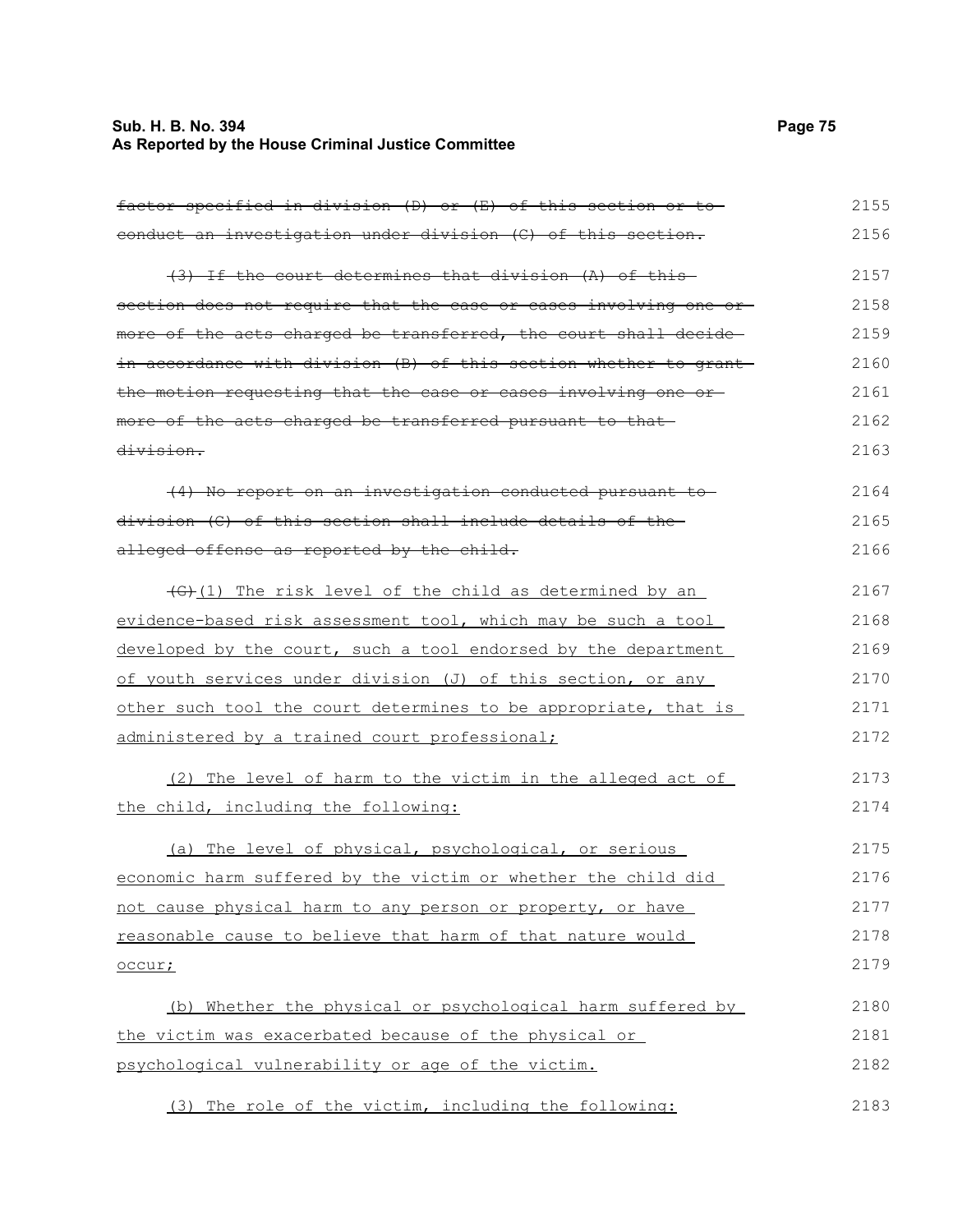| (a) Whether the child's relationship with the victim             | 2184 |
|------------------------------------------------------------------|------|
| facilitated the act charged;                                     | 2185 |
| (b) Whether the victim induced or facilitated the act            | 2186 |
| charged or the child acted under provocation in allegedly        | 2187 |
| committing the act charged.                                      | 2188 |
| (4) The circumstances of the offense, including the              | 2189 |
| following:                                                       | 2190 |
| (a) Whether the child was not the principle actor in the         | 2191 |
| act charged, or, at the time of the act charged, the child was   | 2192 |
| under the negative influence or coercion of another person;      | 2193 |
| (b) Whether the child allegedly committed the act charged        | 2194 |
| for hire or as part of a gang;                                   | 2195 |
| (c) Whether the child did or did not have a firearm on or        | 2196 |
| about the child's person or under the child's control at the     | 2197 |
| time of the act charged, the act charged is not a violation of   | 2198 |
| section 2923.12 of the Revised Code, and the child, during the   | 2199 |
| commission of the act charged, allegedly used or displayed the   | 2200 |
| firearm, brandished the firearm, or indicated that the child     | 2201 |
| possesses a firearm.                                             | 2202 |
| (5) The child's prior experience in the juvenile court,          | 2203 |
| including the presence or lack of any prior or current cases and | 2204 |
| rehabilitative efforts by the juvenile court and the             | 2205 |
| availability of a reasonable and appropriate juvenile sanction   | 2206 |
| or program that has not yet been utilized;                       | 2207 |
| (6) The child's individual developmental characteristics,        | 2208 |
| including the following:                                         | 2209 |
| (a) Whether the child is emotionally, physically, or             | 2210 |
| psychologically mature enough for the transfer;                  | 2211 |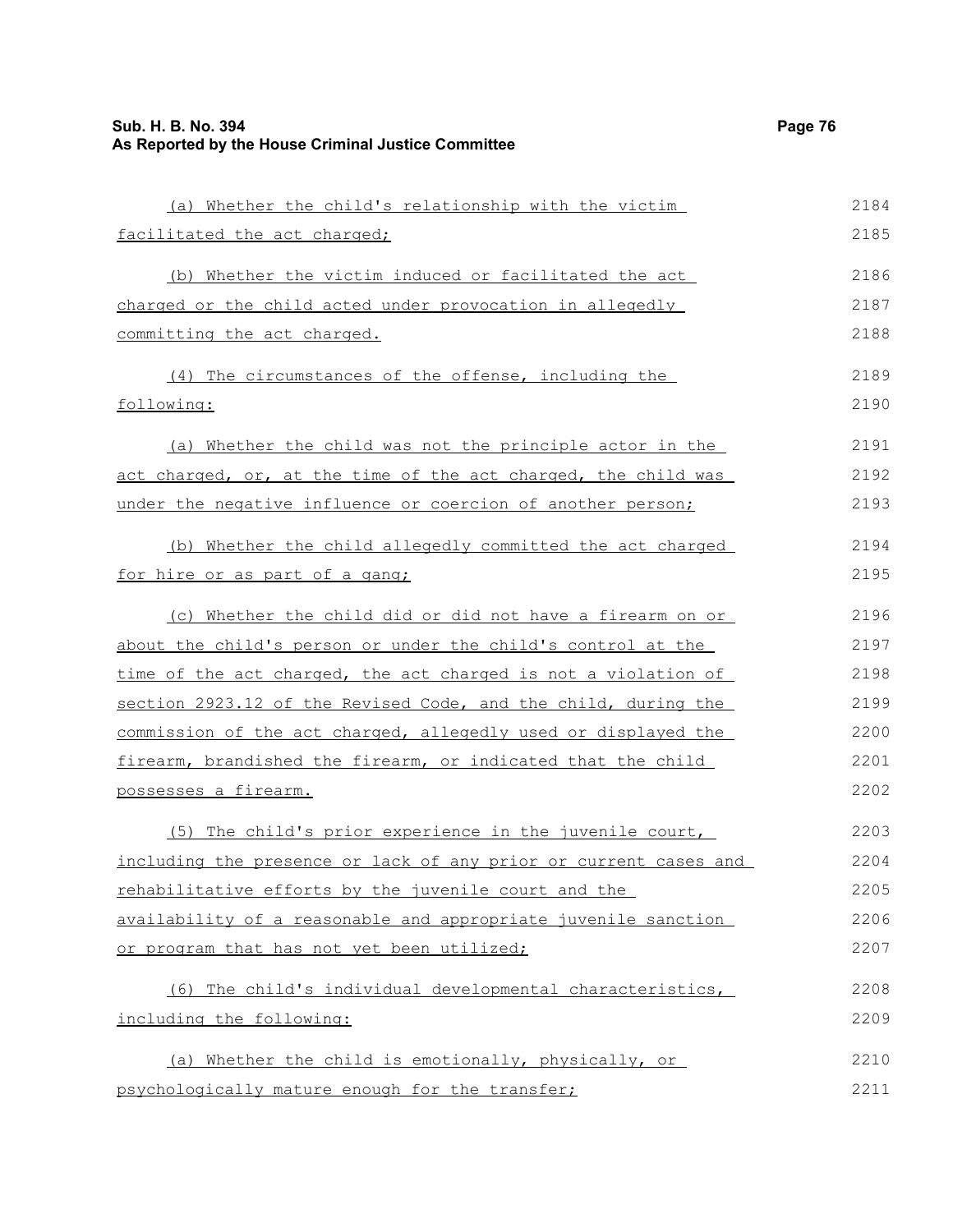# **Sub. H. B. No. 394 Page 77 As Reported by the House Criminal Justice Committee**

(b) Whether the child has a behavioral health issue, including a mental illness, substance abuse disorder, or developmental disability. (7) The child's background, including family and environment, and trauma history; (8) Whether there is sufficient time to rehabilitate the child within the juvenile system. (E) The court shall give notice in writing of the time, place, and purpose of any hearing held pursuant to division (A) or (B) of this section to the child's parents, guardian, or other custodian and to the child's counsel at least three days prior to the hearing. (H) (F) A child who has been found not amenable to care or rehabilitation within the juvenile system under division (C) of this section has a right to appeal the transfer under division (B)(8) of section 2505.02 of the Revised Code. Upon issuing the order for transfer, the juvenile court shall immediately stay the transfer for a period of fourteen days, unless waived by the child. Failure to appeal the transfer within that period does not waive the child's right to appeal the transfer at the conclusion of the proceedings in adult court. 2212 2213 2214 2215 2216 2217 2218 2219 2220 2221 2222 2223 2224 2225 2226 2227 2228 2229 2230 2231 2232

(G) No person, either before or after reaching eighteen years of age, shall be prosecuted as an adult for an offense committed prior to becoming eighteen years of age, unless the person has been transferred as provided in division (A) or (B) of this section or unless division  $(J)$  (I) of this section applies. Any prosecution that is had in a criminal court on the mistaken belief that the person who is the subject of the case was eighteen years of age or older at the time of the commission 2233 2234 2235 2236 2237 2238 2239 2240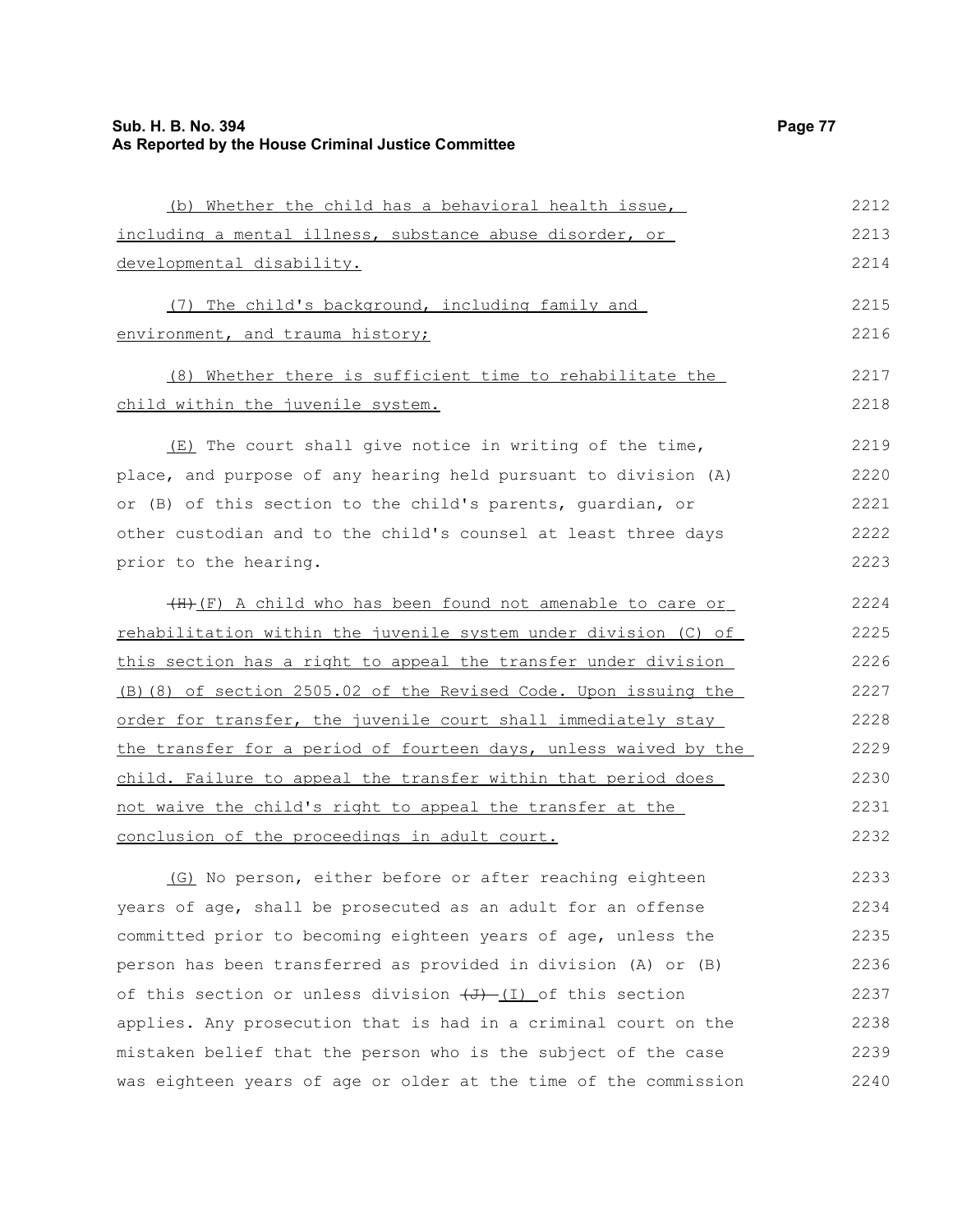# **Sub. H. B. No. 394 Page 78 As Reported by the House Criminal Justice Committee**

of the offense shall be deemed a nullity, and the person shall not be considered to have been in jeopardy on the offense. 2241 2242

 $(1)$  (H) Upon the transfer of a case under division (A) or (B) of this section, the juvenile court shall state the reasons for the transfer on the record, and shall order the child to enter into a recognizance with good and sufficient surety for the child's appearance before the appropriate court for any disposition that the court is authorized to make for a similar act committed by an adult. The transfer abates the jurisdiction of the juvenile court with respect to the delinquent acts alleged in the complaint, and, upon the transfer, all further proceedings pertaining to the act charged shall be discontinued in the juvenile court, and the case then shall be within the jurisdiction of the court to which it is transferred as described in division (H) of section 2151.23 of the Revised Code. 2243 2244 2245 2246 2247 2248 2249 2250 2251 2252 2253 2254 2255 2256

 $(\overline{J} + \overline{I})$  If a person under eighteen years of age allegedly commits an act that would be a felony if committed by an adult and if the person is not taken into custody or apprehended for that act until after the person attains twenty-one years of age, the juvenile court does not have jurisdiction to hear or determine any portion of the case charging the person with committing that act. In those circumstances, divisions (A) and (B) of this section do not apply regarding the act, and the case charging the person with committing the act shall be a criminal prosecution commenced and heard in the appropriate court having jurisdiction of the offense as if the person had been eighteen years of age or older when the person committed the act, except that the court shall not impose a sentence of life imprisonment without parole for any offense committed on or after the effective date of this amendment when the person was under 2257 2258 2259 2260 2261 2262 2263 2264 2265 2266 2267 2268 2269 2270 2271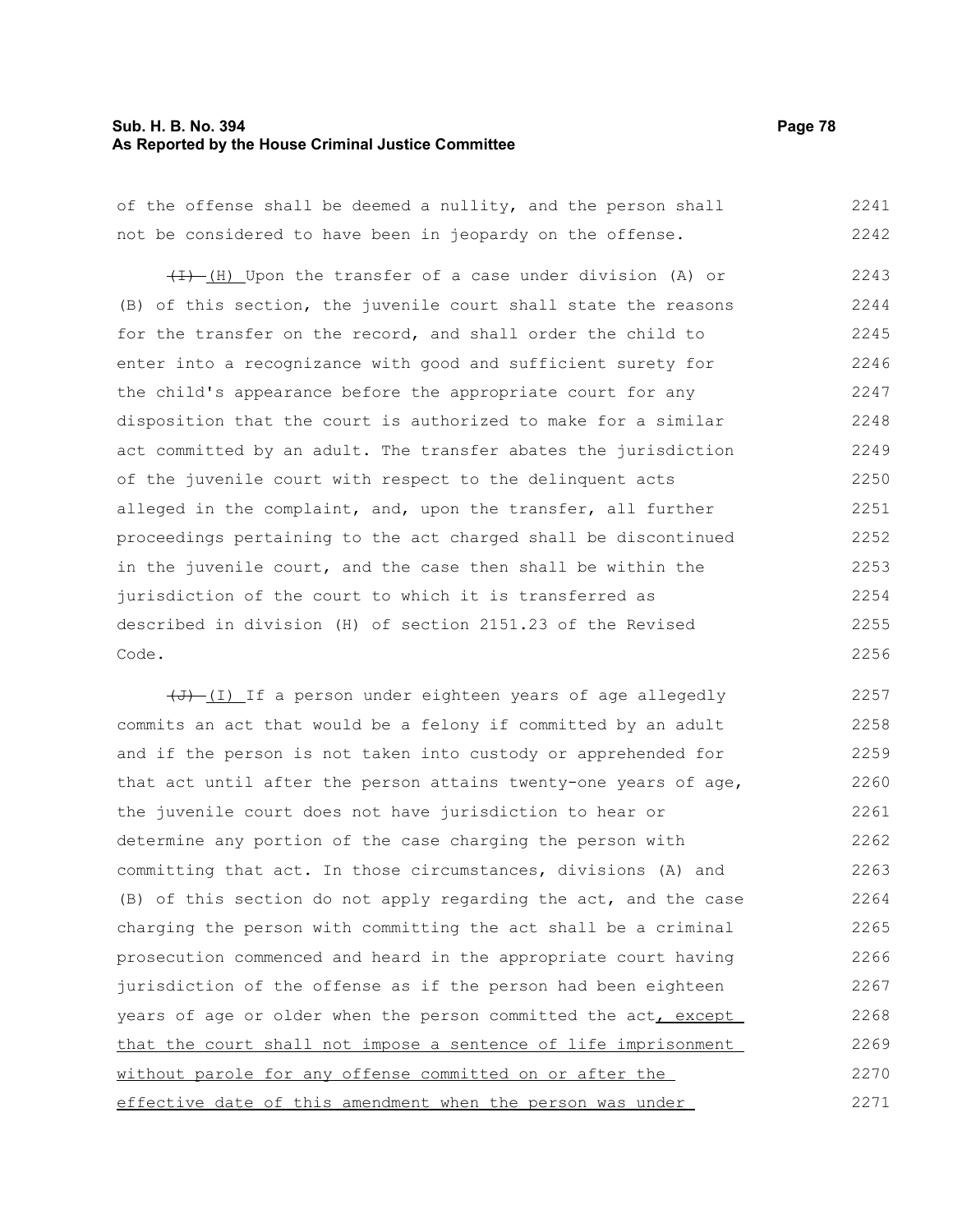eighteen years of age. All proceedings pertaining to the act shall be within the jurisdiction of the court having jurisdiction of the offense, and that court has all the authority and duties in the case as it has in other criminal cases in that court. 2272 2273 2274 2275 2276

 (J) The department of youth services shall develop and provide to each juvenile court a list of standardized, evidencebased risk assessment tools that the department endorses for use by courts under division (D) of this section. A court may use, but is not required to use, a tool from the endorsed list in performing the functions described in that division. 2277 2278 2279 2280 2281 2282

**Sec. 2152.121.** (A) If a complaint is filed against a child alleging that the child is a delinquent child and the case is transferred pursuant to division (A)(1)(a)(i) or (A)(1)(b)(ii) of section 2152.12 of the Revised Code, the juvenile court that transferred the case shall retain jurisdiction for purposes of making disposition of the child when required under division (B) of this section. 2283 2284 2285 2286 2287 2288 2289

(B) If a complaint is filed against a child alleging that the child is a delinquent child, if the case is transferred pursuant to division (A)(1) $\left(\frac{a}{b}\right)\left(\frac{b}{b}\right)\left(\frac{b}{c}\right)\left(\frac{c}{c}\right)$  of section 2152.12 of the Revised Code, and if the child subsequently is convicted of or pleads guilty to an offense in that case, the sentence to be imposed or disposition to be made of the child shall be determined as follows: 2290 2291 2292 2293 2294 2295 2296

(1) The court in which the child is convicted of or pleads guilty to the offense shall determine whether, had a complaint been filed in juvenile court alleging that the child was a delinquent child for committing an act that would be that offense if committed by an adult, division (A) of section 2297 2298 2299 2300 2301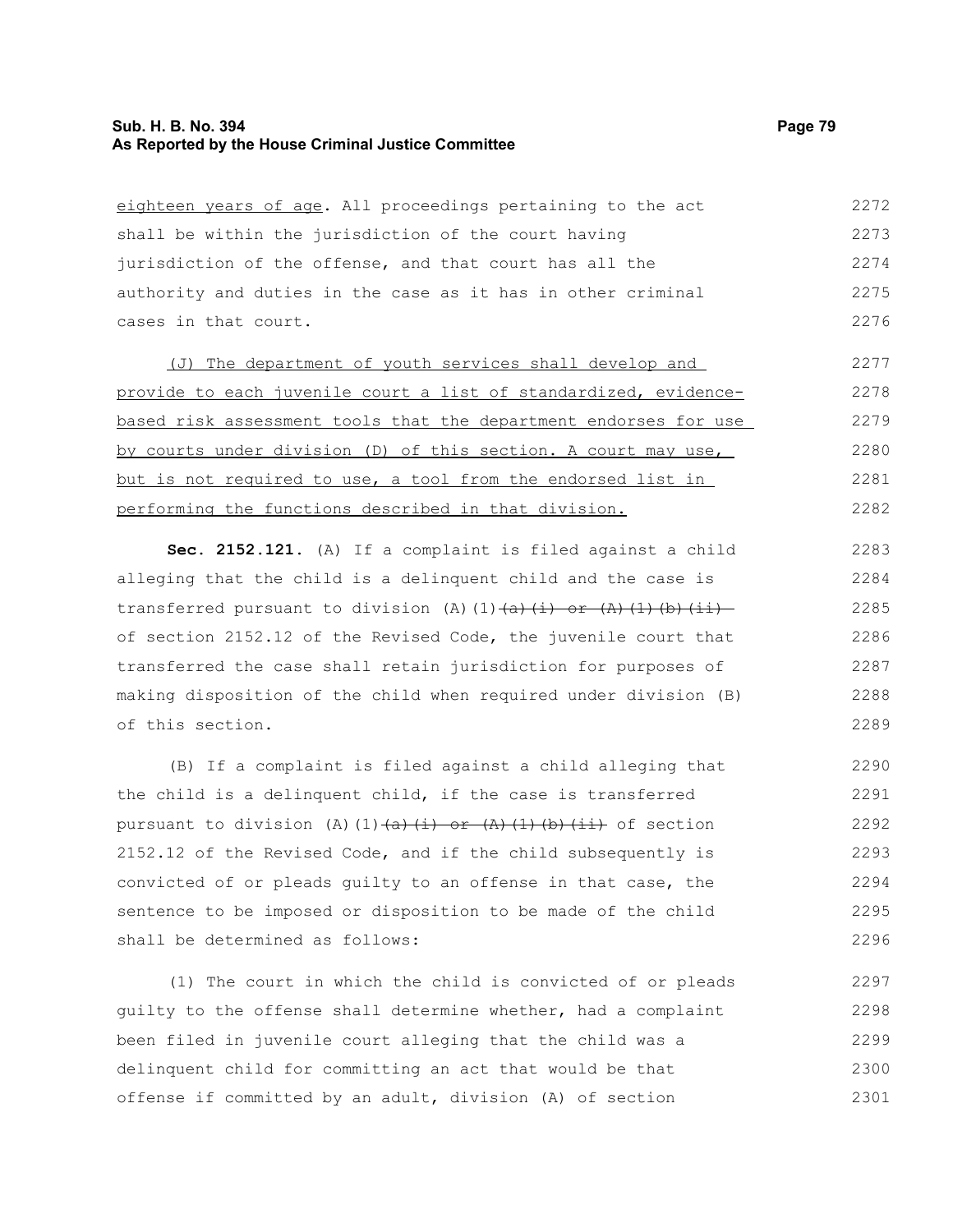#### **Sub. H. B. No. 394 Page 80 As Reported by the House Criminal Justice Committee**

2152.12 of the Revised Code would have required mandatory transfer of the case or division (B) of that section would have allowed discretionary transfer of the case. The court shall not consider the factor specified in division (B)(3) of section 2152.12 of the Revised Code in making its determination under this division. 2302 2303 2304 2305 2306 2307

(2) If the court in which the child is convicted of or pleads guilty to the offense determines under division (B)(1) of this section that, had a complaint been filed in juvenile court alleging that the child was a delinquent child for committing an act that would be that offense if committed by an adult, division (A) of section 2152.12 of the Revised Code would not have required mandatory transfer of the case, and division (B) of that section would not have allowed discretionary transfer of the case, the court shall transfer jurisdiction of the case back to the juvenile court that initially transferred the case, the court and all other agencies that have any record of the conviction of the child or the child's guilty plea shall expunge the conviction or guilty plea and all records of it, the conviction or guilty plea shall be considered and treated for all purposes other than as provided in this section to have never occurred, the conviction or guilty plea shall be considered and treated for all purposes other than as provided in this section to have been a delinquent child adjudication of the child, and the juvenile court shall impose one or more traditional juvenile dispositions upon the child under sections 2152.19 and 2152.20 of the Revised Code. 2308 2309 2310 2311 2312 2313 2314 2315 2316 2317 2318 2319 2320 2321 2322 2323 2324 2325 2326 2327 2328

(3) If the court in which the child is convicted of or pleads guilty to the offense determines under division (B)(1) of this section that, had a complaint been filed in juvenile court alleging that the child was a delinquent child for committing an 2329 2330 2331 2332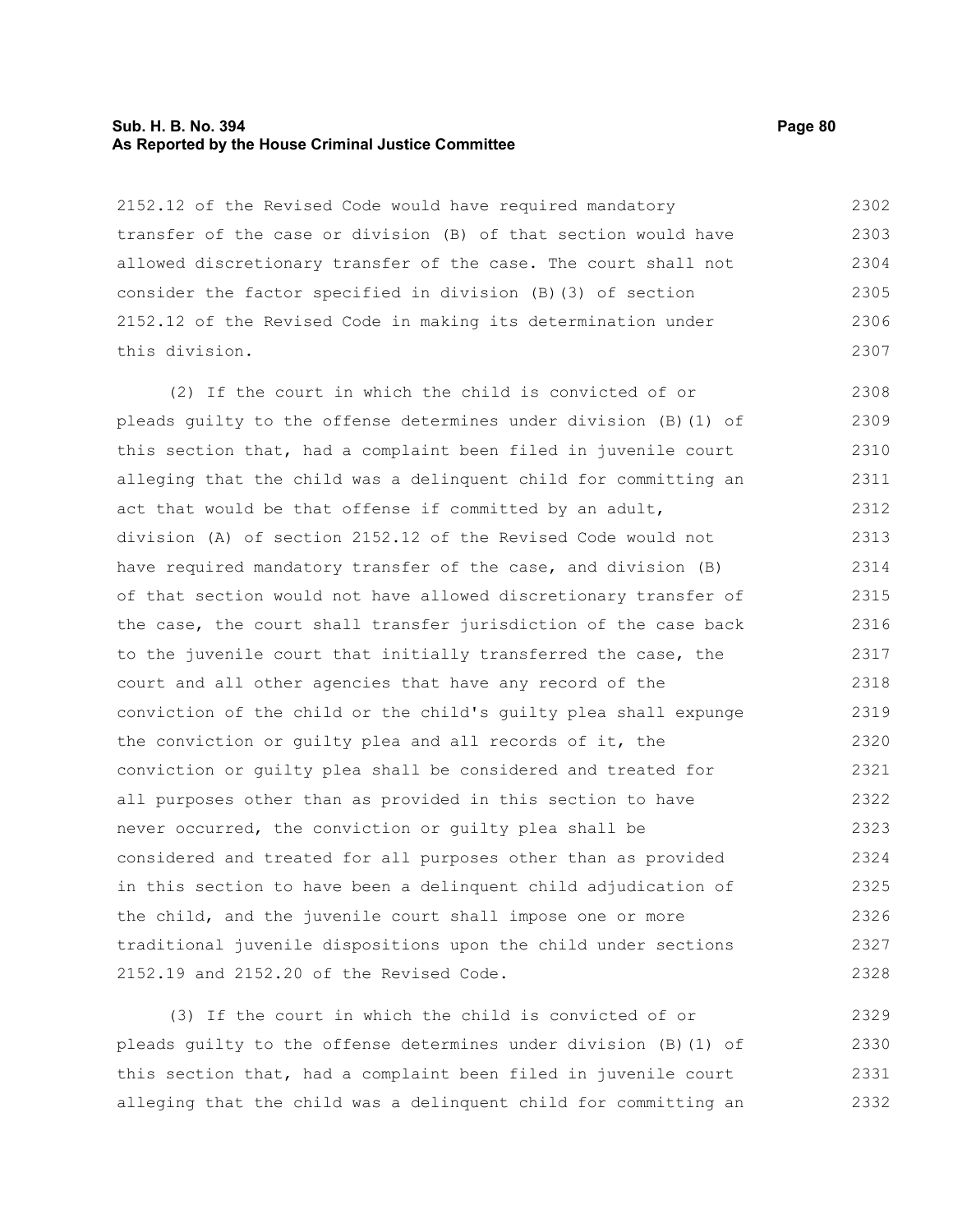# **Sub. H. B. No. 394 Page 81 As Reported by the House Criminal Justice Committee**

act that would be that offense if committed by an adult, division (A) of section 2152.12 of the Revised Code would not have required mandatory transfer of the case but division (B) of that section would have allowed discretionary transfer of the case, the court shall determine the sentence it believes should be imposed upon the child under Chapter 2929. of the Revised Code, shall impose that sentence upon the child, and shall stay that sentence pending completion of the procedures specified in this division. Upon imposition and staying of the sentence, the court shall transfer jurisdiction of the case back to the juvenile court that initially transferred the case and the juvenile court shall proceed in accordance with this division. In no case may the child waive a right to a hearing of the type described in division (B)(3)(b) of this section, regarding a motion filed as described in that division by the prosecuting attorney in the case. Upon transfer of jurisdiction of the case back to the juvenile court, both of the following apply: 2333 2334 2335 2336 2337 2338 2339 2340 2341 2342 2343 2344 2345 2346 2347 2348 2349

(a) Except as otherwise provided in division (B)(3)(b) of this section, the juvenile court shall impose a serious youthful offender dispositional sentence upon the child under division (D)(1) of section 2152.13 of the Revised Code. In imposing the adult portion of that sentence, the juvenile court shall consider and give preference to the sentence imposed upon the child by the court in which the child was convicted of or pleaded guilty to the offense. Upon imposing a serious youthful offender dispositional sentence upon the child as described in this division, the juvenile court shall notify the court in which the child was convicted of or pleaded guilty to the offense, the sentence imposed upon the child by that court shall terminate, the court and all other agencies that have any record of the conviction of the child or the child's guilty plea shall 2350 2351 2352 2353 2354 2355 2356 2357 2358 2359 2360 2361 2362 2363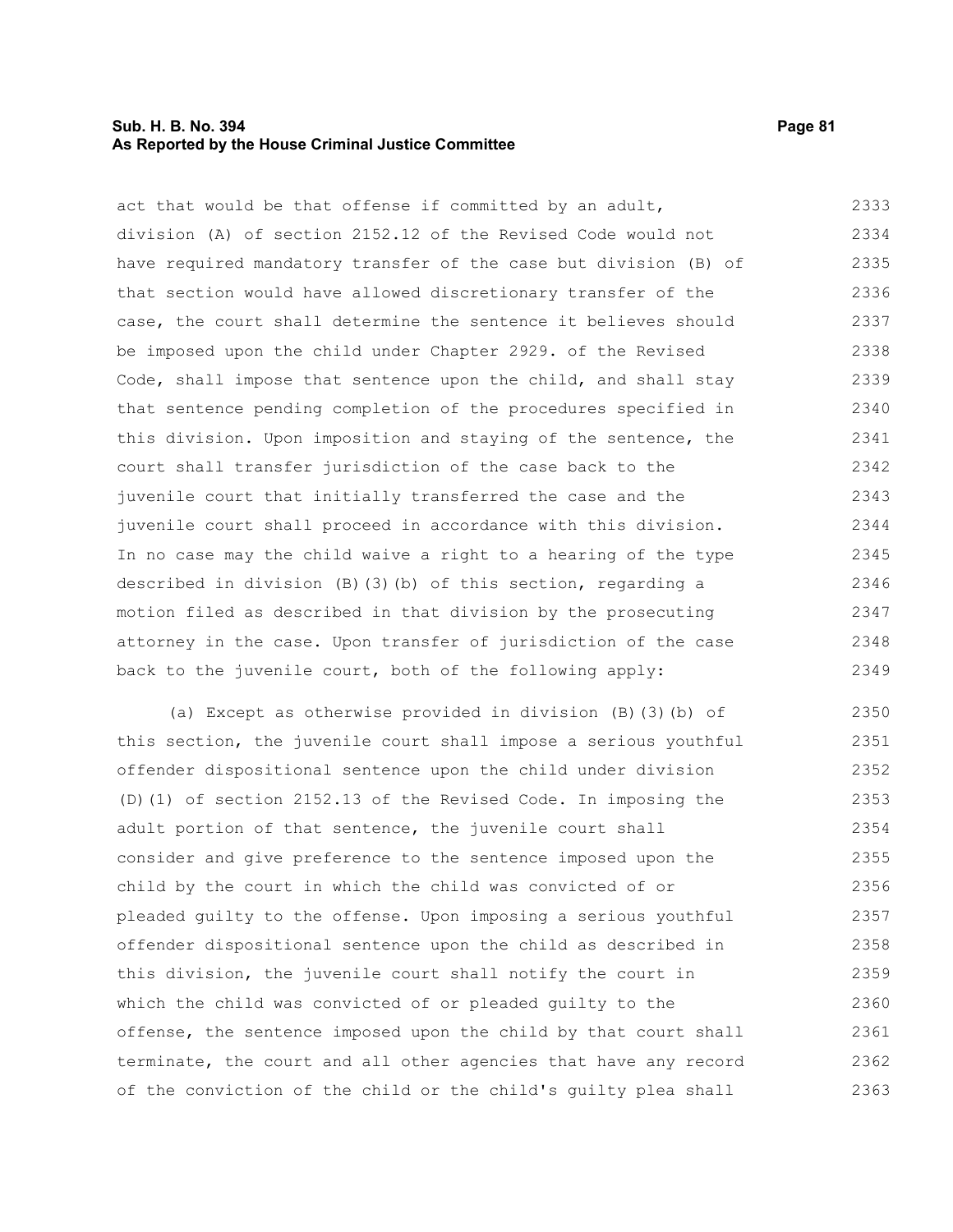## **Sub. H. B. No. 394 Page 82 As Reported by the House Criminal Justice Committee**

expunge the conviction or guilty plea and all records of it, the conviction or guilty plea shall be considered and treated for all purposes other than as provided in this section to have never occurred, and the conviction or guilty plea shall be considered and treated for all purposes other than as provided in this section to have been a delinquent child adjudication of the child. 2364 2365 2366 2367 2368 2369 2370

(b) Within fourteen days after the filing of the journal entry regarding the transfer, the prosecuting attorney in the case may file a motion in the juvenile court that objects to the imposition of a serious youthful offender dispositional sentence upon the child and requests that the sentence imposed upon the child by the court in which the child was convicted of or pleaded guilty to the offense be invoked. Upon the filing of a motion under this division, the juvenile court shall hold a hearing to determine whether the child is not amenable to care or rehabilitation within the juvenile system and whether the safety of the community may require that the child be subject solely to adult sanctions. If the juvenile court at the hearing finds that the child is not amenable to care or rehabilitation within the juvenile system or that the safety of the community may require that the child be subject solely to adult sanctions, the court shall grant the motion. Absent such a finding, the juvenile court shall deny the motion. In making its decision under this division, the juvenile court shall consider the factors listed in division (D) of section 2152.12 of the Revised Code as factors indicating that the motion should be granted, shall consider the factors listed in division (E) of that section as factors indicating that the motion should not be granted, and shall consider whether the applicable factors listed in division (D) of that section outweigh the applicable 2371 2372 2373 2374 2375 2376 2377 2378 2379 2380 2381 2382 2383 2384 2385 2386 2387 2388 2389 2390 2391 2392 2393 2394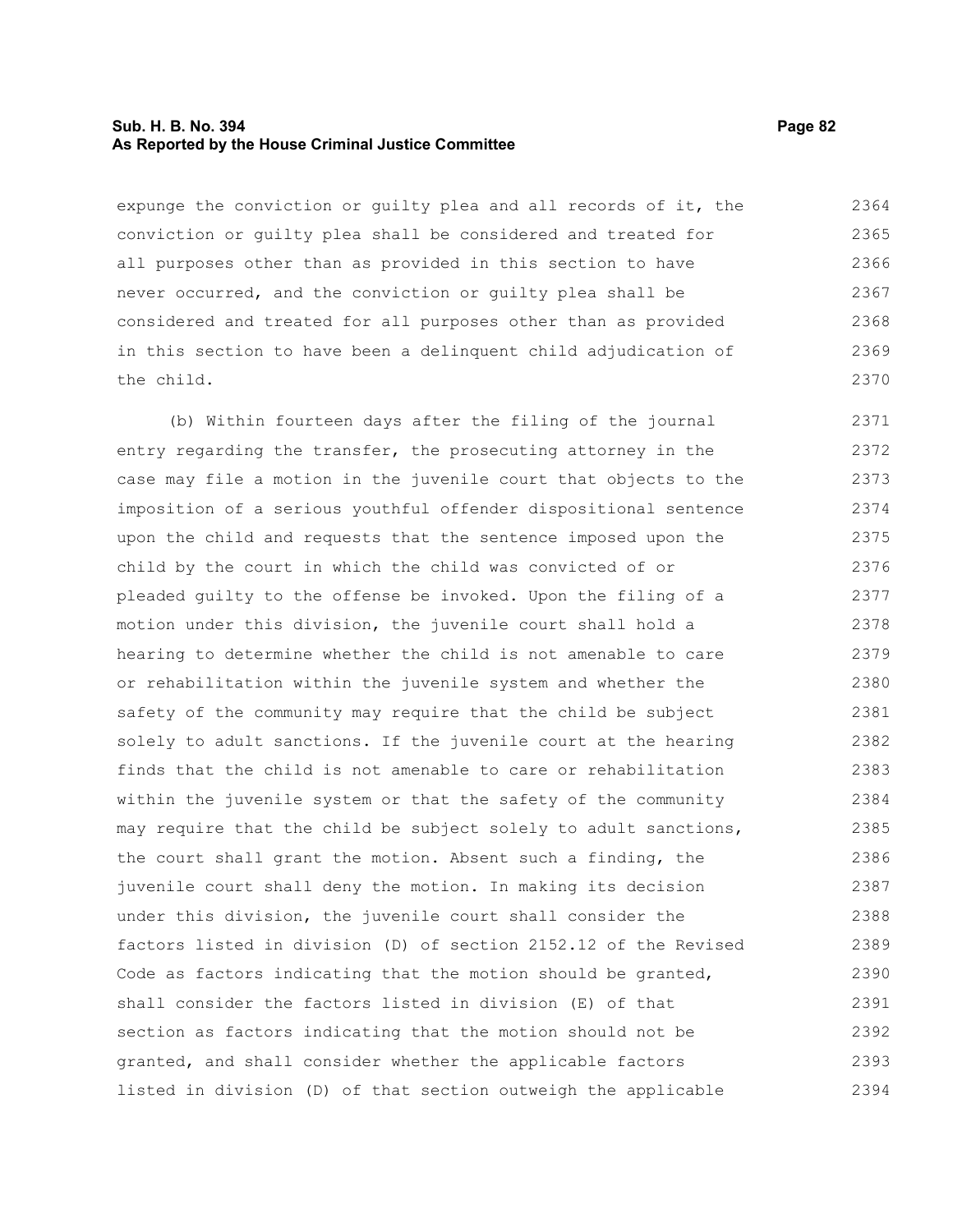# **Sub. H. B. No. 394 Page 83 As Reported by the House Criminal Justice Committee**

If the juvenile court grants the motion of the prosecuting attorney under this division, the juvenile court shall transfer jurisdiction of the case back to the court in which the child was convicted of or pleaded guilty to the offense, and the sentence imposed by that court shall be invoked. If the juvenile court denies the motion of the prosecuting attorney under this section, the juvenile court shall impose a serious youthful offender dispositional sentence upon the child in accordance with division (B)(3)(a) of this section. 2396 2397 2398 2399 2400 2401 2402 2403 2404

(4) If the court in which the child is convicted of or pleads guilty to the offense determines under division (B)(1) of this section that, had a complaint been filed in juvenile court alleging that the child was a delinquent child for committing an act that would be that offense if committed by an adult, division (A) of section 2152.12 of the Revised Code would have required mandatory transfer of the case, the court shall impose sentence upon the child under Chapter 2929. of the Revised Code. 2405 2406 2407 2408 2409 2410 2411 2412

**Sec. 2152.13.** (A) A juvenile court shall impose a serious youthful dispositional sentence on a child when required under division (B)(3) of section 2152.121 of the Revised Code. In such a case, the remaining provisions of this division and divisions (B) and (C) do not apply to the child, and the court shall impose the mandatory serious youthful dispositional sentence under division (D)(1) of this section. 2413 2414 2415 2416 2417 2418 2419

In all other cases, a juvenile court may impose a serious youthful offender dispositional sentence on a child only if the prosecuting attorney of the county in which the delinquent act allegedly occurred initiates the process against the child in accordance with this division, and the child is an alleged 2420 2421 2422 2423 2424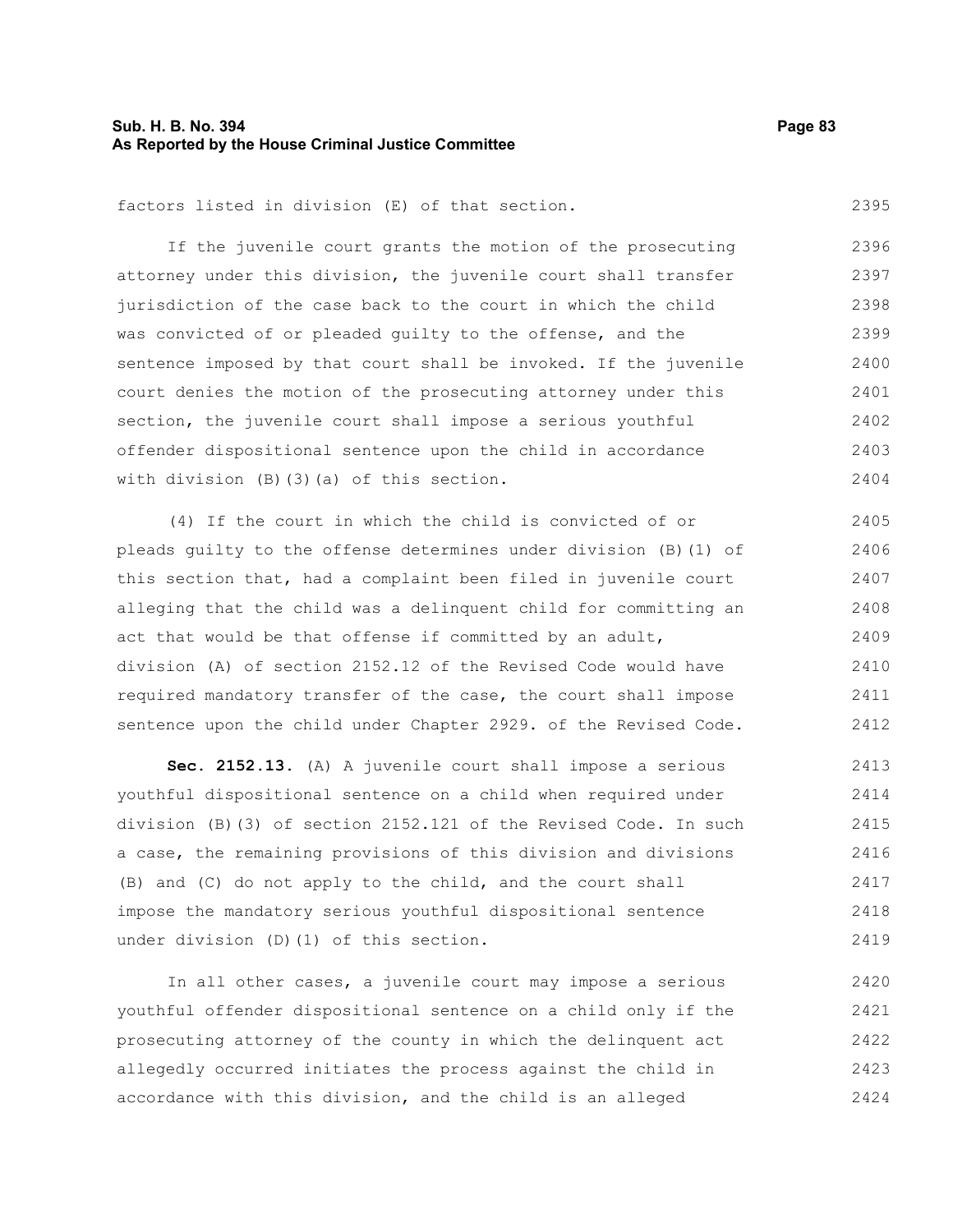# **Sub. H. B. No. 394 Page 84 As Reported by the House Criminal Justice Committee**

following ways:

youthful offender;

delinquent child who is eligible for the dispositional sentence. The prosecuting attorney may initiate the process in any of the (1) Obtaining an indictment of the child as a serious

(2) The child waives the right to indictment, charging the child in a bill of information as a serious youthful offender; 2430 2431

(3) Until an indictment or information is obtained, requesting a serious youthful offender dispositional sentence in the original complaint alleging that the child is a delinquent child; 2432 2433 2434 2435

(4) Until an indictment or information is obtained, if the original complaint does not request a serious youthful offender dispositional sentence, filing with the juvenile court a written notice of intent to seek a serious youthful offender dispositional sentence within twenty days after the later of the following, unless the time is extended by the juvenile court for good cause shown: 2436 2437 2438 2439 2440 2441 2442

(a) The date of the child's first juvenile court hearing regarding the complaint; 2443 2444

(b) The date the juvenile court determines not to transfer the case under section 2152.12 of the Revised Code. 2445 2446

After a written notice is filed under division (A)(4) of this section, the juvenile court shall serve a copy of the notice on the child and advise the child of the prosecuting attorney's intent to seek a serious youthful offender dispositional sentence in the case. 2447 2448 2449 2450 2451

(B) If an alleged delinquent child is not indicted or 2452

2425 2426 2427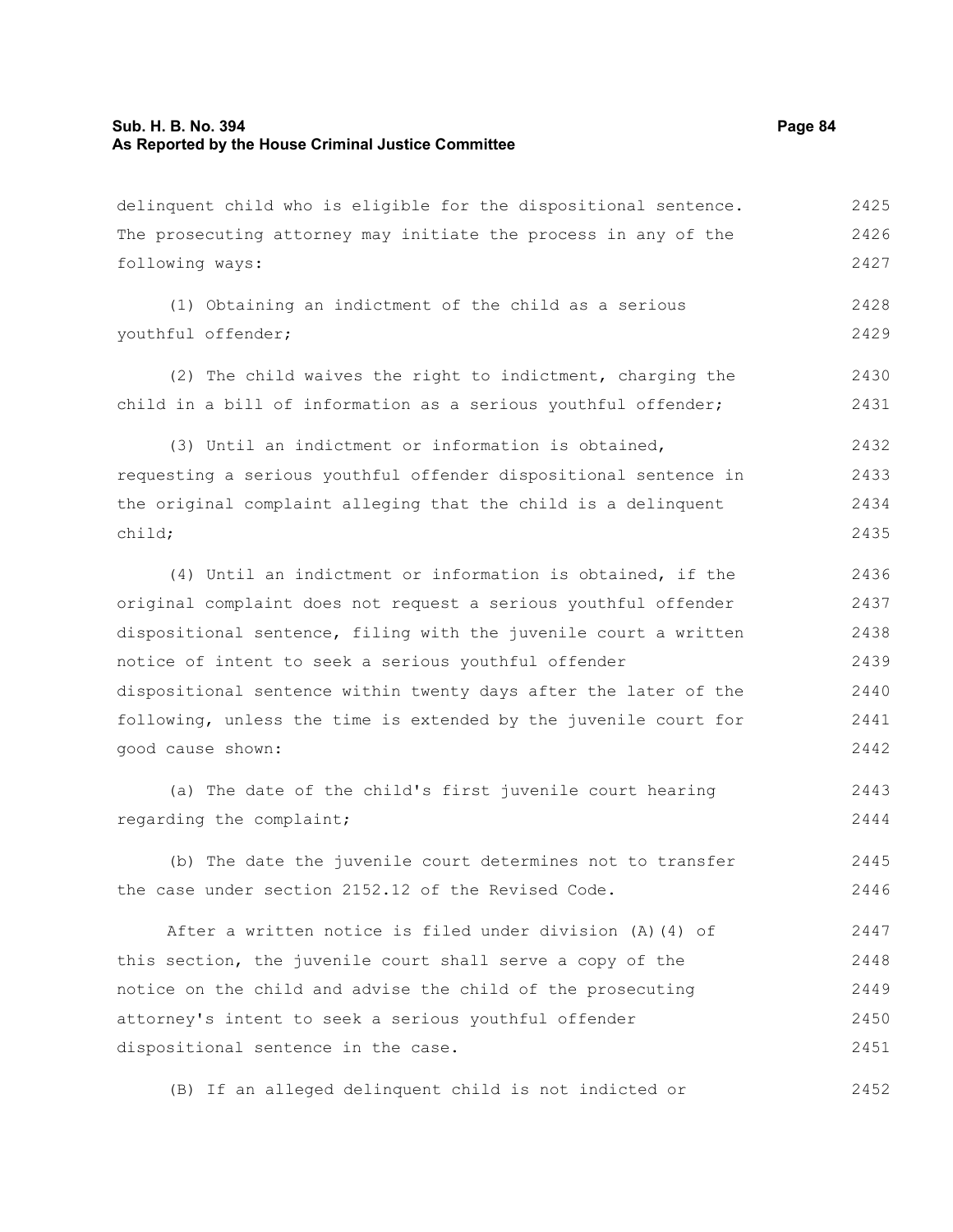# **Sub. H. B. No. 394 Page 85 As Reported by the House Criminal Justice Committee**

charged by information as described in division (A)(1) or (2) of this section and if a notice or complaint as described in division (A)(3) or (4) of this section indicates that the prosecuting attorney intends to pursue a serious youthful offender dispositional sentence in the case, the juvenile court shall hold a preliminary hearing to determine if there is probable cause that the child committed the act charged and is by age eligible for, or required to receive, a serious youthful offender dispositional sentence. 2453 2454 2455 2456 2457 2458 2459 2460 2461

(C)(1) A child for whom a serious youthful offender dispositional sentence is sought by a prosecuting attorney has the right to a grand jury determination of probable cause that the child committed the act charged and that the child is eligible by age for a serious youthful offender dispositional sentence. The grand jury may be impaneled by the court of common pleas or the juvenile court. 2462 2463 2464 2465 2466 2467 2468

Once a child is indicted, or charged by information or the juvenile court determines that the child is eligible for a serious youthful offender dispositional sentence, the child is entitled to an open and speedy trial by jury in juvenile court and to be provided with a transcript of the proceedings. The time within which the trial is to be held under Title XXIX of the Revised Code commences on whichever of the following dates is applicable: 2469 2470 2471 2472 2473 2474 2475 2476

(a) If the child is indicted or charged by information, on the date of the filing of the indictment or information. 2477 2478

(b) If the child is charged by an original complaint that requests a serious youthful offender dispositional sentence, on the date of the filing of the complaint. 2479 2480 2481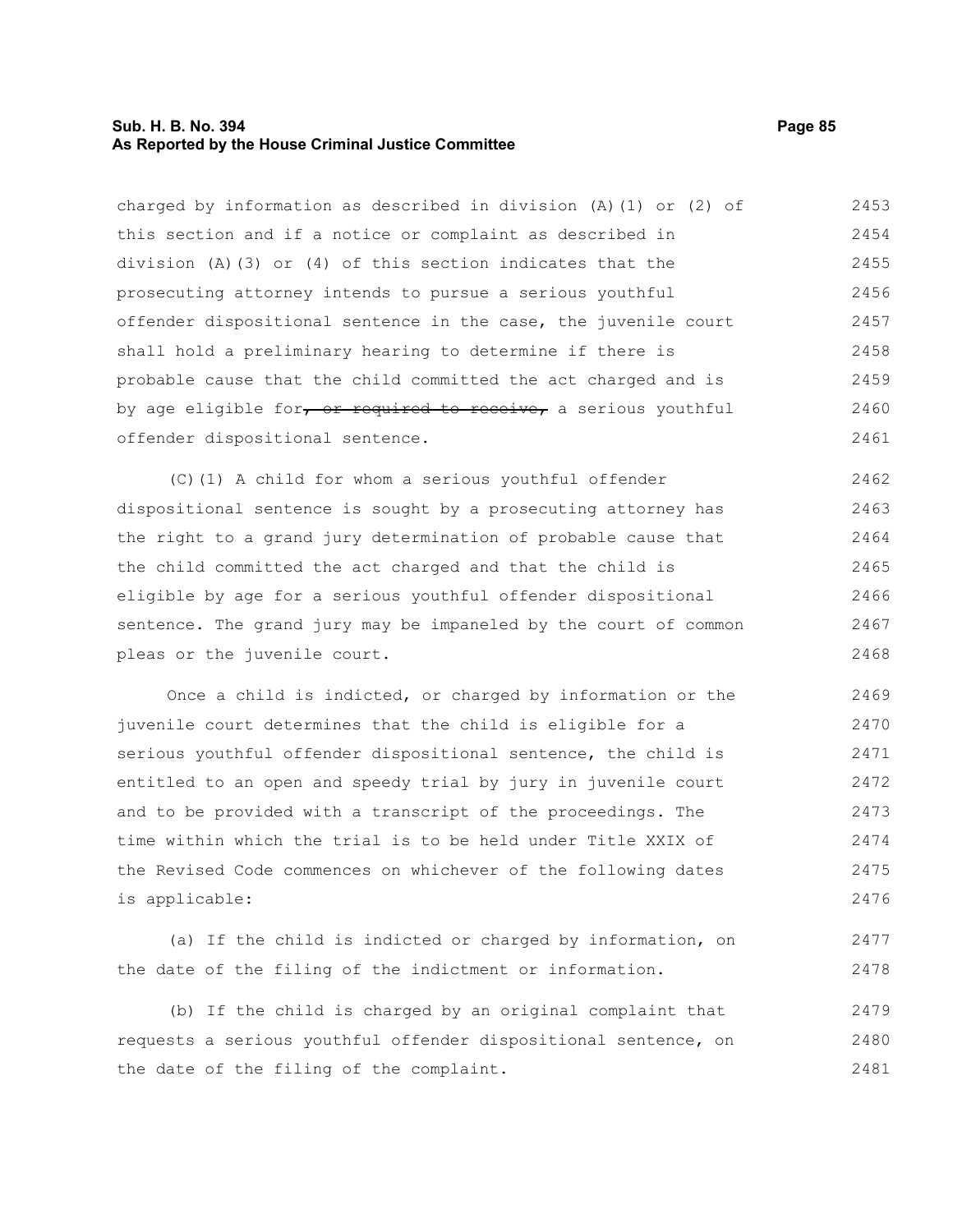## **Sub. H. B. No. 394 Page 86 As Reported by the House Criminal Justice Committee**

(c) If the child is not charged by an original complaint that requests a serious youthful offender dispositional sentence, on the date that the prosecuting attorney files the written notice of intent to seek a serious youthful offender dispositional sentence. 2482 2483 2484 2485 2486

(2) If the child is detained awaiting adjudication, upon indictment or being charged by information, the child has the same right to bail as an adult charged with the offense the alleged delinquent act would be if committed by an adult. Except as provided in division (D) of section 2152.14 of the Revised Code, all provisions of Title XXIX of the Revised Code and the Criminal Rules shall apply in the case and to the child. The juvenile court shall afford the child all rights afforded a person who is prosecuted for committing a crime including the right to counsel and the right to raise the issue of competency. The child may not waive the right to counsel. 2487 2488 2489 2490 2491 2492 2493 2494 2495 2496 2497

(D)(1) If a child is adjudicated a delinquent child for committing an act under circumstances that require the juvenile court to impose upon the child a serious youthful offender dispositional sentence under division (B)(3) of section 2152.11- 2152.121 of the Revised Code, all of the following apply: 2498 2499 2500 2501 2502

(a) The juvenile court shall impose upon the child a sentence available for the violation, as if the child were an adult, under Chapter 2929. of the Revised Code, except that the juvenile court shall not impose on the child a sentence of death or life imprisonment without parole. 2503 2504 2505 2506 2507

(b) The juvenile court also shall impose upon the child one or more traditional juvenile dispositions under sections 2152.16, 2152.19, and 2152.20, and, if applicable, section 2152.17 of the Revised Code. 2508 2509 2510 2511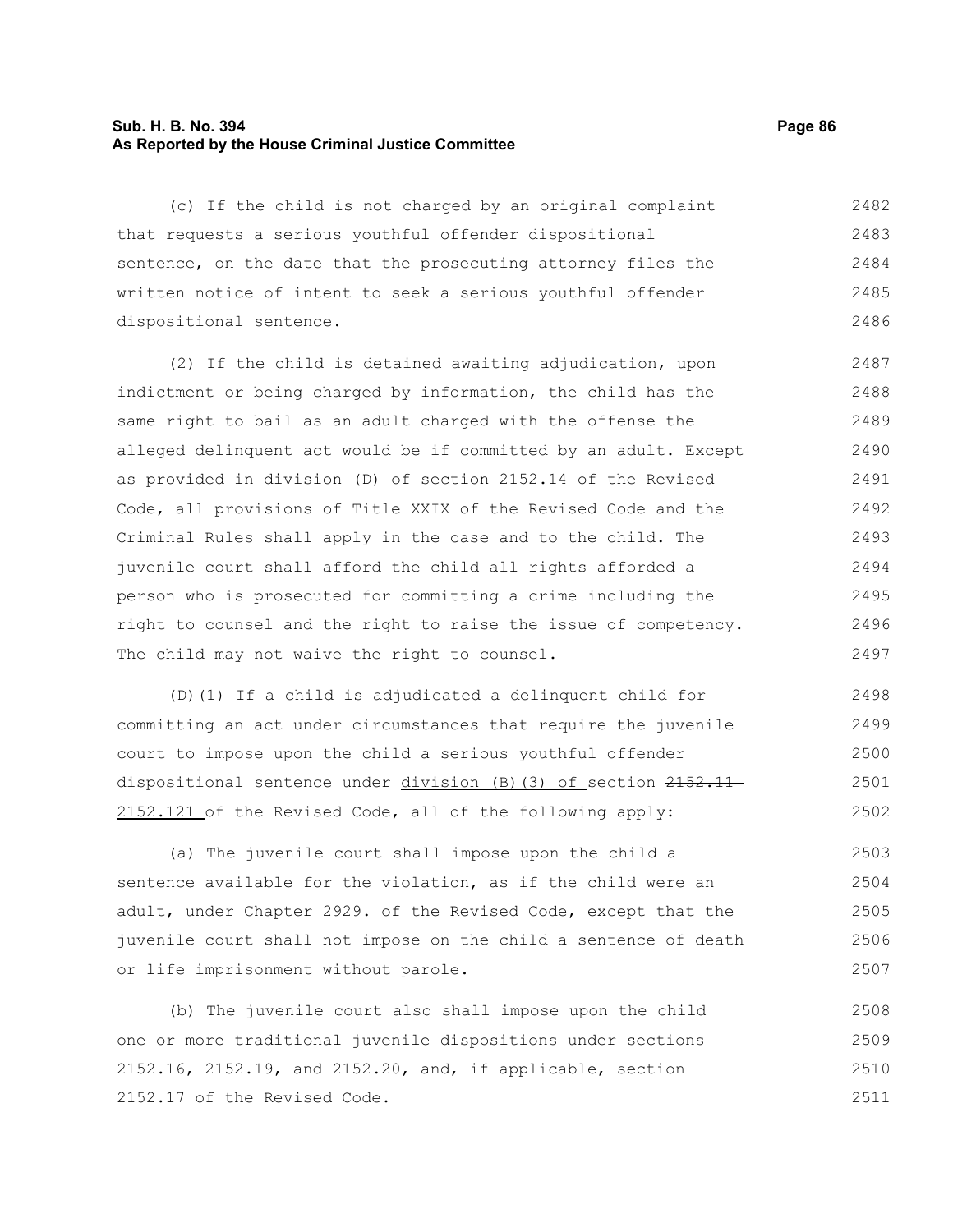# **Sub. H. B. No. 394 Page 87 As Reported by the House Criminal Justice Committee**

(c) The juvenile court shall stay the adult portion of the serious youthful offender dispositional sentence pending the successful completion of the traditional juvenile dispositions imposed. 2512 2513 2514 2515

(2) $\leftrightarrow$  If a child is adjudicated a delinquent child for committing an act under circumstances that allow, but do not require, the juvenile court to impose on the child a serious youthful offender dispositional sentence under section 2152.11 of the Revised Code, all of the following apply: 2516 2517 2518 2519 2520

 $\frac{1}{i}$  (a) If the juvenile court on the record makes a finding that, given the nature and circumstances of the violation and the history of the child, the length of time, level of security, and types of programming and resources available in the juvenile system alone are not adequate to provide the juvenile court with a reasonable expectation that the purposes set forth in section 2152.01 of the Revised Code will be met, the juvenile court may impose upon the child a sentence available for the violation, as if the child were an adult, under Chapter 2929. of the Revised Code, except that the juvenile court shall not impose on the child a sentence of death or life imprisonment without parole. 2521 2522 2523 2524 2525 2526 2527 2528 2529 2530 2531 2532

 $\overline{(i)}$  (b) If a sentence is imposed under division (D)(2)(a)  $\leftrightarrow$  of this section, the juvenile court also shall impose upon the child one or more traditional juvenile dispositions under sections 2152.16, 2152.19, and 2152.20 and, if applicable, section 2152.17 of the Revised Code. 2533 2534 2535 2536 2537

 $\overrightarrow{1}$  (c) The juvenile court shall stay the adult portion of the serious youthful offender dispositional sentence pending the successful completion of the traditional juvenile dispositions imposed. 2538 2539 2540 2541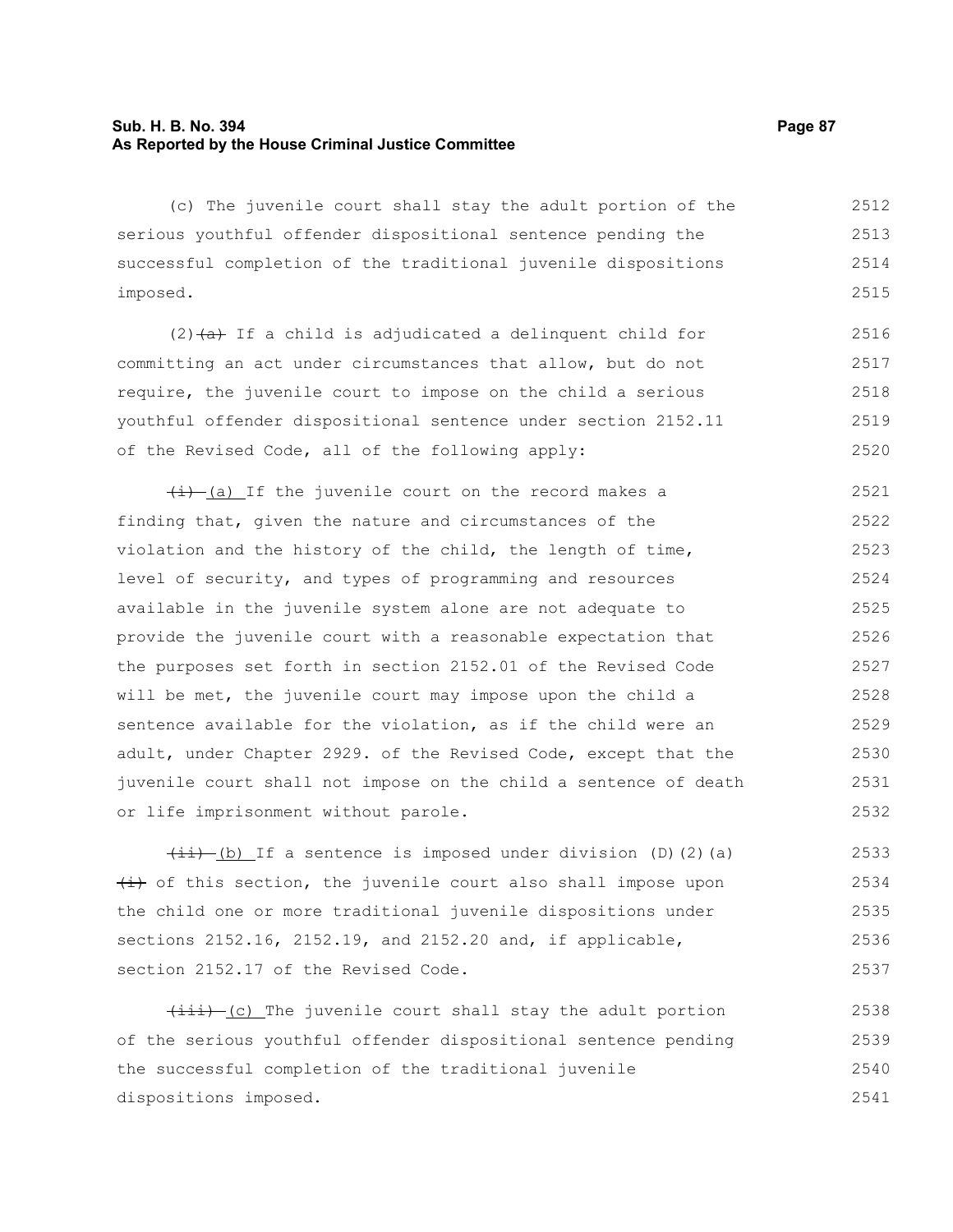# **Sub. H. B. No. 394 Page 88 As Reported by the House Criminal Justice Committee**

 $(b)$  (2) If the juvenile court does not find that a sentence should be imposed under division (D)(2)(a) $\leftrightarrow$  of this section, the juvenile court may impose one or more traditional juvenile dispositions under sections 2152.16, 2152.19, 2152.20, and, if applicable, section 2152.17 of the Revised Code. 2542 2543 2544 2545 2546

 $(3)$  (E) A child upon whom a serious youthful offender dispositional sentence is imposed under division (D)(1) or (2) of this section has a right to appeal under division  $(A)$   $(1)$ , (3), (4), or (5) of section 2953.08 of the Revised Code the adult portion of the serious youthful offender dispositional sentence when any of those divisions apply. The child may appeal the adult portion, and the court shall consider the appeal as if the adult portion were not stayed. 2547 2548 2549 2550 2551 2552 2553 2554

Sec. 2152.14. (A)(1) The director of youth services may request the prosecuting attorney of the county in which is located the juvenile court that imposed a serious youthful offender dispositional sentence upon a person under section 2152.121 or 2152.13 of the Revised Code to file a motion with that juvenile court to invoke the adult portion of the dispositional sentence if all of the following apply to the person: 2555 2556 2557 2558 2559 2560 2561 2562

(a) The person is at least fourteen years of age.

(b) The person is in the institutional custody, or an escapee from the custody, of the department of youth services. 2564 2565

(c) The person is serving the juvenile portion of the serious youthful offender dispositional sentence. 2566 2567

(2) The motion shall state that there is reasonable cause to believe that either of the following misconduct has occurred and shall state that at least one incident of misconduct of that 2568 2569 2570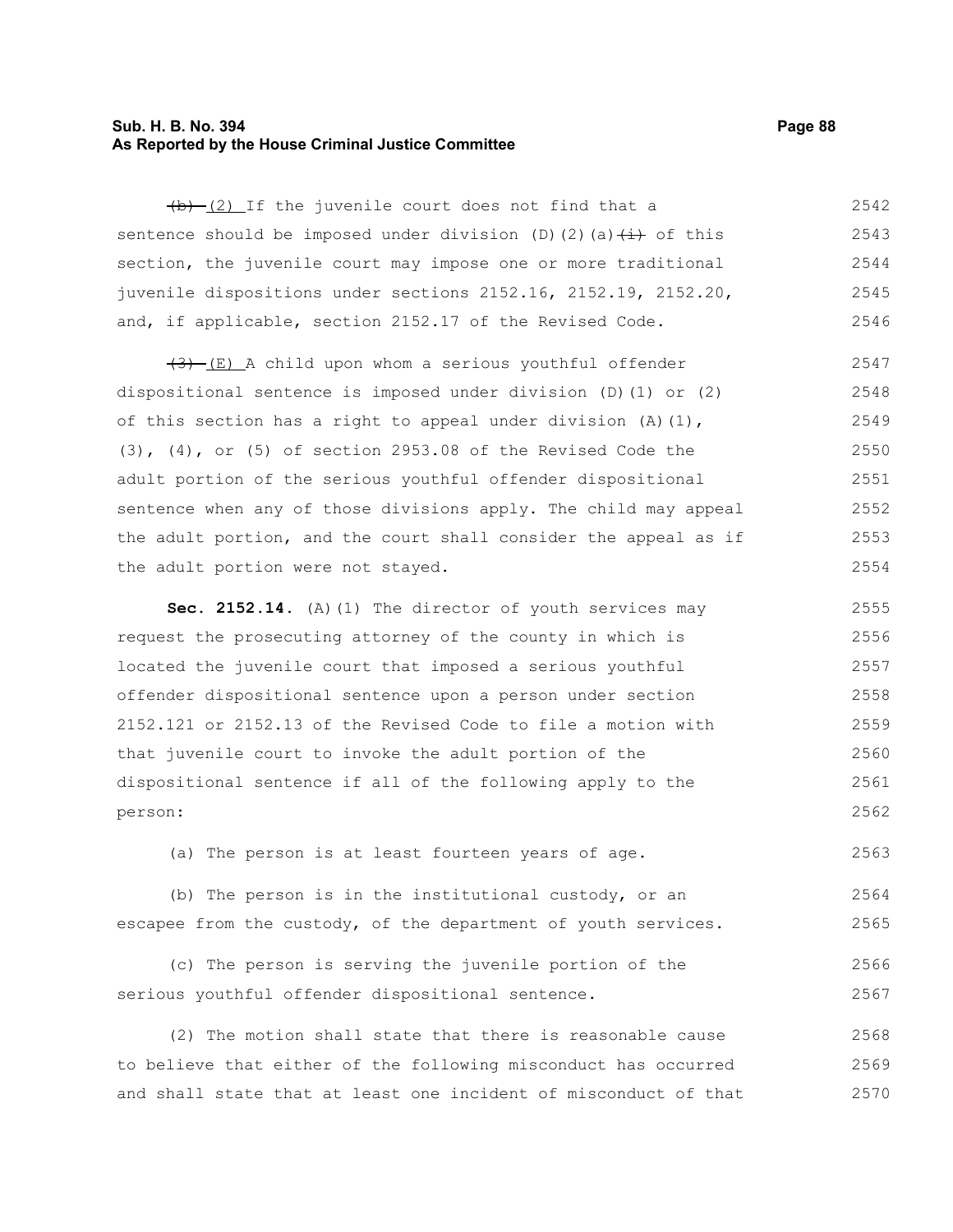# **Sub. H. B. No. 394 Page 89 As Reported by the House Criminal Justice Committee**

nature occurred after the person reached fourteen years of age:

(a) The person committed an act that is a violation of the rules of the institution and that could be charged as any felony or as a first degree misdemeanor offense of violence if committed by an adult. 2572 2573 2574 2575

(b) The person has engaged in conduct that creates a substantial risk to the safety or security of the institution, the community, or the victim. 2576 2577 2578

(B) If a person is at least fourteen years of age, is serving the juvenile portion of a serious youthful offender dispositional sentence imposed under section 2152.121 or 2152.13 of the Revised Code, and is on parole or aftercare from a department of youth services facility, or on community control, the director of youth services, the juvenile court that imposed the serious youthful offender dispositional sentence on the person, or the probation department supervising the person may request the prosecuting attorney of the county in which is located the juvenile court to file a motion with the juvenile court to invoke the adult portion of the dispositional sentence. The prosecuting attorney may file a motion to invoke the adult portion of the dispositional sentence even if no request is made. The motion shall state that there is reasonable cause to believe that either of the following occurred and shall state that at least one incident of misconduct of that nature occurred after the person reached fourteen years of age: 2579 2580 2581 2582 2583 2584 2585 2586 2587 2588 2589 2590 2591 2592 2593 2594 2595

(1) The person committed an act that is a violation of the conditions of supervision and that could be charged as any felony or as a first degree misdemeanor offense of violence if committed by an adult. 2596 2597 2598 2599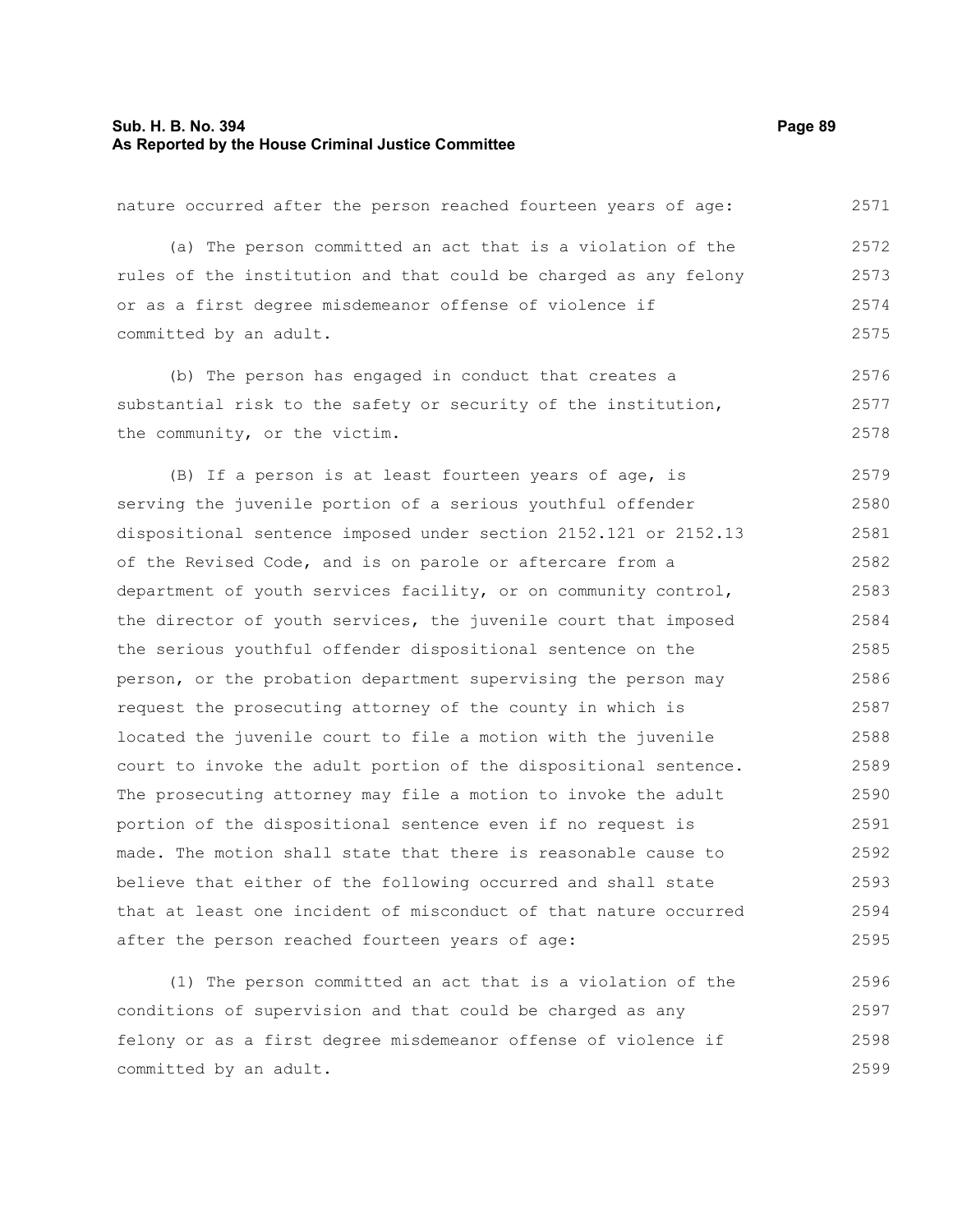# **Sub. H. B. No. 394 Page 90 As Reported by the House Criminal Justice Committee**

(2) The person has engaged in conduct that creates a substantial risk to the safety or security of the community or of the victim. 2600 2601 2602

(C) If the prosecuting attorney declines a request to file a motion that was made by the department of youth services or the supervising probation department under division (A) or (B) of this section or fails to act on a request made under either division by the department within a reasonable time, the department of youth services or the supervising probation department may file a motion of the type described in division (A) or (B) of this section with the juvenile court to invoke the adult portion of the serious youthful offender dispositional sentence. If the prosecuting attorney declines a request to file a motion that was made by the juvenile court under division (B) of this section or fails to act on a request from the court under that division within a reasonable time, the juvenile court may hold the hearing described in division (D) of this section on its own motion. 2603 2604 2605 2606 2607 2608 2609 2610 2611 2612 2613 2614 2615 2616 2617

(D) Upon the filing of a motion described in division (A), (B), or (C) of this section, the Ohio public defender shall be served a copy of the motion. The juvenile court may hold a hearing to determine whether to invoke the adult portion of a person's serious juvenile offender dispositional sentence. The juvenile court shall not invoke the adult portion of the dispositional sentence without a hearing. At the hearing the person who is the subject of the serious youthful offender disposition has the right to be present, to receive notice of the grounds upon which the adult sentence portion is sought to be invoked, to be represented by counsel including counsel appointed under Juvenile Rule  $4(A)$ , to be advised on the procedures and protections set forth in the Juvenile Rules, and 2618 2619 2620 2621 2622 2623 2624 2625 2626 2627 2628 2629 2630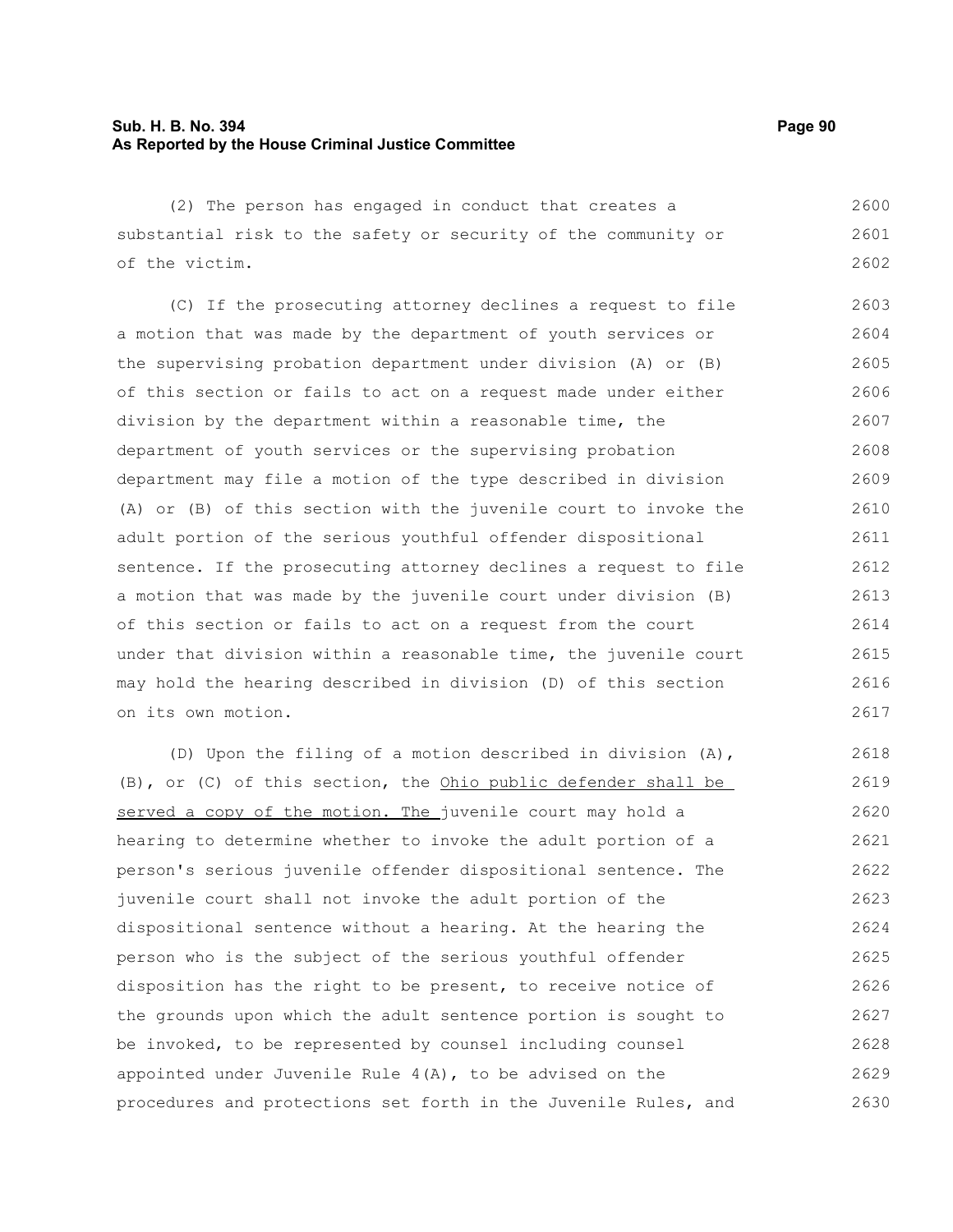## **Sub. H. B. No. 394 Page 91 As Reported by the House Criminal Justice Committee**

receive at sentencing.

to present evidence on the person's own behalf, including

evidence that the person has a mental illness or intellectual disability. The person may not waive the right to counsel. The hearing shall be open to the public. If the person presents evidence that the person has a mental illness or intellectual disability, the juvenile court shall consider that evidence in determining whether to invoke the adult portion of the serious youthful offender dispositional sentence. (E)(1) The juvenile court may invoke the adult portion of a person's serious youthful offender dispositional sentence if the juvenile court finds all of the following on the record by clear and convincing evidence: (a) The person is serving the juvenile portion of a serious youthful offender dispositional sentence. (b) The person is at least fourteen years of age and has been admitted to a department of youth services facility, or criminal charges are pending against the person. (c) The person engaged in the conduct or acts charged under division (A), (B), or (C) of this section, and the person's conduct demonstrates that the person is unlikely to be rehabilitated during the remaining period of juvenile jurisdiction. (2) The court may modify the adult sentence the court invokes to consist of any lesser prison term that could be imposed for the offense and, in addition to the prison term or in lieu of the prison term if the prison term was not mandatory, any community control sanction that the offender was eligible to 2632 2633 2634 2635 2636 2637 2638 2639 2640 2641 2642 2643 2644 2645 2646 2647 2648 2649 2650 2651 2652 2653 2654 2655 2656 2657

(F) If a juvenile court issues an order invoking the adult 2659

2631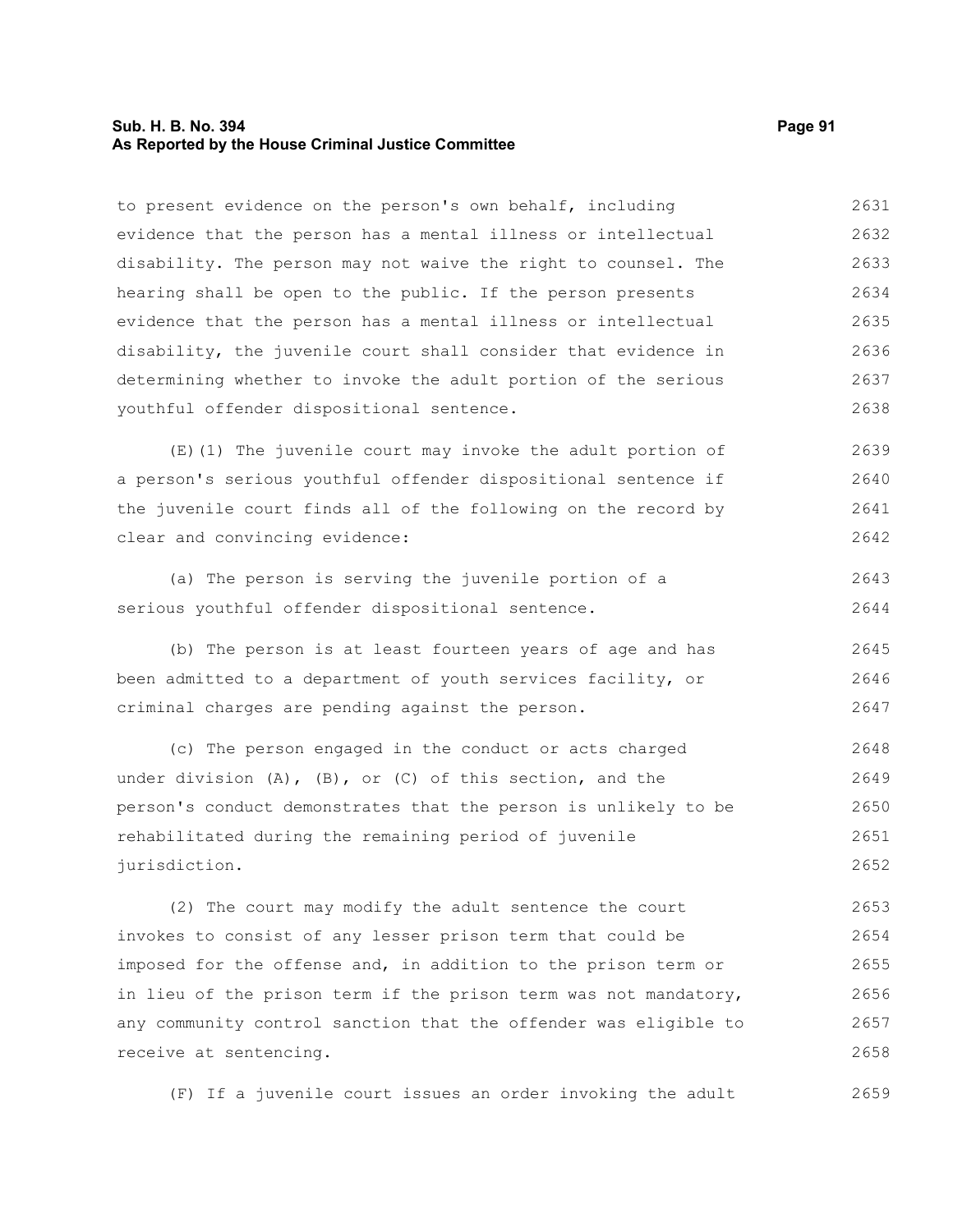# **Sub. H. B. No. 394 Page 92 As Reported by the House Criminal Justice Committee**

Revised Code.

portion of a serious youthful offender dispositional sentence under division (E) of this section, the juvenile portion of the dispositional sentence shall terminate, and the department of youth services shall transfer the person to the department of rehabilitation and correction or place the person under another sanction imposed as part of the sentence. The juvenile court shall state in its order the total number of days that the person has been held in detention or in a facility operated by, or under contract with, the department of youth services under the juvenile portion of the dispositional sentence. The time the person must serve on a prison term imposed under the adult portion of the dispositional sentence shall be reduced by the total number of days specified in the order plus any additional days the person is held in a juvenile facility or in detention after the order is issued and before the person is transferred to the custody of the department of rehabilitation and correction. In no case shall the total prison term as calculated under this division exceed the maximum prison term available for an adult who is convicted of violating the same sections of the 2660 2661 2662 2663 2664 2665 2666 2667 2668 2669 2670 2671 2672 2673 2674 2675 2676 2677 2678

Any community control imposed as part of the adult sentence or as a condition of a judicial release from prison shall be under the supervision of the entity that provides adult probation services in the county. Any post-release control imposed after the offender otherwise is released from prison shall be supervised by the adult parole authority. 2680 2681 2682 2683 2684 2685

**Sec. 2152.18.** (A) When a juvenile court commits a delinquent child to the custody of the department of youth services pursuant to this chapter, the court shall not designate the specific institution in which the department is to place the child but instead shall specify that the child is to be 2686 2687 2688 2689 2690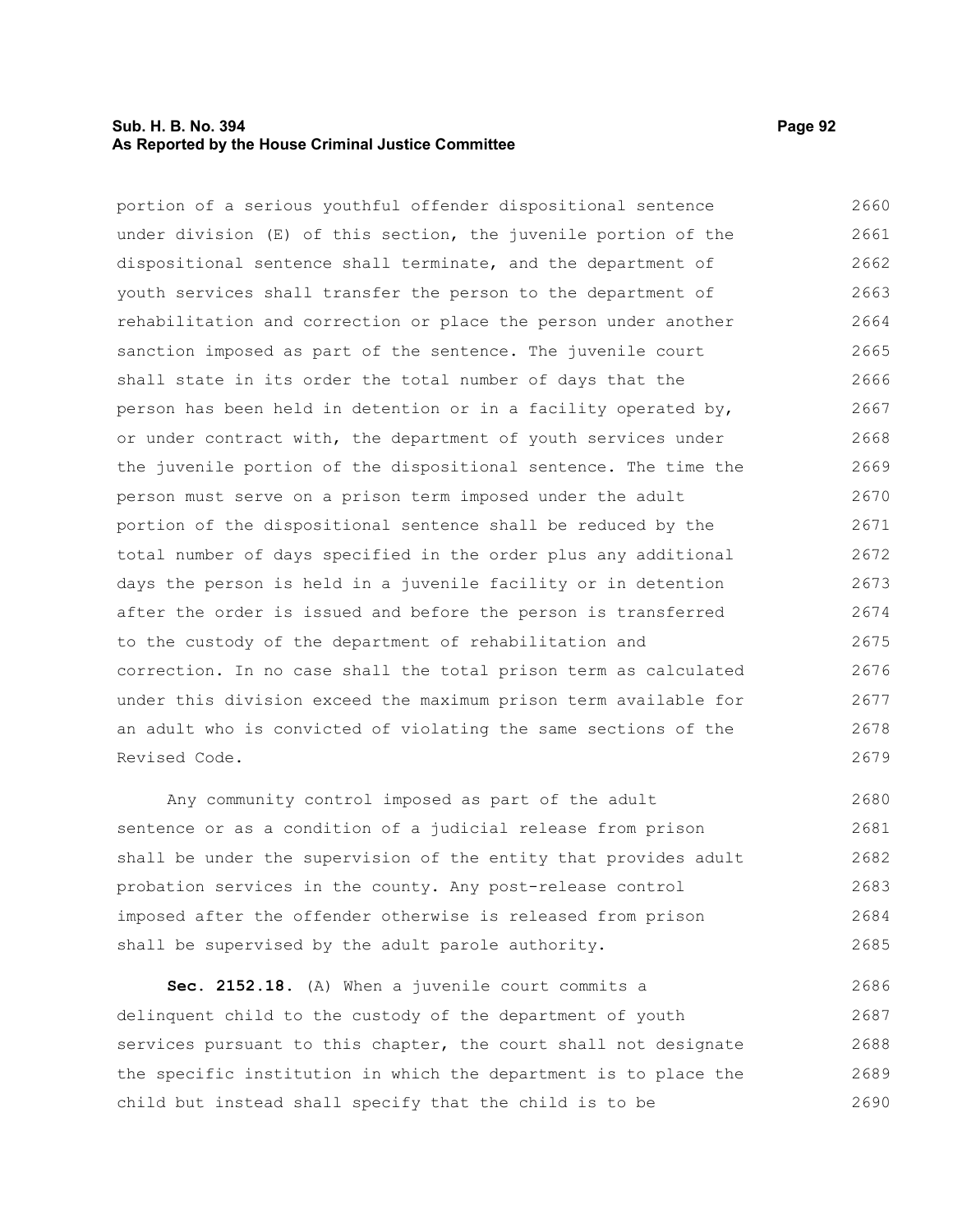# **Sub. H. B. No. 394 Page 93 As Reported by the House Criminal Justice Committee**

2691

(B) When a juvenile court commits a delinquent child to the custody of the department of youth services pursuant to this chapter, the court shall state in the order of commitment the total number of days that the child has been confined in connection with the delinquent child complaint upon which the order of commitment is based. The court shall not only include days that the child has been under electronic monitoring or house arrest or days that the child has been-confined in a halfway house. The department shall reduce the minimum period of institutionalization that was ordered by both the total number of days that the child has been so confined as stated by the court in the order of commitment and the total number of any additional days that the child has been confined subsequent to the order of commitment but prior to the transfer of physical custody of the child to the department. 2692 2693 2694 2695 2696 2697 2698 2699 2700 2701 2702 2703 2704 2705 2706

The juvenile court retains continuing jurisdiction to correct any error not previously raised at disposition in making a determination under this division. The delinquent child may, at any time after disposition, file a motion in the juvenile court to correct any error made in making a determination under this division and the court in its discretion may grant or deny that motion. If the court changes the number of days in its determination or redetermination, the court shall cause the entry granting that change to be delivered to the department of youth services without delay. 2707 2708 2709 2710 2711 2712 2713 2714 2715 2716

An inaccurate determination under this division is not grounds for setting aside the delinquent child's adjudication or disposition and does not otherwise render the disposition void or voidable. 2717 2718 2719 2720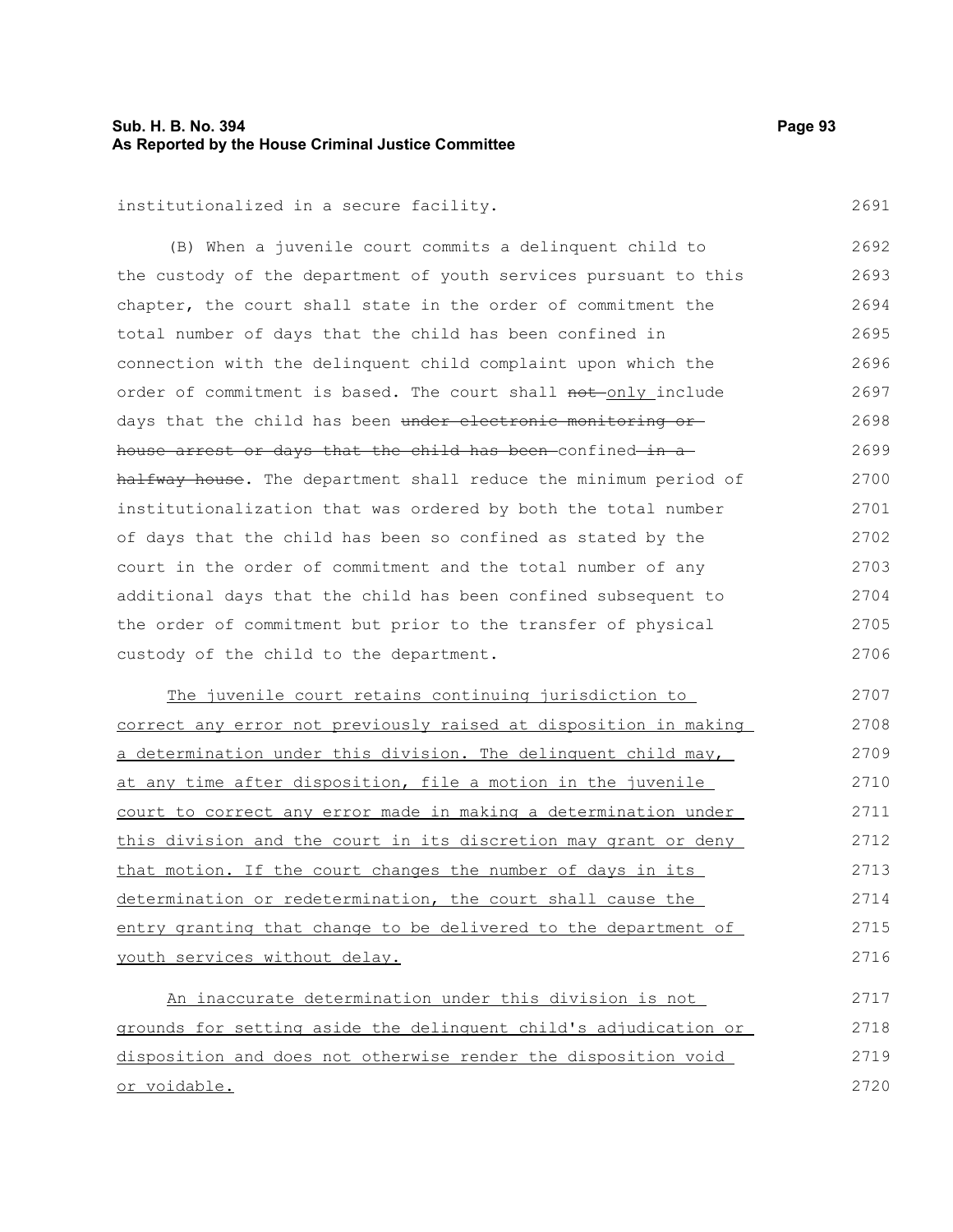# **Sub. H. B. No. 394 Page 94 As Reported by the House Criminal Justice Committee**

(C)(1) When a juvenile court commits a delinquent child to the custody of the department of youth services pursuant to this chapter, the court shall provide the department with the child's medical records, a copy of the report of any mental examination of the child ordered by the court, the Revised Code section or sections the child violated and the degree of each violation, the warrant to convey the child to the department, a copy of the court's journal entry ordering the commitment of the child to the legal custody of the department, a copy of the arrest record pertaining to the act for which the child was adjudicated a delinquent child, a copy of any victim impact statement pertaining to the act, and any other information concerning the child that the department reasonably requests. The court also shall complete the form for the standard predisposition investigation report that the department furnishes pursuant to section 5139.04 of the Revised Code and provide the department with the completed form. 2721 2722 2723 2724 2725 2726 2727 2728 2729 2730 2731 2732 2733 2734 2735 2736 2737

The department may refuse to accept physical custody of a delinquent child who is committed to the legal custody of the department until the court provides to the department the documents specified in this division. No officer or employee of the department who refuses to accept physical custody of a delinquent child who is committed to the legal custody of the department shall be subject to prosecution or contempt of court for the refusal if the court fails to provide the documents specified in this division at the time the court transfers the physical custody of the child to the department. 2738 2739 2740 2741 2742 2743 2744 2745 2746 2747

(2) Within twenty working days after the department of youth services receives physical custody of a delinquent child from a juvenile court, the court shall provide the department with a certified copy of the child's birth certificate and the 2748 2749 2750 2751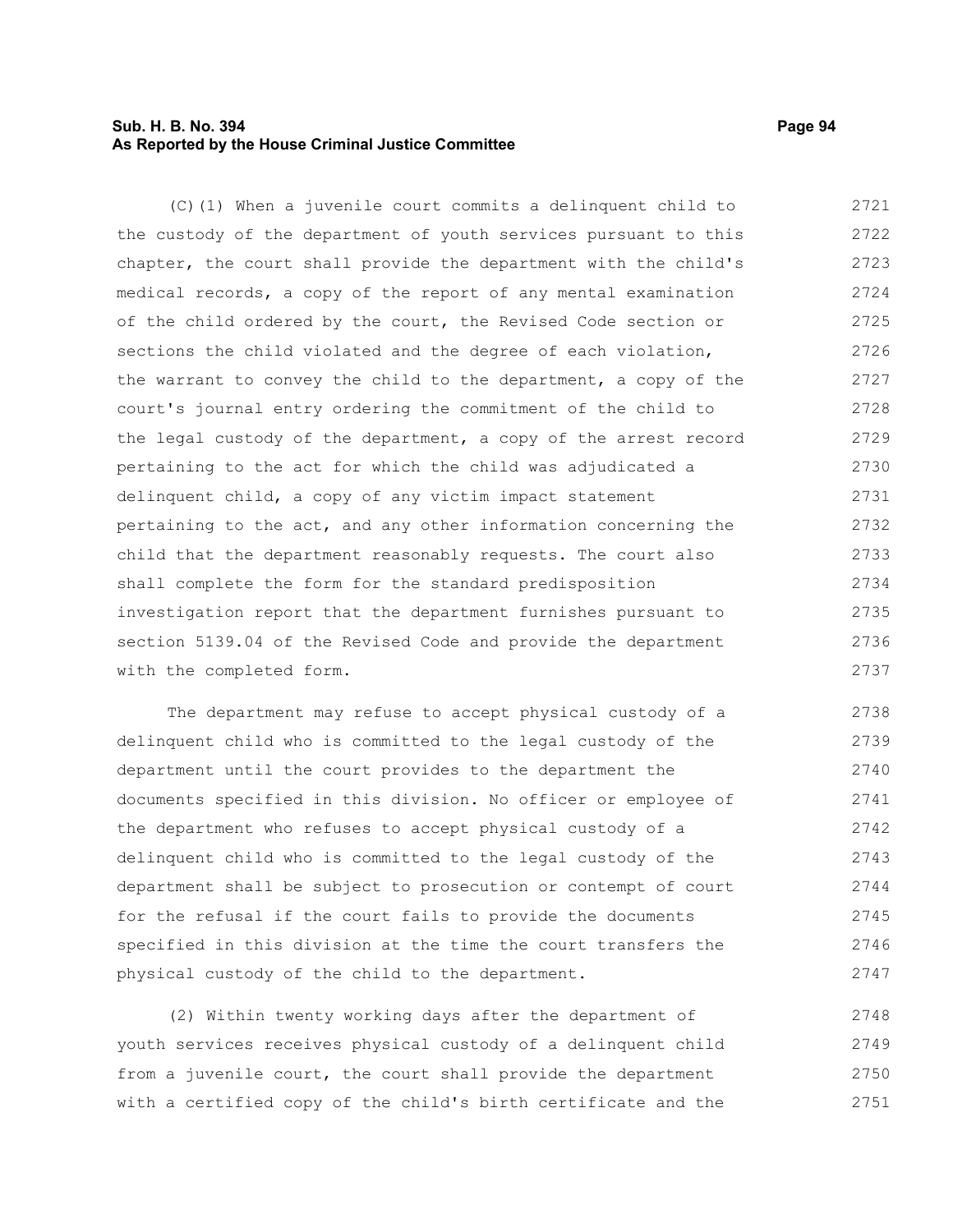# **Sub. H. B. No. 394 Page 95 As Reported by the House Criminal Justice Committee**

child's social security number or, if the court made all reasonable efforts to obtain the information but was unsuccessful, with documentation of the efforts it made to obtain the information. (3) If an officer is preparing pursuant to section 2947.06 or 2951.03 of the Revised Code or Criminal Rule 32.2 a presentence investigation report pertaining to a person, the department shall make available to the officer, for use in preparing the report, any records or reports it possesses regarding that person that it received from a juvenile court pursuant to division (C)(1) of this section or that pertain to the treatment of that person after the person was committed to the custody of the department as a delinquent child. (D)(1) Within ten days after an adjudication that a child is a delinquent child, the court shall give written notice of the adjudication to the superintendent of a city, local, exempted village, or joint vocational school district, and to the principal of the school the child attends, if the basis of 2752 2753 2754 2755 2756 2757 2758 2759 2760 2761 2762 2763 2764 2765 2766 2767 2768 2769

the adjudication was the commission of an act that would be a criminal offense if committed by an adult, if the act was committed by the delinquent child when the child was fourteen years of age or older, and if the act is any of the following: 2770 2771 2772 2773

(a) An act that would be a felony or an offense of violence if committed by an adult, an act in the commission of which the child used or brandished a firearm, or an act that is a violation of section 2907.06, 2907.07, 2907.08, 2907.09, 2907.24, or 2907.241 of the Revised Code and that would be a misdemeanor if committed by an adult; 2774 2775 2776 2777 2778 2779

(b) A violation of section 2923.12 of the Revised Code or of a substantially similar municipal ordinance that would be a 2780 2781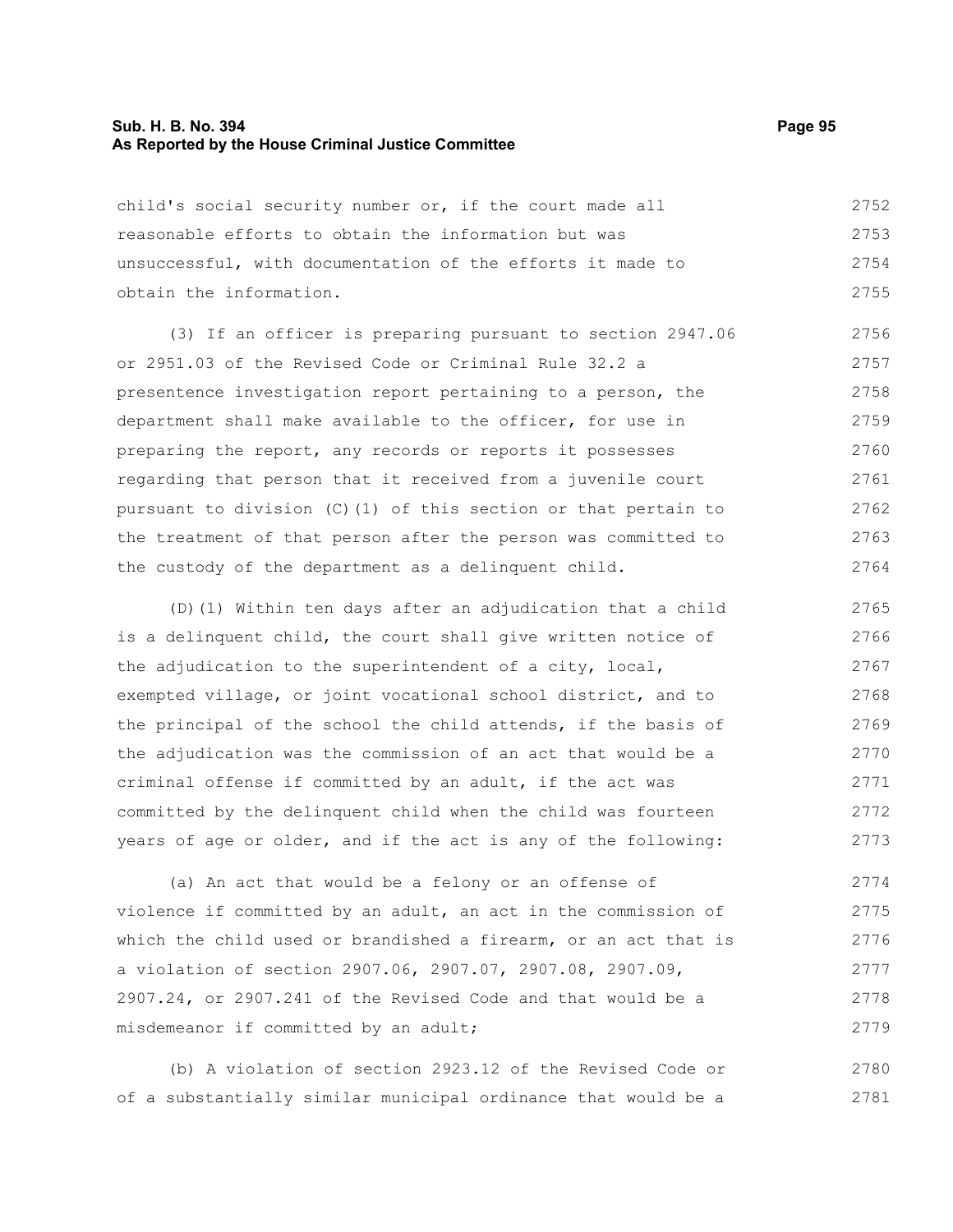## **Sub. H. B. No. 394 Page 96 As Reported by the House Criminal Justice Committee**

misdemeanor if committed by an adult and that was committed on property owned or controlled by, or at an activity held under the auspices of, the board of education of that school district; 2782 2783 2784

(c) A violation of division (A) of section 2925.03 or 2925.11 of the Revised Code that would be a misdemeanor if committed by an adult, that was committed on property owned or controlled by, or at an activity held under the auspices of, the board of education of that school district, and that is not a minor drug possession offense; 2785 2786 2787 2788 2789 2790

(d) An act that would be a criminal offense if committed by an adult and that results in serious physical harm to persons or serious physical harm to property while the child is at school, on any other property owned or controlled by the board, or at an interscholastic competition, an extracurricular event, or any other school program or activity; 2791 2792 2793 2794 2795 2796

(e) Complicity in any violation described in division (D)  $(1)(a)$ ,  $(b)$ ,  $(c)$ , or  $(d)$  of this section that was alleged to have been committed in the manner described in division (D)(1) (a), (b), (c), or (d) of this section, regardless of whether the act of complicity was committed on property owned or controlled by, or at an activity held under the auspices of, the board of education of that school district. 2797 2798 2799 2800 2801 2802 2803

(2) The notice given pursuant to division (D)(1) of this section shall include the name of the child who was adjudicated to be a delinquent child, the child's age at the time the child committed the act that was the basis of the adjudication, and identification of the violation of the law or ordinance that was the basis of the adjudication. 2804 2805 2806 2807 2808 2809

(3) Within fourteen days after committing a delinquent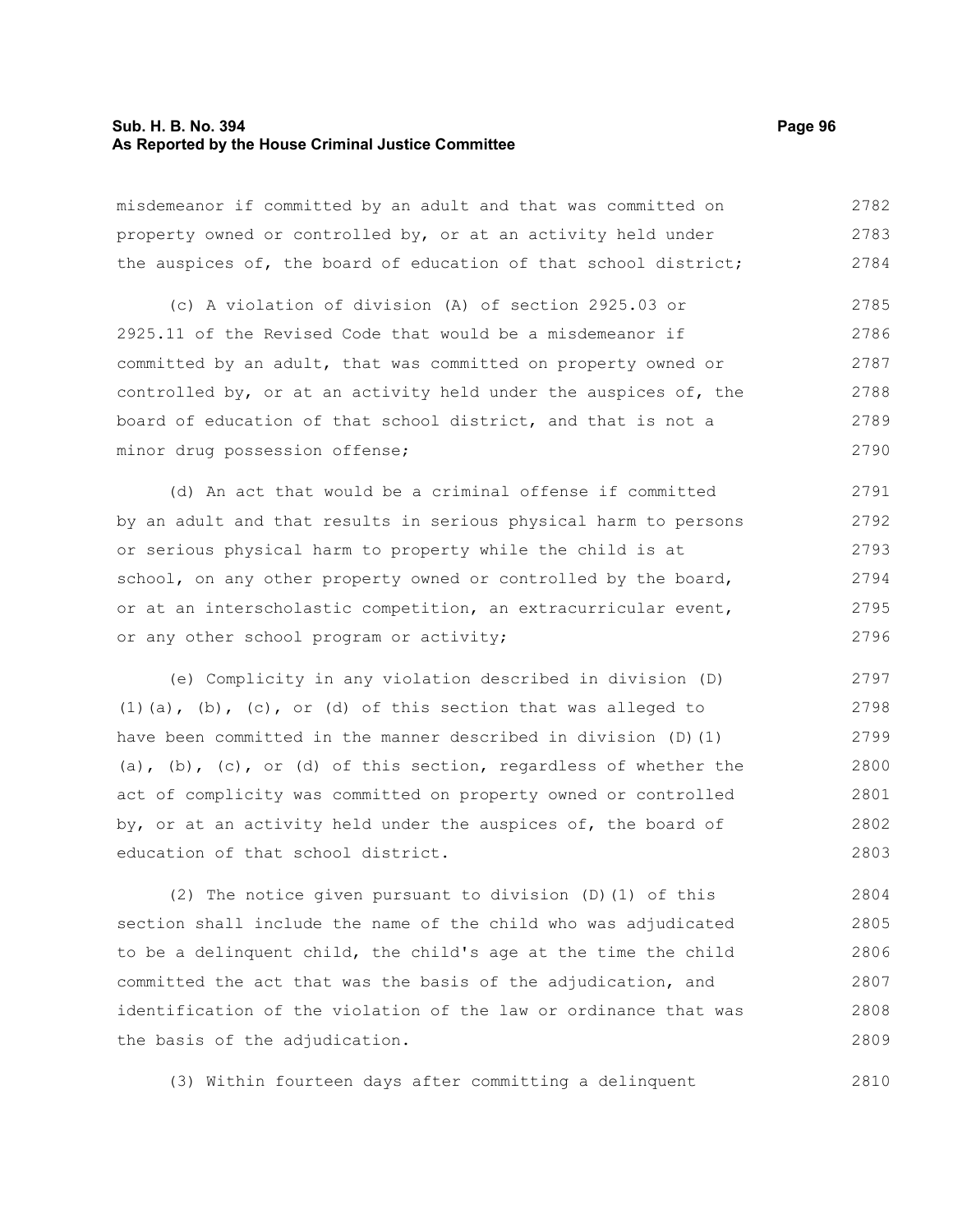## **Sub. H. B. No. 394 Page 97 As Reported by the House Criminal Justice Committee**

child to the custody of the department of youth services, the court shall give notice to the school attended by the child of the child's commitment by sending to that school a copy of the court's journal entry ordering the commitment. As soon as possible after receipt of the notice described in this division, the school shall provide the department with the child's school transcript. However, the department shall not refuse to accept a child committed to it, and a child committed to it shall not be held in a county or district detention facility, because of a school's failure to provide the school transcript that it is required to provide under this division. (4) Within fourteen days after discharging or releasing a child from an institution under its control, the department of youth services shall provide the court and the superintendent of the school district in which the child is entitled to attend school under section 3313.64 or 3313.65 of the Revised Code with the following: (a) An updated copy of the child's school transcript; (b) A report outlining the child's behavior in school while in the custody of the department; (c) The child's current individualized education program, as defined in section 3323.01 of the Revised Code, if such a program has been developed for the child; (d) A summary of the institutional record of the child's behavior. The department also shall provide the court with a copy of 2811 2812 2813 2814 2815 2816 2817 2818 2819 2820 2821 2822 2823 2824 2825 2826 2827 2828 2829 2830 2831 2832 2833 2834 2835 2836

any portion of the child's institutional record that the court specifically requests, within five working days of the request. 2838

(E) At any hearing at which a child is adjudicated a 2839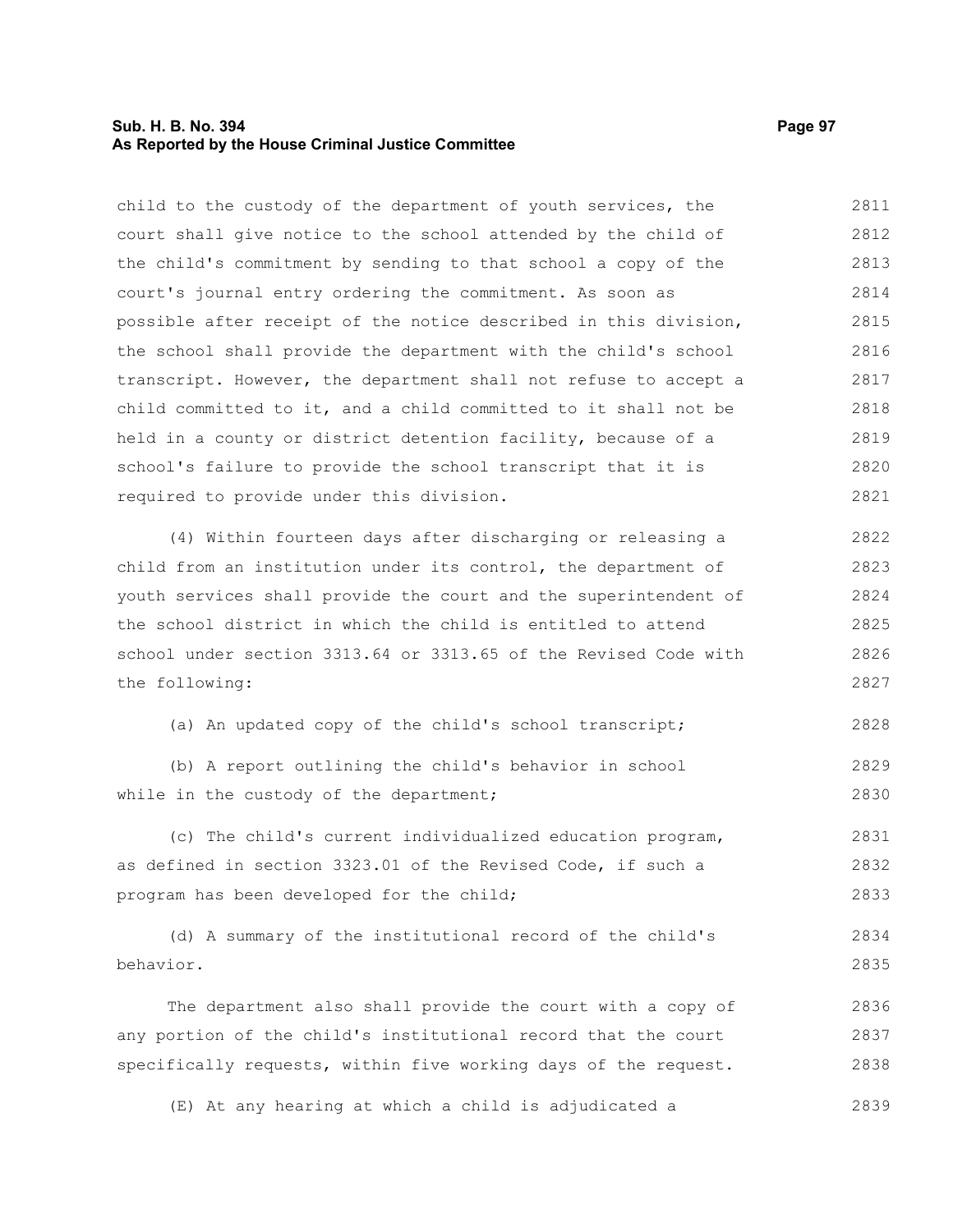# **Sub. H. B. No. 394 Page 98 As Reported by the House Criminal Justice Committee**

delinquent child or as soon as possible after the hearing, the

court shall notify all victims of the delinquent act who may be entitled to a recovery under any of the following sections of the right of the victims to recover, pursuant to section 3109.09 of the Revised Code, compensatory damages from the child's parents; of the right of the victims to recover, pursuant to section 3109.10 of the Revised Code, compensatory damages from the child's parents for willful and malicious assaults committed by the child; and of the right of the victims to recover an award of reparations pursuant to sections 2743.51 to 2743.72 of the Revised Code. (F) As used in this section: (1) "Community corrections facility" and "secure facility" have the same meanings as in section 5139.01 of the Revised Code. (2) "Confined" means the placement of a child in any locked and secure facility, either adult or juvenile, in a locked and secure section of any facility, either adult or juvenile, or in any community corrections facility. **Sec. 2152.20.** (A) If a child is adjudicated a delinquent child or a juvenile traffic offender, the court may order any of the following dispositions, in addition to any other disposition authorized or required by this chapter: (1) Impose a fine in accordance with the following schedule: (a) For an act that would be a minor misdemeanor or an 2841 2842 2843 2844 2845 2846 2847 2848 2849 2850 2851 2852 2853 2854 2855 2856 2857 2858 2859 2860 2861 2862 2863 2864 2865

2840

unclassified misdemeanor if committed by an adult, a fine not to exceed fifty dollars; 2866 2867

(b) For an act that would be a misdemeanor of the fourth 2868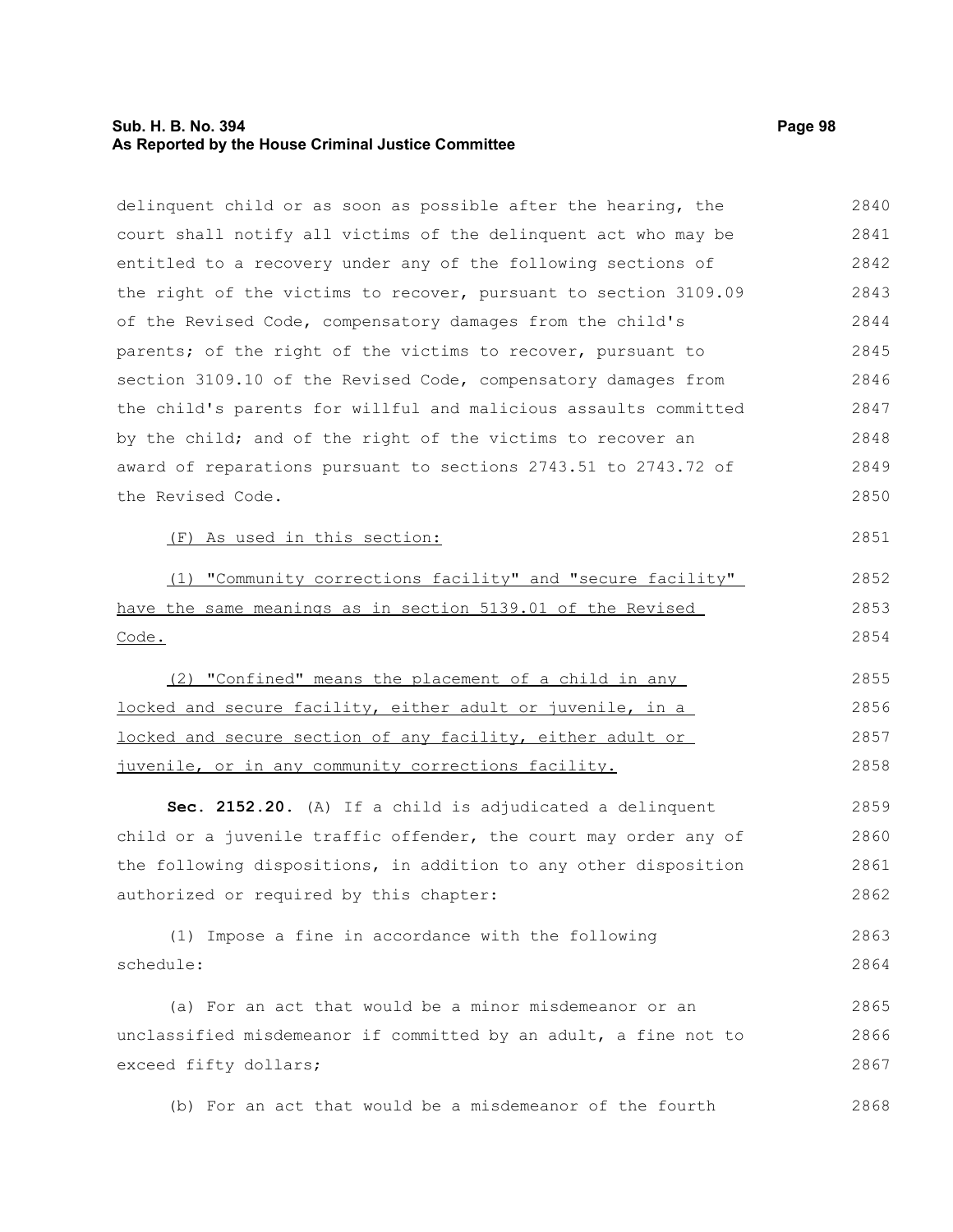# **Sub. H. B. No. 394 Page 99 As Reported by the House Criminal Justice Committee**

degree if committed by an adult, a fine not to exceed one hundred dollars; (c) For an act that would be a misdemeanor of the third degree if committed by an adult, a fine not to exceed one hundred fifty dollars; (d) For an act that would be a misdemeanor of the second degree if committed by an adult, a fine not to exceed two hundred dollars; (e) For an act that would be a misdemeanor of the first degree if committed by an adult, a fine not to exceed two hundred fifty dollars; (f) For an act that would be a felony of the fifth degree or an unclassified felony if committed by an adult, a fine not to exceed three hundred dollars; (g) For an act that would be a felony of the fourth degree if committed by an adult, a fine not to exceed four hundred dollars; (h) For an act that would be a felony of the third degree if committed by an adult, a fine not to exceed seven hundred fifty dollars; (i) For an act that would be a felony of the second degree if committed by an adult, a fine not to exceed one thousand dollars; (j) For an act that would be a felony of the first degree if committed by an adult, a fine not to exceed one thousand five hundred dollars; (k) For an act that would be aggravated murder or murder if committed by an adult, a fine not to exceed two thousand 2869 2870 2871 2872 2873 2874 2875 2876 2877 2878 2879 2880 2881 2882 2883 2884 2885 2886 2887 2888 2889 2890 2891 2892 2893 2894 2895 2896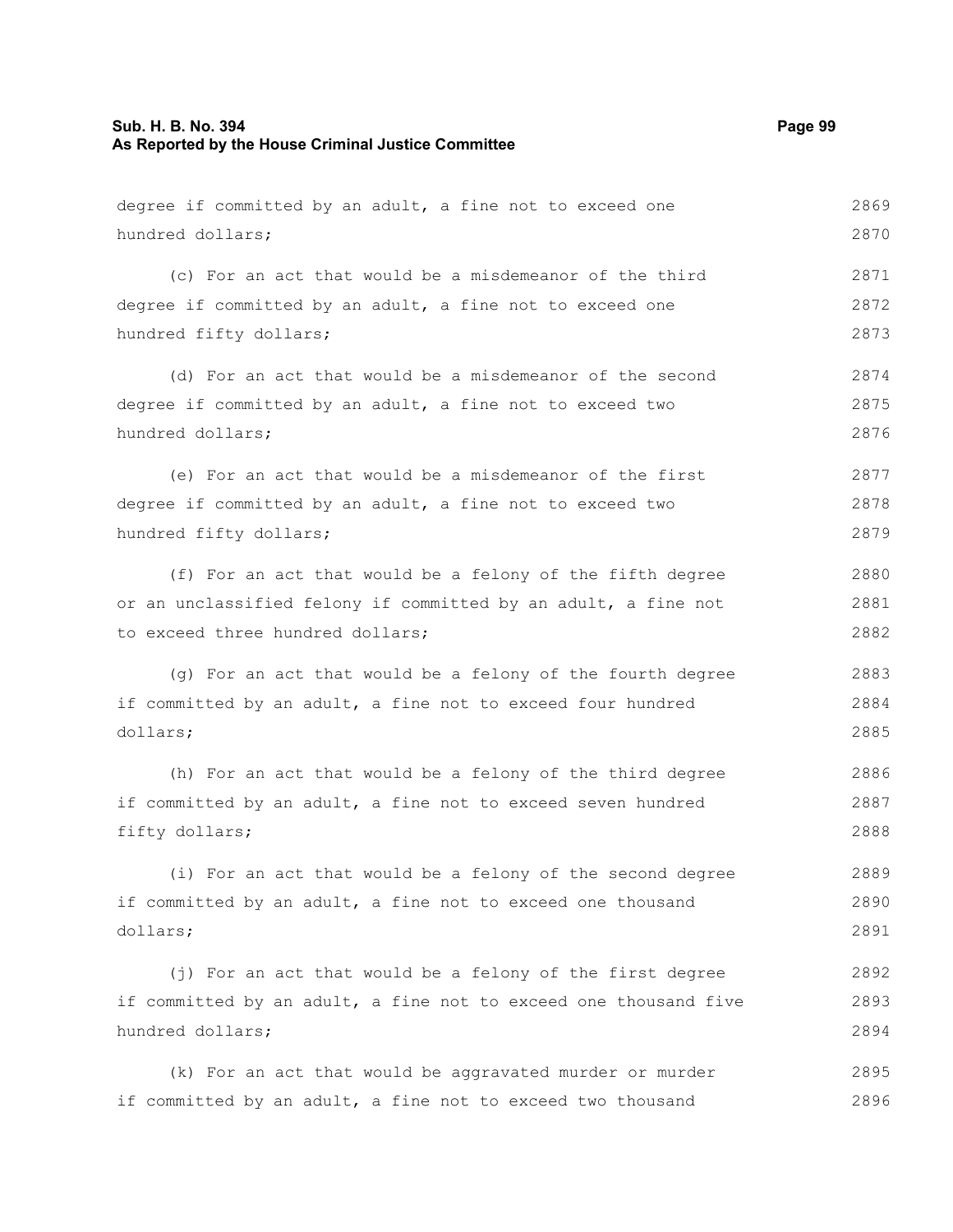# **Sub. H. B. No. 394 Page 100 As Reported by the House Criminal Justice Committee**

| dollars.                                                          | 2897 |
|-------------------------------------------------------------------|------|
| (2) Require the child to pay costs, including, but not            | 2898 |
| limited to, costs described in section 2746.05 of the Revised     | 2899 |
| Code;                                                             | 2900 |
| (3) Unless the child's delinquent act or juvenile traffic         | 2901 |
| offense would be a minor misdemeanor if committed by an adult or  | 2902 |
| could be disposed of by the juvenile traffic violations bureau    | 2903 |
| serving the court under Traffic Rule 13.1 if the court has        | 2904 |
| established a juvenile traffic violations bureau, require the     | 2905 |
| child to make restitution to the victim of the child's            | 2906 |
| delinquent act or juvenile traffic offense or, if the victim is   | 2907 |
| deceased, to a survivor of the victim in an amount based upon-    | 2908 |
| the victim's economic loss caused by or related to the-           | 2909 |
| delinquent act or juvenile traffic offense. The court may not     | 2910 |
| require a child to make restitution pursuant to this division if  | 2911 |
| the child's delinquent act or juvenile traffic offense would be-  | 2912 |
| a minor misdemeanor if committed by an adult or could be-         | 2913 |
| disposed of by the juvenile traffic violations bureau serving     | 2914 |
| the court under Traffic Rule 13.1 if the court has established a  | 2915 |
| juvenile traffic violations bureau. If the court requires-        | 2916 |
| restitution under this division, the restitution shall be made-   | 2917 |
| directly to the victim in open court or to the probation-         | 2918 |
| department that serves the jurisdiction or the clerk of courts-   | 2919 |
| on behalf of the victim.                                          | 2920 |
| If the court requires restitution under this division, the        | 2921 |
| restitution may be in the form of a cash reimbursement paid in a- | 2922 |
| lump sum or in installments, the performance of repair work to    | 2923 |
| restore any damaged property to its original condition, the-      | 2924 |
| performance of a reasonable amount of labor for the victim or     | 2925 |
| survivor of the victim, the performance of community service-     | 2926 |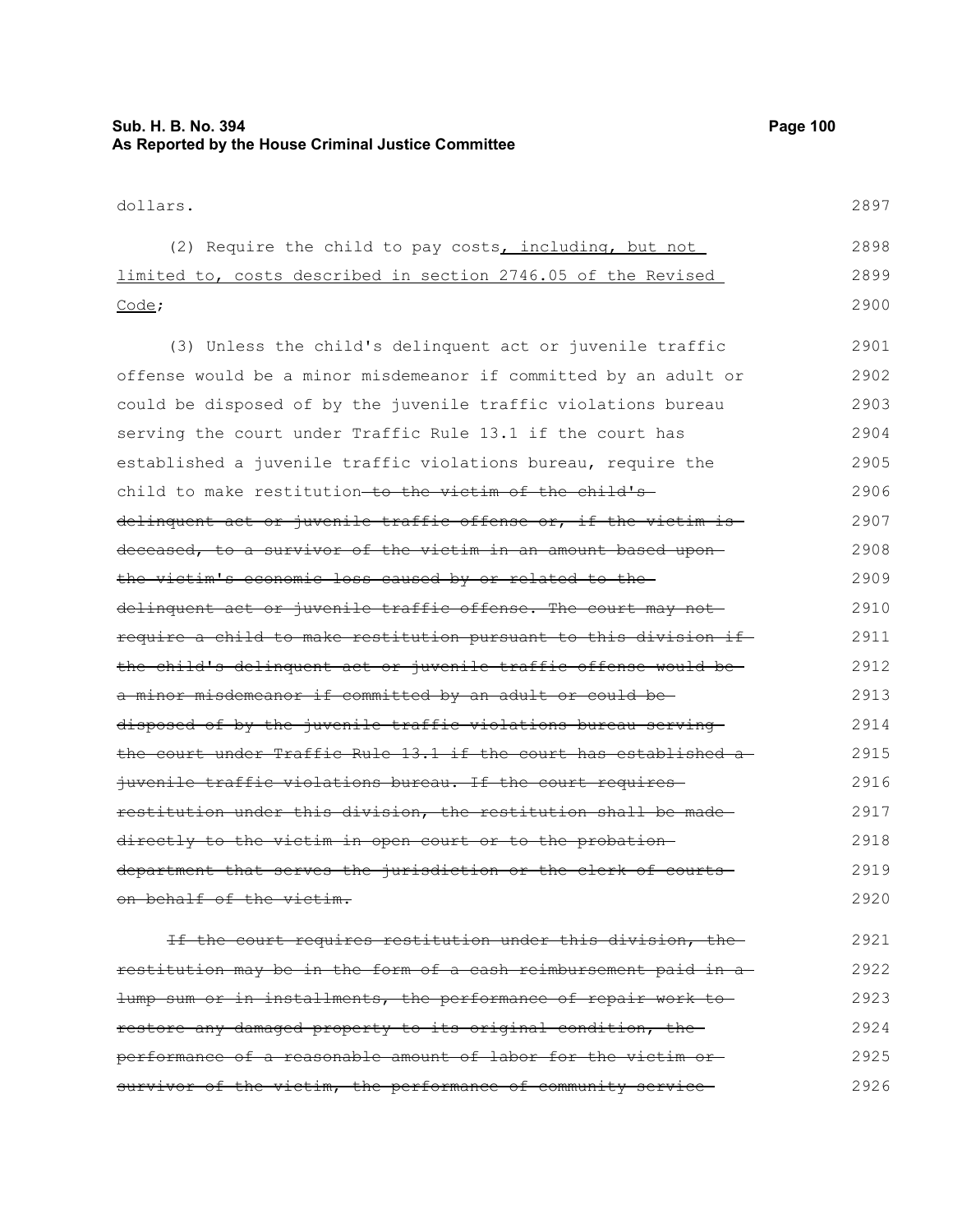# **Sub. H. B. No. 394 Page 101 As Reported by the House Criminal Justice Committee**

| work, any other form of restitution devised by the court, or any  | 2927 |
|-------------------------------------------------------------------|------|
| combination of the previously described forms of restitution.     | 2928 |
| If the court requires restitution under this division, the        | 2929 |
| court may base the restitution order on an amount recommended by- | 2930 |
| the victim or survivor of the victim, the delinquent child, the   | 2931 |
| juvenile traffic offender, a presentence investigation report,    | 2932 |
| estimates or receipts indicating the cost of repairing or         | 2933 |
| replacing property, and any other information, provided that the  | 2934 |
| amount the court orders as restitution shall not exceed the       | 2935 |
| amount of the economic loss suffered by the victim as a direct-   | 2936 |
| and proximate result of the delinquent act or juvenile traffic-   | 2937 |
| offense. If the court decides to order restitution under this-    | 2938 |
| division and the amount of the restitution is disputed by the-    | 2939 |
| victim or survivor or by the delinquent child or juvenile         | 2940 |
| traffic offender, the court shall hold a hearing on the           | 2941 |
| restitution. If the court requires restitution under this         | 2942 |
| division, the court shall determine, or order the determination   | 2943 |
| of, the amount of restitution to be paid by the delinquent child  | 2944 |
| or juvenile traffic offender. All restitution payments shall be-  | 2945 |
| eredited against any recovery of economic loss in a civil action- | 2946 |
| brought by or on behalf of the victim against the delinguent      | 2947 |
| child or juvenile traffic offender or the delinquent child's or-  | 2948 |
| juvenile traffic offender's parent, quardian, or other-           | 2949 |
| <del>custodian.</del>                                             | 2950 |
| If the court requires restitution under this division, the        | 2951 |
| eourt may order that the delinquent child or juvenile traffic-    | 2952 |
| offender pay a surcharge, in an amount not exceeding five per-    | 2953 |
| eent of the amount of restitution otherwise ordered under this-   | 2954 |
| division, to the entity responsible for collecting and            | 2955 |
| processing the restitution payments.                              | 2956 |
|                                                                   |      |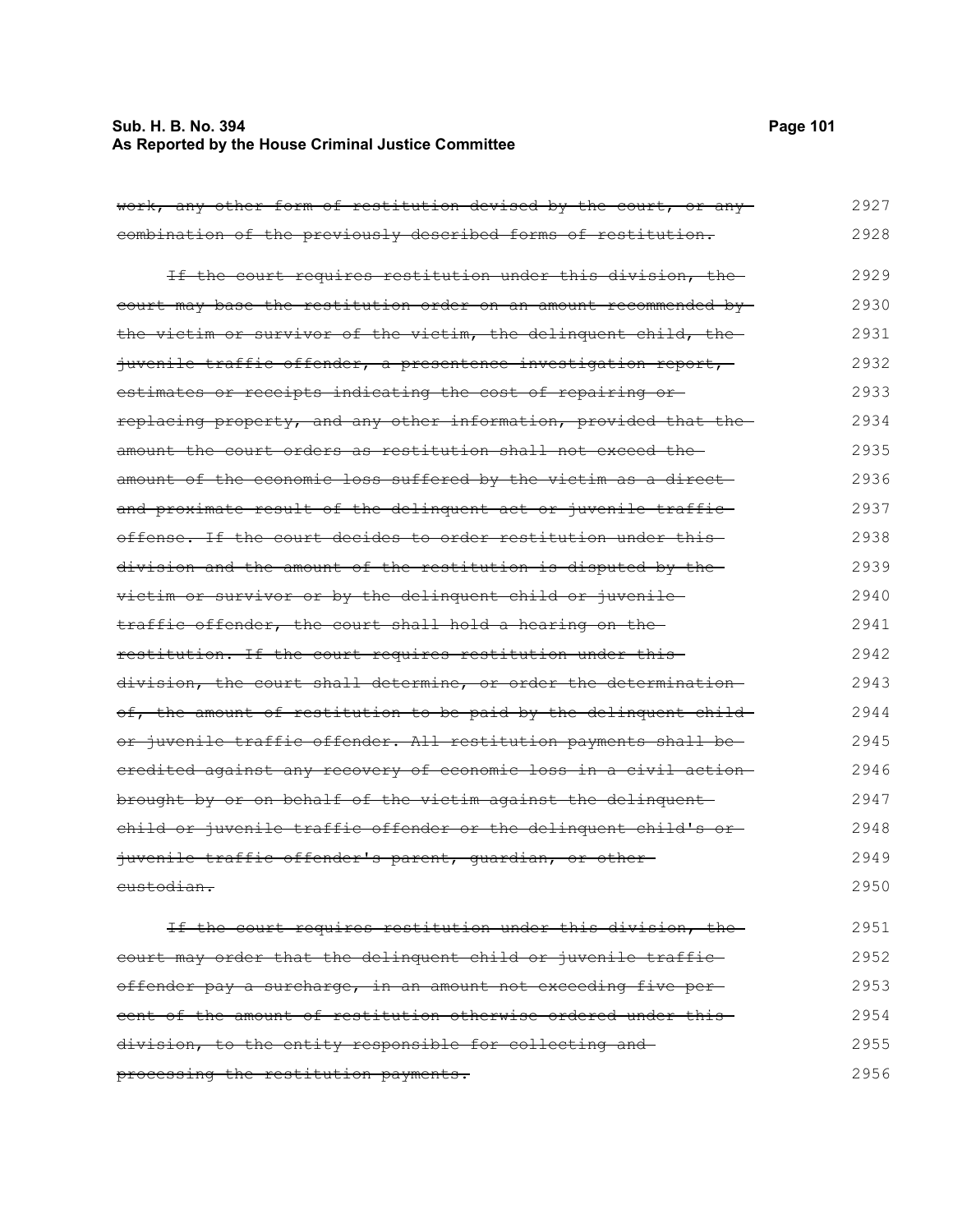# **Sub. H. B. No. 394 Page 102 As Reported by the House Criminal Justice Committee**

| The victim or the survivor of the victim may request that              | 2957 |
|------------------------------------------------------------------------|------|
| the prosecuting authority file a motion, or the delinquent child       | 2958 |
| or juvenile traffic offender may file a motion, for modification       | 2959 |
| of the payment terms of any restitution ordered under this-            | 2960 |
| division. If the court grants the motion, it may modify the            | 2961 |
| payment terms as it determines appropriate as provided under           | 2962 |
| section 2152.203 of the Revised Code.                                  | 2963 |
| (4) Require the child to reimburse any or all of the costs             | 2964 |
| incurred for services or sanctions provided or imposed,                | 2965 |
| including, but not limited to, the following:                          | 2966 |
| (a) All or part of the costs of implementing any community             | 2967 |
| control imposed as a disposition under section 2152.19 of the          | 2968 |
| Revised Code, including a supervision fee;                             | 2969 |
| (b) All or part of the costs of confinement in a                       | 2970 |
| residential facility described in section 2152.19 of the Revised       | 2971 |
| Code or in a department of youth services institution,                 | 2972 |
| including, but not limited to, a per diem fee for room and             | 2973 |
| board, the costs of medical and dental treatment provided, and         | 2974 |
| the costs of repairing property the delinquent child damaged           | 2975 |
| while so confined. The amount of reimbursement ordered for a           | 2976 |
| child under this division shall not exceed the total amount of         | 2977 |
| reimbursement the child is able to pay as determined at a              | 2978 |
| hearing and shall not exceed the actual cost of the confinement.       | 2979 |
| The court may collect any reimbursement ordered under this             | 2980 |
| division. If the court does not order reimbursement under this         | 2981 |
| division, confinement costs may be assessed pursuant to a              | 2982 |
| repayment policy adopted under section 2929.37 of the Revised-         | 2983 |
| Code and division (D) of section 307.93, division (A) of section       | 2984 |
| $341.19$ , division (C) of section $341.23$ or $753.16$ , division (C) | 2985 |
| of section 2301.56, or division (B) of section 341.14, 753.02,         | 2986 |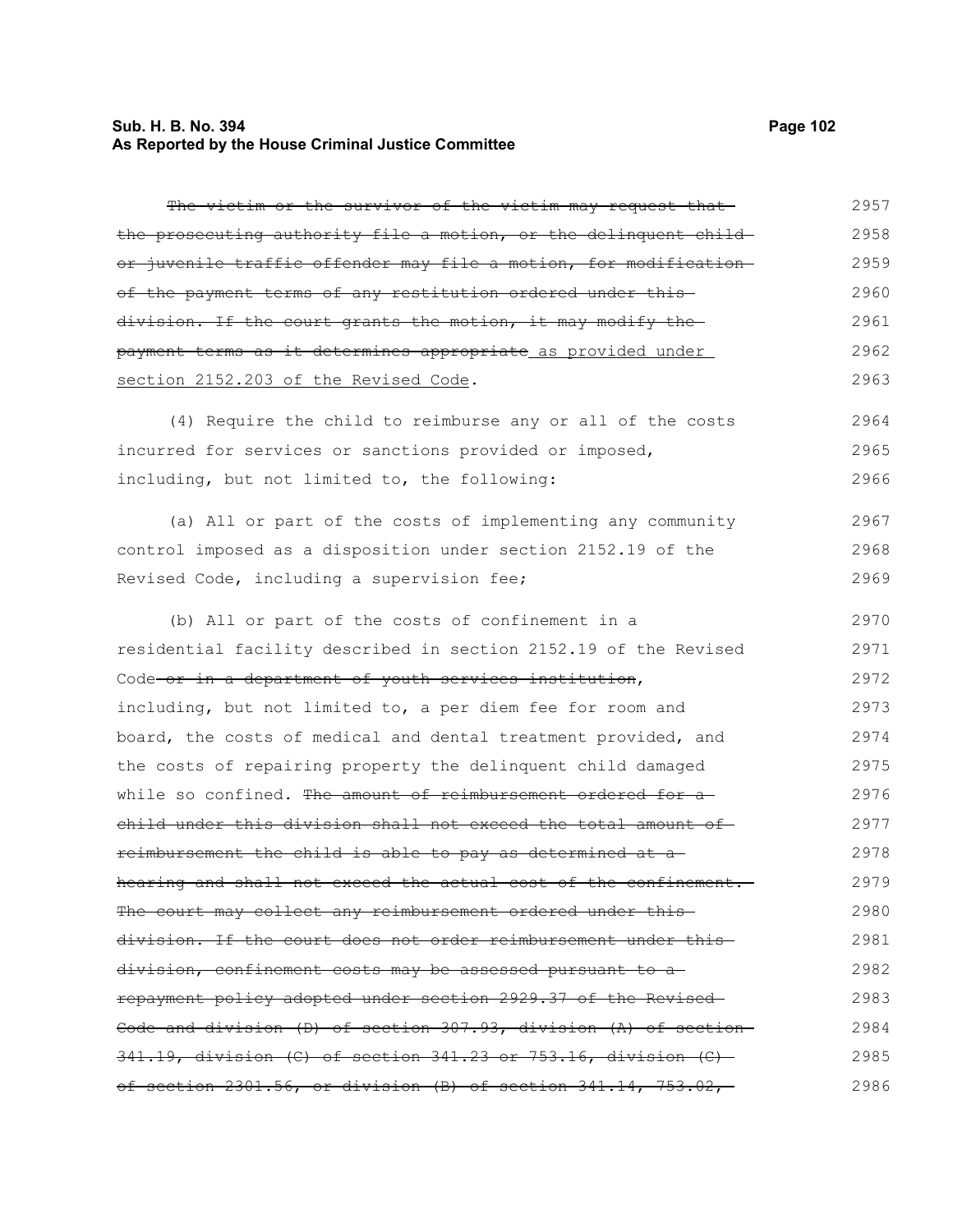# **Sub. H. B. No. 394 Page 103 As Reported by the House Criminal Justice Committee**

753.04, or 2947.19 of the Revised Code.

(B) Chapter 2981. of the Revised Code applies to a child who is adjudicated a delinquent child for violating section 2923.32 or 2923.42 of the Revised Code or for committing an act that, if committed by an adult, would be a felony drug abuse offense. 2988 2989 2990 2991 2992

(C) The court- $\frac{my}{may}$  at disposition, shall hold a hearing ifnecessary to determine whether a child is able to pay a sanction under this section. 2993 2994 2995

The amount of any sanction ordered under this section shall not exceed the total amount of such sanctions that the child is able to pay. The court may collect any sanction ordered under this section. 2996 2997 2998 2999

#### A person required to pay a financial sanction imposed under this section is the obligor under the sanction. 3000 3001

(D) If a child who is adjudicated a delinquent child is indigent, the court shall consider imposing a term of community service under division (A) of section 2152.19 of the Revised Code in lieu of imposing a financial sanction under this section. If a child who is adjudicated a delinquent child is not indigent, the court may impose a term of community service under that division in lieu of, or in addition to, imposing a financial sanction under this section. The court may order community service for an act that if committed by an adult would be a minor misdemeanor. 3002 3003 3004 3005 3006 3007 3008 3009 3010 3011

If a child fails to pay a financial sanction imposed under this section, the court may impose a term of community service in lieu of the sanction. 3012 3013 3014

(E) The clerk of the court, or another person authorized 3015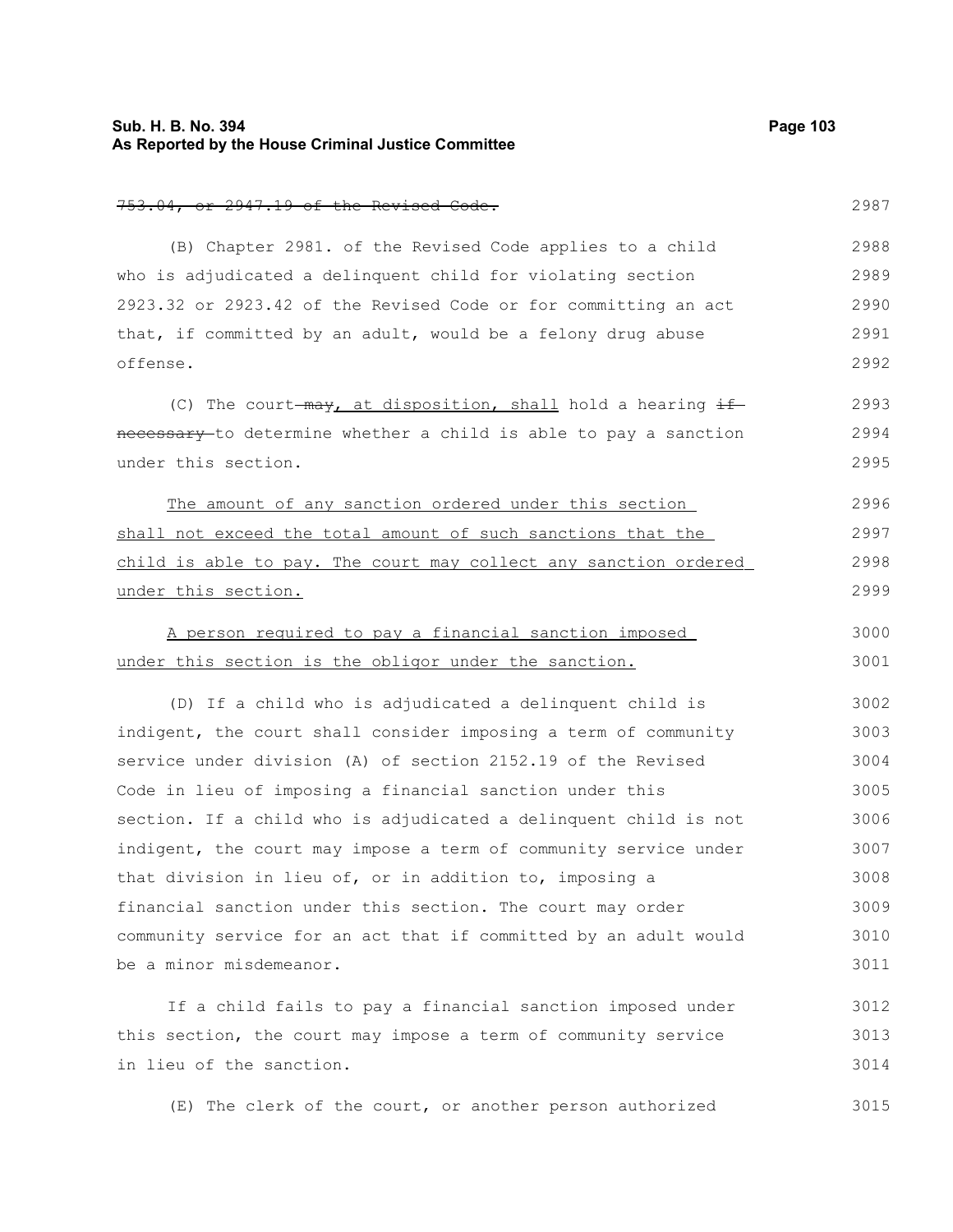# **Sub. H. B. No. 394 Page 104 As Reported by the House Criminal Justice Committee**

by law or by the court to collect a financial sanction imposed under this section, may do any of the following: (1) Enter into contracts with one or more public agencies or private vendors for the collection of the amounts due under the financial sanction, which amounts may include interest from the date of imposition of the financial sanction; (2) Permit payment of all, or any portion of, the financial sanction in installments, by credit or debit card, by another type of electronic transfer, or by any other reasonable method, within any period of time, and on any terms that the court considers just, except that the maximum time permitted for payment shall not exceed five years or extend beyond the child's 3016 3017 3018 3019 3020 3021 3022 3023 3024 3025 3026 3027

twenty-first birthday, whichever occurs first. The clerk may pay any fee associated with processing an electronic transfer out of public money and may charge the fee to the delinquent child. 3028 3029 3030

(3) To defray administrative costs, charge a reasonable fee to a child who the obligor, if the obligor elects a payment plan rather than a lump sum payment of a financial sanction. 3031 3032 3033

 **Sec. 2152.203.** (A) If a child is adjudicated a delinquent child or a juvenile traffic offender, unless the child's delinquent act or juvenile traffic offense would be a minor misdemeanor if committed by an adult or could be disposed of by the juvenile traffic violations bureau serving the court under Traffic Rule 13.1 if the court has established a juvenile traffic violations bureau, the court, as an order of disposition imposed under division (A)(3) of section 2152.20 of the Revised Code, may order the child to make restitution to the victim of the child's delinquent act or juvenile traffic offense or, if the victim is deceased, to a survivor of the victim in an amount based upon the victim's economic loss caused by or related to 3034 3035 3036 3037 3038 3039 3040 3041 3042 3043 3044 3045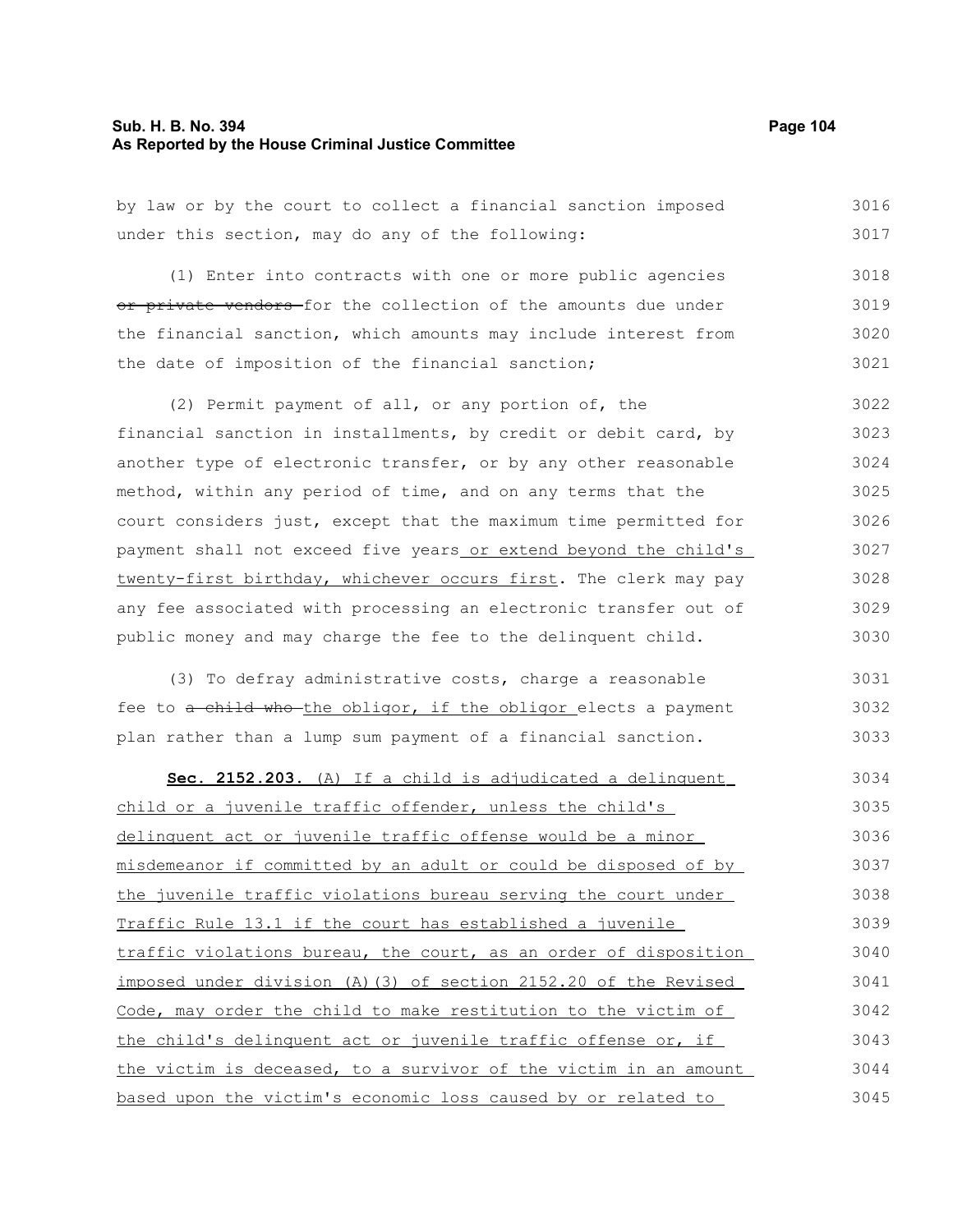# **Sub. H. B. No. 394 Page 105 As Reported by the House Criminal Justice Committee**

| the delinquent act or juvenile traffic offense. If the court           | 3046 |
|------------------------------------------------------------------------|------|
| requires restitution under this division, the restitution shall        | 3047 |
| be made directly to the victim in open court or to the probation       | 3048 |
| department that serves the jurisdiction or the clerk of courts         | 3049 |
| on behalf of the victim.                                               | 3050 |
| (B) If the court requires restitution under division (A)               | 3051 |
| of this section, the court may order that the restitution be in        | 3052 |
| the form of a cash reimbursement paid in a lump sum or in              | 3053 |
| installments, the performance of repair work to restore any            | 3054 |
| damaged property to its original condition, the performance of a       | 3055 |
| reasonable amount of labor for the victim or survivor of the           | 3056 |
| victim, the performance of community service work, any other           | 3057 |
| form of restitution devised by the court, including, but not           | 3058 |
| limited to, alternative restorative justice or alternative means       | 3059 |
| to restitution, or any combination of the previously described         | 3060 |
| forms of restitution. An order of alternative restorative              | 3061 |
| justice or alternative means to restitution may include a              | 3062 |
| requirement to return personal property.                               | 3063 |
| (C) If the court requires restitution under division (A)               | 3064 |
| of this section, the court may base the restitution order on an        | 3065 |
| amount recommended by the victim or survivor of the victim, the        | 3066 |
| delinquent child, the juvenile traffic offender, a presentence         | 3067 |
| <u>investigation report, estimates or receipts indicating the cost</u> | 3068 |
| of repairing or replacing property, and any other information,         | 3069 |
| provided that the amount the court orders as restitution shall         | 3070 |
| not exceed the amount of the economic loss suffered by the             | 3071 |
| victim as a direct and proximate result of the delinquent act or       | 3072 |
| juvenile traffic offense. If the court decides to order                | 3073 |
| restitution under division (A) of this section and the amount of       | 3074 |
| the restitution is disputed by the victim or survivor or by the        | 3075 |
| delinquent child or juvenile traffic offender, the court shall         | 3076 |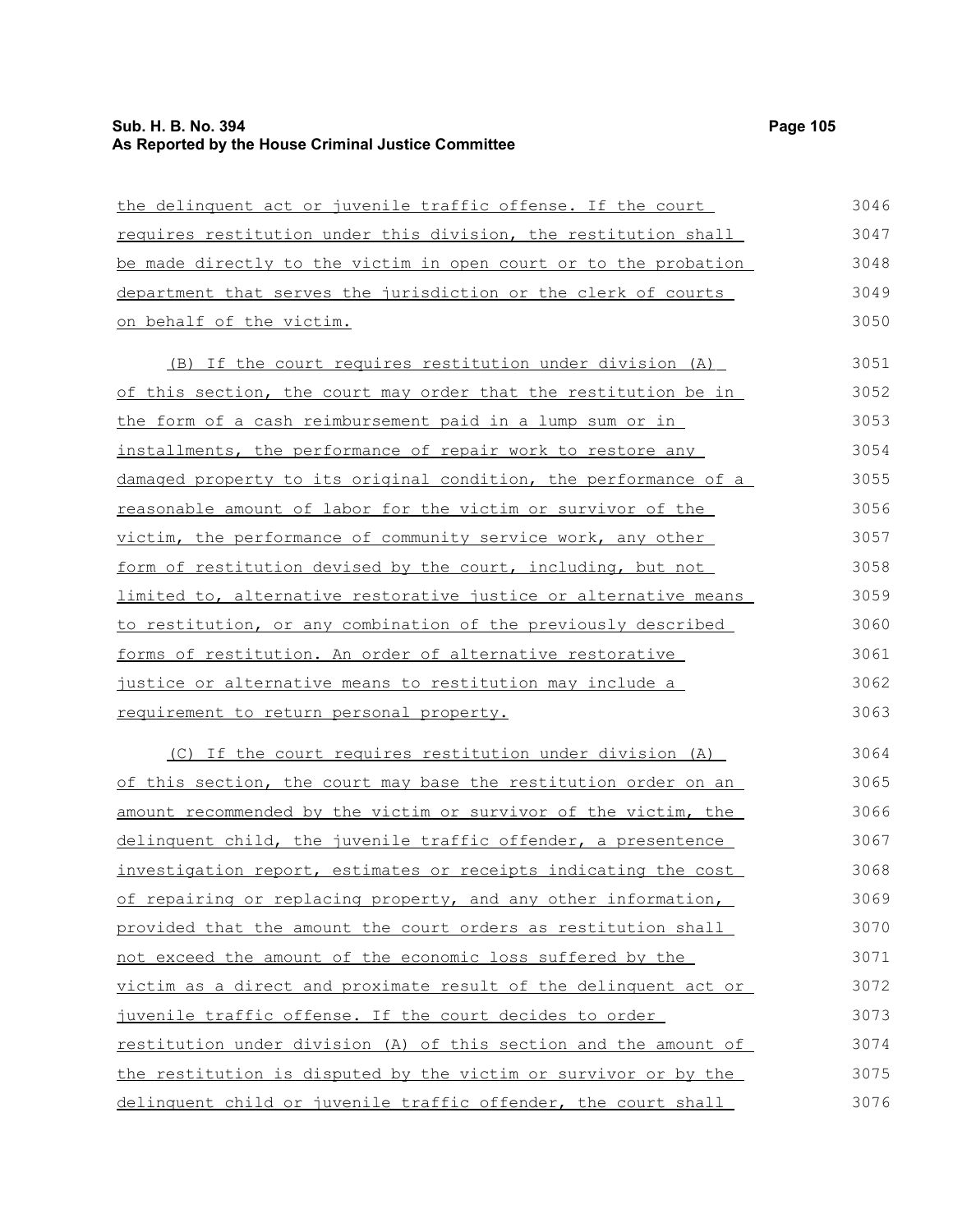# **Sub. H. B. No. 394 Page 106 As Reported by the House Criminal Justice Committee**

| hold a hearing on the restitution. If the court requires         | 3077 |
|------------------------------------------------------------------|------|
| restitution under division (A) of this section, the court shall  | 3078 |
| determine, or order the determination of, the amount of          | 3079 |
| restitution to be paid by the delinquent child or juvenile       | 3080 |
| traffic offender. All restitution payments shall be credited     | 3081 |
| against any recovery of economic loss in a civil action brought  | 3082 |
| by or on behalf of the victim against the delinquent child or    | 3083 |
| juvenile traffic offender or the delinquent child's or juvenile  | 3084 |
| traffic offender's parent, quardian, or other custodian.         | 3085 |
| (D) If the court requires restitution under division (A)         | 3086 |
| of this section, the court may order the payment of a surcharge, | 3087 |
| in an amount not exceeding five per cent of the amount of        | 3088 |
| restitution otherwise ordered under that division to the entity  | 3089 |
| responsible for collecting and processing the restitution        | 3090 |
| payments. The amount so ordered shall be ordered as costs under  | 3091 |
| section 2152.20 of the Revised Code.                             | 3092 |
| (E) Any court order for restitution under this section           | 3093 |
| expires upon the earlier of the following events:                | 3094 |
| (1) The satisfaction of the restitution, either through          | 3095 |
| payment, community service, or at the advice of the victim;      | 3096 |
| (2) The completion of the entire disposition ordered by          | 3097 |
| the court for the delinquent child or juvenile traffic offender  | 3098 |
| against whom the order is made;                                  | 3099 |
| (3) The attainment of twenty-one years of age by the             | 3100 |
| delinquent child or juvenile traffic offender against whom the   | 3101 |
| order is made.                                                   | 3102 |
| (F) If a court requires restitution under division (A) of        | 3103 |
| this section, in establishing a payment plan, the court shall    | 3104 |
| consider the child's present and future ability to pay in        | 3105 |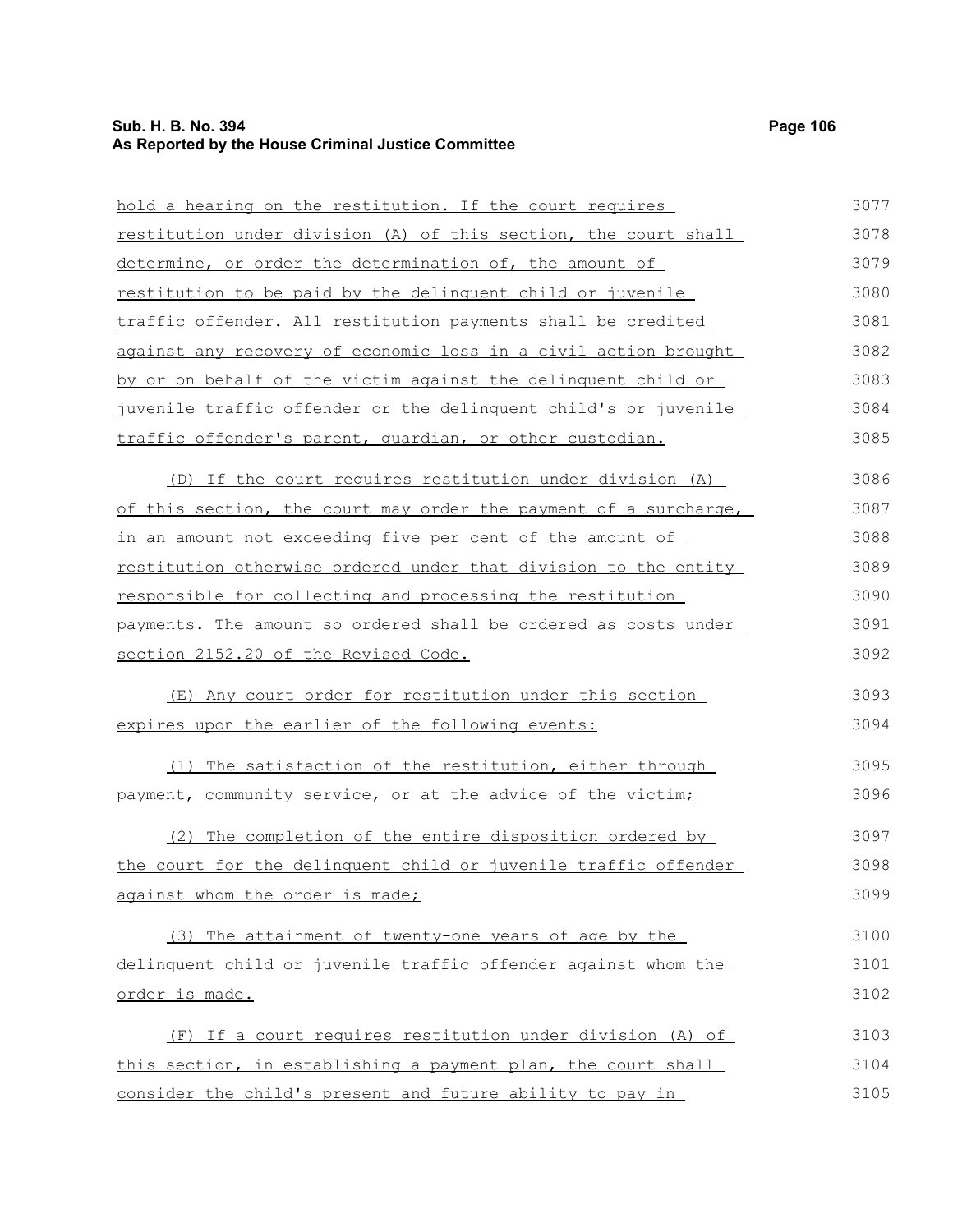| addition to any other factors the court finds relevant in        | 3106 |
|------------------------------------------------------------------|------|
| determining the number and amount of restitution payments.       | 3107 |
| (G) Except as otherwise provided in this division, a court       | 3108 |
| order for restitution imposed under this section may be reduced  | 3109 |
| to a civil judgment in favor of the victim at the time specified | 3110 |
| in this division. If the order is reduced to such a judgment,    | 3111 |
| the person required to pay the restitution under the order is    | 3112 |
| the judgment debtor. The order may be reduced to such a judgment | 3113 |
| on or after the termination of the court's jurisdiction upon the | 3114 |
| delinquent child's or juvenile traffic offender's attainment of  | 3115 |
| twenty-one years of age or, if the order for restitution has not | 3116 |
| been satisfied after the exhaustion of the options specified in  | 3117 |
| division (B) of this section, by order of the court, whichever   | 3118 |
| occurs first. When an order for restitution has been reduced to  | 3119 |
| a civil judgment in favor of the victim under this division, the | 3120 |
| victim may do any of the following:                              | 3121 |
| (1) Obtain from the clerk of the court in which the              | 3122 |
| judgment was entered a certificate of judgment that shall be in  | 3123 |
| the same manner and form as a certificate of judgment issued in  | 3124 |
| a civil action;                                                  | 3125 |
| (2) Obtain execution of the judgment or order through any        | 3126 |
| available procedure, including:                                  | 3127 |
|                                                                  |      |
| (a) An execution against the property of the judgment            | 3128 |
| debtor under Chapter 2329. of the Revised Code;                  | 3129 |
| (b) An execution against the person of the judgment debtor       | 3130 |
| under Chapter 2331. of the Revised Code;                         | 3131 |
| (c) A proceeding in aid of execution under Chapter 2333.         | 3132 |
| of the Revised Code, including:                                  | 3133 |
| (i) A proceeding for the examination of the judgment             | 3134 |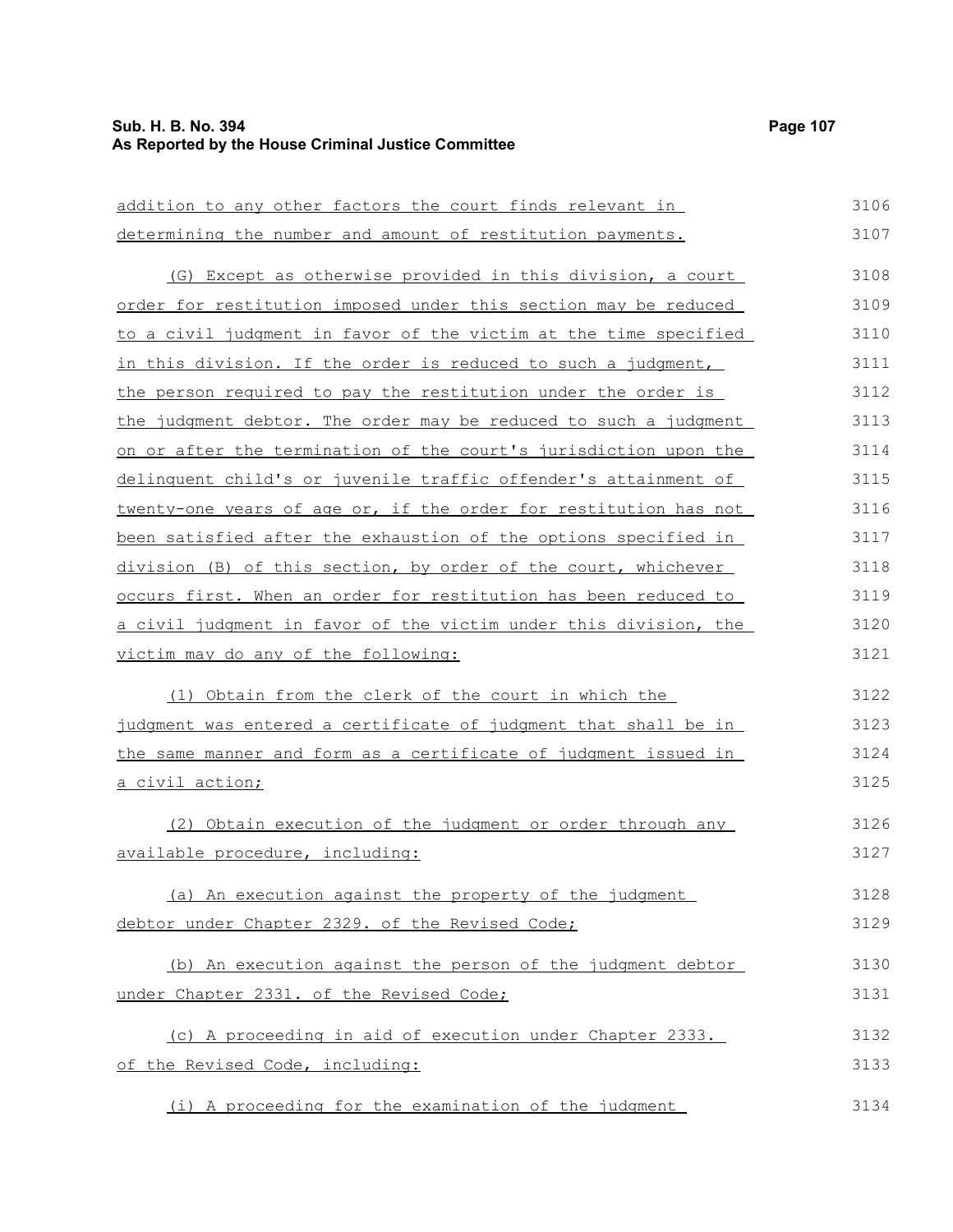| debtor under sections 2333.09 to 2333.12 and sections 2333.15 to | 3135 |
|------------------------------------------------------------------|------|
| 2333.27 of the Revised Code;                                     | 3136 |
| (ii) A proceeding for attachment of the person of the            | 3137 |
| judgment debtor under section 2333.28 of the Revised Code;       | 3138 |
| (iii) A creditor's suit under section 2333.01 of the             | 3139 |
| Revised Code.                                                    | 3140 |
| (d) The attachment of the property of the judgment debtor        | 3141 |
| under Chapter 2715. of the Revised Code;                         | 3142 |
| (e) The garnishment of the property of the judgment debtor       | 3143 |
| under Chapter 2716. of the Revised Code.                         | 3144 |
| (3) Obtain an order for the assignment of wages of the           | 3145 |
| judgment debtor under section 1321.33 of the Revised Code.       | 3146 |
| Sec. 2152.21. (A) Unless division (C) of this section            | 3147 |
| applies, if a child is adjudicated a juvenile traffic offender,  | 3148 |
| the court may make any of the following orders of disposition:   | 3149 |
| (1) Impose costs and one or more financial sanctions in          | 3150 |
| accordance with section 2152.20 of the Revised Code;             | 3151 |
| (2) Suspend the child's driver's license, probationary           | 3152 |
| driver's license, or temporary instruction permit for a definite | 3153 |
| period not exceeding two years or suspend the registration of    | 3154 |
| all motor vehicles registered in the name of the child for a     | 3155 |
| definite period not exceeding two years. A child whose license   | 3156 |
| or permit is so suspended is ineligible for issuance of a        | 3157 |
| license or permit during the period of suspension. At the end of | 3158 |
| the period of suspension, the child shall not be reissued a      | 3159 |
| license or permit until the child has paid any applicable        | 3160 |
| reinstatement fee and complied with all requirements governing   | 3161 |
| license reinstatement.                                           | 3162 |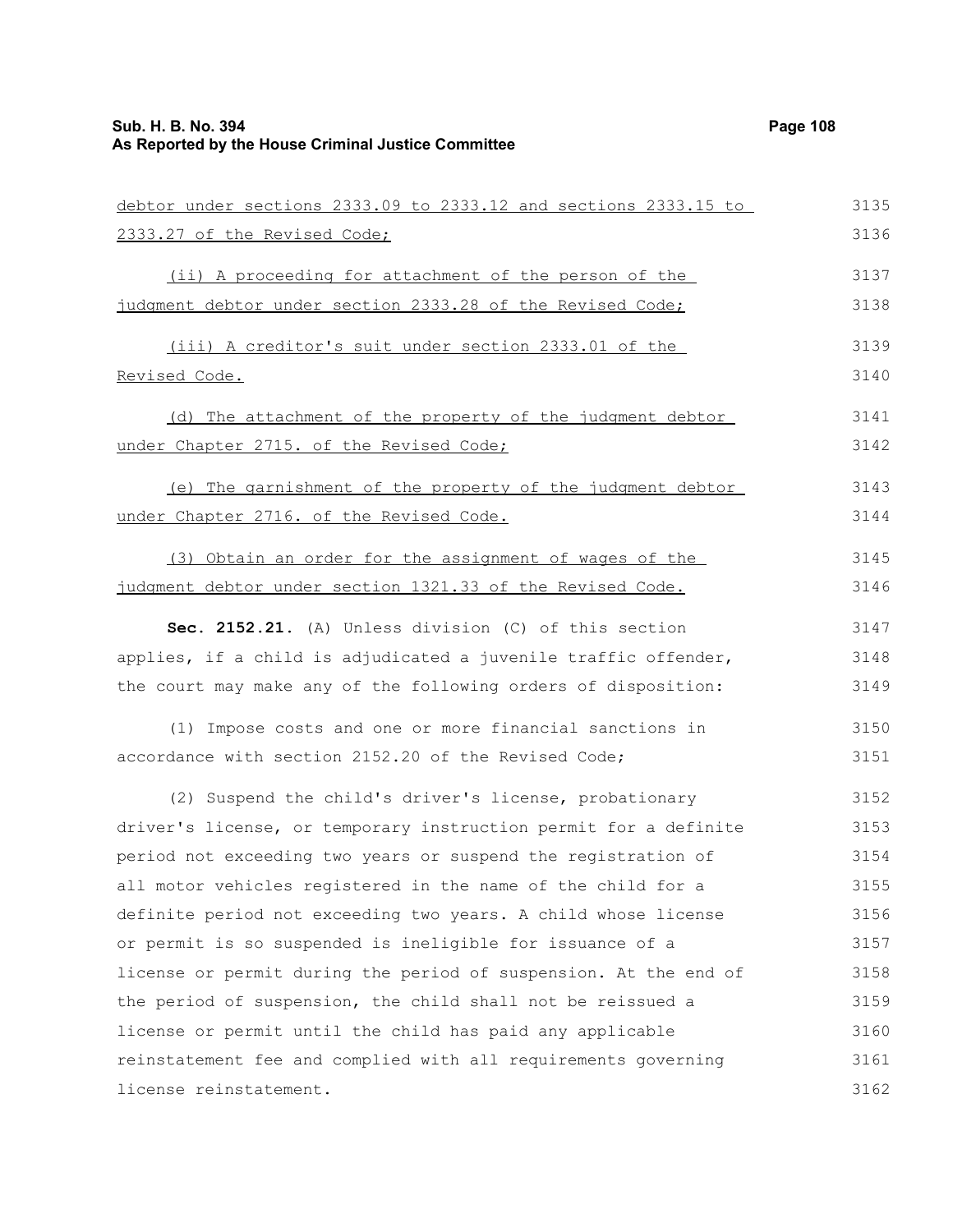| (3) Place the child on community control;                         | 3163 |
|-------------------------------------------------------------------|------|
| (4) If the child is adjudicated a juvenile traffic                | 3164 |
| offender for an act other than an act that would be a minor       | 3165 |
| misdemeanor if committed by an adult and other than an act that   | 3166 |
| could be disposed of by the juvenile traffic violations bureau    | 3167 |
| serving the court under Traffic Rule 13.1 if the court has        | 3168 |
| established a juvenile traffic violations bureau, require the     | 3169 |
| child to make restitution pursuant to division (A) (3) of section | 3170 |
| 2152.20 and section 2152.203 of the Revised Code;                 | 3171 |
| $(5)$ (a) If the child is adjudicated a juvenile traffic          | 3172 |
| offender for committing a violation of division (A) of section    | 3173 |
| 4511.19 of the Revised Code or of a municipal ordinance that is   | 3174 |
| substantially equivalent to that division, commit the child, for  | 3175 |
| not longer than five days, to either of the following:            | 3176 |
| (i) The temporary custody of a detention facility or              | 3177 |
| district detention facility established under section 2152.41 of  | 3178 |
| the Revised Code;                                                 | 3179 |

(ii) The temporary custody of any school, camp, institution, or other facility for children operated in whole or in part for the care of juvenile traffic offenders of that nature by the county, by a district organized under section 2151.65 or 2152.41 of the Revised Code, or by a private agency or organization within the state that is authorized and qualified to provide the care, treatment, or placement required. 3180 3181 3182 3183 3184 3185 3186

(b) If an order of disposition committing a child to the temporary custody of a home, school, camp, institution, or other facility of that nature is made under division (A)(5)(a) of this section, the length of the commitment shall not be reduced or diminished as a credit for any time that the child was held in a 3187 3188 3189 3190 3191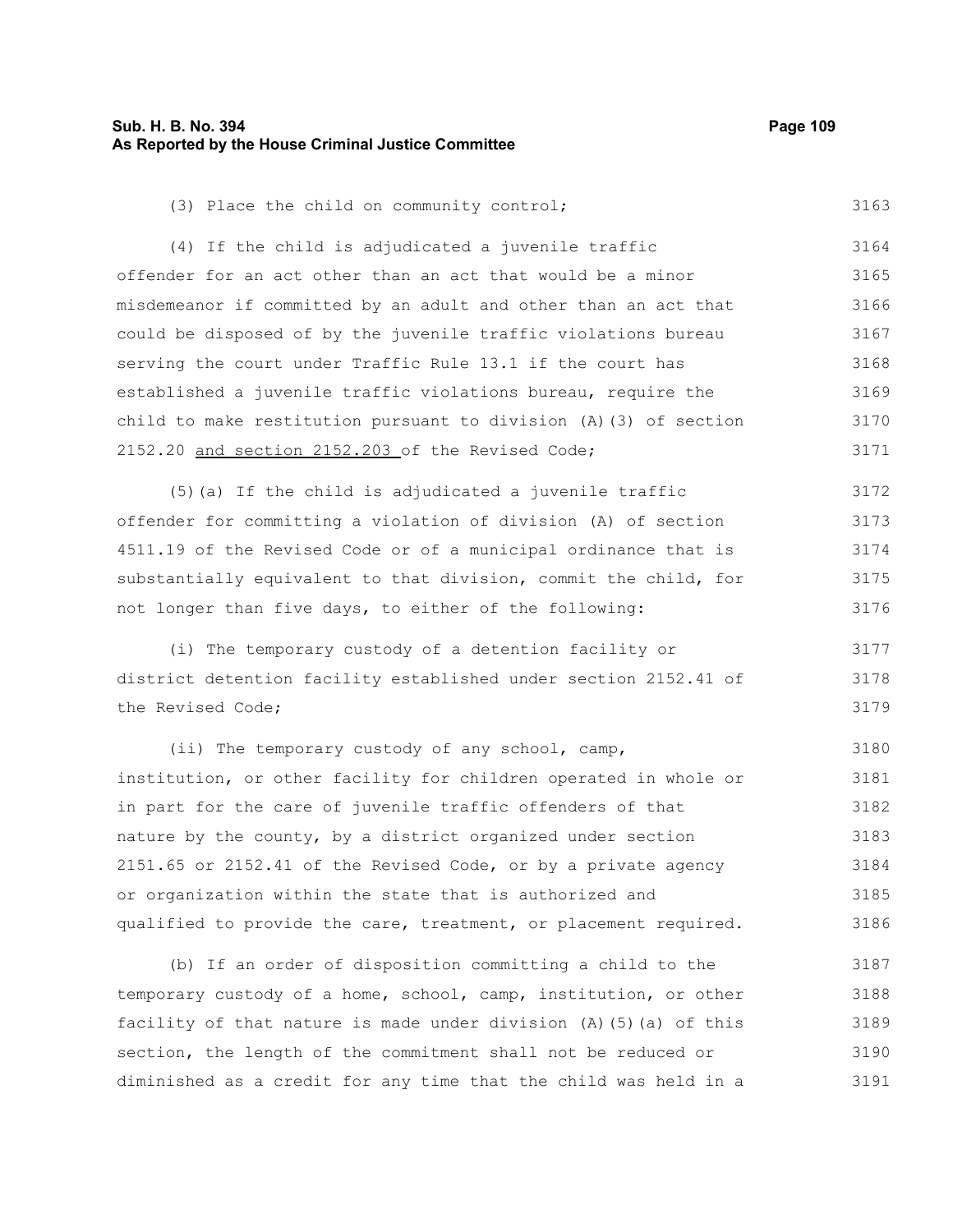#### **Sub. H. B. No. 394 Page 110 As Reported by the House Criminal Justice Committee**

3221

place of detention or shelter care, or otherwise was detained, prior to entry of the order of disposition. 3192 3193

(6) If, after making a disposition under divisions (A)(1) to (5) of this section, the court finds upon further hearing that the child has failed to comply with the orders of the court and the child's operation of a motor vehicle constitutes the child a danger to the child and to others, the court may make any disposition authorized by divisions  $(A)$   $(1)$ ,  $(4)$ ,  $(5)$ , and (8) of section 2152.19 of the Revised Code, except that the child may not be committed to or placed in a secure correctional facility unless authorized by division (A)(5) of this section, and commitment to or placement in a detention facility may not exceed twenty-four hours. 3194 3195 3196 3197 3198 3199 3200 3201 3202 3203 3204

(B) If a child is adjudicated a juvenile traffic offender for violating division (A) or (B) of section 4511.19 of the Revised Code, in addition to any order of disposition made under division (A) of this section, the court shall impose a class six suspension of the temporary instruction permit, probationary driver's license, or driver's license issued to the child from the range specified in division (A)(6) of section 4510.02 of the Revised Code. The court, in its discretion, may terminate the suspension if the child attends and satisfactorily completes a drug abuse or alcohol abuse education, intervention, or treatment program specified by the court. During the time the child is attending a program as described in this division, the court shall retain the child's temporary instruction permit, probationary driver's license, or driver's license issued, and the court shall return the permit or license if it terminates the suspension as described in this division. 3205 3206 3207 3208 3209 3210 3211 3212 3213 3214 3215 3216 3217 3218 3219 3220

(C) If a child is adjudicated a juvenile traffic offender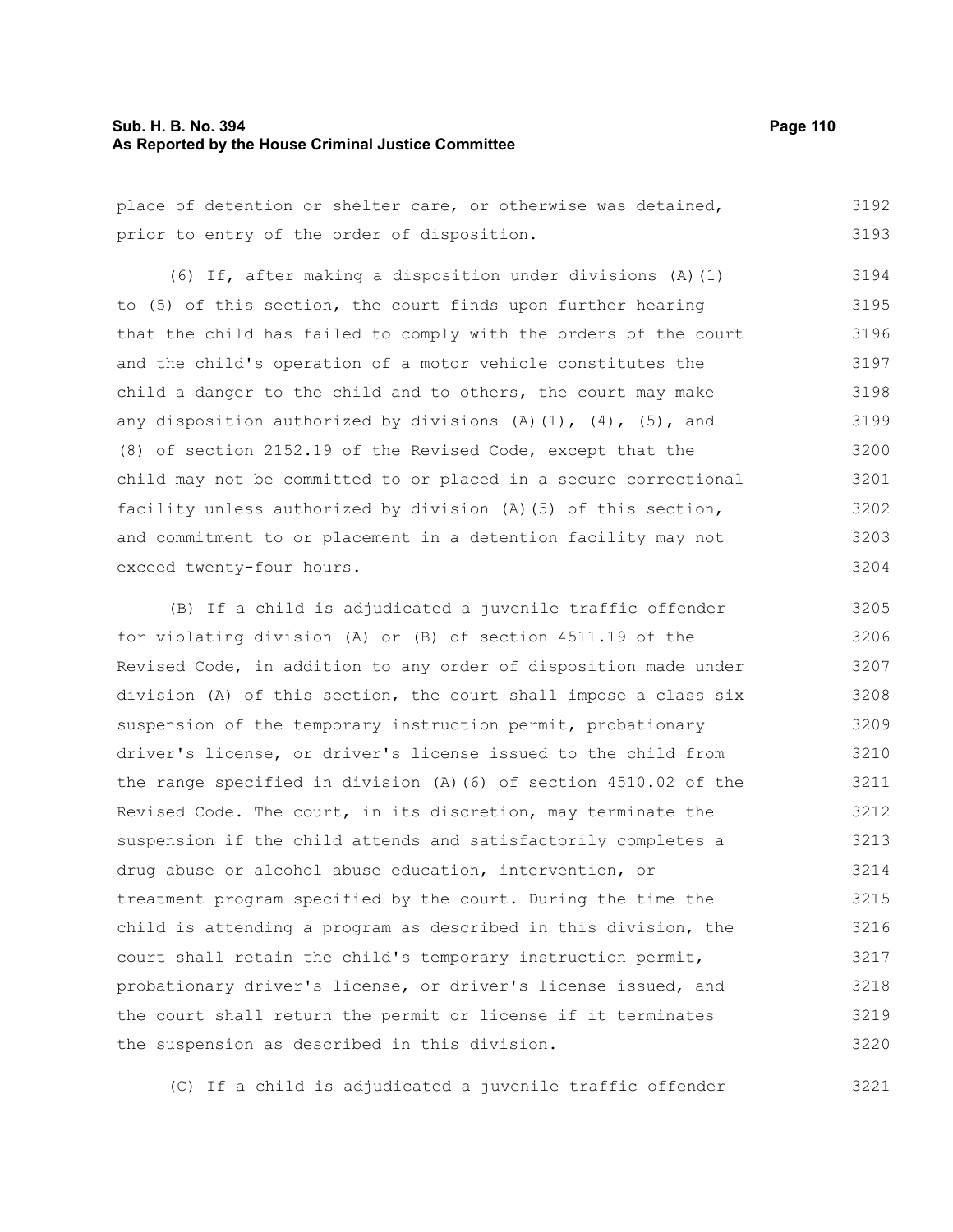#### **Sub. H. B. No. 394 Page 111 As Reported by the House Criminal Justice Committee**

for violating division (B)(1) of section 4513.263 of the Revised Code, the court shall impose the appropriate fine set forth in division (G) of that section. If a child is adjudicated a juvenile traffic offender for violating division (B)(3) of section 4513.263 of the Revised Code and if the child is sixteen years of age or older, the court shall impose the fine set forth in division (G)(2) of that section. If a child is adjudicated a juvenile traffic offender for violating division (B)(3) of section 4513.263 of the Revised Code and if the child is under sixteen years of age, the court shall not impose a fine but may place the child on probation or community control. (D) A juvenile traffic offender is subject to sections 4509.01 to 4509.78 of the Revised Code. **Sec. 2152.26.** (A) Except as provided in divisions (B) and (F) of this section, a child alleged to be or adjudicated a delinquent child or a juvenile traffic offender may be held only in the following places: (1) A certified foster home or a home approved by the court; (2) A facility operated by a certified child welfare agency; (3) Any other suitable place designated by the court. (B) In addition to the places listed in division (A) of this section, a child alleged to be or adjudicated a delinquent child or a person described in division (C)(7) of section 3222 3223 3224 3225 3226 3227 3228 3229 3230 3231 3232 3233 3234 3235 3236 3237 3238 3239 3240 3241 3242 3243 3244 3245 3246

2152.02 of the Revised Code may be held in a detention facility for delinquent children that is under the direction or supervision of the court or other public authority or of a private agency and approved by the court, and a child 3247 3248 3249 3250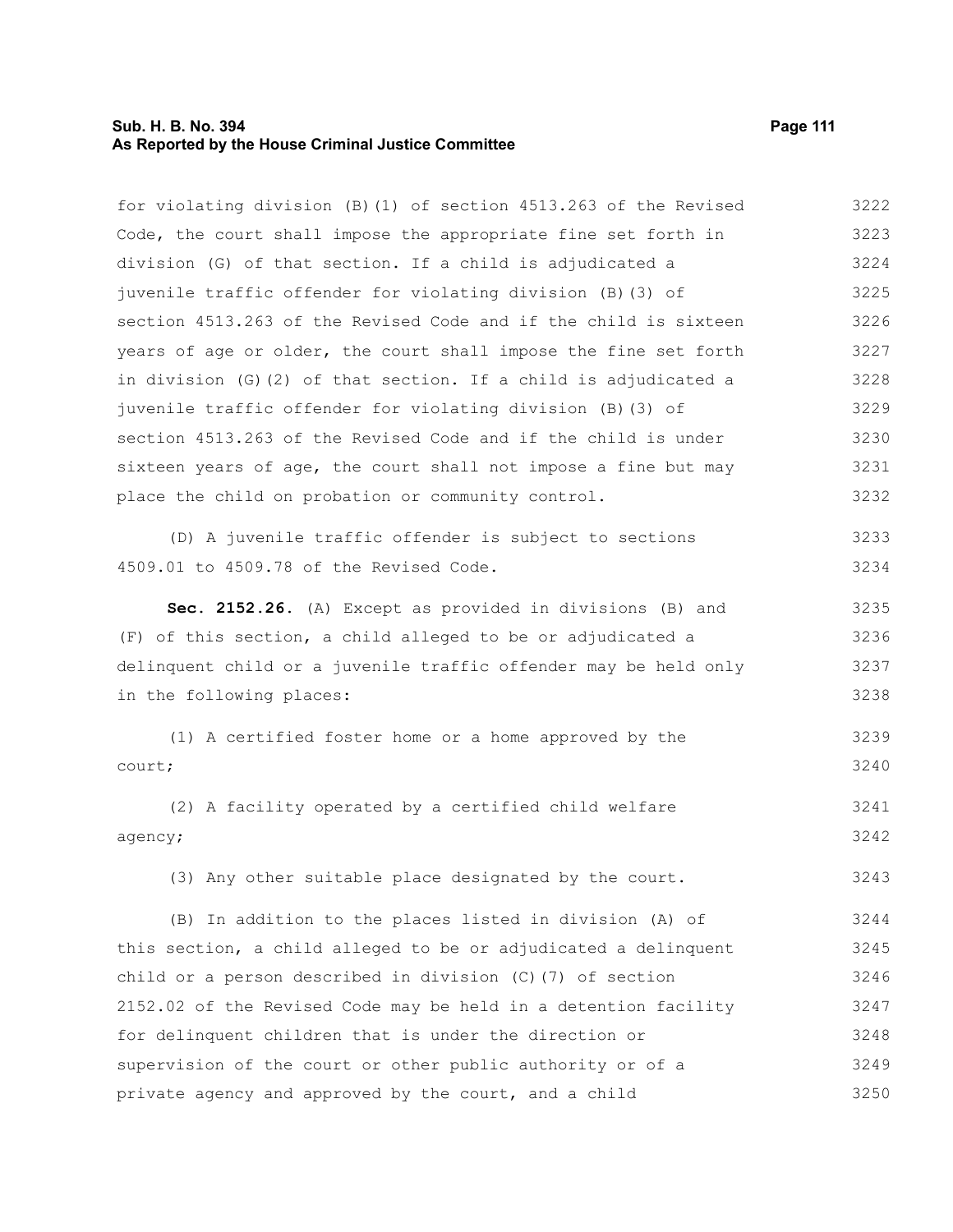division (F)(2) of this section in a facility of a type specified in that division. (C)(1) Except as provided under division (C)(1) of section 2151.311 of the Revised Code or division (A)(5) of section 2152.21 of the Revised Code, a child alleged to be or adjudicated a juvenile traffic offender may not be held in any of the following facilities: (a) A state correctional institution, county, multicounty,

or municipal jail or workhouse, or other place in which an adult convicted of crime, under arrest, or charged with a crime is held. 3259 3260 3261 3262

(b) A secure correctional facility.

adjudicated a delinquent child may be held in accordance with

(2) Except as provided under this section, sections 2151.56 to 2151.59, and divisions (A)(5) and (6) of section 2152.21 of the Revised Code, a child alleged to be or adjudicated a juvenile traffic offender may not be held for more than twenty-four hours in a detention facility. 3264 3265 3266 3267 3268

(D) Except as provided in division (F) of this section or in division (C) of section 2151.311, in division (C)(2) of section 5139.06 and section 5120.162, or in division (B) of section 5120.16 of the Revised Code, a child who is alleged to be or is adjudicated a delinquent child or a person described in division (C)(7) of section 2152.02 of the Revised Code may not be held in a state correctional institution, county, multicounty, or municipal jail or workhouse, or other place where an adult convicted of crime, under arrest, or charged with crime is held. 3269 3270 3271 3272 3273 3274 3275 3276 3277 3278

(E) Unless the detention is pursuant to division (F) of 3279

3251 3252 3253

3263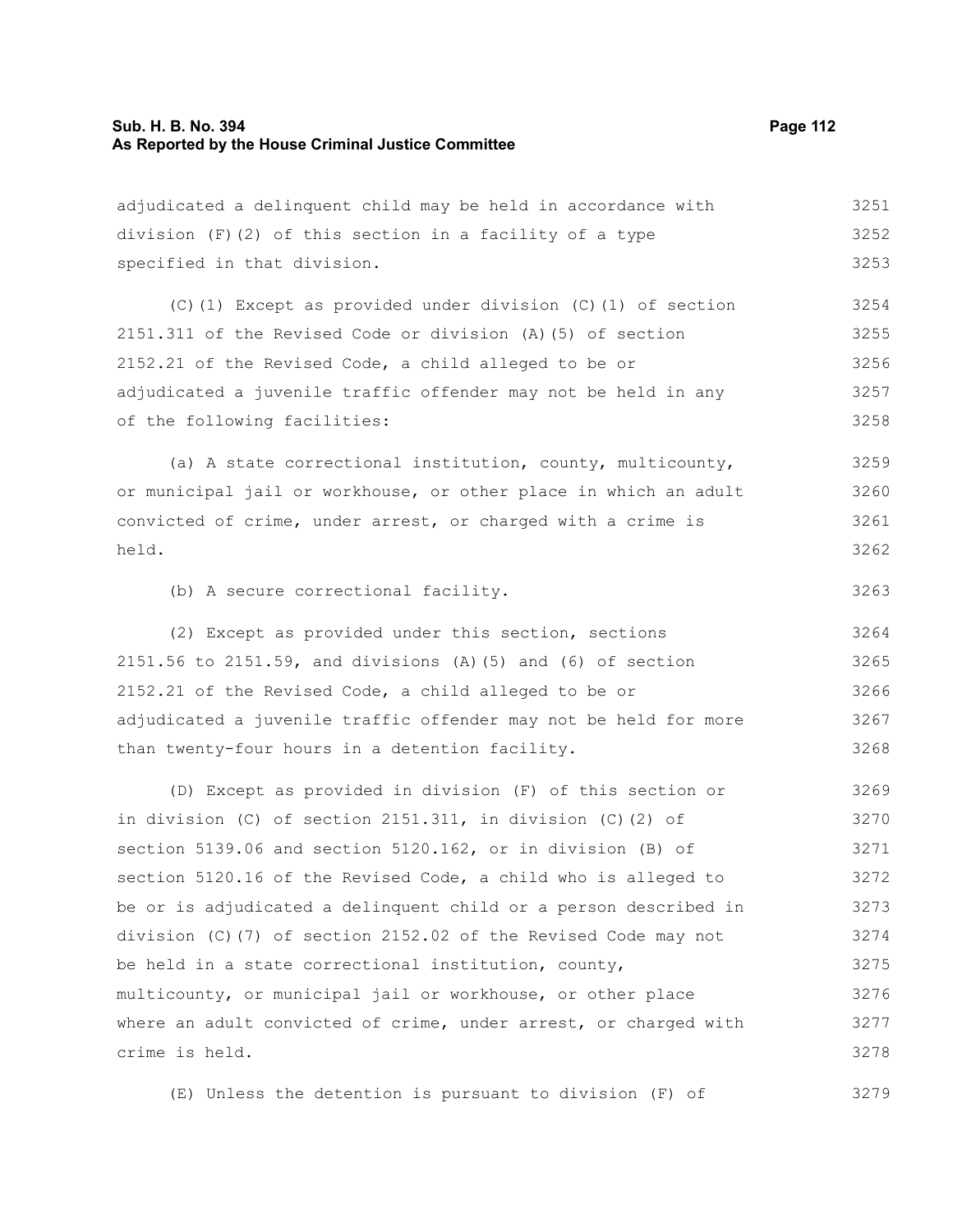#### **Sub. H. B. No. 394 Page 113 As Reported by the House Criminal Justice Committee**

this section or division (C) of section 2151.311, division (C) (2) of section 5139.06 and section 5120.162, or division (B) of section 5120.16 of the Revised Code, the official in charge of the institution, jail, workhouse, or other facility shall inform the court immediately when a person who is or appears to be under the age of eighteen years, or a person who is charged with a violation of an order of a juvenile court or a violation of probation or parole conditions imposed by a juvenile court and who is or appears to be between the ages of eighteen and twentyone years, is received at the facility and shall deliver the person to the court upon request or transfer the person to a detention facility designated by the court. 3280 3281 3282 3283 3284 3285 3286 3287 3288 3289 3290 3291

(F)(1) If a case is transferred to another court for criminal prosecution pursuant to section 2152.12 of the Revised Code and the alleged offender is a person described in division (C)(7) of section 2152.02 of the Revised Code, the person may not be transferred for detention pending the criminal prosecution in a jail or other facility except under the circumstances described in division (F)(4) of this section. Any child held in accordance with division (F)(3) of this section shall be confined in a manner that keeps the child beyond the sight and sound of all adult detainees. The child shall be supervised at all times during the detention. 3292 3293 3294 3295 3296 3297 3298 3299 3300 3301 3302

(2) If a person is adjudicated a delinquent child or juvenile traffic offender or is a person described in division (C)(7) of section 2152.02 of the Revised Code and the court makes a disposition of the person under this chapter, at any time after the person attains twenty-one years of age, the person may be held under that disposition or under the circumstances described in division (F)(4) of this section in places other than those specified in division (A) of this 3303 3304 3305 3306 3307 3308 3309 3310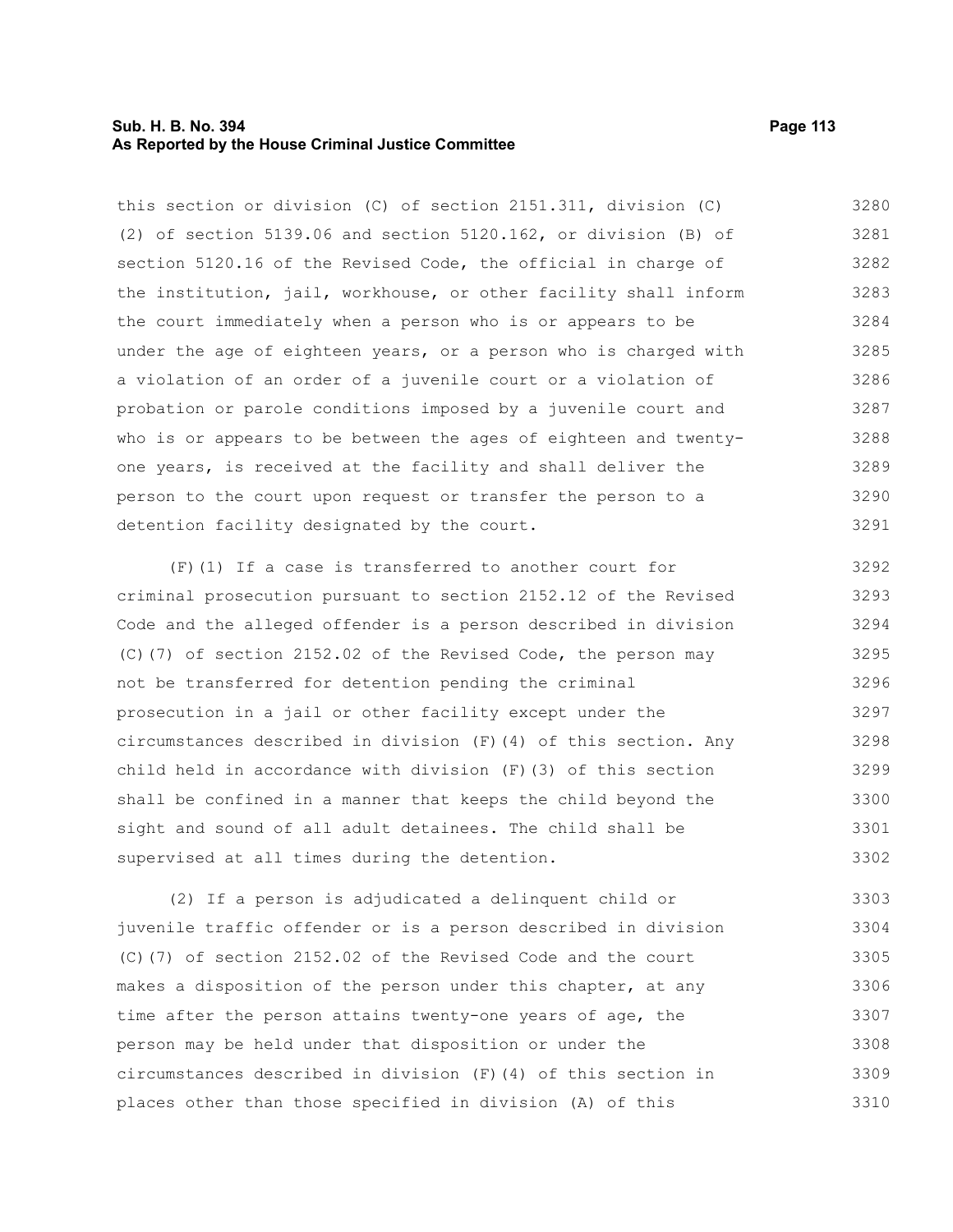#### **Sub. H. B. No. 394 Page 114 As Reported by the House Criminal Justice Committee**

section, including, but not limited to, a county, multicounty, or municipal jail or workhouse, or other place where an adult convicted of crime, under arrest, or charged with crime is held. 3311 3312 3313

(3)(a) A person alleged to be a delinquent child may be held in places other than those specified in division (A) of this section, including, but not limited to, a county, multicounty, or municipal jail, if the delinquent act that the child allegedly committed would be a felony if committed by an adult, and if either of the following applies: 3314 3315 3316 3317 3318 3319

(i) The person attains twenty-one years of age before the person is arrested or apprehended for that act. 3320 3321

(ii) The person is arrested or apprehended for that act before the person attains twenty-one years of age, but the person attains twenty-one years of age before the court orders a disposition in the case. 3322 3323 3324 3325

(b) If, pursuant to division  $(F)$  (3)(a) of this section, a person is held in a place other than a place specified in division (A) of this section, the person has the same rights to bail as an adult charged with the same offense who is confined in a jail pending trial. 3326 3327 3328 3329 3330

(4)(a) Any person whose case is transferred for criminal prosecution pursuant to section 2152.10 or 2152.12 of the Revised Code or any person who has attained the age of eighteen years but has not attained the age of twenty-one years and who is being held in a place specified in division (B) of this section may be held under that disposition or charge in places other than those specified in division (B) of this section, including a county, multicounty, or municipal jail or workhouse, or other place where an adult under arrest or charged with crime 3331 3332 3333 3334 3335 3336 3337 3338 3339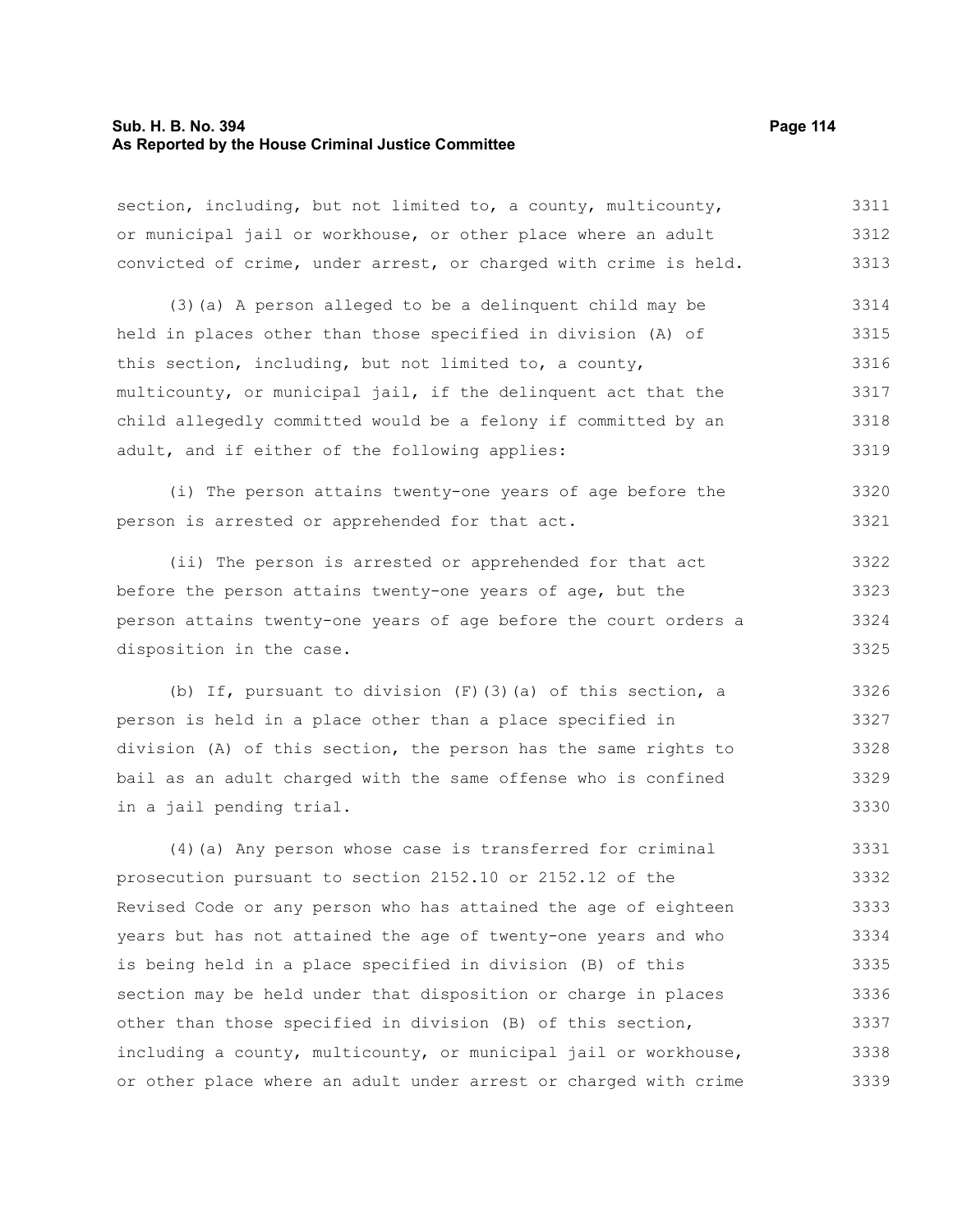#### **Sub. H. B. No. 394 Page 115 As Reported by the House Criminal Justice Committee**

is held if the juvenile court, upon its own motion or upon motion by the prosecutor and after notice and hearing, establishes by a preponderance of the evidence and makes written findings of either of the following: 3340 3341 3342 3343

(i) With respect to a person whose case is transferred for criminal prosecution pursuant to either specified section or who has attained the age of eighteen years but who has not attained the age of twenty-one years and is being so held, that the youth is a threat to the safety and security of the facility; 3344 3345 3346 3347 3348

(ii) With respect to a person who has attained the age of eighteen years but who has not attained the age of twenty-one years and is being so held, that the best interests of the youth require that the youth be held in a place other than a place specified in division (B) of this section, including a county, multicounty, or municipal jail or workhouse, or other place where an adult under arrest or charged with crime is held. 3349 3350 3351 3352 3353 3354 3355

(b) In determining for purposes of division (F)(4)(a)(i) of this section whether a youth is a threat to the safety and security of the facility, evidence that the youth is a threat to the safety and security of the facility may include, but is not limited to, whether the youth has done any of the following: 3356 3357 3358 3359 3360

(i) Injured or created an imminent danger to the life or health of another youth or staff member in the facility or program by violent behavior; 3361 3362 3363

(ii) Escaped from the facility or program in which the youth is being held on more than one occasion; 3364 3365

(iii) Established a pattern of disruptive behavior as verified by a written record that the youth's behavior is not conducive to the established policies and procedures of the 3366 3367 3368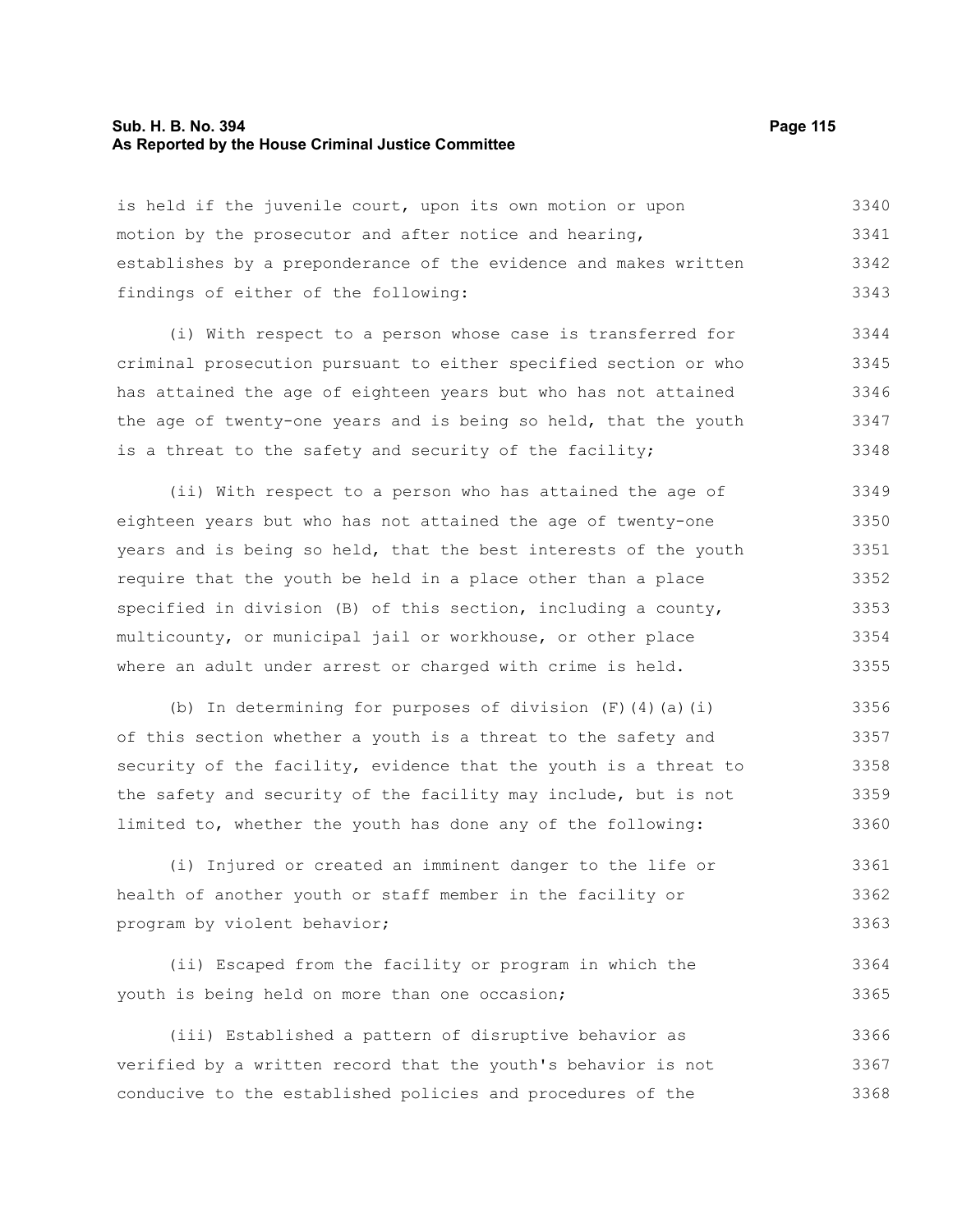## **Sub. H. B. No. 394 Page 116 As Reported by the House Criminal Justice Committee**

facility or program in which the youth is being held. (c) If a prosecutor submits a motion requesting that a person be held in a place other than those specified in division (B) of this section or if the court submits its own motion, the juvenile court shall hold a hearing within five days of the filing of the motion, and, in determining whether a place other than those specified in division (B) of this section is the appropriate place of confinement for the person, the court shall consider the following factors: (i) The age of the person; (ii) Whether the person would be deprived of contact with other people for a significant portion of the day or would not have access to recreational facilities or age-appropriate educational opportunities in order to provide physical separation from adults; (iii) The person's current emotional state, intelligence, and developmental maturity, including any emotional and psychological trauma, and the risk to the person in an adult facility, which may be evidenced by mental health or psychological assessments or screenings made available to the prosecuting attorney and the defense counsel; (iv) Whether detention in a juvenile facility would adequately serve the need for community protection pending the outcome of the criminal proceeding; (v) The relative ability of the available adult and juvenile detention facilities to meet the needs of the person, including the person's need for age-appropriate mental health and educational services delivered by individuals specifically trained to deal with youth; 3369 3370 3371 3372 3373 3374 3375 3376 3377 3378 3379 3380 3381 3382 3383 3384 3385 3386 3387 3388 3389 3390 3391 3392 3393 3394 3395 3396 3397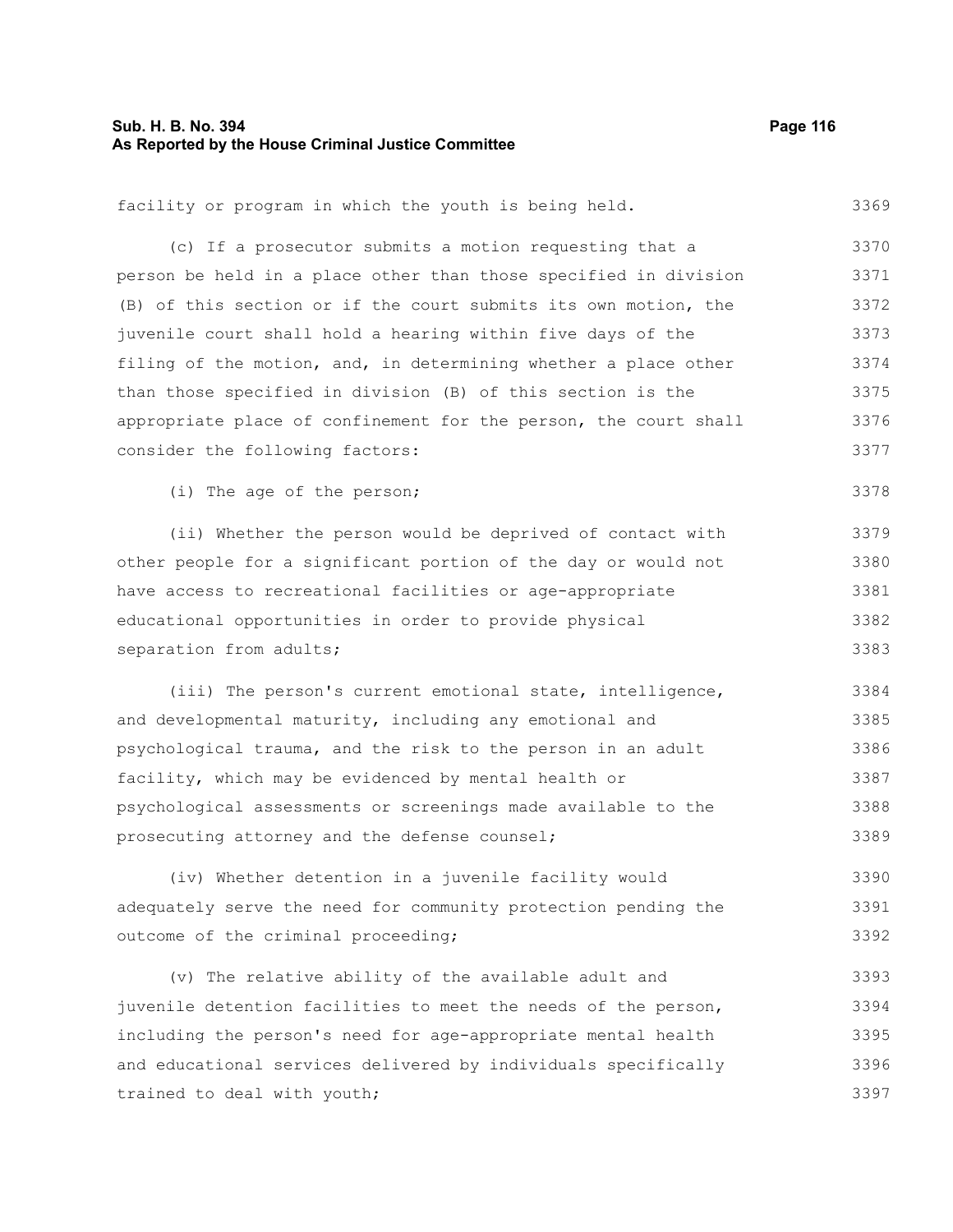## **Sub. H. B. No. 394 Page 117 As Reported by the House Criminal Justice Committee**

(vi) Whether the person presents an imminent risk of selfinflicted harm or an imminent risk of harm to others within a juvenile facility; 3398 3399 3400

(vii) Any other factors the juvenile court considers to be relevant. 3401 3402

(d) If the juvenile court determines that a place other than those specified in division (B) of this section is the appropriate place for confinement of a person pursuant to division (F)(4)(a) of this section, the person may petition the juvenile court for a review hearing thirty days after the initial confinement decision, thirty days after any subsequent review hearing, or at any time after the initial confinement decision upon an emergency petition by the youth due to the youth facing an imminent danger from others or the youth's self. Upon receipt of the petition, the juvenile court has discretion over whether to conduct the review hearing and may set the matter for a review hearing if the youth has alleged facts or circumstances that, if true, would warrant reconsideration of the youth's placement in a place other than those specified in division (B) of this section based on the factors listed in division (F)(4)(c) of this section. 3403 3404 3405 3406 3407 3408 3409 3410 3411 3412 3413 3414 3415 3416 3417 3418

(e) Upon the admission of a person described in division  $(F)$  (4)(a) of this section to a place other than those specified in division (B) of this section, the facility shall advise the person of the person's right to request a review hearing as described in division (F)(4)(d) of this section. 3419 3420 3421 3422 3423

(f) Any person transferred under division (F)(4)(a) of this section to a place other than those specified in division (B) of this section shall be confined in a manner that keeps those under eighteen years of age beyond sight and sound of all 3424 3425 3426 3427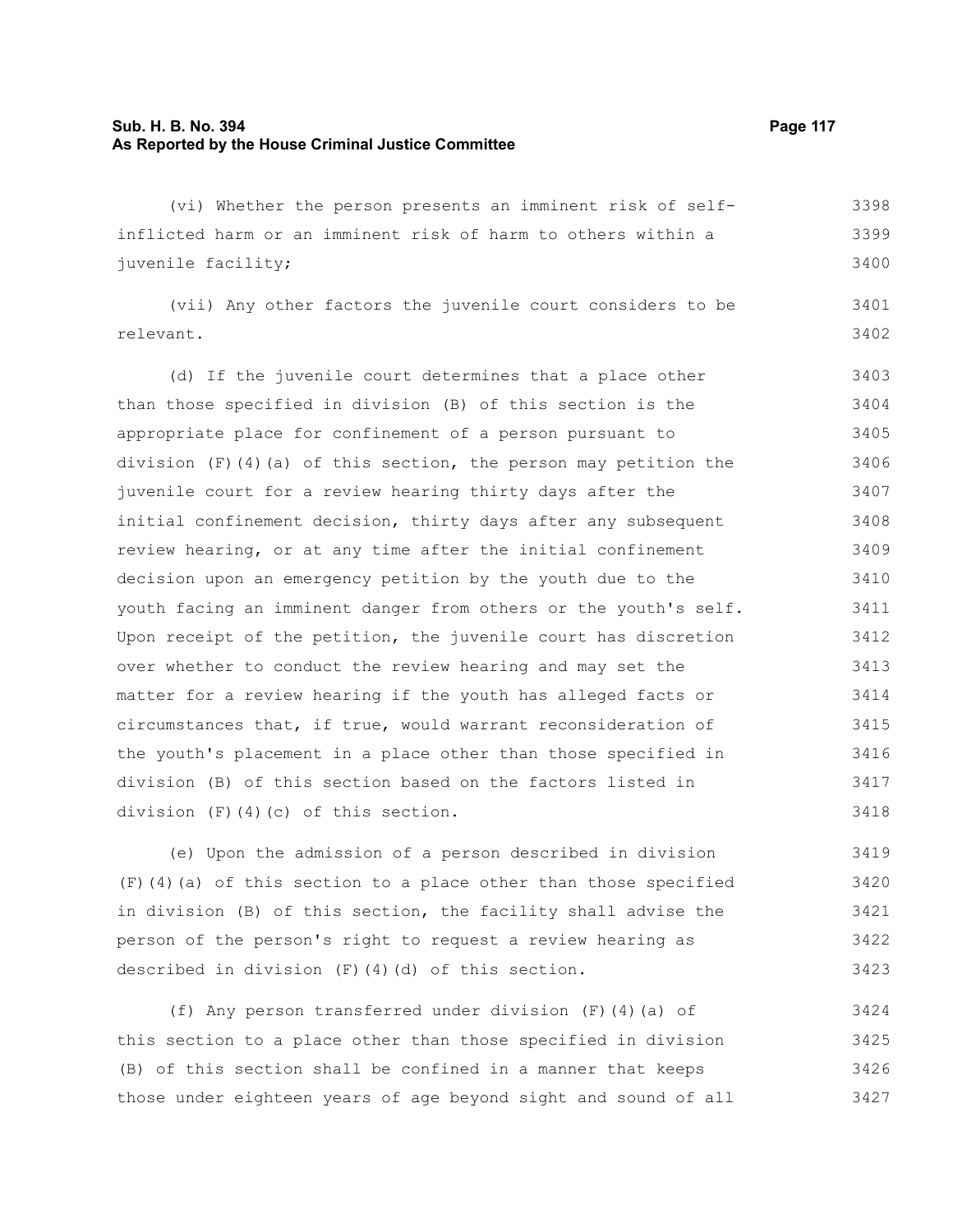#### **Sub. H. B. No. 394 Page 118 As Reported by the House Criminal Justice Committee**

adult detainees. Those under eighteen years of age shall be supervised at all times during the detention. 3428 3429

(G)(1) If a person who is alleged to be or has been adjudicated a delinquent child or who is in any other category of persons identified in this section or section 2151.311 of the Revised Code is confined under authority of any Revised Code section in a place other than a place specified in division (B) of this section, including a county, multicounty, or municipal jail or workhouse, or other place where an adult under arrest or charged with crime is held, subject to division (G)(2) of this section, all identifying information, other than the person's county of residence, age, gender, and race and the charges against the person, that relates to the person's admission to and confinement in that place is not a public record open for inspection or copying under section 149.43 of the Revised Code and is confidential and shall not be released to any person other than to a court, to a law enforcement agency for law enforcement purposes, or to a person specified by court order. 3430 3431 3432 3433 3434 3435 3436 3437 3438 3439 3440 3441 3442 3443 3444 3445

(2) Division (G)(1) of this section does not apply with respect to a person whose case is transferred for criminal prosecution pursuant to section 2152.10 or 2152.12 of the Revised Code, who is convicted of or pleads guilty to an offense in that case, who is confined after that conviction or guilty plea in a place other than a place specified in division (B) of this section, and to whom one of the following applies: 3446 3447 3448 3449 3450 3451 3452

(a) The case was transferred other than pursuant to former division (A)(1)(a)(i) or (A)(1)(b)(ii) of section  $2152.12$  of the Revised Code as it existed prior to the effective date of this amendment, or was transferred pursuant to division (A) or (B) of section 2152.12 of the Revised Code as it exists on and after 3453 3454 3455 3456 3457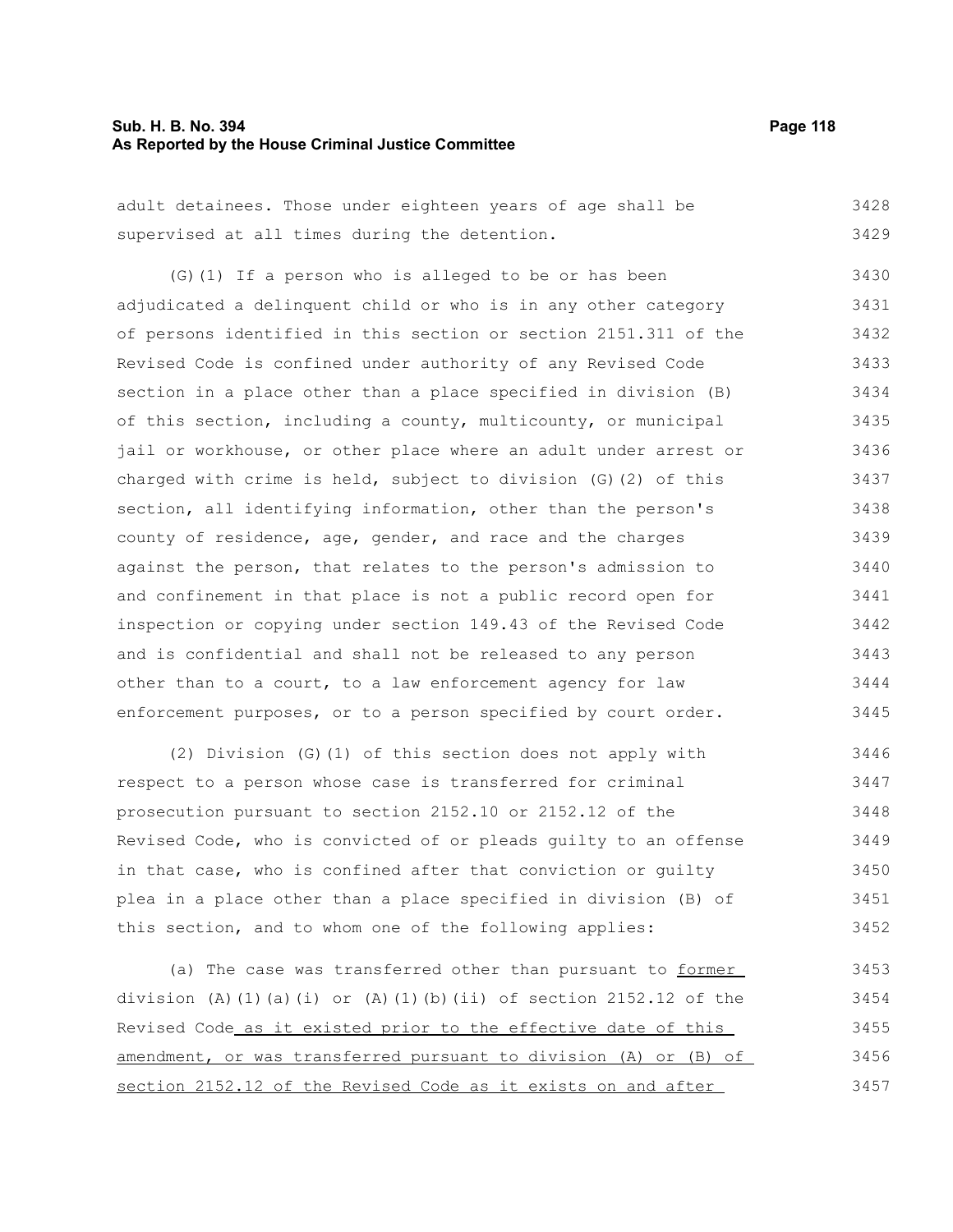## **Sub. H. B. No. 394 Page 119 As Reported by the House Criminal Justice Committee**

#### the effective date of this amendment.

(b) The case was transferred pursuant to former division (A)(1)(a)(i) or (A)(1)(b)(ii) of section  $2152.12$  of the Revised Code as it existed prior to the effective date of this amendment, and the person is was sentenced for the offense pursuant to division (B)(4) of section 2152.121 of the Revised Code. 3459 3460 3461 3462 3463 3464

(c) The case was transferred pursuant to former division (A)(1)(a)(i) or (A)(1)(b)(ii) of section 2152.12 of the Revised Code as it existed prior to the effective date of this amendment, the person is was sentenced for the offense pursuant to division (B)(3) of section 2152.121 of the Revised Code by the court in which the person was convicted of or pleaded guilty to the offense, and the sentence imposed by that court is was invoked pursuant to division (B)(3)(b) of section 2152.121 of the Revised Code. 3465 3466 3467 3468 3469 3470 3471 3472 3473

#### **Sec. 2505.02.** (A) As used in this section:

(1) "Substantial right" means a right that the United States Constitution, the Ohio Constitution, a statute, the common law, or a rule of procedure entitles a person to enforce or protect. 3475 3476 3477 3478

(2) "Special proceeding" means an action or proceeding that is specially created by statute and that prior to 1853 was not denoted as an action at law or a suit in equity. 3479 3480 3481

(3) "Provisional remedy" means a proceeding ancillary to an action, including, but not limited to, a proceeding for a preliminary injunction, attachment, discovery of privileged matter, suppression of evidence, a prima-facie showing pursuant to section 2307.85 or 2307.86 of the Revised Code, a prima-facie 3482 3483 3484 3485 3486

3458

3474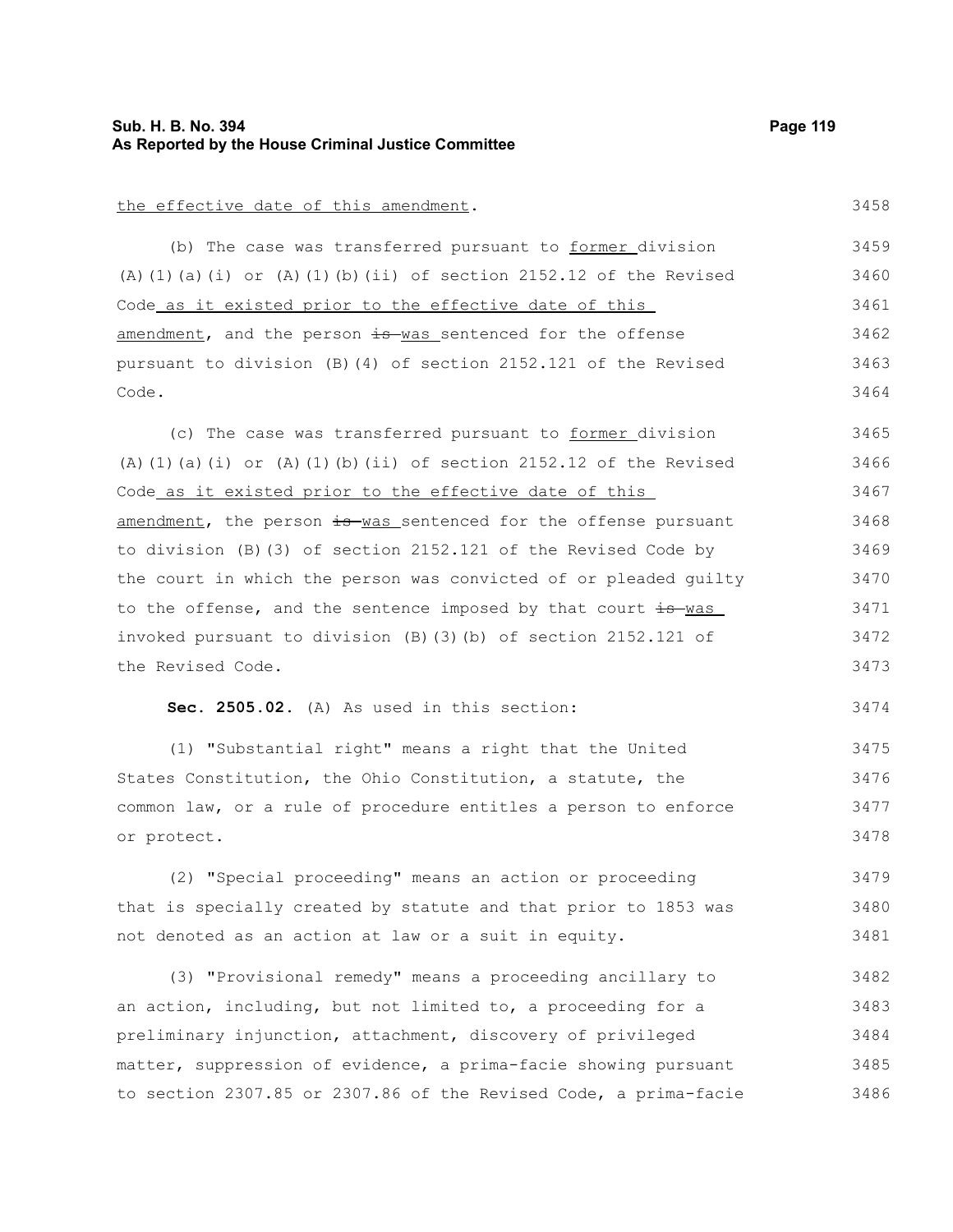# **Sub. H. B. No. 394 Page 120 As Reported by the House Criminal Justice Committee**

| showing pursuant to section 2307.92 of the Revised Code, or a   | 3487 |
|-----------------------------------------------------------------|------|
| finding made pursuant to division (A) (3) of section 2307.93 of | 3488 |
| the Revised Code.                                               | 3489 |
| (B) An order is a final order that may be reviewed,             | 3490 |
| affirmed, modified, or reversed, with or without retrial, when  | 3491 |
| it is one of the following:                                     | 3492 |
| (1) An order that affects a substantial right in an action      | 3493 |
| that in effect determines the action and prevents a judgment;   | 3494 |
| (2) An order that affects a substantial right made in a         | 3495 |
| special proceeding or upon a summary application in an action   | 3496 |
| after judgment;                                                 | 3497 |
| (3) An order that vacates or sets aside a judgment or           | 3498 |
| grants a new trial;                                             | 3499 |
| (4) An order that grants or denies a provisional remedy         | 3500 |
| and to which both of the following apply:                       | 3501 |
| (a) The order in effect determines the action with respect      | 3502 |
| to the provisional remedy and prevents a judgment in the action | 3503 |
| in favor of the appealing party with respect to the provisional | 3504 |
| remedy.                                                         | 3505 |
| (b) The appealing party would not be afforded a meaningful      | 3506 |
| or effective remedy by an appeal following final judgment as to | 3507 |
| all proceedings, issues, claims, and parties in the action.     | 3508 |
| (5) An order that determines that an action may or may not      | 3509 |
| be maintained as a class action;                                | 3510 |
| (6) An order determining the constitutionality of any           | 3511 |
| changes to the Revised Code made by Am. Sub. S.B. 281 of the    | 3512 |
| 124th general assembly, including the amendment of sections     | 3513 |
| 1751.67, 2117.06, 2305.11, 2305.15, 2305.234, 2317.02, 2317.54, | 3514 |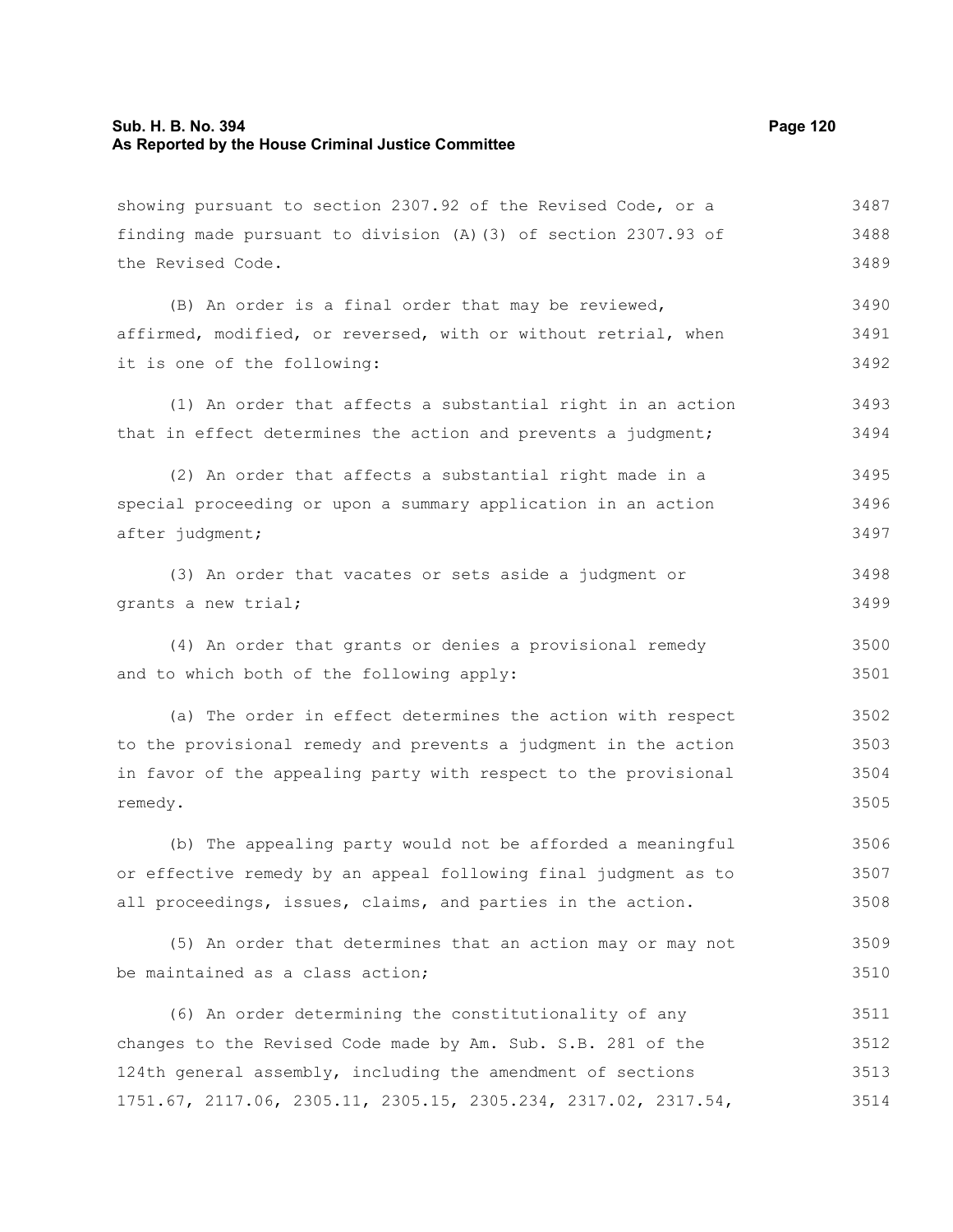#### **Sub. H. B. No. 394 Page 121 As Reported by the House Criminal Justice Committee**

2323.56, 2711.21, 2711.22, 2711.23, 2711.24, 2743.02, 2743.43, 2919.16, 3923.63, 3923.64, 4705.15, and 5111.018 (renumbered as

5164.07 by H.B. 59 of the 130th general assembly), and the enactment of sections 2305.113, 2323.41, 2323.43, and 2323.55 of the Revised Code or any changes made by Sub. S.B. 80 of the 125th general assembly, including the amendment of sections 2125.02, 2305.10, 2305.131, 2315.18, 2315.19, and 2315.21 of the Revised Code; 3516 3517 3518 3519 3520 3521 3522

(7) An order in an appropriation proceeding that may be appealed pursuant to division (B)(3) of section 163.09 of the Revised Code; 3523 3524 3525

#### (8) An order for trans fer pursuant to section 2152.10 or 2152.12 of the Revised Code. 3526 3527

(C) When a court issues an order that vacates or sets aside a judgment or grants a new trial, the court, upon the request of either party, shall state in the order the grounds upon which the new trial is granted or the judgment vacated or set aside. 3528 3529 3530 3531 3532

(D) This section applies to and governs any action, including an appeal, that is pending in any court on July 22, 1998, and all claims filed or actions commenced on or after July 22, 1998, notwithstanding any provision of any prior statute or rule of law of this state. 3533 3534 3535 3536 3537

**Sec. 2929.02.** (A) Whoever is convicted of or pleads guilty to aggravated murder in violation of section 2903.01 of the Revised Code shall suffer death or be imprisoned for life, as determined pursuant to sections 2929.022, 2929.03, and 2929.04 of the Revised Code, except that no person who raises the matter of age pursuant to section 2929.023 of the Revised Code and who 3538 3539 3540 3541 3542 3543

3515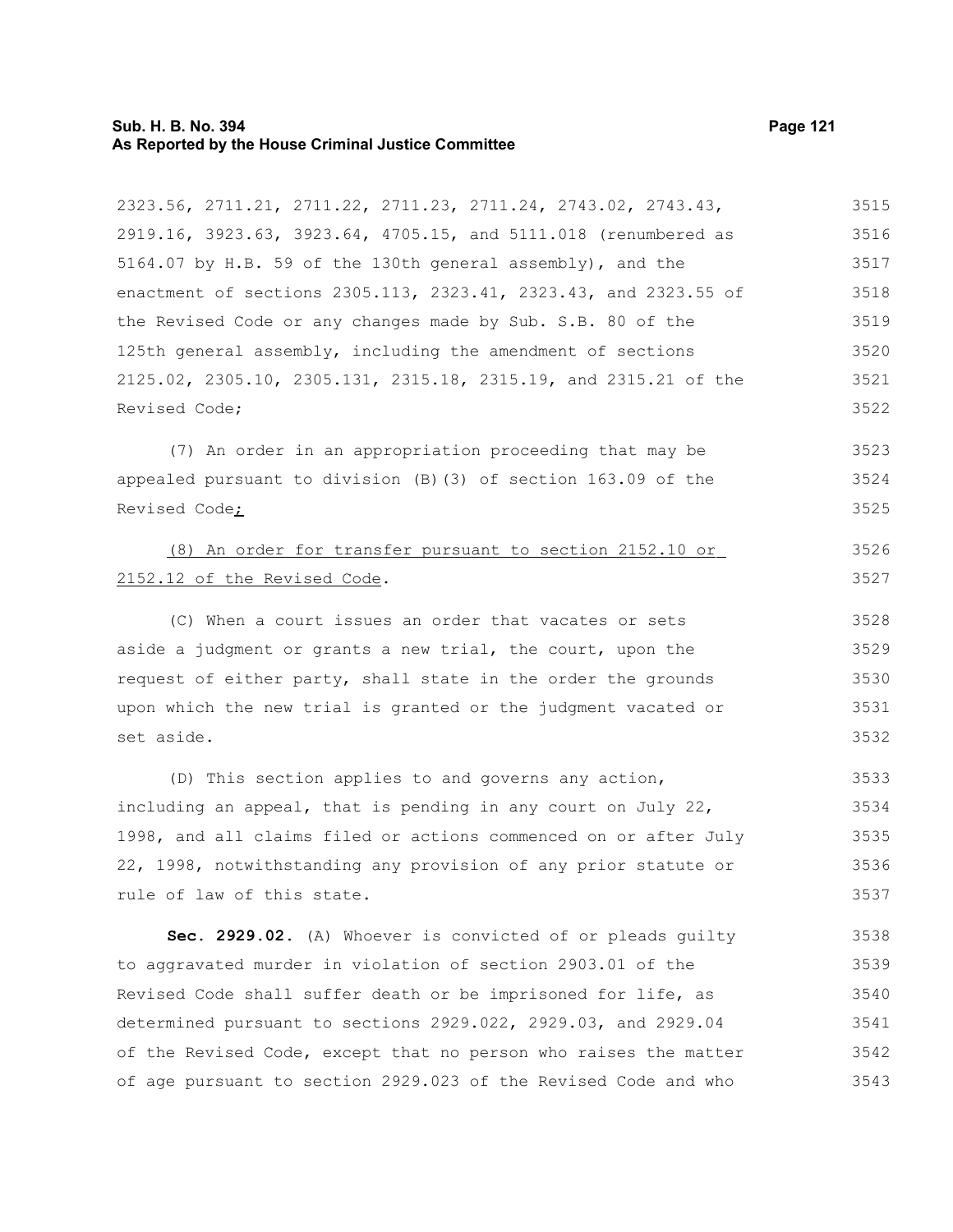#### **Sub. H. B. No. 394 Page 122 As Reported by the House Criminal Justice Committee**

is not found to have been eighteen years of age or older at the time of the commission of the offense shall suffer death. No person who is convicted of or pleads guilty to aggravated murder committed on or after the effective date of this amendment who was less than eighteen years of age at the time of the offense shall be imprisoned for life without parole. <del>In addition, the An</del> offender who is convicted of or pleads guilty to aggravated

murder may be fined an amount fixed by the court, but not more than twenty-five thousand dollars. 3551 3552

(B)(1) Except as otherwise provided in division (B)(2) or (3) of this section, whoever is convicted of or pleads guilty to murder in violation of section 2903.02 of the Revised Code shall be imprisoned for an indefinite term of fifteen years to life. 3553 3554 3555 3556

(2) Except as otherwise provided in division (B)(3) of this section, if a person is convicted of or pleads guilty to murder in violation of section 2903.02 of the Revised Code, the victim of the offense was less than thirteen years of age, and the offender also is convicted of or pleads guilty to a sexual motivation specification that was included in the indictment, count in the indictment, or information charging the offense, the court shall impose an indefinite prison term of thirty years to life pursuant to division (B)(3) of section 2971.03 of the Revised Code. 3557 3558 3559 3560 3561 3562 3563 3564 3565 3566

(3) If a person is convicted of or pleads guilty to murder in violation of section 2903.02 of the Revised Code and also is convicted of or pleads guilty to a sexual motivation specification and a sexually violent predator specification that were included in the indictment, count in the indictment, or information that charged the murder, the court shall impose upon the offender a term of life imprisonment without parole that 3567 3568 3569 3570 3571 3572 3573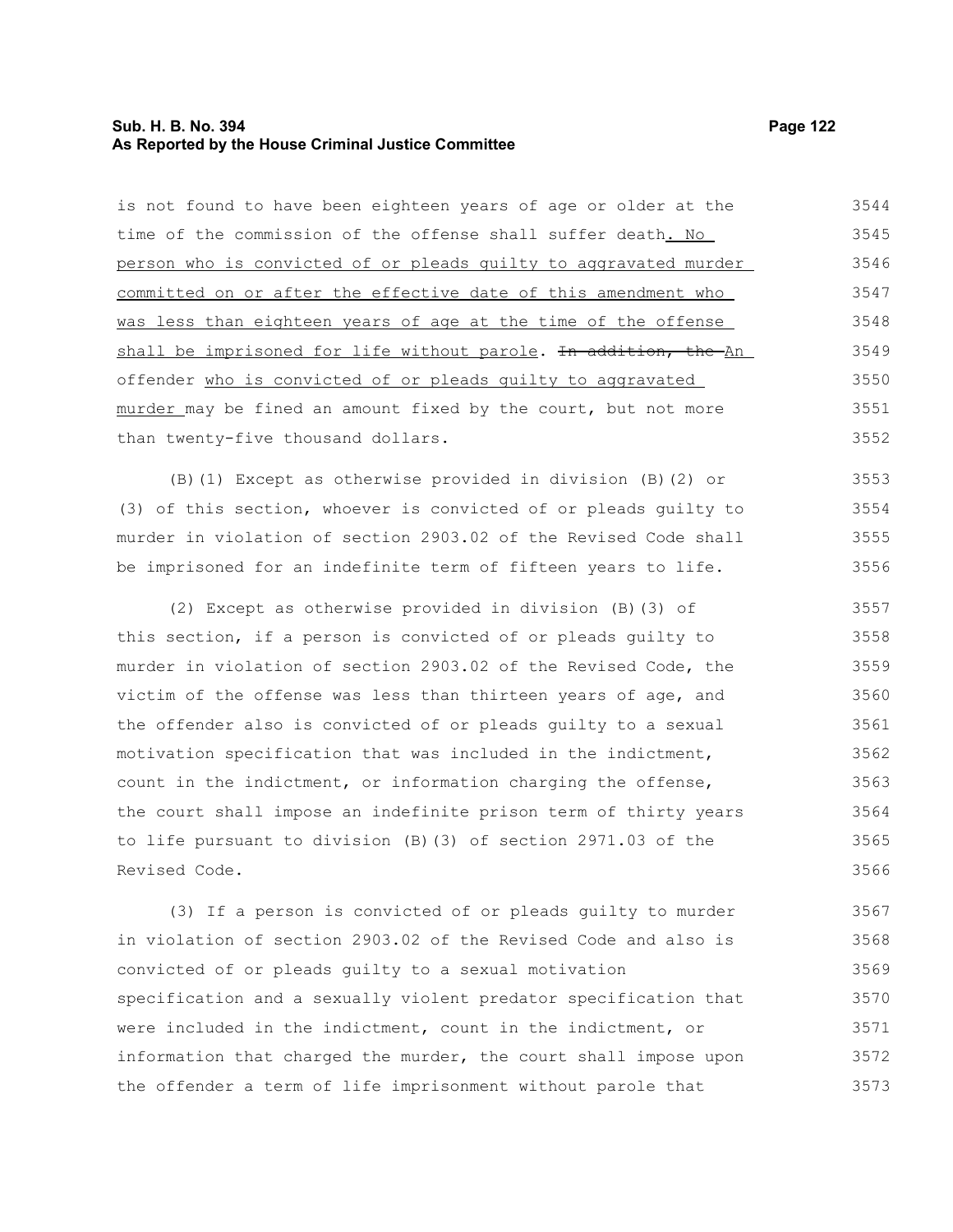| shall be served pursuant to section 2971.03 of the Revised Code. | 3574 |
|------------------------------------------------------------------|------|
| (4) In addition, the offender may be fined an amount fixed       | 3575 |
| by the court, but not more than fifteen thousand dollars.        | 3576 |
| (C) If an offender receives or received a sentence of life       | 3577 |
| imprisonment without parole, a sentence of life imprisonment, a  | 3578 |
| sentence to a definite prison term of more than eighteen years,  | 3579 |
| or a sentence to an indefinite prison term under this chapter    | 3580 |
| for an offense committed when the offender was less than         | 3581 |
| eighteen years of age, the offender's parole eligibility shall   | 3582 |
| be determined under section 2967.132 of the Revised Code.        | 3583 |
| (D) The court shall not impose a fine or fines for               | 3584 |
| aggravated murder or murder which, in the aggregate and to the   | 3585 |
| extent not suspended by the court, exceeds the amount which the  | 3586 |
| offender is or will be able to pay by the method and within the  | 3587 |
| time allowed without undue hardship to the offender or to the    | 3588 |
| dependents of the offender, or will prevent the offender from    | 3589 |
| making reparation for the victim's wrongful death.               | 3590 |
| $(D+(E)$ (1) In addition to any other sanctions imposed for a    | 3591 |
| violation of section 2903.01 or 2903.02 of the Revised Code, if  | 3592 |
| the offender used a motor vehicle as the means to commit the     | 3593 |
| violation, the court shall impose upon the offender a class two  | 3594 |
| suspension of the offender's driver's license, commercial        | 3595 |
| driver's license, temporary instruction permit, probationary     | 3596 |
| license, or nonresident operating privilege as specified in      | 3597 |
| division (A)(2) of section 4510.02 of the Revised Code.          | 3598 |
| (2) As used in division $(D)$ (E) of this section, "motor        | 3599 |
| vehicle" has the same meaning as in section 4501.01 of the       | 3600 |
| Revised Code.                                                    | 3601 |

 **Sec. 2929.07.** Notwithstanding any provision of the Revised 3602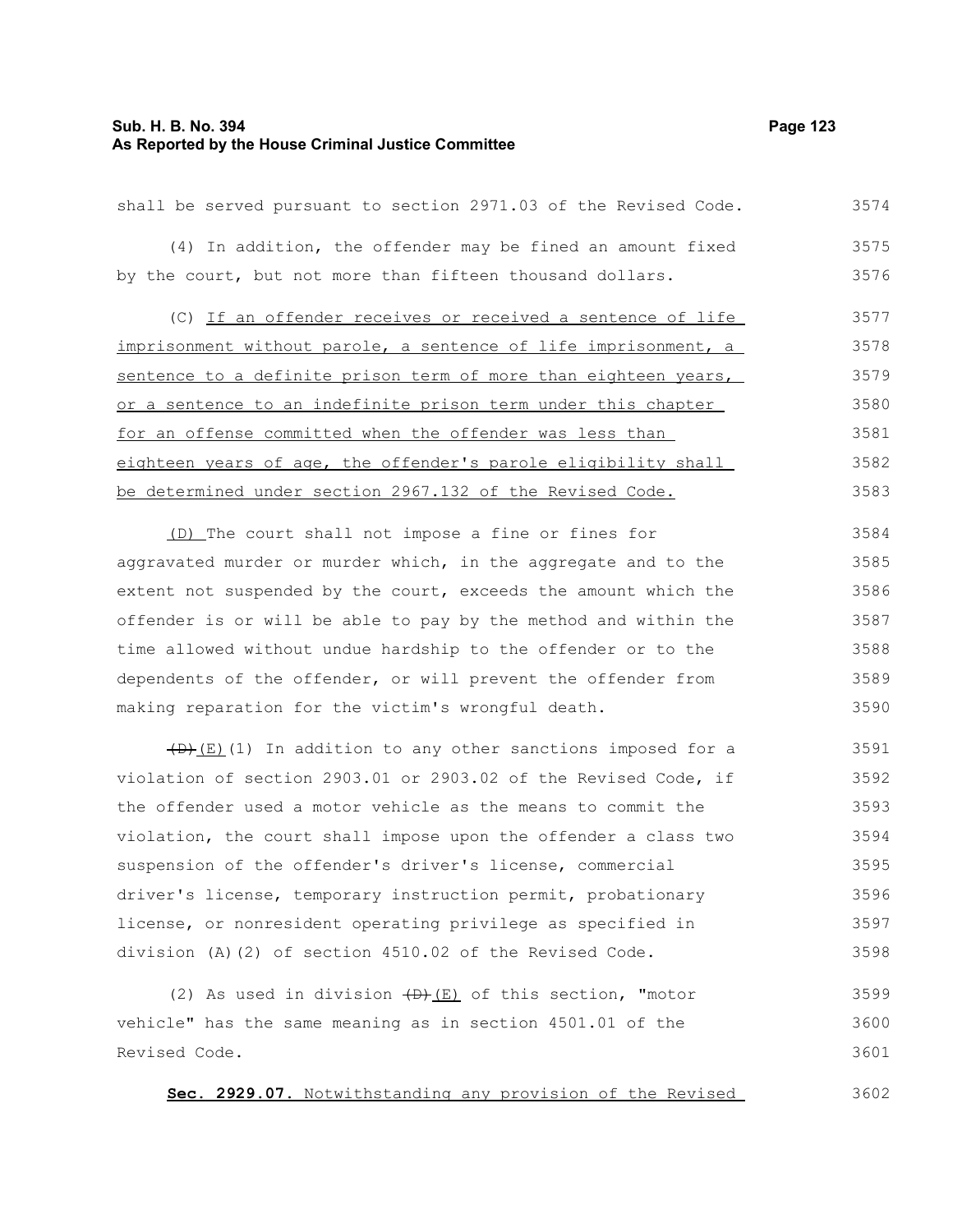# **Sub. H. B. No. 394 Page 124 As Reported by the House Criminal Justice Committee**

| Code to the contrary, a court shall not impose a sentence of            | 3603 |
|-------------------------------------------------------------------------|------|
| life imprisonment without parole upon any person for an offense         | 3604 |
| that was committed on or after the effective date of this               | 3605 |
| section when the person was less than eighteen years of age.            | 3606 |
| Sec. 2929.14. (A) Except as provided in division (B)(1),                | 3607 |
| (B) (2), (B) (3), (B) (4), (B) (5), (B) (6), (B) (7), (B) (8), (B) (9), | 3608 |
| $(E)$ , (G), (H), (J), or (K) of this section or in division (D)(6)     | 3609 |
| of section 2919.25 of the Revised Code and except in relation to        | 3610 |
| an offense for which a sentence of death or life imprisonment is        | 3611 |
| to be imposed, if the court imposing a sentence upon an offender        | 3612 |
| for a felony elects or is required to impose a prison term on           | 3613 |
| the offender pursuant to this chapter, the court shall impose a         | 3614 |
| definite prison term that shall be one of the following:                | 3615 |
| (1) For a felony of the first degree, the prison term                   | 3616 |
| shall be three, four, five, six, seven, eight, nine, ten, or            | 3617 |
| eleven years.                                                           | 3618 |
| (2) For a felony of the second degree, the prison term                  | 3619 |
| shall be two, three, four, five, six, seven, or eight years.            | 3620 |
| (3) (a) For a felony of the third degree that is a                      | 3621 |
| violation of section 2903.06, 2903.08, 2907.03, 2907.04,                | 3622 |
| 2907.05, or 3795.04 of the Revised Code or that is a violation          | 3623 |
| of section 2911.02 or 2911.12 of the Revised Code if the                | 3624 |
| offender previously has been convicted of or pleaded quilty in          | 3625 |
| two or more separate proceedings to two or more violations of           | 3626 |
| section 2911.01, 2911.02, 2911.11, or 2911.12 of the Revised            | 3627 |
| Code, the prison term shall be twelve, eighteen, twenty-four,           | 3628 |
| thirty, thirty-six, forty-two, forty-eight, fifty-four, or sixty        | 3629 |
| months.                                                                 | 3630 |
| (b) For a felony of the third degree that is not an                     | 3631 |

(b) For a felony of the third degree that is not an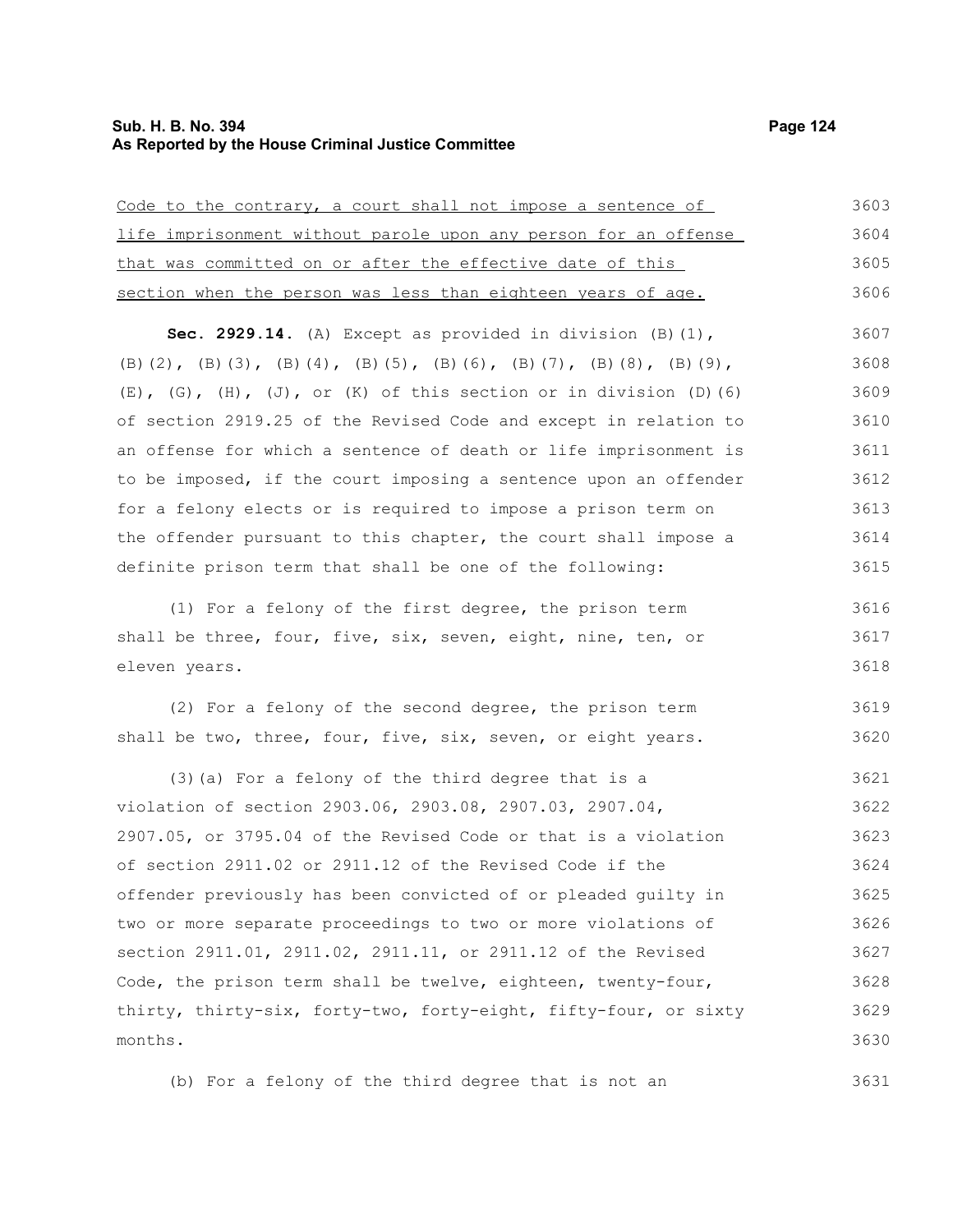offense for which division  $(A)$   $(3)$   $(a)$  of this section applies, the prison term shall be nine, twelve, eighteen, twenty-four, thirty, or thirty-six months. 3632 3633 3634

(4) For a felony of the fourth degree, the prison term shall be six, seven, eight, nine, ten, eleven, twelve, thirteen, fourteen, fifteen, sixteen, seventeen, or eighteen months. 3635 3636 3637

(5) For a felony of the fifth degree, the prison term shall be six, seven, eight, nine, ten, eleven, or twelve months. 3638 3639

(B)(1)(a) Except as provided in division (B)(1)(e) of this section, if an offender who is convicted of or pleads guilty to a felony also is convicted of or pleads guilty to a specification of the type described in section 2941.141, 2941.144, or 2941.145 of the Revised Code, the court shall impose on the offender one of the following prison terms: 3640 3641 3642 3643 3644 3645

(i) A prison term of six years if the specification is of the type described in division (A) of section 2941.144 of the Revised Code that charges the offender with having a firearm that is an automatic firearm or that was equipped with a firearm muffler or suppressor on or about the offender's person or under the offender's control while committing the offense; 3646 3647 3648 3649 3650 3651

(ii) A prison term of three years if the specification is of the type described in division (A) of section 2941.145 of the Revised Code that charges the offender with having a firearm on or about the offender's person or under the offender's control while committing the offense and displaying the firearm, brandishing the firearm, indicating that the offender possessed the firearm, or using it to facilitate the offense; 3652 3653 3654 3655 3656 3657 3658

(iii) A prison term of one year if the specification is of the type described in division (A) of section 2941.141 of the 3659 3660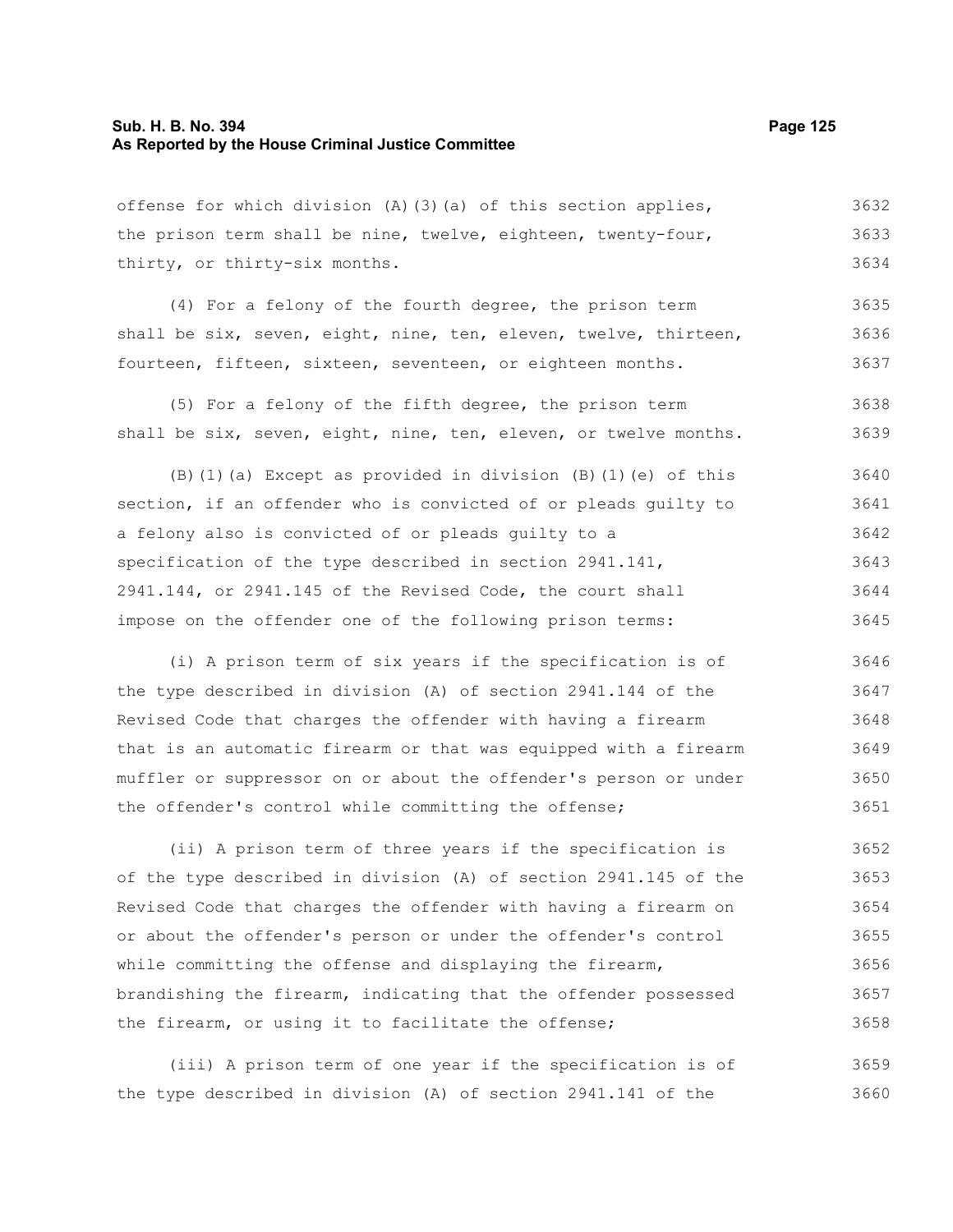#### **Sub. H. B. No. 394 Page 126 As Reported by the House Criminal Justice Committee**

Revised Code that charges the offender with having a firearm on or about the offender's person or under the offender's control while committing the offense; 3661 3662 3663

(iv) A prison term of nine years if the specification is of the type described in division (D) of section 2941.144 of the Revised Code that charges the offender with having a firearm that is an automatic firearm or that was equipped with a firearm muffler or suppressor on or about the offender's person or under the offender's control while committing the offense and specifies that the offender previously has been convicted of or pleaded guilty to a specification of the type described in section 2941.141, 2941.144, 2941.145, 2941.146, or 2941.1412 of the Revised Code; 3664 3665 3666 3667 3668 3669 3670 3671 3672 3673

(v) A prison term of fifty-four months if the specification is of the type described in division (D) of section 2941.145 of the Revised Code that charges the offender with having a firearm on or about the offender's person or under the offender's control while committing the offense and displaying the firearm, brandishing the firearm, indicating that the offender possessed the firearm, or using the firearm to facilitate the offense and that the offender previously has been convicted of or pleaded guilty to a specification of the type described in section 2941.141, 2941.144, 2941.145, 2941.146, or 2941.1412 of the Revised Code; 3674 3675 3676 3677 3678 3679 3680 3681 3682 3683 3684

(vi) A prison term of eighteen months if the specification is of the type described in division (D) of section 2941.141 of the Revised Code that charges the offender with having a firearm on or about the offender's person or under the offender's control while committing the offense and that the offender previously has been convicted of or pleaded guilty to a 3685 3686 3687 3688 3689 3690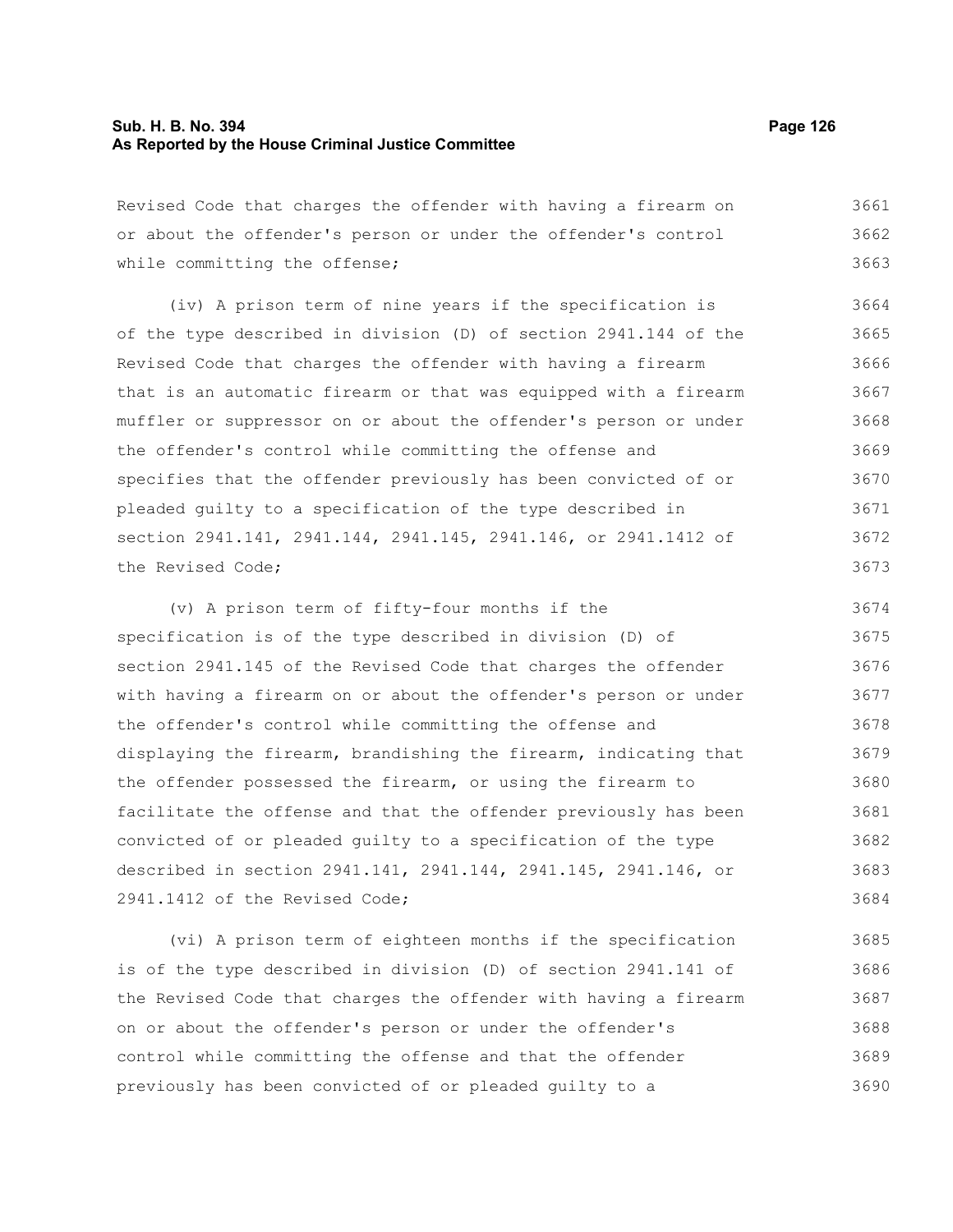# **Sub. H. B. No. 394 Page 127 As Reported by the House Criminal Justice Committee**

| specification of the type described in section 2941.141,                     | 3691 |
|------------------------------------------------------------------------------|------|
| 2941.144, 2941.145, 2941.146, or 2941.1412 of the Revised Code.              | 3692 |
| (b) If a court imposes a prison term on an offender under                    | 3693 |
| division (B)(1)(a) of this section, the prison term shall not be             | 3694 |
| reduced pursuant to section 2967.19, section 2929.20, section                | 3695 |
| 2967.193, or any other provision of Chapter 2967. or Chapter                 | 3696 |
| 5120. of the Revised Code. Except as provided in division (B) (1)            | 3697 |
| (g) of this section, a court shall not impose more than one                  | 3698 |
| prison term on an offender under division (B) (1) (a) of this                | 3699 |
| section for felonies committed as part of the same act or                    | 3700 |
| transaction.                                                                 | 3701 |
| (c) (i) Except as provided in division $(B)$ (1) (e) of this                 | 3702 |
| section, if an offender who is convicted of or pleads guilty to              | 3703 |
| a violation of section 2923.161 of the Revised Code or to a                  | 3704 |
| felony that includes, as an essential element, purposely or                  | 3705 |
| knowingly causing or attempting to cause the death of or                     | 3706 |
| physical harm to another, also is convicted of or pleads quilty              | 3707 |
| to a specification of the type described in division (A) of                  | 3708 |
| section 2941.146 of the Revised Code that charges the offender               | 3709 |
| with committing the offense by discharging a firearm from a                  | 3710 |
| motor vehicle other than a manufactured home, the court, after               | 3711 |
| imposing a prison term on the offender for the violation of                  | 3712 |
| section 2923.161 of the Revised Code or for the other felony                 | 3713 |
| offense under division $(A)$ , $(B)$ $(2)$ , or $(B)$ $(3)$ of this section, | 3714 |
| shall impose an additional prison term of five years upon the                | 3715 |
| offender that shall not be reduced pursuant to section 2929.20,              | 3716 |
| section 2967.19, section 2967.193, or any other provision of                 | 3717 |
| Chapter 2967. or Chapter 5120. of the Revised Code.                          | 3718 |
| (ii) Except as provided in division (B) (1) (e) of this                      | 3719 |

section, if an offender who is convicted of or pleads guilty to 3720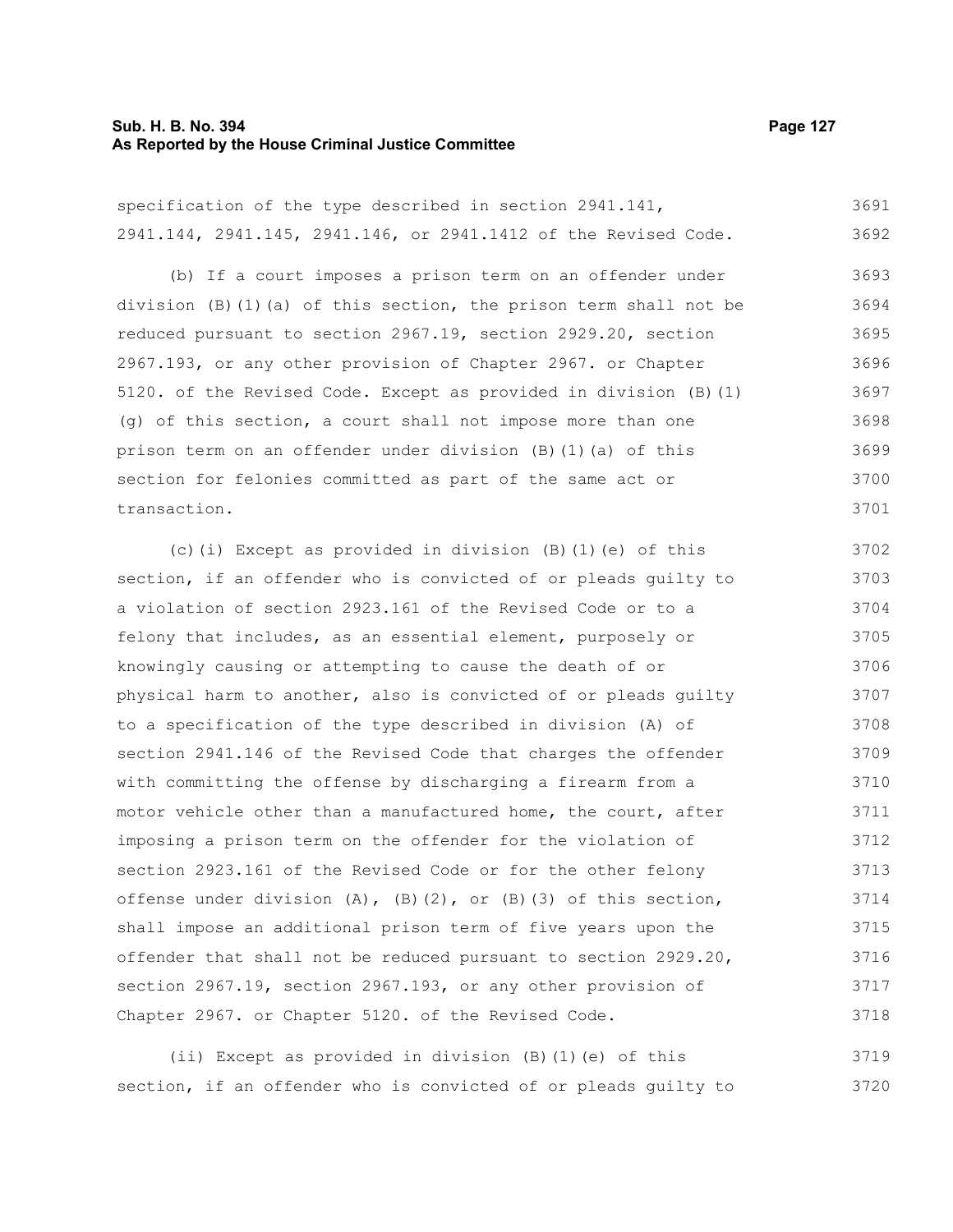#### **Sub. H. B. No. 394 Page 128 As Reported by the House Criminal Justice Committee**

a violation of section 2923.161 of the Revised Code or to a felony that includes, as an essential element, purposely or knowingly causing or attempting to cause the death of or physical harm to another, also is convicted of or pleads guilty to a specification of the type described in division (C) of section 2941.146 of the Revised Code that charges the offender with committing the offense by discharging a firearm from a motor vehicle other than a manufactured home and that the offender previously has been convicted of or pleaded guilty to a specification of the type described in section 2941.141, 2941.144, 2941.145, 2941.146, or 2941.1412 of the Revised Code, the court, after imposing a prison term on the offender for the violation of section 2923.161 of the Revised Code or for the other felony offense under division  $(A)$ ,  $(B)$   $(2)$ , or  $(3)$  of this section, shall impose an additional prison term of ninety months upon the offender that shall not be reduced pursuant to section 2929.20, 2967.19, 2967.193, or any other provision of Chapter 2967. or Chapter 5120. of the Revised Code. 3721 3722 3723 3724 3725 3726 3727 3728 3729 3730 3731 3732 3733 3734 3735 3736 3737 3738

(iii) A court shall not impose more than one additional prison term on an offender under division (B)(1)(c) of this section for felonies committed as part of the same act or transaction. If a court imposes an additional prison term on an offender under division (B)(1)(c) of this section relative to an offense, the court also shall impose a prison term under division (B)(1)(a) of this section relative to the same offense, provided the criteria specified in that division for imposing an additional prison term are satisfied relative to the offender and the offense. 3739 3740 3741 3742 3743 3744 3745 3746 3747 3748

(d) If an offender who is convicted of or pleads guilty to an offense of violence that is a felony also is convicted of or pleads guilty to a specification of the type described in 3749 3750 3751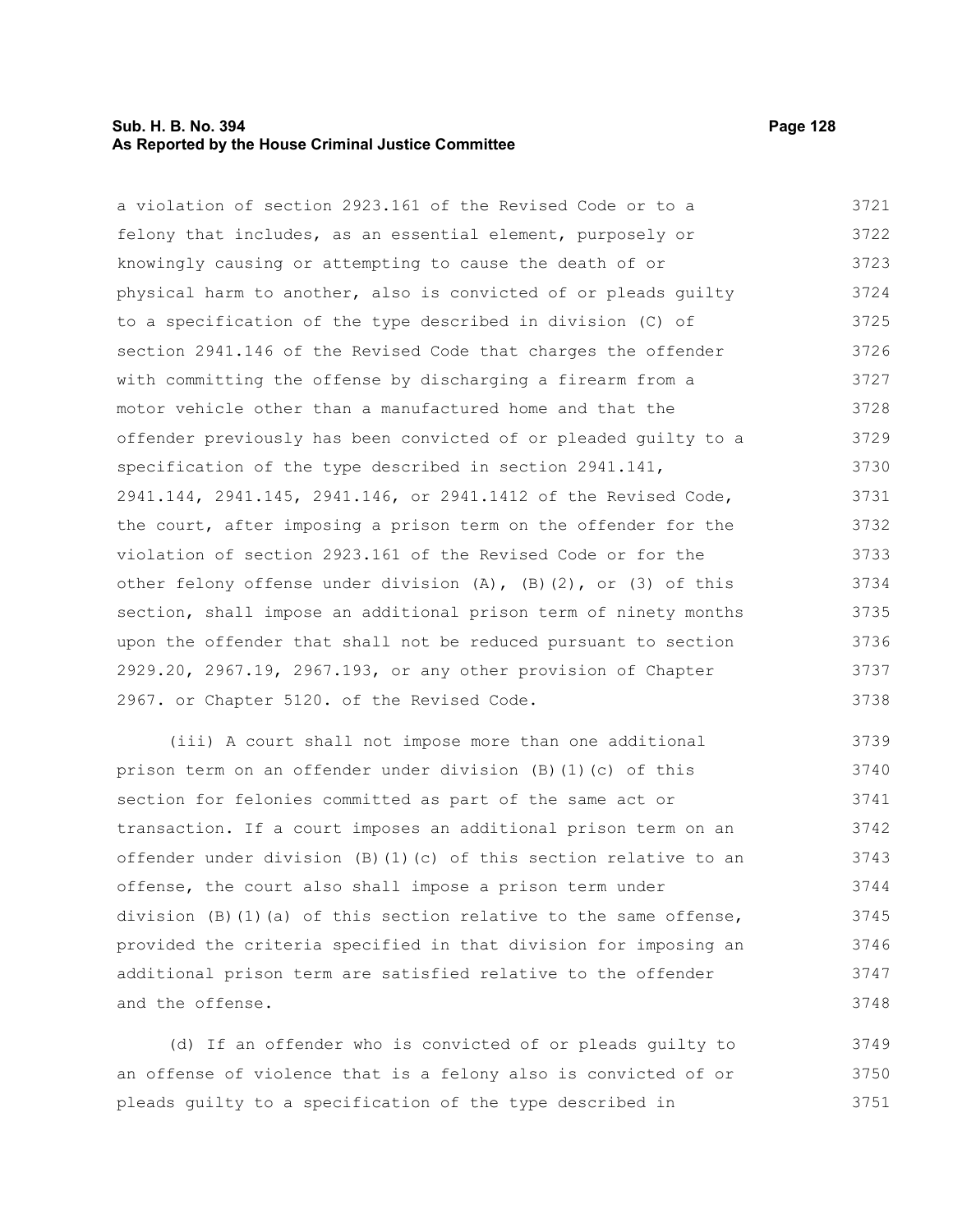#### **Sub. H. B. No. 394 Page 129 As Reported by the House Criminal Justice Committee**

section 2941.1411 of the Revised Code that charges the offender with wearing or carrying body armor while committing the felony offense of violence, the court shall impose on the offender a prison term of two years. The prison term so imposed, subject to divisions (C) to (I) of section 2967.19 of the Revised Code, shall not be reduced pursuant to section 2929.20, section 2967.19, section 2967.193, or any other provision of Chapter 2967. or Chapter 5120. of the Revised Code. A court shall not impose more than one prison term on an offender under division (B)(1)(d) of this section for felonies committed as part of the same act or transaction. If a court imposes an additional prison term under division (B)(1)(a) or (c) of this section, the court is not precluded from imposing an additional prison term under division (B)(1)(d) of this section. 3752 3753 3754 3755 3756 3757 3758 3759 3760 3761 3762 3763 3764 3765

(e) The court shall not impose any of the prison terms described in division  $(B)$  (1)(a) of this section or any of the additional prison terms described in division (B)(1)(c) of this section upon an offender for a violation of section 2923.12 or 2923.123 of the Revised Code. The court shall not impose any of the prison terms described in division (B)(1)(a) or (b) of this section upon an offender for a violation of section 2923.122 that involves a deadly weapon that is a firearm other than a dangerous ordnance, section 2923.16, or section 2923.121 of the Revised Code. The court shall not impose any of the prison terms described in division  $(B)$  (1)(a) of this section or any of the additional prison terms described in division (B)(1)(c) of this section upon an offender for a violation of section 2923.13 of the Revised Code unless all of the following apply: 3766 3767 3768 3769 3770 3771 3772 3773 3774 3775 3776 3777 3778 3779

(i) The offender previously has been convicted of aggravated murder, murder, or any felony of the first or second degree. 3780 3781 3782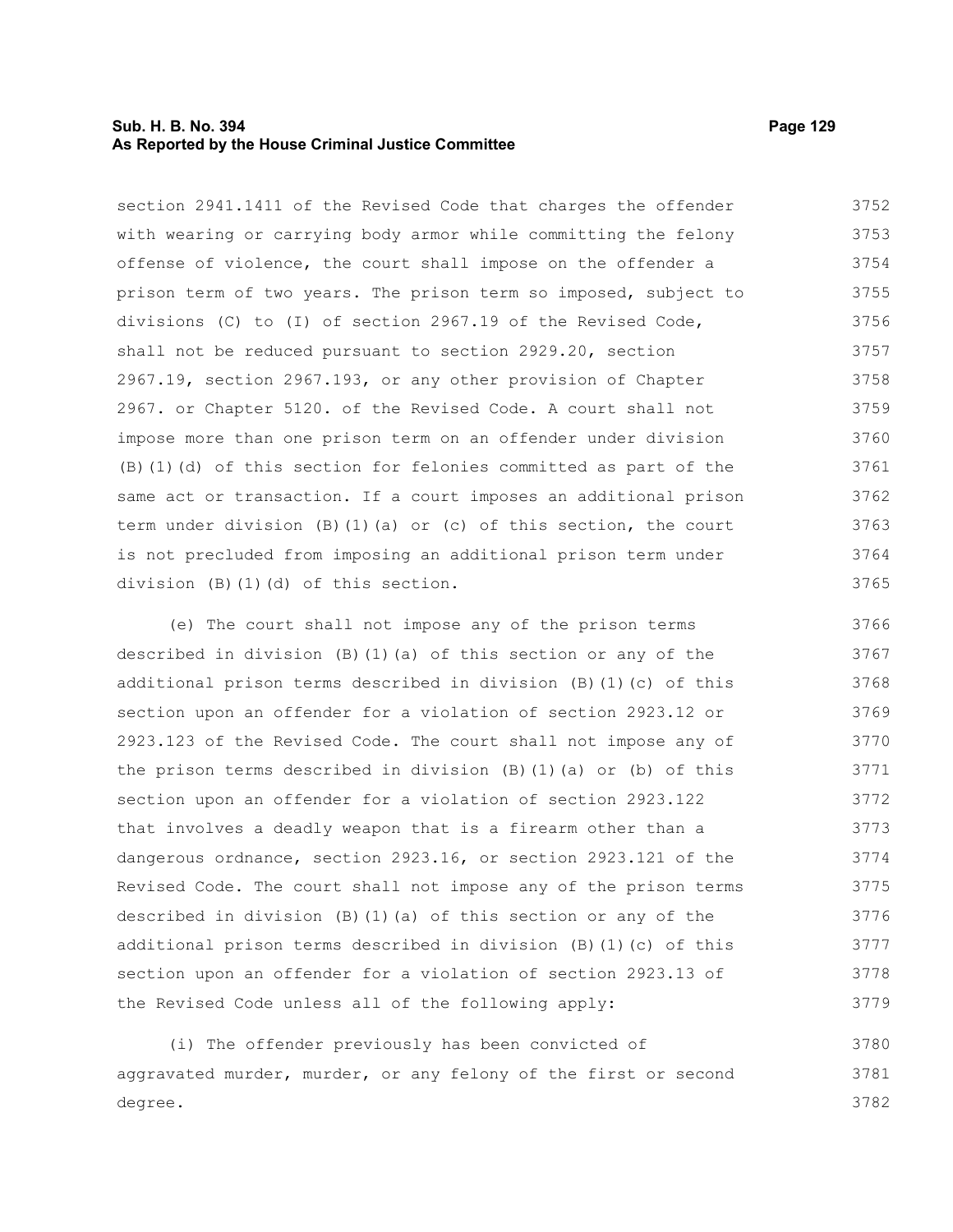#### **Sub. H. B. No. 394 Page 130 As Reported by the House Criminal Justice Committee**

(ii) Less than five years have passed since the offender was released from prison or post-release control, whichever is later, for the prior offense. 3783 3784 3785

(f)(i) If an offender is convicted of or pleads guilty to a felony that includes, as an essential element, causing or attempting to cause the death of or physical harm to another and also is convicted of or pleads guilty to a specification of the type described in division (A) of section 2941.1412 of the Revised Code that charges the offender with committing the offense by discharging a firearm at a peace officer as defined in section 2935.01 of the Revised Code or a corrections officer, as defined in section 2941.1412 of the Revised Code, the court, after imposing a prison term on the offender for the felony offense under division  $(A)$ ,  $(B)$ (2), or  $(B)$ (3) of this section, shall impose an additional prison term of seven years upon the offender that shall not be reduced pursuant to section 2929.20, section 2967.19, section 2967.193, or any other provision of Chapter 2967. or Chapter 5120. of the Revised Code. 3786 3787 3788 3789 3790 3791 3792 3793 3794 3795 3796 3797 3798 3799 3800

(ii) If an offender is convicted of or pleads guilty to a felony that includes, as an essential element, causing or attempting to cause the death of or physical harm to another and also is convicted of or pleads guilty to a specification of the type described in division (B) of section 2941.1412 of the Revised Code that charges the offender with committing the offense by discharging a firearm at a peace officer, as defined in section 2935.01 of the Revised Code, or a corrections officer, as defined in section 2941.1412 of the Revised Code, and that the offender previously has been convicted of or pleaded guilty to a specification of the type described in section 2941.141, 2941.144, 2941.145, 2941.146, or 2941.1412 of the Revised Code, the court, after imposing a prison term on the 3801 3802 3803 3804 3805 3806 3807 3808 3809 3810 3811 3812 3813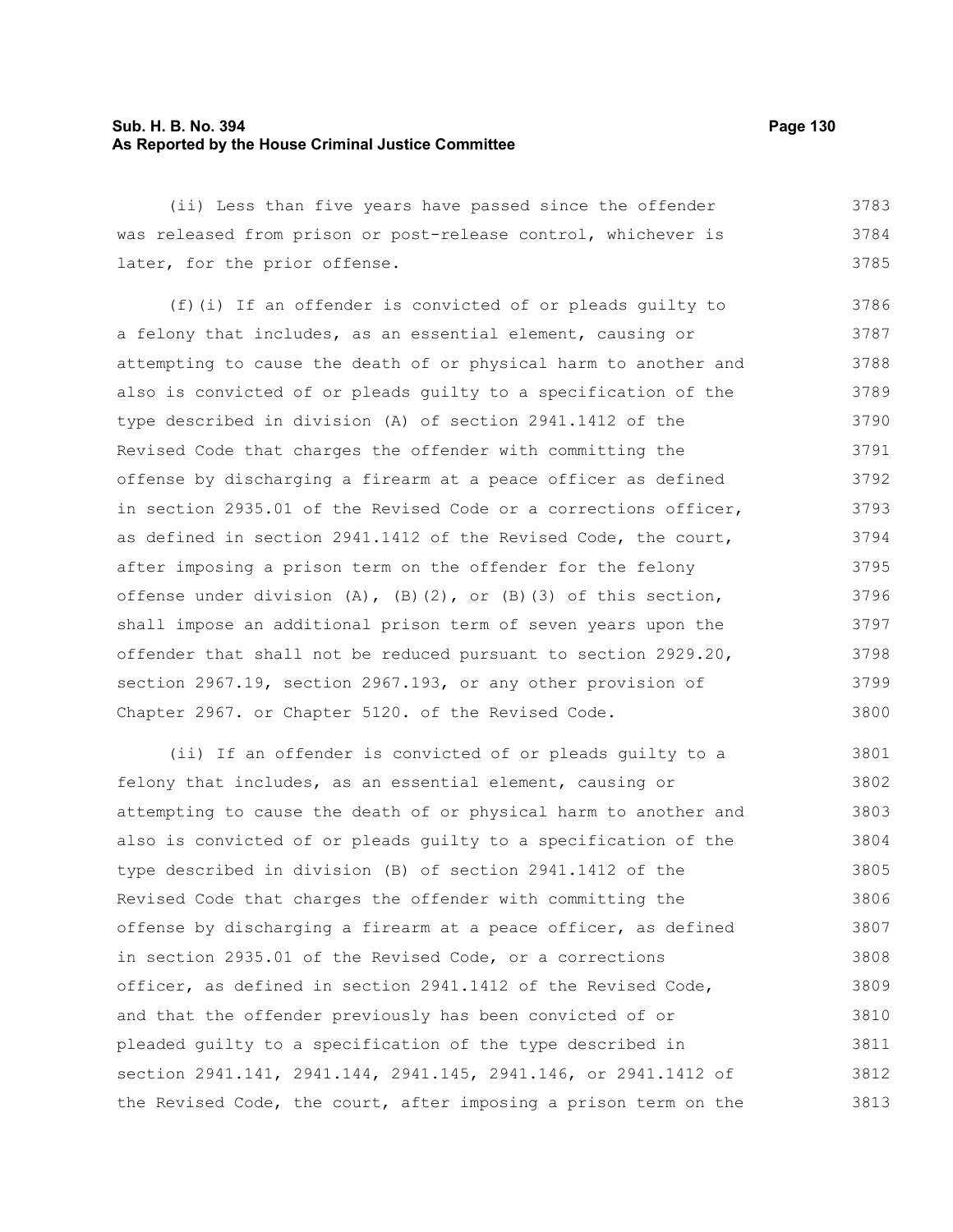#### **Sub. H. B. No. 394 Page 131 As Reported by the House Criminal Justice Committee**

offender for the felony offense under division  $(A)$ ,  $(B)$   $(2)$ , or (3) of this section, shall impose an additional prison term of one hundred twenty-six months upon the offender that shall not be reduced pursuant to section 2929.20, 2967.19, 2967.193, or any other provision of Chapter 2967. or 5120. of the Revised Code. 3814 3815 3816 3817 3818 3819

(iii) If an offender is convicted of or pleads guilty to two or more felonies that include, as an essential element, causing or attempting to cause the death or physical harm to another and also is convicted of or pleads guilty to a specification of the type described under division  $(B)$  (1)(f) of this section in connection with two or more of the felonies of which the offender is convicted or to which the offender pleads guilty, the sentencing court shall impose on the offender the prison term specified under division (B)(1)(f) of this section for each of two of the specifications of which the offender is convicted or to which the offender pleads guilty and, in its discretion, also may impose on the offender the prison term specified under that division for any or all of the remaining specifications. If a court imposes an additional prison term on an offender under division (B)(1)(f) of this section relative to an offense, the court shall not impose a prison term under division (B)(1)(a) or (c) of this section relative to the same offense. 3820 3821 3822 3823 3824 3825 3826 3827 3828 3829 3830 3831 3832 3833 3834 3835 3836 3837

(g) If an offender is convicted of or pleads guilty to two or more felonies, if one or more of those felonies are aggravated murder, murder, attempted aggravated murder, attempted murder, aggravated robbery, felonious assault, or rape, and if the offender is convicted of or pleads guilty to a specification of the type described under division (B)(1)(a) of this section in connection with two or more of the felonies, the 3838 3839 3840 3841 3842 3843 3844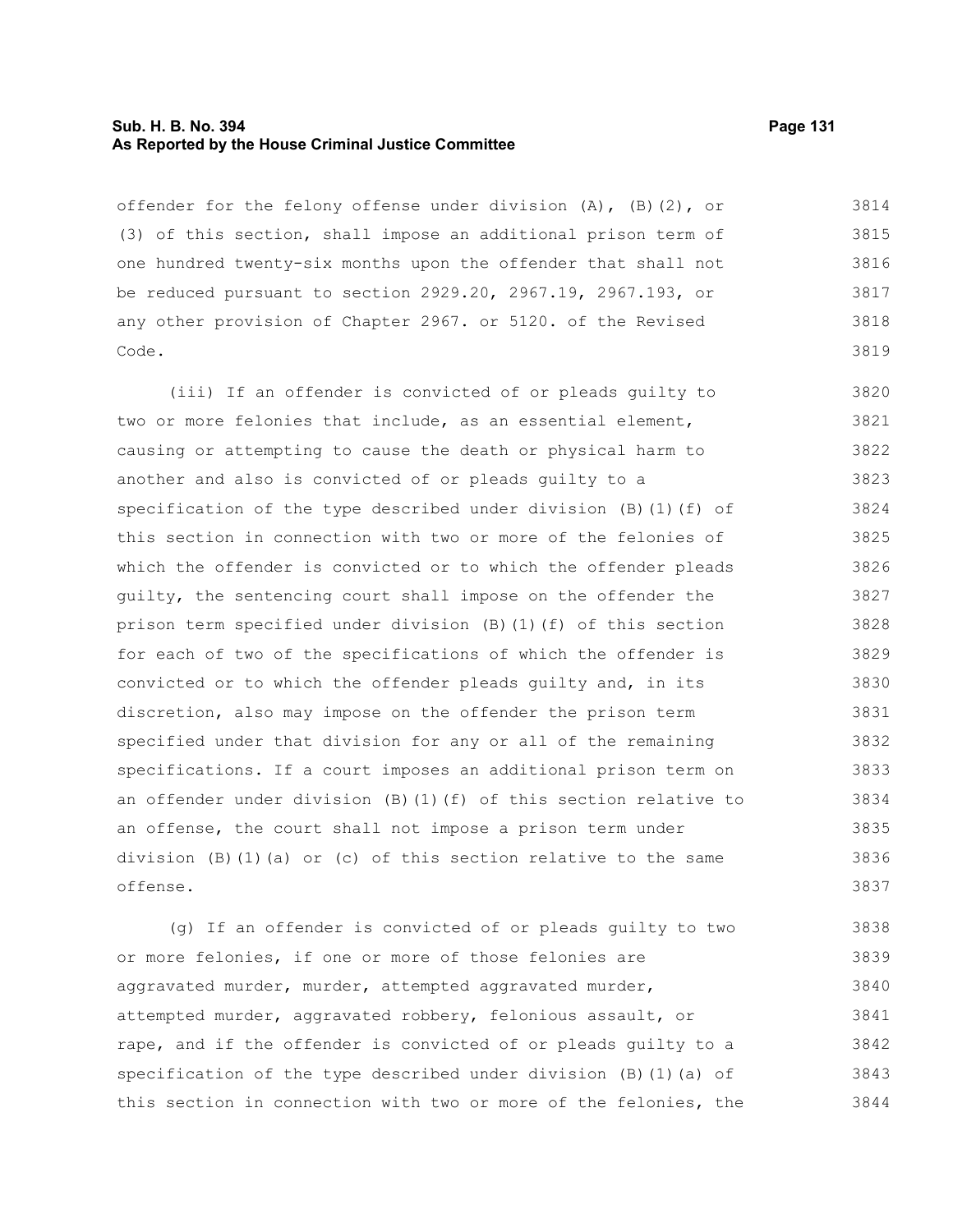#### **Sub. H. B. No. 394 Page 132 As Reported by the House Criminal Justice Committee**

sentencing court shall impose on the offender the prison term specified under division (B)(1)(a) of this section for each of the two most serious specifications of which the offender is convicted or to which the offender pleads guilty and, in its discretion, also may impose on the offender the prison term specified under that division for any or all of the remaining specifications. 3845 3846 3847 3848 3849 3850 3851

(2)(a) If division (B)(2)(b) of this section does not apply, the court may impose on an offender, in addition to the longest prison term authorized or required for the offense, an additional definite prison term of one, two, three, four, five, six, seven, eight, nine, or ten years if all of the following criteria are met: 3852 3853 3854 3855 3856 3857

(i) The offender is convicted of or pleads guilty to a specification of the type described in section 2941.149 of the Revised Code that the offender is a repeat violent offender. 3858 3859 3860

(ii) The offense of which the offender currently is convicted or to which the offender currently pleads guilty is aggravated murder and the court does not impose a sentence of death or life imprisonment without parole, murder, terrorism and the court does not impose a sentence of life imprisonment without parole, any felony of the first degree that is an offense of violence and the court does not impose a sentence of life imprisonment without parole, or any felony of the second degree that is an offense of violence and the trier of fact finds that the offense involved an attempt to cause or a threat to cause serious physical harm to a person or resulted in serious physical harm to a person. 3861 3862 3863 3864 3865 3866 3867 3868 3869 3870 3871 3872

(iii) The court imposes the longest prison term for the offense that is not life imprisonment without parole. 3873 3874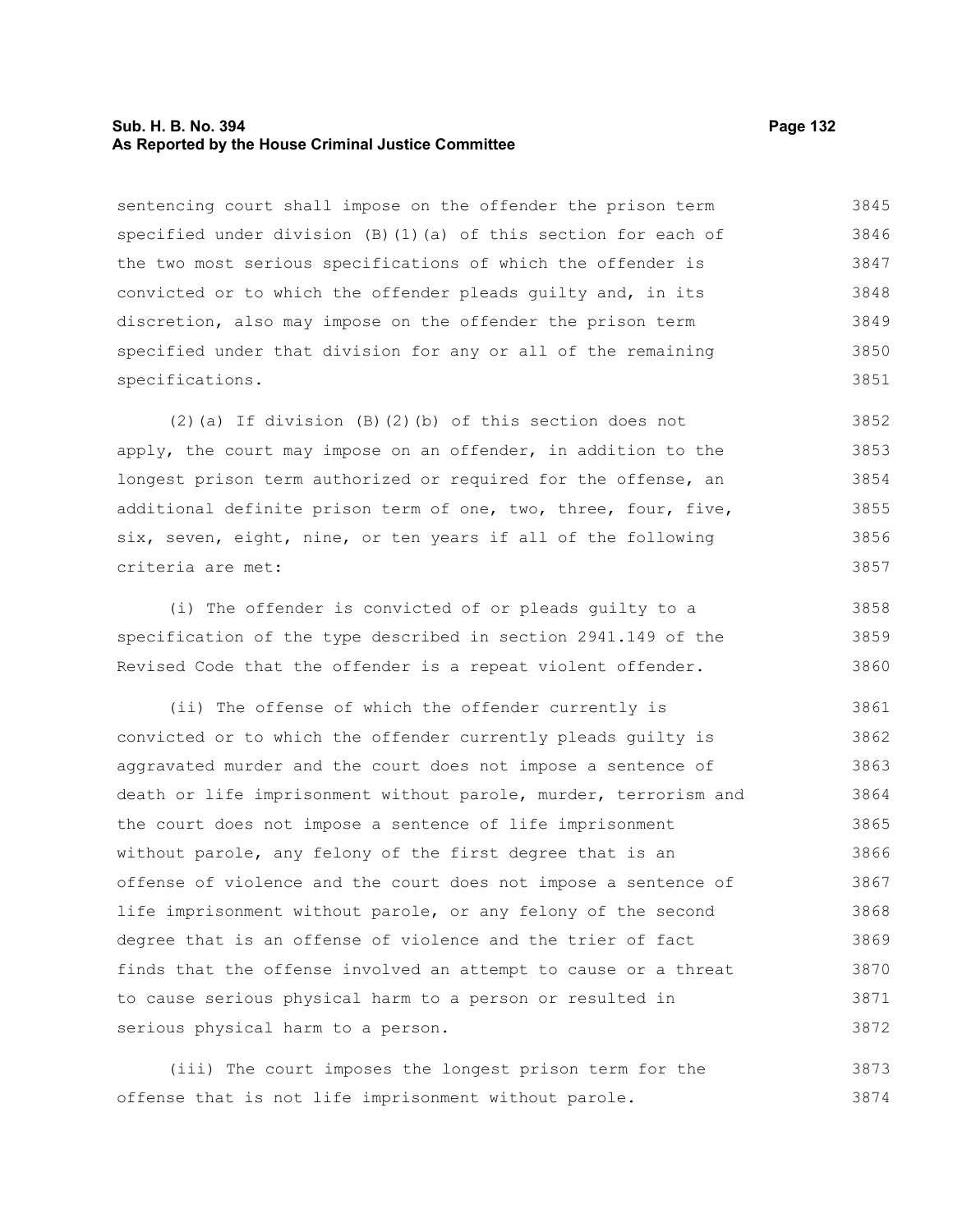#### **Sub. H. B. No. 394 Page 133 As Reported by the House Criminal Justice Committee**

(iv) The court finds that the prison terms imposed pursuant to division (B)(2)(a)(iii) of this section and, if applicable, division (B)(1) or (3) of this section are inadequate to punish the offender and protect the public from future crime, because the applicable factors under section 2929.12 of the Revised Code indicating a greater likelihood of recidivism outweigh the applicable factors under that section indicating a lesser likelihood of recidivism. 3875 3876 3877 3878 3879 3880 3881 3882

(v) The court finds that the prison terms imposed pursuant to division (B)(2)(a)(iii) of this section and, if applicable, division (B)(1) or (3) of this section are demeaning to the seriousness of the offense, because one or more of the factors under section 2929.12 of the Revised Code indicating that the offender's conduct is more serious than conduct normally constituting the offense are present, and they outweigh the applicable factors under that section indicating that the offender's conduct is less serious than conduct normally constituting the offense. 3883 3884 3885 3886 3887 3888 3889 3890 3891 3892

(b) The court shall impose on an offender the longest prison term authorized or required for the offense and shall impose on the offender an additional definite prison term of one, two, three, four, five, six, seven, eight, nine, or ten years if all of the following criteria are met: 3893 3894 3895 3896 3897

(i) The offender is convicted of or pleads guilty to a specification of the type described in section 2941.149 of the Revised Code that the offender is a repeat violent offender. 3898 3899 3900

(ii) The offender within the preceding twenty years has been convicted of or pleaded guilty to three or more offenses described in division (CC)(1) of section 2929.01 of the Revised Code, including all offenses described in that division of which 3901 3902 3903 3904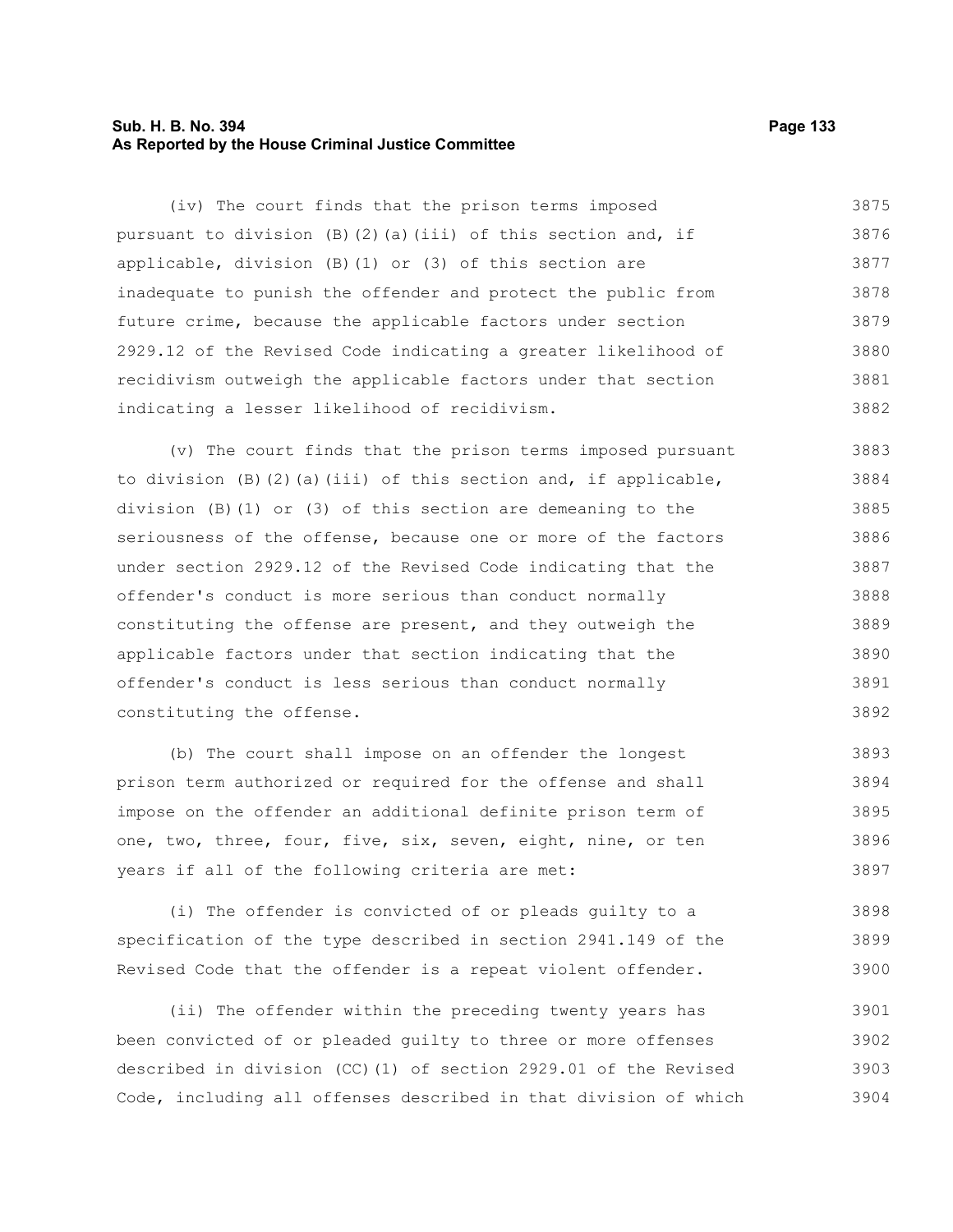#### **Sub. H. B. No. 394 Page 134 As Reported by the House Criminal Justice Committee**

the offender is convicted or to which the offender pleads guilty in the current prosecution and all offenses described in that division of which the offender previously has been convicted or to which the offender previously pleaded guilty, whether prosecuted together or separately. 3905 3906 3907 3908 3909

(iii) The offense or offenses of which the offender currently is convicted or to which the offender currently pleads guilty is aggravated murder and the court does not impose a sentence of death or life imprisonment without parole, murder, terrorism and the court does not impose a sentence of life imprisonment without parole, any felony of the first degree that is an offense of violence and the court does not impose a sentence of life imprisonment without parole, or any felony of the second degree that is an offense of violence and the trier of fact finds that the offense involved an attempt to cause or a threat to cause serious physical harm to a person or resulted in serious physical harm to a person. 3910 3911 3912 3913 3914 3915 3916 3917 3918 3919 3920 3921

(c) For purposes of division (B)(2)(b) of this section, two or more offenses committed at the same time or as part of the same act or event shall be considered one offense, and that one offense shall be the offense with the greatest penalty. 3922 3923 3924 3925

(d) A sentence imposed under division (B)(2)(a) or (b) of this section shall not be reduced pursuant to section 2929.20, section 2967.19, or section 2967.193, or any other provision of Chapter 2967. or Chapter 5120. of the Revised Code. The offender shall serve an additional prison term imposed under this section consecutively to and prior to the prison term imposed for the underlying offense. 3926 3927 3928 3929 3930 3931 3932

(e) When imposing a sentence pursuant to division (B)(2) (a) or (b) of this section, the court shall state its findings 3933 3934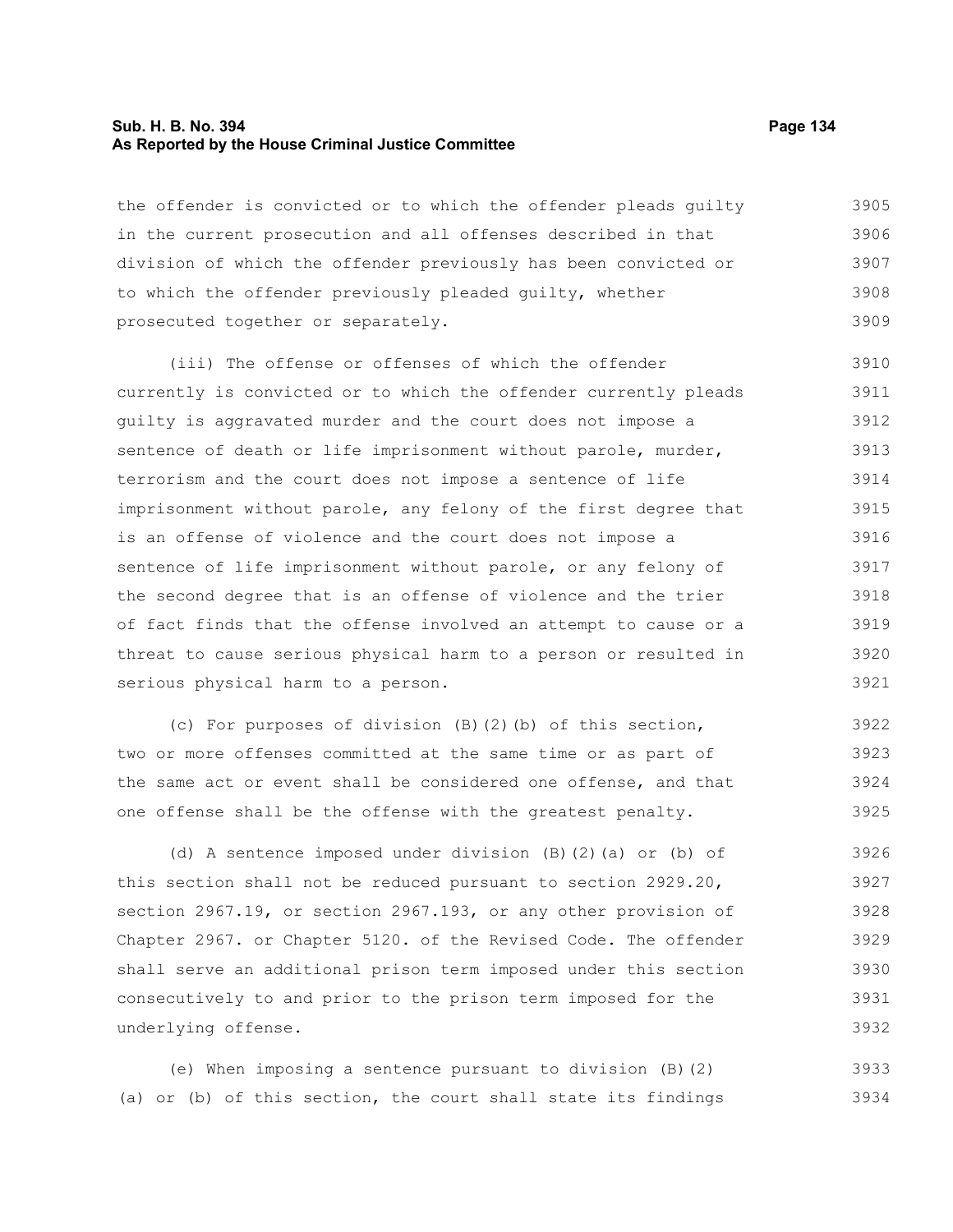## **Sub. H. B. No. 394 Page 135 As Reported by the House Criminal Justice Committee**

explaining the imposed sentence.

(3) Except when an offender commits a violation of section 2903.01 or 2907.02 of the Revised Code and the penalty imposed for the violation is life imprisonment or commits a violation of section 2903.02 of the Revised Code, if the offender commits a violation of section 2925.03 or 2925.11 of the Revised Code and that section classifies the offender as a major drug offender, if the offender commits a felony violation of section 2925.02, 2925.04, 2925.05, 2925.36, 3719.07, 3719.08, 3719.16, 3719.161, 4729.37, or 4729.61, division (C) or (D) of section 3719.172, division (E) of section 4729.51, or division (J) of section 4729.54 of the Revised Code that includes the sale, offer to sell, or possession of a schedule I or II controlled substance, with the exception of marihuana, and the court imposing sentence upon the offender finds that the offender is guilty of a specification of the type described in section 2941.1410 of the Revised Code charging that the offender is a major drug offender, if the court imposing sentence upon an offender for a felony finds that the offender is guilty of corrupt activity with the most serious offense in the pattern of corrupt activity being a felony of the first degree, or if the offender is guilty of an attempted violation of section 2907.02 of the Revised Code and, had the offender completed the violation of section 2907.02 of the Revised Code that was attempted, the offender would have been subject to a sentence of life imprisonment or life imprisonment without parole for the violation of section 2907.02 of the Revised Code, the court shall impose upon the offender for the felony violation a mandatory prison term of the maximum prison term prescribed for a felony of the first degree that, subject to divisions (C) to (I) of section 2967.19 of the Revised Code, cannot be reduced pursuant to section 2929.20, 3936 3937 3938 3939 3940 3941 3942 3943 3944 3945 3946 3947 3948 3949 3950 3951 3952 3953 3954 3955 3956 3957 3958 3959 3960 3961 3962 3963 3964 3965

3935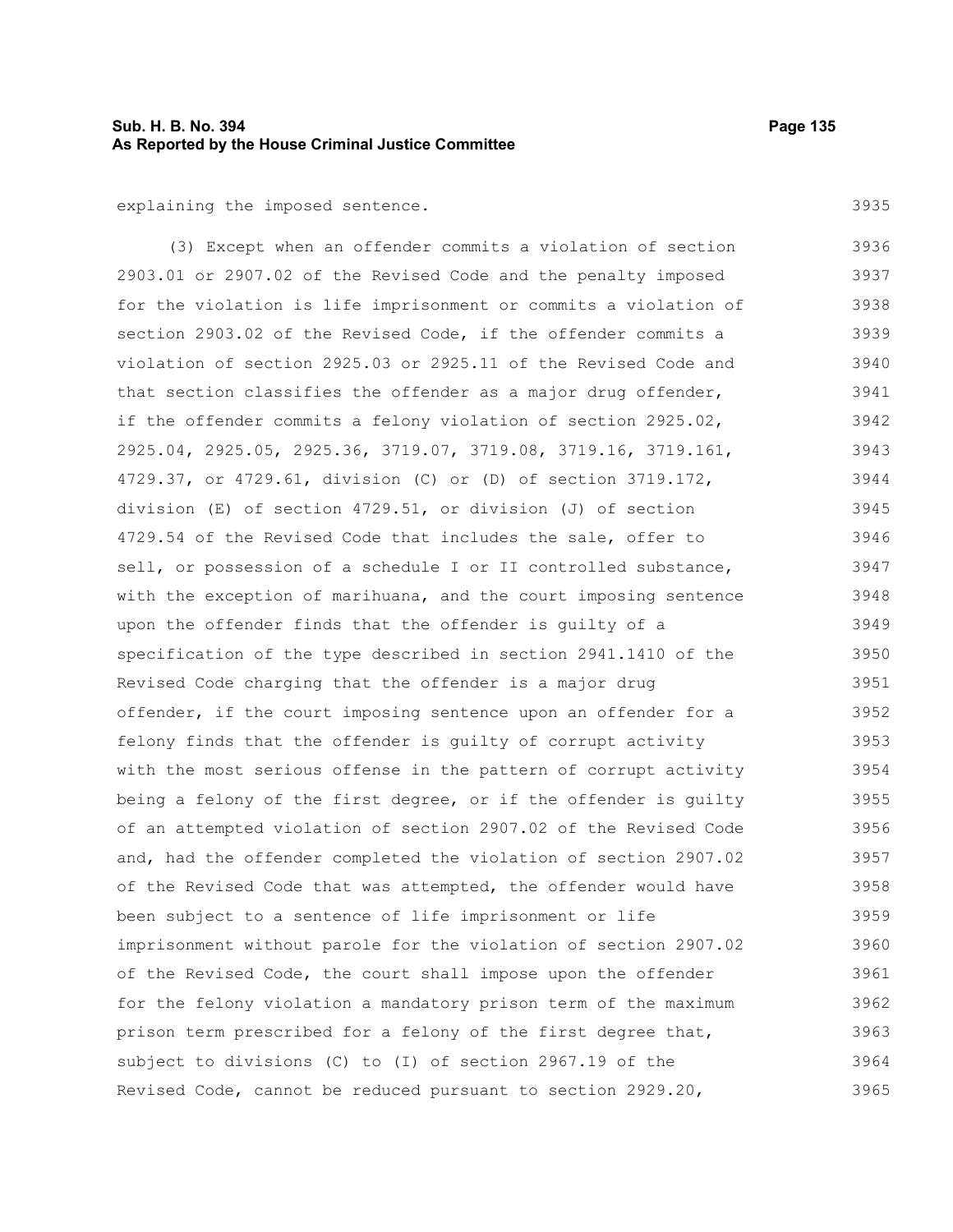# **Sub. H. B. No. 394 Page 136 As Reported by the House Criminal Justice Committee**

| section 2967.19, or any other provision of Chapter 2967. or      | 3966 |
|------------------------------------------------------------------|------|
| 5120. of the Revised Code.                                       | 3967 |
| (4) If the offender is being sentenced for a third or            | 3968 |
| fourth degree felony OVI offense under division (G) (2) of       | 3969 |
| section 2929.13 of the Revised Code, the sentencing court shall  | 3970 |
| impose upon the offender a mandatory prison term in accordance   | 3971 |
| with that division. In addition to the mandatory prison term, if | 3972 |
| the offender is being sentenced for a fourth degree felony OVI   | 3973 |
| offense, the court, notwithstanding division (A) (4) of this     | 3974 |
| section, may sentence the offender to a definite prison term of  | 3975 |
| not less than six months and not more than thirty months, and if | 3976 |
| the offender is being sentenced for a third degree felony OVI    | 3977 |
| offense, the sentencing court may sentence the offender to an    | 3978 |
| additional prison term of any duration specified in division (A) | 3979 |
| (3) of this section. In either case, the additional prison term  | 3980 |
| imposed shall be reduced by the sixty or one hundred twenty days | 3981 |
| imposed upon the offender as the mandatory prison term. The      | 3982 |
| total of the additional prison term imposed under division (B)   | 3983 |
| (4) of this section plus the sixty or one hundred twenty days    | 3984 |
| imposed as the mandatory prison term shall equal a definite term | 3985 |
| in the range of six months to thirty months for a fourth degree  | 3986 |
| felony OVI offense and shall equal one of the authorized prison  | 3987 |
| terms specified in division (A)(3) of this section for a third   | 3988 |
| degree felony OVI offense. If the court imposes an additional    | 3989 |
| prison term under division (B) (4) of this section, the offender | 3990 |
| shall serve the additional prison term after the offender has    | 3991 |
| served the mandatory prison term required for the offense. In    | 3992 |
| addition to the mandatory prison term or mandatory and           | 3993 |
| additional prison term imposed as described in division (B) (4)  | 3994 |
| of this section, the court also may sentence the offender to a   | 3995 |
| community control sanction under section 2929.16 or 2929.17 of   | 3996 |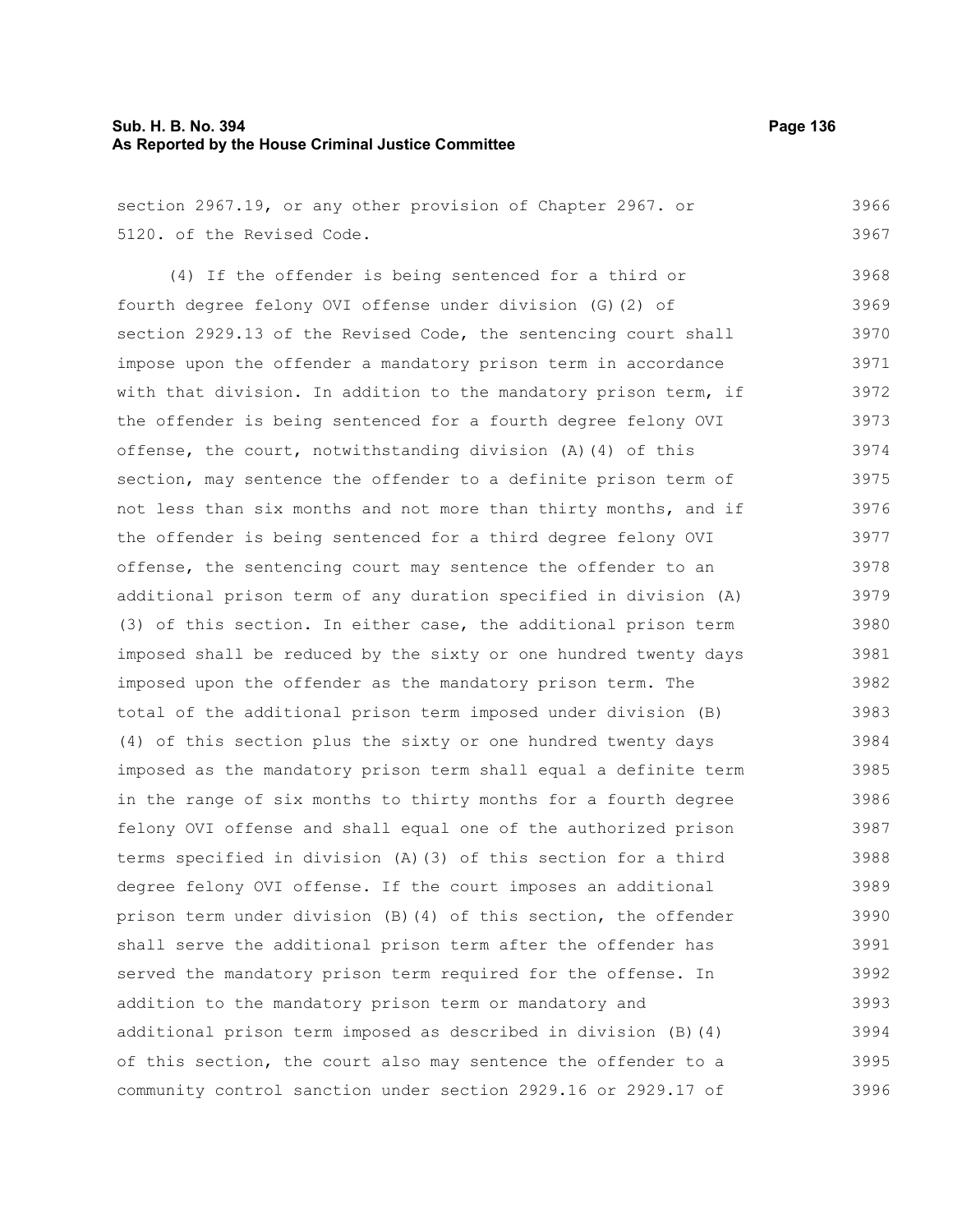## **Sub. H. B. No. 394 Page 137 As Reported by the House Criminal Justice Committee**

the Revised Code, but the offender shall serve all of the prison terms so imposed prior to serving the community control sanction. If the offender is being sentenced for a fourth degree felony OVI offense under division (G)(1) of section 2929.13 of the Revised Code and the court imposes a mandatory term of local incarceration, the court may impose a prison term as described in division (A)(1) of that section. (5) If an offender is convicted of or pleads guilty to a violation of division (A)(1) or (2) of section 2903.06 of the Revised Code and also is convicted of or pleads guilty to a specification of the type described in section 2941.1414 of the Revised Code that charges that the victim of the offense is a peace officer, as defined in section 2935.01 of the Revised Code, or an investigator of the bureau of criminal identification and investigation, as defined in section 2903.11 of the Revised Code, the court shall impose on the offender a prison term of five years. If a court imposes a prison term on an offender under division (B)(5) of this section, the prison term, subject to divisions (C) to (I) of section 2967.19 of the Revised Code, shall not be reduced pursuant to section 2929.20, section 2967.19, section 2967.193, or any other provision of Chapter 2967. or Chapter 5120. of the Revised Code. A court shall not impose more than one prison term on an offender under division (B)(5) of this section for felonies committed as part of the same act. 3997 3998 3999 4000 4001 4002 4003 4004 4005 4006 4007 4008 4009 4010 4011 4012 4013 4014 4015 4016 4017 4018 4019 4020 4021 4022

(6) If an offender is convicted of or pleads guilty to a violation of division (A)(1) or (2) of section 2903.06 of the Revised Code and also is convicted of or pleads guilty to a specification of the type described in section 2941.1415 of the 4023 4024 4025 4026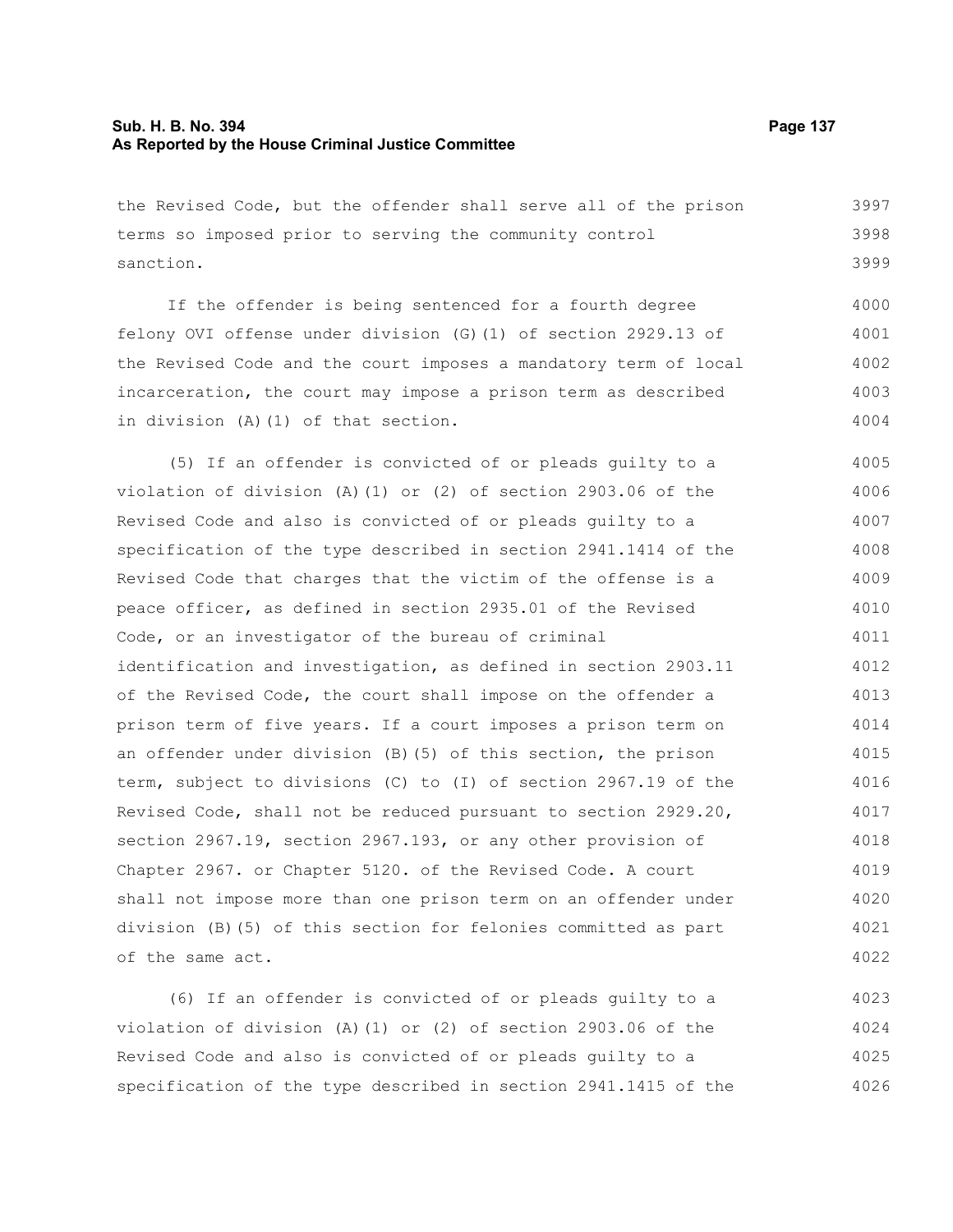#### **Sub. H. B. No. 394 Page 138 As Reported by the House Criminal Justice Committee**

Revised Code that charges that the offender previously has been convicted of or pleaded guilty to three or more violations of division (A) or (B) of section 4511.19 of the Revised Code or an equivalent offense, as defined in section 2941.1415 of the Revised Code, or three or more violations of any combination of those divisions and offenses, the court shall impose on the offender a prison term of three years. If a court imposes a prison term on an offender under division (B)(6) of this section, the prison term, subject to divisions (C) to (I) of section 2967.19 of the Revised Code, shall not be reduced pursuant to section 2929.20, section 2967.19, section 2967.193, or any other provision of Chapter 2967. or Chapter 5120. of the Revised Code. A court shall not impose more than one prison term on an offender under division (B)(6) of this section for felonies committed as part of the same act. 4027 4028 4029 4030 4031 4032 4033 4034 4035 4036 4037 4038 4039 4040 4041

(7)(a) If an offender is convicted of or pleads guilty to a felony violation of section 2905.01, 2905.02, 2907.21, 2907.22, or 2923.32, division (A)(1) or (2) of section 2907.323, or division (B)(1), (2), (3), (4), or (5) of section 2919.22 of the Revised Code and also is convicted of or pleads guilty to a specification of the type described in section 2941.1422 of the Revised Code that charges that the offender knowingly committed the offense in furtherance of human trafficking, the court shall impose on the offender a mandatory prison term that is one of the following: 4042 4043 4044 4045 4046 4047 4048 4049 4050 4051

(i) If the offense is a felony of the first degree, a definite prison term of not less than five years and not greater than ten years; 4052 4053 4054

(ii) If the offense is a felony of the second or third degree, a definite prison term of not less than three years and 4055 4056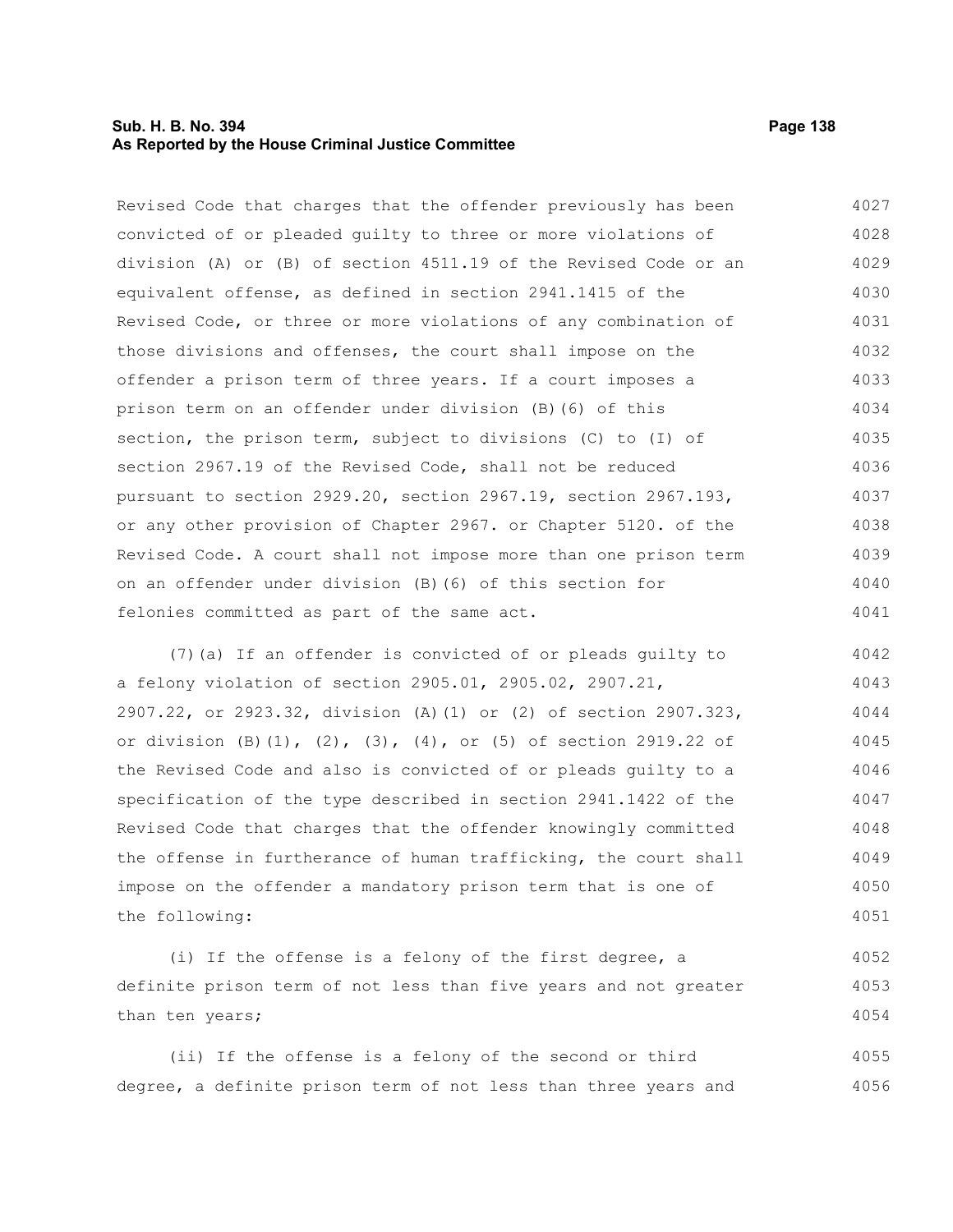#### **Sub. H. B. No. 394 Page 139 As Reported by the House Criminal Justice Committee**

not greater than the maximum prison term allowed for the offense by division (A) of section 2929.14 of the Revised Code;

(iii) If the offense is a felony of the fourth or fifth degree, a definite prison term that is the maximum prison term allowed for the offense by division (A) of section 2929.14 of the Revised Code. 4059 4060 4061 4062

(b) Subject to divisions (C) to (I) of section 2967.19 of the Revised Code, the prison term imposed under division (B)(7) (a) of this section shall not be reduced pursuant to section 2929.20, section 2967.19, section 2967.193, or any other provision of Chapter 2967. of the Revised Code. A court shall not impose more than one prison term on an offender under division (B)(7)(a) of this section for felonies committed as part of the same act, scheme, or plan. 4063 4064 4065 4066 4067 4068 4069 4070

(8) If an offender is convicted of or pleads guilty to a felony violation of section 2903.11, 2903.12, or 2903.13 of the Revised Code and also is convicted of or pleads guilty to a specification of the type described in section 2941.1423 of the Revised Code that charges that the victim of the violation was a woman whom the offender knew was pregnant at the time of the violation, notwithstanding the range of prison terms prescribed in division (A) of this section for felonies of the same degree as the violation, the court shall impose on the offender a mandatory prison term that is either a definite prison term of six months or one of the prison terms prescribed in section 2929.14 of the Revised Code for felonies of the same degree as the violation. 4071 4072 4073 4074 4075 4076 4077 4078 4079 4080 4081 4082 4083

(9)(a) If an offender is convicted of or pleads guilty to a violation of division (A)(1) or (2) of section 2903.11 of the Revised Code and also is convicted of or pleads guilty to a 4084 4085 4086

4057 4058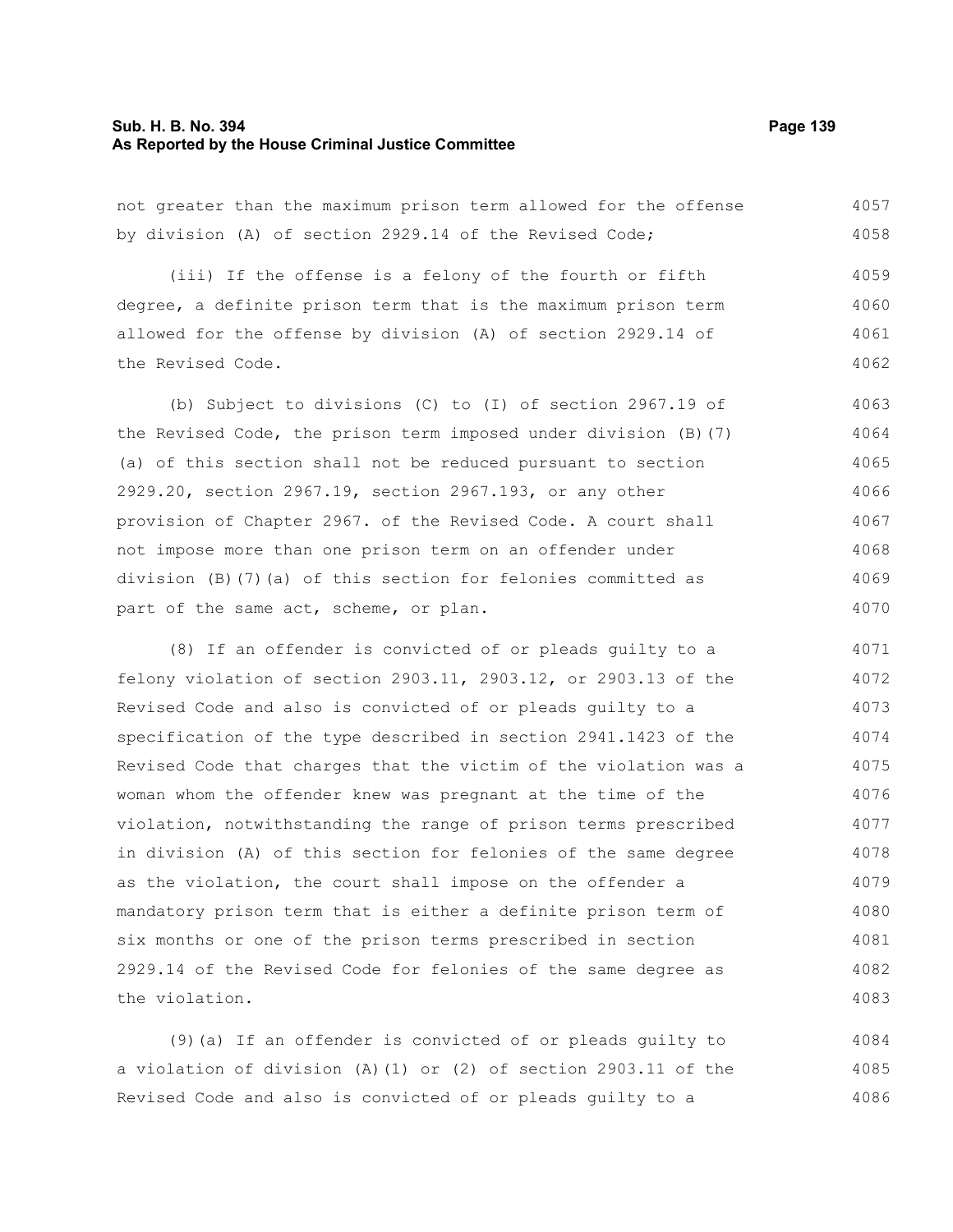#### **Sub. H. B. No. 394 Page 140 As Reported by the House Criminal Justice Committee**

specification of the type described in section 2941.1425 of the Revised Code, the court shall impose on the offender a mandatory prison term of six years if either of the following applies: 4087 4088 4089

(i) The violation is a violation of division (A)(1) of section 2903.11 of the Revised Code and the specification charges that the offender used an accelerant in committing the violation and the serious physical harm to another or to another's unborn caused by the violation resulted in a permanent, serious disfigurement or permanent, substantial incapacity; 4090 4091 4092 4093 4094 4095 4096

(ii) The violation is a violation of division (A)(2) of section 2903.11 of the Revised Code and the specification charges that the offender used an accelerant in committing the violation, that the violation caused physical harm to another or to another's unborn, and that the physical harm resulted in a permanent, serious disfigurement or permanent, substantial incapacity. 4097 4098 4099 4100 4101 4102 4103

(b) If a court imposes a prison term on an offender under division (B)(9)(a) of this section, the prison term shall not be reduced pursuant to section 2929.20, section 2967.19, section 2967.193, or any other provision of Chapter 2967. or Chapter 5120. of the Revised Code. A court shall not impose more than one prison term on an offender under division (B)(9) of this section for felonies committed as part of the same act. 4104 4105 4106 4107 4108 4109 4110

(c) The provisions of divisions (B)(9) and (C)(6) of this section and of division (D)(2) of section 2903.11, division (F) (20) of section 2929.13, and section 2941.1425 of the Revised Code shall be known as "Judy's Law." 4111 4112 4113 4114

(C)(1)(a) Subject to division (C)(1)(b) of this section,

4115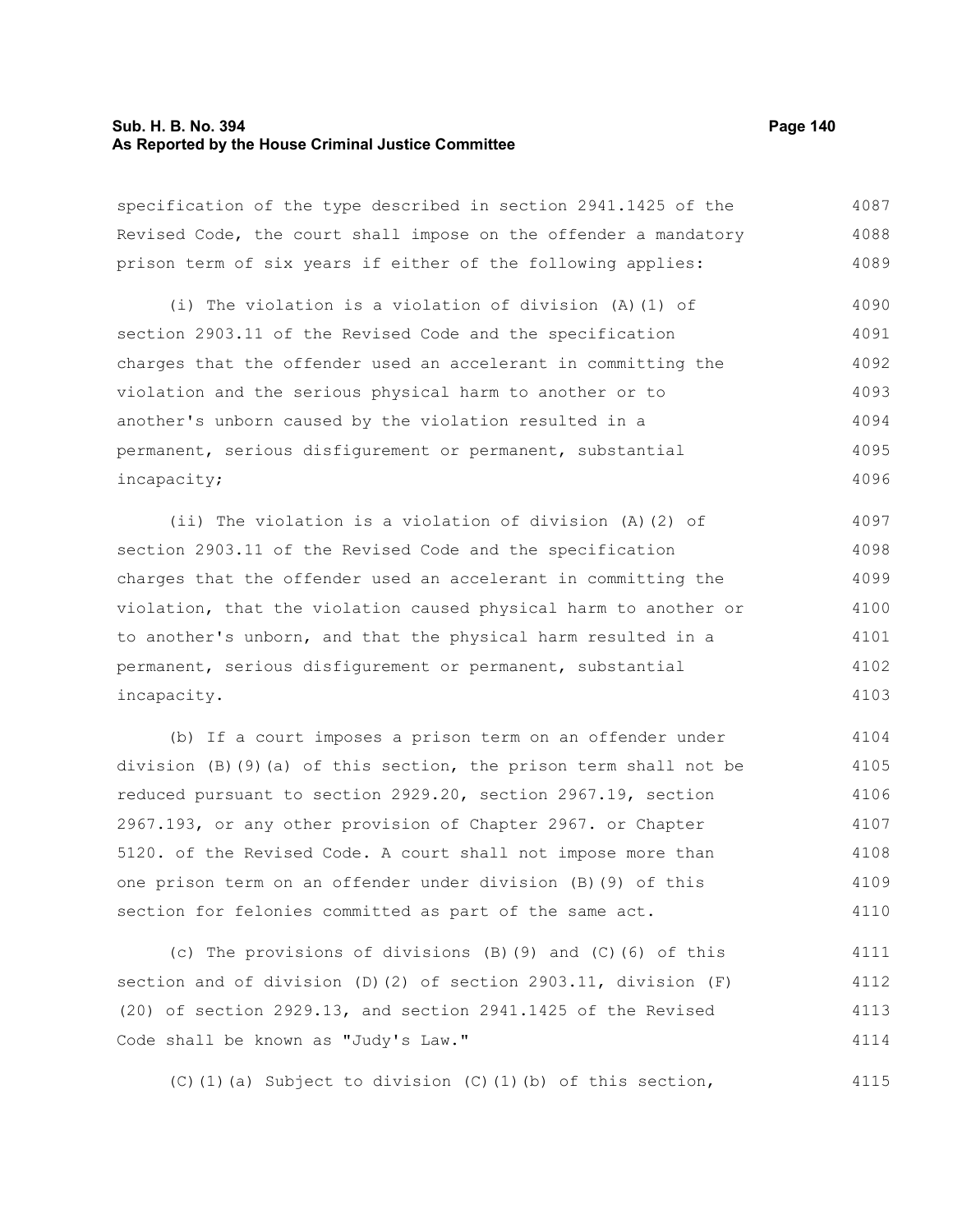#### **Sub. H. B. No. 394 Page 141 As Reported by the House Criminal Justice Committee**

if a mandatory prison term is imposed upon an offender pursuant

4116

to division (B)(1)(a) of this section for having a firearm on or about the offender's person or under the offender's control while committing a felony, if a mandatory prison term is imposed upon an offender pursuant to division (B)(1)(c) of this section for committing a felony specified in that division by discharging a firearm from a motor vehicle, or if both types of mandatory prison terms are imposed, the offender shall serve any mandatory prison term imposed under either division consecutively to any other mandatory prison term imposed under either division or under division (B)(1)(d) of this section, consecutively to and prior to any prison term imposed for the underlying felony pursuant to division  $(A)$ ,  $(B)$   $(2)$ , or  $(B)$   $(3)$  of this section or any other section of the Revised Code, and consecutively to any other prison term or mandatory prison term previously or subsequently imposed upon the offender. 4117 4118 4119 4120 4121 4122 4123 4124 4125 4126 4127 4128 4129 4130 4131

(b) If a mandatory prison term is imposed upon an offender pursuant to division (B)(1)(d) of this section for wearing or carrying body armor while committing an offense of violence that is a felony, the offender shall serve the mandatory term so imposed consecutively to any other mandatory prison term imposed under that division or under division (B)(1)(a) or (c) of this section, consecutively to and prior to any prison term imposed for the underlying felony under division  $(A)$ ,  $(B)$   $(2)$ , or  $(B)$   $(3)$ of this section or any other section of the Revised Code, and consecutively to any other prison term or mandatory prison term previously or subsequently imposed upon the offender. 4132 4133 4134 4135 4136 4137 4138 4139 4140 4141 4142

(c) If a mandatory prison term is imposed upon an offender pursuant to division  $(B)(1)(f)$  of this section, the offender shall serve the mandatory prison term so imposed consecutively to and prior to any prison term imposed for the underlying 4143 4144 4145 4146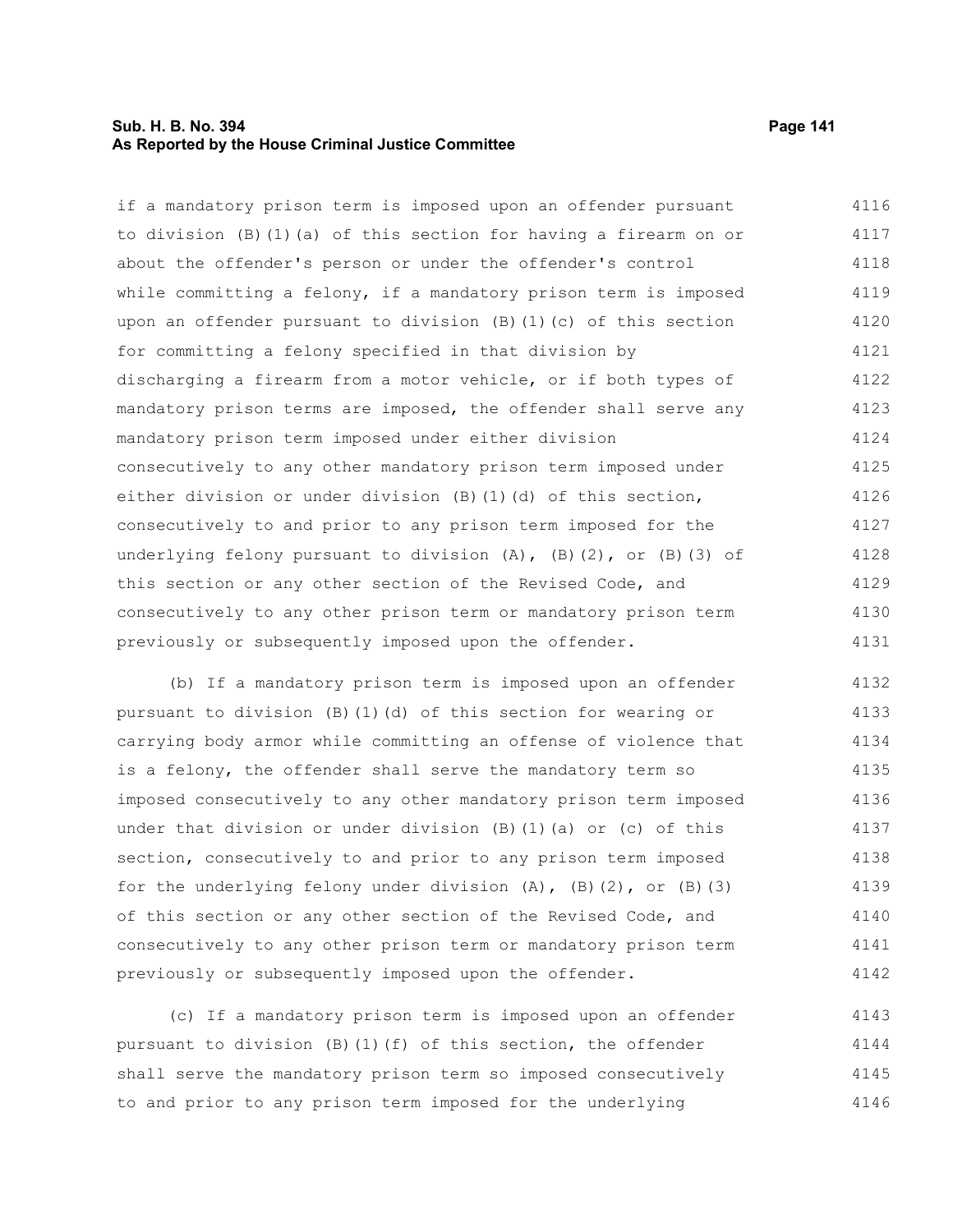#### **Sub. H. B. No. 394 Page 142 As Reported by the House Criminal Justice Committee**

felony under division  $(A)$ ,  $(B)$  $(2)$ , or  $(B)$  $(3)$  of this section or any other section of the Revised Code, and consecutively to any other prison term or mandatory prison term previously or subsequently imposed upon the offender. 4147 4148 4149 4150

(d) If a mandatory prison term is imposed upon an offender pursuant to division (B)(7) or (8) of this section, the offender shall serve the mandatory prison term so imposed consecutively to any other mandatory prison term imposed under that division or under any other provision of law and consecutively to any other prison term or mandatory prison term previously or subsequently imposed upon the offender. 4151 4152 4153 4154 4155 4156 4157

(2) If an offender who is an inmate in a jail, prison, or other residential detention facility violates section 2917.02, 2917.03, or 2921.35 of the Revised Code or division (A)(1) or (2) of section 2921.34 of the Revised Code, if an offender who is under detention at a detention facility commits a felony violation of section 2923.131 of the Revised Code, or if an offender who is an inmate in a jail, prison, or other residential detention facility or is under detention at a detention facility commits another felony while the offender is an escapee in violation of division (A)(1) or (2) of section 2921.34 of the Revised Code, any prison term imposed upon the offender for one of those violations shall be served by the offender consecutively to the prison term or term of imprisonment the offender was serving when the offender committed that offense and to any other prison term previously or subsequently imposed upon the offender. 4158 4159 4160 4161 4162 4163 4164 4165 4166 4167 4168 4169 4170 4171 4172 4173

(3) If a prison term is imposed for a violation of division (B) of section 2911.01 of the Revised Code, a violation of division (A) of section 2913.02 of the Revised Code in which 4174 4175 4176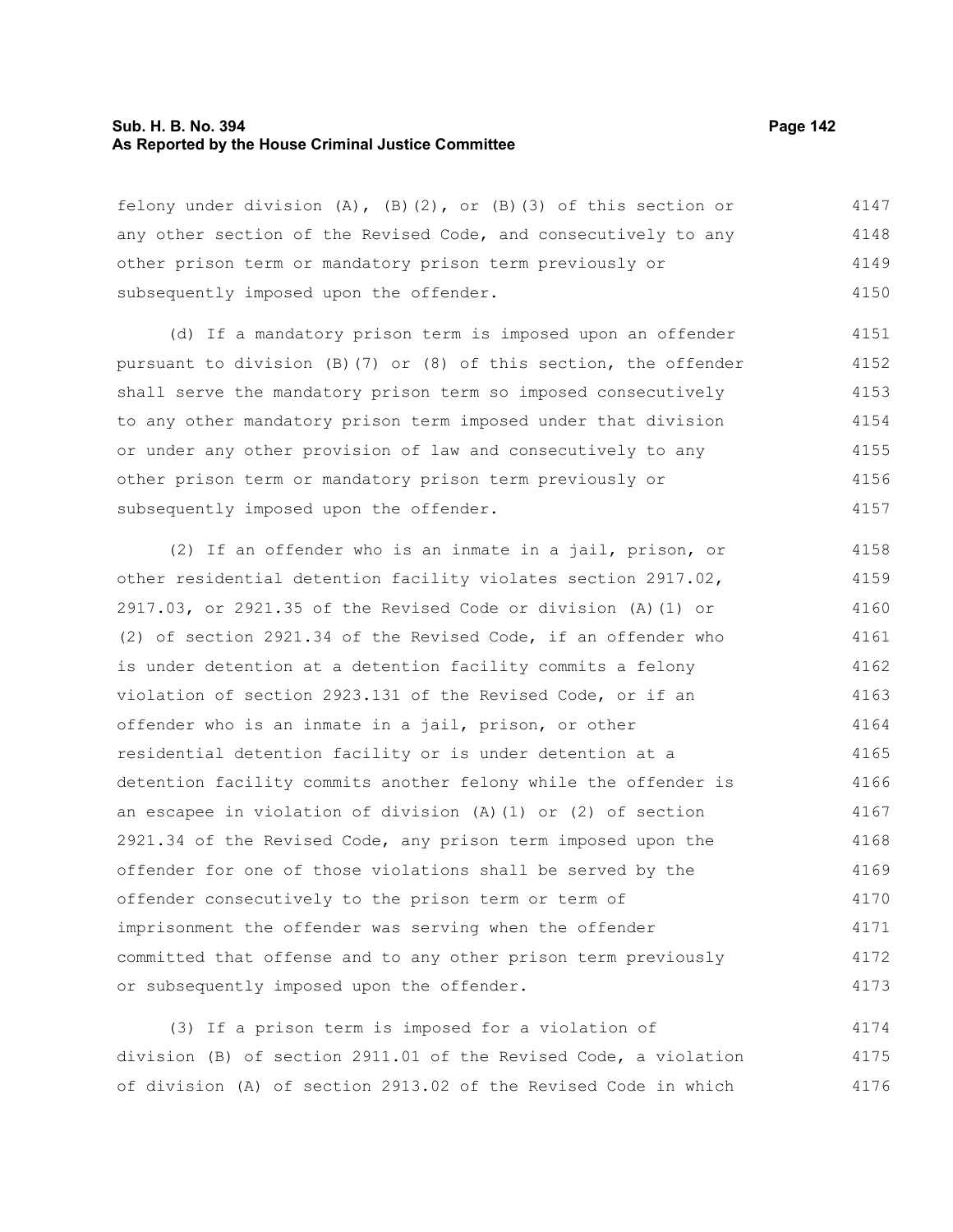#### **Sub. H. B. No. 394 Page 143 As Reported by the House Criminal Justice Committee**

the stolen property is a firearm or dangerous ordnance, or a felony violation of division (B) of section 2921.331 of the Revised Code, the offender shall serve that prison term consecutively to any other prison term or mandatory prison term previously or subsequently imposed upon the offender. 4177 4178 4179 4180 4181

(4) If multiple prison terms are imposed on an offender for convictions of multiple offenses, the court may require the offender to serve the prison terms consecutively if the court finds that the consecutive service is necessary to protect the public from future crime or to punish the offender and that consecutive sentences are not disproportionate to the seriousness of the offender's conduct and to the danger the offender poses to the public, and if the court also finds any of the following: 4182 4183 4184 4185 4186 4187 4188 4189 4190

(a) The offender committed one or more of the multiple offenses while the offender was awaiting trial or sentencing, was under a sanction imposed pursuant to section 2929.16, 2929.17, or 2929.18 of the Revised Code, or was under postrelease control for a prior offense. 4191 4192 4193 4194 4195

(b) At least two of the multiple offenses were committed as part of one or more courses of conduct, and the harm caused by two or more of the multiple offenses so committed was so great or unusual that no single prison term for any of the offenses committed as part of any of the courses of conduct adequately reflects the seriousness of the offender's conduct. 4196 4197 4198 4199 4200 4201

(c) The offender's history of criminal conduct demonstrates that consecutive sentences are necessary to protect the public from future crime by the offender. 4202 4203 4204

(5) If a mandatory prison term is imposed upon an offender 4205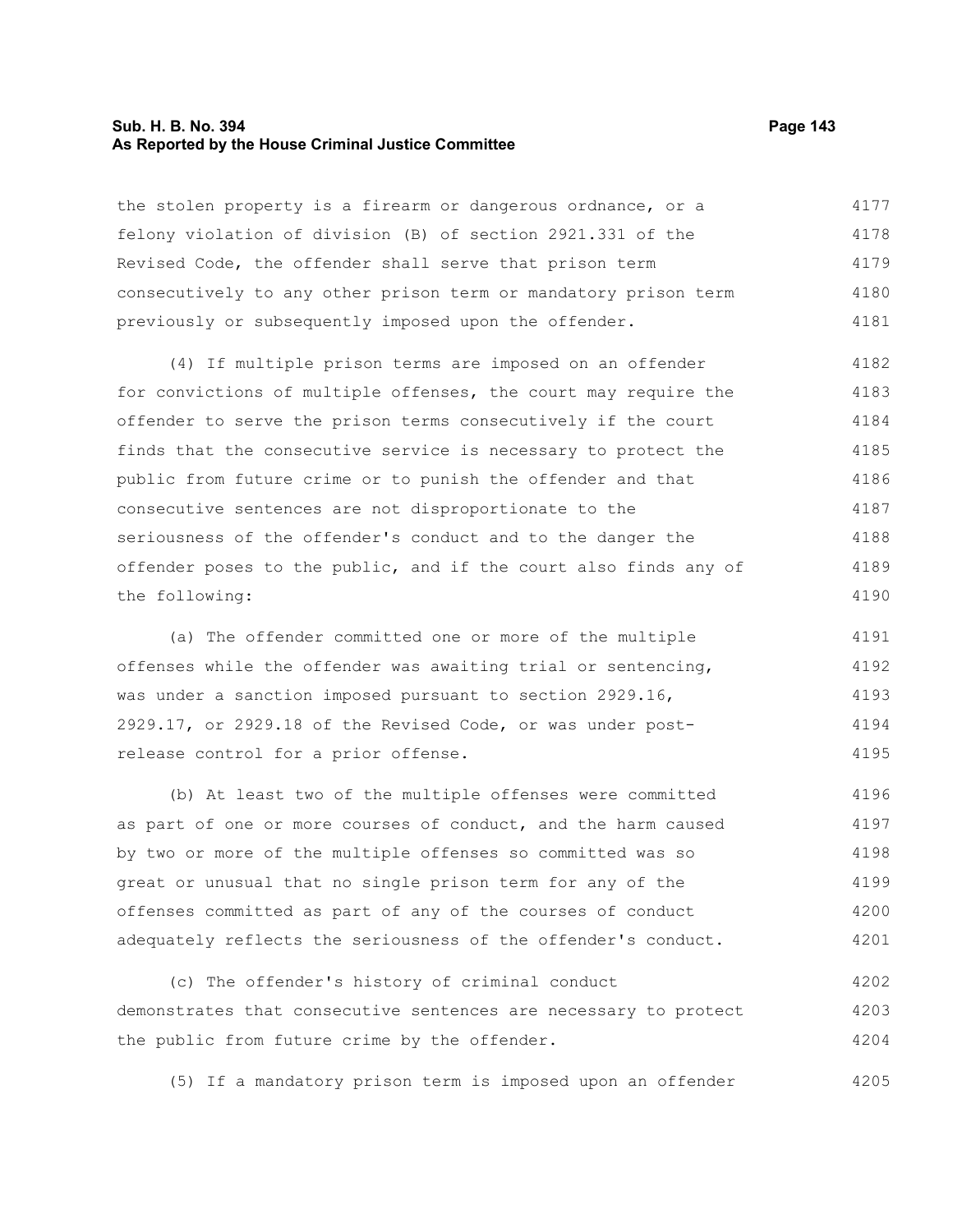#### **Sub. H. B. No. 394 Page 144 As Reported by the House Criminal Justice Committee**

pursuant to division (B)(5) or (6) of this section, the offender shall serve the mandatory prison term consecutively to and prior to any prison term imposed for the underlying violation of division (A)(1) or (2) of section 2903.06 of the Revised Code pursuant to division (A) of this section or section 2929.142 of the Revised Code. If a mandatory prison term is imposed upon an offender pursuant to division (B)(5) of this section, and if a mandatory prison term also is imposed upon the offender pursuant to division (B)(6) of this section in relation to the same violation, the offender shall serve the mandatory prison term imposed pursuant to division (B)(5) of this section consecutively to and prior to the mandatory prison term imposed pursuant to division (B)(6) of this section and consecutively to and prior to any prison term imposed for the underlying violation of division (A)(1) or (2) of section 2903.06 of the Revised Code pursuant to division (A) of this section or section 2929.142 of the Revised Code. 4206 4207 4208 4209 4210 4211 4212 4213 4214 4215 4216 4217 4218 4219 4220 4221 4222

(6) If a mandatory prison term is imposed on an offender pursuant to division (B)(9) of this section, the offender shall serve the mandatory prison term consecutively to and prior to any prison term imposed for the underlying violation of division (A)(1) or (2) of section 2903.11 of the Revised Code and consecutively to and prior to any other prison term or mandatory prison term previously or subsequently imposed on the offender. 4223 4224 4225 4226 4227 4228 4229

(7) When consecutive prison terms are imposed pursuant to division  $(C)$ (1),  $(2)$ ,  $(3)$ ,  $(4)$ ,  $(5)$ , or  $(6)$  or division  $(H)$  (1) or (2) of this section, the term to be served is the aggregate of all of the terms so imposed. 4230 4231 4232 4233

(D)(1) If a court imposes a prison term for a felony of the first degree, for a felony of the second degree, for a 4234 4235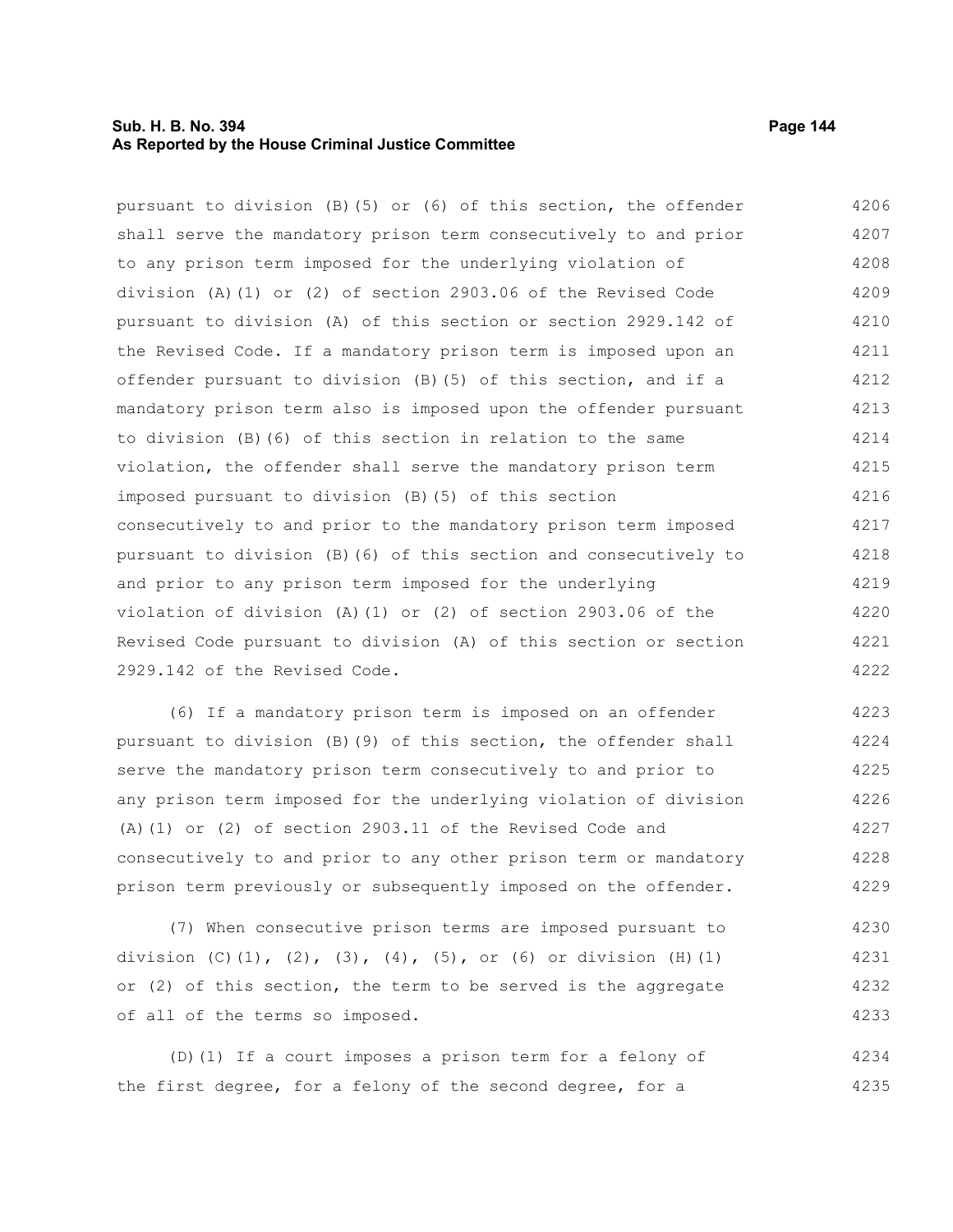# **Sub. H. B. No. 394 Page 145 As Reported by the House Criminal Justice Committee**

felony sex offense, or for a felony of the third degree that is not a felony sex offense and in the commission of which the offender caused or threatened to cause physical harm to a person, it shall include in the sentence a requirement that the offender be subject to a period of post-release control after the offender's release from imprisonment, in accordance with that division. If a court imposes a sentence including a prison term of a type described in this division on or after July 11, 2006, the failure of a court to include a post-release control requirement in the sentence pursuant to this division does not negate, limit, or otherwise affect the mandatory period of postrelease control that is required for the offender under division (B) of section 2967.28 of the Revised Code. Section 2929.191 of the Revised Code applies if, prior to July 11, 2006, a court imposed a sentence including a prison term of a type described in this division and failed to include in the sentence pursuant to this division a statement regarding post-release control. 4236 4237 4238 4239 4240 4241 4242 4243 4244 4245 4246 4247 4248 4249 4250 4251 4252

(2) If a court imposes a prison term for a felony of the third, fourth, or fifth degree that is not subject to division (D)(1) of this section, it shall include in the sentence a requirement that the offender be subject to a period of postrelease control after the offender's release from imprisonment, in accordance with that division, if the parole board determines that a period of post-release control is necessary. Section 2929.191 of the Revised Code applies if, prior to July 11, 2006, a court imposed a sentence including a prison term of a type described in this division and failed to include in the sentence pursuant to this division a statement regarding post-release control. 4253 4254 4255 4256 4257 4258 4259 4260 4261 4262 4263 4264

(E) The court shall impose sentence upon the offender in accordance with section 2971.03 of the Revised Code, and Chapter 4265 4266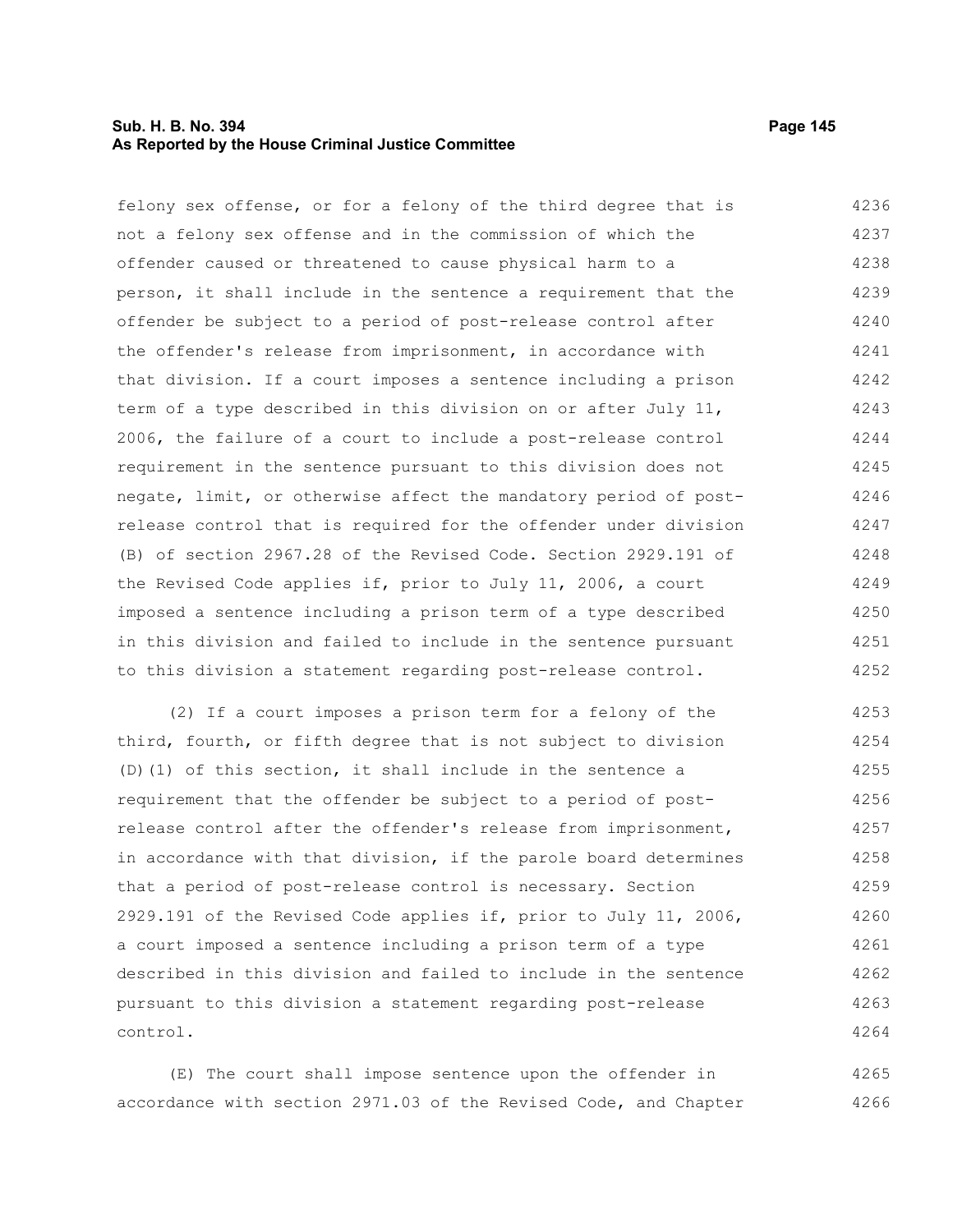## **Sub. H. B. No. 394 Page 146 As Reported by the House Criminal Justice Committee**

2971. of the Revised Code applies regarding the prison term or term of life imprisonment without parole imposed upon the offender and the service of that term of imprisonment if any of the following apply: 4267 4268 4269 4270

(1) A person is convicted of or pleads guilty to a violent sex offense or a designated homicide, assault, or kidnapping offense, and, in relation to that offense, the offender is adjudicated a sexually violent predator. 4271 4272 4273 4274

(2) A person is convicted of or pleads guilty to a violation of division (A)(1)(b) of section 2907.02 of the Revised Code committed on or after January 2, 2007, and either the court does not impose a sentence of life without parole when authorized pursuant to division (B) of section 2907.02 of the Revised Code, or division (B) of section 2907.02 of the Revised Code provides that the court shall not sentence the offender pursuant to section 2971.03 of the Revised Code. 4275 4276 4277 4278 4279 4280 4281 4282

(3) A person is convicted of or pleads guilty to attempted rape committed on or after January 2, 2007, and a specification of the type described in section 2941.1418, 2941.1419, or 2941.1420 of the Revised Code. 4283 4284 4285 4286

(4) A person is convicted of or pleads guilty to a violation of section 2905.01 of the Revised Code committed on or after January 1, 2008, and that section requires the court to sentence the offender pursuant to section 2971.03 of the Revised Code. 4287 4288 4289 4290 4291

(5) A person is convicted of or pleads guilty to aggravated murder committed on or after January 1, 2008, and division (A)(2)(b)(ii) of section 2929.022, division (A)(1)(e), (C)(1)(a)(v), (C)(2)(a)(ii), (D)(2)(b), (D)(3)(a)(iv), or (E)(1) 4292 4293 4294 4295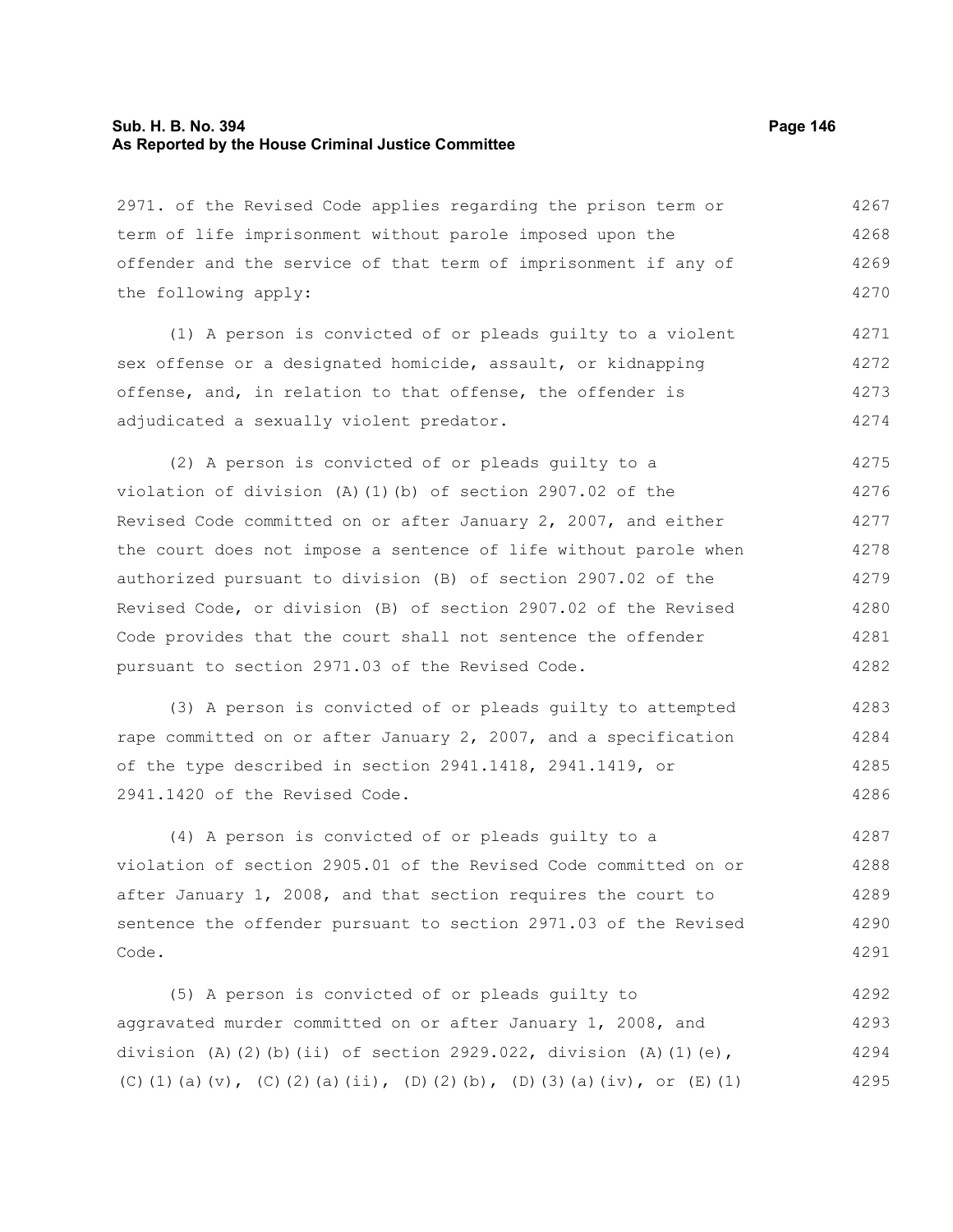## **Sub. H. B. No. 394 Page 147 As Reported by the House Criminal Justice Committee**

(d) of section 2929.03, or division (A) or (B) of section 2929.06 of the Revised Code requires the court to sentence the offender pursuant to division (B)(3) of section 2971.03 of the Revised Code. 4296 4297 4298 4299

(6) A person is convicted of or pleads guilty to murder committed on or after January 1, 2008, and division (B)(2) of section 2929.02 of the Revised Code requires the court to sentence the offender pursuant to section 2971.03 of the Revised Code. 4300 4301 4302 4303 4304

(F) If a person who has been convicted of or pleaded guilty to a felony is sentenced to a prison term or term of imprisonment under this section, sections 2929.02 to 2929.06 of the Revised Code, section 2929.142 of the Revised Code, section 2971.03 of the Revised Code, or any other provision of law, section 5120.163 of the Revised Code applies regarding the person while the person is confined in a state correctional institution. 4305 4306 4307 4308 4309 4310 4311 4312

(G) If an offender who is convicted of or pleads guilty to a felony that is an offense of violence also is convicted of or pleads guilty to a specification of the type described in section 2941.142 of the Revised Code that charges the offender with having committed the felony while participating in a criminal gang, the court shall impose upon the offender an additional prison term of one, two, or three years. 4313 4314 4315 4316 4317 4318 4319

(H)(1) If an offender who is convicted of or pleads guilty to aggravated murder, murder, or a felony of the first, second, or third degree that is an offense of violence also is convicted of or pleads guilty to a specification of the type described in section 2941.143 of the Revised Code that charges the offender with having committed the offense in a school safety zone or 4320 4321 4322 4323 4324 4325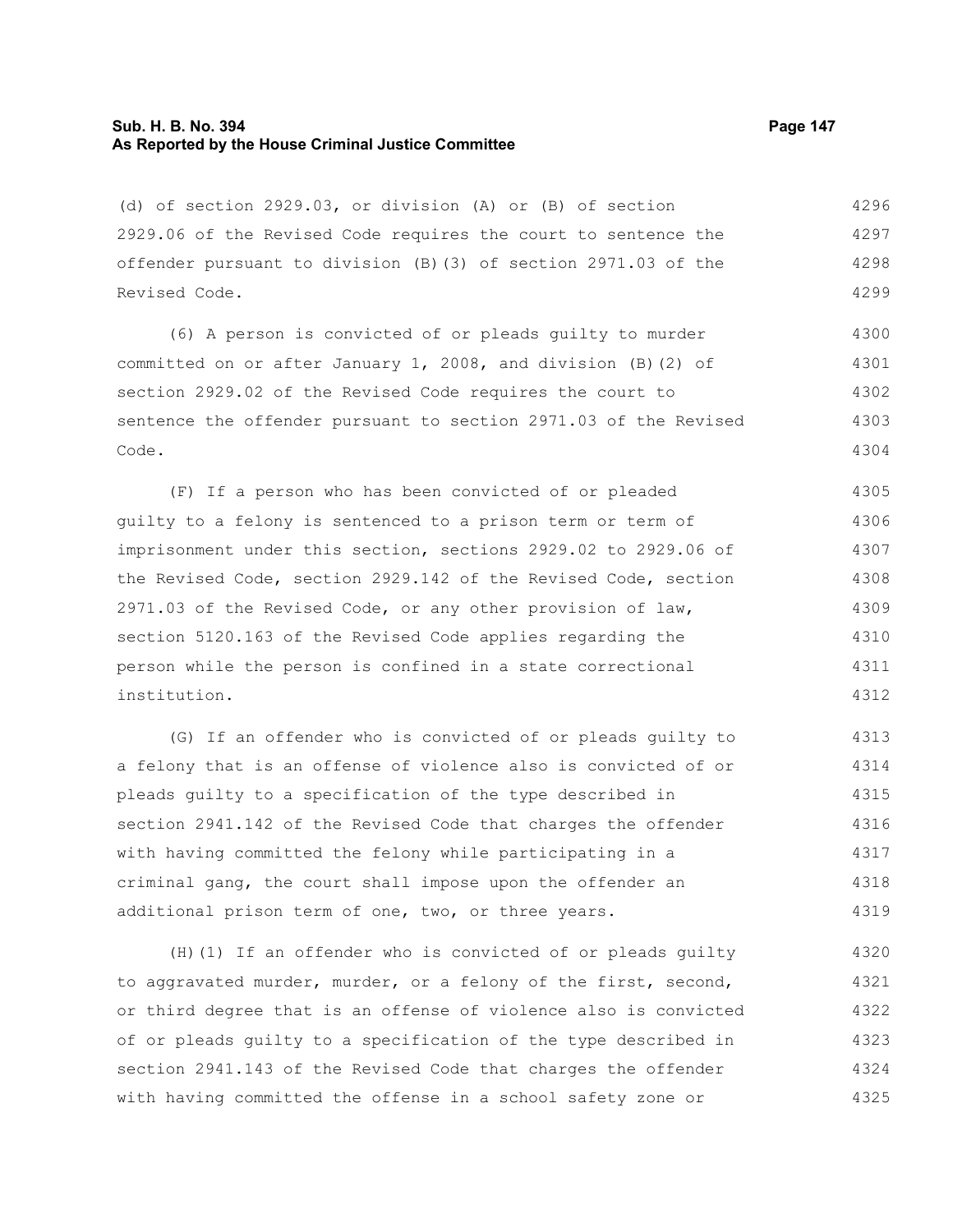#### **Sub. H. B. No. 394 Page 148 As Reported by the House Criminal Justice Committee**

towards a person in a school safety zone, the court shall impose upon the offender an additional prison term of two years. The offender shall serve the additional two years consecutively to and prior to the prison term imposed for the underlying offense. 4326 4327 4328 4329

(2)(a) If an offender is convicted of or pleads guilty to a felony violation of section 2907.22, 2907.24, 2907.241, or 2907.25 of the Revised Code and to a specification of the type described in section 2941.1421 of the Revised Code and if the court imposes a prison term on the offender for the felony violation, the court may impose upon the offender an additional prison term as follows: 4330 4331 4332 4333 4334 4335 4336

(i) Subject to division (H)(2)(a)(ii) of this section, an additional prison term of one, two, three, four, five, or six months;

(ii) If the offender previously has been convicted of or pleaded guilty to one or more felony or misdemeanor violations of section 2907.22, 2907.23, 2907.24, 2907.241, or 2907.25 of the Revised Code and also was convicted of or pleaded guilty to a specification of the type described in section 2941.1421 of the Revised Code regarding one or more of those violations, an additional prison term of one, two, three, four, five, six, seven, eight, nine, ten, eleven, or twelve months. 4340 4341 4342 4343 4344 4345 4346 4347

(b) In lieu of imposing an additional prison term under division (H)(2)(a) of this section, the court may directly impose on the offender a sanction that requires the offender to wear a real-time processing, continual tracking electronic monitoring device during the period of time specified by the court. The period of time specified by the court shall equal the duration of an additional prison term that the court could have imposed upon the offender under division (H)(2)(a) of this 4348 4349 4350 4351 4352 4353 4354 4355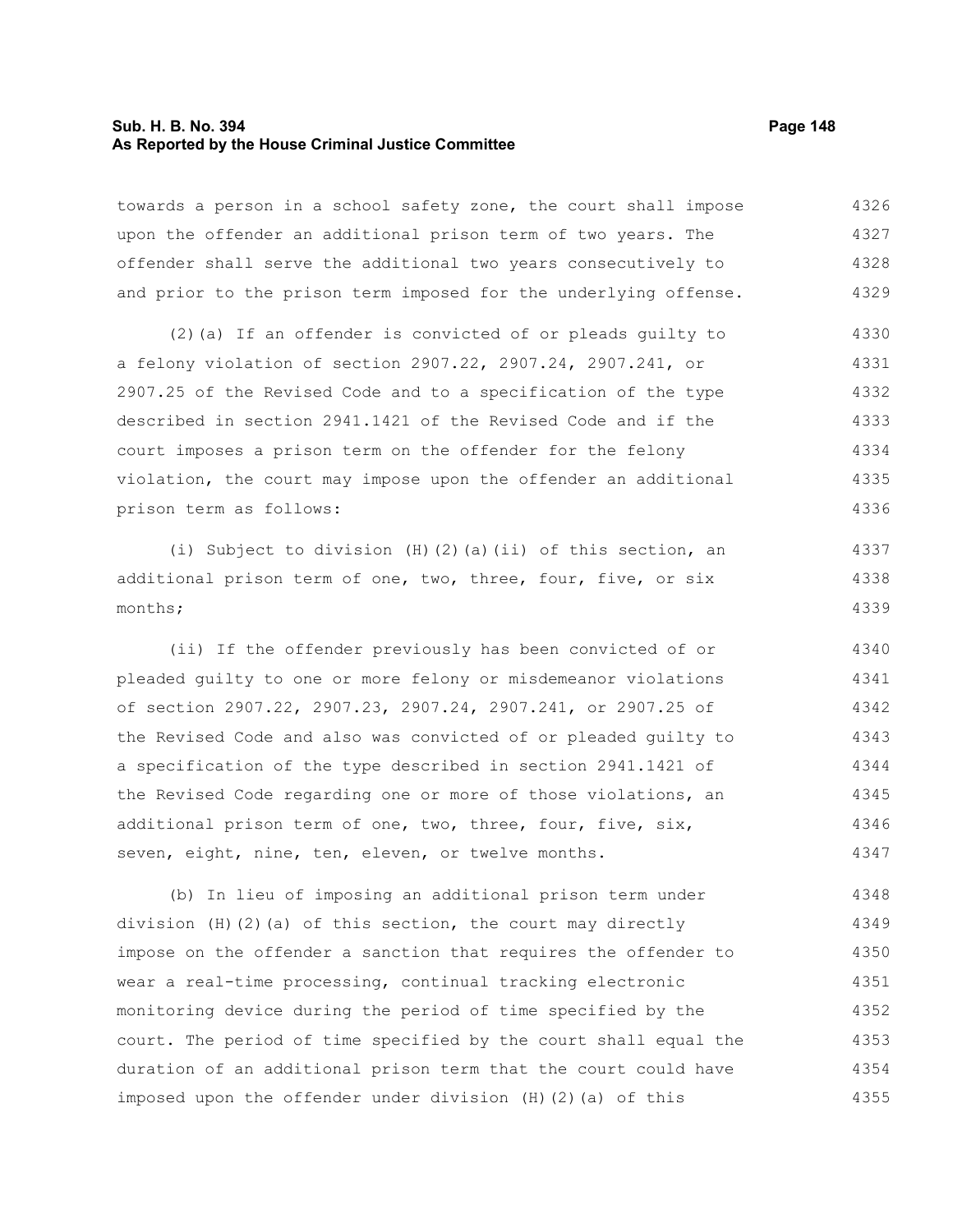## **Sub. H. B. No. 394 Page 149 As Reported by the House Criminal Justice Committee**

section. A sanction imposed under this division shall commence on the date specified by the court, provided that the sanction shall not commence until after the offender has served the prison term imposed for the felony violation of section 2907.22, 2907.24, 2907.241, or 2907.25 of the Revised Code and any residential sanction imposed for the violation under section 2929.16 of the Revised Code. A sanction imposed under this division shall be considered to be a community control sanction for purposes of section 2929.15 of the Revised Code, and all provisions of the Revised Code that pertain to community control sanctions shall apply to a sanction imposed under this division, except to the extent that they would by their nature be clearly inapplicable. The offender shall pay all costs associated with a sanction imposed under this division, including the cost of the use of the monitoring device. 4356 4357 4358 4359 4360 4361 4362 4363 4364 4365 4366 4367 4368 4369 4370

(I) At the time of sentencing, the court may recommend the offender for placement in a program of shock incarceration under section 5120.031 of the Revised Code or for placement in an intensive program prison under section 5120.032 of the Revised Code, disapprove placement of the offender in a program of shock incarceration or an intensive program prison of that nature, or make no recommendation on placement of the offender. In no case shall the department of rehabilitation and correction place the offender in a program or prison of that nature unless the department determines as specified in section 5120.031 or 5120.032 of the Revised Code, whichever is applicable, that the offender is eligible for the placement. 4371 4372 4373 4374 4375 4376 4377 4378 4379 4380 4381 4382

If the court disapproves placement of the offender in a program or prison of that nature, the department of rehabilitation and correction shall not place the offender in any program of shock incarceration or intensive program prison. 4383 4384 4385 4386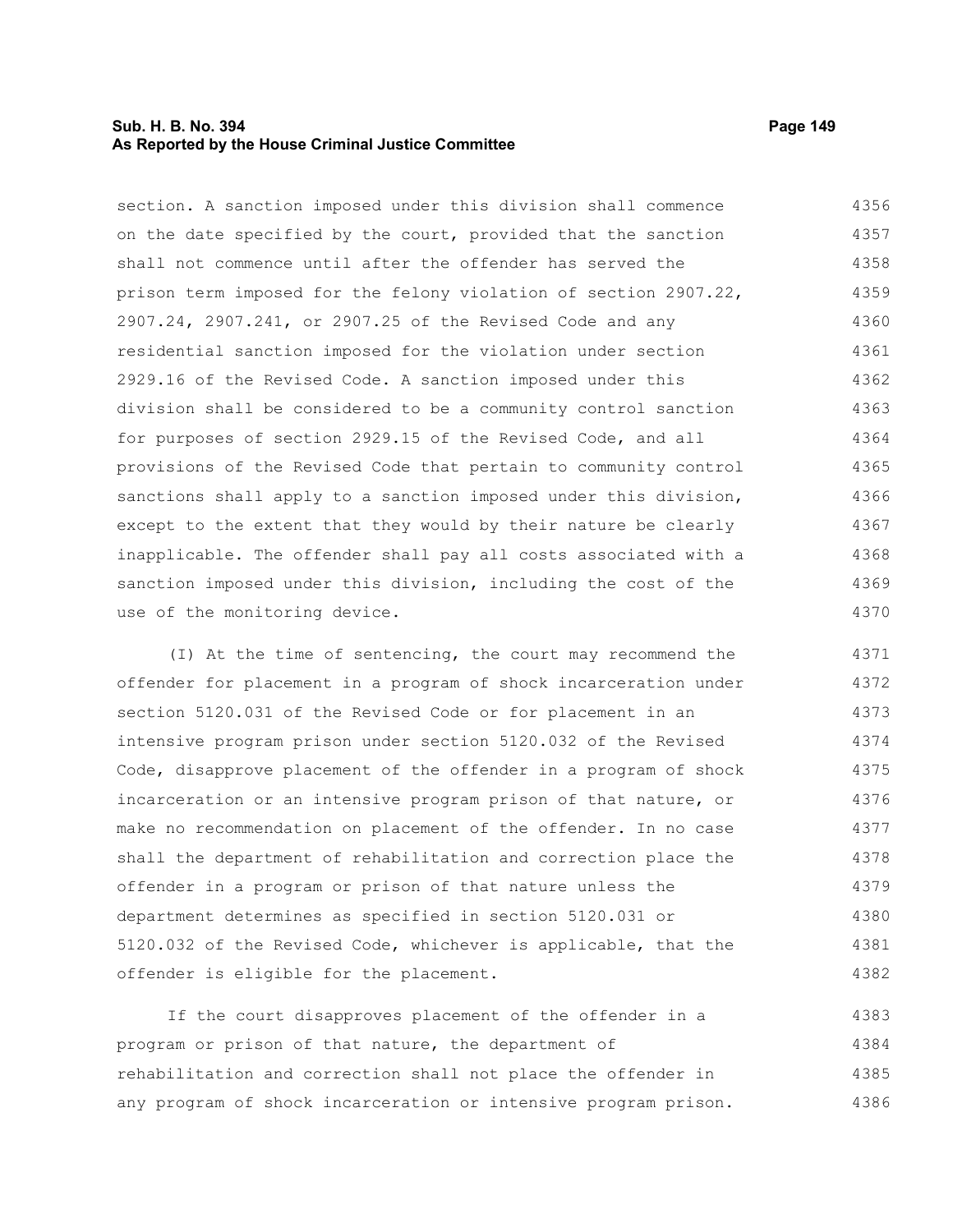### **Sub. H. B. No. 394 Page 150 As Reported by the House Criminal Justice Committee**

If the court recommends placement of the offender in a program of shock incarceration or in an intensive program prison, and if the offender is subsequently placed in the recommended program or prison, the department shall notify the court of the placement and shall include with the notice a brief description of the placement. 4387 4388 4389 4390 4391 4392

If the court recommends placement of the offender in a program of shock incarceration or in an intensive program prison and the department does not subsequently place the offender in the recommended program or prison, the department shall send a notice to the court indicating why the offender was not placed in the recommended program or prison. 4393 4394 4395 4396 4397 4398

If the court does not make a recommendation under this division with respect to an offender and if the department determines as specified in section 5120.031 or 5120.032 of the Revised Code, whichever is applicable, that the offender is eligible for placement in a program or prison of that nature, the department shall screen the offender and determine if there is an available program of shock incarceration or an intensive program prison for which the offender is suited. If there is an available program of shock incarceration or an intensive program prison for which the offender is suited, the department shall notify the court of the proposed placement of the offender as specified in section 5120.031 or 5120.032 of the Revised Code and shall include with the notice a brief description of the placement. The court shall have ten days from receipt of the notice to disapprove the placement. 4399 4400 4401 4402 4403 4404 4405 4406 4407 4408 4409 4410 4411 4412 4413

(J) If a person is convicted of or pleads guilty to aggravated vehicular homicide in violation of division (A)(1) of section 2903.06 of the Revised Code and division (B)(2)(c) of 4414 4415 4416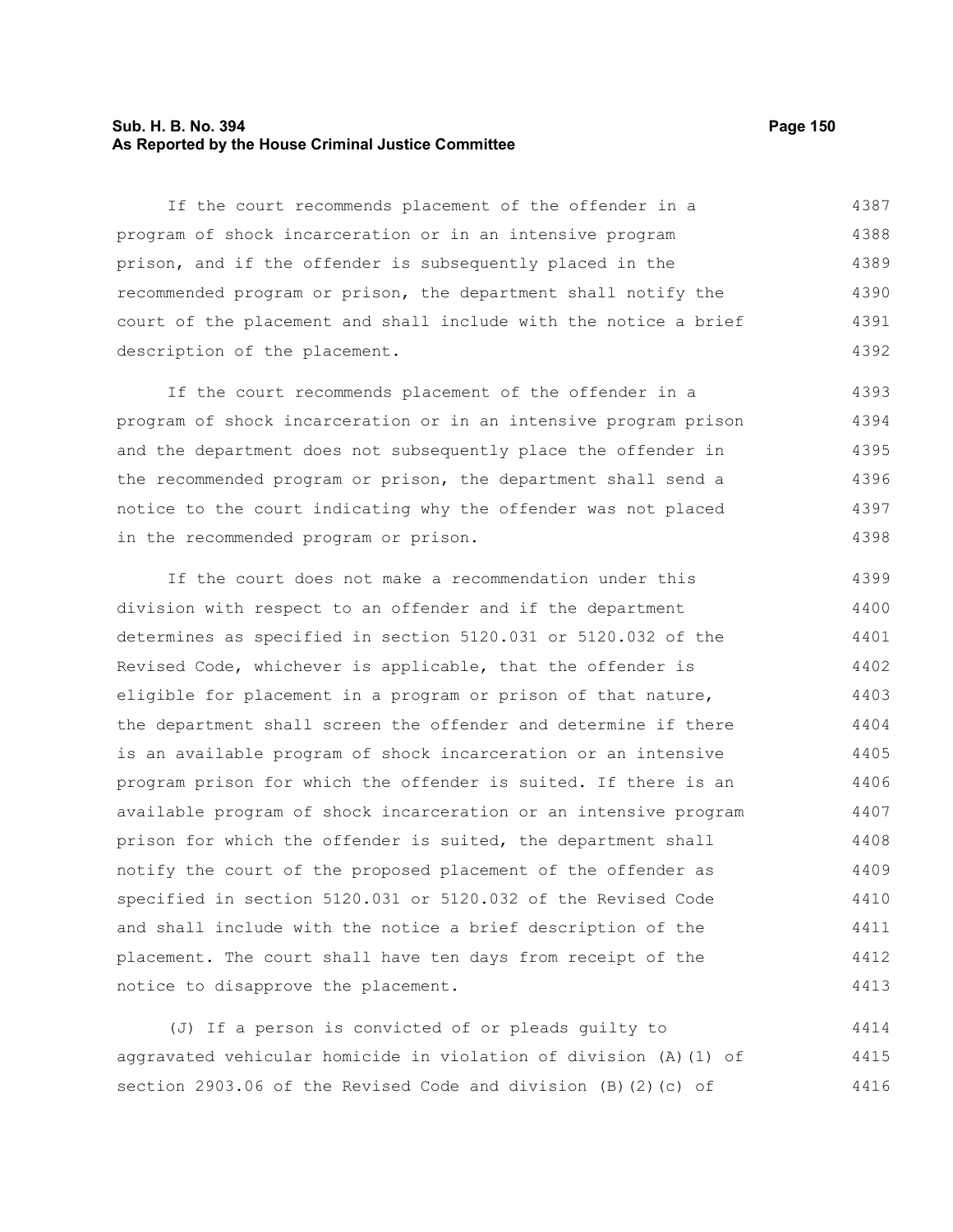# **Sub. H. B. No. 394 Page 151 As Reported by the House Criminal Justice Committee**

| that section applies, the person shall be sentenced pursuant to    | 4417 |
|--------------------------------------------------------------------|------|
| section 2929.142 of the Revised Code.                              | 4418 |
| (K) (1) The court shall impose an additional mandatory             | 4419 |
| prison term of two, three, four, five, six, seven, eight, nine,    | 4420 |
| ten, or eleven years on an offender who is convicted of or         | 4421 |
| pleads quilty to a violent felony offense if the offender also     | 4422 |
| is convicted of or pleads quilty to a specification of the type    | 4423 |
| described in section 2941.1424 of the Revised Code that charges    | 4424 |
| that the offender is a violent career criminal and had a firearm   | 4425 |
| on or about the offender's person or under the offender's          | 4426 |
| control while committing the presently charged violent felony      | 4427 |
| offense and displayed or brandished the firearm, indicated that    | 4428 |
| the offender possessed a firearm, or used the firearm to           | 4429 |
| facilitate the offense. The offender shall serve the prison term   | 4430 |
| imposed under this division consecutively to and prior to the      | 4431 |
| prison term imposed for the underlying offense. The prison term    | 4432 |
| shall not be reduced pursuant to section 2929.20 or 2967.19 or     | 4433 |
| any other provision of Chapter 2967. or 5120. of the Revised       | 4434 |
| Code. A court may not impose more than one sentence under          | 4435 |
| division (B)(2)(a) of this section and this division for acts      | 4436 |
| committed as part of the same act or transaction.                  | 4437 |
| (2) As used in division (K) (1) of this section, "violent          | 4438 |
| career criminal" and "violent felony offense" have the same        | 4439 |
| meanings as in section 2923.132 of the Revised Code.               | 4440 |
| (L) If an offender receives or received a sentence of life         | 4441 |
| imprisonment without parole, a sentence of life imprisonment,<br>a | 4442 |

sentence to a definite prison term of more than eighteen years, or a sentence to an indefinite prison term under this chapter for an offense committed when the offender was less than eighteen years of age, the offender's parole eligibility shall 4443 4444 4445 4446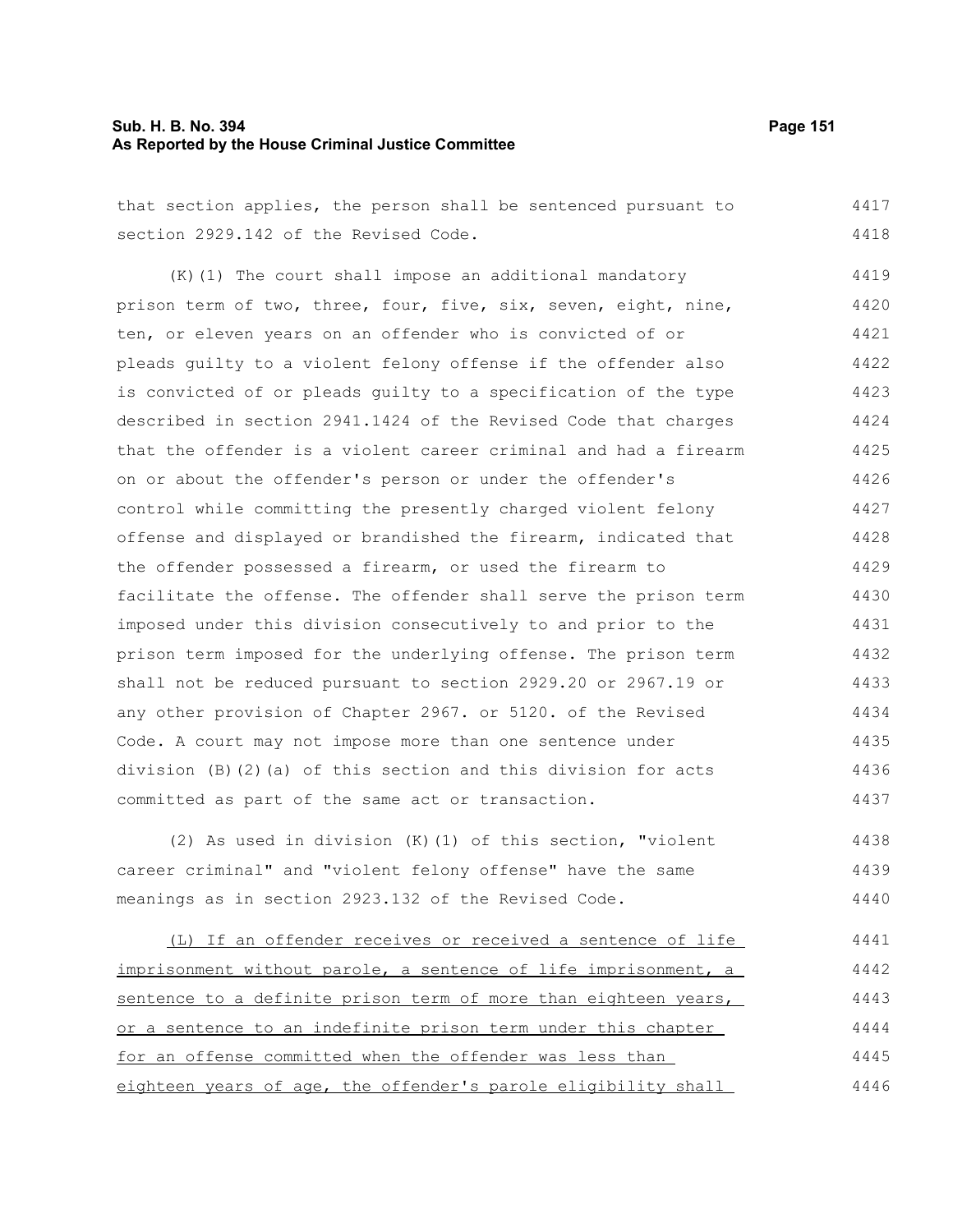# **Sub. H. B. No. 394 Page 152 As Reported by the House Criminal Justice Committee**

| be determined under section 2967.132 of the Revised Code.        | 4447 |
|------------------------------------------------------------------|------|
| Sec. 2967.13. (A) Except as provided in division (G) of          | 4448 |
| this section_and_section_2967.132 of the Revised Code, a         | 4449 |
| prisoner serving a sentence of imprisonment for life for an      | 4450 |
| offense committed on or after July 1, 1996, is not entitled to   | 4451 |
| any earned credit under section 2967.193 of the Revised Code and | 4452 |
| becomes eligible for parole as follows:                          | 4453 |
| (1) If a sentence of imprisonment for life was imposed for       | 4454 |
| the offense of murder, at the expiration of the prisoner's       | 4455 |
| minimum term;                                                    | 4456 |
| (2) If a sentence of imprisonment for life with parole           | 4457 |
| eligibility after serving twenty years of imprisonment was       | 4458 |
| imposed pursuant to section 2929.022 or 2929.03 of the Revised   | 4459 |
| Code, after serving a term of twenty years;                      | 4460 |
| (3) If a sentence of imprisonment for life with parole           | 4461 |
| eligibility after serving twenty-five full years of imprisonment | 4462 |
| was imposed pursuant to section 2929.022 or 2929.03 of the       | 4463 |
| Revised Code, after serving a term of twenty-five full years;    | 4464 |
| (4) If a sentence of imprisonment for life with parole           | 4465 |
| eligibility after serving thirty full years of imprisonment was  | 4466 |
| imposed pursuant to section 2929.022 or 2929.03 of the Revised   | 4467 |
| Code, after serving a term of thirty full years;                 | 4468 |
| (5) If a sentence of imprisonment for life was imposed for       | 4469 |
| rape, after serving a term of ten full years' imprisonment;      | 4470 |
| (6) If a sentence of imprisonment for life with parole           | 4471 |
| eligibility after serving fifteen years of imprisonment was      | 4472 |
| imposed for a violation of section 2927.24 of the Revised Code,  | 4473 |
| after serving a term of fifteen years.                           | 4474 |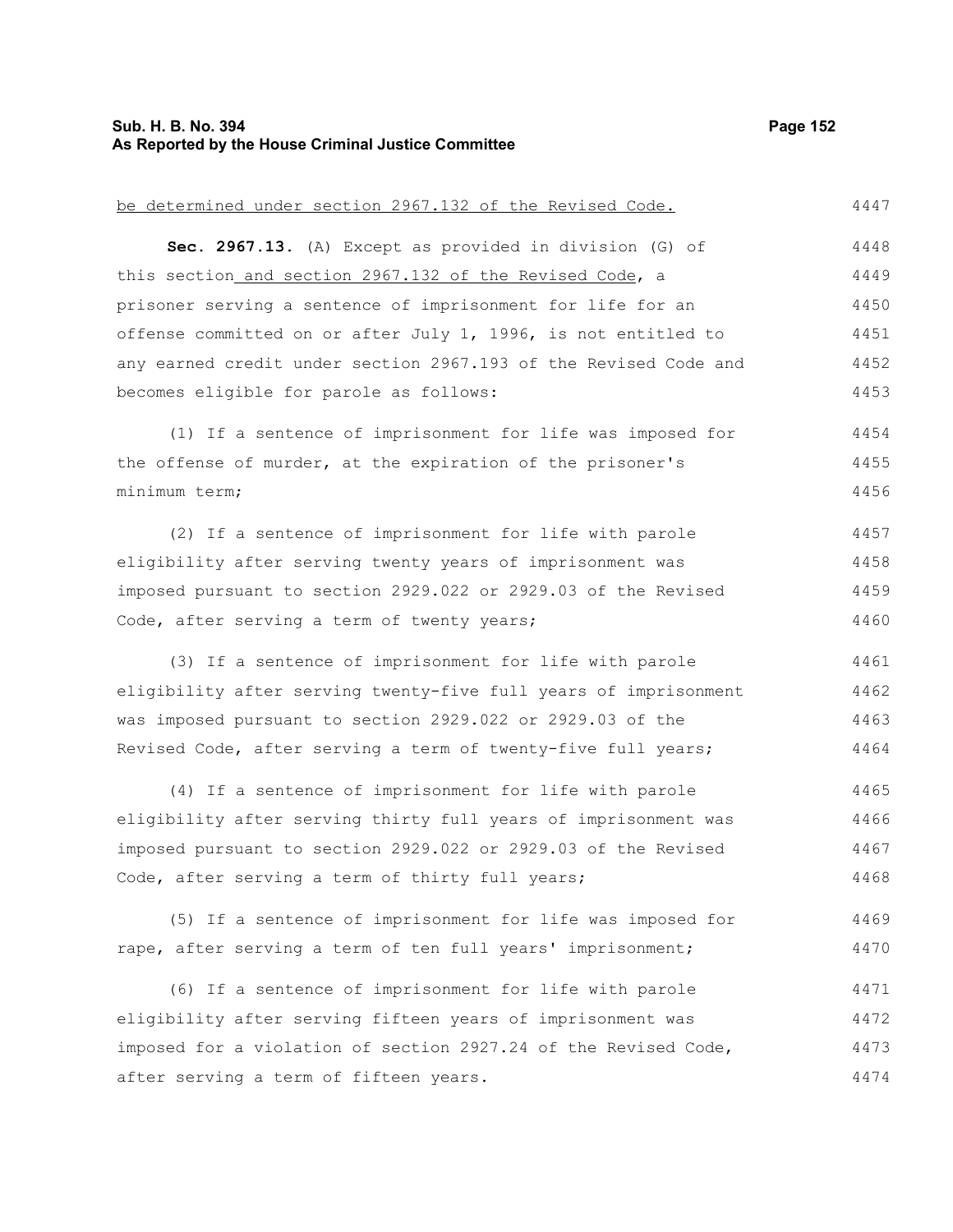# **Sub. H. B. No. 394 Page 153 As Reported by the House Criminal Justice Committee**

(B) Except as provided in division (G) of this section and section 2967.132 of the Revised Code, a prisoner serving a sentence of imprisonment for life with parole eligibility after serving twenty years of imprisonment or a sentence of imprisonment for life with parole eligibility after serving

twenty-five full years or thirty full years of imprisonment imposed pursuant to section 2929.022 or 2929.03 of the Revised Code for an offense committed on or after July 1, 1996, consecutively to any other term of imprisonment, becomes eligible for parole after serving twenty years, twenty full years, or thirty full years, as applicable, as to each such sentence of life imprisonment, which shall not be reduced for earned credits under section 2967.193 of the Revised Code, plus the term or terms of the other sentences consecutively imposed or, if one of the other sentences is another type of life sentence with parole eligibility, the number of years before parole eligibility for that sentence. 4480 4481 4482 4483 4484 4485 4486 4487 4488 4489 4490 4491

(C) Except as provided in division (G) of this section and section 2967.132 of the Revised Code, a prisoner serving consecutively two or more sentences in which an indefinite term of imprisonment is imposed becomes eligible for parole upon the expiration of the aggregate of the minimum terms of the sentences. 4492 4493 4494 4495 4496 4497

(D) Except as provided in division (G) of this section and section 2967.132 of the Revised Code, a prisoner serving a term of imprisonment who is described in division (A) of section 2967.021 of the Revised Code becomes eligible for parole as described in that division or, if the prisoner is serving a definite term of imprisonment, shall be released as described in that division. 4498 4499 4500 4501 4502 4503 4504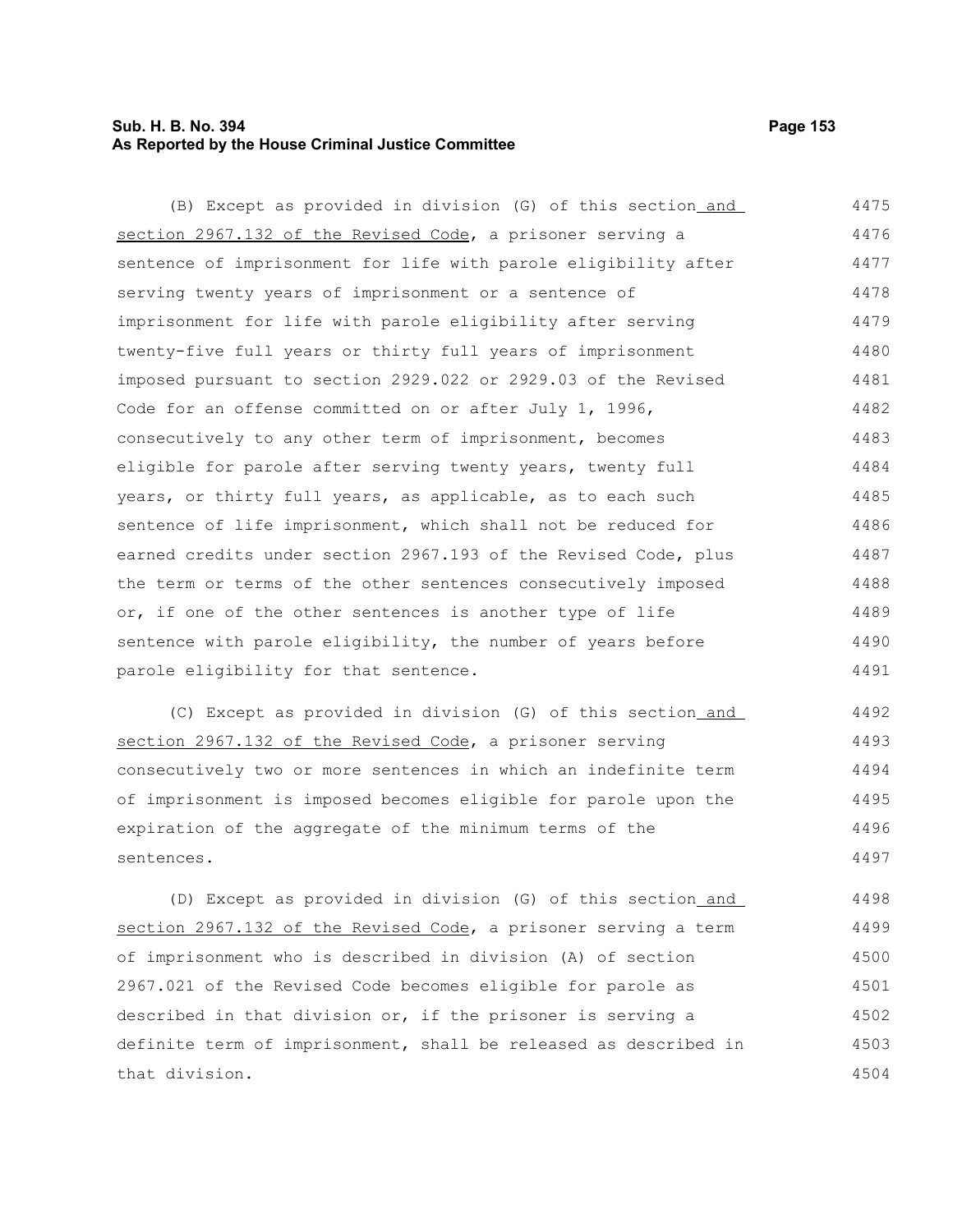# **Sub. H. B. No. 394 Page 154 As Reported by the House Criminal Justice Committee**

| (E) A Except as provided in section 2967.132 of the              | 4505 |
|------------------------------------------------------------------|------|
| Revised Code, a prisoner serving a sentence of life imprisonment | 4506 |
| without parole imposed pursuant to section 2907.02 or section    | 4507 |
| 2929.03 or 2929.06 of the Revised Code is not eligible for       | 4508 |
| parole and shall be imprisoned until death.                      | 4509 |
| (F) A prisoner serving a stated prison term shall be             | 4510 |
| released in accordance with section 2967.28 of the Revised Code. | 4511 |
| (G) A Except as provided in section 2967.132 of the              | 4512 |
| Revised Code, a prisoner serving a prison term or term of life   | 4513 |
| imprisonment without parole imposed pursuant to section 2971.03  | 4514 |
| of the Revised Code never becomes eligible for parole during     | 4515 |
| that term of imprisonment.                                       | 4516 |
| Sec. 2967.132. (A) This section applies to any prisoner          | 4517 |
| serving a prison sentence for an offense or offenses that was or | 4518 |
| were committed when the prisoner was less than eighteen years of | 4519 |
| age. Regardless of whether the prisoner's stated prison term     | 4520 |
| includes mandatory time, this section shall apply automatically  | 4521 |
| and cannot be limited by the sentencing court.                   | 4522 |
| (B) Except as provided in division (C) of this section,          | 4523 |
| regardless of when the offense or offenses were committed and    | 4524 |
| when the sentence was imposed, a prisoner who is serving a       | 4525 |
| prison sentence for one or more offenses and who was under       | 4526 |
| eighteen years of age at the time of the offense or offenses is  | 4527 |
| eligible for parole as follows:                                  | 4528 |
| (1) Except as provided in division (B) (2) or (3) of this        | 4529 |
| section, the prisoner is eligible for parole after serving       | 4530 |
| eighteen years in prison.                                        | 4531 |
| (2) If the prisoner is serving one or more sentences of          | 4532 |
| life imprisonment with parole eligibility after serving more     | 4533 |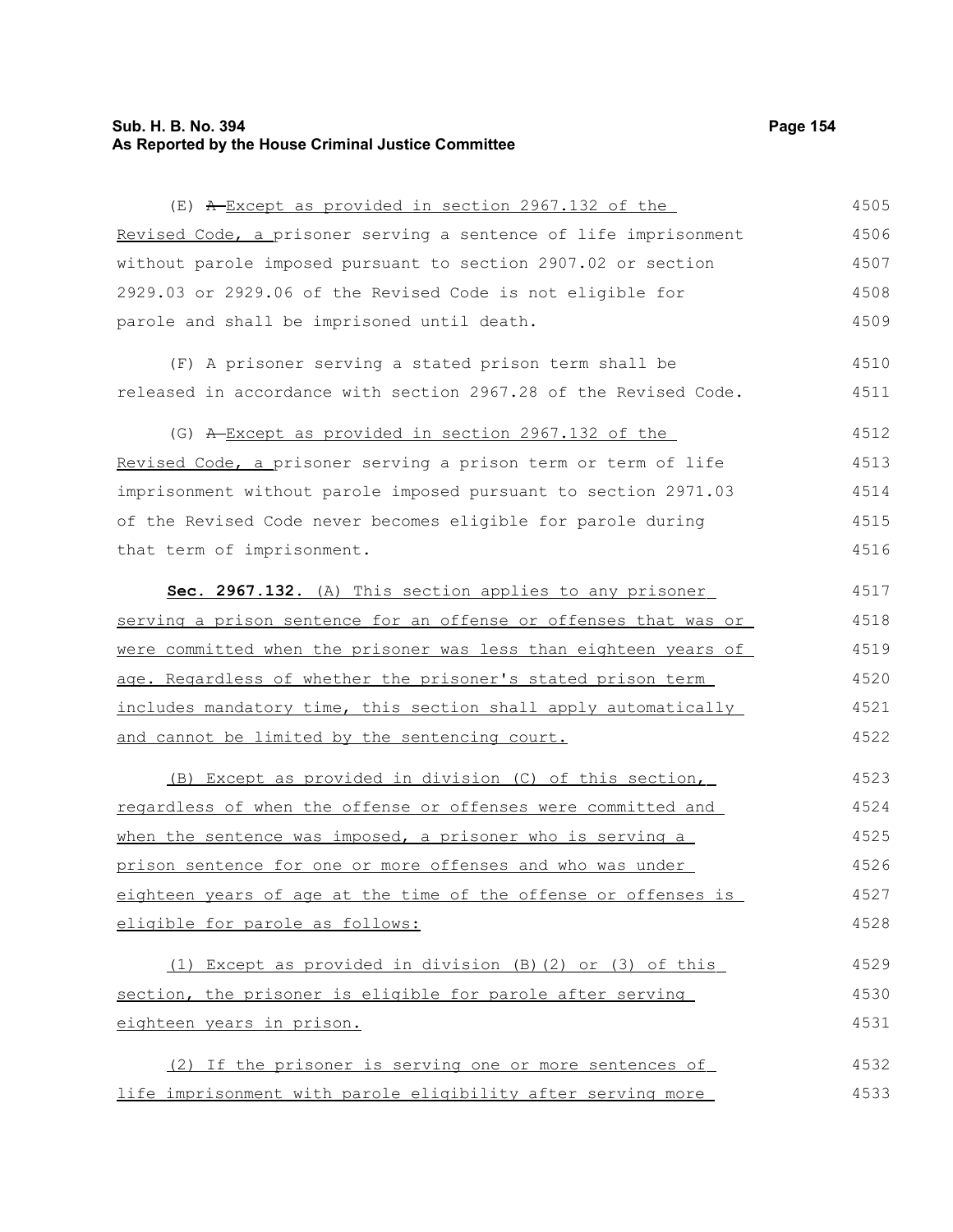| than twenty-five years in prison for an offense or offenses that | 4534 |
|------------------------------------------------------------------|------|
| include a violation of section 2903.01 of the Revised Code, the  | 4535 |
| prisoner is eligible for parole after serving twenty-five years  | 4536 |
| in prison.                                                       | 4537 |
| (3) If the prisoner is serving a sentence that permits           | 4538 |
| parole earlier than the parole eligibility date specified in     | 4539 |
| division (B)(1) of this section, the prisoner is eligible for    | 4540 |
| parole after serving the period of time in prison specified in   | 4541 |
| the sentence.                                                    | 4542 |
| (C) If a prisoner is serving a sentence of life                  | 4543 |
| imprisonment without parole for a violation of section 2903.01   | 4544 |
| of the Revised Code that was committed prior to the effective    | 4545 |
| date of this section, the prisoner shall remain ineligible for   | 4546 |
| parole.                                                          | 4547 |
| Once a prisoner is eligible for parole pursuant to<br>(D)        | 4548 |
| division (B) of this section, the parole board, within a         | 4549 |
| reasonable time after the prisoner becomes eligible, shall       | 4550 |
| conduct a hearing to consider the prisoner's release onto parole | 4551 |
| supervision. The board shall conduct the hearing in accordance   | 4552 |
| with Chapters 2930., 2967., and 5149. of the Revised Code and in | 4553 |
| accordance with the board's policies and procedures. Those       | 4554 |
| policies and procedures must permit the prisoner's privately     | 4555 |
| retained counsel or the Ohio public defender to appear at the    | 4556 |
| prisoner's hearing to make a statement in support of the         | 4557 |
| prisoner's release.                                              | 4558 |
| The parole board shall ensure that the review process            | 4559 |
| provides the prisoner a meaningful opportunity to obtain         | 4560 |
| release. In addition to any other factors the board is required  | 4561 |
| or authorized to consider by rule or statute, the board shall    | 4562 |
| consider the following factors as mitigation:                    | 4563 |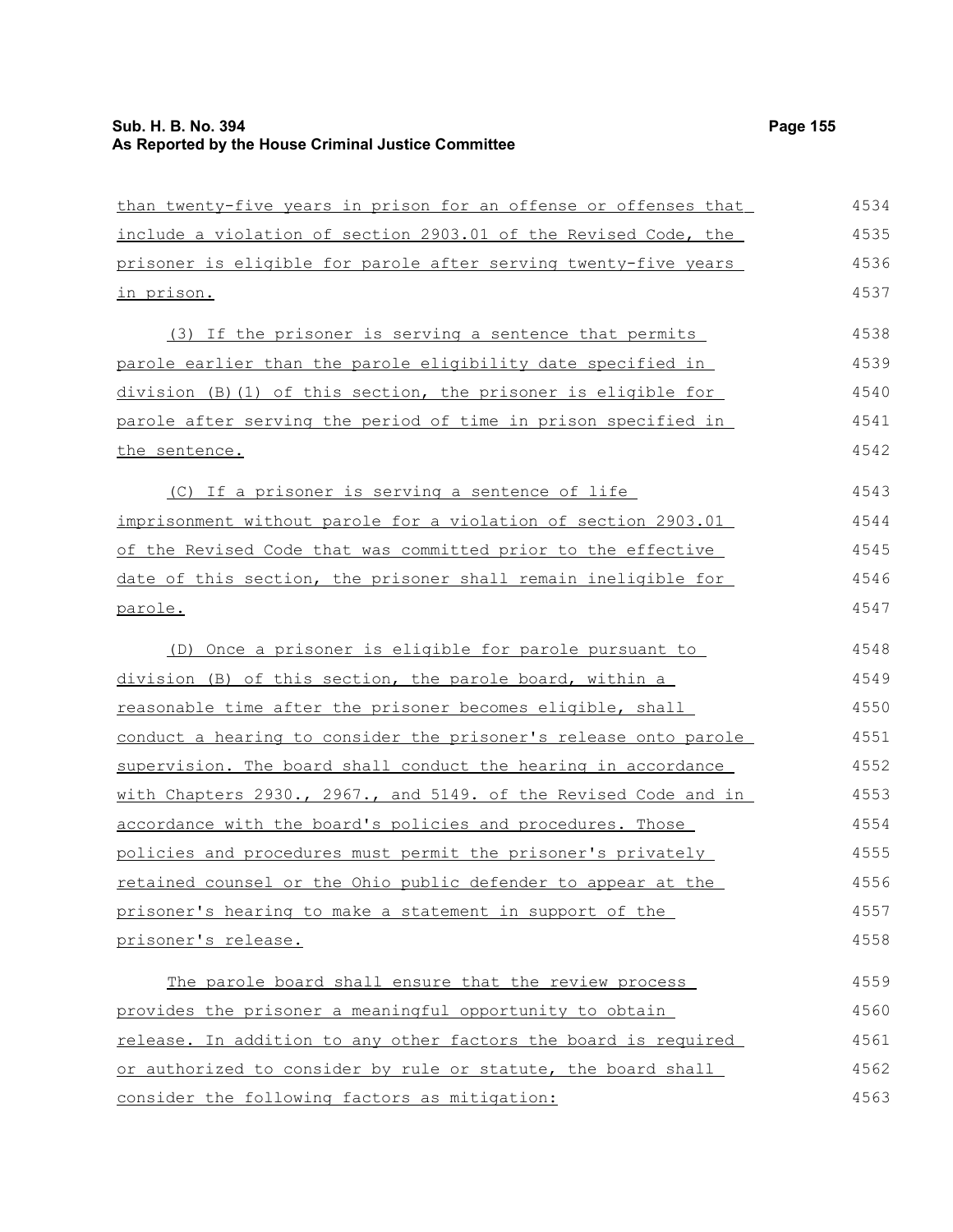| (1) The age of the offender at the time of the offense;          | 4564 |
|------------------------------------------------------------------|------|
| (2) The diminished culpability of youth;                         | 4565 |
| (3) Common characteristics of youth, including immaturity        | 4566 |
| and failure to appreciate risks and consequences;                | 4567 |
| (4) The family and home environment of the offender at the       | 4568 |
| time of the offense;                                             | 4569 |
| (5) Any subsequent growth or increase in the prisoner's          | 4570 |
| maturity during imprisonment.                                    | 4571 |
| (E) In accordance with section 2967.131 of the Revised           | 4572 |
| Code, the parole board shall impose appropriate terms and        | 4573 |
| conditions of release upon each prisoner granted a parole under  | 4574 |
| this section.                                                    | 4575 |
| (F) If the parole board denies release pursuant to this          | 4576 |
| section, the board shall conduct a subsequent release review not | 4577 |
| later than ten years after release was denied.                   | 4578 |
| (G) In addition to any notice required by rule or statute,       | 4579 |
| the parole board shall notify the Ohio public defender and the   | 4580 |
| appropriate prosecuting attorney of a prisoner's eligibility for | 4581 |
| review under this section at least sixty days before the board   | 4582 |
| begins any review or proceedings involving that prisoner under   | 4583 |
| this section.                                                    | 4584 |
| (H) This section shall apply to determine the parole             | 4585 |
| eligibility of all prisoners described in this section who       | 4586 |
| committed an offense prior to, on, or after the effective date   | 4587 |
| of this section, regardless of when the prisoner was sentenced   | 4588 |
| for the offense, except prisoners who were sentenced to life     | 4589 |
| imprisonment without parole for a violation of section 2903.01   | 4590 |
| of the Revised Code that occurred prior to the effective date of | 4591 |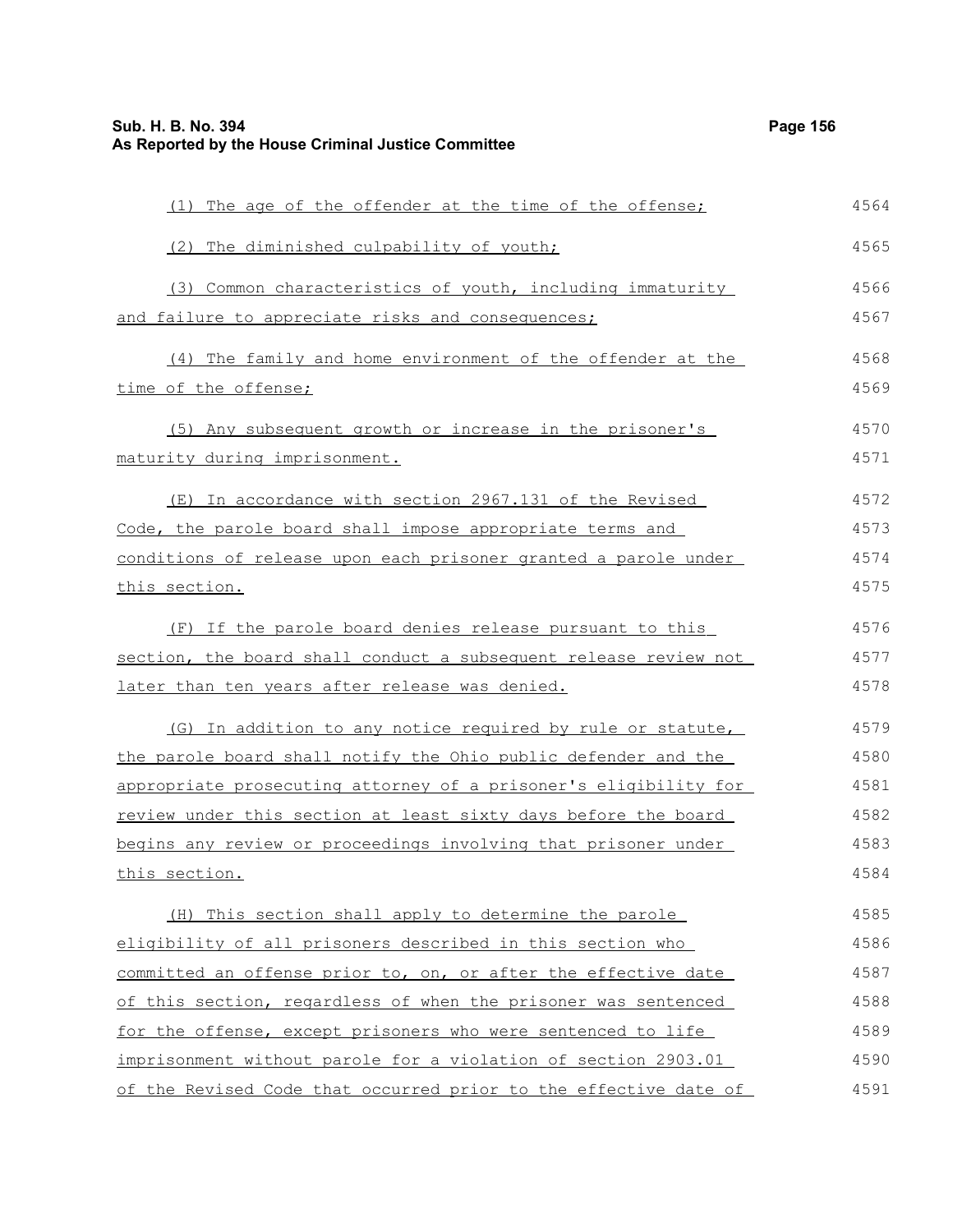# **Sub. H. B. No. 394 Page 157 As Reported by the House Criminal Justice Committee**

#### this amendment.

**Sec. 2971.03.** (A) Notwithstanding divisions (A) and (D) of section 2929.14, section 2929.02, 2929.03, 2929.06, 2929.13, or another section of the Revised Code, other than divisions (B) and (C) of section 2929.14 of the Revised Code, that authorizes or requires a specified prison term or a mandatory prison term for a person who is convicted of or pleads guilty to a felony or that specifies the manner and place of service of a prison term or term of imprisonment, the court shall impose a sentence upon a person who is convicted of or pleads guilty to a violent sex offense and who also is convicted of or pleads guilty to a sexually violent predator specification that was included in the indictment, count in the indictment, or information charging that offense, and upon a person who is convicted of or pleads guilty to a designated homicide, assault, or kidnapping offense and also is convicted of or pleads guilty to both a sexual motivation specification and a sexually violent predator specification that were included in the indictment, count in the indictment, or information charging that offense, as follows: 4593 4594 4595 4596 4597 4598 4599 4600 4601 4602 4603 4604 4605 4606 4607 4608 4609 4610

(1) If the offense for which the sentence is being imposed is aggravated murder and if the court does not impose upon the offender a sentence of death, it shall impose upon the offender a term of life imprisonment without parole. If the court sentences the offender to death and the sentence of death is vacated, overturned, or otherwise set aside, the court shall impose upon the offender a term of life imprisonment without parole. 4611 4612 4613 4614 4615 4616 4617 4618

(2) If the offense for which the sentence is being imposed is murder; or if the offense is rape committed in violation of division (A)(1)(b) of section 2907.02 of the Revised Code when 4619 4620 4621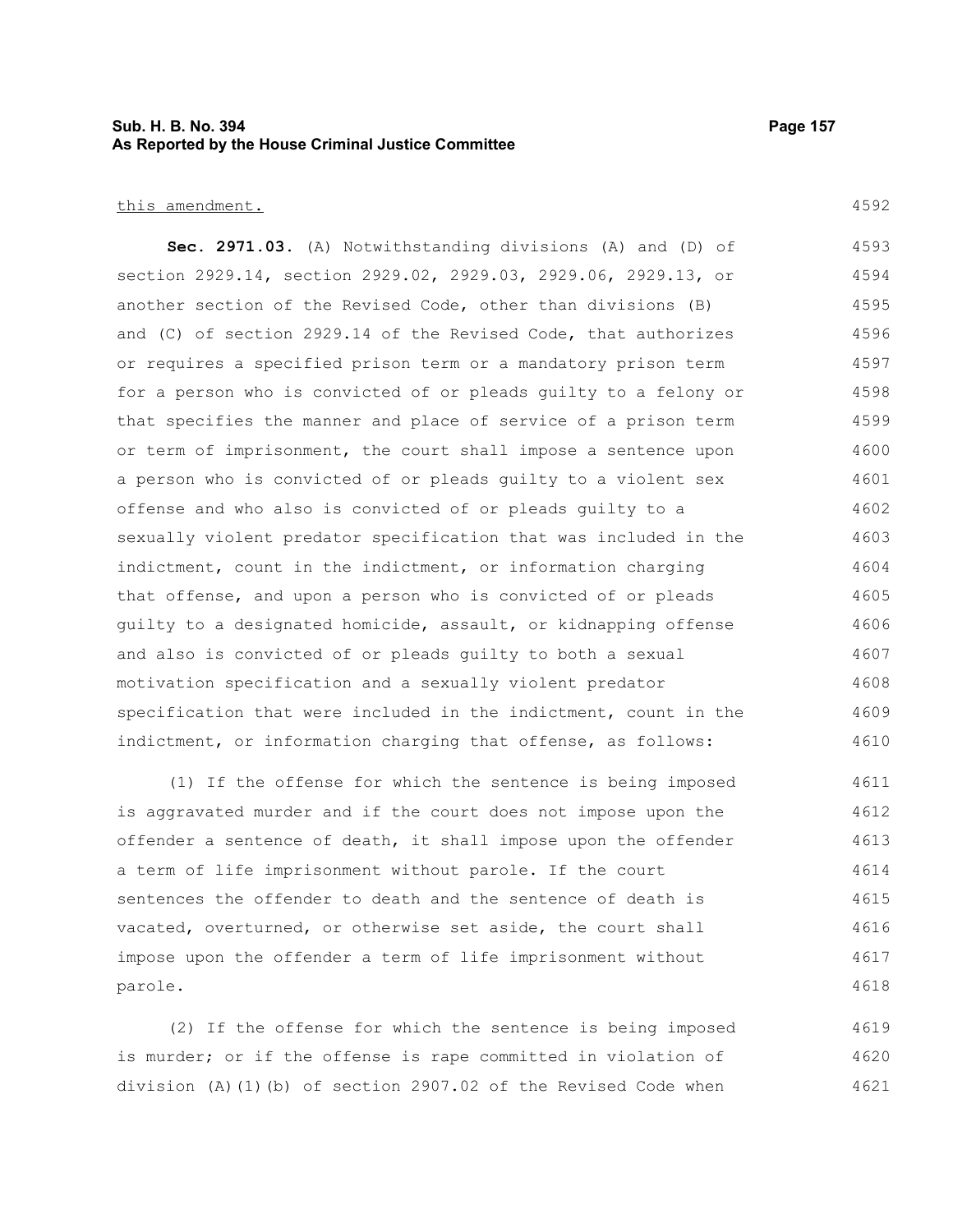## **Sub. H. B. No. 394 Page 158 As Reported by the House Criminal Justice Committee**

imprisonment without parole.

the offender purposely compelled the victim to submit by force or threat of force, when the victim was less than ten years of age, when the offender previously has been convicted of or pleaded guilty to either rape committed in violation of that division or a violation of an existing or former law of this state, another state, or the United States that is substantially similar to division (A)(1)(b) of section 2907.02 of the Revised Code, or when the offender during or immediately after the commission of the rape caused serious physical harm to the victim; or if the offense is an offense other than aggravated murder or murder for which a term of life imprisonment may be imposed, it shall impose upon the offender a term of life 4622 4623 4624 4625 4626 4627 4628 4629 4630 4631 4632 4633

(3)(a) Except as otherwise provided in division  $(A)$  (3)(b), (c), (d), or (e) or (A)(4) of this section, if the offense for which the sentence is being imposed is an offense other than aggravated murder, murder, or rape and other than an offense for which a term of life imprisonment may be imposed, it shall impose an indefinite prison term consisting of a minimum term fixed by the court from among the range of terms available as a definite term for the offense, but not less than two years, and a maximum term of life imprisonment. 4635 4636 4637 4638 4639 4640 4641 4642 4643

(b) Except as otherwise provided in division (A)(4) of this section, if the offense for which the sentence is being imposed is kidnapping that is a felony of the first degree, it shall impose an indefinite prison term as follows: 4644 4645 4646 4647

(i) If the kidnapping is committed on or after January 1, 2008, and the victim of the offense is less than thirteen years of age, except as otherwise provided in this division, it shall impose an indefinite prison term consisting of a minimum term of 4648 4649 4650 4651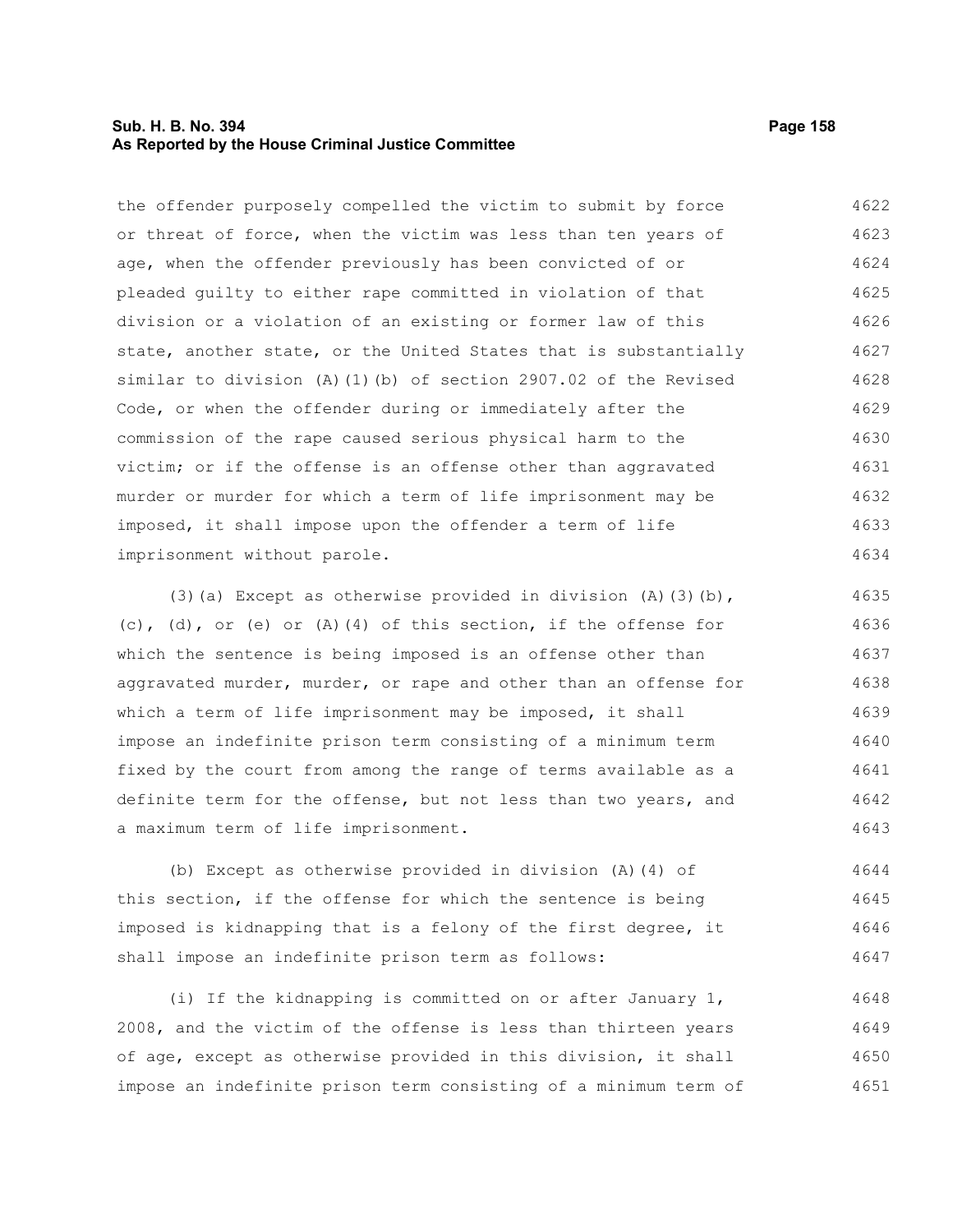#### **Sub. H. B. No. 394 Page 159 As Reported by the House Criminal Justice Committee**

fifteen years and a maximum term of life imprisonment. If the kidnapping is committed on or after January 1, 2008, the victim of the offense is less than thirteen years of age, and the offender released the victim in a safe place unharmed, it shall impose an indefinite prison term consisting of a minimum term of ten years and a maximum term of life imprisonment. 4652 4653 4654 4655 4656 4657

(ii) If the kidnapping is committed prior to January 1, 2008, or division (A)(3)(b)(i) of this section does not apply, it shall impose an indefinite term consisting of a minimum term fixed by the court that is not less than ten years and a maximum term of life imprisonment. 4658 4659 4660 4661 4662

(c) Except as otherwise provided in division (A)(4) of this section, if the offense for which the sentence is being imposed is kidnapping that is a felony of the second degree, it shall impose an indefinite prison term consisting of a minimum term fixed by the court that is not less than eight years, and a maximum term of life imprisonment. 4663 4664 4665 4666 4667 4668

(d) Except as otherwise provided in division (A)(4) of this section, if the offense for which the sentence is being imposed is rape for which a term of life imprisonment is not imposed under division (A)(2) of this section or division (B) of section 2907.02 of the Revised Code, it shall impose an indefinite prison term as follows: 4669 4670 4671 4672 4673 4674

(i) If the rape is committed on or after January 2, 2007, in violation of division (A)(1)(b) of section 2907.02 of the Revised Code, it shall impose an indefinite prison term consisting of a minimum term of twenty-five years and a maximum term of life imprisonment. 4675 4676 4677 4678 4679

(ii) If the rape is committed prior to January 2, 2007, or 4680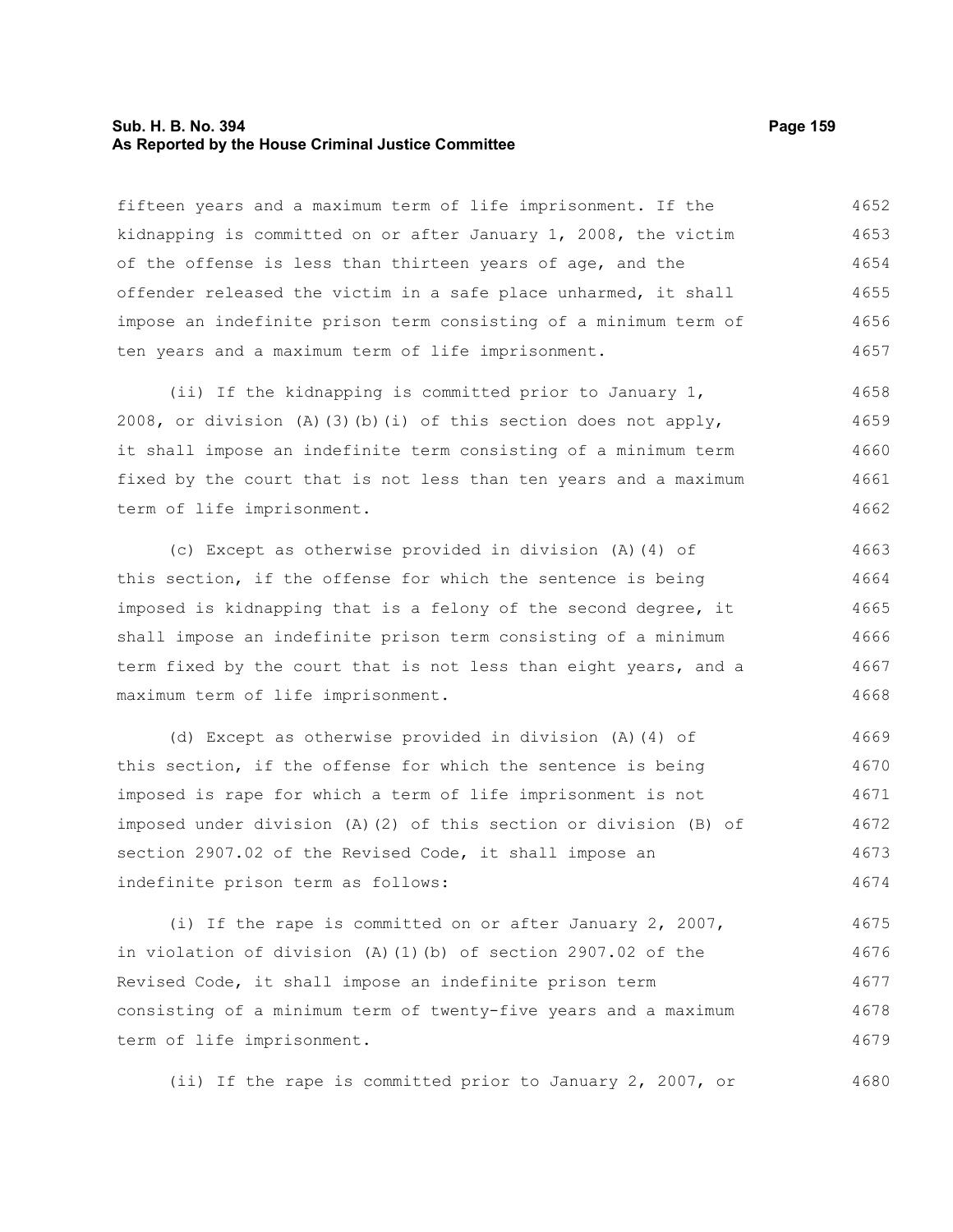#### **Sub. H. B. No. 394 Page 160 As Reported by the House Criminal Justice Committee**

the rape is committed on or after January 2, 2007, other than in violation of division (A)(1)(b) of section 2907.02 of the Revised Code, it shall impose an indefinite prison term consisting of a minimum term fixed by the court that is not less than ten years, and a maximum term of life imprisonment. 4681 4682 4683 4684 4685

(e) Except as otherwise provided in division (A)(4) of this section, if the offense for which sentence is being imposed is attempted rape, it shall impose an indefinite prison term as follows: 4686 4687 4688 4689

(i) Except as otherwise provided in division (A)(3)(e) (ii), (iii), or (iv) of this section, it shall impose an indefinite prison term pursuant to division (A)(3)(a) of this section. 4690 4691 4692 4693

(ii) If the attempted rape for which sentence is being imposed was committed on or after January 2, 2007, and if the offender also is convicted of or pleads guilty to a specification of the type described in section 2941.1418 of the Revised Code, it shall impose an indefinite prison term consisting of a minimum term of five years and a maximum term of twenty-five years. 4694 4695 4696 4697 4698 4699 4700

(iii) If the attempted rape for which sentence is being imposed was committed on or after January 2, 2007, and if the offender also is convicted of or pleads guilty to a specification of the type described in section 2941.1419 of the Revised Code, it shall impose an indefinite prison term consisting of a minimum term of ten years and a maximum of life imprisonment. 4701 4702 4703 4704 4705 4706 4707

(iv) If the attempted rape for which sentence is being imposed was committed on or after January 2, 2007, and if the 4708 4709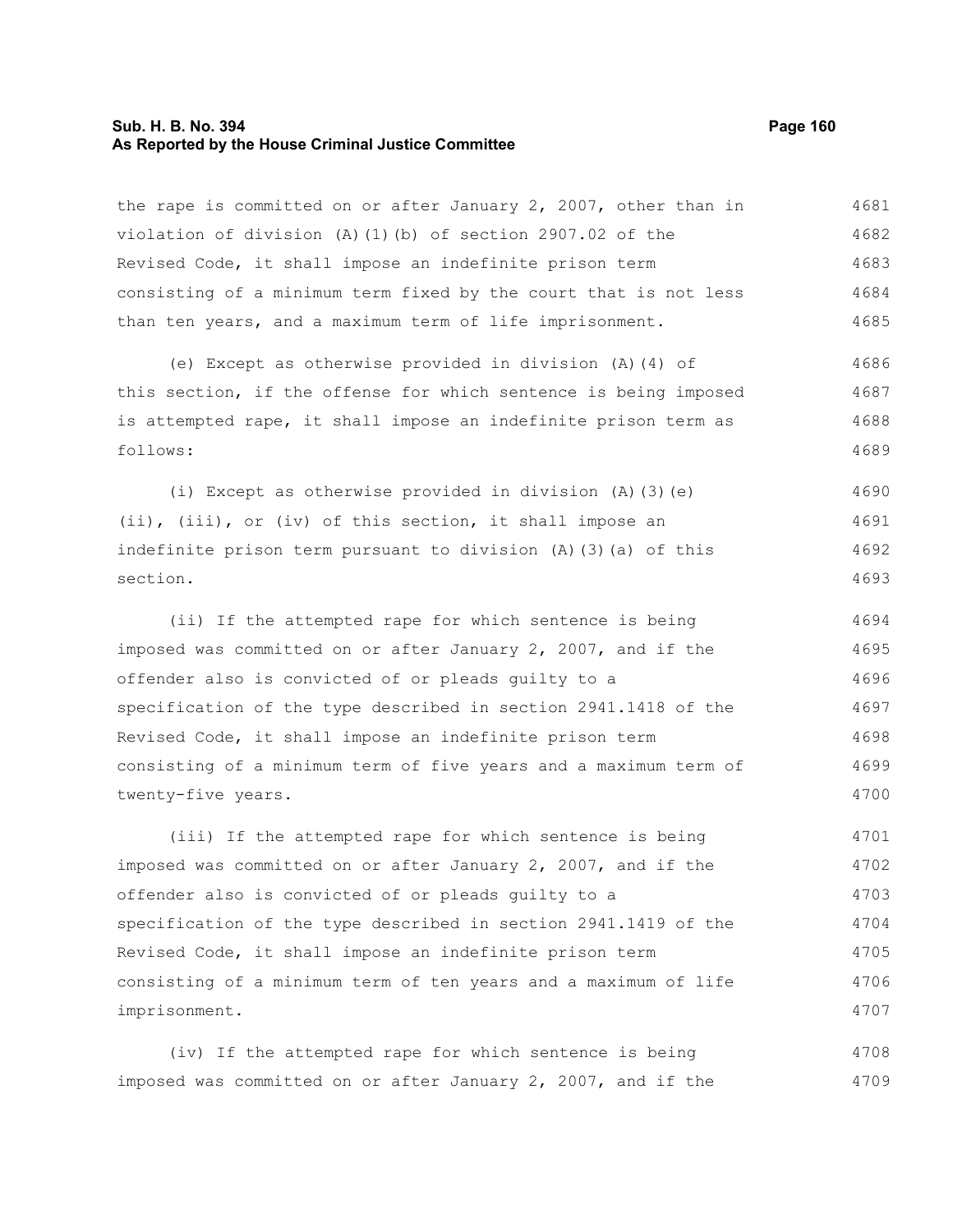#### **Sub. H. B. No. 394 Page 161 As Reported by the House Criminal Justice Committee**

offender also is convicted of or pleads guilty to a specification of the type described in section 2941.1420 of the Revised Code, it shall impose an indefinite prison term consisting of a minimum term of fifteen years and a maximum of life imprisonment. 4710 4711 4712 4713 4714

(4) For any offense for which the sentence is being imposed, if the offender previously has been convicted of or pleaded guilty to a violent sex offense and also to a sexually violent predator specification that was included in the indictment, count in the indictment, or information charging that offense, or previously has been convicted of or pleaded guilty to a designated homicide, assault, or kidnapping offense and also to both a sexual motivation specification and a sexually violent predator specification that were included in the indictment, count in the indictment, or information charging that offense, it shall impose upon the offender a term of life imprisonment without parole. 4715 4716 4717 4718 4719 4720 4721 4722 4723 4724 4725 4726

(B)(1) Notwithstanding section 2929.13, division (A) or (D) of section 2929.14, or another section of the Revised Code other than division (B) of section 2907.02 or divisions (B) and (C) of section 2929.14 of the Revised Code that authorizes or requires a specified prison term or a mandatory prison term for a person who is convicted of or pleads guilty to a felony or that specifies the manner and place of service of a prison term or term of imprisonment, if a person is convicted of or pleads guilty to a violation of division (A)(1)(b) of section 2907.02 of the Revised Code committed on or after January 2, 2007, if division (A) of this section does not apply regarding the person, and if the court does not impose a sentence of life without parole when authorized pursuant to division (B) of section 2907.02 of the Revised Code, the court shall impose upon 4727 4728 4729 4730 4731 4732 4733 4734 4735 4736 4737 4738 4739 4740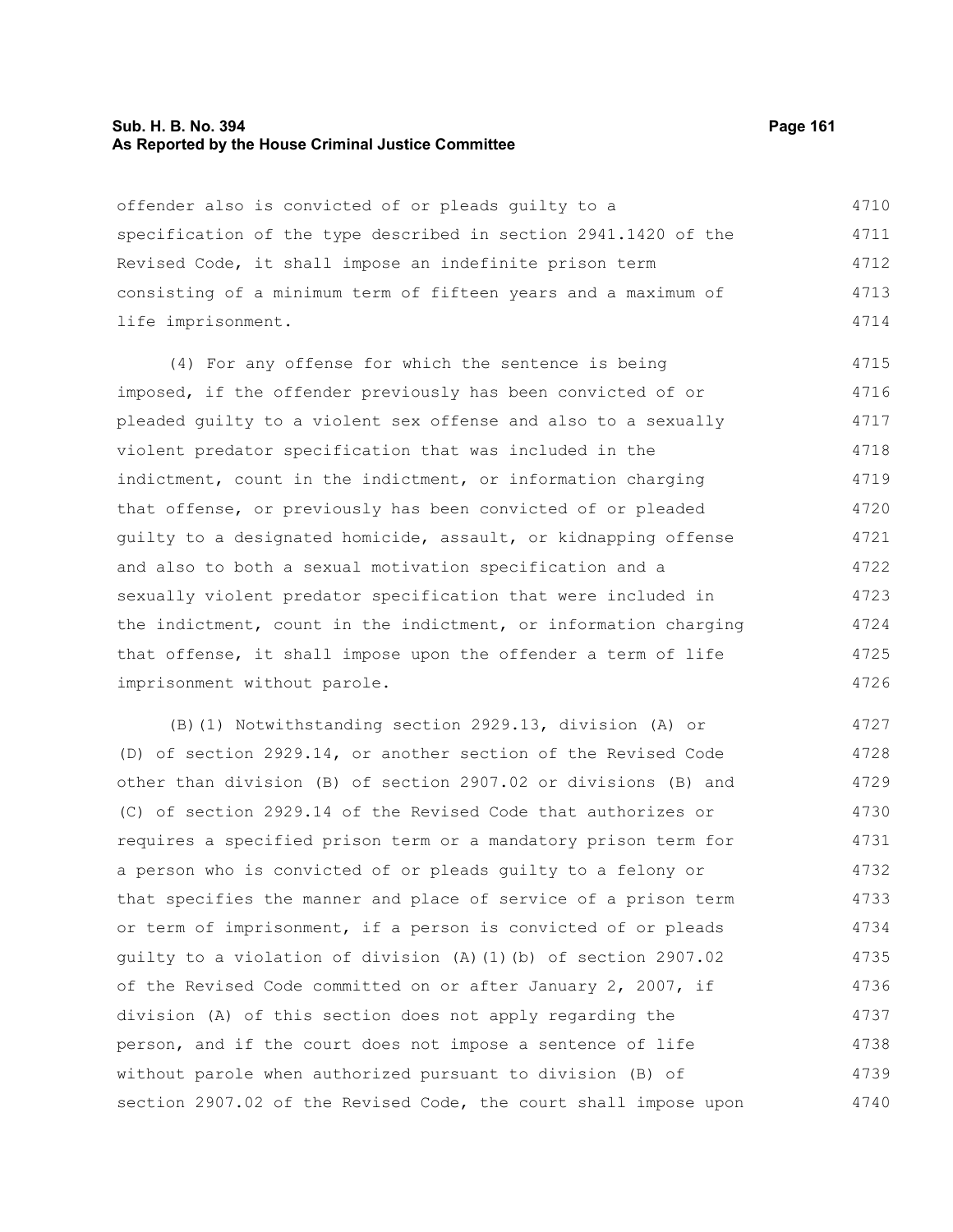# **Sub. H. B. No. 394 Page 162 As Reported by the House Criminal Justice Committee**

the person an indefinite prison term consisting of one of the following: (a) Except as otherwise required in division (B)(1)(b) or (c) of this section, a minimum term of ten years and a maximum term of life imprisonment. (b) If the victim was less than ten years of age, a minimum term of fifteen years and a maximum of life imprisonment. (c) If the offender purposely compels the victim to submit by force or threat of force, or if the offender previously has been convicted of or pleaded guilty to violating division (A)(1) (b) of section 2907.02 of the Revised Code or to violating an existing or former law of this state, another state, or the United States that is substantially similar to division (A)(1) (b) of that section, or if the offender during or immediately after the commission of the offense caused serious physical harm to the victim, a minimum term of twenty-five years and a maximum of life imprisonment. (2) Notwithstanding section 2929.13, division (A) or (D) of section 2929.14, or another section of the Revised Code other 4741 4742 4743 4744 4745 4746 4747 4748 4749 4750 4751 4752 4753 4754 4755 4756 4757 4758 4759 4760

than divisions (B) and (C) of section 2929.14 of the Revised Code that authorizes or requires a specified prison term or a mandatory prison term for a person who is convicted of or pleads guilty to a felony or that specifies the manner and place of service of a prison term or term of imprisonment and except as otherwise provided in division (B) of section 2907.02 of the Revised Code, if a person is convicted of or pleads guilty to attempted rape committed on or after January 2, 2007, and if division (A) of this section does not apply regarding the person, the court shall impose upon the person an indefinite 4761 4762 4763 4764 4765 4766 4767 4768 4769 4770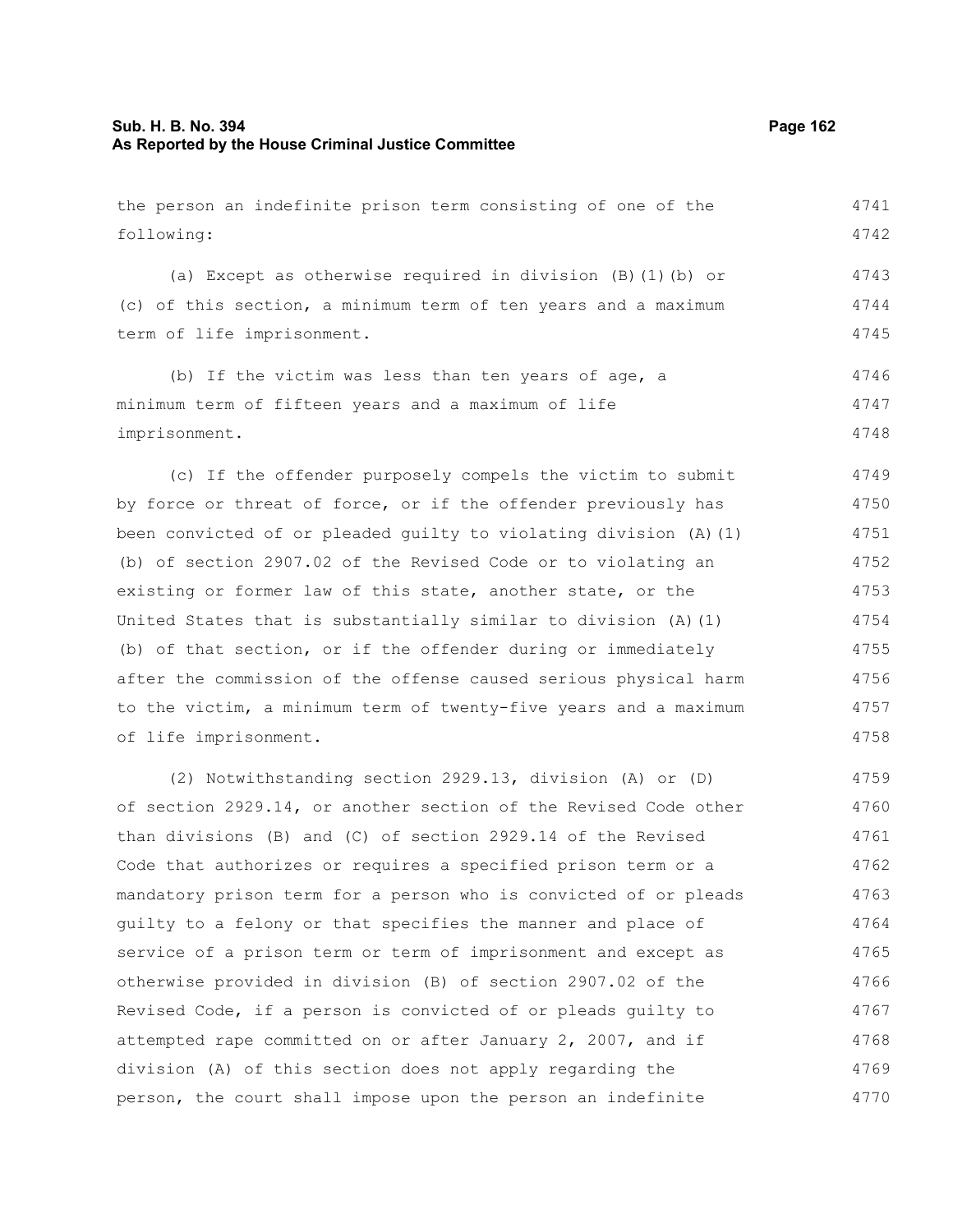# **Sub. H. B. No. 394 Page 163 As Reported by the House Criminal Justice Committee**

prison term consisting of one of the following:

(a) If the person also is convicted of or pleads guilty to a specification of the type described in section 2941.1418 of the Revised Code, the court shall impose upon the person an indefinite prison term consisting of a minimum term of five years and a maximum term of twenty-five years. 4772 4773 4774 4775 4776

(b) If the person also is convicted of or pleads guilty to a specification of the type described in section 2941.1419 of the Revised Code, the court shall impose upon the person an indefinite prison term consisting of a minimum term of ten years and a maximum term of life imprisonment. 4777 4778 4779 4780 4781

(c) If the person also is convicted of or pleads guilty to a specification of the type described in section 2941.1420 of the Revised Code, the court shall impose upon the person an indefinite prison term consisting of a minimum term of fifteen years and a maximum term of life imprisonment. 4782 4783 4784 4785 4786

(3) Notwithstanding section 2929.13, division (A) or (D) of section 2929.14, or another section of the Revised Code other than divisions (B) and (C) of section 2929.14 of the Revised Code that authorizes or requires a specified prison term or a mandatory prison term for a person who is convicted of or pleads guilty to a felony or that specifies the manner and place of service of a prison term or term of imprisonment, if a person is convicted of or pleads guilty to an offense described in division  $(B)(3)(a)$ ,  $(b)$ ,  $(c)$ , or  $(d)$  of this section committed on or after January 1, 2008, if the person also is convicted of or pleads guilty to a sexual motivation specification that was included in the indictment, count in the indictment, or information charging that offense, and if division (A) of this section does not apply regarding the person, the court shall 4787 4788 4789 4790 4791 4792 4793 4794 4795 4796 4797 4798 4799 4800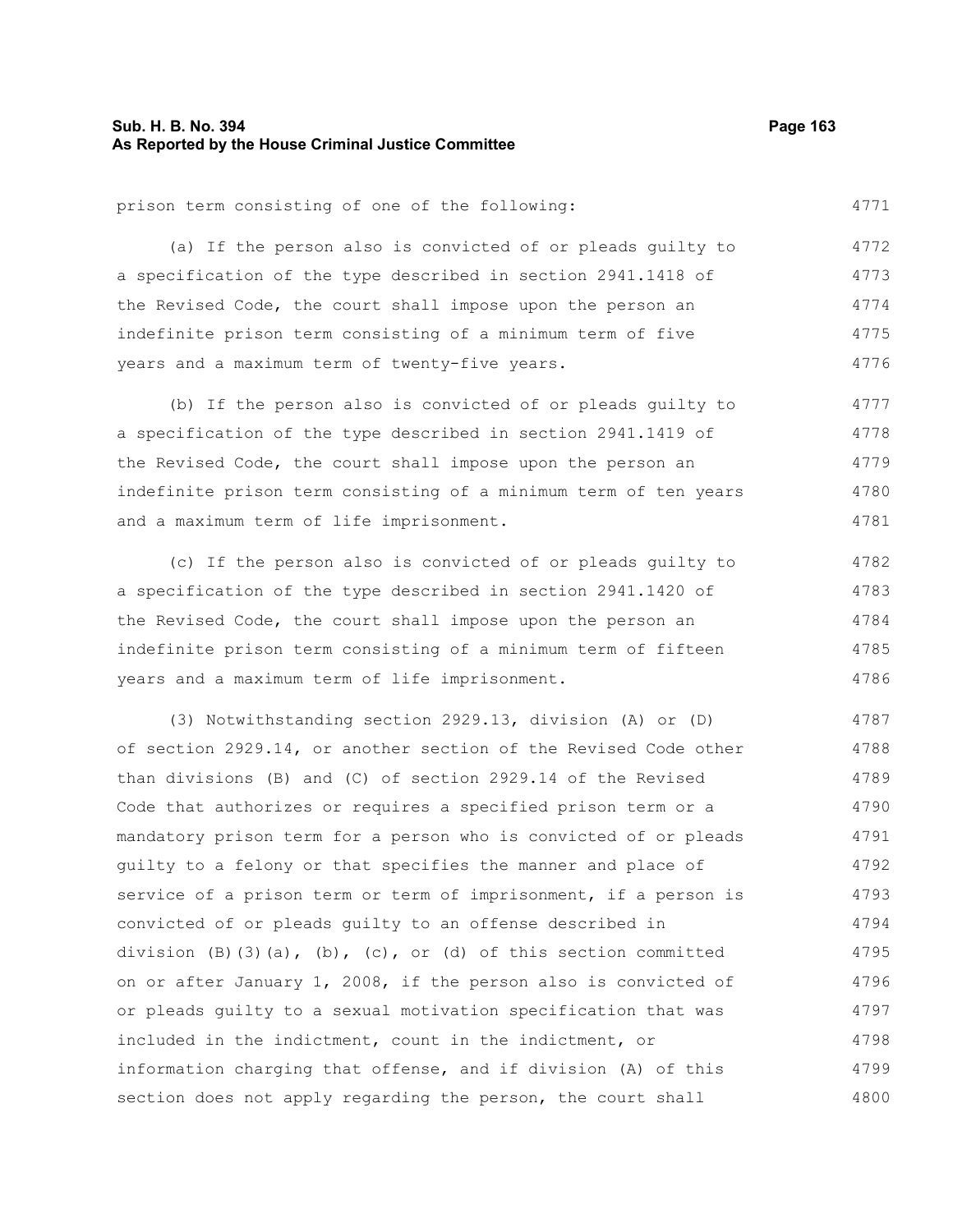# **Sub. H. B. No. 394 Page 164 As Reported by the House Criminal Justice Committee**

| impose upon the person an indefinite prison term consisting of         | 4801 |
|------------------------------------------------------------------------|------|
| one of the following:                                                  | 4802 |
| (a) An indefinite prison term consisting of a minimum of               | 4803 |
|                                                                        |      |
| ten years and a maximum term of life imprisonment if the offense       | 4804 |
| for which the sentence is being imposed is kidnapping, the             | 4805 |
| victim of the offense is less than thirteen years of age, and          | 4806 |
| the offender released the victim in a safe place unharmed;             | 4807 |
| (b) An indefinite prison term consisting of a minimum of               | 4808 |
| fifteen years and a maximum term of life imprisonment if the           | 4809 |
| offense for which the sentence is being imposed is kidnapping          | 4810 |
| when the victim of the offense is less than thirteen years of          | 4811 |
| age and division $(B)$ $(3)$ $(a)$ of this section does not apply;     | 4812 |
| (c) An indefinite term consisting of a minimum of thirty               | 4813 |
|                                                                        |      |
| years and a maximum term of life imprisonment if the offense for       | 4814 |
| which the sentence is being imposed is aggravated murder, when         | 4815 |
| the victim of the offense is less than thirteen years of age, a        | 4816 |
| sentence of death or life imprisonment without parole is not           | 4817 |
| imposed for the offense, and division (A)(2)(b)(ii) of section         | 4818 |
| 2929.022, division (A)(1)(e), (C)(1)(a)(v), (C)(2)(a)(ii), (D)         | 4819 |
| $(2)$ (b), $(D)$ (3) (a) (iv), or $(E)$ (1) (d) of section 2929.03, or | 4820 |
| division (A) or (B) of section 2929.06 of the Revised Code             | 4821 |
| requires that the sentence for the offense be imposed pursuant         | 4822 |
| to this division;                                                      | 4823 |
|                                                                        |      |

(d) An indefinite prison term consisting of a minimum of thirty years and a maximum term of life imprisonment if the offense for which the sentence is being imposed is murder when the victim of the offense is less than thirteen years of age. 4824 4825 4826 4827

(C)(1) If the offender is sentenced to a prison term pursuant to division (A)(3), (B)(1)(a), (b), or (c), (B)(2)(a), 4828 4829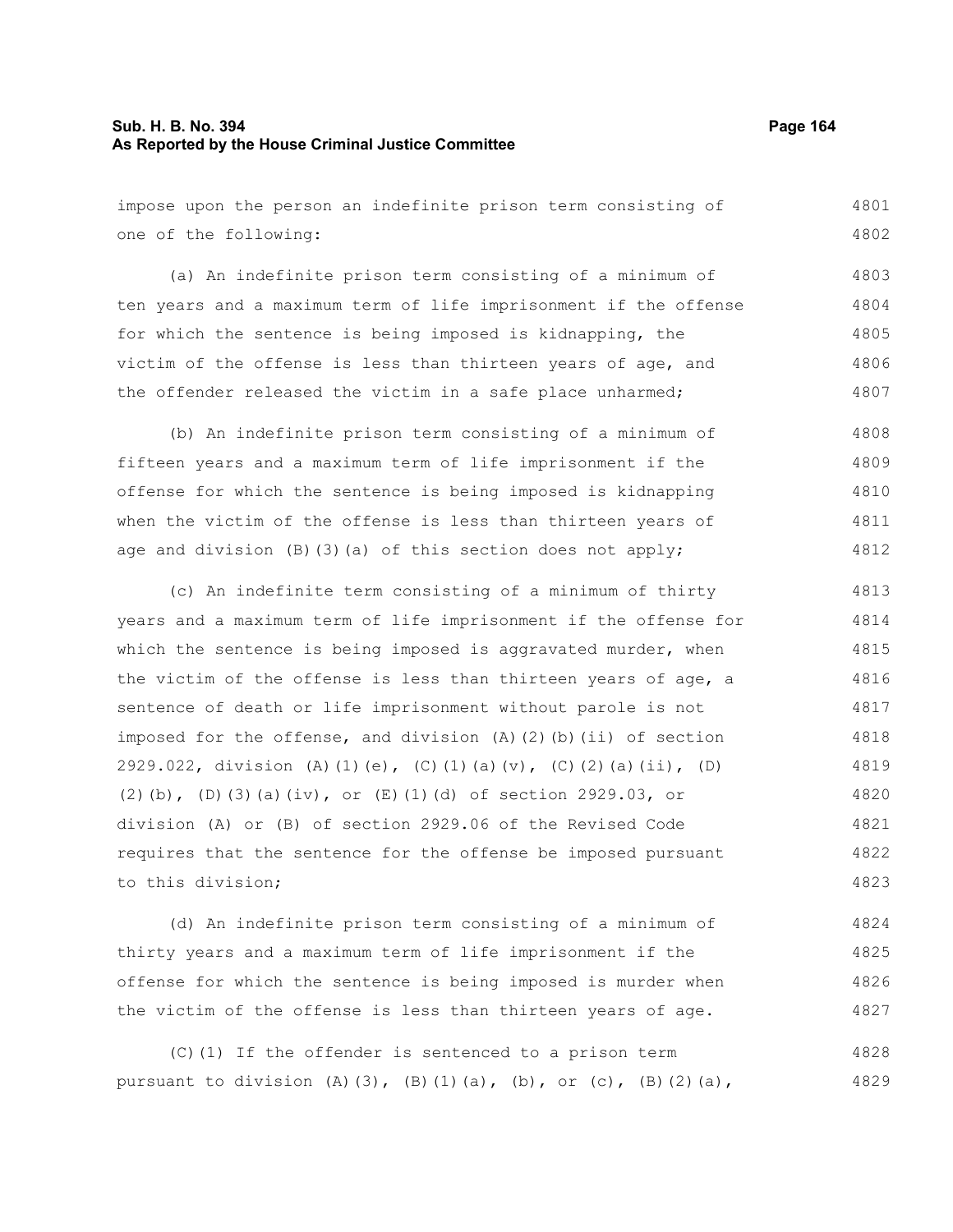#### **Sub. H. B. No. 394 Page 165 As Reported by the House Criminal Justice Committee**

(b), or (c), or  $(B)(3)(a)$ , (b), (c), or (d) of this section, the parole board shall have control over the offender's service of the term during the entire term unless the parole board terminates its control in accordance with section 2971.04 of the Revised Code. 4830 4831 4832 4833 4834

(2) Except as provided in division (C)(3) of this section, an offender sentenced to a prison term or term of life imprisonment without parole pursuant to division (A) of this section shall serve the entire prison term or term of life imprisonment in a state correctional institution. The offender is not eligible for judicial release under section 2929.20 of the Revised Code. 4835 4836 4837 4838 4839 4840 4841

(3) For a prison term imposed pursuant to division (A)(3), (B)(1)(a), (b), or (c), (B)(2)(a), (b), or (c), or (B)(3)(a), (b), (c), or (d) of this section, the court, in accordance with section 2971.05 of the Revised Code, may terminate the prison term or modify the requirement that the offender serve the entire term in a state correctional institution if all of the following apply: 4842 4843 4844 4845 4846 4847 4848

(a) The offender has served at least the minimum term imposed as part of that prison term. 4849 4850

(b) The parole board, pursuant to section 2971.04 of the Revised Code, has terminated its control over the offender's service of that prison term. 4851 4852 4853

(c) The court has held a hearing and found, by clear and convincing evidence, one of the following: 4854 4855

(i) In the case of termination of the prison term, that the offender is unlikely to commit a sexually violent offense in the future; 4856 4857 4858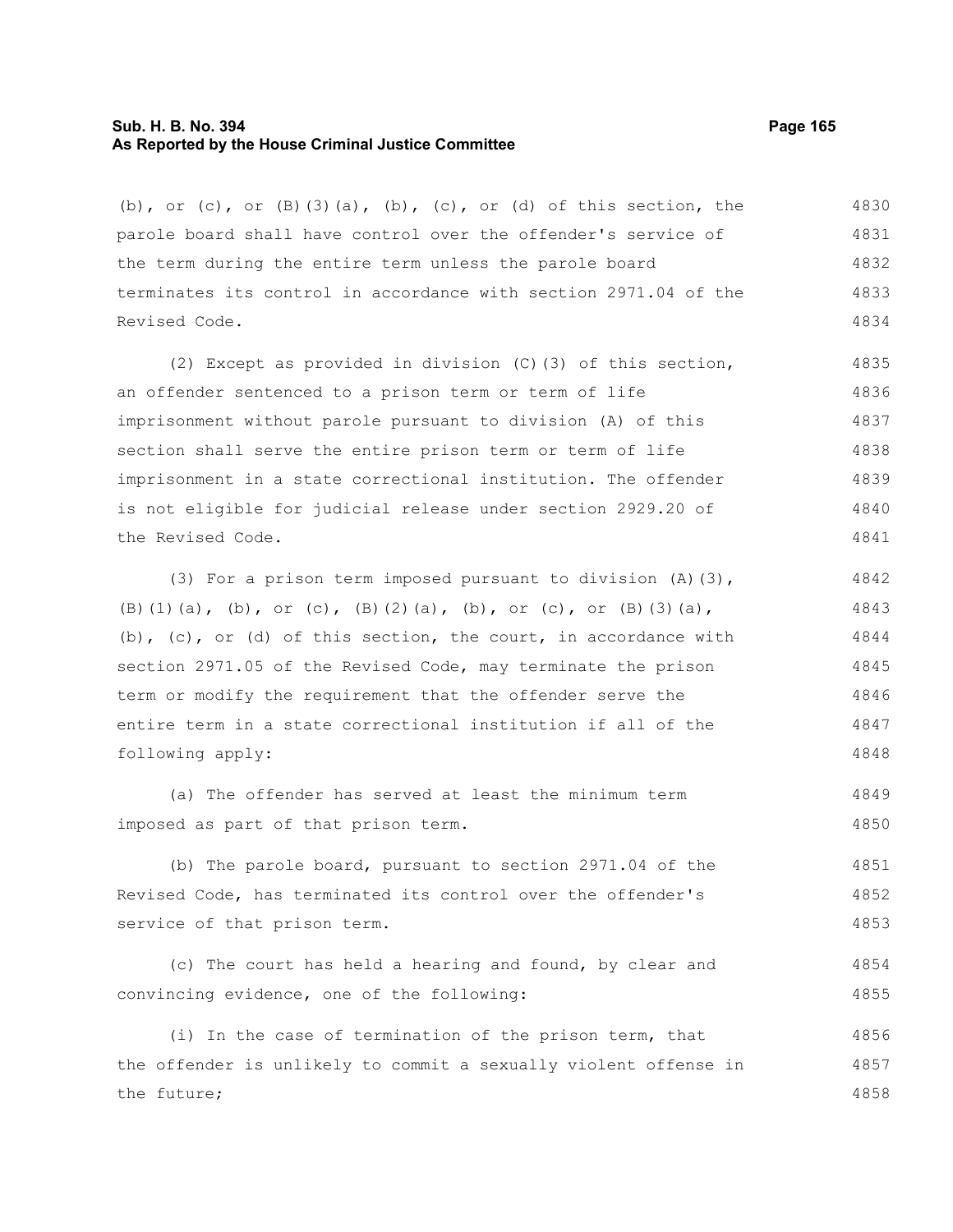# **Sub. H. B. No. 394 Page 166 As Reported by the House Criminal Justice Committee**

(ii) In the case of modification of the requirement, that the offender does not represent a substantial risk of physical harm to others. 4859 4860 4861

(4) An offender who has been sentenced to a term of life imprisonment without parole pursuant to division (A)(1), (2), or (4) of this section shall not be released from the term of life imprisonment or be permitted to serve a portion of it in a place other than a state correctional institution. 4862 4863 4864 4865 4866

(D) If a court sentences an offender to a prison term or term of life imprisonment without parole pursuant to division (A) of this section and the court also imposes on the offender one or more additional prison terms pursuant to division (B) of section 2929.14 of the Revised Code, all of the additional prison terms shall be served consecutively with, and prior to, the prison term or term of life imprisonment without parole imposed upon the offender pursuant to division (A) of this section. 4867 4868 4869 4870 4871 4872 4873 4874 4875

(E) If the offender is convicted of or pleads guilty to two or more offenses for which a prison term or term of life imprisonment without parole is required to be imposed pursuant to division (A) of this section, divisions (A) to (D) of this section shall be applied for each offense. All minimum terms imposed upon the offender pursuant to division (A)(3) or (B) of this section for those offenses shall be aggregated and served consecutively, as if they were a single minimum term imposed under that division. 4876 4877 4878 4879 4880 4881 4882 4883 4884

(F)(1) If an offender is convicted of or pleads guilty to a violent sex offense and also is convicted of or pleads guilty to a sexually violent predator specification that was included in the indictment, count in the indictment, or information 4885 4886 4887 4888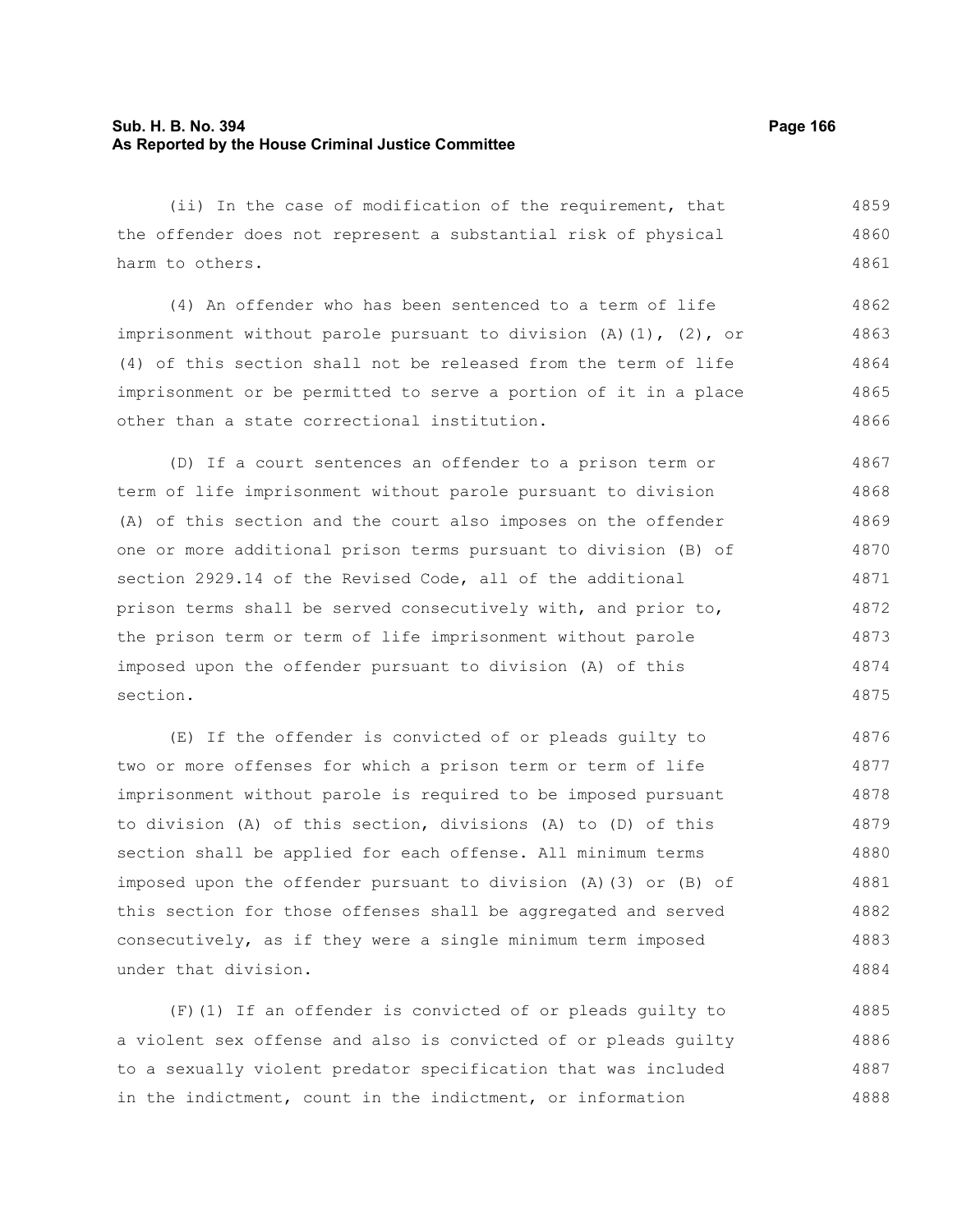# **Sub. H. B. No. 394 Page 167 As Reported by the House Criminal Justice Committee**

charging that offense, or is convicted of or pleads guilty to a designated homicide, assault, or kidnapping offense and also is convicted of or pleads guilty to both a sexual motivation specification and a sexually violent predator specification that were included in the indictment, count in the indictment, or information charging that offense, the conviction of or plea of guilty to the offense and the sexually violent predator specification automatically classifies the offender as a tier III sex offender/child-victim offender for purposes of Chapter 2950. of the Revised Code. 4889 4890 4891 4892 4893 4894 4895 4896 4897 4898

(2) If an offender is convicted of or pleads guilty to committing on or after January 2, 2007, a violation of division (A)(1)(b) of section 2907.02 of the Revised Code and either the offender is sentenced under section 2971.03 of the Revised Code or a sentence of life without parole is imposed under division (B) of section 2907.02 of the Revised Code, the conviction of or plea of guilty to the offense automatically classifies the offender as a tier III sex offender/child-victim offender for purposes of Chapter 2950. of the Revised Code. 4899 4900 4901 4902 4903 4904 4905 4906 4907

(3) If a person is convicted of or pleads guilty to committing on or after January 2, 2007, attempted rape and also is convicted of or pleads guilty to a specification of the type described in section 2941.1418, 2941.1419, or 2941.1420 of the Revised Code, the conviction of or plea of guilty to the offense and the specification automatically classify the offender as a tier III sex offender/child-victim offender for purposes of Chapter 2950. of the Revised Code. 4908 4909 4910 4911 4912 4913 4914 4915

(4) If a person is convicted of or pleads guilty to one of the offenses described in division  $(B)$  (3)(a),  $(b)$ ,  $(c)$ , or (d) of this section and a sexual motivation specification related to 4916 4917 4918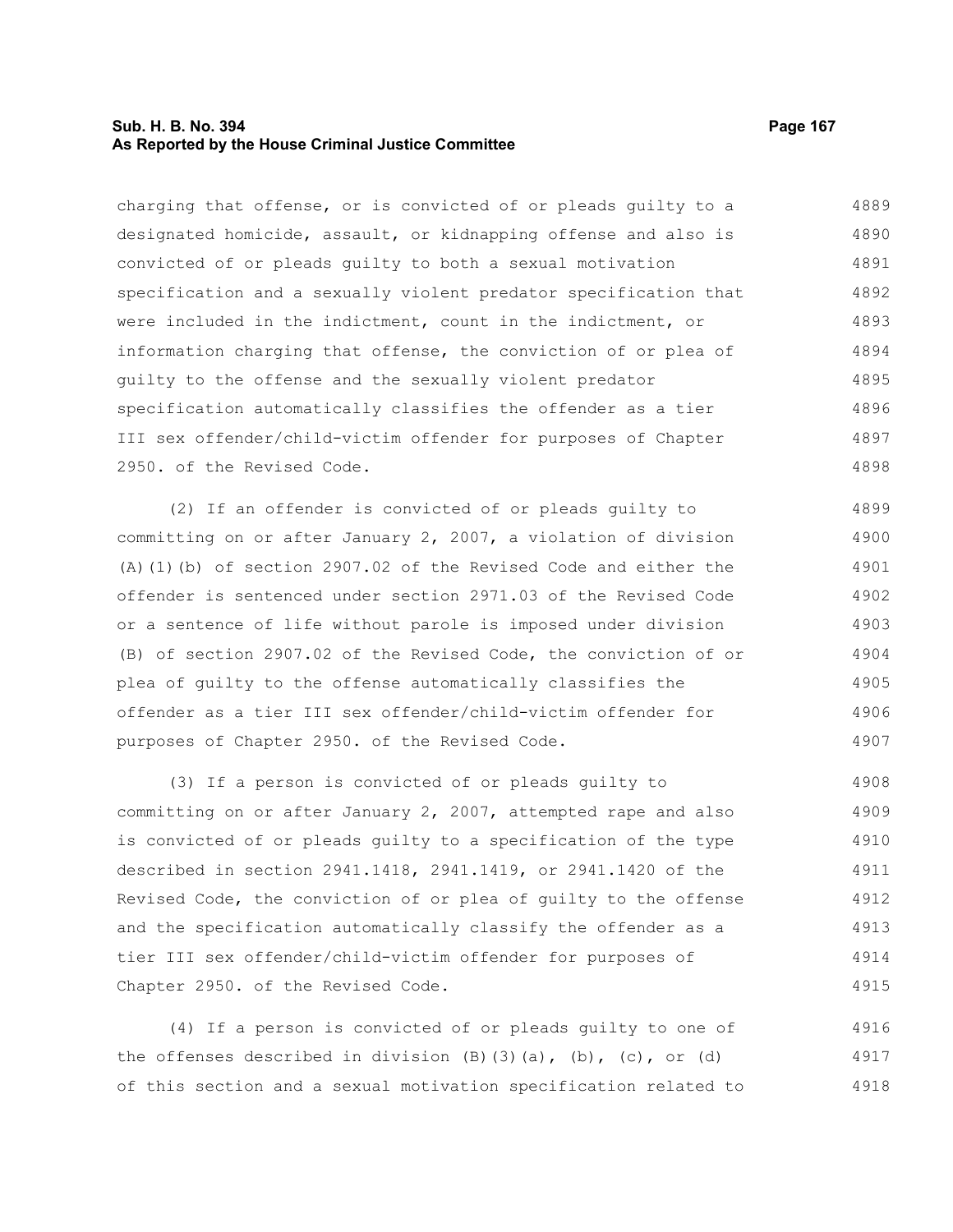# **Sub. H. B. No. 394 Page 168 As Reported by the House Criminal Justice Committee**

| the offense and the victim of the offense is less than thirteen  | 4919 |
|------------------------------------------------------------------|------|
| years of age, the conviction of or plea of guilty to the offense | 4920 |
| automatically classifies the offender as a tier III sex          | 4921 |
| offender/child-victim offender for purposes of Chapter 2950. of  | 4922 |
| the Revised Code.                                                | 4923 |
| (G) Notwithstanding divisions (A) to (E) of this section,        | 4924 |
| if an offender receives or received a sentence of life           | 4925 |
| imprisonment without parole or a sentence to an indefinite       | 4926 |
| prison term under this chapter for an offense committed when the | 4927 |
| offender was less than eighteen years of age, the offender's     | 4928 |
| parole eligibility shall be determined under section 2967.132 of | 4929 |
| the Revised Code.                                                | 4930 |
| Sec. 5149.101. (A) (1) A board hearing officer, a board          | 4931 |
| member, or the office of victims' services may petition the      | 4932 |
| board for a full board hearing that relates to the proposed      | 4933 |
| parole or re-parole of a prisoner, including any prisoner        | 4934 |
| described in section 2967.132 of the Revised Code. At a meeting  | 4935 |
| of the board at which a majority of board members are present,   | 4936 |
| the majority of those present shall determine whether a full     | 4937 |
| board hearing shall be held.                                     | 4938 |
| $(2)$ A victim of a violation of section 2903.01 or 2903.02      | 4939 |
| of the Revised Code, an offense of violence that is a felony of  | 4940 |
| the first, second, or third degree, or an offense punished by a  | 4941 |
| sentence of life imprisonment, the victim's representative, or   | 4942 |
| any person described in division (B) (5) of this section may     | 4943 |
| request the board to hold a full board hearing that relates to   | 4944 |
| the proposed parole or re-parole of the person that committed    | 4945 |
| the violation. If a victim, victim's representative, or other    | 4946 |
| person requests a full board hearing pursuant to this division,  | 4947 |
| the board shall hold a full board hearing.                       | 4948 |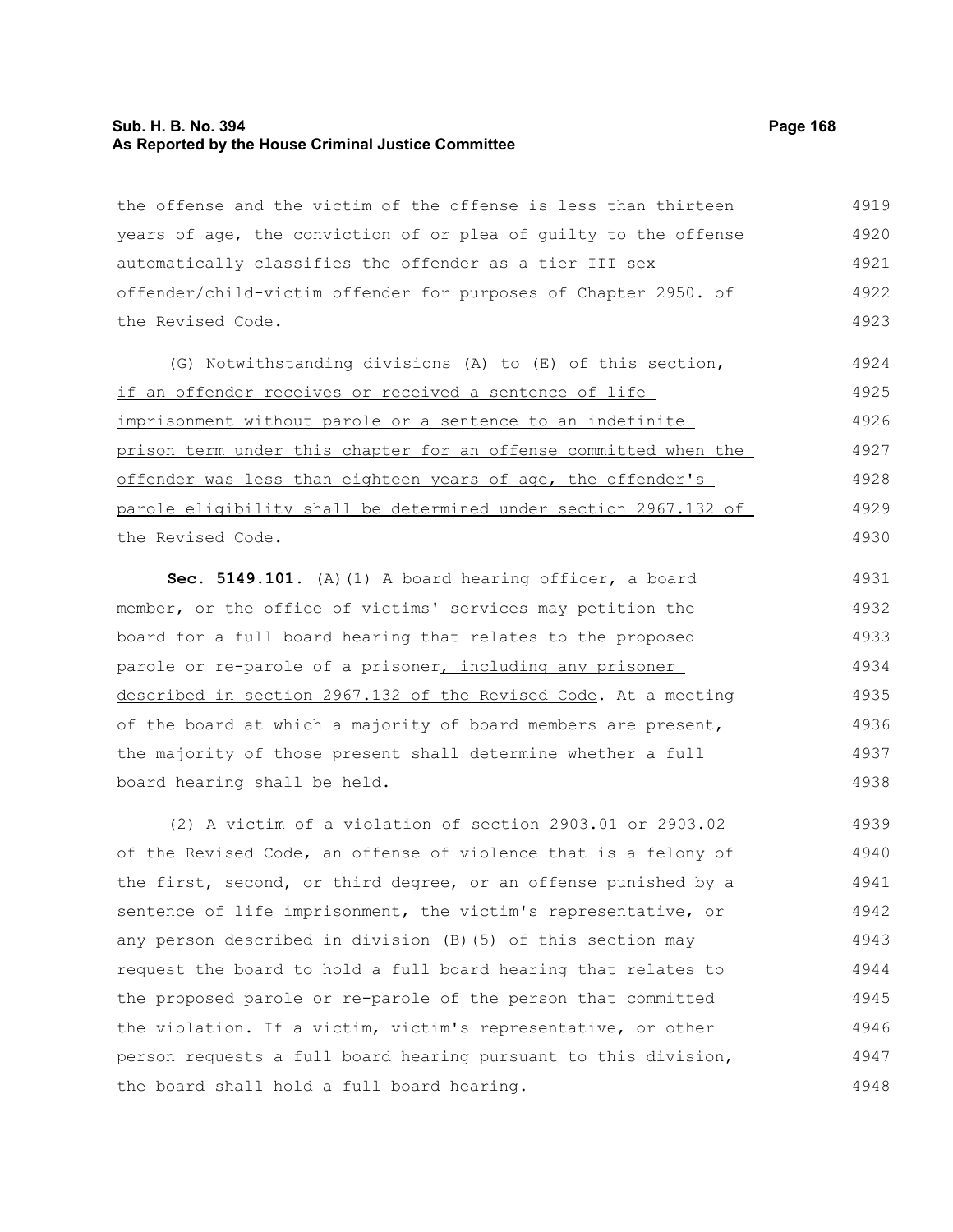# **Sub. H. B. No. 394 Page 169 As Reported by the House Criminal Justice Committee**

At least thirty days before the full hearing, except as otherwise provided in this division, the board shall give notice of the date, time, and place of the hearing to the victim regardless of whether the victim has requested the notification. The notice of the date, time, and place of the hearing shall not be given under this division to a victim if the victim has requested pursuant to division (B)(2) of section 2930.03 of the Revised Code that the notice not be provided to the victim. At least thirty days before the full board hearing and regardless of whether the victim has requested that the notice be provided or not be provided under this division to the victim, the board shall give similar notice to the prosecuting attorney in the case, the law enforcement agency that arrested the prisoner if any officer of that agency was a victim of the offense, and, if different than the victim, the person who requested the full hearing. If the prosecuting attorney has not previously been sent an institutional summary report with respect to the prisoner, upon the request of the prosecuting attorney, the board shall include with the notice sent to the prosecuting attorney an institutional summary report that covers the offender's participation while confined in a state correctional institution in training, work, and other rehabilitative activities and any disciplinary action taken against the offender while so confined. Upon the request of a law enforcement agency that has not previously been sent an institutional summary report with respect to the prisoner, the board also shall send a copy of the institutional summary report to the law enforcement agency. If notice is to be provided as described in this division, the board may give the notice by any reasonable means, including regular mail, telephone, and electronic mail, in accordance with division (D)(1) of section 2930.16 of the Revised Code. If the notice is based on an 4949 4950 4951 4952 4953 4954 4955 4956 4957 4958 4959 4960 4961 4962 4963 4964 4965 4966 4967 4968 4969 4970 4971 4972 4973 4974 4975 4976 4977 4978 4979 4980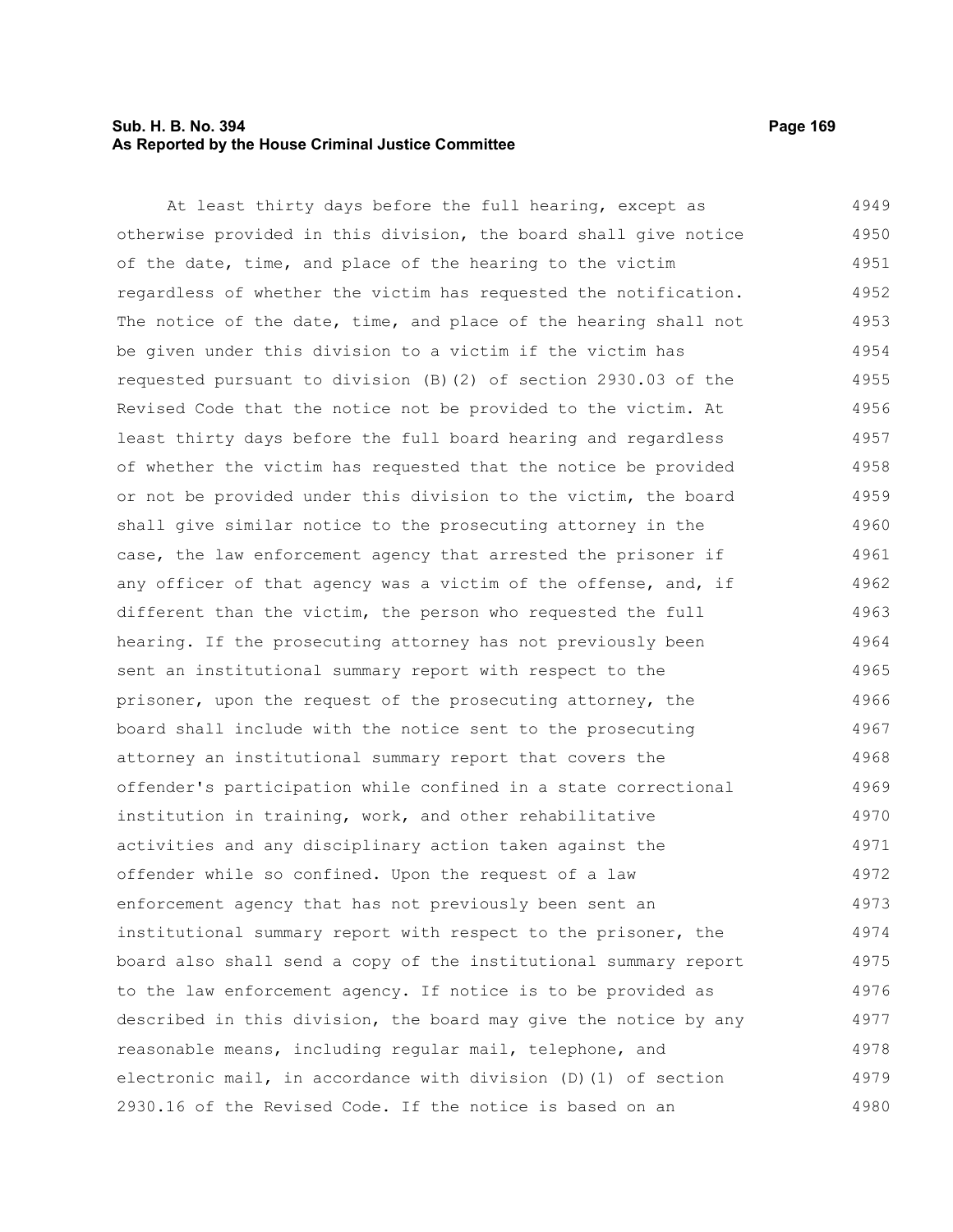### **Sub. H. B. No. 394 Page 170 As Reported by the House Criminal Justice Committee**

offense committed prior to the effective date of this amendment March 22, 2013, the notice also shall include the opt-out information described in division (D)(1) of section 2930.16 of the Revised Code. The board, in accordance with division (D)(2) of section 2930.16 of the Revised Code, shall keep a record of all attempts to provide the notice, and of all notices provided, under this division. 4981 4982 4983 4984 4985 4986 4987

The preceding paragraph, and the notice-related provisions of divisions (E)(2) and (K) of section 2929.20, division (D)(1) of section 2930.16, division (H) of section 2967.12, division  $(E)$ (1)(b) of section 2967.19, division (A)(3)(b) of section 2967.26, and division (D)(1) of section 2967.28 of the Revised Code enacted in the act in which this paragraph was enacted, shall be known as "Roberta's Law." 4988 4989 4990 4991 4992 4993 4994

(B) At a full board hearing that relates to the proposed parole or re-parole of a prisoner and that has been petitioned for or requested in accordance with division (A) of this section, the parole board shall permit the following persons to appear and to give testimony or to submit written statements: 4995 4996 4997 4998 4999

(1) The prosecuting attorney of the county in which the original indictment against the prisoner was found and members of any law enforcement agency that assisted in the prosecution of the original offense; 5000 5001 5002 5003

(2) The judge of the court of common pleas who imposed the original sentence of incarceration upon the prisoner, or the judge's successor; 5004 5005 5006

(3) The victim of the original offense for which the prisoner is serving the sentence or the victim's representative designated pursuant to section 2930.02 of the Revised Code; 5007 5008 5009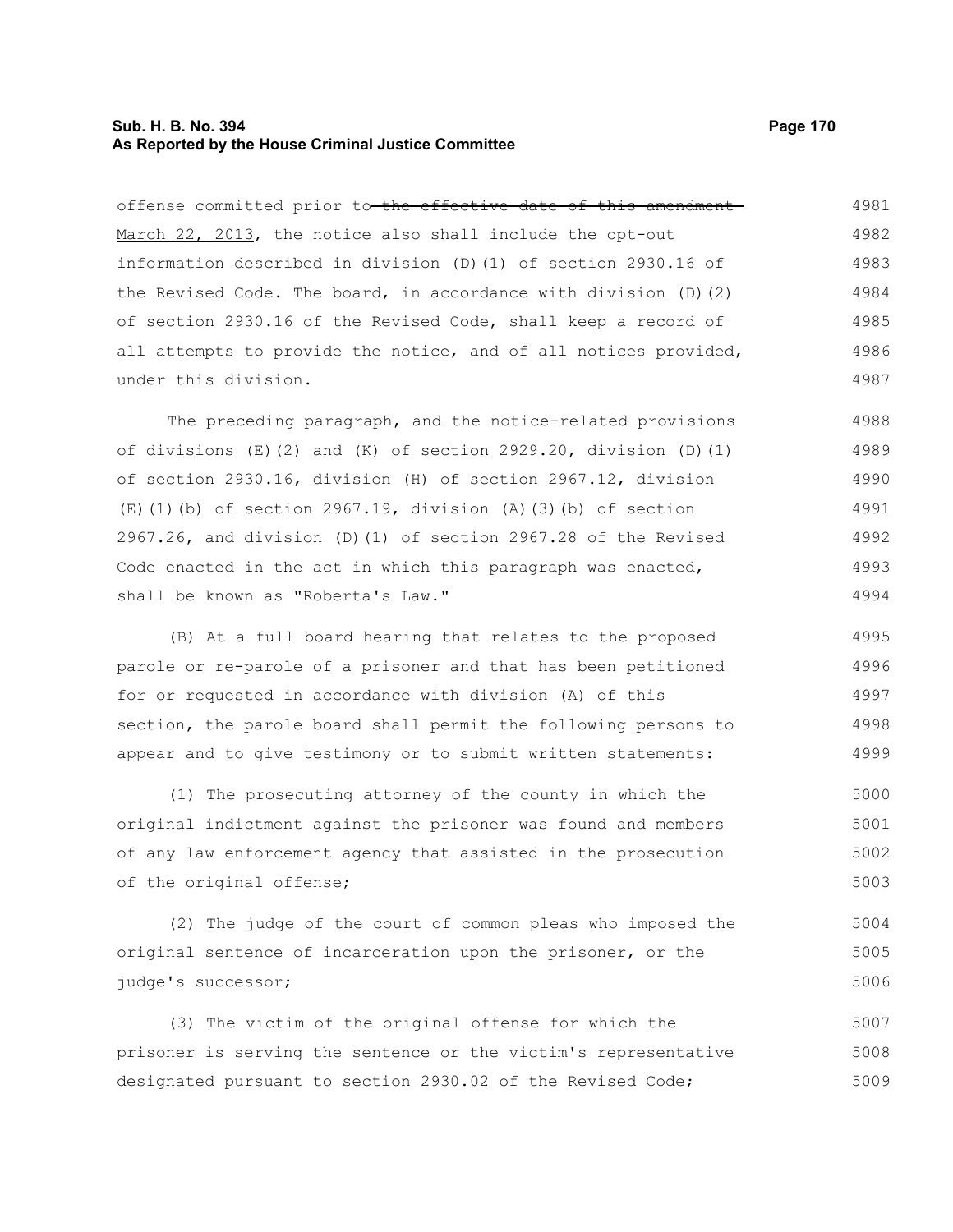# **Sub. H. B. No. 394 Page 171 As Reported by the House Criminal Justice Committee**

being revoked;

(4) The victim of any behavior that resulted in parole (5) With respect to a full board hearing held pursuant to division (A)(2) of this section, all of the following: (a) The spouse of the victim of the original offense; (b) The parent or parents of the victim of the original

offense; 5015 5016

(c) The sibling of the victim of the original offense;

(d) The child or children of the victim of the original offense. 5018 5019

(6) Counsel or some other person designated by the prisoner as a representative, as described in division (C) of this section. 5020 5021 5022

(C) Except as otherwise provided in this division, a full board hearing of the parole board is not subject to section 121.22 of the Revised Code. The persons who may attend a full board hearing are the persons described in divisions (B)(1) to (6) of this section, and representatives of the press, radio and television stations, and broadcasting networks who are members of a generally recognized professional media organization. 5023 5024 5025 5026 5027 5028 5029

At the request of a person described in division (B)(3) of this section, representatives of the news media described in this division shall be excluded from the hearing while that person is giving testimony at the hearing. The prisoner being considered for parole has no right to be present at the hearing, but may be represented by counsel or some other person designated by the prisoner. 5030 5031 5032 5033 5034 5035 5036

If there is an objection at a full board hearing to a 5037

5010 5011

5012 5013

5014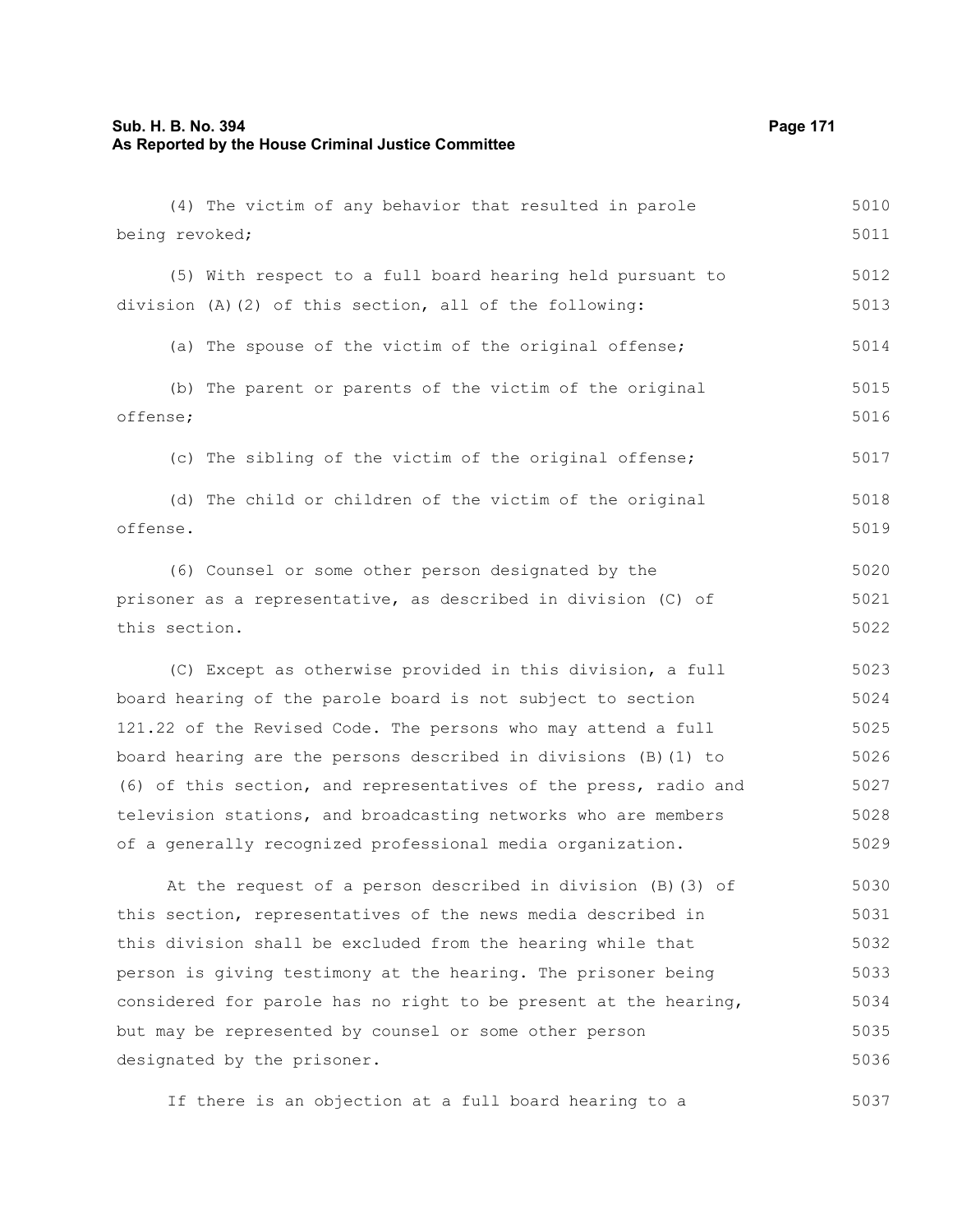### **Sub. H. B. No. 394 Page 172 As Reported by the House Criminal Justice Committee**

recommendation for the parole of a prisoner, the board may approve or disapprove the recommendation or defer its decision until a subsequent full board hearing. The board may permit interested persons other than those listed in this division and division (B) of this section to attend full board hearings pursuant to rules adopted by the adult parole authority. 5038 5039 5040 5041 5042 5043

(D) If the victim of the original offense died as a result of the offense and the offense was aggravated murder, murder, an offense of violence that is a felony of the first, second, or third degree, or an offense punished by a sentence of life imprisonment, the family of the victim may show at a full board hearing a video recording not exceeding five minutes in length memorializing the victim. 5044 5045 5046 5047 5048 5049 5050

(E) The adult parole authority shall adopt rules for the implementation of this section. The rules shall specify reasonable restrictions on the number of media representatives that may attend a hearing, based on considerations of space, and other procedures designed to accomplish an effective, orderly process for full board hearings. 5051 5052 5053 5054 5055 5056

**Section 2.** That existing sections 109.42, 121.37, 2151.23, 2151.353, 2151.415, 2151.42, 2152.02, 2152.10, 2152.11, 2152.12, 2152.121, 2152.13, 2152.14, 2152.18, 2152.20, 2152.21, 2152.26, 2505.02, 2929.02, 2929.14, 2967.13, 2971.03, and 5149.101 of the Revised Code are hereby repealed. 5057 5058 5059 5060 5061

Section 3. The General Assembly, in enacting this act, respectfully requests that the Supreme Court of Ohio promulgate an amendment to the Rules of Appellate Procedure within one year of the effective date of this act to expedite the interlocutory appeal of a bindover decision pursuant to division (F) of section 2152.12 of the Revised Code as amended by this act. 5062 5063 5064 5065 5066 5067